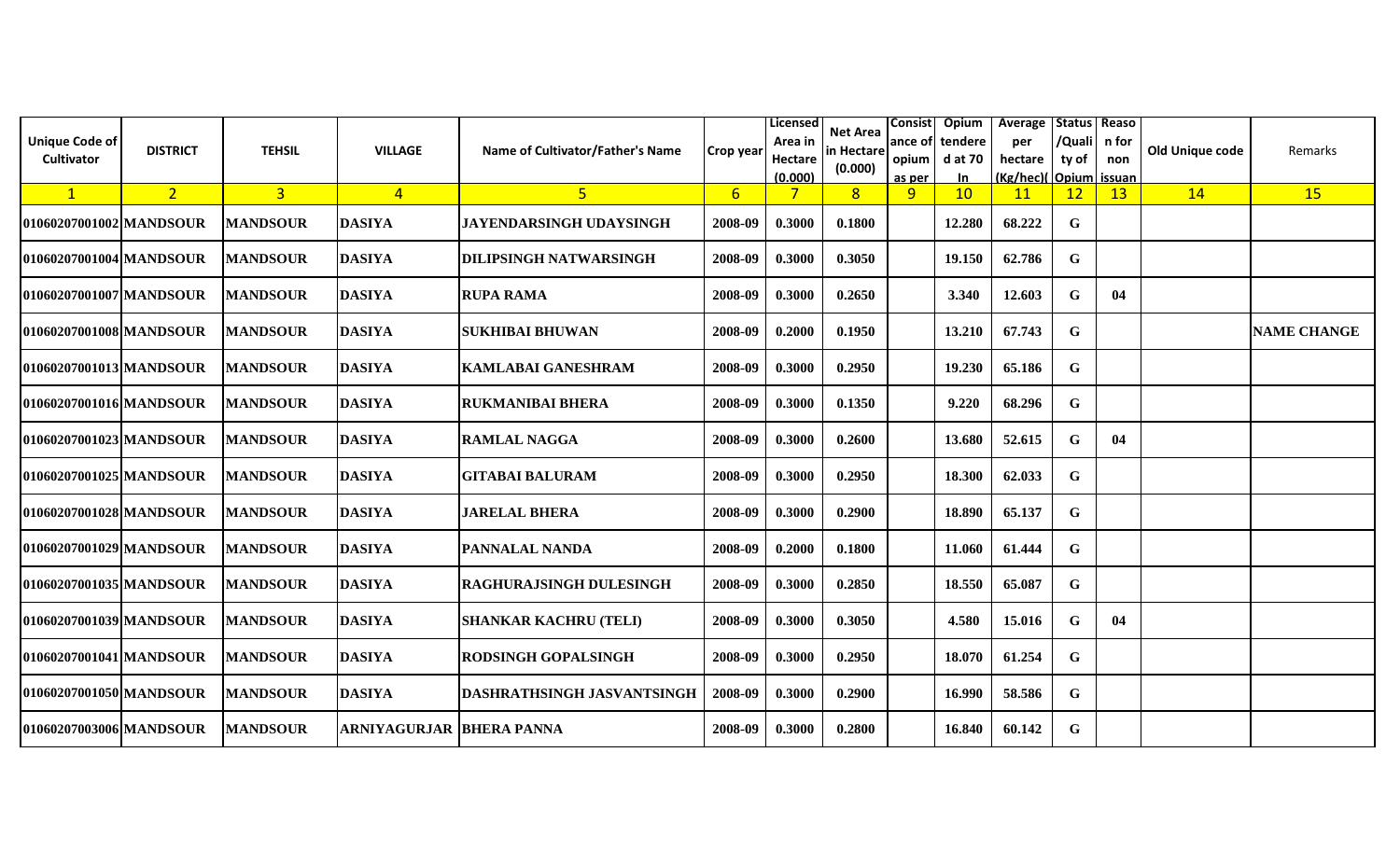| 01060207003011 MANDSOUR | <b>MANDSOUR</b> |                    | ARNIYAGURJAR  KARULAL VISHRAM        | 2008-09 | 0.3000 | 0.2750 | 16.160        | 58.763 | G            |    |                       |
|-------------------------|-----------------|--------------------|--------------------------------------|---------|--------|--------|---------------|--------|--------------|----|-----------------------|
| 01060207003012 MANDSOUR | <b>MANDSOUR</b> |                    | ARNIYAGURJAR SUGANDHBAI RAMESHWAR    | 2008-09 | 0.3000 | 0.0850 | 5.320         | 62.588 | G            |    |                       |
| 01060207003014 MANDSOUR | <b>MANDSOUR</b> |                    | ARNIYAGURJAR KANIRAM DEWA            | 2008-09 | 0.3000 | 0.2900 | 18.070        | 62.310 | G            |    |                       |
| 01060207003019 MANDSOUR | <b>MANDSOUR</b> |                    | ARNIYAGURJAR SITABAI KANIRAM         | 2008-09 | 0.3000 | 0.2000 | 11.280        | 56.400 | G            |    |                       |
| 01060207003021 MANDSOUR | <b>MANDSOUR</b> |                    | ARNIYAGURJAR  BAGDIBAI KACHRU        | 2008-09 | 0.3000 | 0.2800 | 15.950        | 56.964 | G            |    |                       |
| 01060207003024 MANDSOUR | <b>MANDSOUR</b> |                    | ARNIYAGURJAR SOHANBAI AMRA           | 2008-09 | 0.3000 | 0.2400 | 8.210         | 34.208 | G            | 04 |                       |
| 01060207003028 MANDSOUR | <b>MANDSOUR</b> |                    | ARNIYAGURJAR  RAMCHANDRA HIRA        | 2008-09 | 0.3000 | 0.3000 | 19.240        | 64.133 | $\mathbf G$  |    |                       |
| 01060207003036 MANDSOUR | <b>MANDSOUR</b> |                    | ARNIYAGURJAR SOHANLAL ONKARLAL       | 2008-09 | 0.2000 | 0.1950 | 13.680        | 70.153 | G            |    | <b>TRANSFER/SIHOR</b> |
| 01060207003038lMANDSOUR | <b>MANDSOUR</b> |                    | ARNIYAGURJAR  GOPALSINGH ONKARSINGH  | 2008-09 | 0.3000 |        |               |        | $\mathbf F$  |    |                       |
| 01060207003039 MANDSOUR | <b>MANDSOUR</b> |                    | ARNIYAGURJAR  MANGALSINGH DHULESINGH | 2008-09 | 0.3000 | 0.2000 | 11.220        | 56.100 | G            |    |                       |
| 01060207003041 MANDSOUR | <b>MANDSOUR</b> |                    | ARNIYAGURJAR  KELASHCHAND MANGILAL   | 2008-09 | 0.2000 | 0.1950 | 2.440         | 12.512 | G            | 04 |                       |
| 01060207006002 MANDSOUR | <b>MANDSOUR</b> | <b>KATKIYA</b>     | VISHNUNARAYAN KELASH                 | 2008-09 | 0.2000 | 0.1900 | 4.250         | 22.368 | G            | 04 |                       |
| 01060207006011 MANDSOUR | <b>MANDSOUR</b> | <b>KATKIYA</b>     | KACHRULAL NANDA                      | 2008-09 | 0.3000 |        |               |        | $\mathbf{F}$ |    |                       |
| 01060207006012 MANDSOUR | <b>MANDSOUR</b> | <b>KATKIYA</b>     | <b>JAGDISH SALAGRAM</b>              | 2008-09 | 0.3000 | 0.2050 | 12.930        | 63.073 | G            |    |                       |
| 01060207006018 MANDSOUR | <b>MANDSOUR</b> | <b>KATKIYA</b>     | <b>KESAR GULAB</b>                   | 2008-09 | 0.3000 | 0.2700 | 16.290        | 60.333 | G            |    |                       |
| 01060207006020 MANDSOUR | <b>MANDSOUR</b> | <b>KATKIYA</b>     | <b>RUPA GANGARAM</b>                 | 2008-09 | 0.3000 | 0.2650 | 16.030        | 60.490 | G            |    |                       |
| 01060207006030lMANDSOUR | <b>MANDSOUR</b> | <b>KATKIYA</b>     | <b>BALURAM NANDA</b>                 | 2008-09 | 0.3000 | 0.2400 | 14.240        | 59.333 | G            |    |                       |
| 01060207009001 MANDSOUR | <b>MANDSOUR</b> | <b>SEMLIYAKAZI</b> | RATANSINGH JAWANSINGH                | 2008-09 | 0.3000 | 0.3000 | <b>19.060</b> | 63.533 | G            |    |                       |
| 01060207009003 MANDSOUR | <b>MANDSOUR</b> | <b>SEMLIYAKAZI</b> | PRABHULAL NAGULAL                    | 2008-09 | 0.3000 | 0.2850 | 17.580        | 61.684 | G            |    |                       |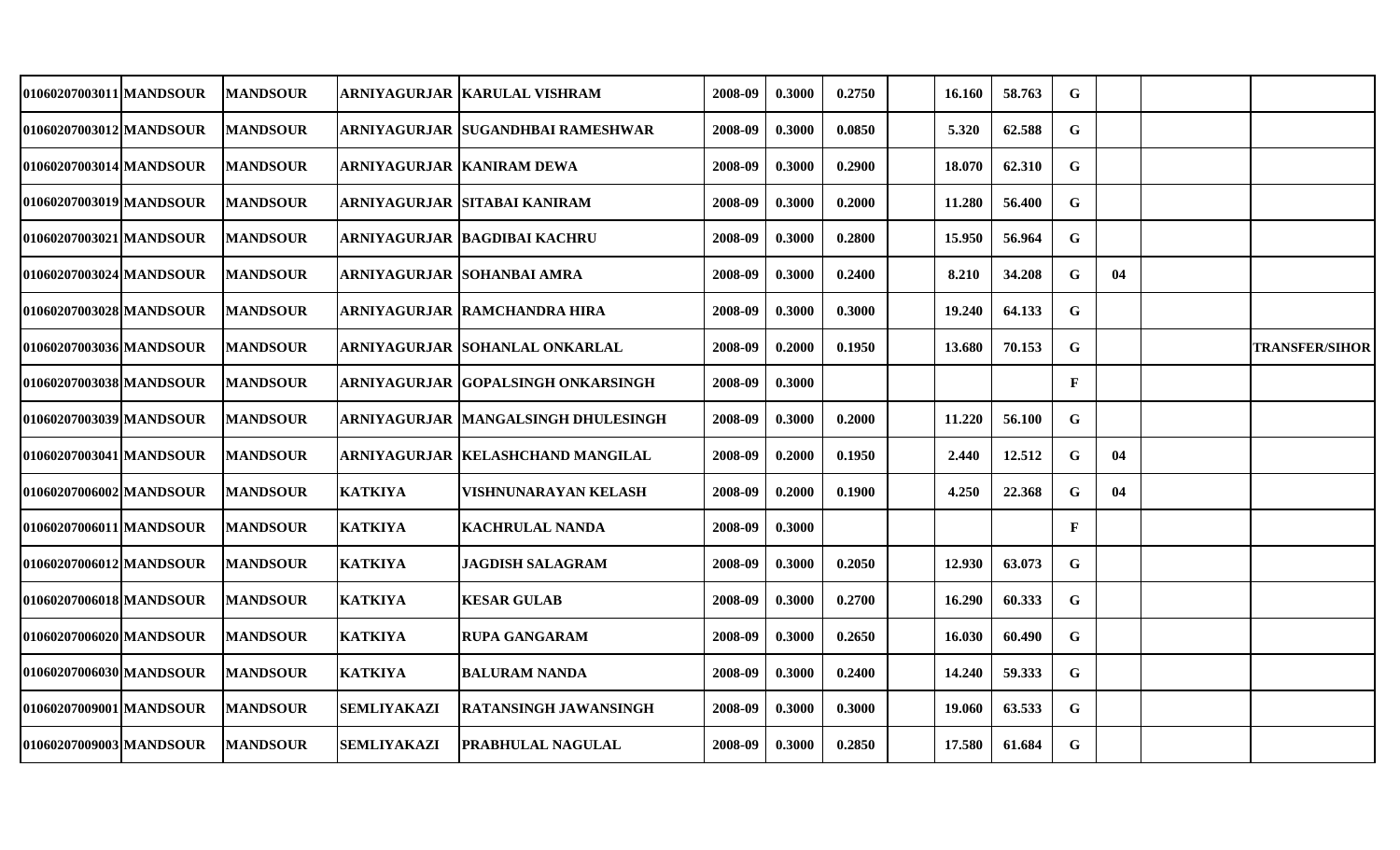| 01060207009004 MANDSOUR | <b>MANDSOUR</b> | <b>SEMLIYAKAZI</b> |                               | 2008-09 | 0.2000 | 0.1000 | 6.960  | 69.600 | G           |    |                    |
|-------------------------|-----------------|--------------------|-------------------------------|---------|--------|--------|--------|--------|-------------|----|--------------------|
|                         |                 |                    | DHANNIBAI GANGARAM            |         |        |        |        |        |             |    |                    |
| 01060207009005 MANDSOUR | <b>MANDSOUR</b> | <b>SEMLIYAKAZI</b> | GAJRAJSINGH GANGASINGH        | 2008-09 | 0.3000 | 0.2950 | 19.400 | 65.762 | G           |    |                    |
| 01060207009007IMANDSOUR | <b>MANDSOUR</b> | <b>SEMLIYAKAZI</b> | LUNA DHURA CHAMAR             | 2008-09 | 0.2000 | 0.1000 | 7.140  | 71.400 | G           |    |                    |
| 01060207009012 MANDSOUR | <b>MANDSOUR</b> | <b>SEMLIYAKAZI</b> | <b>GITABAI BALMUKUND</b>      | 2008-09 | 0.2000 | 0.2050 | 14.310 | 69.804 | G           |    | <b>NAME CHANGE</b> |
| 01060207009013 MANDSOUR | <b>MANDSOUR</b> | <b>SEMLIYAKAZI</b> | <b>BHOPAL VARDAJI</b>         | 2008-09 | 0.3000 | 0.3100 | 20.340 | 65.612 | G           |    | <b>NAME CHANGE</b> |
| 01060207009014lMANDSOUR | <b>MANDSOUR</b> | <b>SEMLIYAKAZI</b> | <b>RAMCHANDRA PURA</b>        | 2008-09 | 0.3000 | 0.2850 | 19.380 | 68.000 | G           |    |                    |
| 01060207009026 MANDSOUR | <b>MANDSOUR</b> | <b>SEMLIYAKAZI</b> | <b>RUPKUNWAR RAMSINGH</b>     | 2008-09 | 0.3000 | 0.3100 | 17.360 | 56.000 | G           |    |                    |
| 01060207009030 MANDSOUR | <b>MANDSOUR</b> | <b>SEMLIYAKAZI</b> | BHANWARKUNWAR KAMLAKUNWAR     | 2008-09 | 0.3000 | 0.2900 | 18.060 | 62.275 | $\mathbf G$ |    | <b>NAME CHANGE</b> |
| 01060207009032 MANDSOUR | <b>MANDSOUR</b> | <b>SEMLIYAKAZI</b> | <b>GAJRAJSINGH MODSINGH</b>   | 2008-09 | 0.2000 | 0.2000 | 13.220 | 66.100 | G           |    |                    |
| 01060207009034lMANDSOUR | <b>MANDSOUR</b> | <b>SEMLIYAKAZI</b> | SHIVNATH CHETNATH             | 2008-09 | 0.3000 | 0.2700 | 16.300 | 60.370 | $\mathbf G$ |    |                    |
| 01060207009036 MANDSOUR | <b>MANDSOUR</b> | <b>SEMLIYAKAZI</b> | <b>BHULIBAI MANGU</b>         | 2008-09 | 0.3000 | 0.2900 | 18.420 | 63.517 | G           |    |                    |
| 01060207009037 MANDSOUR | <b>MANDSOUR</b> | <b>SEMLIYAKAZI</b> | <b>PURA HIRA</b>              | 2008-09 | 0.3000 | 0.2900 | 18.500 | 63.793 | G           |    |                    |
| 01060207009041 MANDSOUR | <b>MANDSOUR</b> | <b>SEMLIYAKAZI</b> | NANDIBAI BHUWAN               | 2008-09 | 0.3000 | 0.2800 | 17.690 | 63.178 | G           |    |                    |
| 01060207009042 MANDSOUR | <b>MANDSOUR</b> | SEMLIYAKAZI        | NATHUNATH SHANKARNATH         | 2008-09 | 0.3000 | 0.2950 | 18.020 | 61.084 | G           |    |                    |
| 01060207009045 MANDSOUR | <b>MANDSOUR</b> | <b>SEMLIYAKAZI</b> | SHIVPALSINGH CHANDARSINGH     | 2008-09 | 0.3000 | 0.2900 | 16.850 | 58.103 | G           |    |                    |
| 01060207009046 MANDSOUR | <b>MANDSOUR</b> | <b>SEMLIYAKAZI</b> | SHAMBHULAL KHUSHAL            | 2008-09 | 0.3000 | 0.2900 | 9.100  | 31.379 | G           | 04 | <b>NAME CHANGE</b> |
| 01060207009047 MANDSOUR | <b>MANDSOUR</b> | <b>SEMLIYAKAZI</b> | MADANLAL LAXMINARAYAN         | 2008-09 | 0.2000 | 0.2000 | 13.840 | 69.200 | G           |    |                    |
| 01060207012001 MANDSOUR | <b>MANDSOUR</b> | <b>BHATPIPLIYA</b> | <b>SHIVLAL NANDA</b>          | 2008-09 | 0.3000 | 0.2550 | 14.130 | 55.411 | G           |    |                    |
| 01060207012003 MANDSOUR | <b>MANDSOUR</b> | <b>BHATPIPLIYA</b> | <b>RASALKUNWAR MADANSINGH</b> | 2008-09 | 0.3000 | 0.1000 | 6.400  | 64.000 | G           |    |                    |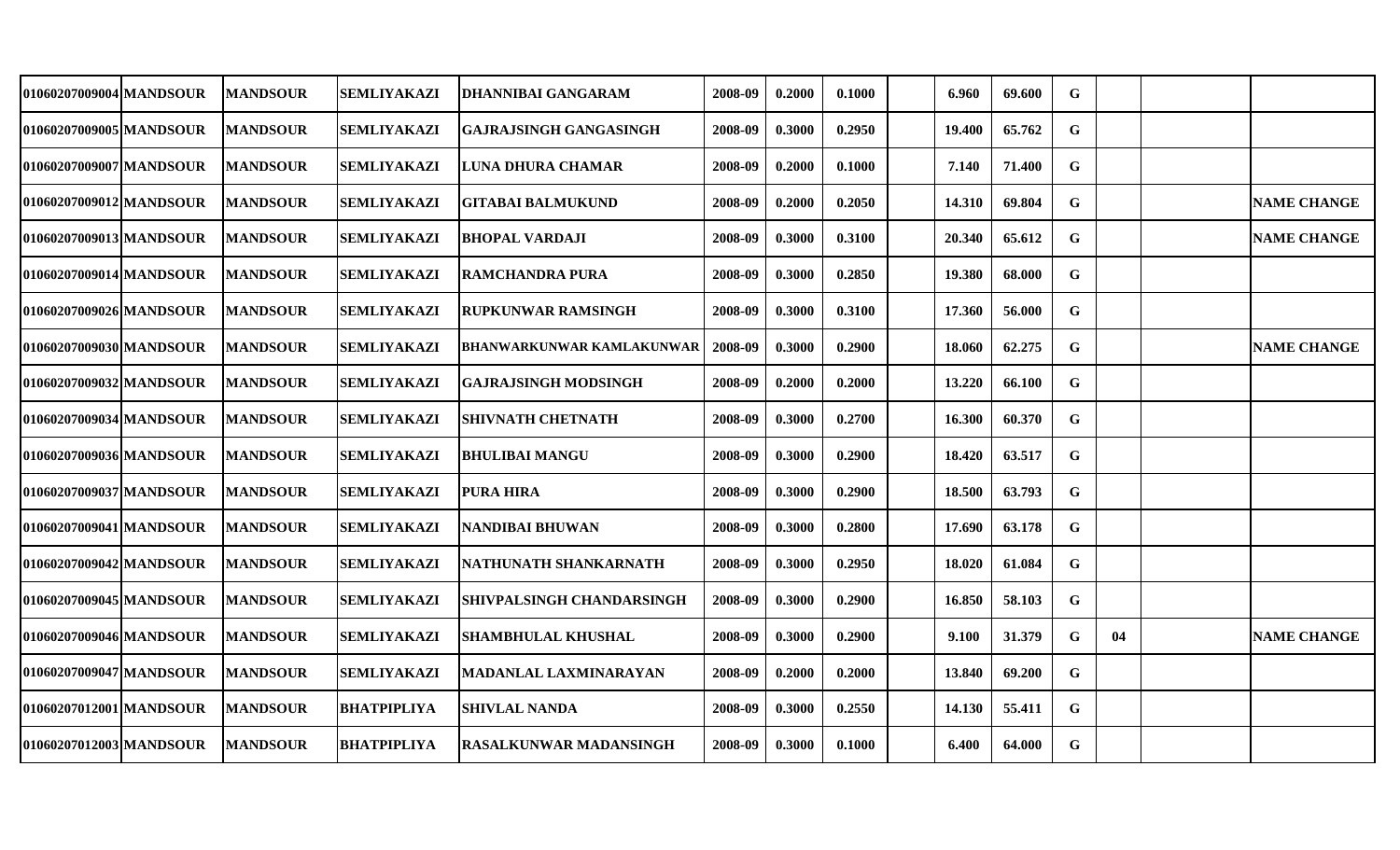| 01060207012009 MANDSOUR | <b>MANDSOUR</b>  | <b>BHATPIPLIYA</b> | DEVISINGH KACHRULAL       | 2008-09 | 0.3000 | 0.3050 | 18.800 | 61.639 | G           |    |  |
|-------------------------|------------------|--------------------|---------------------------|---------|--------|--------|--------|--------|-------------|----|--|
| 01060207012018 MANDSOUR | <b>MANDSOUR</b>  | <b>BHATPIPLIYA</b> | <b>BHAGWAN BHERA</b>      | 2008-09 | 0.2000 | 0.1700 | 4.170  | 24.529 | $\bf I$     | 02 |  |
| 01060207012026 MANDSOUR | <b>MANDSOUR</b>  | <b>BHATPIPLIYA</b> | RAJENDRASINGH UDAYSINGH   | 2008-09 | 0.2000 | 0.1800 | 10.720 | 59.555 | $\mathbf G$ |    |  |
| 01060207012029 MANDSOUR | <b>MANDSOUR</b>  | <b>BHATPIPLIYA</b> | <b>BALARAM BHERA</b>      | 2008-09 | 0.2000 | 0.1950 | 12.030 | 61.692 | G           |    |  |
| 01060207013002 MANDSOUR | <b>MANDSOUR</b>  | <b>HATUNIYA</b>    | <b>NAGUBAI BANSHILAL</b>  | 2008-09 | 0.3000 | 0.2900 | 17.400 | 60.000 | $\mathbf G$ |    |  |
| 01060207013010 MANDSOUR | <b>MANDSOUR</b>  | <b>HATUNIYA</b>    | <b>GANGABAI AMARSINGH</b> | 2008-09 | 0.2000 | 0.1650 | 11.150 | 67.575 | $\mathbf G$ |    |  |
| 01060207013011 MANDSOUR | <b>MANDSOUR</b>  | <b>HATUNIYA</b>    | <b>MANGILAL BHAGIRATH</b> | 2008-09 | 0.2000 | 0.1700 | 11.460 | 67.411 | $\mathbf G$ |    |  |
| 01060207013012 MANDSOUR | <b>MANDSOUR</b>  | <b>HATUNIYA</b>    | <b>LALKUNWAR RAMSINGH</b> | 2008-09 | 0.2000 | 0.1950 | 13.200 | 67.692 | $\mathbf G$ |    |  |
| 01060207013014 MANDSOUR | <b>MANDSOUR</b>  | <b>HATUNIYA</b>    | <b>BALARAM CHAGANLAL</b>  | 2008-09 | 0.3000 | 0.1700 | 11.400 | 67.058 | G           |    |  |
| 01060207013019 MANDSOUR | <b>MANDSOUR</b>  | <b>HATUNIYA</b>    | <b>MANAKLAL PYARCHAND</b> | 2008-09 | 0.3000 | 0.2800 | 18.150 | 64.821 | $\mathbf G$ |    |  |
| 01060207013020 MANDSOUR | <b>MANDSOUR</b>  | <b>HATUNIYA</b>    | <b>BALARAM KASHIRAM</b>   | 2008-09 | 0.3000 | 0.1550 | 10.110 | 65.225 | G           |    |  |
| 01060207013023 MANDSOUR | <b>MANDSOUR</b>  | <b>HATUNIYA</b>    | VISHNULAL NANDIBAI        | 2008-09 | 0.3000 | 0.2950 | 19.530 | 66.203 | $\mathbf G$ |    |  |
| 01060207013025 MANDSOUR | <b>MANDSOUR</b>  | <b>HATUNIYA</b>    | <b>KAMLABAI BADRILAL</b>  | 2008-09 | 0.3000 | 0.2750 | 17.220 | 62.618 | $\bf{I}$    |    |  |
| 01060207013027 MANDSOUR | <b>MANDSOUR</b>  | <b>HATUNIYA</b>    | KANHAIYALAL BHERULAL      | 2008-09 | 0.2000 | 0.2050 | 13.840 | 67.512 | G           |    |  |
| 01060207013028 MANDSOUR | <b>MANDSOUR</b>  | <b>HATUNIYA</b>    | <b>SITABAI JUJHARLAL</b>  | 2008-09 | 0.3000 | 0.2950 | 19.100 | 64.745 | G           |    |  |
| 01060207013031 MANDSOUR | <b>MANDSOUR</b>  | <b>HATUNIYA</b>    | RAMJASBAI VARDICHAND      | 2008-09 | 0.3000 | 0.1300 | 8.100  | 62.307 | G           |    |  |
| 01060207013033 MANDSOUR | <b>MANDSOUR</b>  | <b>HATUNIYA</b>    | <b>SUKHIBAI MANGILAL</b>  | 2008-09 | 0.3000 | 0.2700 | 15.960 | 59.111 | G           |    |  |
| 01060207013043 MANDSOUR | <b> MANDSOUR</b> | <b>HATUNIYA</b>    | VIMALAKUNWAR RAMSINGH     | 2008-09 | 0.2000 | 0.1900 | 12.480 | 65.684 | G           |    |  |
| 01060207013048 MANDSOUR | <b>MANDSOUR</b>  | <b>HATUNIYA</b>    | <b>KANIRAM SUKHRAM</b>    | 2008-09 | 0.3000 | 0.2900 | 17.540 | 60.482 | G           |    |  |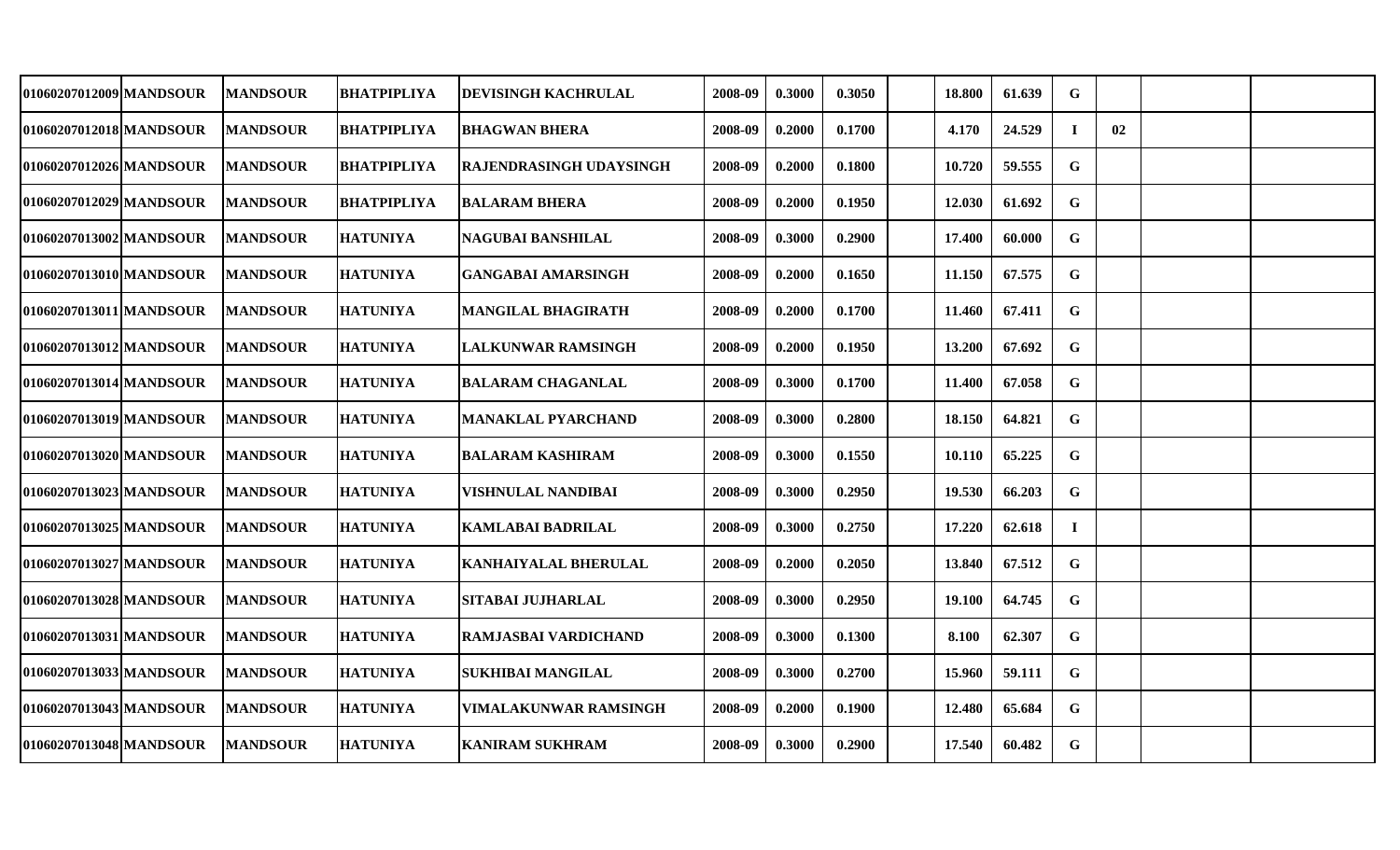| 01060207013049 MANDSOUR | <b>MANDSOUR</b> | <b>HATUNIYA</b> | <b>DINESHCHAND BHERULAL</b> | 2008-09 | 0.2000 | 0.1900 | 12.870 | 67.736 | G           |  |                    |
|-------------------------|-----------------|-----------------|-----------------------------|---------|--------|--------|--------|--------|-------------|--|--------------------|
| 01060207013051 MANDSOUR | <b>MANDSOUR</b> | <b>HATUNIYA</b> | <b>GITABAI MOTILAL</b>      | 2008-09 | 0.3000 | 0.1950 | 12.300 | 63.076 | G           |  |                    |
| 01060207013052 MANDSOUR | <b>MANDSOUR</b> | <b>HATUNIYA</b> | RAJUBAI BALARAM             | 2008-09 | 0.3000 | 0.1000 | 6.690  | 66.900 | G           |  |                    |
| 01060207013060 MANDSOUR | <b>MANDSOUR</b> | <b>HATUNIYA</b> | <b>VIMLABAI RAKHABCHAND</b> | 2008-09 | 0.3000 | 0.2450 | 15.270 | 62.326 | G           |  |                    |
| 01060207013066 MANDSOUR | <b>MANDSOUR</b> | <b>HATUNIYA</b> | <b>KANWARLAL KASHIRAM</b>   | 2008-09 | 0.2000 | 0.2000 | 12.320 | 61.600 | G           |  |                    |
| 01060207013073 MANDSOUR | <b>MANDSOUR</b> | <b>HATUNIYA</b> | <b>GHISIBAI PANNALAL</b>    | 2008-09 | 0.3000 | 0.2950 | 17.290 | 58.610 | G           |  | <b>NAME CHANGE</b> |
| 01060207013087 MANDSOUR | <b>MANDSOUR</b> | <b>HATUNIYA</b> | SAJJANSINGH BHANWARSINGH    | 2008-09 | 0.2000 | 0.2000 | 12.140 | 60.700 | $\mathbf G$ |  |                    |
| 01060207013091 MANDSOUR | <b>MANDSOUR</b> | <b>HATUNIYA</b> | <b>BHANWRIBAI FUNDALAL</b>  | 2008-09 | 0.2000 | 0.2000 | 13.460 | 67.300 | $\mathbf G$ |  |                    |
| 01060207013096 MANDSOUR | <b>MANDSOUR</b> | <b>HATUNIYA</b> | KELASHNARAYAN BHERULAL      | 2008-09 | 0.3000 | 0.0950 | 6.320  | 66.526 | $\mathbf G$ |  |                    |
| 01060207013099 MANDSOUR | <b>MANDSOUR</b> | <b>HATUNIYA</b> | <b>BALARAM SHANKERLAL</b>   | 2008-09 | 0.3000 | 0.2450 | 15.140 | 61.795 | $\mathbf G$ |  |                    |
| 01060207013100 MANDSOUR | <b>MANDSOUR</b> | <b>HATUNIYA</b> | PRABHULAL PYARJI            | 2008-09 | 0.3000 | 0.1700 | 10.970 | 64.529 | G           |  |                    |
| 01060207013101 MANDSOUR | <b>MANDSOUR</b> | <b>HATUNIYA</b> | <b>GORDHAN KANIRAM</b>      | 2008-09 | 0.3000 | 0.2900 | 18.010 | 62.103 | $\mathbf G$ |  |                    |
| 01060207013104 MANDSOUR | <b>MANDSOUR</b> | <b>HATUNIYA</b> | <b>BHANWARLAL KANIRAM</b>   | 2008-09 | 0.3000 | 0.2500 | 15.700 | 62.800 | G           |  |                    |
| 01060207013106 MANDSOUR | <b>MANDSOUR</b> | <b>HATUNIYA</b> | LAXMINARAYAN CHAMPALAL      | 2008-09 | 0.2000 | 0.1950 | 12.180 | 62.461 | $\mathbf G$ |  |                    |
| 01060207013115 MANDSOUR | <b>MANDSOUR</b> | <b>HATUNIYA</b> | <b>BRHAMNAND JUJHARLAL</b>  | 2008-09 | 0.3000 | 0.2950 | 18.980 | 64.338 | G           |  |                    |
| 01060207013117 MANDSOUR | <b>MANDSOUR</b> | <b>HATUNIYA</b> | SHANTILAL BADRILAL          | 2008-09 | 0.3000 | 0.2750 | 17.050 | 62.000 | G           |  |                    |
| 01060207013119 MANDSOUR | <b>MANDSOUR</b> | HATUNIYA        | <b>OMPRAKASH BANSHILAL</b>  | 2008-09 | 0.3000 | 0.3000 | 16.450 | 54.833 | $\mathbf G$ |  |                    |
| 01060207013126 MANDSOUR | <b>MANDSOUR</b> | <b>HATUNIYA</b> | KACHARU NIRBHAYRAM          | 2008-09 | 0.3000 | 0.2700 | 18.540 | 68.666 | G           |  |                    |
| 01060207013128 MANDSOUR | <b>MANDSOUR</b> | <b>HATUNIYA</b> | RAMNARAYAN CHAGANLAL        | 2008-09 | 0.3000 | 0.2850 | 17.000 | 59.649 | $\mathbf G$ |  |                    |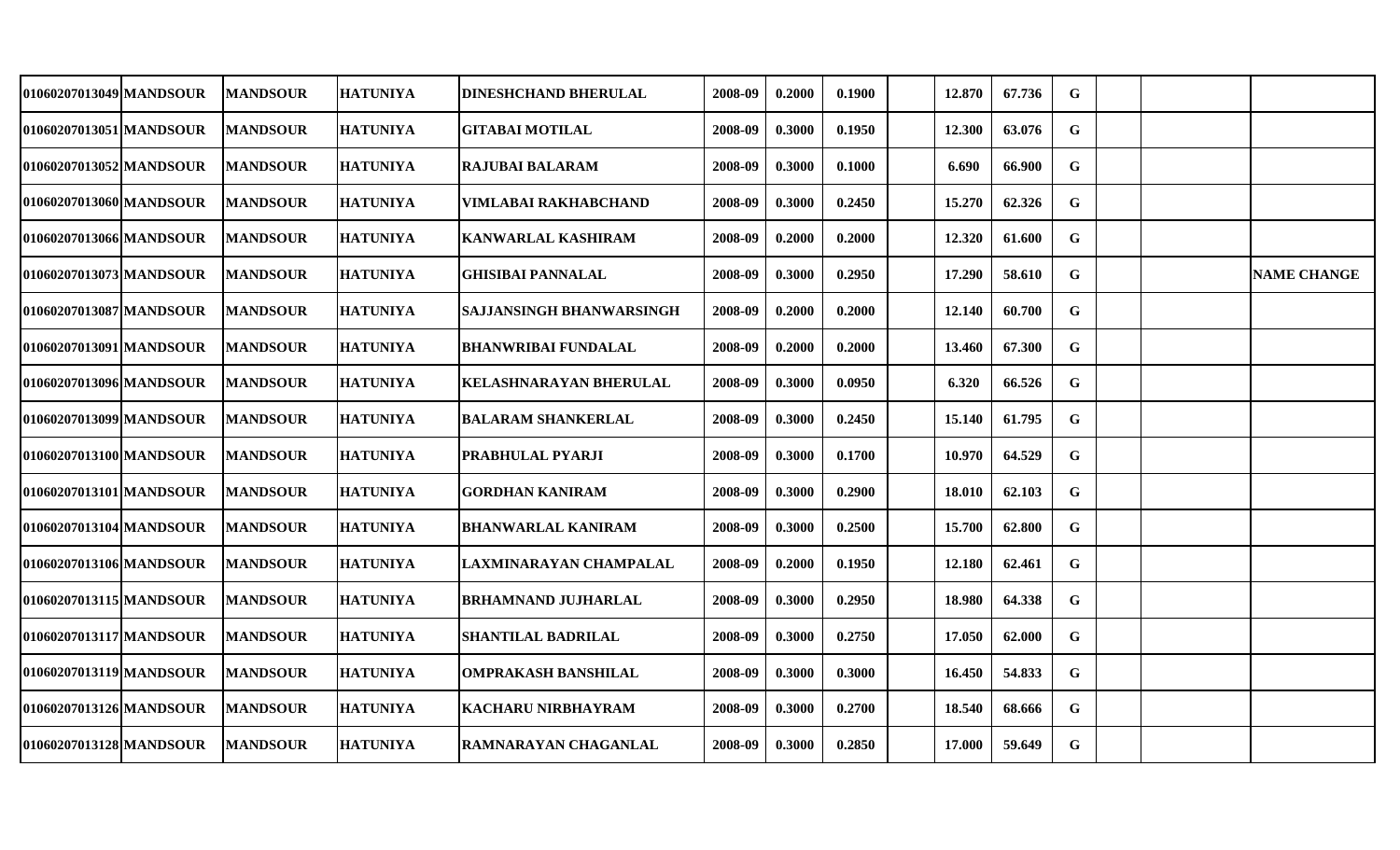| 01060207013131 MANDSOUR | <b>MANDSOUR</b> | <b>HATUNIYA</b>                   | SATYANARAYAN RAMNARAYAN                 | 2008-09 | 0.3000 | 0.1400 | 9.180  | 65.571 | G            |    |  |
|-------------------------|-----------------|-----------------------------------|-----------------------------------------|---------|--------|--------|--------|--------|--------------|----|--|
| 01060207013133 MANDSOUR | <b>MANDSOUR</b> | <b>HATUNIYA</b>                   | <b>RAMKISHAN BAPULAL</b>                | 2008-09 | 0.2000 | 0.1750 | 4.860  | 27.771 | G            | 04 |  |
| 01060207013136 MANDSOUR | <b>MANDSOUR</b> | <b>HATUNIYA</b>                   | <b>BABULAL BHERULAL</b>                 | 2008-09 | 0.2000 | 0.1950 | 12.050 | 61.794 | $\mathbf G$  |    |  |
| 01060207013137 MANDSOUR | <b>MANDSOUR</b> | <b>HATUNIYA</b>                   | <b>RUPABAI ONKARLAL</b>                 | 2008-09 | 0.2000 | 0.1000 | 7.300  | 73.000 | G            |    |  |
| 01060207013141 MANDSOUR | <b>MANDSOUR</b> | <b>HATUNIYA</b>                   | <b>BHERULAL JAGANNATH</b>               | 2008-09 | 0.3000 | 0.3050 | 17.610 | 57.737 | $\mathbf G$  |    |  |
| 01060207013143 MANDSOUR | <b>MANDSOUR</b> | <b>HATUNIYA</b>                   | <b>GANPATLAL MANNALAL</b>               | 2008-09 | 0.2000 | 0.1950 | 12.600 | 64.615 | G            |    |  |
| 01060207013144 MANDSOUR | <b>MANDSOUR</b> | <b>HATUNIYA</b>                   | <b>PAPPUSINGH RODSINGH</b>              | 2008-09 | 0.3000 | 0.1050 | 6.520  | 62.095 | $\mathbf G$  |    |  |
| 01060207013150 MANDSOUR | <b>MANDSOUR</b> | <b>HATUNIYA</b>                   | <b>MANGILAL RAMCHANDRA</b>              | 2008-09 | 0.3000 | 0.2750 | 8.200  | 29.818 | $\mathbf G$  | 04 |  |
| 01060207013153 MANDSOUR | <b>MANDSOUR</b> | <b>HATUNIYA</b>                   | <b>SURENDRAKUMAR BALARAM</b>            | 2008-09 | 0.3000 |        |        |        | $\mathbf{F}$ |    |  |
| 01060207014002lMANDSOUR | <b>MANDSOUR</b> |                                   | JAMUNIYAMEENA   VARDICHAND NANDA        | 2008-09 | 0.3000 | 0.2950 | 10.430 | 35.355 | $\mathbf G$  | 04 |  |
| 01060207014005 MANDSOUR | <b>MANDSOUR</b> |                                   | <b>JAMUNIYAMEENA BABRU AMRA BALAI</b>   | 2008-09 | 0.3000 | 0.2750 | 14.520 | 52.800 | G            | 04 |  |
| 01060207014006 MANDSOUR | <b>MANDSOUR</b> | <b>JAMUNIYAMEENA KACHRU NANDA</b> |                                         | 2008-09 | 0.3000 | 0.2900 | 9.320  | 32.137 | $\mathbf G$  | 04 |  |
| 01060207014017 MANDSOUR | <b>MANDSOUR</b> |                                   | JAMUNIYAMEENA KARANSINGH BHANWARLAL     | 2008-09 | 0.3000 | 0.2900 | 17.840 | 61.517 | G            |    |  |
| 01060207014019 MANDSOUR | <b>MANDSOUR</b> |                                   | JAMUNIYAMEENA   RAMNARAYAN MOHABBATLAL  | 2008-09 | 0.3000 | 0.2900 | 17.590 | 60.655 | G            |    |  |
| 01060207014025 MANDSOUR | <b>MANDSOUR</b> |                                   | <b>JAMUNIYAMEENA JUJHARLAL BAGDIRAM</b> | 2008-09 | 0.3000 | 0.2950 | 6.400  | 21.694 | $\mathbf G$  | 04 |  |
| 01060207014026 MANDSOUR | <b>MANDSOUR</b> |                                   | <b>JAMUNIYAMEENA KACHRULAL BAGDIRAM</b> | 2008-09 | 0.3000 | 0.3100 | 18.360 | 59.225 | $\mathbf G$  |    |  |
| 01060207014027 MANDSOUR | <b>MANDSOUR</b> |                                   | JAMUNIYAMEENA   MANGUSINGH KESHARSINGH  | 2008-09 | 0.3000 | 0.2800 | 6.380  | 22.785 | G            | 04 |  |
| 01060207015005 MANDSOUR | <b>MANDSOUR</b> | <b>LAMGARA</b>                    | PARMANAND DEVCHAND                      | 2008-09 | 0.2000 | 0.1850 | 6.490  | 35.081 | G            | 04 |  |
| 01060207015025 MANDSOUR | <b>MANDSOUR</b> | <b>LAMGARA</b>                    | <b>RAMA ONKAR</b>                       | 2008-09 | 0.3000 | 0.2850 | 18.060 | 63.368 | $\mathbf G$  |    |  |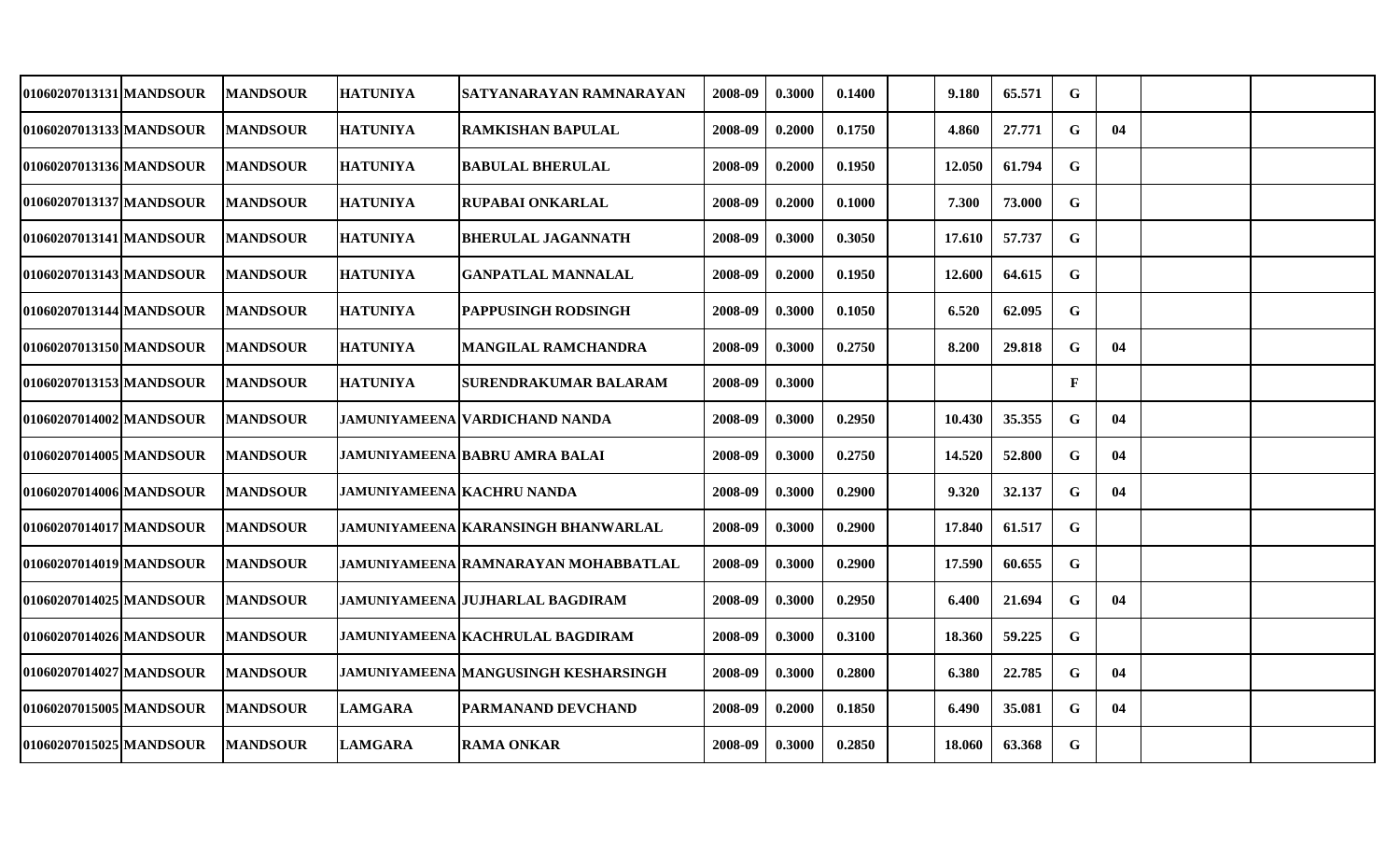| 01060207015037 MANDSOUR | <b>MANDSOUR</b> | <b>LAMGARA</b>   | <b> KACHRU BALU</b>       | 2008-09 | 0.3000 | 0.2950 | 17.880 | 60.610 | G            |    |                    |
|-------------------------|-----------------|------------------|---------------------------|---------|--------|--------|--------|--------|--------------|----|--------------------|
| 01060207015043 MANDSOUR | <b>MANDSOUR</b> | <b>LAMGARA</b>   | <b>BALURAM KISHAN</b>     | 2008-09 | 0.3000 | 0.2750 | 16.940 | 61.600 | $\mathbf G$  |    |                    |
| 01060207015049 MANDSOUR | <b>MANDSOUR</b> | <b>LAMGARA</b>   | <b>NARAYAN PUNA</b>       | 2008-09 | 0.3000 | 0.2950 | 19.520 | 66.169 | G            |    |                    |
| 01060207015055 MANDSOUR | <b>MANDSOUR</b> | <b>LAMGARA</b>   | <b>DOLATRAM NATHU</b>     | 2008-09 | 0.3000 | 0.3000 | 18.710 | 62.366 | G            |    |                    |
| 01060207015056 MANDSOUR | <b>MANDSOUR</b> | <b>LAMGARA</b>   | <b>RAMSUKH NATHU</b>      | 2008-09 | 0.3000 | 0.3050 | 19.070 | 62.524 | $\mathbf G$  |    |                    |
| 01060207015059 MANDSOUR | <b>MANDSOUR</b> | <b>LAMGARA</b>   | <b>BALU BAGDIRAM</b>      | 2008-09 | 0.3000 |        |        |        | $\mathbf{F}$ |    |                    |
| 01060207015060 MANDSOUR | <b>MANDSOUR</b> | <b>LAMGARA</b>   | <b> DHULCHAND KACHRU</b>  | 2008-09 | 0.3000 |        |        |        | $\mathbf{F}$ |    |                    |
| 01060207015061 MANDSOUR | <b>MANDSOUR</b> | <b>LAMGARA</b>   | <b>GULABBAI MOTI</b>      | 2008-09 | 0.3000 | 0.2900 | 6.260  | 21.586 | G            | 04 |                    |
| 01060207015062 MANDSOUR | <b>MANDSOUR</b> | <b>LAMGARA</b>   | DAYARAM VARDICHAND        | 2008-09 | 0.3000 | 0.2550 | 16.050 | 62.941 | $\mathbf G$  |    |                    |
| 01060207015066 MANDSOUR | <b>MANDSOUR</b> | <b>LAMGARA</b>   | <b>SITABAI MAGANLAL</b>   | 2008-09 | 0.3000 |        |        |        | $\mathbf{F}$ |    |                    |
| 01060207017004 MANDSOUR | <b>MANDSOUR</b> | <b>RATIKHEDI</b> | <b>BHAGIRATH JIVRAJ</b>   | 2008-09 | 0.2000 | 0.2000 | 14.110 | 70.550 | $\mathbf G$  |    |                    |
| 01060207017008 MANDSOUR | <b>MANDSOUR</b> | <b>RATIKHEDI</b> | <b>DHAPUBAI DEVAJI</b>    | 2008-09 | 0.3000 | 0.2550 | 14.360 | 56.313 | G            |    |                    |
| 01060207017012 MANDSOUR | <b>MANDSOUR</b> | <b>RATIKHEDI</b> | <b>JADHAWBAI BAGDIRAM</b> | 2008-09 | 0.3000 | 0.2850 | 17.240 | 60.491 | G            |    |                    |
| 01060207017013 MANDSOUR | <b>MANDSOUR</b> | RATIKHEDI        | NATHU JAGANNATH           | 2008-09 | 0.3000 | 0.2750 | 19.010 | 69.127 | G            |    |                    |
| 01060207017015 MANDSOUR | <b>MANDSOUR</b> | <b>RATIKHEDI</b> | <b>TEKCHAND HIRALAL</b>   | 2008-09 | 0.3000 | 0.1500 | 8.780  | 58.533 | G            |    |                    |
| 01060207017019 MANDSOUR | <b>MANDSOUR</b> | <b>RATIKHEDI</b> | <b>RATANLAL KISHANLAL</b> | 2008-09 | 0.3000 | 0.2850 | 17.140 | 60.140 | G            |    |                    |
| 01060207017042 MANDSOUR | <b>MANDSOUR</b> | <b>RATIKHEDI</b> | <b>KACHRU BHERA</b>       | 2008-09 | 0.2000 | 0.1950 | 12.260 | 62.871 | $\mathbf G$  |    |                    |
| 01060207017045 MANDSOUR | <b>MANDSOUR</b> | <b>RATIKHEDI</b> | <b>DROPADIBAI JAGDISH</b> | 2008-09 | 0.2000 |        |        |        | $\mathbf{F}$ |    | <b>NAME CHANGE</b> |
| 01060207017047 MANDSOUR | <b>MANDSOUR</b> | <b>RATIKHEDI</b> | <b>KARU BHERA</b>         | 2008-09 | 0.2000 | 0.2000 | 11.140 | 55.700 | G            |    |                    |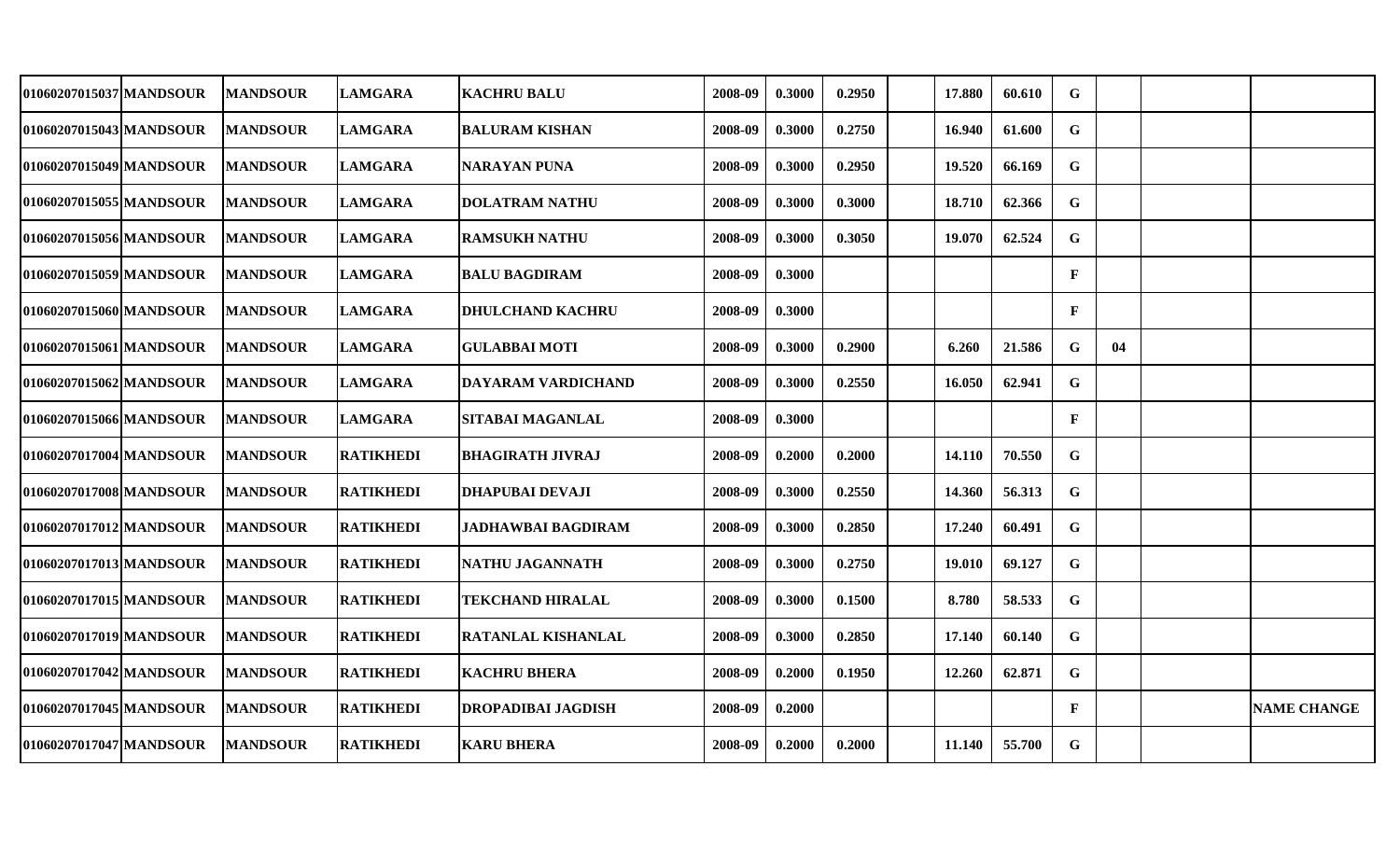| 01060207017049 MANDSOUR | IMANDSOUR        | <b>RATIKHEDI</b> | ONKARLAL KALU               | 2008-09 | 0.2000 |        |        |        | $\mathbf{F}$ |  |                    |
|-------------------------|------------------|------------------|-----------------------------|---------|--------|--------|--------|--------|--------------|--|--------------------|
| 01060207017051 MANDSOUR | <b>MANDSOUR</b>  | <b>RATIKHEDI</b> | <b>MOHANLAL MODA</b>        | 2008-09 | 0.2000 | 0.1900 | 12.140 | 63.894 | G            |  |                    |
| 01060207017056 MANDSOUR | <b>MANDSOUR</b>  | <b>RATIKHEDI</b> | KAMLABAI BHAGWAN            | 2008-09 | 0.3000 | 0.2000 | 12.250 | 61.250 | G            |  | <b>NAME CHANGE</b> |
| 01060207017059 MANDSOUR | <b>MANDSOUR</b>  | <b>RATIKHEDI</b> | <b>MIRABAI BHOPALSINGH</b>  | 2008-09 | 0.3000 | 0.2750 | 18.210 | 66.218 | G            |  |                    |
| 01060207017060 MANDSOUR | <b>MANDSOUR</b>  | <b>RATIKHEDI</b> | <b>PANNALAL GOPI</b>        | 2008-09 | 0.3000 | 0.2750 | 19.420 | 70.618 | G            |  |                    |
| 01060207017061 MANDSOUR | <b>IMANDSOUR</b> | <b>RATIKHEDI</b> | <b>CHUNNIBAI RAMA</b>       | 2008-09 | 0.2000 | 0.2000 | 12.910 | 64.550 | G            |  |                    |
| 01060207018003 MANDSOUR | <b>MANDSOUR</b>  | <b>KUCHROD</b>   | PARVATIBAI ATMARAM          | 2008-09 | 0.3000 | 0.2800 | 18.080 | 64.571 | G            |  |                    |
| 01060207018005 MANDSOUR | <b>MANDSOUR</b>  | <b>KUCHROD</b>   | <b>RUKMANIBAI GANESHRAM</b> | 2008-09 | 0.3000 | 0.1700 | 10.660 | 62.705 | ${\bf G}$    |  |                    |
| 01060207018006 MANDSOUR | <b>MANDSOUR</b>  | <b>KUCHROD</b>   | <b>KANWARLAL KESHURAM</b>   | 2008-09 | 0.3000 | 0.2150 | 13.860 | 64.465 | $\mathbf G$  |  |                    |
| 01060207018007 MANDSOUR | <b>MANDSOUR</b>  | <b>KUCHROD</b>   | <b>ONKARLAL VARDA</b>       | 2008-09 | 0.3000 | 0.1850 | 11.530 | 62.324 | $\mathbf G$  |  |                    |
| 01060207018008 MANDSOUR | <b>MANDSOUR</b>  | <b>KUCHROD</b>   | LAXMINARAYAN SHOBHARAM      | 2008-09 | 0.3000 | 0.2950 | 19.720 | 66.847 | G            |  |                    |
| 01060207018010 MANDSOUR | <b>MANDSOUR</b>  | <b>KUCHROD</b>   | <b>BASANTIBAI GORDHAN</b>   | 2008-09 | 0.3000 | 0.2700 | 18.230 | 67.518 | G            |  |                    |
| 01060207018012 MANDSOUR | <b>MANDSOUR</b>  | <b>KUCHROD</b>   | KANHAIYALAL VARDA           | 2008-09 | 0.3000 | 0.3000 | 17.290 | 57.633 | G            |  |                    |
| 01060207018024 MANDSOUR | <b>MANDSOUR</b>  | <b>KUCHROD</b>   | NATHULAL LALU SUWAN         | 2008-09 | 0.2000 | 0.1750 | 10.560 | 60.342 | $\mathbf G$  |  |                    |
| 01060207018025 MANDSOUR | <b>MANDSOUR</b>  | <b>KUCHROD</b>   | <b>RAMPRATAP ONKARLAL</b>   | 2008-09 | 0.2000 | 0.1800 | 12.030 | 66.833 | G            |  |                    |
| 01060207018033 MANDSOUR | <b>MANDSOUR</b>  | <b>KUCHROD</b>   | <b>RAMCHANDRA BHAGWAN</b>   | 2008-09 | 0.3000 | 0.2550 | 16.940 | 66.431 | $\mathbf G$  |  |                    |
| 01060207018036 MANDSOUR | <b>MANDSOUR</b>  | <b>KUCHROD</b>   | RAMNARAYAN NATHIBAI         | 2008-09 | 0.3000 | 0.2700 | 19.390 | 71.814 | G            |  |                    |
| 01060207018038 MANDSOUR | <b>MANDSOUR</b>  | <b>KUCHROD</b>   | <b>GOPAL MANGILAL</b>       | 2008-09 | 0.3000 | 0.1200 | 8.400  | 70.000 | G            |  |                    |
| 01060207018041 MANDSOUR | <b>MANDSOUR</b>  | <b>KUCHROD</b>   | <b>NANDKISHOR SAVRAM</b>    | 2008-09 | 0.3000 |        |        |        | F            |  |                    |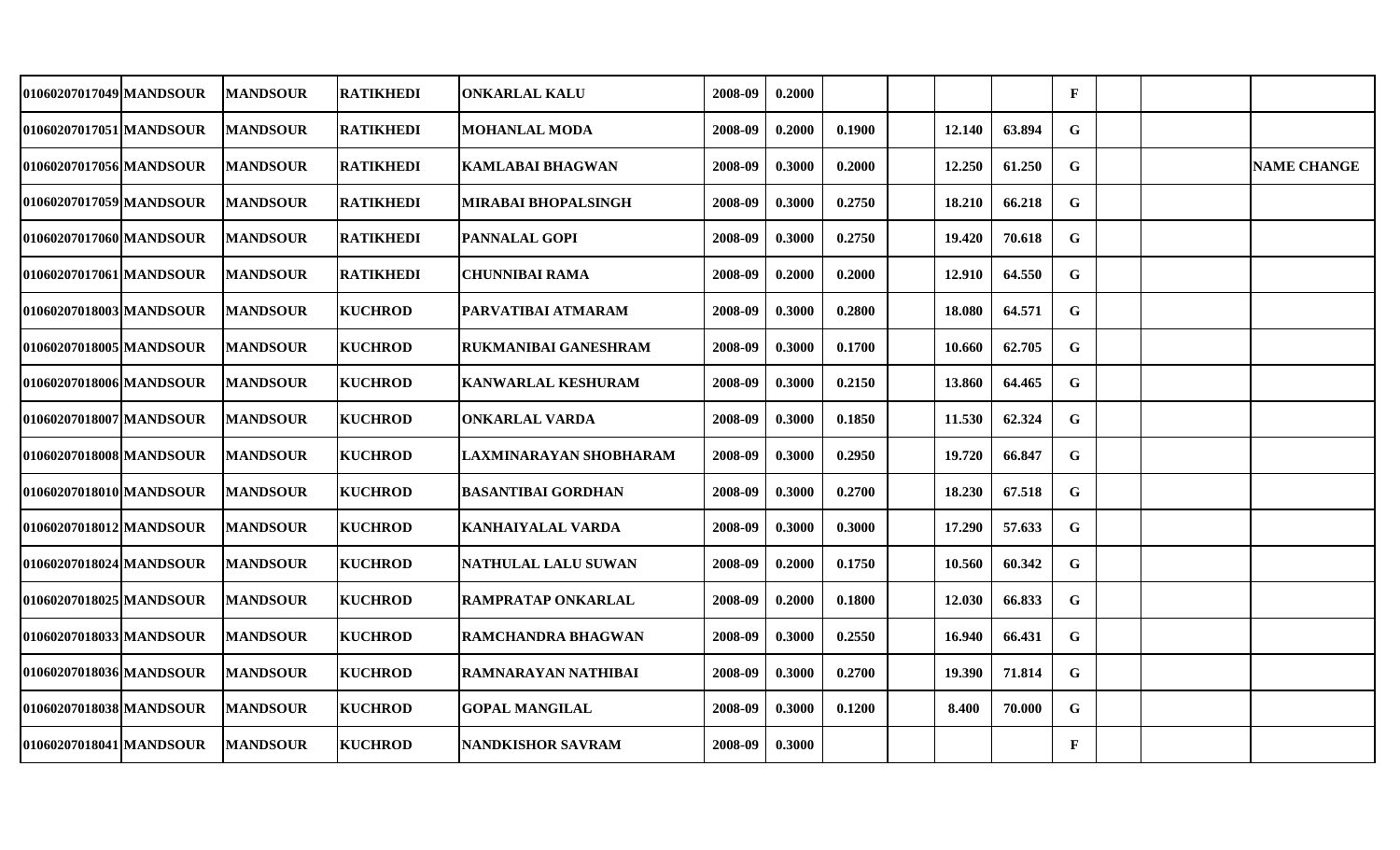| 01060207018043 MANDSOUR | <b>MANDSOUR</b> | <b>KUCHROD</b> | LALITABAI RAMGOPAL            | 2008-09 | 0.3000 | 0.2750 | 17.500 | 63.636 | G           |  |                    |
|-------------------------|-----------------|----------------|-------------------------------|---------|--------|--------|--------|--------|-------------|--|--------------------|
| 01060207018046 MANDSOUR | <b>MANDSOUR</b> | <b>KUCHROD</b> | <b>RATANLAL BHERA</b>         | 2008-09 | 0.3000 | 0.2550 | 17.130 | 67.176 | G           |  |                    |
| 01060207018047 MANDSOUR | <b>MANDSOUR</b> | <b>KUCHROD</b> | <b>KANKUBAI MOTILAL</b>       | 2008-09 | 0.2000 | 0.1850 | 12.900 | 69.729 | $\mathbf G$ |  |                    |
| 01060207018049 MANDSOUR | <b>MANDSOUR</b> | <b>KUCHROD</b> | <b>ANARSINGH RATANSINGH</b>   | 2008-09 | 0.3000 | 0.3000 | 19.290 | 64.300 | G           |  |                    |
| 01060207018050 MANDSOUR | <b>MANDSOUR</b> | <b>KUCHROD</b> | <b>GANGABAI AMRATRAM</b>      | 2008-09 | 0.3000 | 0.2500 | 14.730 | 58.920 | $\bf{I}$    |  |                    |
| 01060207018052 MANDSOUR | <b>MANDSOUR</b> | <b>KUCHROD</b> | <b>GORDHAN KALU</b>           | 2008-09 | 0.3000 | 0.2850 | 18.710 | 65.649 | G           |  |                    |
| 01060207018056 MANDSOUR | <b>MANDSOUR</b> | <b>KUCHROD</b> | <b>SITABAI NANDA</b>          | 2008-09 | 0.3000 | 0.2100 | 12.980 | 61.809 | $\mathbf G$ |  |                    |
| 01060207018059 MANDSOUR | <b>MANDSOUR</b> | <b>KUCHROD</b> | <b>KISHAN GANESHRAM</b>       | 2008-09 | 0.3000 | 0.2750 | 16.480 | 59.927 | $\mathbf G$ |  |                    |
| 01060207018062 MANDSOUR | <b>MANDSOUR</b> | <b>KUCHROD</b> | <b>RATANLAL SHOBHARAM</b>     | 2008-09 | 0.3000 | 0.2900 | 19.200 | 66.206 | $\mathbf G$ |  |                    |
| 01060207018063 MANDSOUR | <b>MANDSOUR</b> | <b>KUCHROD</b> | <b>BHANWARSINGH PYARSINGH</b> | 2008-09 | 0.3000 | 0.2900 | 18.460 | 63.655 | $\mathbf G$ |  |                    |
| 01060207018064 MANDSOUR | <b>MANDSOUR</b> | <b>KUCHROD</b> | NARAYAN DOLA PARMAR           | 2008-09 | 0.3000 | 0.3100 | 19.330 | 62.354 | $\bf{I}$    |  |                    |
| 01060207018067 MANDSOUR | <b>MANDSOUR</b> | <b>KUCHROD</b> | <b>MANGILAL GANGARAM</b>      | 2008-09 | 0.3000 | 0.2850 | 19.940 | 69.964 | G           |  |                    |
| 01060207018068 MANDSOUR | <b>MANDSOUR</b> | <b>KUCHROD</b> | LAXMINARAYAN NAGUSHANKAR      | 2008-09 | 0.3000 | 0.2550 | 17.590 | 68.980 | G           |  |                    |
| 01060207018071 MANDSOUR | <b>MANDSOUR</b> | <b>KUCHROD</b> | <b>MANGILAL VARDICHAND</b>    | 2008-09 | 0.3000 | 0.1300 | 7.890  | 60.692 | G           |  | <b>NAME CHANGE</b> |
| 01060207018073 MANDSOUR | <b>MANDSOUR</b> | <b>KUCHROD</b> | <b>BALU GANESHRAM</b>         | 2008-09 | 0.3000 | 0.2650 | 17.430 | 65.773 | G           |  |                    |
| 01060207018074 MANDSOUR | <b>MANDSOUR</b> | <b>KUCHROD</b> | <b>BHANWARLAL RAMCHANDRA</b>  | 2008-09 | 0.3000 | 0.3050 | 20.730 | 67.967 | G           |  |                    |
| 01060207018075 MANDSOUR | <b>MANDSOUR</b> | <b>KUCHROD</b> | <b>GOPAL CHOTHRAM</b>         | 2008-09 | 0.3000 | 0.2200 | 15.060 | 68.454 | $\mathbf G$ |  |                    |
| 01060207018080 MANDSOUR | <b>MANDSOUR</b> | <b>KUCHROD</b> | <b>RAMESHWAR FULCHANDRA</b>   | 2008-09 | 0.2000 | 0.1950 | 12.040 | 61.743 | G           |  |                    |
| 01060207018081 MANDSOUR | <b>MANDSOUR</b> | <b>KUCHROD</b> | <b>RADHESHYAM BASANTILAL</b>  | 2008-09 | 0.3000 | 0.0850 | 5.420  | 63.764 | $\mathbf G$ |  |                    |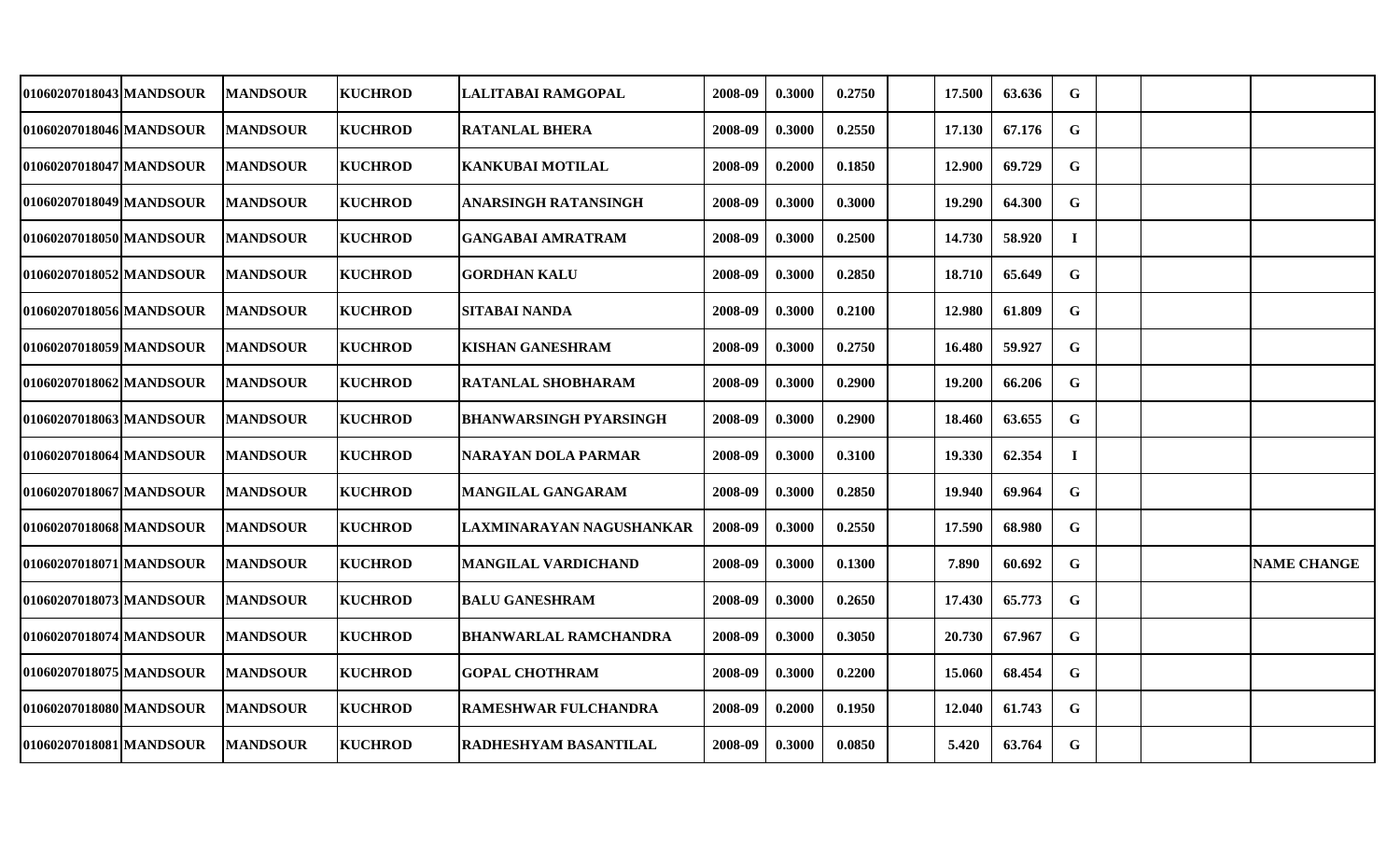| 01060207018082 MANDSOUR | <b>MANDSOUR</b> | <b>KUCHROD</b> | <b>DHURALAL DEWA</b>        | 2008-09 | 0.3000 | 0.1900 | 12.260 | 64.526 | G           |  |                    |
|-------------------------|-----------------|----------------|-----------------------------|---------|--------|--------|--------|--------|-------------|--|--------------------|
| 01060207018084 MANDSOUR | <b>MANDSOUR</b> | <b>KUCHROD</b> | <b>BHANWARLAL DHURIBAI</b>  | 2008-09 | 0.2000 | 0.1000 | 6.530  | 65.300 | G           |  |                    |
| 01060207018086 MANDSOUR | <b>MANDSOUR</b> | <b>KUCHROD</b> | <b>RAMCHANDRA RATANLAL</b>  | 2008-09 | 0.2000 | 0.1200 | 8.030  | 66.916 | $\mathbf G$ |  |                    |
| 01060207018090 MANDSOUR | <b>MANDSOUR</b> | <b>KUCHROD</b> | <b>JIVRAJ MOTILAL</b>       | 2008-09 | 0.3000 | 0.2900 | 18.390 | 63.413 | G           |  |                    |
| 01060207018092 MANDSOUR | <b>MANDSOUR</b> | <b>KUCHROD</b> | ANOKHILAL NATHULAL          | 2008-09 | 0.3000 | 0.1200 | 8.400  | 70.000 | $\mathbf G$ |  |                    |
| 01060207018094 MANDSOUR | <b>MANDSOUR</b> | <b>KUCHROD</b> | VISHNULAL RATANLAL          | 2008-09 | 0.3000 | 0.1800 | 12.630 | 70.166 | $\mathbf G$ |  |                    |
| 01060207018098 MANDSOUR | <b>MANDSOUR</b> | <b>KUCHROD</b> | <b>BHERULAL BHULIBAI</b>    | 2008-09 | 0.3000 | 0.2350 | 16.610 | 70.680 | $\mathbf G$ |  |                    |
| 01060207018101 MANDSOUR | <b>MANDSOUR</b> | <b>KUCHROD</b> | <b>RADHESHYAM MOHANLAL</b>  | 2008-09 | 0.2000 | 0.1550 | 11.160 | 72.000 | $\mathbf G$ |  |                    |
| 01060207018104 MANDSOUR | <b>MANDSOUR</b> | <b>KUCHROD</b> | <b>RUPLAL BAGDIRAM</b>      | 2008-09 | 0.3000 | 0.2450 | 15.630 | 63.795 | G           |  |                    |
| 01060207018105 MANDSOUR | <b>MANDSOUR</b> | <b>KUCHROD</b> | <b>KANTABAI RAMSUKHIBAI</b> | 2008-09 | 0.3000 | 0.3000 | 17.080 | 56.933 | $\mathbf G$ |  |                    |
| 01060207018116 MANDSOUR | <b>MANDSOUR</b> | <b>KUCHROD</b> | <b>BALU BHAGWAN</b>         | 2008-09 | 0.3000 | 0.1500 | 8.510  | 56.733 | G           |  |                    |
| 01060207018117 MANDSOUR | <b>MANDSOUR</b> | <b>KUCHROD</b> | <b>DEVRAM BALMUKUND</b>     | 2008-09 | 0.3000 | 0.2200 | 15.260 | 69.363 | G           |  |                    |
| 01060207018139 MANDSOUR | <b>MANDSOUR</b> | <b>KUCHROD</b> | RAMCHANDRA DOLATRAM         | 2008-09 | 0.3000 | 0.2850 | 17.600 | 61.754 | G           |  | <b>NAME CHANGE</b> |
| 01060207018141 MANDSOUR | <b>MANDSOUR</b> | <b>KUCHROD</b> | BAGDIBAI MAGNIRAM           | 2008-09 | 0.3000 | 0.0800 | 5.440  | 68.000 | $\mathbf G$ |  |                    |
| 01060207018148 MANDSOUR | <b>MANDSOUR</b> | <b>KUCHROD</b> | <b>BADRILAL RODA</b>        | 2008-09 | 0.3000 | 0.2700 | 15.320 | 56.740 | G           |  |                    |
| 01060207018149 MANDSOUR | <b>MANDSOUR</b> | <b>KUCHROD</b> | <b>BALUDAS DHURADAS</b>     | 2008-09 | 0.3000 | 0.2550 | 16.060 | 62.980 | $\mathbf G$ |  |                    |
| 01060207018154 MANDSOUR | <b>MANDSOUR</b> | <b>KUCHROD</b> | <b>BHANWARLAL AMBARAM</b>   | 2008-09 | 0.3000 | 0.2050 | 13.390 | 65.317 | $\mathbf G$ |  |                    |
| 01060207018160 MANDSOUR | <b>MANDSOUR</b> | <b>KUCHROD</b> | PAVANKUNWAR MOHANSINGH      | 2008-09 | 0.3000 | 0.1100 | 6.730  | 61.181 | G           |  |                    |
| 01060207018166 MANDSOUR | <b>MANDSOUR</b> | <b>KUCHROD</b> | <b>JANIBAI ONKARLAL</b>     | 2008-09 | 0.2000 | 0.1700 | 10.860 | 63.882 | $\mathbf G$ |  |                    |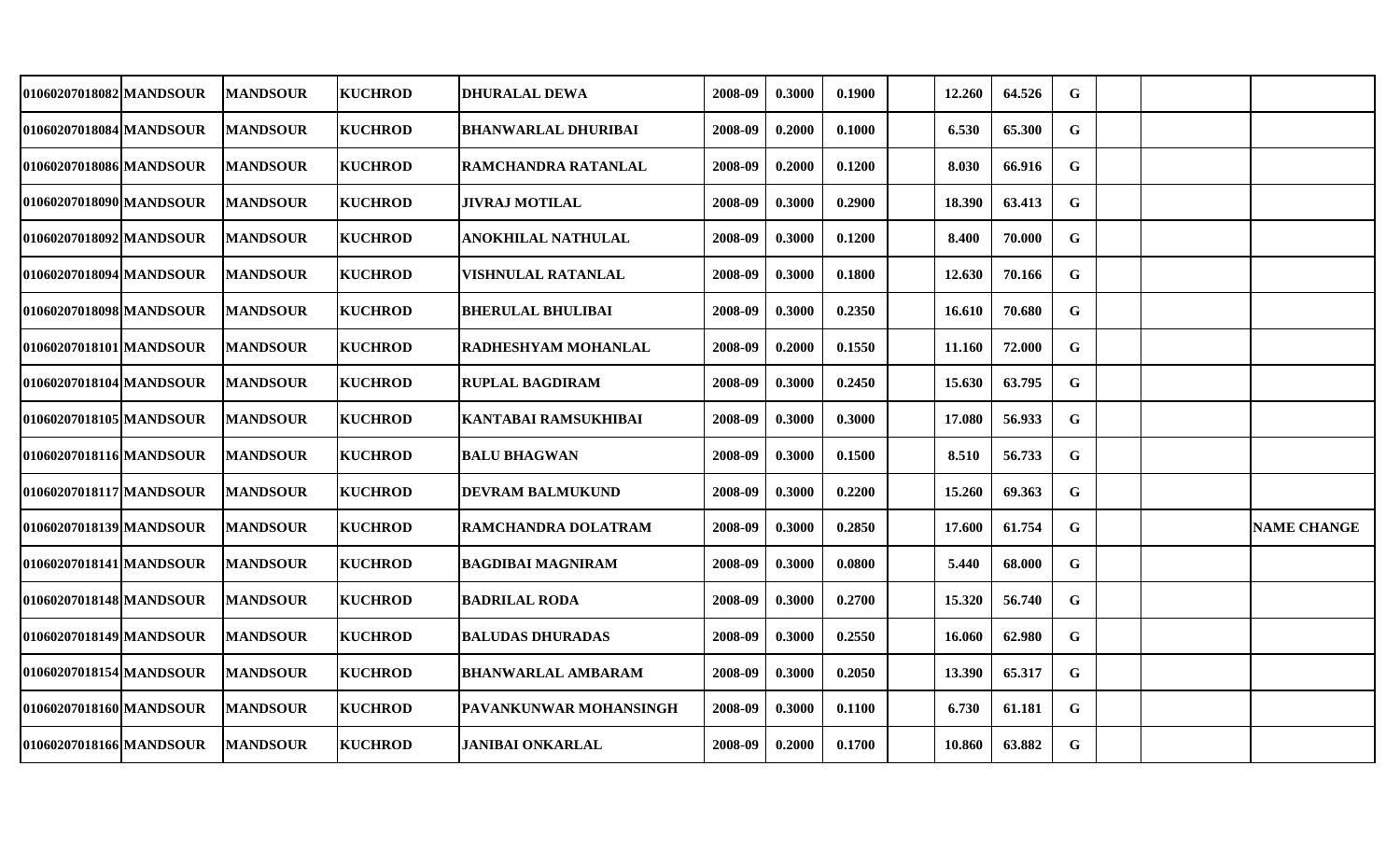| 01060207018167 MANDSOUR | <b>MANDSOUR</b> | <b>KUCHROD</b> | PRABHUBAI NAGULAL              | 2008-09 | 0.3000 | 0.2900 | 17.950 | 61.896 | G           |    |                    |
|-------------------------|-----------------|----------------|--------------------------------|---------|--------|--------|--------|--------|-------------|----|--------------------|
| 01060207018171 MANDSOUR | <b>MANDSOUR</b> | <b>KUCHROD</b> | <b>BHAGIRATH JAGANNATH</b>     | 2008-09 | 0.3000 | 0.1000 | 7.190  | 71.900 | G           |    |                    |
| 01060207018174 MANDSOUR | <b>MANDSOUR</b> | <b>KUCHROD</b> | SUNDARBAI GANESHRAM            | 2008-09 | 0.3000 | 0.2450 | 16.730 | 68.285 | $\mathbf G$ |    |                    |
| 01060207018176 MANDSOUR | <b>MANDSOUR</b> | <b>KUCHROD</b> | <b>MODIRAM NANDA</b>           | 2008-09 | 0.2000 | 0.1850 | 12.030 | 65.027 | G           |    |                    |
| 01060207018180 MANDSOUR | <b>MANDSOUR</b> | <b>KUCHROD</b> | SHIVNARAYAN KALU               | 2008-09 | 0.3000 | 0.1550 | 10.740 | 69.290 | $\mathbf G$ |    |                    |
| 01060207018192 MANDSOUR | <b>MANDSOUR</b> | <b>KUCHROD</b> | FULKUNWAR NAHARSINGH           | 2008-09 | 0.3000 | 0.3000 | 18.930 | 63.100 | $\mathbf G$ |    | <b>NAME CHANGE</b> |
| 01060207018193 MANDSOUR | <b>MANDSOUR</b> | <b>KUCHROD</b> | <b>PANNA DEVA BAGRI</b>        | 2008-09 | 0.3000 | 0.3100 | 9.630  | 31.064 | $\mathbf G$ | 04 |                    |
| 01060207018204 MANDSOUR | <b>MANDSOUR</b> | <b>KUCHROD</b> | RADHESHYAM BASANTILAL          | 2008-09 | 0.3000 | 0.1250 | 8.760  | 70.080 | $\mathbf G$ |    |                    |
| 01060207018208 MANDSOUR | <b>MANDSOUR</b> | <b>KUCHROD</b> | <b>LALUBAI BALU</b>            | 2008-09 | 0.3000 | 0.3000 | 5.850  | 19.500 | $\mathbf G$ | 04 |                    |
| 01060207018216 MANDSOUR | <b>MANDSOUR</b> | <b>KUCHROD</b> | BHAGVATILAL RAMCHANDRA         | 2008-09 | 0.3000 | 0.1000 | 6.570  | 65.700 | $\mathbf G$ |    |                    |
| 01060207018218 MANDSOUR | <b>MANDSOUR</b> | <b>KUCHROD</b> | PRABHULAL LAXMINARAYAN PATIDAR | 2008-09 | 0.2000 | 0.1500 | 9.730  | 64.866 | G           |    |                    |
| 01060207018231 MANDSOUR | <b>MANDSOUR</b> | <b>KUCHROD</b> | <b>RAMPRATAP DHURA</b>         | 2008-09 | 0.3000 | 0.1000 | 6.510  | 65.100 | $\mathbf G$ |    |                    |
| 01060207018235 MANDSOUR | <b>MANDSOUR</b> | <b>KUCHROD</b> | <b>GATTUBAI NATHULAL</b>       | 2008-09 | 0.2000 | 0.1350 | 8.790  | 65.111 | G           |    |                    |
| 01060207018241 MANDSOUR | <b>MANDSOUR</b> | <b>KUCHROD</b> | <b>SURESH MOHANLAL</b>         | 2008-09 | 0.2000 | 0.1150 | 7.630  | 66.347 | $\mathbf G$ |    |                    |
| 01060207018242 MANDSOUR | <b>MANDSOUR</b> | <b>KUCHROD</b> | RATANLAL BHERULAL              | 2008-09 | 0.2000 | 0.1900 | 11.830 | 62.263 | G           |    |                    |
| 01060207018246 MANDSOUR | <b>MANDSOUR</b> | <b>KUCHROD</b> | KARULAL ATMARAM                | 2008-09 | 0.2000 | 0.2000 | 13.320 | 66.600 | G           |    |                    |
| 01060207018254 MANDSOUR | <b>MANDSOUR</b> | <b>KUCHROD</b> | <b>GITABAI SHANKARLAL</b>      | 2008-09 | 0.3000 | 0.2550 | 16.550 | 64.901 | G           |    |                    |
| 01060207018255 MANDSOUR | <b>MANDSOUR</b> | <b>KUCHROD</b> | <b>JASVANT SARDULSINGH</b>     | 2008-09 | 0.2000 | 0.2000 | 12.810 | 64.050 | G           |    |                    |
| 01060207018257 MANDSOUR | <b>MANDSOUR</b> | <b>KUCHROD</b> | <b>BHANWARLAL NAGULAL</b>      | 2008-09 | 0.2000 | 0.1650 | 10.620 | 64.363 | G           |    |                    |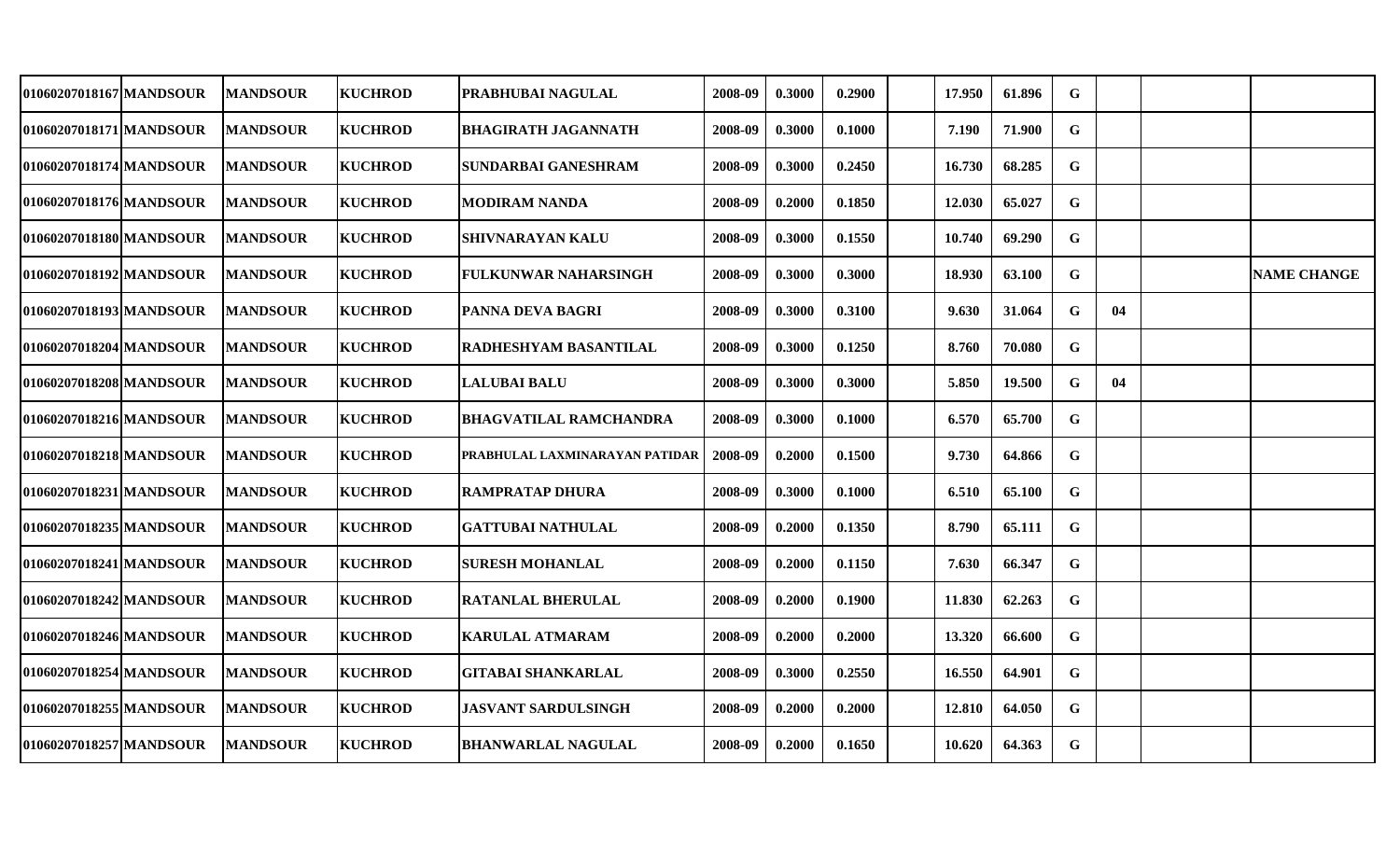| 01060207018258 MANDSOUR | <b>MANDSOUR</b> | <b>KUCHROD</b> | PREMCHANDRA MANGILAL              | 2008-09 | 0.2000 | 0.1750 | 12.110        | 69.200 | G           |    |  |
|-------------------------|-----------------|----------------|-----------------------------------|---------|--------|--------|---------------|--------|-------------|----|--|
| 01060207018264 MANDSOUR | <b>MANDSOUR</b> | <b>KUCHROD</b> | NATHIBAI CHAGANLAL                | 2008-09 | 0.3000 | 0.2600 | 17.680        | 68.000 | G           |    |  |
| 01060207018268 MANDSOUR | <b>MANDSOUR</b> | <b>KUCHROD</b> | NARAYANSINGH SAJJANSINGH          | 2008-09 | 0.2000 | 0.2000 | 12.680        | 63.400 | $\mathbf G$ |    |  |
| 01060207018269 MANDSOUR | <b>MANDSOUR</b> | <b>KUCHROD</b> | <b>JAGDISH KANHAIYALAL</b>        | 2008-09 | 0.2000 | 0.2050 | 13.400        | 65.365 | $\mathbf G$ |    |  |
| 01060207018271 MANDSOUR | <b>MANDSOUR</b> | <b>KUCHROD</b> | <b>BALCHAND VARDA</b>             | 2008-09 | 0.3000 | 0.2500 | 15.400        | 61.600 | $\mathbf G$ |    |  |
| 01060207018272 MANDSOUR | <b>MANDSOUR</b> | <b>KUCHROD</b> | <b>AZADKUNWAR NANDLAL</b>         | 2008-09 | 0.3000 | 0.2650 | 16.790        | 63.358 | $\mathbf G$ |    |  |
| 01060207018274 MANDSOUR | <b>MANDSOUR</b> | <b>KUCHROD</b> | <b>GIRDHARILAL MAGNIRAM</b>       | 2008-09 | 0.3000 | 0.0800 | 5.340         | 66.750 | $\mathbf G$ |    |  |
| 01060207018277 MANDSOUR | <b>MANDSOUR</b> | <b>KUCHROD</b> | <b>KANHAIYALAL RAMCHANDRA</b>     | 2008-09 | 0.3000 | 0.2100 | 14.640        | 69.714 | $\mathbf G$ |    |  |
| 01060207018280 MANDSOUR | <b>MANDSOUR</b> | <b>KUCHROD</b> | <b>RADHESHYAM MANGILAL</b>        | 2008-09 | 0.3000 | 0.1250 | 8.940         | 71.520 | $\mathbf G$ |    |  |
| 01060207018281 MANDSOUR | <b>MANDSOUR</b> | <b>KUCHROD</b> | <b>JAGDISH AATMARAM</b>           | 2008-09 | 0.3000 | 0.2200 | <b>15.010</b> | 68.227 | $\mathbf G$ |    |  |
| 01060207018284 MANDSOUR | <b>MANDSOUR</b> | <b>KUCHROD</b> | <b>SHIVKUMAR DINDAYAL</b>         | 2008-09 | 0.3000 | 0.1700 | 12.620        | 74.235 | $\mathbf G$ |    |  |
| 01060207018287 MANDSOUR | <b>MANDSOUR</b> | <b>KUCHROD</b> | <b>RAGHUVIR BALUSINGH</b>         | 2008-09 | 0.3000 | 0.2950 | 19.250        | 65.254 | G           |    |  |
| 01060207018291 MANDSOUR | <b>MANDSOUR</b> | <b>KUCHROD</b> | RAMLAL KANHAIYALAL                | 2008-09 | 0.3000 | 0.2450 | 14.620        | 59.673 | $\mathbf G$ |    |  |
| 01060207018292 MANDSOUR | <b>MANDSOUR</b> | <b>KUCHROD</b> | DHANNALAL DHURALAL (CHOHAN)       | 2008-09 | 0.3000 | 0.2550 | 18.200        | 71.372 | $\mathbf G$ |    |  |
| 01060207018294 MANDSOUR | <b>MANDSOUR</b> | <b>KUCHROD</b> | JAYANTILAL KANHAIYALAL            | 2008-09 | 0.3000 | 0.2050 | 6.740         | 32.878 | G           | 04 |  |
| 01060207018300 MANDSOUR | <b>MANDSOUR</b> | <b>KUCHROD</b> | <b>JAGDISH RATANLAL (DIKSHIT)</b> | 2008-09 | 0.2000 | 0.1650 | 11.060        | 67.030 | $\mathbf G$ |    |  |
| 01060207018302 MANDSOUR | <b>MANDSOUR</b> | <b>KUCHROD</b> | <b>RAMLAL AMARCHAND</b>           | 2008-09 | 0.3000 | 0.3000 | 20.390        | 67.966 | G           |    |  |
| 01060207018311 MANDSOUR | <b>MANDSOUR</b> | <b>KUCHROD</b> | <b>SHAMBHUSINGH MADHOSINGH</b>    | 2008-09 | 0.2000 | 0.2000 | 5.160         | 25.800 | $\mathbf G$ | 04 |  |
| 01060207018313 MANDSOUR | <b>MANDSOUR</b> | <b>KUCHROD</b> | <b>BADRILAL GANESHRAM</b>         | 2008-09 | 0.3000 | 0.2750 | 18.940        | 68.872 | $\mathbf G$ |    |  |
|                         |                 |                |                                   |         |        |        |               |        |             |    |  |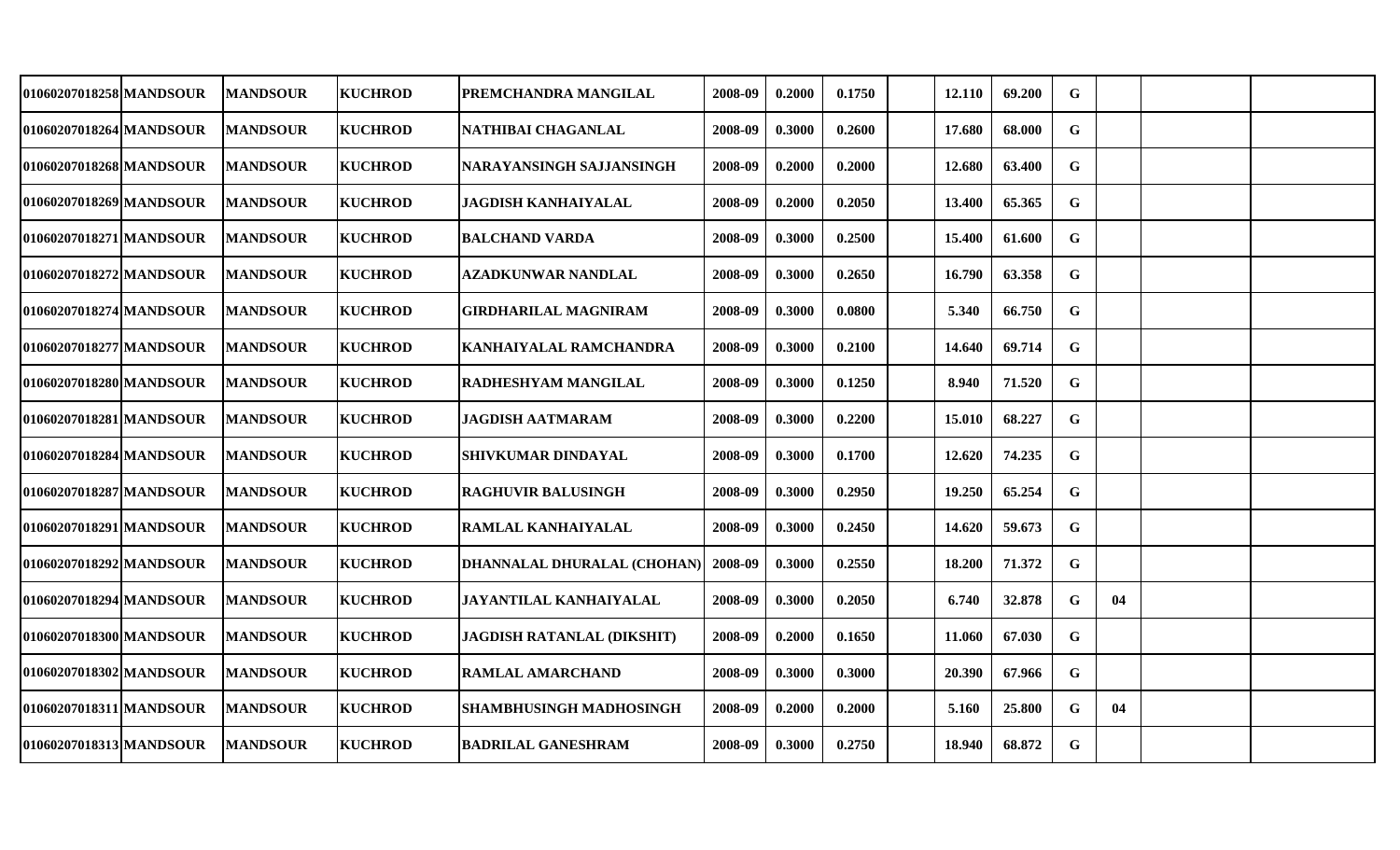| 01060207018323 MANDSOUR | <b>MANDSOUR</b> | <b>KUCHROD</b>  | <b>SHANKERLAL VENIRAM</b>        | 2008-09 | 0.2000 | 0.1650 | 9.790  | 59.333 | G           |    |  |
|-------------------------|-----------------|-----------------|----------------------------------|---------|--------|--------|--------|--------|-------------|----|--|
| 01060207018324 MANDSOUR | <b>MANDSOUR</b> | <b>KUCHROD</b>  | <b>RAMPRATAP SAWA</b>            | 2008-09 | 0.3000 | 0.2000 | 12.070 | 60.350 | $\mathbf G$ |    |  |
| 01060207018328 MANDSOUR | <b>MANDSOUR</b> | <b>KUCHROD</b>  | RAMCHANDRA MANGILAL              | 2008-09 | 0.3000 | 0.1550 | 9.960  | 64.258 | $\mathbf G$ |    |  |
| 01060207018330 MANDSOUR | <b>MANDSOUR</b> | <b>KUCHROD</b>  | <b>DHANNALAL KACHRULAL</b>       | 2008-09 | 0.2000 | 0.1900 | 11.420 | 60.105 | $\mathbf G$ |    |  |
| 01060207018334 MANDSOUR | <b>MANDSOUR</b> | <b>KUCHROD</b>  | <b>SALAGRAM DHURALAL</b>         | 2008-09 | 0.3000 | 0.1900 | 12.460 | 65.578 | $\mathbf G$ |    |  |
| 01060207018341 MANDSOUR | <b>MANDSOUR</b> | <b>KUCHROD</b>  | <b>CHAGANLAL SHOBHARAM</b>       | 2008-09 | 0.2000 | 0.2000 | 13.400 | 67.000 | $\mathbf G$ |    |  |
| 01060207018344 MANDSOUR | <b>MANDSOUR</b> | <b>KUCHROD</b>  | <b>DINDAYAL MAGNIRAM</b>         | 2008-09 | 0.2000 | 0.2000 | 11.470 | 57.350 | $\mathbf G$ |    |  |
| 01060207018345 MANDSOUR | <b>MANDSOUR</b> | <b>KUCHROD</b>  | <b>GANGARAM MANNA</b>            | 2008-09 | 0.2000 | 0.1100 | 5.950  | 54.090 | $\mathbf G$ |    |  |
| 01060207020003 MANDSOUR | <b>MANDSOUR</b> | <b>PETLAWAD</b> | <b>BASANTILAL ONKARLAL</b>       | 2008-09 | 0.3000 | 0.2750 | 6.080  | 22.109 | $\mathbf G$ | 04 |  |
| 01060207020023 MANDSOUR | <b>MANDSOUR</b> | <b>PETLAWAD</b> | <b>BHANWARSINGH BHAGWANSINGH</b> | 2008-09 | 0.2000 | 0.1900 | 4.290  | 22.578 | $\mathbf G$ | 04 |  |
| 01060207020042 MANDSOUR | <b>MANDSOUR</b> | <b>PETLAWAD</b> | SURESHCHANDRA RAMLALJI JOSHI     | 2008-09 | 0.3000 | 0.2600 | 6.320  | 24.307 | G           | 04 |  |
| 01060207020050 MANDSOUR | <b>MANDSOUR</b> | <b>PETLAWAD</b> | <b>RAJKUNWAR ONKARSINGH</b>      | 2008-09 | 0.3000 | 0.2900 | 5.770  | 19.896 | G           | 04 |  |
| 01060207020057 MANDSOUR | <b>MANDSOUR</b> | <b>PETLAWAD</b> | <b>RAMESHCHANDRA BHAGMAL</b>     | 2008-09 | 0.2000 | 0.1850 | 5.560  | 30.054 | G           | 04 |  |
| 01060207020069 MANDSOUR | <b>MANDSOUR</b> | <b>PETLAWAD</b> | SUSHILABAI NIRANJANNATH          | 2008-09 | 0.3000 | 0.3000 | 6.980  | 23.266 | $\mathbf G$ | 04 |  |
| 01060207020070 MANDSOUR | <b>MANDSOUR</b> | <b>PETLAWAD</b> | SHIVNARAYAN RAMNARAYAN           | 2008-09 | 0.2000 | 0.2000 | 3.460  | 17.300 | G           | 04 |  |
| 01060207020073 MANDSOUR | <b>MANDSOUR</b> | <b>PETLAWAD</b> | <b>SARDARSINGH KARANSINGH</b>    | 2008-09 | 0.2000 | 0.1950 | 4.160  | 21.333 | $\mathbf G$ | 04 |  |
| 01060207020076 MANDSOUR | <b>MANDSOUR</b> | <b>PETLAWAD</b> | <b>RAMSINGH ONKARSINGH</b>       | 2008-09 | 0.3000 | 0.2800 | 18.200 | 65.000 | $\mathbf G$ |    |  |
| 01060207020083 MANDSOUR | <b>MANDSOUR</b> | <b>PETLAWAD</b> | <b>RAMCHANDRA DAYARAM</b>        | 2008-09 | 0.2000 | 0.1950 | 13.250 | 67.948 | G           |    |  |
| 01060207020091 MANDSOUR | <b>MANDSOUR</b> | <b>PETLAWAD</b> | MITTHUSINGH ONKARSINGH           | 2008-09 | 0.3000 | 0.2950 | 18.520 | 62.779 | $\mathbf G$ |    |  |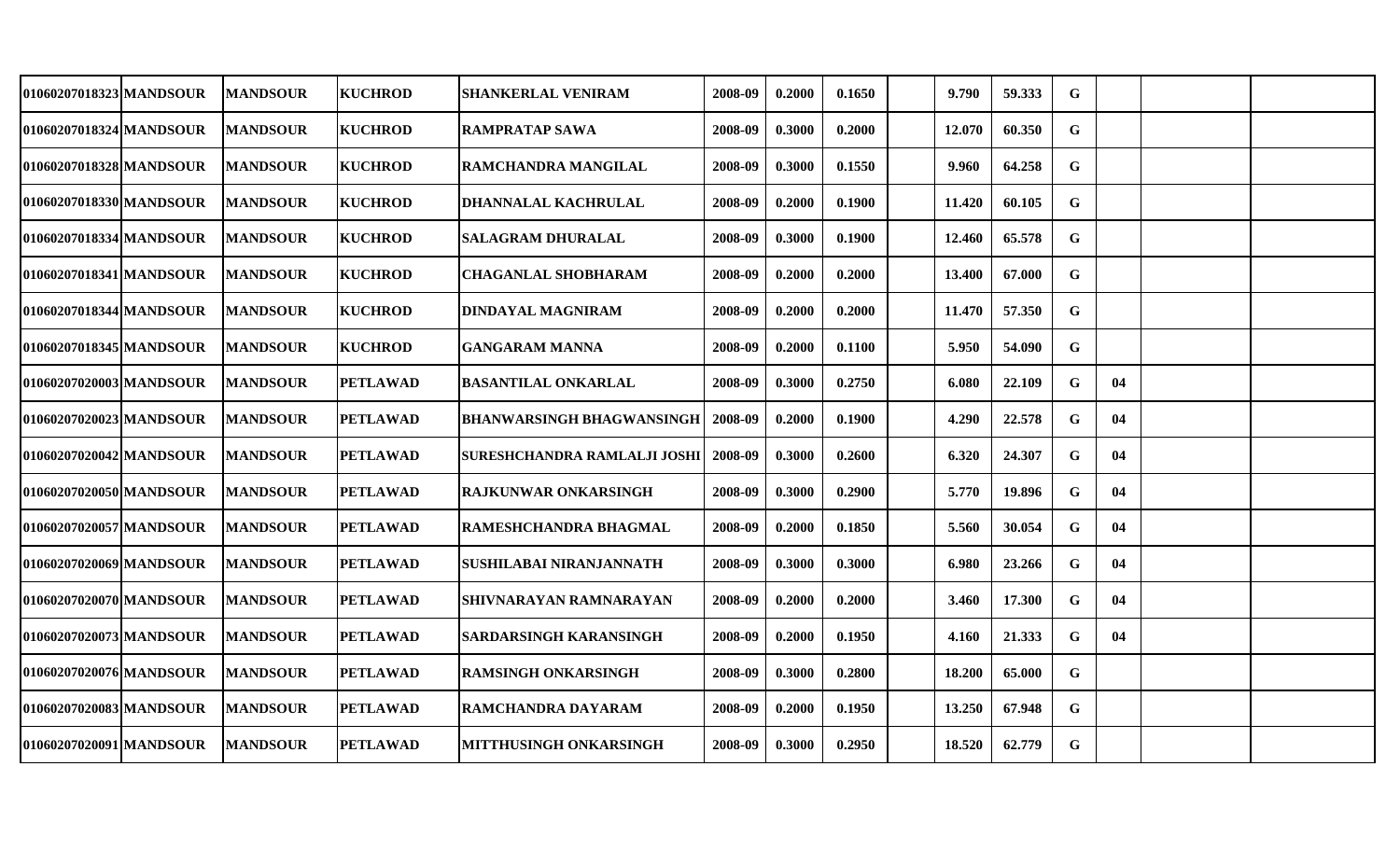| 01060207020098 MANDSOUR | <b>MANDSOUR</b> | PETLAWAD         | <b>HIRALAL VARDICHAND</b>     | 2008-09 | 0.2000 | 0.1900 | 12.800 | 67.368 | G            |    |                    |
|-------------------------|-----------------|------------------|-------------------------------|---------|--------|--------|--------|--------|--------------|----|--------------------|
| 01060207020101 MANDSOUR | <b>MANDSOUR</b> | <b>PETLAWAD</b>  | <b>BHOPALSINGH NAHARSINGH</b> | 2008-09 | 0.2000 | 0.1950 | 3.600  | 18.461 | G            | 04 |                    |
| 01060207020109 MANDSOUR | <b>MANDSOUR</b> | <b>PETLAWAD</b>  | <b>BHERULAL VARDICHAND</b>    | 2008-09 | 0.2000 | 0.1900 | 12.590 | 66.263 | $\mathbf G$  |    |                    |
| 01060208021002 MANDSOUR | <b>DALOUDA</b>  | <b>DHANDHODA</b> | <b>KALUSINGH DHULSINGH</b>    | 2008-09 | 0.2000 |        |        |        | $\mathbf{F}$ |    |                    |
| 01060208021003 MANDSOUR | <b>DALOUDA</b>  | <b>DHANDHODA</b> | <b>NANDA BHAGWAN</b>          | 2008-09 | 0.2000 | 0.1850 | 12.680 | 68.540 | $\mathbf G$  |    |                    |
| 01060208021018 MANDSOUR | <b>DALOUDA</b>  | <b>DHANDHODA</b> | LACHCHHIRAM GULAB             | 2008-09 | 0.2000 | 0.1800 | 8.010  | 44.500 | $\mathbf G$  | 04 |                    |
| 01060208021022 MANDSOUR | <b>DALOUDA</b>  | <b>DHANDHODA</b> | <b>RAMNARAYAN DEVRAM</b>      | 2008-09 | 0.2000 | 0.2000 | 13.780 | 68.900 | $\mathbf G$  |    |                    |
| 01060208021033 MANDSOUR | <b>DALOUDA</b>  | <b>DHANDHODA</b> | <b>RAGHUNATH ONKAR</b>        | 2008-09 | 0.3000 | 0.2000 | 13.040 | 65.200 | $\mathbf G$  |    |                    |
| 01060208021036 MANDSOUR | <b>DALOUDA</b>  | <b>DHANDHODA</b> | <b>MANGILAL NATHU</b>         | 2008-09 | 0.2000 | 0.1550 | 10.320 | 66.580 | $\mathbf G$  |    | <b>NAME CHANGE</b> |
| 01060208021039 MANDSOUR | <b>DALOUDA</b>  | <b>DHANDHODA</b> | <b>AJABKUNWAR LALSINGH</b>    | 2008-09 | 0.2000 | 0.2000 | 5.880  | 29.400 | $\mathbf G$  | 04 |                    |
| 01060208021059 MANDSOUR | <b>DALOUDA</b>  | <b>DHANDHODA</b> | <b>ONKARSINGH SOHANSINGH</b>  | 2008-09 | 0.2000 | 0.1950 | 13.220 | 67.794 | G            |    |                    |
| 01060208021061 MANDSOUR | <b>IDALOUDA</b> | <b>DHANDHODA</b> | <b>SALAGRAM CHUNNILAL</b>     | 2008-09 | 0.2000 | 0.2000 | 13.390 | 66.950 | $\mathbf G$  |    |                    |
| 01060208021063 MANDSOUR | <b>DALOUDA</b>  | <b>DHANDHODA</b> | <b>SUHAGBAI BHERULAL</b>      | 2008-09 | 0.2000 | 0.2050 | 13.980 | 68.195 | G            |    |                    |
| 01060208021067 MANDSOUR | <b>IDALOUDA</b> | <b>DHANDHODA</b> | <b>GITABAI JAGANNATH</b>      | 2008-09 | 0.3000 | 0.2500 | 15.160 | 60.640 | $\mathbf G$  |    |                    |
| 01060208021076 MANDSOUR | <b>DALOUDA</b>  | <b>DHANDHODA</b> | <b>NANDLAL KESHURAM</b>       | 2008-09 | 0.3000 | 0.2150 | 13.960 | 64.930 | G            |    |                    |
| 01060208021081 MANDSOUR | <b>DALOUDA</b>  | <b>DHANDHODA</b> | <b>NAGU AASHA BHIL</b>        | 2008-09 | 0.2000 |        |        |        | N            |    |                    |
| 01060208021082 MANDSOUR | <b>DALOUDA</b>  | <b>DHANDHODA</b> | <b>TUISHIRAM BHERU</b>        | 2008-09 | 0.2000 | 0.1900 | 12.680 | 66.736 | G            |    |                    |
| 01060208021092 MANDSOUR | <b>DALOUDA</b>  | DHANDHODA        | <b>DEVRAM LAXMAN</b>          | 2008-09 | 0.3000 | 0.2050 | 12.910 | 62.975 | G            |    |                    |
| 01060208021098 MANDSOUR | <b>DALOUDA</b>  | <b>DHANDHODA</b> | <b>SOHANBAI SUHAGBAI</b>      | 2008-09 | 0.3000 | 0.1800 | 11.850 | 65.833 | $\mathbf G$  |    |                    |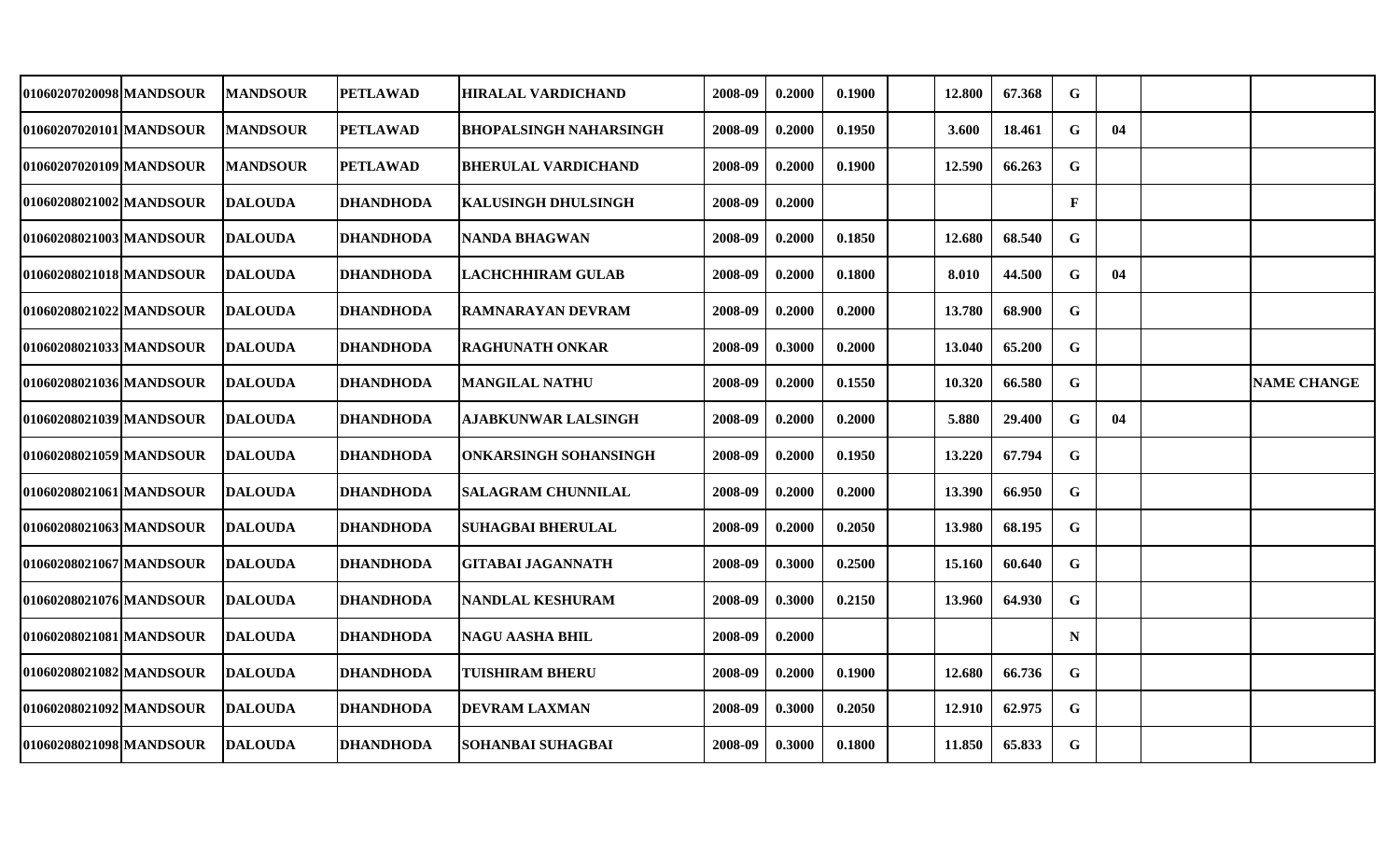| 01060208021106 MANDSOUR   | <b>DALOUDA</b> | <b>DHANDHODA</b> | <b>DEUBAI DEWA</b>            | 2008-09 | 0.2000 | 0.1850 | 12.720 | 68.756 | G           |    |                    |
|---------------------------|----------------|------------------|-------------------------------|---------|--------|--------|--------|--------|-------------|----|--------------------|
| 01060208022015 MANDSOUR   | <b>DALOUDA</b> | <b>KHODANA</b>   | <b>TEJBAI LAXMICHAND</b>      | 2008-09 | 0.3000 | 0.3000 | 2.600  | 8.666  | G           | 04 |                    |
| 01060208022021 MANDSOUR   | <b>DALOUDA</b> | <b>KHODANA</b>   | <b>RAMA NANDA</b>             | 2008-09 | 0.2000 | 0.2000 | 12.630 | 63.150 | G           |    |                    |
| 01060208022036 MANDSOUR   | <b>DALOUDA</b> | <b>KHODANA</b>   | <b>KACHRU KASTURIBAI</b>      | 2008-09 | 0.2000 | 0.1000 | 6.600  | 66.000 | $\mathbf G$ |    |                    |
| 01060208022043 MANDSOUR   | <b>DALOUDA</b> | <b>KHODANA</b>   | NANDIBAI PANNALAL             | 2008-09 | 0.2000 | 0.2000 | 12.760 | 63.800 | $\mathbf G$ |    |                    |
| 01060208022056 MANDSOUR   | <b>DALOUDA</b> | <b>KHODANA</b>   | <b>GANPAT AMRATRAM TELI</b>   | 2008-09 | 0.2000 | 0.1950 | 12.010 | 61.589 | $\mathbf G$ |    |                    |
| 01060208022062 MANDSOUR   | <b>DALOUDA</b> | <b>KHODANA</b>   | <b>SHIVDAS HARIRAM</b>        | 2008-09 | 0.3000 | 0.2900 | 16.510 | 56.931 | $\mathbf G$ |    |                    |
| 01060208023008 MANDSOUR   | <b>DALOUDA</b> | <b>NANDWEL</b>   | <b>NANDRAM MANNA</b>          | 2008-09 | 0.2000 | 0.2000 | 13.000 | 65.000 | $\mathbf G$ |    | <b>NAME CHANGE</b> |
| 01060208023012 MANDSOUR   | <b>DALOUDA</b> | <b>NANDWEL</b>   | <b>KESRIMAL NATHULAL</b>      | 2008-09 | 0.2000 | 0.2000 | 13.110 | 65.550 | $\mathbf G$ |    |                    |
| 01060208023021 MANDSOUR   | <b>DALOUDA</b> | <b>NANDWEL</b>   | AMRATRAM ONKAR                | 2008-09 | 0.2000 | 0.1950 | 13.100 | 67.179 | $\mathbf G$ |    |                    |
| 01060208023035 MANDSOUR   | <b>DALOUDA</b> | <b>NANDWEL</b>   | <b>ONKARLAL CHUNNILAL</b>     | 2008-09 | 0.2000 | 0.2000 | 5.380  | 26.900 | G           | 04 |                    |
| 01060208023042 MANDSOUR   | <b>DALOUDA</b> | <b>NANDWEL</b>   | <b>KAMLABAI SITARAM</b>       | 2008-09 | 0.3000 | 0.2750 | 9.140  | 33.236 | $\mathbf G$ | 04 |                    |
| 01060208023054 MANDSOUR   | <b>DALOUDA</b> | <b>NANDWEL</b>   | <b>UDDA CHENA</b>             | 2008-09 | 0.3000 | 0.2950 | 19.700 | 66.779 | G           |    |                    |
| 01060208023055 MANDSOUR   | <b>DALOUDA</b> | <b>NANDWEL</b>   | <b>MANGILAL TARACHAND</b>     | 2008-09 | 0.2000 | 0.1950 | 5.610  | 28.769 | G           | 04 |                    |
| 01060208023077   MANDSOUR | <b>DALOUDA</b> | <b>NANDWEL</b>   | <b>KHIMA MODA</b>             | 2008-09 | 0.3000 | 0.3000 | 19.400 | 64.666 | G           |    |                    |
| 01060208023078 MANDSOUR   | <b>DALOUDA</b> | <b>NANDWEL</b>   | <b>GANESHRAM VARDA</b>        | 2008-09 | 0.2000 | 0.2000 | 7.150  | 35.750 | $\mathbf G$ | 04 |                    |
| 01060208023094 MANDSOUR   | <b>DALOUDA</b> | <b>NANDWEL</b>   | <b>DEVBAI NARAYAN</b>         | 2008-09 | 0.3000 | 0.2800 | 8.490  | 30.321 | G           | 04 |                    |
| 01060208023103 MANDSOUR   | <b>DALOUDA</b> | <b>NANDWEL</b>   | MOHAMMADHUSSAIN FAKIRMOHAMMAD | 2008-09 | 0.2000 | 0.1950 | 12.270 | 62.923 | G           |    |                    |
| 01060208023116 MANDSOUR   | <b>DALOUDA</b> | <b>NANDWEL</b>   | <b>RUKMANIBAI MANGILAL</b>    | 2008-09 | 0.2000 | 0.1900 | 12.230 | 64.368 | $\bf I$     |    |                    |
|                           |                |                  |                               |         |        |        |        |        |             |    |                    |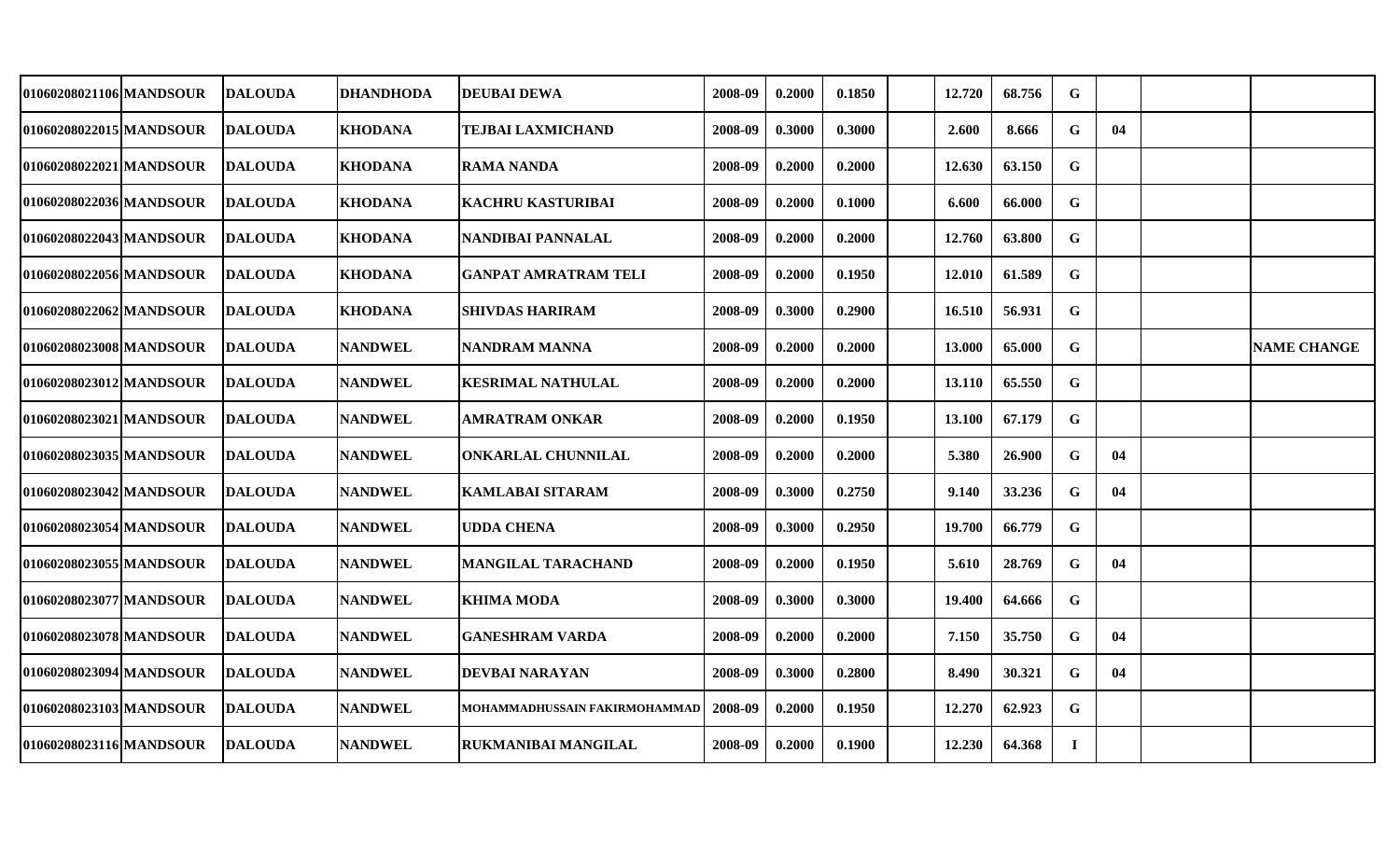| 01060208023121 MANDSOUR | <b>DALOUDA</b> | <b>NANDWEL</b>   | DAKUBAI NATHUBAI               | 2008-09 | 0.3000 | 0.3000 | 19.990 | 66.633 | G           |  |                    |
|-------------------------|----------------|------------------|--------------------------------|---------|--------|--------|--------|--------|-------------|--|--------------------|
| 01060208023151 MANDSOUR | <b>DALOUDA</b> | <b>NANDWEL</b>   | SAMANTSINGH JUJHARSINGH        | 2008-09 | 0.3000 | 0.3000 | 19.640 | 65.466 | G           |  |                    |
| 01060208024001 MANDSOUR | <b>DALOUDA</b> | <b>MAJESHREE</b> | DEUBAI BHARTI NANURAM          | 2008-09 | 0.2000 | 0.1400 | 9.880  | 70.571 | $\mathbf G$ |  | <b>NAME CHANGE</b> |
| 01060208024002 MANDSOUR | <b>DALOUDA</b> | <b>MAJESHREE</b> | LALKUNWARBAI RAMSINGH          | 2008-09 | 0.2000 | 0.1900 | 12.580 | 66.210 | G           |  |                    |
| 01060208024004 MANDSOUR | <b>DALOUDA</b> | <b>MAJESHREE</b> | <b>KALU BAGDIRAM</b>           | 2008-09 | 0.2000 | 0.0550 | 3.670  | 66.727 | G           |  |                    |
| 01060208024006 MANDSOUR | <b>DALOUDA</b> | <b>MAJESHREE</b> | <b>DEVRAM GULAB BHIL</b>       | 2008-09 | 0.2000 | 0.0900 | 5.930  | 65.888 | $\mathbf G$ |  |                    |
| 01060208024007 MANDSOUR | <b>DALOUDA</b> | <b>MAJESHREE</b> | AMRATRAM NAHARJI               | 2008-09 | 0.2000 | 0.1000 | 6.530  | 65.300 | $\mathbf G$ |  |                    |
| 01060208024009 MANDSOUR | <b>DALOUDA</b> | <b>MAJESHREE</b> | <b>BHAGIRATH SUKHLAL</b>       | 2008-09 | 0.3000 | 0.1800 | 12.010 | 66.722 | $\mathbf G$ |  |                    |
| 01060208024010 MANDSOUR | <b>DALOUDA</b> | <b>MAJESHREE</b> | RAMPRASAD JAGANNATH            | 2008-09 | 0.3000 | 0.1450 | 9.990  | 68.896 | $\mathbf G$ |  |                    |
| 01060208024012 MANDSOUR | <b>DALOUDA</b> | <b>MAJESHREE</b> | DEVILAL FAKIRCHAND             | 2008-09 | 0.3000 | 0.2700 | 19.270 | 71.370 | $\mathbf G$ |  |                    |
| 01060208024013 MANDSOUR | <b>DALOUDA</b> | <b>MAJESHREE</b> | <b>KAMLASHANKER FAKIRCHAND</b> | 2008-09 | 0.3000 | 0.1750 | 12.040 | 68.800 | $\mathbf G$ |  |                    |
| 01060208024014 MANDSOUR | <b>DALOUDA</b> | <b>MAJESHREE</b> | TEJKUNVER HIMMATSINGH          | 2008-09 | 0.2000 | 0.0950 | 7.020  | 73.894 | G           |  |                    |
| 01060208024016IMANDSOUR | <b>DALOUDA</b> | <b>MAJESHREE</b> | RAMCHAND RAMA CHAMAR           | 2008-09 | 0.2000 | 0.0950 | 5.670  | 59.684 | G           |  |                    |
| 01060208024018 MANDSOUR | <b>DALOUDA</b> | <b>MAJESHREE</b> | <b>MOHANLAL CHENRAM</b>        | 2008-09 | 0.3000 | 0.1450 | 9.670  | 66.689 | G           |  |                    |
| 01060208024022 MANDSOUR | <b>DALOUDA</b> | <b>MAJESHREE</b> | CHANDRAKALABAI SITARAM         | 2008-09 | 0.2000 | 0.1200 | 8.470  | 70.583 | $\mathbf G$ |  |                    |
| 01060208024023 MANDSOUR | <b>DALOUDA</b> | <b>MAJESHREE</b> | <b>BHULIBAI NANDRAM</b>        | 2008-09 | 0.2000 | 0.1000 | 6.640  | 66.400 | G           |  |                    |
| 01060208024027 MANDSOUR | DALOUDA        | <b>MAJESHREE</b> | RADHESHYAM MOTILAL             | 2008-09 | 0.2000 | 0.1200 | 8.130  | 67.750 | G           |  |                    |
| 01060208024030 MANDSOUR | <b>DALOUDA</b> | <b>MAJESHREE</b> | <b>AMBARAM KACHRU</b>          | 2008-09 | 0.2000 | 0.0500 | 3.000  | 60.000 | $\mathbf G$ |  |                    |
| 01060208024031 MANDSOUR | <b>DALOUDA</b> | <b>MAJESHREE</b> | <b>NIRANJAN BHERULAL</b>       | 2008-09 | 0.3000 | 0.1850 | 12.940 | 69.945 | $\mathbf G$ |  |                    |
|                         |                |                  |                                |         |        |        |        |        |             |  |                    |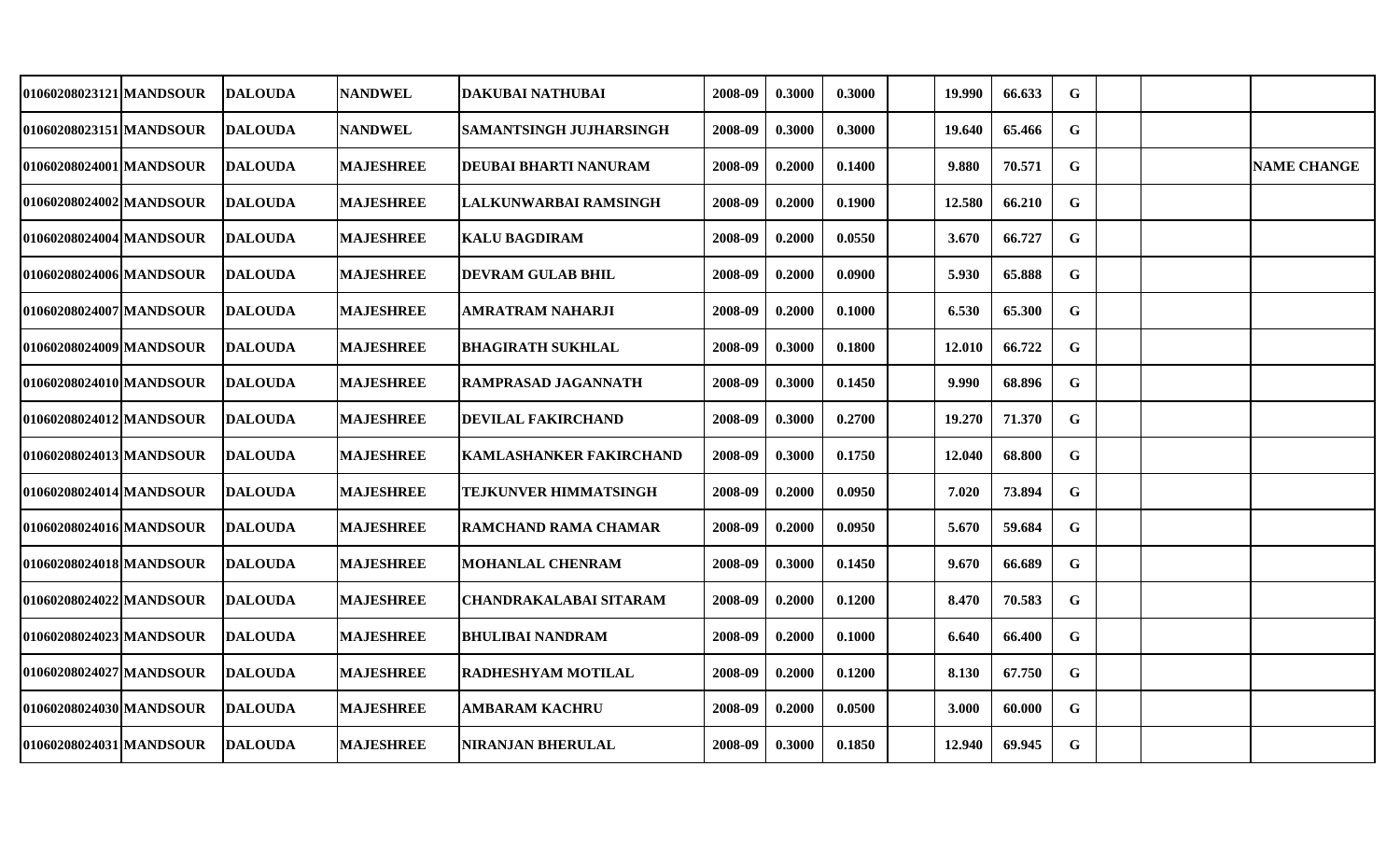| 01060208024032 MANDSOUR | <b>DALOUDA</b>  | <b>MAJESHREE</b> | <b>MOTILAL DEVICHAND</b>    | 2008-09 | 0.2000 | 0.1750 | 11.750 | 67.142 | G            |    | <b>NAME CHANGE</b> |
|-------------------------|-----------------|------------------|-----------------------------|---------|--------|--------|--------|--------|--------------|----|--------------------|
|                         |                 |                  |                             |         |        |        |        |        |              |    |                    |
| 01060208024038 MANDSOUR | <b>DALOUDA</b>  | <b>MAJESHREE</b> | RADHESHYAM JAGANNATH        | 2008-09 | 0.3000 | 0.1000 | 7.090  | 70.900 | G            |    |                    |
| 01060208025001 MANDSOUR | <b>DALOUDA</b>  | <b>DEHRI</b>     | <b>KANWARLAL NATHULAL</b>   | 2008-09 | 0.2000 | 0.0900 | 6.490  | 72.111 | $\mathbf G$  |    |                    |
| 01060208025003 MANDSOUR | <b>DALOUDA</b>  | <b>DEHRI</b>     | <b>BHANWARLAL KESHURAM</b>  | 2008-09 | 0.2000 | 0.1050 | 6.570  | 62.571 | $\mathbf G$  |    |                    |
| 01060208025004 MANDSOUR | <b>DALOUDA</b>  | <b>DEHRI</b>     | <b>KACHRU KANHAIYALAL</b>   | 2008-09 | 0.3000 | 0.1950 | 13.140 | 67.384 | $\mathbf G$  |    |                    |
| 01060208025005lMANDSOUR | <b>DALOUDA</b>  | <b>DEHRI</b>     | <b>PANNALAL KESHURAM</b>    | 2008-09 | 0.2000 | 0.1000 | 7.190  | 71.900 | $\mathbf G$  |    |                    |
| 01060208025007 MANDSOUR | <b>DALOUDA</b>  | <b>DEHRI</b>     | <b>SHANIBAI NARSINGHDAS</b> | 2008-09 | 0.2000 | 0.1650 | 10.450 | 63.333 | $\mathbf G$  |    |                    |
| 01060208025008 MANDSOUR | <b>DALOUDA</b>  | <b>DEHRI</b>     | PUNAMCHAND BHUWAN           | 2008-09 | 0.2000 | 0.1050 | 7.460  | 71.047 | $\mathbf G$  |    |                    |
| 01060208025009 MANDSOUR | <b>DALOUDA</b>  | <b>DEHRI</b>     | AMBARAM DEVRAM              | 2008-09 | 0.2000 | 0.2050 | 12.250 | 59.756 | $\mathbf G$  |    |                    |
| 01060208025010 MANDSOUR | <b>DALOUDA</b>  | <b>DEHRI</b>     | <b>BANSHILAL GANESHRAM</b>  | 2008-09 | 0.2000 | 0.2000 | 12.070 | 60.350 | $\mathbf G$  |    |                    |
| 01060208025011 MANDSOUR | <b>DALOUDA</b>  | <b>DEHRI</b>     | GANGABAI RAMNARAYAN         | 2008-09 | 0.2000 | 0.1850 | 11.110 | 60.054 | $\mathbf G$  |    |                    |
| 01060208025012 MANDSOUR | <b>DALOUDA</b>  | <b>DEHRI</b>     | <b>GANGABAI BALURAM</b>     | 2008-09 | 0.2000 | 0.1650 | 11.070 | 67.090 | G            |    |                    |
| 01060208025014lMANDSOUR | <b>IDALOUDA</b> | <b>DEHRI</b>     | <b>MOTILAL JAGANNATH</b>    | 2008-09 | 0.2000 | 0.1700 | 8.200  | 48.235 | $\mathbf G$  | 04 |                    |
| 01060208025015 MANDSOUR | <b>DALOUDA</b>  | <b>DEHRI</b>     | RAMCHANDRA KALURAM          | 2008-09 | 0.3000 |        |        |        | $\mathbf{F}$ |    |                    |
| 01060208025017 MANDSOUR | <b>DALOUDA</b>  | <b>DEHRI</b>     | GOVINDRAM KESHURAM          | 2008-09 | 0.2000 | 0.1850 | 12.840 | 69.405 | $\mathbf G$  |    |                    |
| 01060208025020 MANDSOUR | <b>DALOUDA</b>  | <b>DEHRI</b>     | <b>BHANWARLAL NANDLAL</b>   | 2008-09 | 0.2000 | 0.1800 | 11.680 | 64.888 | $\mathbf G$  |    |                    |
| 01060208025022 MANDSOUR | <b>DALOUDA</b>  | <b>DEHRI</b>     | <b>SHOBHARAM DEVRAM</b>     | 2008-09 | 0.2000 | 0.1600 | 10.580 | 66.125 | $\mathbf G$  |    | <b>NAME CHANGE</b> |
| 01060208025023 MANDSOUR | <b>IDALOUDA</b> | <b>DEHRI</b>     | AMBARAM MODIRAM             | 2008-09 | 0.2000 | 0.2000 | 12.600 | 63.000 | $\mathbf G$  |    |                    |
| 01060208025024 MANDSOUR | <b>DALOUDA</b>  | <b>DEHRI</b>     | NIRANJANDAS MATHURADAS      | 2008-09 | 0.2000 | 0.1500 | 10.400 | 69.333 | $\mathbf G$  |    |                    |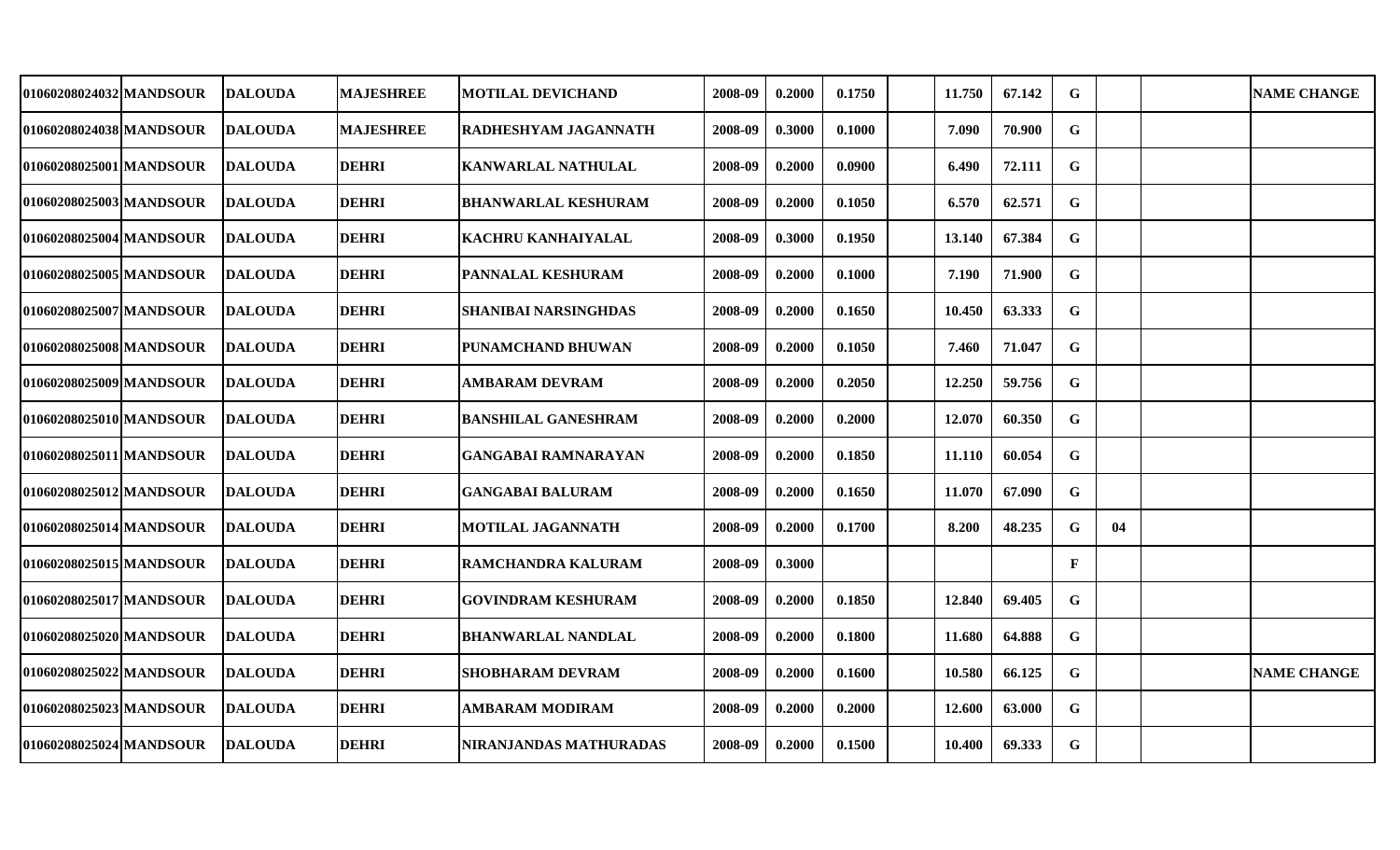| 01060208025025 MANDSOUR | <b>DALOUDA</b> | <b>DEHRI</b> | <b>UMMEDRAM BADRILAL</b>    | 2008-09 | 0.2000 | 0.1800 | 12.650 | 70.277 | G           |  |  |
|-------------------------|----------------|--------------|-----------------------------|---------|--------|--------|--------|--------|-------------|--|--|
| 01060208025028 MANDSOUR | <b>DALOUDA</b> | <b>DEHRI</b> | <b>AMBARAM BHANWARLAL</b>   | 2008-09 | 0.3000 | 0.0750 | 4.880  | 65.066 | G           |  |  |
| 01060208025030 MANDSOUR | <b>DALOUDA</b> | <b>DEHRI</b> | <b>BHANWARLAL RAMESHWAR</b> | 2008-09 | 0.2000 | 0.1050 | 6.700  | 63.809 | $\mathbf G$ |  |  |
| 01060208025031 MANDSOUR | <b>DALOUDA</b> | <b>DEHRI</b> | <b>RAMLAL NANALAL</b>       | 2008-09 | 0.2000 | 0.1200 | 8.210  | 68.416 | G           |  |  |
| 01060208025033 MANDSOUR | <b>DALOUDA</b> | <b>DEHRI</b> | <b>BHUWANLAL RAMLAL</b>     | 2008-09 | 0.2000 | 0.1950 | 12.790 | 65.589 | $\mathbf G$ |  |  |
| 01060208025035 MANDSOUR | <b>DALOUDA</b> | <b>DEHRI</b> | <b>RUPLAL GIRDHARI</b>      | 2008-09 | 0.2000 | 0.1800 | 10.960 | 60.888 | $\mathbf G$ |  |  |
| 01060208025036 MANDSOUR | <b>DALOUDA</b> | <b>DEHRI</b> | AMBARAM KANWARLAL BADA      | 2008-09 | 0.2000 | 0.1550 | 10.740 | 69.290 | $\mathbf G$ |  |  |
| 01060208025037 MANDSOUR | <b>DALOUDA</b> | <b>DEHRI</b> | <b>BANSHILAL KESHURAM</b>   | 2008-09 | 0.2000 | 0.1050 | 7.080  | 67.428 | $\mathbf G$ |  |  |
| 01060208025039 MANDSOUR | <b>DALOUDA</b> | <b>DEHRI</b> | <b>BALARAM BHAGATRAM</b>    | 2008-09 | 0.2000 | 0.2000 | 12.850 | 64.250 | $\mathbf G$ |  |  |
| 01060208025040 MANDSOUR | <b>DALOUDA</b> | <b>DEHRI</b> | <b>DHANNALAL MOTILAL</b>    | 2008-09 | 0.2000 | 0.1900 | 12.460 | 65.578 | $\mathbf G$ |  |  |
| 01060208025041 MANDSOUR | <b>DALOUDA</b> | <b>DEHRI</b> | <b>KOMALLAL NATHULAL</b>    | 2008-09 | 0.2000 | 0.1500 | 9.890  | 65.933 | G           |  |  |
| 01060208025042 MANDSOUR | <b>DALOUDA</b> | <b>DEHRI</b> | <b>MANGUBAI DHANNALAL</b>   | 2008-09 | 0.3000 | 0.3050 | 21.510 | 70.524 | $\bf{I}$    |  |  |
| 01060208025043 MANDSOUR | <b>DALOUDA</b> | <b>DEHRI</b> | PRABHULAL BHANWARLAL        | 2008-09 | 0.3000 | 0.3000 | 18.500 | 61.666 | G           |  |  |
| 01060208025044 MANDSOUR | <b>DALOUDA</b> | <b>DEHRI</b> | <b>UDAYLAL NATHULAL</b>     | 2008-09 | 0.2000 | 0.1300 | 8.800  | 67.692 | G           |  |  |
| 01060208025046 MANDSOUR | <b>DALOUDA</b> | <b>DEHRI</b> | <b>MATHURALAL MADHAV</b>    | 2008-09 | 0.3000 | 0.1000 | 6.740  | 67.400 | G           |  |  |
| 01060208025047 MANDSOUR | <b>DALOUDA</b> | <b>DEHRI</b> | <b>CHENRAM RATANLAL</b>     | 2008-09 | 0.2000 | 0.1400 | 8.680  | 62.000 | G           |  |  |
| 01060208025048 MANDSOUR | <b>DALOUDA</b> | <b>DEHRI</b> | <b>MATHURALAL BHERULAL</b>  | 2008-09 | 0.2000 | 0.1200 | 7.480  | 62.333 | G           |  |  |
| 01060208025049 MANDSOUR | <b>DALOUDA</b> | <b>DEHRI</b> | <b>RANCHOD BHERULAL</b>     | 2008-09 | 0.2000 | 0.1600 | 10.570 | 66.062 | G           |  |  |
| 01060208025050 MANDSOUR | <b>DALOUDA</b> | <b>DEHRI</b> | <b>PANNIBAI DALU</b>        | 2008-09 | 0.2000 | 0.1900 | 12.320 | 64.842 | G           |  |  |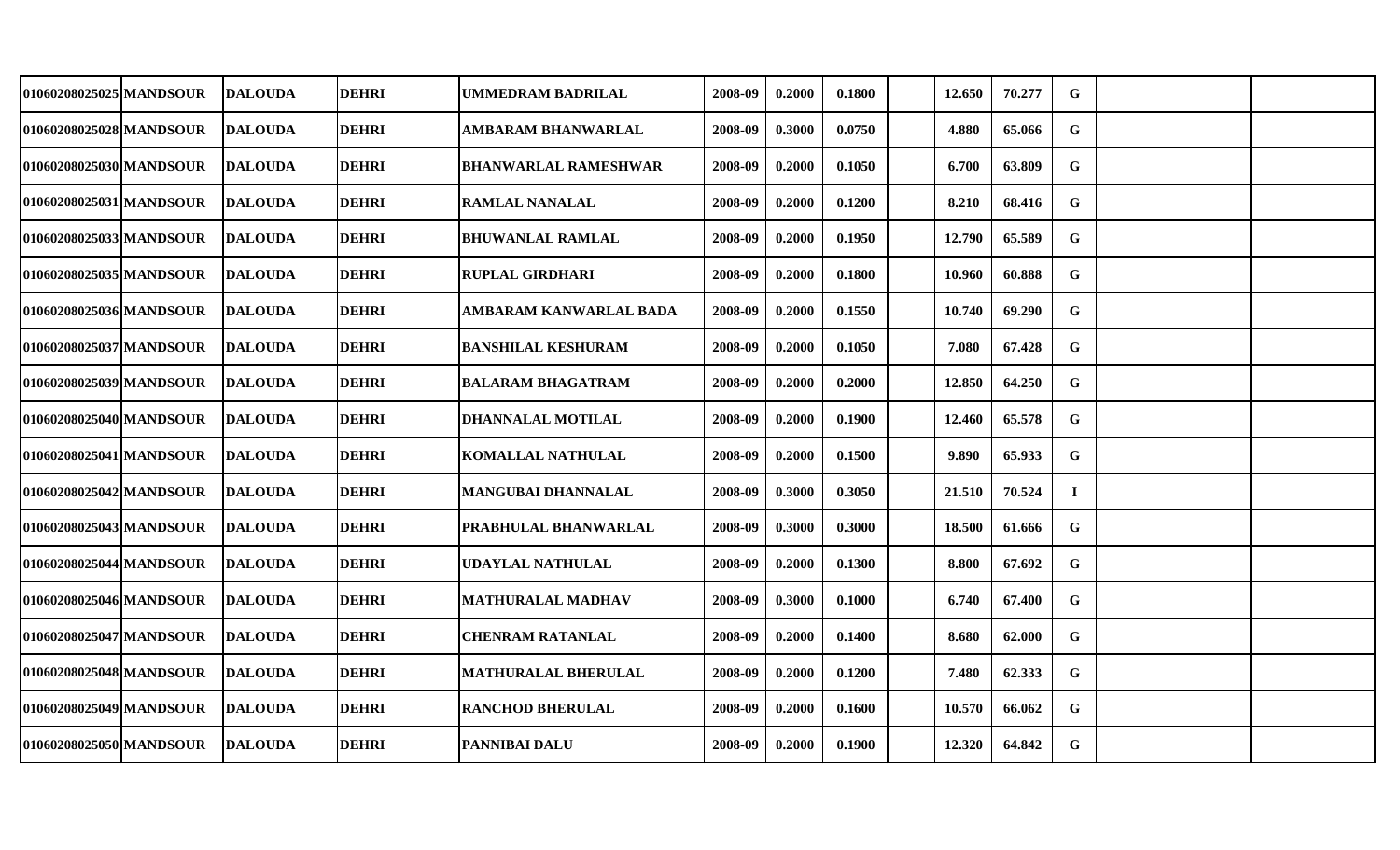| 01060208025051 MANDSOUR | <b>DALOUDA</b> | <b>DEHRI</b> | <b>MANGUBAI SALAGRAM</b>    | 2008-09 | 0.2000 | 0.1200 | 7.680  | 64.000 | G           |  |  |
|-------------------------|----------------|--------------|-----------------------------|---------|--------|--------|--------|--------|-------------|--|--|
| 01060208025052 MANDSOUR | <b>DALOUDA</b> | <b>DEHRI</b> | <b>ONKARLAL AMBARAM</b>     | 2008-09 | 0.2000 | 0.1850 | 12.400 | 67.027 | G           |  |  |
| 01060208025053 MANDSOUR | <b>DALOUDA</b> | <b>DEHRI</b> | <b>SHOBHARAM SAVRAM</b>     | 2008-09 | 0.2000 | 0.1600 | 10.410 | 65.062 | G           |  |  |
| 01060208025054 MANDSOUR | <b>DALOUDA</b> | <b>DEHRI</b> | <b>BALARAM BHERULAL</b>     | 2008-09 | 0.2000 | 0.1000 | 6.690  | 66.900 | $\mathbf G$ |  |  |
| 01060208025055 MANDSOUR | <b>DALOUDA</b> | <b>DEHRI</b> | <b>DEUBAI PANNALAL</b>      | 2008-09 | 0.2000 | 0.1900 | 11.960 | 62.947 | G           |  |  |
| 01060208025058 MANDSOUR | <b>DALOUDA</b> | <b>DEHRI</b> | <b>PRATHVIRAJ KISHANLAL</b> | 2008-09 | 0.2000 | 0.1100 | 7.270  | 66.090 | $\mathbf G$ |  |  |
| 01060208025059 MANDSOUR | <b>DALOUDA</b> | <b>DEHRI</b> | <b>KANWARLAL MADHO</b>      | 2008-09 | 0.2000 | 0.1800 | 12.210 | 67.833 | $\mathbf G$ |  |  |
| 01060208025061 MANDSOUR | <b>DALOUDA</b> | <b>DEHRI</b> | <b>BAPULAL KANWARLAL</b>    | 2008-09 | 0.3000 | 0.1100 | 7.850  | 71.363 | $\mathbf G$ |  |  |
| 01060208025063 MANDSOUR | <b>DALOUDA</b> | <b>DEHRI</b> | SHIVNARAYAN BHAGATRAM       | 2008-09 | 0.3000 | 0.0550 | 4.040  | 73.454 | $\mathbf G$ |  |  |
| 01060208025066 MANDSOUR | <b>DALOUDA</b> | <b>DEHRI</b> | <b>BANSHILAL NANDLAL</b>    | 2008-09 | 0.3000 | 0.2450 | 15.400 | 62.857 | $\mathbf G$ |  |  |
| 01060208025067 MANDSOUR | <b>DALOUDA</b> | <b>DEHRI</b> | <b>PUNAMCHAND NANALAL</b>   | 2008-09 | 0.2000 | 0.1150 | 8.300  | 72.173 | G           |  |  |
| 01060208025068 MANDSOUR | <b>DALOUDA</b> | <b>DEHRI</b> | <b>NAGULAL SHRIRAM</b>      | 2008-09 | 0.2000 | 0.2000 | 13.650 | 68.250 | $\mathbf G$ |  |  |
| 01060208025070 MANDSOUR | <b>DALOUDA</b> | <b>DEHRI</b> | <b>KESHURAM NATHU</b>       | 2008-09 | 0.3000 | 0.3000 | 18.570 | 61.900 | G           |  |  |
| 01060208025071 MANDSOUR | <b>DALOUDA</b> | <b>DEHRI</b> | <b>RAMLAL BHUWAN</b>        | 2008-09 | 0.2000 | 0.2000 | 13.680 | 68.400 | G           |  |  |
| 01060208025072 MANDSOUR | <b>DALOUDA</b> | <b>DEHRI</b> | <b>KANCHANBAI RATANLAL</b>  | 2008-09 | 0.2000 | 0.1000 | 6.780  | 67.800 | G           |  |  |
| 01060208025073 MANDSOUR | <b>DALOUDA</b> | <b>DEHRI</b> | AMBARAM KANWARLAL CHOTA     | 2008-09 | 0.3000 | 0.1550 | 11.110 | 71.677 | $\mathbf G$ |  |  |
| 01060208025075 MANDSOUR | <b>DALOUDA</b> | <b>DEHRI</b> | <b>MAHESHKUMAR NANALAL</b>  | 2008-09 | 0.3000 | 0.1500 | 10.030 | 66.866 | G           |  |  |
| 01060208025076 MANDSOUR | <b>DALOUDA</b> | <b>DEHRI</b> | <b>PANNALAL MADHAVLAL</b>   | 2008-09 | 0.2000 | 0.1100 | 7.520  | 68.363 | $\mathbf G$ |  |  |
| 01060208025077 MANDSOUR | <b>DALOUDA</b> | <b>DEHRI</b> | <b>RAMPRATAP MADHAVLAL</b>  | 2008-09 | 0.3000 | 0.1450 | 8.710  | 60.068 | G           |  |  |
|                         |                |              |                             |         |        |        |        |        |             |  |  |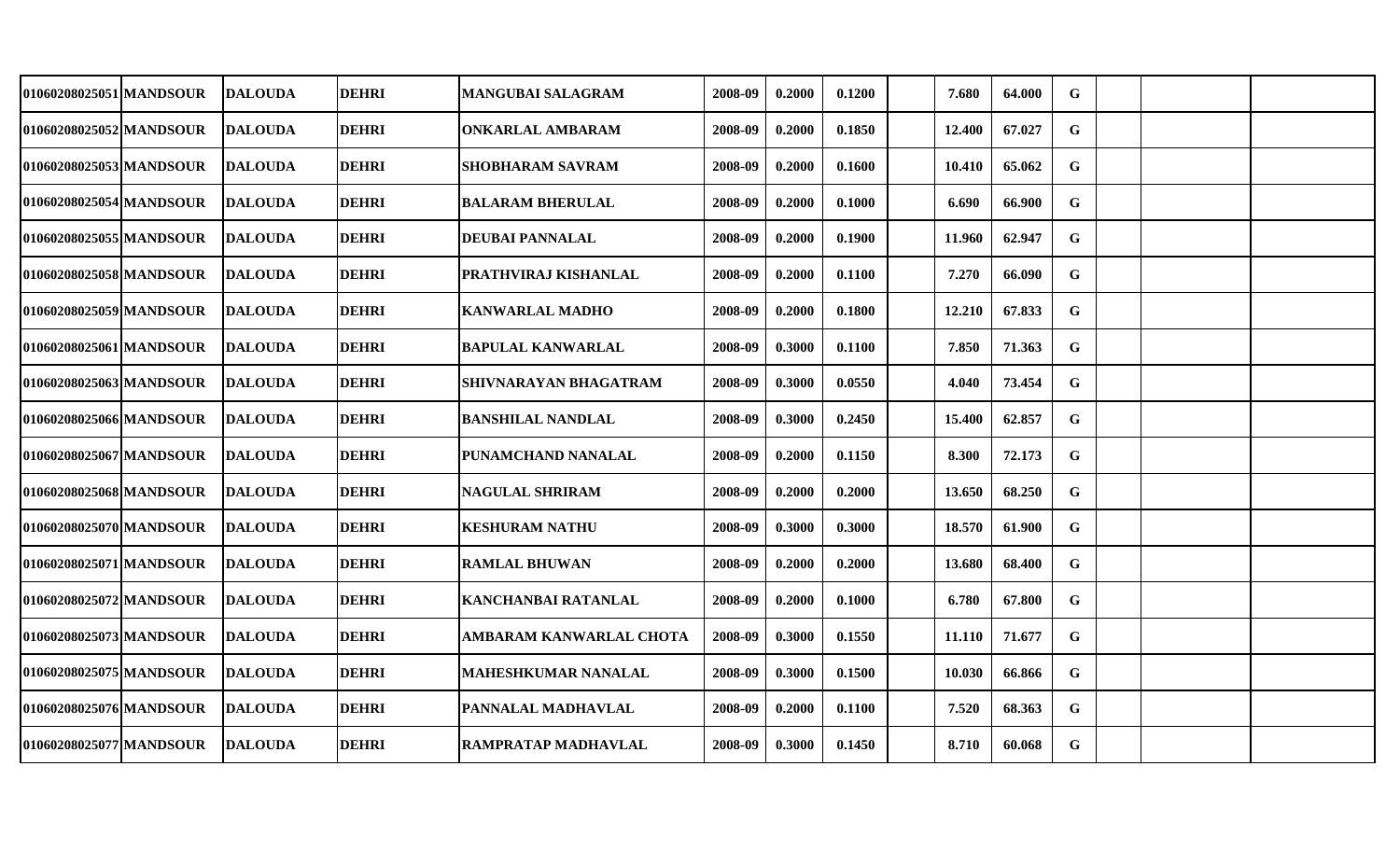| 01060208025079 MANDSOUR  | <b>DALOUDA</b>  | <b>DEHRI</b> | <b>JAGDISH RANCHOD</b>     | 2008-09 | 0.3000 | 0.1250 | 8.210  | 65.680 | G           |    |                    |
|--------------------------|-----------------|--------------|----------------------------|---------|--------|--------|--------|--------|-------------|----|--------------------|
| 01060208025081 MANDSOUR  | <b>DALOUDA</b>  | <b>DEHRI</b> | <b>KESHURAM BHERULAL</b>   | 2008-09 | 0.2000 | 0.1550 | 9.320  | 60.129 | G           |    |                    |
| 01060208025083 MANDSOUR  | <b>IDALOUDA</b> | <b>DEHRI</b> | <b>KAMALDAS JANKIDAS</b>   | 2008-09 | 0.2000 | 0.1250 | 2.640  | 21.120 | $\mathbf G$ | 04 |                    |
| 01060208025085 MANDSOUR  | <b>DALOUDA</b>  | <b>DEHRI</b> | <b>RAMBHAJAN KANWARLAL</b> | 2008-09 | 0.2000 | 0.1800 | 12.560 | 69.777 | G           |    |                    |
| 01060208025086 MANDSOUR  | <b>DALOUDA</b>  | <b>DEHRI</b> | <b>RAMVILAS KANWARLAL</b>  | 2008-09 | 0.3000 | 0.1700 | 10.310 | 60.647 | $\mathbf G$ |    |                    |
| 01060208025087 MANDSOUR  | <b>DALOUDA</b>  | <b>DEHRI</b> | <b>BHAGIRATH SAWA</b>      | 2008-09 | 0.2000 | 0.2000 | 11.490 | 57.450 | $\mathbf G$ |    | <b>NAME CHANGE</b> |
| 01060208025088 MANDSOUR  | <b>DALOUDA</b>  | <b>DEHRI</b> | <b>BAGDIBAI RAMNARAYAN</b> | 2008-09 | 0.3000 | 0.3000 | 18.500 | 61.666 | $\mathbf G$ |    |                    |
| 01060208025094 MANDSOUR  | <b>DALOUDA</b>  | <b>DEHRI</b> | <b>DOLATRAM RAMNARAYAN</b> | 2008-09 | 0.3000 | 0.2350 | 14.810 | 63.021 | $\mathbf G$ |    |                    |
| 01060208025095 MANDSOUR  | <b>DALOUDA</b>  | <b>DEHRI</b> | DOLATRAM RATANLAL          | 2008-09 | 0.2000 | 0.0250 | 1.810  | 72.400 | $\mathbf G$ |    |                    |
| 01060208025098lMANDSOUR  | <b>DALOUDA</b>  | <b>DEHRI</b> | <b>RAMSUKH VENIRAM</b>     | 2008-09 | 0.2000 | 0.2000 | 13.120 | 65.600 | $\mathbf G$ |    |                    |
| 01060208025099 MANDSOUR  | <b>DALOUDA</b>  | <b>DEHRI</b> | PUNAMCHAND PANNALAL        | 2008-09 | 0.2000 | 0.2000 | 12.100 | 60.500 | G           |    |                    |
| 01060208025100 MANDSOUR  | <b>IDALOUDA</b> | <b>DEHRI</b> | <b>CHENRAM KASTURIBAI</b>  | 2008-09 | 0.3000 | 0.1700 | 11.180 | 65.764 | $\mathbf G$ |    |                    |
| 01060208025101 MANDSOUR  | <b>DALOUDA</b>  | <b>DEHRI</b> | <b>BAGDIRAM SALAGRAM</b>   | 2008-09 | 0.2000 | 0.1850 | 11.590 | 62.648 | G           |    |                    |
| 01060208025102 MANDSOUR  | <b>IDALOUDA</b> | <b>DEHRI</b> | SHANKARLAL RAMKISHAN       | 2008-09 | 0.3000 | 0.2800 | 7.130  | 25.464 | $\mathbf G$ | 04 |                    |
| 01060208025103 MANDSOUR  | <b>DALOUDA</b>  | <b>DEHRI</b> | <b>RAMIBAI RAMA</b>        | 2008-09 | 0.2000 | 0.0850 | 4.940  | 58.117 | G           |    |                    |
| 01060208025105 MANDSOUR  | <b>DALOUDA</b>  | <b>DEHRI</b> | <b>MANAKLAL NATHULAL</b>   | 2008-09 | 0.2000 | 0.2000 | 14.220 | 71.100 | G           |    | <b>NAME CHANGE</b> |
| 01060208025107 MANDSOUR_ | <b>DALOUDA</b>  | <b>DEHRI</b> | <b>KAMLABAI MAGNIRAM</b>   | 2008-09 | 0.2000 | 0.1900 | 12.920 | 68.000 | G           |    |                    |
| 01060208025108 MANDSOUR  | <b>DALOUDA</b>  | <b>DEHRI</b> | MANNALAL NATHULALDHAKAD    | 2008-09 | 0.3000 | 0.1000 | 3.390  | 33.900 | G           | 04 |                    |
| 01060208025111 MANDSOUR  | <b>DALOUDA</b>  | <b>DEHRI</b> | MOHANLAL RAMNARAYAN        | 2008-09 | 0.2000 | 0.1900 | 12.200 | 64.210 | $\mathbf G$ |    |                    |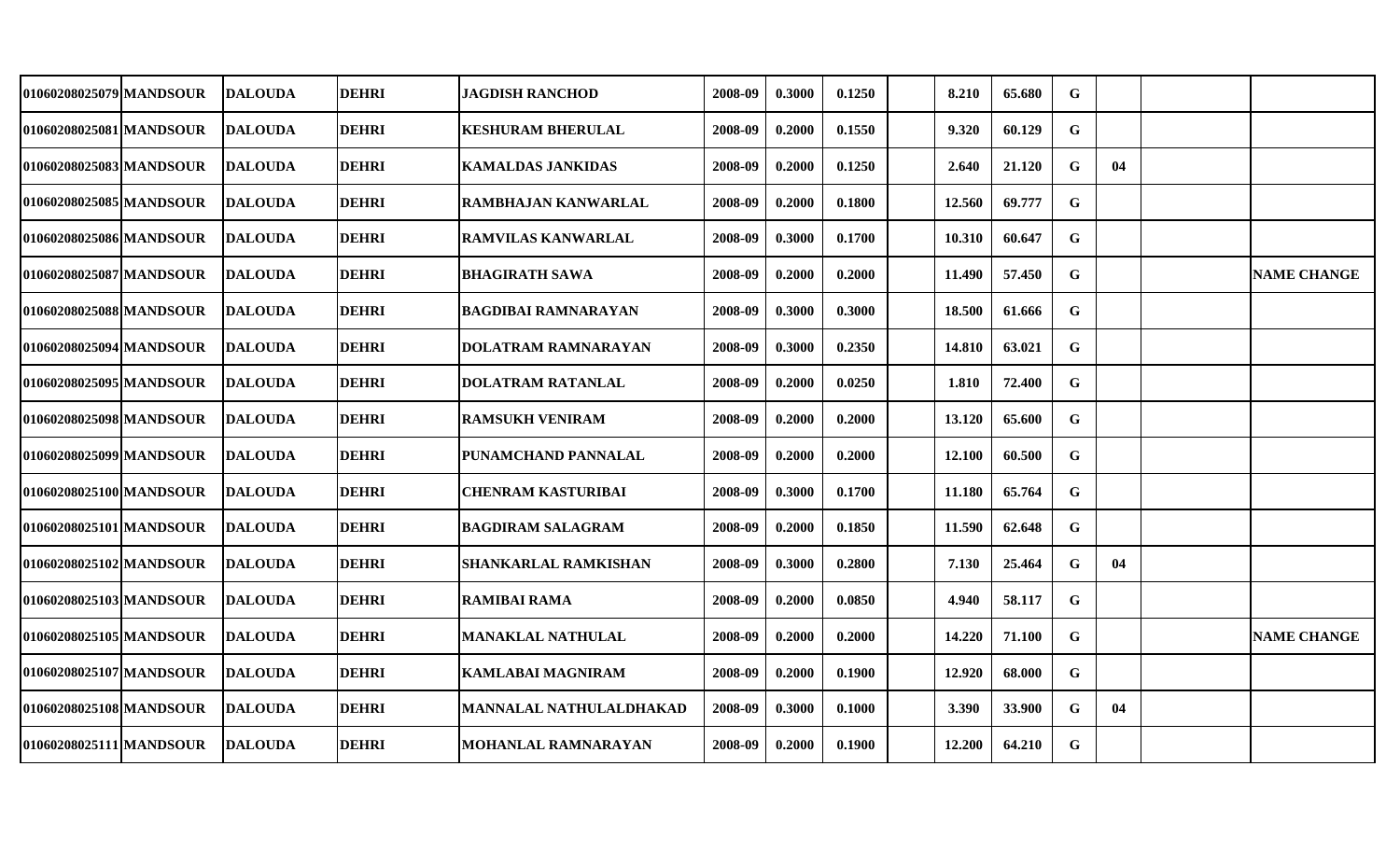| 01060208025113 MANDSOUR | <b>DALOUDA</b> | <b>DEHRI</b> | <b>GANESHRAM RATANLAL</b>   | 2008-09 | 0.2000 | 0.1100 | 7.010  | 63.727 | G            |    |  |
|-------------------------|----------------|--------------|-----------------------------|---------|--------|--------|--------|--------|--------------|----|--|
| 01060208025114 MANDSOUR | <b>DALOUDA</b> | <b>DEHRI</b> | <b>KASTURIBAI MOTILAL</b>   | 2008-09 | 0.2000 |        |        |        | $\mathbf F$  |    |  |
| 01060208025118 MANDSOUR | <b>DALOUDA</b> | <b>DEHRI</b> | <b>DHAPUBAI MANGILAL</b>    | 2008-09 | 0.2000 | 0.1000 | 6.570  | 65.700 | $\mathbf G$  |    |  |
| 01060208025120 MANDSOUR | <b>DALOUDA</b> | <b>DEHRI</b> | <b>KANA SEWA</b>            | 2008-09 | 0.2000 | 0.1950 | 12.270 | 62.923 | G            |    |  |
| 01060208025121 MANDSOUR | <b>DALOUDA</b> | <b>DEHRI</b> | LALUBAI LAXMINARAYA         | 2008-09 | 0.3000 | 0.2950 | 9.790  | 33.186 | G            | 04 |  |
| 01060208025122 MANDSOUR | <b>DALOUDA</b> | <b>DEHRI</b> | <b>BALAKDAS NARSINGHDAS</b> | 2008-09 | 0.3000 | 0.1450 | 10.300 | 71.034 | G            |    |  |
| 01060208025124 MANDSOUR | <b>DALOUDA</b> | <b>DEHRI</b> | <b>BHUWANIRAM UMMEDRAM</b>  | 2008-09 | 0.2000 | 0.1950 | 13.700 | 70.256 | $\mathbf G$  |    |  |
| 01060208025125 MANDSOUR | <b>DALOUDA</b> | <b>DEHRI</b> | NANDRAM ONKARLAL            | 2008-09 | 0.3000 | 0.2100 | 14.070 | 67.000 | $\mathbf G$  |    |  |
| 01060208025128 MANDSOUR | <b>DALOUDA</b> | <b>DEHRI</b> | <b>IDALURAM BHERAJI</b>     | 2008-09 | 0.2000 |        |        |        | $\mathbf{F}$ |    |  |
| 01060208025129 MANDSOUR | <b>DALOUDA</b> | <b>DEHRI</b> | <b>SITABAI MANGILAL</b>     | 2008-09 | 0.2000 | 0.1500 | 10.160 | 67.733 | $\mathbf G$  |    |  |
| 01060208025132 MANDSOUR | <b>DALOUDA</b> | <b>DEHRI</b> | <b>RADHESHYAM BHAGATRAM</b> | 2008-09 | 0.3000 | 0.1200 | 8.680  | 72.333 | $\mathbf G$  |    |  |
| 01060208025133 MANDSOUR | <b>DALOUDA</b> | <b>DEHRI</b> | <b>JAGDISH RAMLAL</b>       | 2008-09 | 0.3000 | 0.2750 | 18.560 | 67.490 | G            |    |  |
| 01060208025134 MANDSOUR | <b>DALOUDA</b> | <b>DEHRI</b> | PUNAMCHAND BALARAM          | 2008-09 | 0.3000 | 0.2000 | 12.220 | 61.100 | $\mathbf G$  |    |  |
| 01060208025135 MANDSOUR | <b>DALOUDA</b> | <b>DEHRI</b> | LAXMINARAYAN CHENRAM        | 2008-09 | 0.2000 | 0.0700 | 4.900  | 70.000 | G            |    |  |
| 01060208025136 MANDSOUR | <b>DALOUDA</b> | <b>DEHRI</b> | <b>NANDLAL MOTILAL</b>      | 2008-09 | 0.2000 | 0.0550 | 3.960  | 72.000 | G            |    |  |
| 01060208025140 MANDSOUR | <b>DALOUDA</b> | <b>DEHRI</b> | <b>AMBARAM MOTILAL</b>      | 2008-09 | 0.2000 | 0.2000 | 13.210 | 66.050 | G            |    |  |
| 01060208025142 MANDSOUR | <b>DALOUDA</b> | <b>DEHRI</b> | <b>BADRIDAS NARSINGHDAS</b> | 2008-09 | 0.3000 | 0.2800 | 16.810 | 60.035 | $\mathbf G$  |    |  |
| 01060208025143 MANDSOUR | <b>DALOUDA</b> | <b>DEHRI</b> | <b>GOPAL BALARAM</b>        | 2008-09 | 0.3000 | 0.2700 | 5.990  | 22.185 | G            | 04 |  |
| 01060208025144 MANDSOUR | <b>DALOUDA</b> | <b>DEHRI</b> | <b>BHAGIRATH RANCHOD</b>    | 2008-09 | 0.2000 | 0.1700 | 12.090 | 71.117 | $\mathbf G$  |    |  |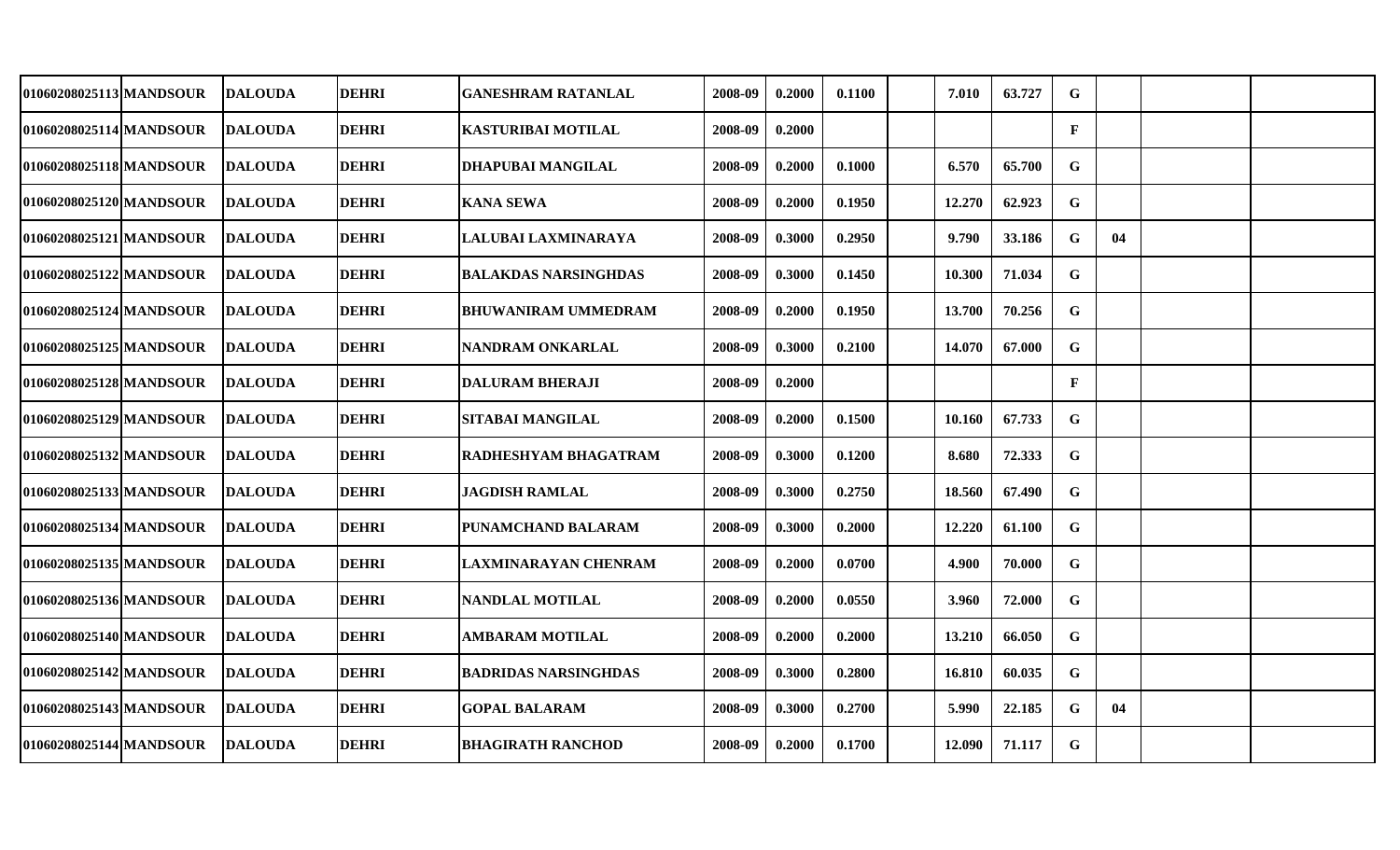| 01060208025145 MANDSOUR | DALOUDA        | <b>DEHRI</b> | PUNAMCHAND RAMNARAYAN              | 2008-09 | 0.2000 | 0.1950 | 13.620 | 69.846 | G           |  |                    |
|-------------------------|----------------|--------------|------------------------------------|---------|--------|--------|--------|--------|-------------|--|--------------------|
| 01060208025146 MANDSOUR | <b>DALOUDA</b> | <b>DEHRI</b> | PARMANAND MOTILAL                  | 2008-09 | 0.2000 | 0.1600 | 10.290 | 64.312 | $\mathbf G$ |  |                    |
| 01060208025148 MANDSOUR | <b>DALOUDA</b> | <b>DEHRI</b> | NANALAL RAMCHARAN                  | 2008-09 | 0.2000 | 0.2000 | 13.740 | 68.700 | G           |  |                    |
| 01060208025149 MANDSOUR | <b>DALOUDA</b> | <b>DEHRI</b> | <b>SURATRAM BANSHILAL</b>          | 2008-09 | 0.3000 | 0.1350 | 9.260  | 68.592 | G           |  |                    |
| 01060208025150 MANDSOUR | <b>DALOUDA</b> | <b>DEHRI</b> | <b>GAUTAMLAL FULCHAND</b>          | 2008-09 | 0.2000 | 0.1950 | 12.990 | 66.615 | ${\bf G}$   |  |                    |
| 01060208025151 MANDSOUR | <b>DALOUDA</b> | <b>DEHRI</b> | <b>GOPAL BHANWARLAL</b>            | 2008-09 | 0.2000 | 0.1000 | 6.860  | 68.600 | G           |  |                    |
| 01060208025152 MANDSOUR | <b>DALOUDA</b> | <b>DEHRI</b> | <b>KANTABAI SHANKERLAL</b>         | 2008-09 | 0.2000 | 0.2000 | 13.030 | 65.150 | G           |  |                    |
| 01060208025154 MANDSOUR | <b>DALOUDA</b> | <b>DEHRI</b> | RAMESHCHANDRA RAMCHANDRA           | 2008-09 | 0.3000 | 0.2700 | 15.920 | 58.962 | $\mathbf G$ |  |                    |
| 01060208025158lMANDSOUR | <b>DALOUDA</b> | <b>DEHRI</b> | MOHANLAL BANSHILAL                 | 2008-09 | 0.2000 | 0.1950 | 12.220 | 62.666 | G           |  |                    |
| 01060208025160 MANDSOUR | <b>DALOUDA</b> | <b>DEHRI</b> | <b>BANSHILAL MOTILAL</b>           | 2008-09 | 0.2000 | 0.1450 | 9.730  | 67.103 | G           |  |                    |
| 01060208025161 MANDSOUR | <b>DALOUDA</b> | <b>DEHRI</b> | <b>RAMLAL HARLAL</b>               | 2008-09 | 0.2000 | 0.1800 | 10.540 | 58.555 | ${\bf G}$   |  |                    |
| 01060208025162 MANDSOUR | <b>DALOUDA</b> | <b>DEHRI</b> | <b>BHABHUTRAM ONKARLAL</b>         | 2008-09 | 0.2000 | 0.1500 | 9.980  | 66.533 | $\mathbf G$ |  |                    |
| 01060208025163 MANDSOUR | <b>DALOUDA</b> | <b>DEHRI</b> | PRABHUBAI BHAGTRAM                 | 2008-09 | 0.2000 | 0.1800 | 11.490 | 63.833 | $\mathbf G$ |  |                    |
| 01060208025168 MANDSOUR | <b>DALOUDA</b> | <b>DEHRI</b> | NANALAL GIRDHARI                   | 2008-09 | 0.2000 | 0.0650 | 4.300  | 66.153 | $\mathbf G$ |  |                    |
| 01060208029003 MANDSOUR | <b>DALOUDA</b> |              | RICHALALMUHA  RAMESHWAR RAMNARAYAN | 2008-09 | 0.2000 | 0.1000 | 6.620  | 66.200 | G           |  |                    |
| 01060208029004 MANDSOUR | <b>DALOUDA</b> |              | RICHALALMUHA  SHANKARLAL AMBARAM   | 2008-09 | 0.3000 | 0.2900 | 19.560 | 67.448 | G           |  |                    |
| 01060208029005 MANDSOUR | <b>DALOUDA</b> |              | RICHALALMUHA  MOHANLAL MADHOLAL    | 2008-09 | 0.2000 | 0.1300 | 8.840  | 68.000 | $\mathbf G$ |  |                    |
| 01060208029006 MANDSOUR | <b>DALOUDA</b> |              | RICHALALMUHA KAILASH FAKIRCHAND    | 2008-09 | 0.3000 | 0.2500 | 15.460 | 61.840 | G           |  |                    |
| 01060208029007 MANDSOUR | <b>DALOUDA</b> |              | RICHALALMUHA RAMDAYAL DEVRAM       | 2008-09 | 0.3000 | 0.3100 | 20.160 | 65.032 | $\mathbf G$ |  | <b>NAME CHANGE</b> |
|                         |                |              |                                    |         |        |        |        |        |             |  |                    |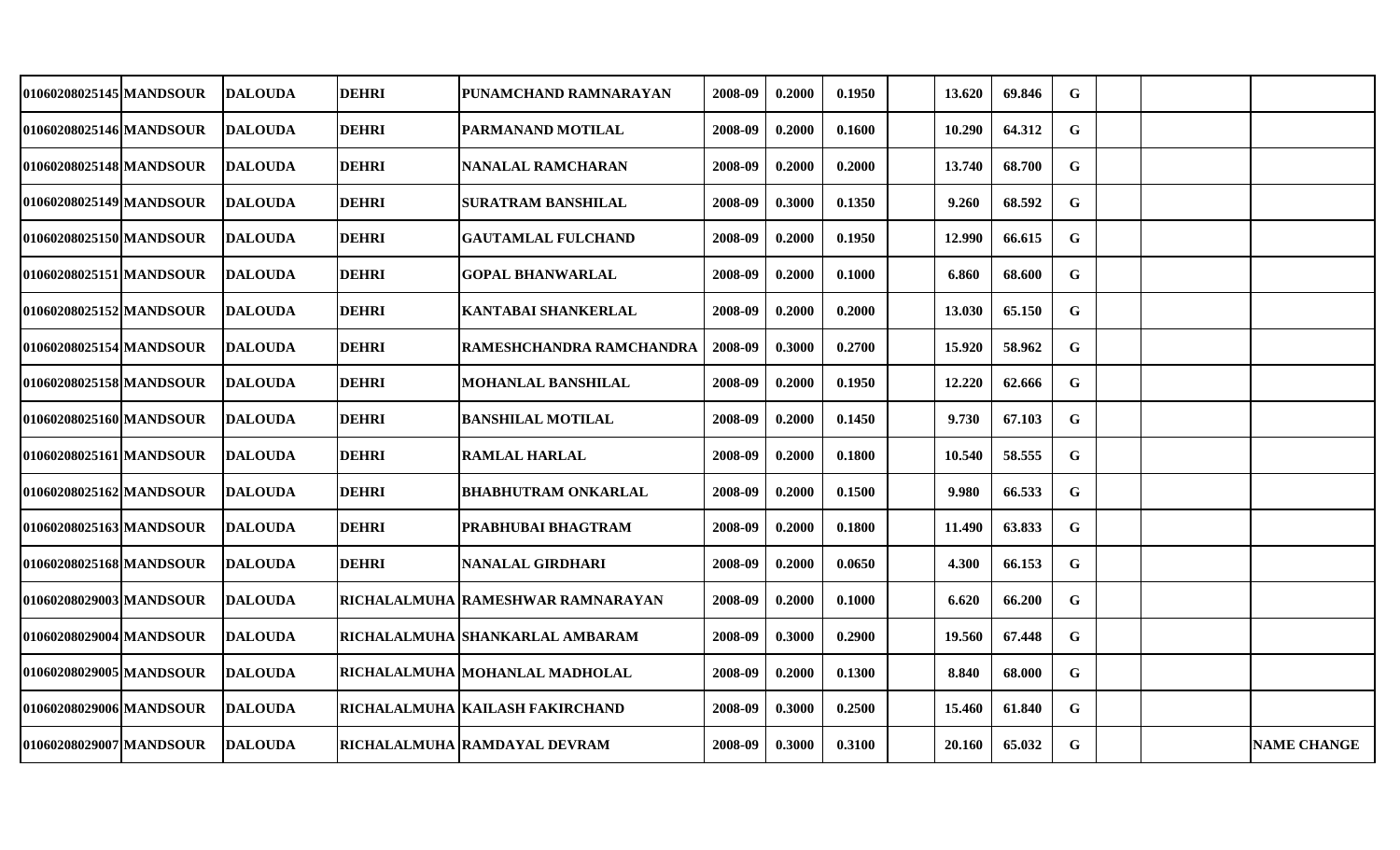| 01060208029008 MANDSOUR_ | <b>IDALOUDA</b> |                         | RICHALALMUHA  SALAGRAM BAPULAL     | 2008-09 | 0.2000 | 0.2000 | 12.680 | 63.400 | G           |  |                    |
|--------------------------|-----------------|-------------------------|------------------------------------|---------|--------|--------|--------|--------|-------------|--|--------------------|
| 01060208029010 MANDSOUR  | <b>DALOUDA</b>  |                         | RICHALALMUHA DOLATRAM PRAHLAD      | 2008-09 | 0.3000 | 0.1100 | 7.440  | 67.636 | G           |  |                    |
| 01060208029012 MANDSOUR  | <b>DALOUDA</b>  |                         | RICHALALMUHA  NANDLAL KESHARLAL    | 2008-09 | 0.3000 | 0.2000 | 12.820 | 64.100 | G           |  |                    |
| 01060208029013 MANDSOUR  | <b>DALOUDA</b>  | RICHALALMUHA BALU NAGGA |                                    | 2008-09 | 0.3000 | 0.1250 | 7.490  | 59.920 | $\mathbf G$ |  |                    |
| 01060208029014 MANDSOUR  | <b>DALOUDA</b>  |                         | RICHALALMUHA VENIRAM NAVALKUMAR    | 2008-09 | 0.3000 | 0.2200 | 13.980 | 63.545 | $\mathbf G$ |  | <b>NAME CHANGE</b> |
| 01060208029015 MANDSOUR  | <b>DALOUDA</b>  |                         | RICHALALMUHA SHIVRAM BHANWARLAL    | 2008-09 | 0.3000 | 0.3000 | 20.140 | 67.133 | G           |  |                    |
| 01060208029016 MANDSOUR  | <b>DALOUDA</b>  |                         | RICHALALMUHA  NATHULAL BHANWARLAL  | 2008-09 | 0.2000 | 0.2000 | 12.200 | 61.000 | $\mathbf G$ |  |                    |
| 01060208029017 MANDSOUR  | <b>DALOUDA</b>  |                         | RICHALALMUHA  MANGILAL RATANLAL    | 2008-09 | 0.3000 | 0.2850 | 18.830 | 66.070 | G           |  |                    |
| 01060208029018 MANDSOUR  | <b>IDALOUDA</b> |                         | RICHALALMUHA  PARASRAM GANESHRAM   | 2008-09 | 0.3000 | 0.1750 | 11.360 | 64.914 | $\mathbf G$ |  |                    |
| 01060208029019 MANDSOUR  | <b>DALOUDA</b>  |                         | RICHALALMUHA  RAMPRASAD MAGNIRAM   | 2008-09 | 0.3000 | 0.2650 | 17.920 | 67.622 | $\mathbf G$ |  |                    |
| 01060208029020 MANDSOUR  | <b>DALOUDA</b>  |                         | RICHALALMUHA GANGARAM GANGABAI     | 2008-09 | 0.3000 | 0.1650 | 11.440 | 69.333 | $\mathbf G$ |  |                    |
| 01060208029021 MANDSOUR  | <b>DALOUDA</b>  |                         | RICHALALMUHA PRAMODKUMAR BALMUKAND | 2008-09 | 0.3000 |        |        |        | ${\bf N}$   |  |                    |
| 01060208029022 MANDSOUR  | <b>DALOUDA</b>  |                         | RICHALALMUHA RAMESHWAR SHIVRAM     | 2008-09 | 0.2000 | 0.1850 | 11.990 | 64.810 | G           |  |                    |
| 01060208029023 MANDSOUR  | <b>DALOUDA</b>  |                         | RICHALALMUHA ISHWARLAL KHEMRAJ     | 2008-09 | 0.3000 | 0.1000 | 6.700  | 67.000 | G           |  |                    |
| 01060208029024 MANDSOUR  | <b>DALOUDA</b>  |                         | RICHALALMUHA RAJARAM NANDLAL       | 2008-09 | 0.3000 | 0.1200 | 8.050  | 67.083 | G           |  |                    |
| 01060208029027 MANDSOUR  | <b>DALOUDA</b>  |                         | RICHALALMUHA MADANLAL CHOTU        | 2008-09 | 0.3000 | 0.1250 | 7.900  | 63.200 | G           |  | <b>NAME CHANGE</b> |
| 01060208029029 MANDSOUR  | <b>DALOUDA</b>  |                         | RICHALALMUHA ONKARLAL SHIVRAM      | 2008-09 | 0.3000 | 0.1500 | 9.160  | 61.066 | G           |  |                    |
| 01060208029031 MANDSOUR  | <b>DALOUDA</b>  |                         | RICHALALMUHA BALARAM PUNAMCHAND    | 2008-09 | 0.2000 | 0.2050 | 13.530 | 66.000 | G           |  |                    |
| 01060208029032 MANDSOUR  | <b>DALOUDA</b>  |                         | RICHALALMUHA AMBARAM NANURAM       | 2008-09 | 0.3000 | 0.0950 | 6.390  | 67.263 | $\mathbf G$ |  |                    |
|                          |                 |                         |                                    |         |        |        |        |        |             |  |                    |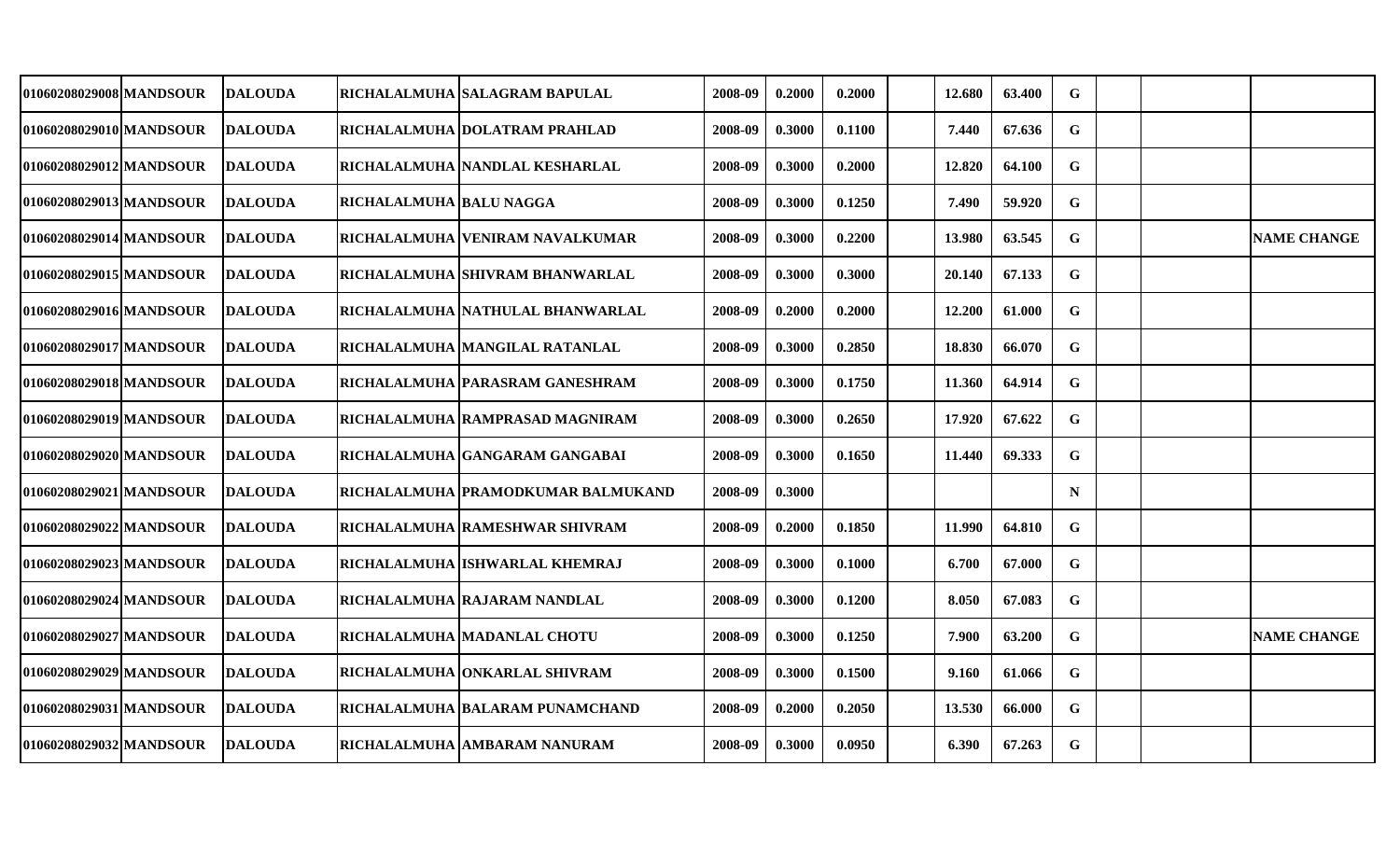| 01060208029033 MANDSOUR | <b>DALOUDA</b> | RICHALALMUHA  BALMUKUND MODIRAM   | 2008-09 | 0.3000 | 0.1350 | 8.840  | 65.481 | G            |    |  |
|-------------------------|----------------|-----------------------------------|---------|--------|--------|--------|--------|--------------|----|--|
| 01060208029034 MANDSOUR | <b>DALOUDA</b> | RICHALALMUHA  RAMCHANDRA DHAPUBAI | 2008-09 | 0.3000 | 0.1000 | 7.100  | 71.000 | G            |    |  |
| 01060208029038 MANDSOUR | <b>DALOUDA</b> | RICHALALMUHA  BAPULAL HARIKISHAN  | 2008-09 | 0.3000 | 0.1600 | 10.620 | 66.375 | G            |    |  |
| 01060208029043 MANDSOUR | <b>DALOUDA</b> | RICHALALMUHA BHUWANIRAM BHAGWAN   | 2008-09 | 0.3000 | 0.2000 | 14.230 | 71.150 | G            |    |  |
| 01060208029044 MANDSOUR | <b>DALOUDA</b> | RICHALALMUHA  MADHULAL BALAJI     | 2008-09 | 0.3000 | 0.1650 | 11.100 | 67.272 | G            |    |  |
| 01060208029045 MANDSOUR | <b>DALOUDA</b> | RICHALALMUHA HARDEVRAM RATANLAL   | 2008-09 | 0.3000 | 0.2550 | 16.270 | 63.803 | G            |    |  |
| 01060208029047 MANDSOUR | <b>DALOUDA</b> | RICHALALMUHA JAYCHAND CHOTELAL    | 2008-09 | 0.3000 | 0.2050 | 12.290 | 59.951 | $\mathbf G$  |    |  |
| 01060208029048 MANDSOUR | <b>DALOUDA</b> | RICHALALMUHA SUGANDHBAI BALMUKUND | 2008-09 | 0.3000 | 0.2050 | 12.330 | 60.146 | G            |    |  |
| 01060208029052 MANDSOUR | <b>DALOUDA</b> | RICHALALMUHA CHAMPALAL BHERULAL   | 2008-09 | 0.2000 | 0.1750 | 6.570  | 37.542 | $\mathbf G$  | 04 |  |
| 01060208029054 MANDSOUR | <b>DALOUDA</b> | RICHALALMUHA NATHULAL CHATURBHUJ  | 2008-09 | 0.2000 |        |        |        | $\mathbf{F}$ |    |  |
| 01060208029056 MANDSOUR | <b>DALOUDA</b> | RICHALALMUHA GENDALAL TULSIRAM    | 2008-09 | 0.2000 | 0.1300 | 8.970  | 69.000 | G            |    |  |
| 01060208029057 MANDSOUR | <b>DALOUDA</b> | RICHALALMUHA DEVICHAND RAMNARAYAN | 2008-09 | 0.3000 | 0.1650 | 10.360 | 62.787 | G            |    |  |
| 01060208029058 MANDSOUR | <b>DALOUDA</b> | RICHALALMUHA  SHOBHARAM DEVICHAND | 2008-09 | 0.2000 | 0.0800 | 5.320  | 66.500 | G            |    |  |
| 01060208029059 MANDSOUR | <b>DALOUDA</b> | RICHALALMUHA NANURAM RATANLAL     | 2008-09 | 0.3000 | 0.2750 | 16.710 | 60.763 | G            |    |  |
| 01060208029060 MANDSOUR | <b>DALOUDA</b> | RICHALALMUHA PANNALAL MADHOLAL    | 2008-09 | 0.2000 | 0.1600 | 10.340 | 64.625 | G            |    |  |
| 01060208029061 MANDSOUR | <b>DALOUDA</b> | RICHALALMUHA TULSIRAM KASHIRAM    | 2008-09 | 0.3000 | 0.2650 | 17.210 | 64.943 | G            |    |  |
| 01060208029062 MANDSOUR | <b>DALOUDA</b> | RICHALALMUHA VISHRAM RAMSUKH      | 2008-09 | 0.3000 | 0.1600 | 10.740 | 67.125 | $\mathbf G$  |    |  |
| 01060208029063 MANDSOUR | <b>DALOUDA</b> | RICHALALMUHA BANSHILAL ONKARLAL   | 2008-09 | 0.3000 | 0.1250 | 8.490  | 67.920 | G            |    |  |
| 01060208029064 MANDSOUR | <b>DALOUDA</b> | RICHALALMUHA ANANDILAL KESARLAL   | 2008-09 | 0.2000 | 0.1450 | 9.540  | 65.793 | G            |    |  |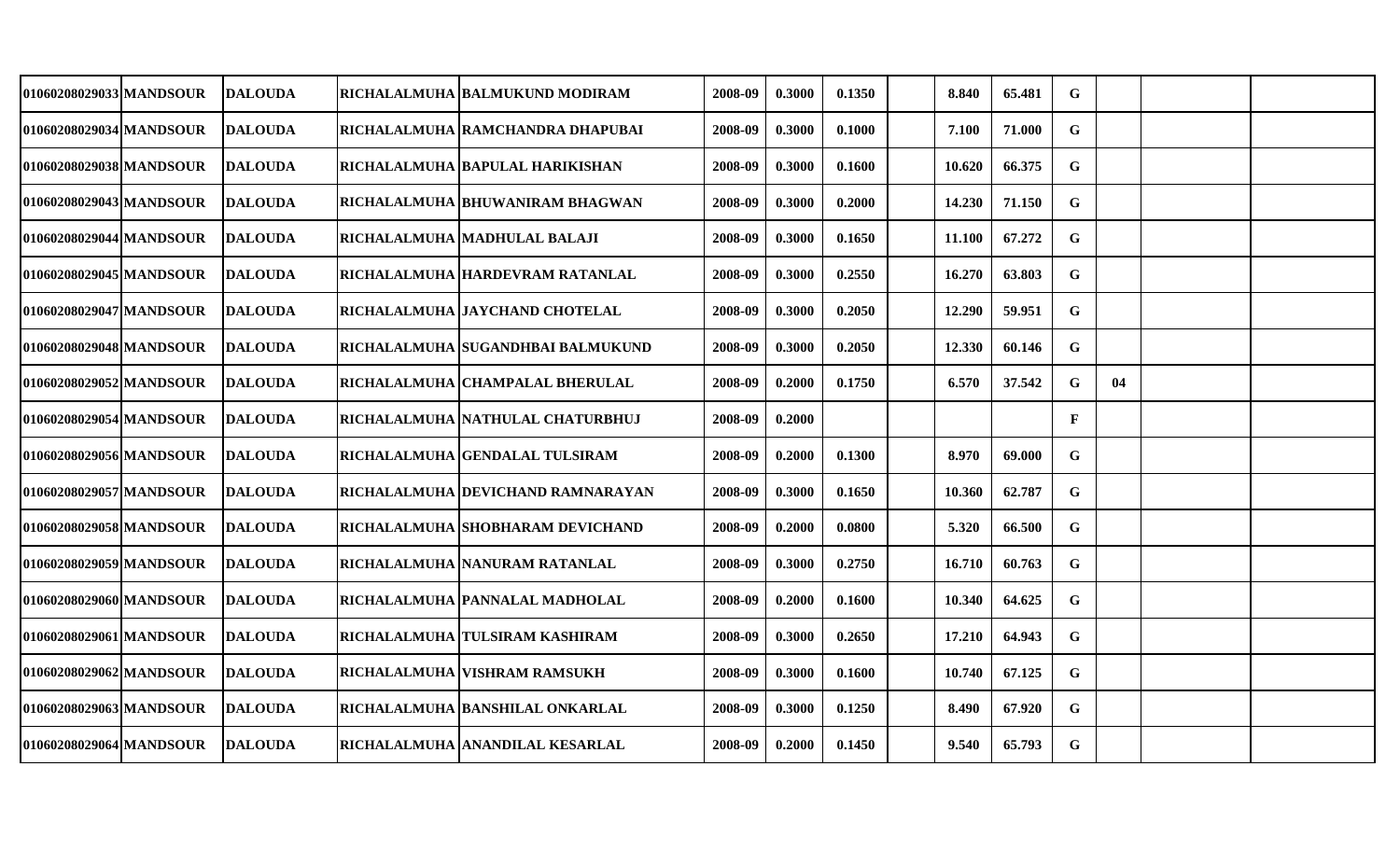| 01060208029066 MANDSOUR  | <b>DALOUDA</b>  | RICHALALMUHA  RAMNARAYAN KASHIRAM     | 2008-09 | 0.3000 | 0.1950 | 13.640 | 69.948 | G            |                |  |
|--------------------------|-----------------|---------------------------------------|---------|--------|--------|--------|--------|--------------|----------------|--|
| 01060208029067 MANDSOUR  | <b>IDALOUDA</b> | RICHALALMUHA BHAGWATILAL NANDRAM      | 2008-09 | 0.2000 | 0.2000 | 12.590 | 62.950 | G            |                |  |
| 01060208029068 MANDSOUR  | <b>DALOUDA</b>  | RICHALALMUHA ONKARLAL BHAGWAN         | 2008-09 | 0.2000 | 0.1150 | 8.020  | 69.739 | G            |                |  |
| 01060208029070 MANDSOUR  | <b>DALOUDA</b>  | RICHALALMUHA VENIRAM CHENRAM          | 2008-09 | 0.3000 | 0.2100 | 13.880 | 66.095 | G            |                |  |
| 01060208029071 MANDSOUR  | <b>DALOUDA</b>  | RICHALALMUHA FULCHAND SHIVRAM         | 2008-09 | 0.3000 | 0.2000 | 13.640 | 68.200 | G            |                |  |
| 01060208029073 MANDSOUR  | <b>DALOUDA</b>  | RICHALALMUHA GHANSHYAM BADRILAL       | 2008-09 | 0.3000 | 0.0800 | 5.920  | 74.000 | $\mathbf G$  |                |  |
| 01060208029074 MANDSOUR  | <b>DALOUDA</b>  | RICHALALMUHA SATYNARAYAN KANHAIYALAL  | 2008-09 | 0.2000 | 0.1950 | 12.670 | 64.974 | $\mathbf G$  |                |  |
| 01060208029075 MANDSOUR  | <b>DALOUDA</b>  | RICHALALMUHA KHYALIRAM DEVRAM         | 2008-09 | 0.3000 | 0.2700 | 16.720 | 61.925 | $\mathbf G$  |                |  |
| 01060208029076 MANDSOUR  | <b>DALOUDA</b>  | RICHALALMUHA  MADHOLAL KASHIRAM       | 2008-09 | 0.3000 | 0.2650 | 16.120 | 60.830 | $\mathbf G$  |                |  |
| 01060208029077 MANDSOUR  | <b>DALOUDA</b>  | RICHALALMUHA BADRILAL SHIVRAM         | 2008-09 | 0.2000 | 0.0750 | 5.520  | 73.600 | G            |                |  |
| 01060208029078 MANDSOUR  | <b>IDALOUDA</b> | RICHALALMUHA  UMASHANKAR RAMNARAYAN   | 2008-09 | 0.3000 |        |        |        | $\mathbf{F}$ |                |  |
| 01060208029080 MANDSOUR  | <b>DALOUDA</b>  | RICHALALMUHA  BALMUKAND PANNALAL      | 2008-09 | 0.3000 | 0.2050 | 13.260 | 64.682 | G            |                |  |
| 01060208029081 MANDSOUR  | <b>DALOUDA</b>  | RICHALALMUHA BALMUKUND BHANWARLAL     | 2008-09 | 0.2000 | 0.1650 | 11.150 | 67.575 | G            |                |  |
| 01060208029082 MANDSOUR  | <b>DALOUDA</b>  | RICHALALMUHA BANSHILAL BHERULAL       | 2008-09 | 0.3000 | 0.0900 | 6.070  | 67.444 | G            |                |  |
| 01060208029083 MANDSOUR  | <b>IDALOUDA</b> | RICHALALMUHA RAMESHWAR CHOTELAL       | 2008-09 | 0.3000 | 0.3100 | 18.630 | 60.096 | G            |                |  |
| 01060208029085 MANDSOUR  | <b>DALOUDA</b>  | RICHALALMUHA PRAHLAD MANGILAL         | 2008-09 | 0.3000 | 0.1050 | 6.910  | 65.809 | G            |                |  |
| 01060208029087 MANDSOUR_ | <b>DALOUDA</b>  | RICHALALMUHA  JAGDISHCHAND FAKIRCHAND | 2008-09 | 0.2000 | 0.1800 | 10.940 | 60.777 | G            | 01030208074085 |  |
| 01060208029089 MANDSOUR  | <b>DALOUDA</b>  | RICHALALMUHA SHASHIKUMAR DURGASHANKAR | 2008-09 | 0.3000 | 0.1700 | 9.590  | 56.411 | G            |                |  |
| 01060208029090 MANDSOUR  | <b>DALOUDA</b>  | RICHALALMUHA SHANTILAL JAGANNATH      | 2008-09 | 0.2000 | 0.1950 | 12.470 | 63.948 | $\mathbf G$  |                |  |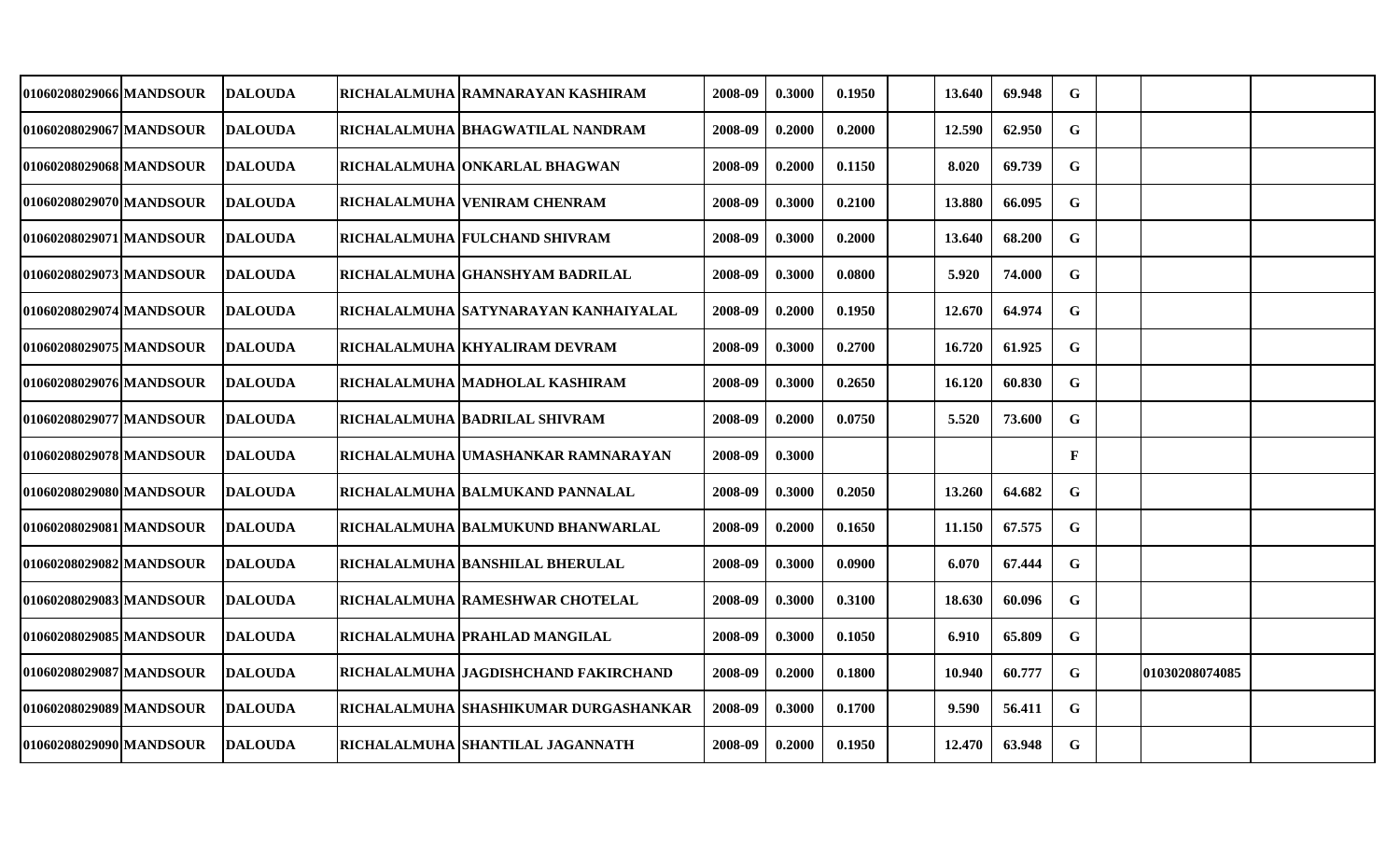| 01060208029091 MANDSOUR  | <b>DALOUDA</b> | RICHALALMUHA  MANGILAL CHENRAM        | 2008-09 | 0.3000 | 0.2950 | 18.470 | 62.610 | G           |  |  |
|--------------------------|----------------|---------------------------------------|---------|--------|--------|--------|--------|-------------|--|--|
| 01060208029093 MANDSOUR  | <b>DALOUDA</b> | RICHALALMUHA  MANGILAL ONKARLAL       | 2008-09 | 0.3000 | 0.1200 | 7.930  | 66.083 | G           |  |  |
| 01060208029094 MANDSOUR  | <b>DALOUDA</b> | RICHALALMUHA  RAMPRASAD NATHULAL      | 2008-09 | 0.2000 | 0.1050 | 6.910  | 65.809 | $\mathbf G$ |  |  |
| 01060208029098 MANDSOUR  | <b>DALOUDA</b> | RICHALALMUHA RAMNARAYAN DALURAM       | 2008-09 | 0.3000 | 0.1400 | 9.300  | 66.428 | G           |  |  |
| 01060208029100 MANDSOUR  | <b>DALOUDA</b> | RICHALALMUHA  BALMUKUND MATHURALAL    | 2008-09 | 0.3000 | 0.1500 | 9.150  | 61.000 | $\mathbf G$ |  |  |
| 01060208029103 MANDSOUR  | <b>DALOUDA</b> | RICHALALMUHA DEVRAM SHIVNARAYAN       | 2008-09 | 0.3000 | 0.0900 | 5.760  | 64.000 | G           |  |  |
| 01060208029106 MANDSOUR  | <b>DALOUDA</b> | RICHALALMUHA ONKARLAL RAMNIWAS        | 2008-09 | 0.3000 | 0.2800 | 18.940 | 67.642 | G           |  |  |
| 01060208029108 MANDSOUR  | <b>DALOUDA</b> | RICHALALMUHA SHRANGARBAI RAMGOPAL     | 2008-09 | 0.3000 | 0.2050 | 13.900 | 67.804 | $\mathbf G$ |  |  |
| 01060208029109 MANDSOUR  | <b>DALOUDA</b> | RICHALALMUHA MANGILAL RAMCHANDRA      | 2008-09 | 0.3000 | 0.2000 | 12.690 | 63.450 | $\mathbf G$ |  |  |
| 01060208029112 MANDSOUR  | <b>DALOUDA</b> | RICHALALMUHA BAGDIRAM BHERULAL        | 2008-09 | 0.2000 | 0.1950 | 12.560 | 64.410 | $\mathbf G$ |  |  |
| 01060208029113 MANDSOUR  | <b>DALOUDA</b> | RICHALALMUHA RATANBAI KANHAIYALAL     | 2008-09 | 0.2000 | 0.2000 | 12.880 | 64.400 | G           |  |  |
| 01060208029117 MANDSOUR  | <b>DALOUDA</b> | RICHALALMUHA BHUWAN KESHURAM          | 2008-09 | 0.3000 | 0.1950 | 11.380 | 58.358 | $\bf{I}$    |  |  |
| 01060208029119 MANDSOUR  | <b>DALOUDA</b> | RICHALALMUHA  BASANTILAL LAXMINARAYAN | 2008-09 | 0.3000 | 0.1050 | 7.050  | 67.142 | G           |  |  |
| 01060208029121 MANDSOUR  | <b>DALOUDA</b> | RICHALALMUHA  FAKIR MOHAMMAD VAJIR    | 2008-09 | 0.3000 | 0.3050 | 19.000 | 62.295 | G           |  |  |
| 01060208029123 MANDSOUR  | <b>DALOUDA</b> | RICHALALMUHA SURESHCHAND CHAMPALAL    | 2008-09 | 0.3000 | 0.3100 | 18.020 | 58.129 | G           |  |  |
| 01060208029125 MANDSOUR  | <b>DALOUDA</b> | RICHALALMUHA BANSHILAL HIRALAL        | 2008-09 | 0.3000 | 0.2350 | 14.490 | 61.659 | G           |  |  |
| 01060208029126 MANDSOUR_ | <b>DALOUDA</b> | RICHALALMUHA  BHAGWANTABAI DEVICHAND  | 2008-09 | 0.2000 | 0.1000 | 6.730  | 67.300 | G           |  |  |
| 01060208029127 MANDSOUR  | <b>DALOUDA</b> | RICHALALMUHA MANGUBAI RANCHODDAS      | 2008-09 | 0.3000 | 0.2000 | 13.040 | 65.200 | G           |  |  |
| 01060208029129 MANDSOUR  | <b>DALOUDA</b> | RICHALALMUHA PARMANAND RAMNARAYAN     | 2008-09 | 0.3000 | 0.1000 | 6.920  | 69.200 | $\mathbf G$ |  |  |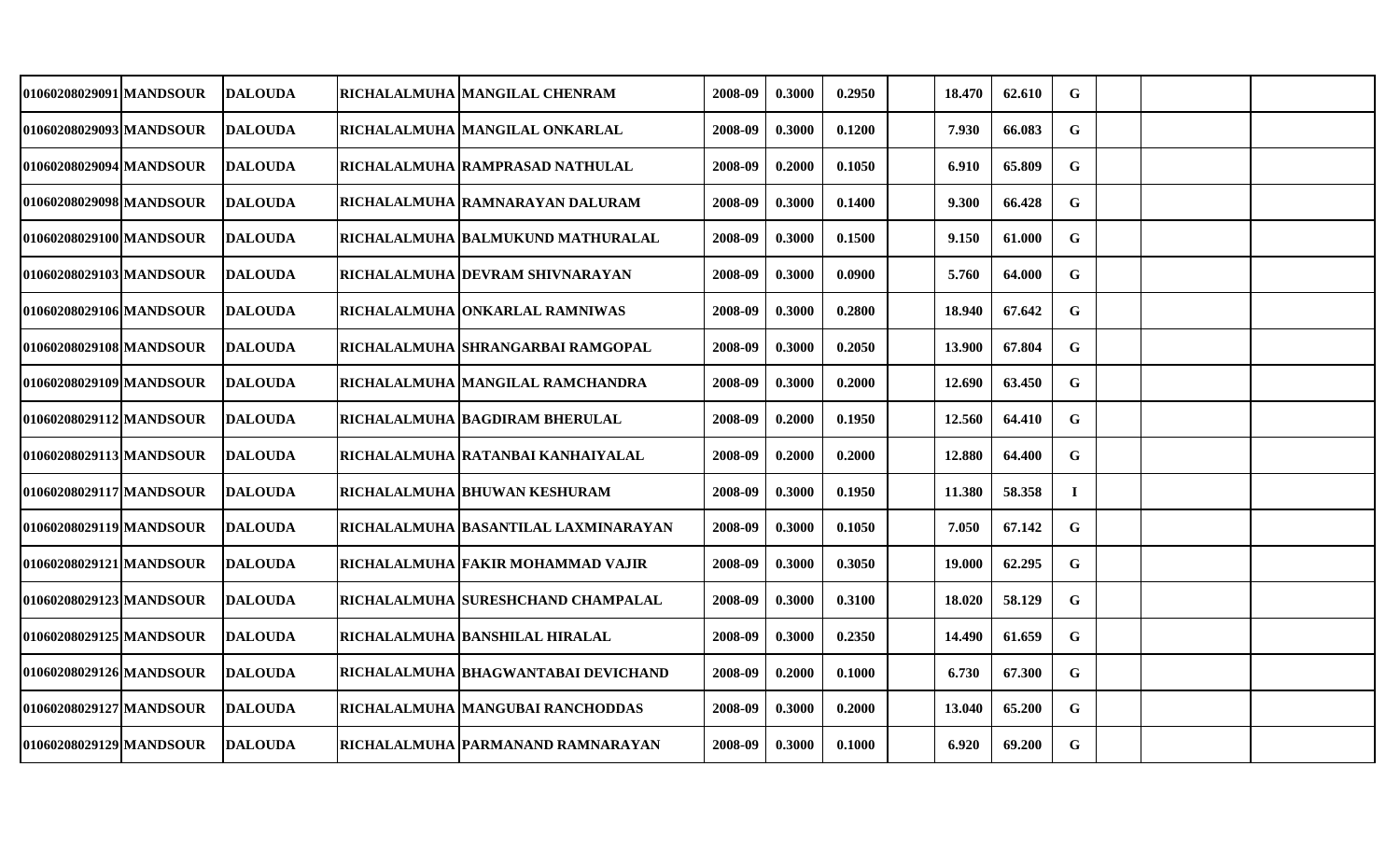| 01060208029130 MANDSOUR | <b>DALOUDA</b>  | RICHALALMUHA  BALARAM BHUWANIRAM         | 2008-09 | 0.3000 |        |        |        | $\mathbf{F}$ |  |  |
|-------------------------|-----------------|------------------------------------------|---------|--------|--------|--------|--------|--------------|--|--|
| 01060208029132 MANDSOUR | <b>IDALOUDA</b> | RICHALALMUHA  PUSHKARLAL KANHAIYALAL     | 2008-09 | 0.2000 | 0.1400 | 9.440  | 67.428 | G            |  |  |
| 01060208029133 MANDSOUR | <b>DALOUDA</b>  | RICHALALMUHA SATYANARAYAN VARDICHAND     | 2008-09 | 0.3000 | 0.2650 | 17.740 | 66.943 | G            |  |  |
| 01060208029134 MANDSOUR | <b>DALOUDA</b>  | RICHALALMUHA GOPAL ASHOKKUMAR            | 2008-09 | 0.2000 | 0.1000 | 6.670  | 66.700 | G            |  |  |
| 01060208029135 MANDSOUR | <b>DALOUDA</b>  | RICHALALMUHA  DEVRAM MANGILAL NAI        | 2008-09 | 0.2000 | 0.1950 | 12.870 | 66.000 | G            |  |  |
| 01060208029136 MANDSOUR | <b>DALOUDA</b>  | RICHALALMUHA PARMANAND BHAGIRATH         | 2008-09 | 0.3000 | 0.1800 | 12.270 | 68.166 | G            |  |  |
| 01060208029137 MANDSOUR | <b>DALOUDA</b>  | RICHALALMUHA SURESHCHAND KHYALIRAM       | 2008-09 | 0.3000 | 0.3050 | 20.650 | 67.704 | $\mathbf G$  |  |  |
| 01060208029138 MANDSOUR | <b>DALOUDA</b>  | RICHALALMUHA DHANSUKH JAYRAJ             | 2008-09 | 0.3000 | 0.2000 | 13.360 | 66.800 | $\mathbf G$  |  |  |
| 01060208029139 MANDSOUR | <b>DALOUDA</b>  | RICHALALMUHA CHANDKHA KHAJUKHA           | 2008-09 | 0.2000 | 0.1200 | 7.840  | 65.333 | $\mathbf G$  |  |  |
| 01060208029142 MANDSOUR | <b>DALOUDA</b>  | RICHALALMUHA ATMARAM DOLATRAM            | 2008-09 | 0.2000 | 0.1050 | 7.850  | 74.761 | G            |  |  |
| 01060208029143 MANDSOUR | <b>IDALOUDA</b> | RICHALALMUHA  SURESHCHANDRA LAXMINARAYAN | 2008-09 | 0.3000 | 0.1000 | 7.150  | 71.500 | G            |  |  |
| 01060208029144 MANDSOUR | <b>DALOUDA</b>  | RICHALALMUHA  RAMDAYAL RAMPRASAD         | 2008-09 | 0.3000 | 0.1000 | 6.640  | 66.400 | G            |  |  |
| 01060208029145 MANDSOUR | <b>DALOUDA</b>  | RICHALALMUHA KHEMRAJ RAMPRASAD           | 2008-09 | 0.2000 | 0.1550 | 9.870  | 63.677 | G            |  |  |
| 01060208029147 MANDSOUR | <b>DALOUDA</b>  | RICHALALMUHA  HARIVALLABH SHANKARLAL     | 2008-09 | 0.3000 | 0.2850 | 18.630 | 65.368 | G            |  |  |
| 01060208029148 MANDSOUR | <b>IDALOUDA</b> | RICHALALMUHA MANGILAL SHOBHARAM          | 2008-09 | 0.3000 | 0.1000 | 6.240  | 62.400 | G            |  |  |
| 01060208029149 MANDSOUR | <b>DALOUDA</b>  | RICHALALMUHA RAMPRAHLAD UDERAM           | 2008-09 | 0.2000 | 0.2000 | 13.270 | 66.350 | G            |  |  |
| 01060208029150lMANDSOUR | <b>DALOUDA</b>  | RICHALALMUHA SHANTILAL BHANWARLAL        | 2008-09 | 0.3000 | 0.1150 | 7.560  | 65.739 | G            |  |  |
| 01060208029151 MANDSOUR | <b>DALOUDA</b>  | RICHALALMUHA   NAMINOOR VAJIRMOHAMMAD    | 2008-09 | 0.3000 | 0.1400 | 8.730  | 62.357 | G            |  |  |
| 01060208029157 MANDSOUR | <b>DALOUDA</b>  | RICHALALMUHA RAVINDRAKUMAR RAMESHWAR     | 2008-09 | 0.3000 | 0.1850 | 11.710 | 63.297 | $\mathbf G$  |  |  |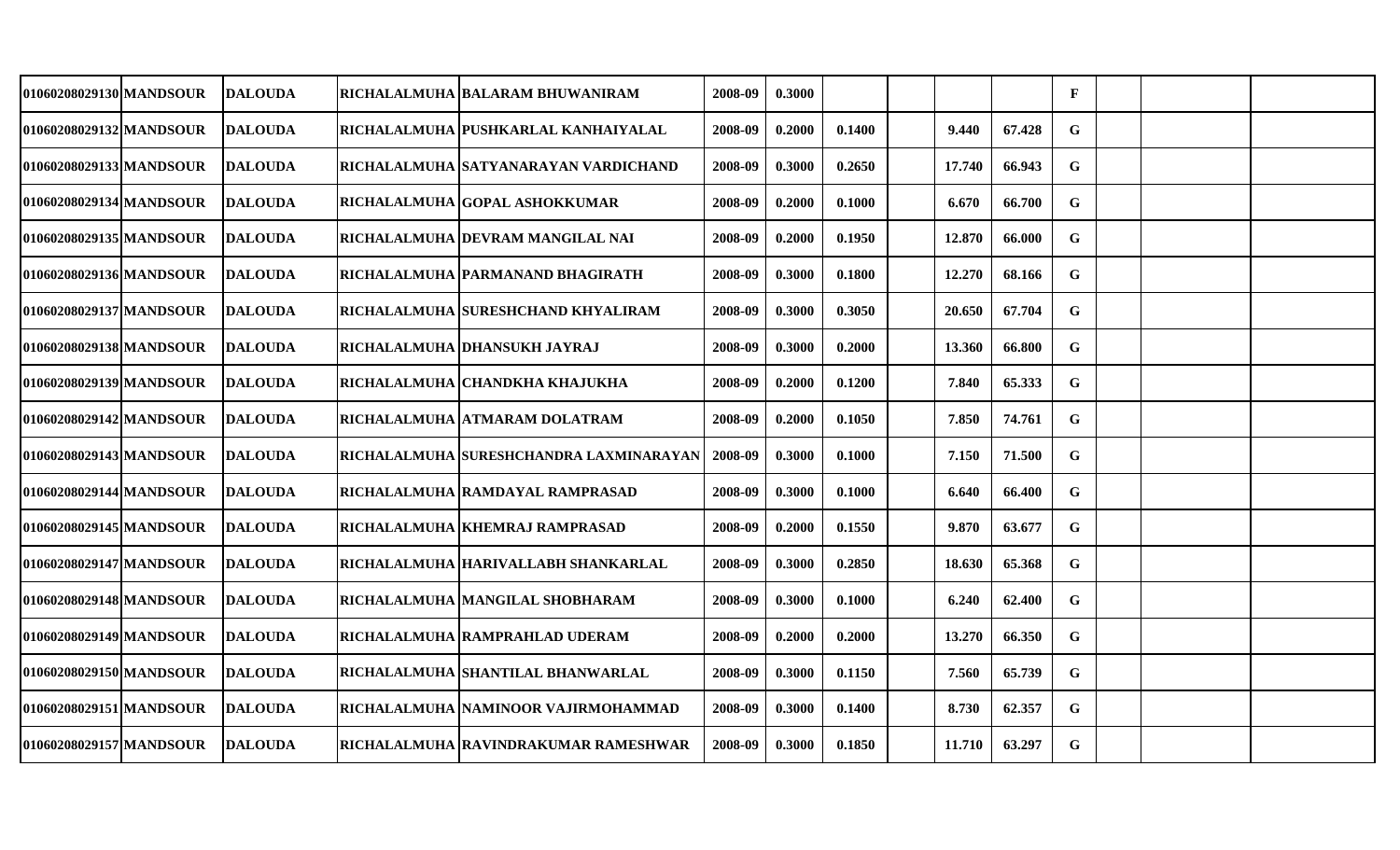| 01060208029140 MANDSOUR | <b>DALOUDA</b> | <b>Richalalmuha</b> | SARJUBAI MANGILAL                     | 2008-09 | 0.3000 | 0.0800 | 5.370  | 67.125 | G            |    |                 |                    |
|-------------------------|----------------|---------------------|---------------------------------------|---------|--------|--------|--------|--------|--------------|----|-----------------|--------------------|
| 01060208029171 MANDSOUR | <b>DALOUDA</b> |                     | RICHALALMUHA DEVKARAN RAMNARAYAN      | 2008-09 | 0.3000 | 0.2200 | 14.190 | 64.500 | G            |    |                 |                    |
| 01060208029176 MANDSOUR | <b>DALOUDA</b> |                     | RICHALALMUHA  GOBARCHAND BHAGWANLAL   | 2008-09 | 0.3000 | 0.1200 | 7.620  | 63.500 | G            |    | 101030208074037 |                    |
| 01060208029178 MANDSOUR | <b>DALOUDA</b> |                     | RICHALALMUHA  KAMLASHANKAR GULABCHAND | 2008-09 | 0.3000 |        |        |        | $\mathbf{F}$ |    |                 |                    |
| 01060208029192 MANDSOUR | <b>DALOUDA</b> |                     | RICHALALMUHA INIRBHYRAM PANNLAL       | 2008-09 | 0.3000 | 0.2600 | 17.040 | 65.538 | $\mathbf G$  |    |                 |                    |
| 01060208029196 MANDSOUR | <b>DALOUDA</b> |                     | RICHALALMUHA   KHEMRAJ FAKIRCHAND     | 2008-09 | 0.3000 | 0.2500 | 15.620 | 62.480 | $\mathbf G$  |    |                 |                    |
| 01060208029197 MANDSOUR | DALOUDA        |                     | RICHALALMUHA  RAMESHWAR LAXMICHAND    | 2008-09 | 0.2000 | 0.1550 | 9.580  | 61.806 | $\mathbf G$  |    |                 |                    |
| 01060208029065 MANDSOUR | <b>DALOUDA</b> |                     | RICHALALMUHA SONABAI KAILASH          | 2008-09 | 0.2000 | 0.1650 | 10.620 | 64.363 | $\mathbf G$  |    |                 |                    |
| 01060208030001 MANDSOUR | <b>DALOUDA</b> | <b>KARJU</b>        | RAAMPRASAD KAWAR LAL                  | 2008-09 | 0.3000 | 0.2350 | 16.210 | 68.978 | $\mathbf G$  |    |                 | <b>NAME CHANGE</b> |
| 01060208030002 MANDSOUR | <b>DALOUDA</b> | <b>KARJU</b>        | <b>BADRILAL BHANWARLAL</b>            | 2008-09 | 0.3000 | 0.3050 | 19.490 | 63.901 | $\mathbf G$  |    |                 |                    |
| 01060208030003 MANDSOUR | <b>DALOUDA</b> | <b>KARJU</b>        | RATANLAL HIRALAL                      | 2008-09 | 0.3000 | 0.1850 | 4.130  | 22.324 | $\mathbf G$  | 04 |                 |                    |
| 01060208030005 MANDSOUR | <b>DALOUDA</b> | <b>KARJU</b>        | <b>SAJJANBAI BHAGWAN</b>              | 2008-09 | 0.3000 | 0.2800 | 16.680 | 59.571 | $\mathbf G$  |    |                 |                    |
| 01060208030008lMANDSOUR | <b>DALOUDA</b> | <b>KARJU</b>        | RAMKUNWARBAI BAHADURSINGH             | 2008-09 | 0.3000 |        |        |        | $\mathbf{F}$ |    |                 |                    |
| 01060208030010 MANDSOUR | <b>DALOUDA</b> | <b>KARJU</b>        | DEVILAL KANA JI                       | 2008-09 | 0.3000 | 0.2950 | 19.690 | 66.745 | $\mathbf G$  |    |                 | <b>NAME CHANGE</b> |
| 01060208030011lMANDSOUR | DALOUDA        | <b>KARJU</b>        | <b>GAUTAM NANURAM</b>                 | 2008-09 | 0.2000 | 0.1500 | 10.450 | 69.666 | G            |    |                 |                    |
| 01060208030012 MANDSOUR | <b>DALOUDA</b> | <b>KARJU</b>        | <b>SHANKARLAL MOTI</b>                | 2008-09 | 0.2000 | 0.1950 | 12.730 | 65.282 | G            |    |                 |                    |
| 01060208030013lMANDSOUR | <b>DALOUDA</b> | <b>KARJU</b>        | BAPULAL SAMANDARLAL                   | 2008-09 | 0.3000 | 0.1400 | 9.850  | 70.357 | $\mathbf G$  |    |                 | <b>NAME CHANGE</b> |
| 01060208030016 MANDSOUR | <b>DALOUDA</b> | <b>KARJU</b>        | <b>KAMAL GANGARAM</b>                 | 2008-09 | 0.3000 |        |        |        | $\mathbf{F}$ |    |                 |                    |
| 01060208030017 MANDSOUR | <b>DALOUDA</b> | <b>KARJU</b>        | <b>BHAGWANSINGH HIRALAL</b>           | 2008-09 | 0.3030 |        |        |        | $\mathbf{F}$ |    |                 | <b>NAME CHANGE</b> |
|                         |                |                     |                                       |         |        |        |        |        |              |    |                 |                    |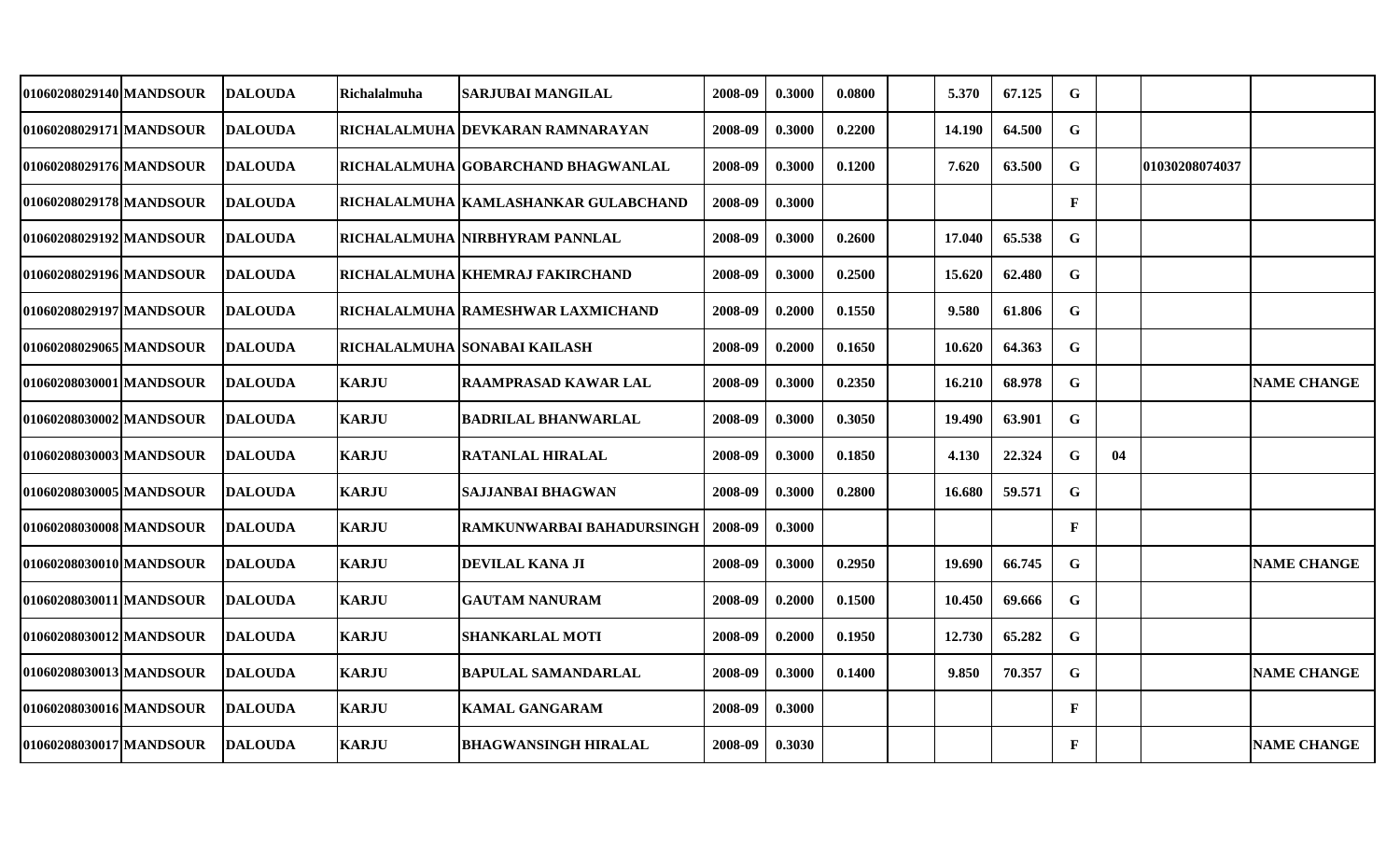| 01060208030018 MANDSOUR | <b>DALOUDA</b> | <b>KARJU</b> | <b>ASHOK BALARAM</b>         | 2008-09 | 0.3000 | 0.2000 | 13.180 | 65.900 | G            |  |                    |
|-------------------------|----------------|--------------|------------------------------|---------|--------|--------|--------|--------|--------------|--|--------------------|
| 01060208030019 MANDSOUR | <b>DALOUDA</b> | <b>KARJU</b> | <b>MANNALAL ONKARLAL</b>     | 2008-09 | 0.3000 |        |        |        | $\mathbf{F}$ |  |                    |
| 01060208030020 MANDSOUR | <b>DALOUDA</b> | <b>KARJU</b> | <b>KANWARLAL DEVRAM</b>      | 2008-09 | 0.3000 | 0.2850 | 19.230 | 67.473 | G            |  | <b>NAME CHANGE</b> |
| 01060208030021 MANDSOUR | <b>DALOUDA</b> | <b>KARJU</b> | <b>KAMLABAI JAGDISH</b>      | 2008-09 | 0.2000 |        |        |        | $\mathbf{F}$ |  |                    |
| 01060208030025 MANDSOUR | <b>DALOUDA</b> | <b>KARJU</b> | <b>BHAGWANTABAI BAGDIRAM</b> | 2008-09 | 0.3000 | 0.1250 | 8.480  | 67.840 | G            |  | <b>NAME CHANGE</b> |
| 01060208030026 MANDSOUR | <b>DALOUDA</b> | <b>KARJU</b> | <b>MOTYABAI MANNALAL</b>     | 2008-09 | 0.3000 |        |        |        | $\mathbf{F}$ |  |                    |
| 01060208030027 MANDSOUR | <b>DALOUDA</b> | <b>KARJU</b> | <b>AMBARAM SHAMBHULAL</b>    | 2008-09 | 0.2000 |        |        |        | $\mathbf{F}$ |  |                    |
| 01060208030028 MANDSOUR | <b>DALOUDA</b> | <b>KARJU</b> | NAHARJI SHOBHARAM            | 2008-09 | 0.3000 | 0.2650 | 15.290 | 57.698 | G            |  |                    |
| 01060208030030 MANDSOUR | <b>DALOUDA</b> | <b>KARJU</b> | <b>BHERULAL NANURAM</b>      | 2008-09 | 0.3000 | 0.2950 | 18.690 | 63.355 | $\mathbf G$  |  |                    |
| 01060208030031 MANDSOUR | <b>DALOUDA</b> | <b>KARJU</b> | <b>KAVERIBAI NATHU</b>       | 2008-09 | 0.3000 | 0.2550 | 16.650 | 65.294 | $\mathbf G$  |  |                    |
| 01060208030032 MANDSOUR | <b>DALOUDA</b> | <b>KARJU</b> | <b>JUJHARLAL SURATRAM</b>    | 2008-09 | 0.3000 | 0.2400 | 15.630 | 65.125 | $\mathbf G$  |  |                    |
| 01060208030035 MANDSOUR | <b>DALOUDA</b> | <b>KARJU</b> | LACHHIRAM RATANLAL           | 2008-09 | 0.3000 |        |        |        | $\mathbf{F}$ |  |                    |
| 01060208030036 MANDSOUR | <b>DALOUDA</b> | <b>KARJU</b> | <b>RAJARAM PARTHA</b>        | 2008-09 | 0.3000 | 0.2700 | 16.570 | 61.370 | $\mathbf G$  |  |                    |
| 01060208030039 MANDSOUR | <b>DALOUDA</b> | <b>KARJU</b> | <b>GITABAI CHAGANLAL</b>     | 2008-09 | 0.3000 | 0.2900 | 18.460 | 63.655 | G            |  | <b>NAME CHANGE</b> |
| 01060208030041 MANDSOUR | <b>DALOUDA</b> | <b>KARJU</b> | <b>KESHARBAI AMRATRAM</b>    | 2008-09 | 0.3000 |        |        |        | $\mathbf{F}$ |  |                    |
| 01060208030044 MANDSOUR | <b>DALOUDA</b> | <b>KARJU</b> | <b>BALARAM KALU TALER</b>    | 2008-09 | 0.3000 | 0.2000 | 12.360 | 61.800 | G            |  |                    |
| 01060208030045 MANDSOUR | <b>DALOUDA</b> | <b>KARJU</b> | RAMKANYABAI RAMRATAN         | 2008-09 | 0.3000 | 0.2000 | 13.860 | 69.300 | $\mathbf G$  |  | <b>NAME CHANGE</b> |
| 01060208030046 MANDSOUR | <b>DALOUDA</b> | <b>KARJU</b> | <b>BAPULAL DEVRAM</b>        | 2008-09 | 0.3000 | 0.2000 | 13.770 | 68.850 | $\mathbf G$  |  |                    |
| 01060208030047 MANDSOUR | <b>DALOUDA</b> | <b>KARJU</b> | <b>GOPAL BALARAM</b>         | 2008-09 | 0.2000 | 0.1950 | 12.820 | 65.743 | $\mathbf G$  |  |                    |
|                         |                |              |                              |         |        |        |        |        |              |  |                    |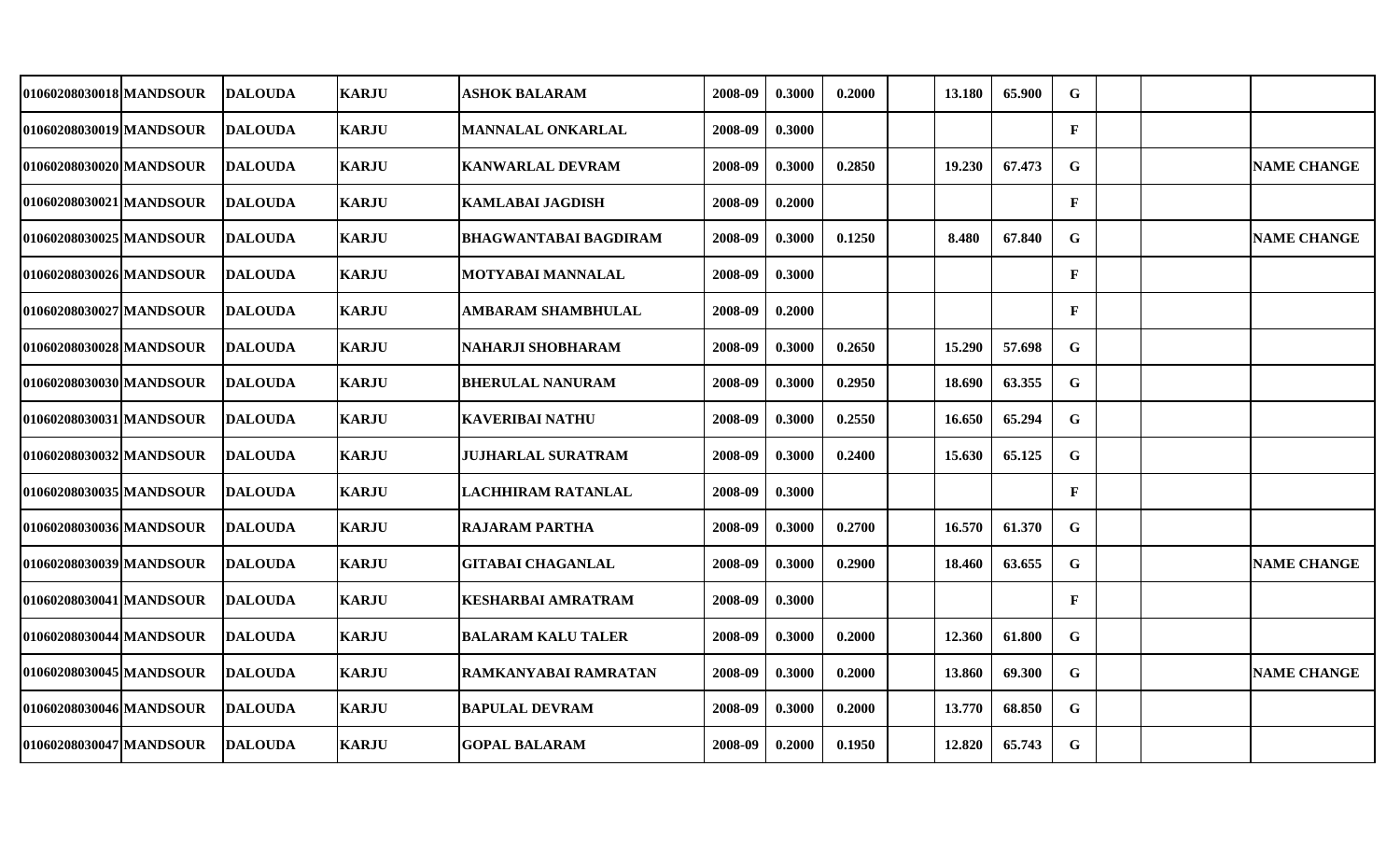| 01060208030048 MANDSOUR | <b>DALOUDA</b> | <b>KARJU</b> | <b>MANGIBAI DHANNA BALAI</b> | 2008-09 | 0.2000 | 0.1100 | 6.840  | 62.181 | G            |  |                    |
|-------------------------|----------------|--------------|------------------------------|---------|--------|--------|--------|--------|--------------|--|--------------------|
| 01060208030049 MANDSOUR | <b>DALOUDA</b> | <b>KARJU</b> | <b>MANGILAL NATHU</b>        | 2008-09 | 0.3000 |        |        |        | $\mathbf{F}$ |  |                    |
| 01060208030051 MANDSOUR | <b>DALOUDA</b> | <b>KARJU</b> | <b>KESHARBAI NATHULAL</b>    | 2008-09 | 0.2000 | 0.2000 | 12.910 | 64.550 | G            |  | <b>NAME CHANGE</b> |
| 01060208030052 MANDSOUR | <b>DALOUDA</b> | <b>KARJU</b> | <b>BADRILAL MAGNIRAM</b>     | 2008-09 | 0.2000 | 0.1000 | 7.100  | 71.000 | G            |  |                    |
| 01060208030054 MANDSOUR | <b>DALOUDA</b> | <b>KARJU</b> | <b>KISHAN KANAJI</b>         | 2008-09 | 0.3000 | 0.3000 | 19.110 | 63.700 | G            |  |                    |
| 01060208030055 MANDSOUR | <b>DALOUDA</b> | <b>KARJU</b> | <b>NATHU NANDA</b>           | 2008-09 | 0.3000 | 0.1000 | 6.610  | 66.100 | G            |  |                    |
| 01060208030059 MANDSOUR | <b>DALOUDA</b> | <b>KARJU</b> | <b>CHENRAM KISHAN</b>        | 2008-09 | 0.3000 | 0.1000 | 7.030  | 70.300 | ${\bf G}$    |  |                    |
| 01060208030061 MANDSOUR | <b>DALOUDA</b> | <b>KARJU</b> | <b>BALURAM RATANLAL</b>      | 2008-09 | 0.3000 | 0.1750 | 11.300 | 64.571 | $\mathbf G$  |  |                    |
| 01060208030062 MANDSOUR | <b>DALOUDA</b> | <b>KARJU</b> | <b>BAGDIBAI SAGA</b>         | 2008-09 | 0.2000 | 0.1900 | 13.310 | 70.052 | $\mathbf G$  |  |                    |
| 01060208030064 MANDSOUR | <b>DALOUDA</b> | <b>KARJU</b> | <b>DASHRATH MANGILAL</b>     | 2008-09 | 0.2000 | 0.1000 | 6.690  | 66.900 | $\mathbf G$  |  |                    |
| 01060208030065 MANDSOUR | <b>DALOUDA</b> | <b>KARJU</b> | <b>MANGILAL GANPAT</b>       | 2008-09 | 0.2000 |        |        |        | $\mathbf{F}$ |  |                    |
| 010602080300661MANDSOUR | <b>DALOUDA</b> | <b>KARJU</b> | <b>SAVITRIBAI LAXMAN</b>     | 2008-09 | 0.3000 | 0.2500 | 15.700 | 62.800 | $\mathbf G$  |  |                    |
| 01060208030067 MANDSOUR | <b>DALOUDA</b> | <b>KARJU</b> | <b>AMRT RAM MOTI</b>         | 2008-09 | 0.2000 | 0.2000 | 12.960 | 64.800 | G            |  |                    |
| 01060208030068 MANDSOUR | <b>DALOUDA</b> | <b>KARJU</b> | RAMSUKHIBAI KARULAL          | 2008-09 | 0.2000 | 0.1000 | 6.940  | 69.400 | G            |  | <b>NAME CHANGE</b> |
| 01060208030069 MANDSOUR | <b>DALOUDA</b> | <b>KARJU</b> | NIRANJANLAL BAPULAL          | 2008-09 | 0.2000 | 0.0950 | 6.510  | 68.526 | G            |  |                    |
| 01060208030070 MANDSOUR | <b>DALOUDA</b> | <b>KARJU</b> | VIKRAMSINGH RATNALAL         | 2008-09 | 0.3000 | 0.2900 | 19.490 | 67.206 | $\mathbf G$  |  |                    |
| 01060208030071 MANDSOUR | <b>DALOUDA</b> | <b>KARJU</b> | <b>BASANTIBAI SUNDARBAI</b>  | 2008-09 | 0.2000 |        |        |        | $\mathbf{F}$ |  |                    |
| 01060208030072 MANDSOUR | <b>DALOUDA</b> | <b>KARJU</b> | RAMRATANBAI SHANTILAL        | 2008-09 | 0.2000 | 0.1950 | 13.110 | 67.230 | G            |  |                    |
| 01060208030074 MANDSOUR | <b>DALOUDA</b> | <b>KARJU</b> | <b>NANDRAM ONKAR</b>         | 2008-09 | 0.2000 | 0.1000 | 6.340  | 63.400 | $\mathbf G$  |  |                    |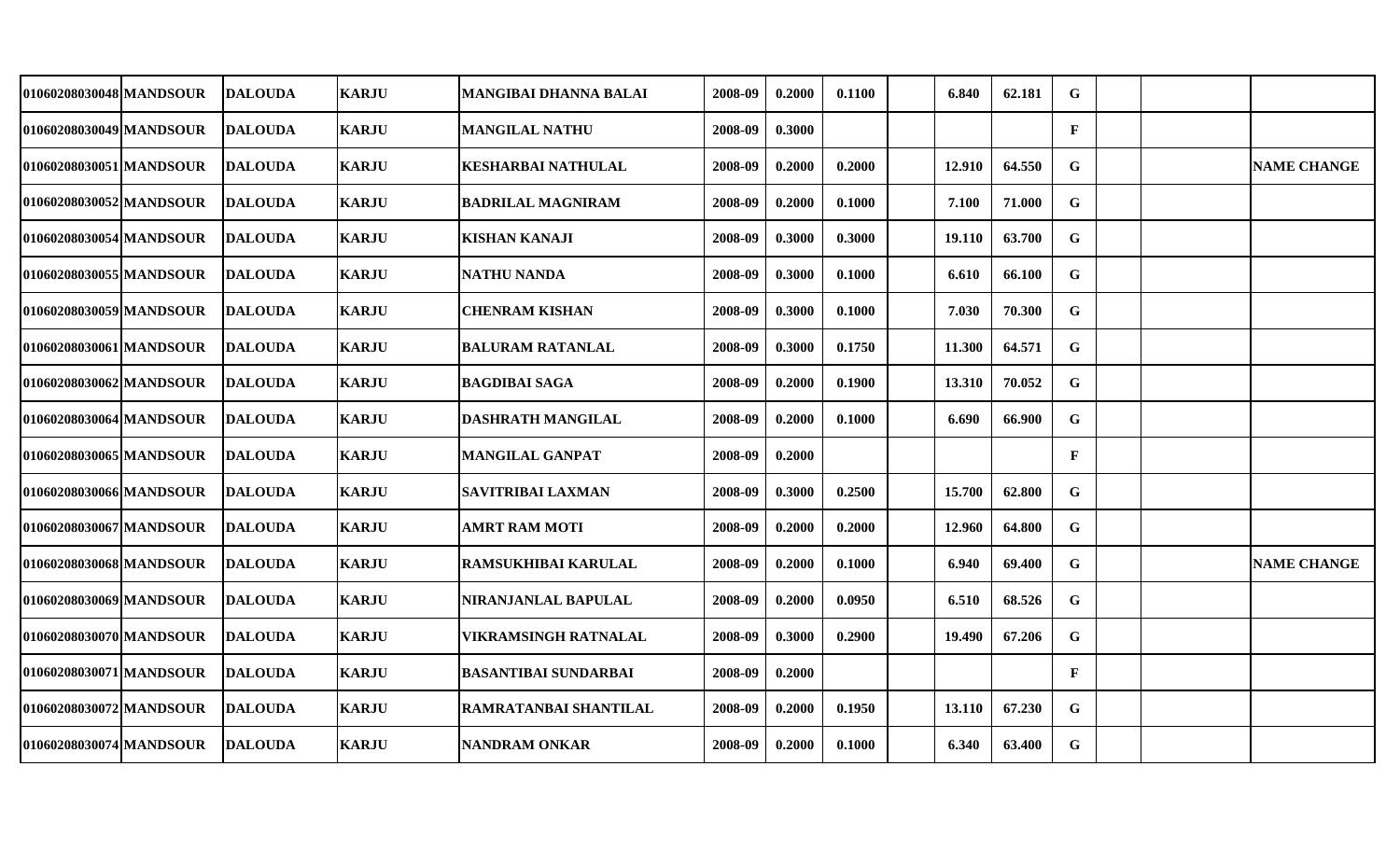| 01060208030075 MANDSOUR | <b>DALOUDA</b> | <b>KARJU</b> | <b>BAPULAL LALJI</b>                     | 2008-09 | 0.3000 | 0.1300 | 8.310  | 63.923 | G            |    |                    |
|-------------------------|----------------|--------------|------------------------------------------|---------|--------|--------|--------|--------|--------------|----|--------------------|
| 01060208030077 MANDSOUR | <b>DALOUDA</b> | <b>KARJU</b> | SHIVNARAYAN MANGILAL                     | 2008-09 | 0.2000 |        |        |        | $\mathbf{F}$ |    | <b>NAME CHANGE</b> |
| 01060208030079 MANDSOUR | <b>DALOUDA</b> | <b>KARJU</b> | <b>MANGUBAI NANDAJI</b>                  | 2008-09 | 0.3000 | 0.2850 | 6.540  | 22.947 | G            | 04 |                    |
| 01060208030084 MANDSOUR | <b>DALOUDA</b> | <b>KARJU</b> | <b>JIWANSINGH BADRILAL POTR DHURIBA</b>  | 2008-09 | 0.3000 | 0.3050 | 19.400 | 63.606 | $\mathbf G$  |    |                    |
| 01060208030085 MANDSOUR | <b>DALOUDA</b> | <b>KARJU</b> | <b>BHUWAN GULAB</b>                      | 2008-09 | 0.3000 | 0.0800 | 5.500  | 68.750 | ${\bf G}$    |    |                    |
| 01060208030087 MANDSOUR | <b>DALOUDA</b> | <b>KARJU</b> | RAMKUNWARBAI JAWAHARLAL                  | 2008-09 | 0.3000 | 0.2000 | 12.120 | 60.600 | G            |    | <b>NAME CHANGE</b> |
| 01060208030088 MANDSOUR | <b>DALOUDA</b> | <b>KARJU</b> | JIWANSINGH RAGHUNATSINH POTR RAMKUWARBAI | 2008-09 | 0.3000 | 0.1550 | 10.030 | 64.709 | $\mathbf G$  |    |                    |
| 01060208030089 MANDSOUR | <b>DALOUDA</b> | <b>KARJU</b> | <b>KACHRU DEVRAM</b>                     | 2008-09 | 0.2000 | 0.2000 | 13.170 | 65.850 | G            |    |                    |
| 01060208030090 MANDSOUR | <b>DALOUDA</b> | <b>KARJU</b> | <b>BAPULAL ATMARAM</b>                   | 2008-09 | 0.3000 | 0.2900 | 18.410 | 63.482 | G            |    |                    |
| 01060208030094 MANDSOUR | <b>DALOUDA</b> | <b>KARJU</b> | KANHAIYALAL MANGILAL                     | 2008-09 | 0.3000 | 0.2850 | 17.920 | 62.877 | $\mathbf G$  | 08 | <b>NAME CHANGE</b> |
| 01060208030095 MANDSOUR | <b>DALOUDA</b> | <b>KARJU</b> | DEVILAL BHANWARBAI RATANLAL              | 2008-09 | 0.2000 | 0.2000 | 12.850 | 64.250 | G            |    |                    |
| 01060208030097 MANDSOUR | <b>DALOUDA</b> | <b>KARJU</b> | <b>BHUWAN MAGNIRAM</b>                   | 2008-09 | 0.3000 | 0.1700 | 9.550  | 56.176 | $\mathbf G$  |    |                    |
| 01060208030098 MANDSOUR | <b>DALOUDA</b> | <b>KARJU</b> | <b>BAGDIRAM CHUNA</b>                    | 2008-09 | 0.3000 | 0.2700 | 16.240 | 60.148 | G            |    |                    |
| 01060208030099 MANDSOUR | <b>DALOUDA</b> | <b>KARJU</b> | <b>PUNA SAGA</b>                         | 2008-09 | 0.3000 | 0.3000 | 18.650 | 62.166 | $\mathbf G$  |    |                    |
| 01060208030101 MANDSOUR | <b>DALOUDA</b> | <b>KARJU</b> | RAMDAYAL RADHESHYAM                      | 2008-09 | 0.3000 | 0.1950 | 12.260 | 62.871 | G            |    |                    |
| 01060208030102 MANDSOUR | <b>DALOUDA</b> | <b>KARJU</b> | <b>JAGDISH DEVRAM</b>                    | 2008-09 | 0.2000 |        |        |        | $\mathbf F$  |    |                    |
| 01060208030104 MANDSOUR | <b>DALOUDA</b> | <b>KARJU</b> | RAJARAM NATHU GAYRI                      | 2008-09 | 0.2000 |        |        |        | $\mathbf{F}$ |    |                    |
| 01060208030105 MANDSOUR | <b>DALOUDA</b> | <b>KARJU</b> | RAJARAM HIRA BALAI                       | 2008-09 | 0.2000 |        |        |        | $\mathbf N$  |    |                    |
| 01060208030108 MANDSOUR | <b>DALOUDA</b> | <b>KARJU</b> | <b>BALU KALU SUTAR</b>                   | 2008-09 | 0.3000 |        |        |        | $\mathbf F$  |    |                    |
|                         |                |              |                                          |         |        |        |        |        |              |    |                    |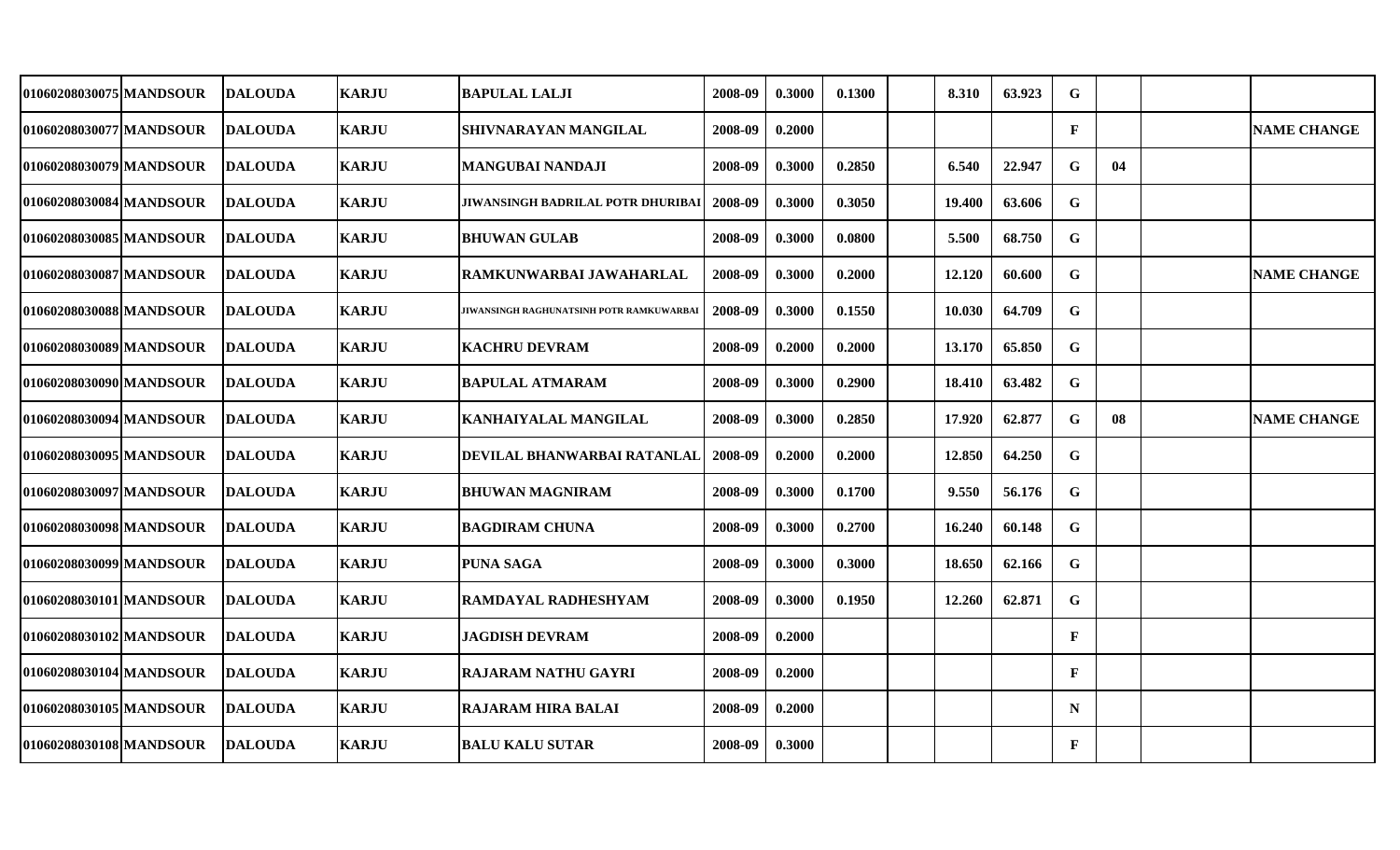| 01060208030111 MANDSOUR | <b>DALOUDA</b> | <b>KARJU</b> | MOTYABAI KANJI                   | 2008-09 | 0.3000 | 0.1500 | 10.210 | 68.066 | $\bf{I}$     |    |                    |
|-------------------------|----------------|--------------|----------------------------------|---------|--------|--------|--------|--------|--------------|----|--------------------|
| 01060208030114 MANDSOUR | <b>DALOUDA</b> | <b>KARJU</b> | <b>BHUWAN RATANLAL</b>           | 2008-09 | 0.3000 | 0.2350 | 13.440 | 57.191 | G            |    |                    |
| 01060208030115 MANDSOUR | <b>DALOUDA</b> | <b>KARJU</b> | <b>BULAKIBAI HIRALAL</b>         | 2008-09 | 0.3000 | 0.2850 | 18.230 | 63.964 | $\mathbf G$  |    |                    |
| 01060208030116 MANDSOUR | <b>DALOUDA</b> | <b>KARJU</b> | <b>VAJERAM RATANLAL</b>          | 2008-09 | 0.2000 | 0.1750 | 11.710 | 66.914 | G            |    |                    |
| 01060208030117 MANDSOUR | <b>DALOUDA</b> | <b>KARJU</b> | <b>SAMANDBAI GANGARAM</b>        | 2008-09 | 0.2000 | 0.1550 | 9.950  | 64.194 | $\mathbf G$  |    |                    |
| 01060208030120 MANDSOUR | <b>DALOUDA</b> | <b>KARJU</b> | <b>BAGMAL MANNALAL</b>           | 2008-09 | 0.3000 | 0.2900 | 18.150 | 62.586 | $\mathbf G$  |    |                    |
| 01060208030121 MANDSOUR | <b>DALOUDA</b> | <b>KARJU</b> | BHUWANIRAM BAGDIRAM PRAJAPAT     | 2008-09 | 0.2000 | 0.1900 | 7.370  | 38.789 | $\mathbf G$  | 04 |                    |
| 01060208030122 MANDSOUR | <b>DALOUDA</b> | <b>KARJU</b> | <b>KAMALSINGH DEVRAM</b>         | 2008-09 | 0.2000 | 0.1750 | 11.980 | 68.457 | $\mathbf G$  |    |                    |
| 01060208030123 MANDSOUR | <b>DALOUDA</b> | <b>KARJU</b> | <b>RATANLAL BABRU</b>            | 2008-09 | 0.3000 | 0.1650 | 10.700 | 64.848 | $\mathbf G$  |    |                    |
| 01060208030124 MANDSOUR | <b>DALOUDA</b> | <b>KARJU</b> | <b>RAMIBAI KANA</b>              | 2008-09 | 0.3000 | 0.3100 | 18.420 | 59.419 | $\mathbf G$  |    |                    |
| 01060208030125 MANDSOUR | <b>DALOUDA</b> | <b>KARJU</b> | <b>MANJI BHERULAL</b>            | 2008-09 | 0.3000 |        |        |        | $\mathbf{F}$ |    |                    |
| 01060208030129 MANDSOUR | <b>DALOUDA</b> | <b>KARJU</b> | PUSHPABAI SHANTILAL              | 2008-09 | 0.3000 | 0.1300 | 8.870  | 68.230 | G            |    | <b>NAME CHANGE</b> |
| 01060208030136 MANDSOUR | <b>DALOUDA</b> | <b>KARJU</b> | SHANKARLAL DA. PU. UDA           | 2008-09 | 0.3000 | 0.2850 | 17.380 | 60.982 | G            |    |                    |
| 01060208030138 MANDSOUR | <b>DALOUDA</b> | <b>KARJU</b> | BHANWARLAL LALJI DA.PU. MOHANLAL | 2008-09 | 0.3000 | 0.1300 | 8.280  | 63.692 | $\mathbf G$  |    | <b>NAME CHANGE</b> |
| 01060208030140 MANDSOUR | <b>DALOUDA</b> | <b>KARJU</b> | RAMESHCHANDRA GANESHRAM          | 2008-09 | 0.3000 | 0.1500 | 10.250 | 68.333 | G            |    |                    |
| 01060208030141 MANDSOUR | <b>DALOUDA</b> | <b>KARJU</b> | NATHULAL HIRALAL                 | 2008-09 | 0.3000 | 0.2500 | 16.440 | 65.760 | G            |    |                    |
| 01060208030143 MANDSOUR | <b>DALOUDA</b> | <b>KARJU</b> | <b>JIWANLAL NATHULAL</b>         | 2008-09 | 0.3000 | 0.2900 | 18.920 | 65.241 | $\mathbf G$  |    |                    |
| 01060208030144 MANDSOUR | <b>DALOUDA</b> | <b>KARJU</b> | <b>BAPULAL MODAJI</b>            | 2008-09 | 0.3000 |        |        |        | $\mathbf{F}$ |    |                    |
| 01060208030145 MANDSOUR | <b>DALOUDA</b> | <b>KARJU</b> | <b>SHRILAL BHAGWANSINGH</b>      | 2008-09 | 0.3000 | 0.2900 | 17.760 | 61.241 | $\mathbf G$  |    |                    |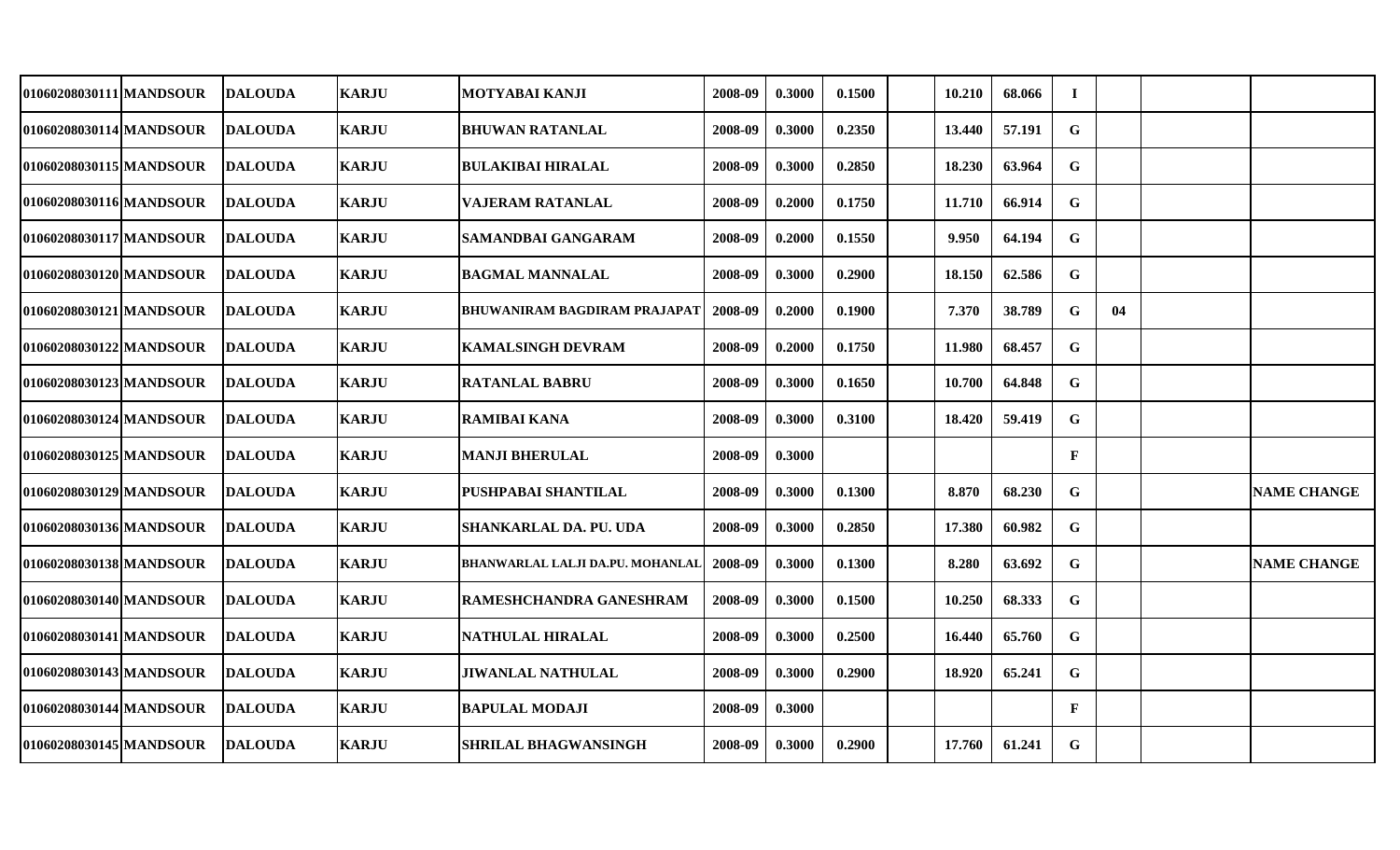| 01060208030146 MANDSOUR | <b>DALOUDA</b> | <b>KARJU</b> | <b>RAMESHWAR MANNALAL</b>      | 2008-09 | 0.2000 | 0.1800 | 10.620 | 59.000 | G            |  |  |
|-------------------------|----------------|--------------|--------------------------------|---------|--------|--------|--------|--------|--------------|--|--|
| 01060208030148 MANDSOUR | <b>DALOUDA</b> | <b>KARJU</b> | <b>BHERULAL SHANKARLAL</b>     | 2008-09 | 0.3000 | 0.2550 | 15.990 | 62.705 | G            |  |  |
| 01060208030151 MANDSOUR | <b>DALOUDA</b> | <b>KARJU</b> | <b>BHUWANSINGH BHANWARLAL</b>  | 2008-09 | 0.3000 | 0.2700 | 14.770 | 54.703 | $\mathbf G$  |  |  |
| 01060208030153 MANDSOUR | <b>DALOUDA</b> | <b>KARJU</b> | <b>BADRILAL DEVRAM</b>         | 2008-09 | 0.3000 | 0.1500 | 10.360 | 69.066 | G            |  |  |
| 01060208030154 MANDSOUR | <b>DALOUDA</b> | <b>KARJU</b> | <b>PARVATSINGH KISHANSINGH</b> | 2008-09 | 0.3000 | 0.1950 | 12.770 | 65.487 | $\mathbf G$  |  |  |
| 01060208030155 MANDSOUR | <b>DALOUDA</b> | <b>KARJU</b> | <b>MANSINGH DEVRAM</b>         | 2008-09 | 0.2000 | 0.0300 | 2.200  | 73.333 | $\mathbf G$  |  |  |
| 01060208030157 MANDSOUR | <b>DALOUDA</b> | <b>KARJU</b> | <b>RAMCHANDRA KARULAL</b>      | 2008-09 | 0.3000 | 0.1100 | 7.770  | 70.636 | $\mathbf G$  |  |  |
| 01060208030158 MANDSOUR | <b>DALOUDA</b> | <b>KARJU</b> | <b>GANPAT LAL MANNALAL</b>     | 2008-09 | 0.3000 | 0.1500 | 9.420  | 62.800 | $\mathbf G$  |  |  |
| 01060208030159 MANDSOUR | <b>DALOUDA</b> | <b>KARJU</b> | <b>JAGDISH RATANLAL BADA</b>   | 2008-09 | 0.3000 | 0.2450 | 15.250 | 62.244 | $\mathbf G$  |  |  |
| 01060208030161 MANDSOUR | <b>DALOUDA</b> | <b>KARJU</b> | <b>PANNALAL KISHANLAL</b>      | 2008-09 | 0.3000 | 0.1900 | 11.920 | 62.736 | $\mathbf G$  |  |  |
| 01060208030162 MANDSOUR | <b>DALOUDA</b> | <b>KARJU</b> | LAXMINARAYAN NANURAM           | 2008-09 | 0.3000 | 0.2300 | 14.240 | 61.913 | G            |  |  |
| 01060208030164 MANDSOUR | <b>DALOUDA</b> | <b>KARJU</b> | <b>BIHARILAL RATANLAL</b>      | 2008-09 | 0.3000 | 0.2700 | 14.720 | 54.518 | $\mathbf G$  |  |  |
| 01060208030165 MANDSOUR | <b>DALOUDA</b> | <b>KARJU</b> | PARASRAM HIRALAL               | 2008-09 | 0.2000 | 0.1000 | 6.550  | 65.500 | G            |  |  |
| 01060208030168 MANDSOUR | <b>DALOUDA</b> | <b>KARJU</b> | <b>RAMCHANDR MANGILAL</b>      | 2008-09 | 0.3000 | 0.0950 | 5.860  | 61.684 | $\mathbf G$  |  |  |
| 01060208030169 MANDSOUR | <b>DALOUDA</b> | <b>KARJU</b> | <b>BASANTILAL KISHANLAL</b>    | 2008-09 | 0.3000 | 0.1950 | 12.280 | 62.974 | G            |  |  |
| 01060208030170 MANDSOUR | <b>DALOUDA</b> | <b>KARJU</b> | <b>GABARILAL NAHARJI</b>       | 2008-09 | 0.3000 |        |        |        | $\mathbf{F}$ |  |  |
| 01060208030172 MANDSOUR | <b>DALOUDA</b> | <b>KARJU</b> | <b>BADARLAL NAHARJI</b>        | 2008-09 | 0.3000 | 0.0900 | 5.880  | 65.333 | $\mathbf G$  |  |  |
| 01060208030173 MANDSOUR | <b>DALOUDA</b> | <b>KARJU</b> | <b>BAPULAL KISHANLAL</b>       | 2008-09 | 0.3000 | 0.0950 | 6.790  | 71.473 | G            |  |  |
| 01060208030174 MANDSOUR | <b>DALOUDA</b> | <b>KARJU</b> | <b>BHERULAL JAGDISH</b>        | 2008-09 | 0.3000 | 0.2950 | 19.630 | 66.542 | $\mathbf G$  |  |  |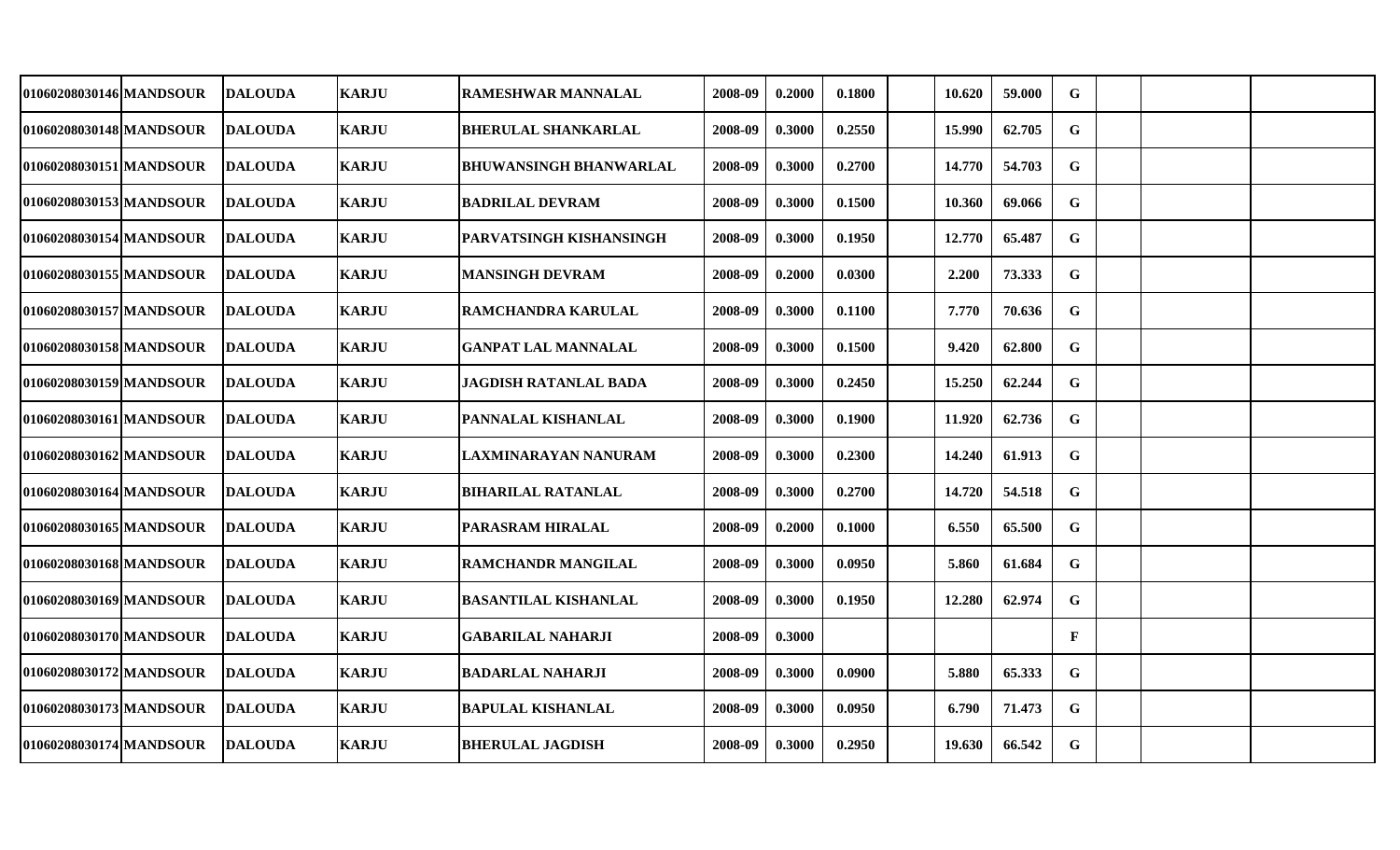| 01060208030175 MANDSOUR | <b>DALOUDA</b>  | <b>KARJU</b> | <b>KACHRULAL NAHARJI</b>      | 2008-09 | 0.3000 |        |        |        | $\mathbf{F}$ |  |                    |
|-------------------------|-----------------|--------------|-------------------------------|---------|--------|--------|--------|--------|--------------|--|--------------------|
| 01060208030176 MANDSOUR | <b>DALOUDA</b>  | <b>KARJU</b> | <b>KANCHANBAI RAMESHWAR</b>   | 2008-09 | 0.2000 | 0.2000 | 12.390 | 61.950 | G            |  |                    |
| 01060208030177 MANDSOUR | <b>DALOUDA</b>  | <b>KARJU</b> | <b>BADRILAL HIRALAL</b>       | 2008-09 | 0.2000 | 0.1800 | 11.970 | 66.500 | G            |  |                    |
| 01060208030178 MANDSOUR | <b>DALOUDA</b>  | <b>KARJU</b> | SHANKARLAL GAUTAMLAL          | 2008-09 | 0.2000 | 0.1250 | 9.080  | 72.640 | G            |  |                    |
| 01060208030181 MANDSOUR | <b>DALOUDA</b>  | <b>KARJU</b> | PREMBAI BHERULAL              | 2008-09 | 0.3000 |        |        |        | $\mathbf{F}$ |  |                    |
| 01060208030182 MANDSOUR | <b>DALOUDA</b>  | <b>KARJU</b> | <b>KANHAIYALAL MODA JI</b>    | 2008-09 | 0.3000 |        |        |        | $\mathbf{F}$ |  |                    |
| 01060208030183 MANDSOUR | <b>DALOUDA</b>  | <b>KARJU</b> | <b>MAHESHKUMAR RAMKISHAN</b>  | 2008-09 | 0.2000 | 0.1000 | 6.570  | 65.700 | $\mathbf G$  |  | <b>NAME CHANGE</b> |
| 01060208030184 MANDSOUR | <b>DALOUDA</b>  | <b>KARJU</b> | <b>GANESHRAM RAJARAM</b>      | 2008-09 | 0.3000 | 0.1900 | 13.960 | 73.473 | $\mathbf G$  |  |                    |
| 01060208030185 MANDSOUR | <b>DALOUDA</b>  | <b>KARJU</b> | <b>GANPATSINGH KISHANLAL</b>  | 2008-09 | 0.3000 |        |        |        | $\mathbf{F}$ |  |                    |
| 01060208030186 MANDSOUR | <b>DALOUDA</b>  | <b>KARJU</b> | <b>RAMLAL NANDA</b>           | 2008-09 | 0.3000 | 0.2300 | 15.180 | 66.000 | G            |  |                    |
| 01060208030187 MANDSOUR | <b>DALOUDA</b>  | <b>KARJU</b> | NATHULAL RATANLAL             | 2008-09 | 0.2000 | 0.1300 | 9.310  | 71.615 | G            |  |                    |
| 01060208030188 MANDSOUR | <b>IDALOUDA</b> | <b>KARJU</b> | <b>BAHADURSINGH RATANLAL</b>  | 2008-09 | 0.3000 |        |        |        | $\mathbf{F}$ |  |                    |
| 01060208030189 MANDSOUR | <b>DALOUDA</b>  | <b>KARJU</b> | <b>JIWANKUNWAR BHANWARLAL</b> | 2008-09 | 0.3000 |        |        |        | $\mathbf{F}$ |  |                    |
| 01060208030190 MANDSOUR | <b>DALOUDA</b>  | <b>KARJU</b> | <b>MANGILAL GOBARLAL</b>      | 2008-09 | 0.3000 | 0.2400 | 15.640 | 65.166 | G            |  |                    |
| 01060208030191 MANDSOUR | <b>DALOUDA</b>  | <b>KARJU</b> | <b>BALWANTSINGH SHANTILAL</b> | 2008-09 | 0.3000 | 0.2650 | 17.690 | 66.754 | G            |  |                    |
| 01060208030192 MANDSOUR | <b>DALOUDA</b>  | <b>KARJU</b> | <b>MOHANLAL HIRALAL</b>       | 2008-09 | 0.3000 |        |        |        | $\mathbf{F}$ |  |                    |
| 01060208030195 MANDSOUR | <b>DALOUDA</b>  | <b>KARJU</b> | PRAKASH BAGDIRAM              | 2008-09 | 0.3000 | 0.1600 | 10.660 | 66.625 | G            |  |                    |
| 01060208030196 MANDSOUR | <b>DALOUDA</b>  | <b>KARJU</b> | <b>SOHANBAI BALRAM</b>        | 2008-09 | 0.3000 | 0.0500 | 3.720  | 74.400 | G            |  | <b>NAME CHANGE</b> |
| 01060208030197 MANDSOUR | <b>DALOUDA</b>  | <b>KARJU</b> | <b>BAPULAL RAMLAL</b>         | 2008-09 | 0.2000 | 0.1950 | 13.070 | 67.025 | $\mathbf G$  |  |                    |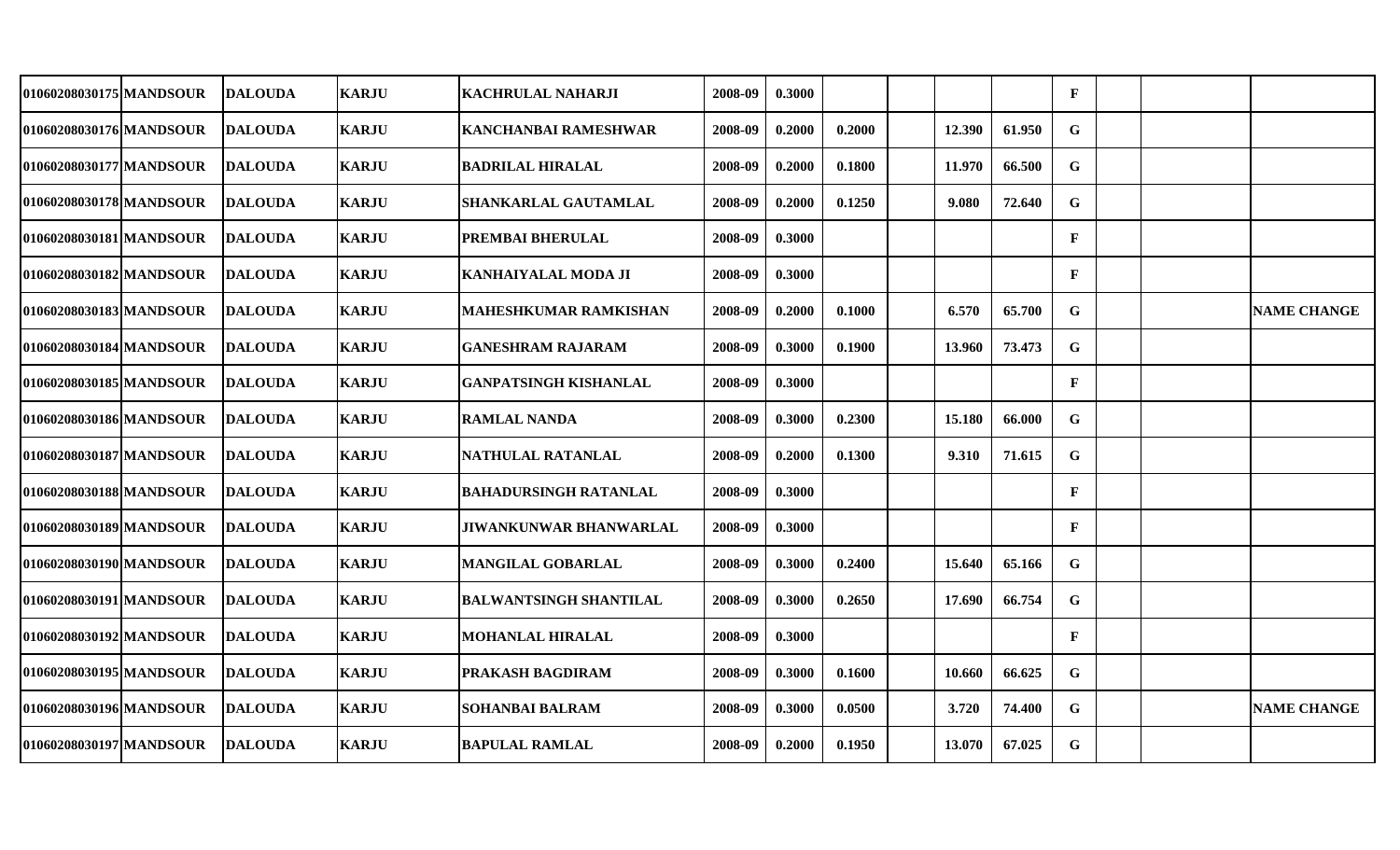| 01060208030200 MANDSOUR | <b>IDALOUDA</b> | <b>KARJU</b> | <b>NANDIBAI DEVRAM</b>      | 2008-09 | 0.3000 | 0.2800 | 17.060 | 60.928 | G            |  |                    |
|-------------------------|-----------------|--------------|-----------------------------|---------|--------|--------|--------|--------|--------------|--|--------------------|
| 01060208030201 MANDSOUR | <b>DALOUDA</b>  | <b>KARJU</b> | <b>SHANTIDAS NANDRAMDAS</b> | 2008-09 | 0.3000 | 0.1950 | 12.790 | 65.589 | G            |  |                    |
| 01060208030202 MANDSOUR | <b>DALOUDA</b>  | <b>KARJU</b> | VARDICHAND MAGNIRAM         | 2008-09 | 0.2000 | 0.1000 | 6.310  | 63.100 | G            |  |                    |
| 01060208030204 MANDSOUR | <b>DALOUDA</b>  | <b>KARJU</b> | <b>NANDIBAI SHANTILAL</b>   | 2008-09 | 0.3000 | 0.1150 | 8.050  | 70.000 | $\mathbf G$  |  | <b>NAME CHANGE</b> |
| 01060208030207 MANDSOUR | <b>DALOUDA</b>  | <b>KARJU</b> | <b>RAMLAL RATANLAL</b>      | 2008-09 | 0.3000 | 0.1550 | 10.380 | 66.967 | G            |  |                    |
| 01060208030208 MANDSOUR | <b>IDALOUDA</b> | <b>KARJU</b> | <b>MANGILAL SAWA</b>        | 2008-09 | 0.3000 | 0.1150 | 7.290  | 63.391 | $\mathbf G$  |  |                    |
| 01060208030210 MANDSOUR | <b>DALOUDA</b>  | <b>KARJU</b> | <b>NANDLAL HIRALAL</b>      | 2008-09 | 0.3000 | 0.2400 | 15.050 | 62.708 | G            |  |                    |
| 01060208030211 MANDSOUR | <b>DALOUDA</b>  | <b>KARJU</b> | <b>BHAGIRATH DALU</b>       | 2008-09 | 0.2000 | 0.1000 | 6.380  | 63.800 | $\mathbf G$  |  |                    |
| 01060208030212 MANDSOUR | <b>DALOUDA</b>  | <b>KARJU</b> | <b>RAMLAL DOLA</b>          | 2008-09 | 0.3000 | 0.2000 | 13.400 | 67.000 | $\mathbf G$  |  |                    |
| 01060208030214 MANDSOUR | <b>DALOUDA</b>  | <b>KARJU</b> | <b>BALMUKUND DEVRAM</b>     | 2008-09 | 0.2000 |        |        |        | $\mathbf{F}$ |  |                    |
| 01060208030215 MANDSOUR | <b>DALOUDA</b>  | <b>KARJU</b> | <b>RATANBAI AMARSINGH</b>   | 2008-09 | 0.2000 |        |        |        | $\mathbf{F}$ |  |                    |
| 01060208030216 MANDSOUR | <b>DALOUDA</b>  | <b>KARJU</b> | <b>BABULAL RATANLAL</b>     | 2008-09 | 0.2000 | 0.1600 | 9.750  | 60.937 | G            |  |                    |
| 01060208030217 MANDSOUR | <b>DALOUDA</b>  | <b>KARJU</b> | RAMDAYAL BAHADURLAL         | 2008-09 | 0.2000 | 0.0600 | 4.190  | 69.833 | G            |  |                    |
| 01060208030218 MANDSOUR | <b>DALOUDA</b>  | <b>KARJU</b> | <b>RAMPRASAD ONKARLAL</b>   | 2008-09 | 0.3000 | 0.2250 | 14.500 | 64.444 | G            |  |                    |
| 01060208030219 MANDSOUR | <b>DALOUDA</b>  | <b>KARJU</b> | <b>GIRDHARI HIRALAL</b>     | 2008-09 | 0.3000 | 0.1100 | 7.060  | 64.181 | G            |  |                    |
| 01060208030221 MANDSOUR | <b>DALOUDA</b>  | <b>KARJU</b> | <b>RAMLAL KACHRU</b>        | 2008-09 | 0.3000 |        |        |        | $\mathbf{F}$ |  |                    |
| 01060208030222 MANDSOUR | <b>DALOUDA</b>  | <b>KARJU</b> | LILABAI GIRDHARI            | 2008-09 | 0.2000 |        |        |        | $\mathbf{F}$ |  | <b>NAME CHANGE</b> |
| 01060208030223 MANDSOUR | <b>DALOUDA</b>  | <b>KARJU</b> | SAMPATBAI BHAGWAN           | 2008-09 | 0.3000 | 0.1000 | 6.980  | 69.800 | G            |  | <b>NAME CHANGE</b> |
| 01060208030224 MANDSOUR | <b>DALOUDA</b>  | <b>KARJU</b> | KAMLABAI PANNALAL           | 2008-09 | 0.3000 | 0.1950 | 11.890 | 60.974 | $\mathbf G$  |  |                    |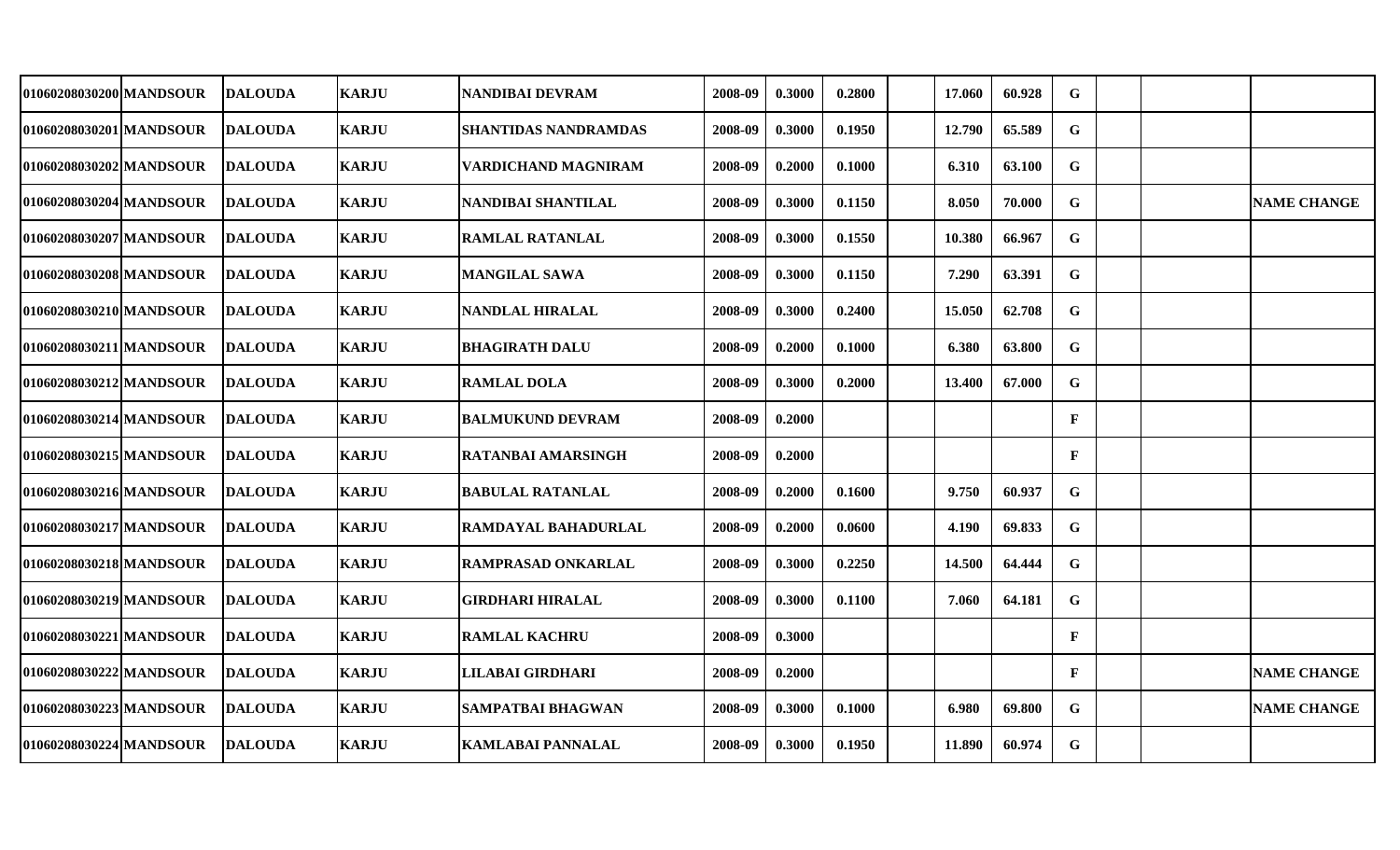| 01060208030228 MANDSOUR | <b>DALOUDA</b> | <b>KARJU</b> | <b>BADRILAL BHAGIRATH</b>    | 2008-09 | 0.2000 | 0.1250 | 8.980  | 71.840 | G            |    |                    |
|-------------------------|----------------|--------------|------------------------------|---------|--------|--------|--------|--------|--------------|----|--------------------|
| 01060208030229 MANDSOUR | <b>DALOUDA</b> | <b>KARJU</b> | <b>SHANTILAL GAUTAMLAL</b>   | 2008-09 | 0.2000 | 0.1200 | 8.540  | 71.166 | G            |    |                    |
| 01060208030230 MANDSOUR | <b>DALOUDA</b> | <b>KARJU</b> | <b>BHUWAN RAMA</b>           | 2008-09 | 0.2000 |        |        |        | $\mathbf F$  |    |                    |
| 01060208030231 MANDSOUR | <b>DALOUDA</b> | <b>KARJU</b> | <b>GITABAI KACHRUDAS</b>     | 2008-09 | 0.3000 | 0.2950 | 19.800 | 67.118 | G            |    |                    |
| 01060208030233 MANDSOUR | <b>DALOUDA</b> | <b>KARJU</b> | <b>BHAGWANSINGH RATANLAL</b> | 2008-09 | 0.3000 | 0.2000 | 13.130 | 65.650 | $\mathbf G$  |    |                    |
| 01060208030234 MANDSOUR | <b>DALOUDA</b> | <b>KARJU</b> | <b>KAMALSINGH KACHRULAL</b>  | 2008-09 | 0.3000 |        |        |        | N            |    |                    |
| 01060208030235 MANDSOUR | <b>DALOUDA</b> | <b>KARJU</b> | <b>RADHESHYAM GAUTAMLAL</b>  | 2008-09 | 0.2000 | 0.1200 | 8.150  | 67.916 | $\mathbf G$  |    |                    |
| 01060208030236 MANDSOUR | <b>DALOUDA</b> | <b>KARJU</b> | <b>JAGDISH NATHULAL</b>      | 2008-09 | 0.2000 | 0.2000 | 11.720 | 58.600 | G            |    |                    |
| 01060208030237 MANDSOUR | <b>DALOUDA</b> | <b>KARJU</b> | MANOHARLAL MANGILAL          | 2008-09 | 0.3000 | 0.2650 | 18.460 | 69.660 | $\mathbf G$  |    |                    |
| 01060208030239 MANDSOUR | <b>DALOUDA</b> | <b>KARJU</b> | <b>JAGDISH KANJI</b>         | 2008-09 | 0.3000 | 0.1500 | 10.510 | 70.066 | G            |    |                    |
| 01060208030241 MANDSOUR | <b>DALOUDA</b> | <b>KARJU</b> | ASHUTOSH BHANWARLAL          | 2008-09 | 0.2000 |        |        |        | $\mathbf{F}$ |    |                    |
| 01060208030243 MANDSOUR | <b>DALOUDA</b> | <b>KARJU</b> | <b>AMARSINGH SHANTILAL</b>   | 2008-09 | 0.2000 | 0.1500 | 10.370 | 69.133 | G            |    |                    |
| 01060208030245 MANDSOUR | <b>DALOUDA</b> | <b>KARJU</b> | <b>MOHANBAI NANDLAL</b>      | 2008-09 | 0.3000 | 0.2000 | 12.550 | 62.750 | $\mathbf G$  |    | <b>NAME CHANGE</b> |
| 01060208030247 MANDSOUR | <b>DALOUDA</b> | <b>KARJU</b> | <b>DEVRAM MANGILAL</b>       | 2008-09 | 0.2000 | 0.1450 | 9.800  | 67.586 | G            |    |                    |
| 01060208030250 MANDSOUR | <b>DALOUDA</b> | <b>KARJU</b> | <b>CHAGANLAL SHOBHARAM</b>   | 2008-09 | 0.2000 | 0.2000 | 13.440 | 67.200 | G            |    |                    |
| 01060208030251 MANDSOUR | <b>DALOUDA</b> | <b>KARJU</b> | <b>MANGILAL SALAGRAM</b>     | 2008-09 | 0.3000 | 0.2000 | 12.650 | 63.250 | G            |    |                    |
| 01060208030254 MANDSOUR | <b>DALOUDA</b> | <b>KARJU</b> | <b>NAGULAL RAJARAM</b>       | 2008-09 | 0.2000 | 0.1950 | 13.660 | 70.051 | G            |    |                    |
| 01060208030255 MANDSOUR | <b>DALOUDA</b> | <b>KARJU</b> | <b>HIRALAL CHATARBHUJ</b>    | 2008-09 | 0.3000 | 0.2200 | 4.100  | 18.636 | G            | 04 |                    |
| 01060208030258 MANDSOUR | <b>DALOUDA</b> | <b>KARJU</b> | <b>RAMESHWAR PUNAJI</b>      | 2008-09 | 0.2000 |        |        |        | $\mathbf{F}$ |    |                    |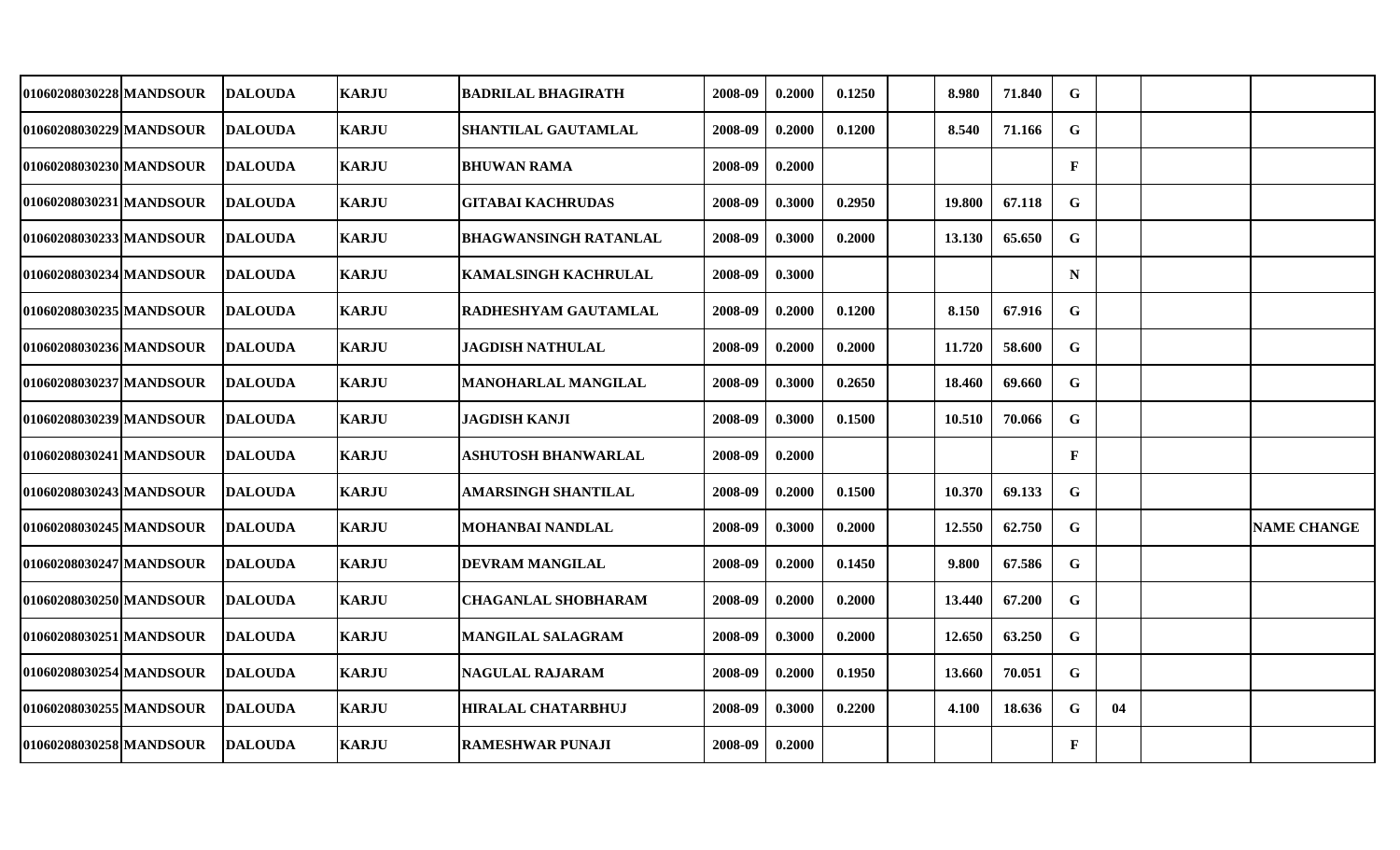| 01060208030260 MANDSOUR | <b>DALOUDA</b> | <b>KARJU</b> | RATANLAL NAGUJI            | 2008-09 | 0.3000 | 0.1300 | 8.080  | 62.153 | G            |    |                    |
|-------------------------|----------------|--------------|----------------------------|---------|--------|--------|--------|--------|--------------|----|--------------------|
| 01060208030262 MANDSOUR | <b>DALOUDA</b> | <b>KARJU</b> | NARAYAN BHANWARLAL         | 2008-09 | 0.2000 |        |        |        | $\mathbf{F}$ |    |                    |
| 01060208030263 MANDSOUR | <b>DALOUDA</b> | <b>KARJU</b> | AMRATRAM KACHRU            | 2008-09 | 0.3000 | 0.1050 | 6.820  | 64.952 | G            |    |                    |
| 01060208030264 MANDSOUR | <b>DALOUDA</b> | <b>KARJU</b> | <b>DEVRAM KACHRULAL</b>    | 2008-09 | 0.3000 | 0.2950 | 15.400 | 52.203 | $\mathbf I$  | 02 |                    |
| 01060208030265 MANDSOUR | <b>DALOUDA</b> | <b>KARJU</b> | MUKESH KANWARLAL           | 2008-09 | 0.3000 | 0.2800 | 18.820 | 67.214 | G            |    |                    |
| 01060208030266 MANDSOUR | <b>DALOUDA</b> | <b>KARJU</b> | MANGILAL VRASHABHLAL       | 2008-09 | 0.3000 | 0.1000 | 6.640  | 66.400 | G            |    |                    |
| 01060208030267 MANDSOUR | <b>DALOUDA</b> | <b>KARJU</b> | NANDLAL BAGDIRAM           | 2008-09 | 0.2000 |        |        |        | $\mathbf{F}$ |    |                    |
| 01060208030269 MANDSOUR | <b>DALOUDA</b> | <b>KARJU</b> | PUNAMCHAND ATMARAM         | 2008-09 | 0.3000 | 0.2950 | 20.200 | 68.474 | G            |    |                    |
| 01060208030270 MANDSOUR | <b>DALOUDA</b> | <b>KARJU</b> | BHAGWANSINGH BAHADURSINGH  | 2008-09 | 0.2000 | 0.0700 | 4.580  | 65.428 | G            |    |                    |
| 01060208030272 MANDSOUR | <b>DALOUDA</b> | <b>KARJU</b> | SHIVNARAYAN BHAGIRATH      | 2008-09 | 0.3000 | 0.2550 | 15.850 | 62.156 | $\mathbf G$  |    |                    |
| 01060208030273 MANDSOUR | <b>DALOUDA</b> | <b>KARJU</b> | <b>KARULAL RATANLAL</b>    | 2008-09 | 0.3000 | 0.2900 | 17.460 | 60.206 | G            |    | <b>NAME CHANGE</b> |
| 01060208030274 MANDSOUR | <b>DALOUDA</b> | <b>KARJU</b> | <b>RAMLAL BHAGCHAND</b>    | 2008-09 | 0.2000 | 0.1850 | 11.910 | 64.378 | $\mathbf G$  |    |                    |
| 01060208030275 MANDSOUR | <b>DALOUDA</b> | <b>KARJU</b> | <b>KACHRULAL HIRALAL</b>   | 2008-09 | 0.3000 | 0.1650 | 8.170  | 49.515 | G            | 04 |                    |
| 01060208030193 MANDSOUR | <b>DALOUDA</b> | <b>KARJU</b> | KAMLABAI KACHRULAL         | 2008-09 | 0.3000 | 0.1500 | 10.470 | 69.800 | G            |    |                    |
| 01060208030278 MANDSOUR | <b>DALOUDA</b> | <b>KARJU</b> | <b>MOHANLAL PARSRAM</b>    | 2008-09 | 0.3000 | 0.2900 | 18.440 | 63.586 | $\mathbf G$  |    |                    |
| 01060208030279 MANDSOUR | <b>DALOUDA</b> | <b>KARJU</b> | RAMABAI NAGULAL            | 2008-09 | 0.2000 | 0.1000 | 6.030  | 60.300 | G            |    | <b>NAME CHANGE</b> |
| 01060208030280 MANDSOUR | <b>DALOUDA</b> | <b>KARJU</b> | <b>RAMLAL KACHRU</b>       | 2008-09 | 0.2000 | 0.1650 | 11.250 | 68.181 | G            |    |                    |
| 01060208030281 MANDSOUR | <b>DALOUDA</b> | <b>KARJU</b> | <b>GOPALSINGH MODSINGH</b> | 2008-09 | 0.3000 |        |        |        | $\mathbf{F}$ |    |                    |
| 01060208030285 MANDSOUR | <b>DALOUDA</b> | <b>KARJU</b> | <b>KACHRULAL PUNAJI</b>    | 2008-09 | 0.3000 | 0.2850 | 5.880  | 20.631 | $\mathbf G$  | 04 |                    |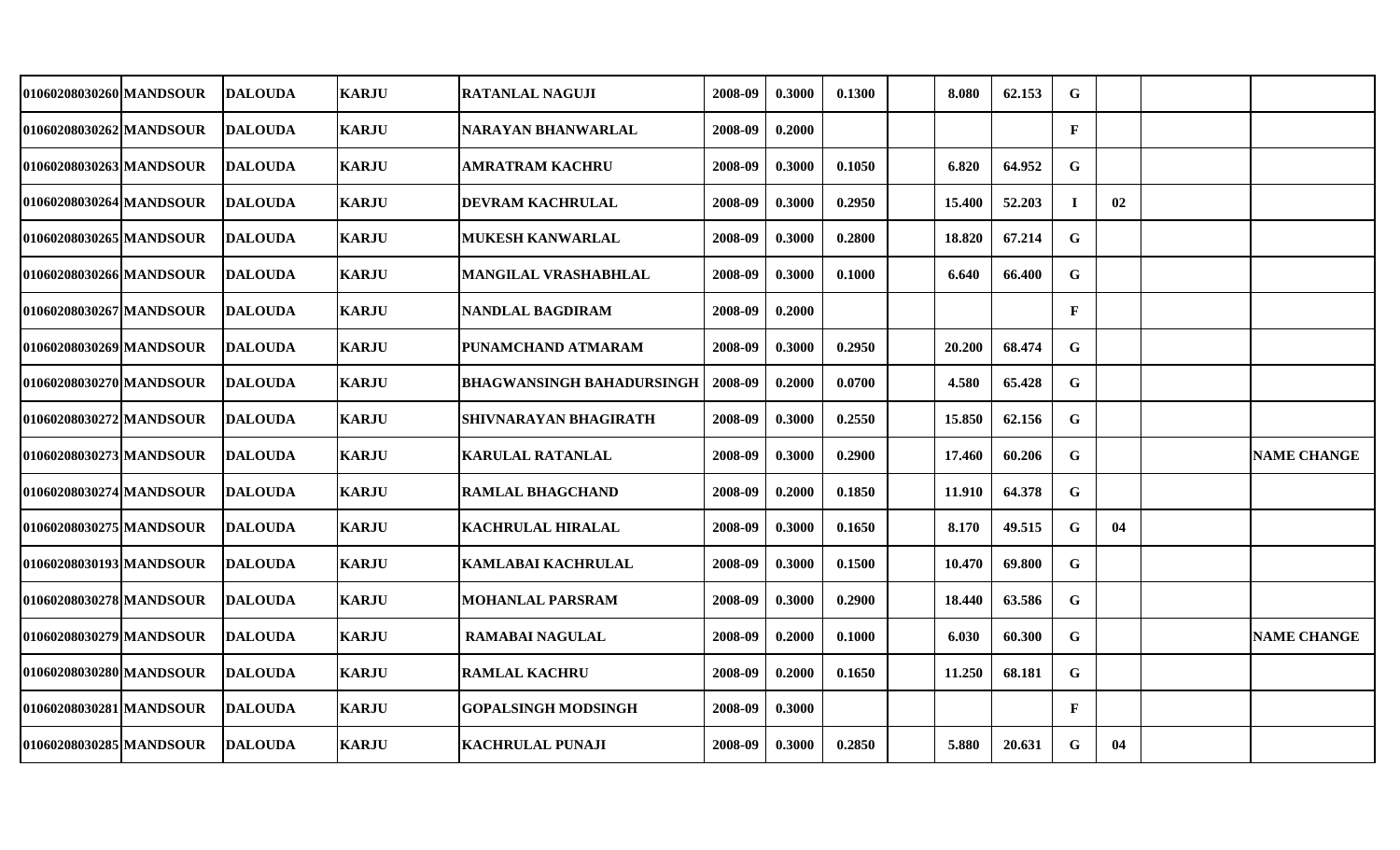| 01060208031002 MANDSOUR | <b>IDALOUDA</b> | <b>MAUKHEDI</b> | <b>JAGANNATH NANURAM</b>      | 2008-09 | 0.2000 | 0.1050 | 7.410  | 70.571 | G            |    | <b>NAME CHANGE</b> |
|-------------------------|-----------------|-----------------|-------------------------------|---------|--------|--------|--------|--------|--------------|----|--------------------|
| 01060208031003 MANDSOUR | <b>DALOUDA</b>  | <b>MAUKHEDI</b> | <b>RUGHNATH BALDEV</b>        | 2008-09 | 0.2000 | 0.1950 | 5.060  | 25.948 | G            | 04 |                    |
| 01060208031004 MANDSOUR | <b>DALOUDA</b>  | <b>MAUKHEDI</b> | <b>KESHURAM BALA</b>          | 2008-09 | 0.2000 | 0.1900 | 4.500  | 23.684 | G            | 04 |                    |
| 01060208031005 MANDSOUR | <b>DALOUDA</b>  | <b>MAUKHEDI</b> | <b>RAMIBAI KANIRAM</b>        | 2008-09 | 0.2000 |        |        |        | $\mathbf{F}$ |    |                    |
| 01060208031008 MANDSOUR | <b>DALOUDA</b>  | <b>MAUKHEDI</b> | <b>SURENDRASINGH LALSINGH</b> | 2008-09 | 0.2000 | 0.1400 | 8.210  | 58.642 | G            |    |                    |
| 01060208031014lMANDSOUR | <b>DALOUDA</b>  | <b>MAUKHEDI</b> | <b>RAMNANDI GANGARAM</b>      | 2008-09 | 0.2000 | 0.1950 | 13.070 | 67.025 | $\mathbf G$  |    |                    |
| 01060208031020 MANDSOUR | <b>DALOUDA</b>  | <b>MAUKHEDI</b> | <b>RAMNARAYAN BHAGIRATH</b>   | 2008-09 | 0.3000 | 0.2050 | 5.670  | 27.658 | G            | 04 | <b>NAME CHANGE</b> |
| 01060208031021 MANDSOUR | <b>DALOUDA</b>  | <b>MAUKHEDI</b> | <b>GANGABAI HIRALAL</b>       | 2008-09 | 0.3000 | 0.1000 | 6.580  | 65.800 | G            |    |                    |
| 01060208031023 MANDSOUR | <b>DALOUDA</b>  | <b>MAUKHEDI</b> | <b>NANIBAI BHERU</b>          | 2008-09 | 0.2000 | 0.1900 | 3.910  | 20.578 | $\mathbf G$  | 04 |                    |
| 01060208031027 MANDSOUR | <b>DALOUDA</b>  | <b>MAUKHEDI</b> | <b>KESHARBAI MANA</b>         | 2008-09 | 0.3000 |        |        |        | $\mathbf{F}$ |    |                    |
| 01060208031031 MANDSOUR | <b>DALOUDA</b>  | <b>MAUKHEDI</b> | <b>VAKHTA NARSINGH</b>        | 2008-09 | 0.2000 |        |        |        | $\mathbf F$  |    |                    |
| 01060208031040 MANDSOUR | <b>DALOUDA</b>  | <b>MAUKHEDI</b> | VAKHTAVERSINGH MEHTABSINGH    | 2008-09 | 0.3000 | 0.3000 | 4.950  | 16.500 | G            | 04 |                    |
| 01060208032003 MANDSOUR | DALOUDA         | <b>BANI</b>     | <b>BALARAM MAGNIRAM</b>       | 2008-09 | 0.3000 | 0.1950 | 12.270 | 62.923 | ${\bf G}$    |    |                    |
| 01060208032004 MANDSOUR | <b>DALOUDA</b>  | <b>BANI</b>     | <b>SHOBHARAM GULAB</b>        | 2008-09 | 0.2000 | 0.1950 | 12.270 | 62.923 | $\mathbf G$  |    |                    |
| 01060208032006 MANDSOUR | DALOUDA         | <b>BANI</b>     | <b>LADU GHISIBAI</b>          | 2008-09 | 0.3000 | 0.2100 | 8.330  | 39.666 | G            | 04 |                    |
| 01060208032007 MANDSOUR | <b>DALOUDA</b>  | <b>BANI</b>     | <b>BHERA BHUWAN</b>           | 2008-09 | 0.3000 |        |        |        | $\mathbf F$  |    |                    |
| 01060208032010 MANDSOUR | <b>DALOUDA</b>  | <b>BANI</b>     | VARDIBAI RATANLAL             | 2008-09 | 0.2000 | 0.2000 | 11.940 | 59.700 | $\mathbf G$  |    | <b>NAME CHANGE</b> |
| 01060208032011 MANDSOUR | <b>DALOUDA</b>  | <b>BANI</b>     | <b>MANGILAL RAMRATAN</b>      | 2008-09 | 0.2000 | 0.2000 | 11.790 | 58.950 | $\mathbf G$  |    |                    |
| 01060208032013 MANDSOUR | <b>DALOUDA</b>  | <b>BANI</b>     | <b>SHIVNARAYAN KACHRU</b>     | 2008-09 | 0.2000 | 0.1950 | 8.440  | 43.282 | $\mathbf G$  | 04 |                    |
|                         |                 |                 |                               |         |        |        |        |        |              |    |                    |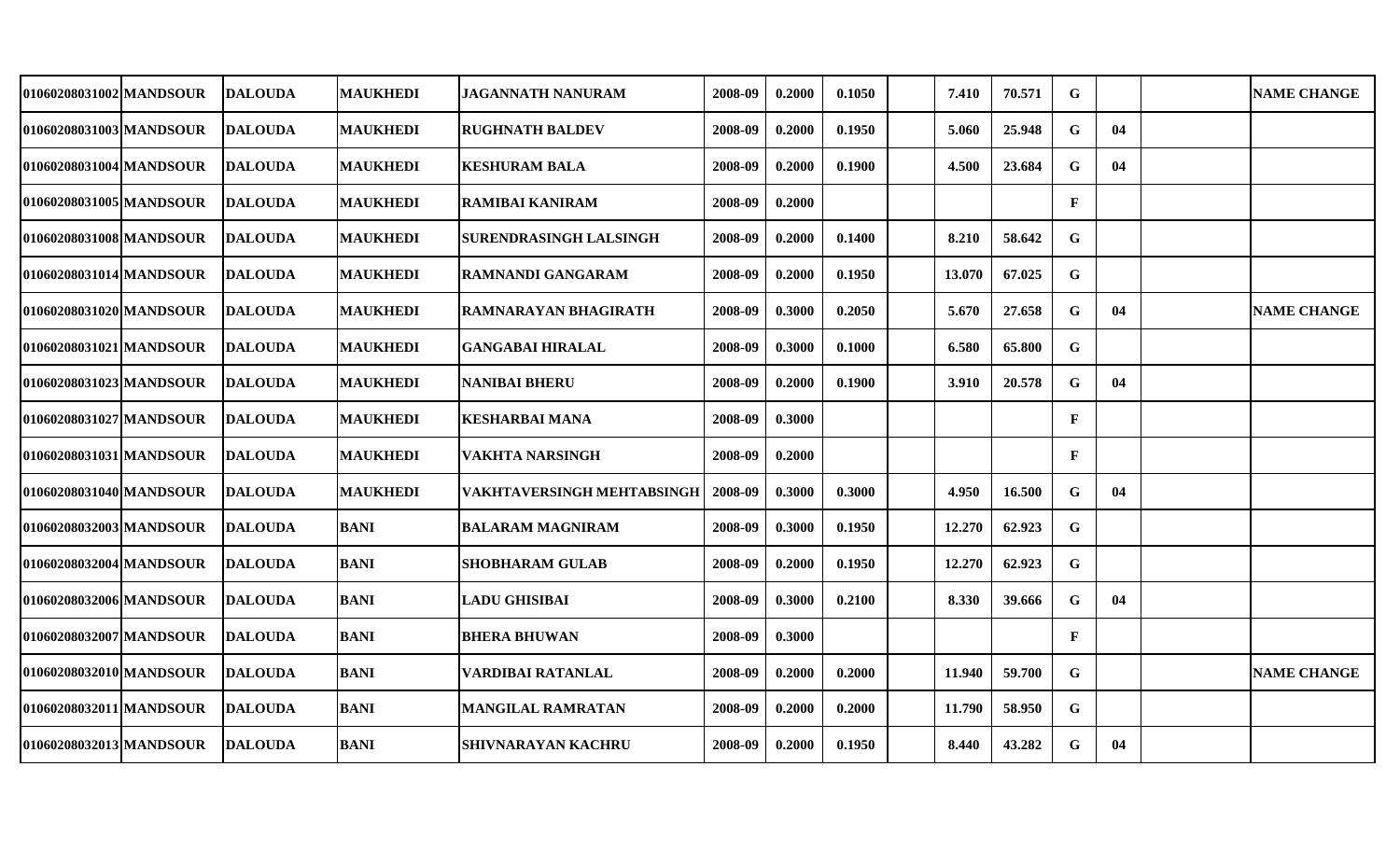| 01060208032015 MANDSOUR | <b>DALOUDA</b> | <b>BANI</b> | KACHRU KANIRAM            | 2008-09 | 0.2000 | 0.1900 | 12.290 | 64.684 | G            |    |  |
|-------------------------|----------------|-------------|---------------------------|---------|--------|--------|--------|--------|--------------|----|--|
| 01060208032020 MANDSOUR | <b>DALOUDA</b> | <b>BANI</b> | <b>BHANWARBAI BHAGGA</b>  | 2008-09 | 0.3000 | 0.2900 | 17.090 | 58.931 | $\mathbf G$  |    |  |
| 01060208032022 MANDSOUR | <b>DALOUDA</b> | <b>BANI</b> | <b>SITABAI DEVRAM</b>     | 2008-09 | 0.3000 | 0.1800 | 10.780 | 59.888 | $\mathbf G$  |    |  |
| 01060208032023 MANDSOUR | <b>DALOUDA</b> | <b>BANI</b> | <b>RUKMANIBAI NANURAM</b> | 2008-09 | 0.3000 | 0.3000 | 20.250 | 67.500 | $\mathbf G$  |    |  |
| 01060208032024 MANDSOUR | <b>DALOUDA</b> | <b>BANI</b> | <b>MANGU BHERA</b>        | 2008-09 | 0.2000 | 0.1800 | 10.900 | 60.555 | $\mathbf G$  |    |  |
| 01060208032009 MANDSOUR | <b>DALOUDA</b> | <b>BANI</b> | <b>RAMRATAN DEVRAM</b>    | 2008-09 | 0.2000 | 0.2000 | 12.420 | 62.100 | G            |    |  |
| 01060208032030 MANDSOUR | <b>DALOUDA</b> | <b>BANI</b> | SITABAI NANURAM MALI      | 2008-09 | 0.2000 | 0.1000 | 6.880  | 68.800 | G            |    |  |
| 01060208032031 MANDSOUR | <b>DALOUDA</b> | <b>BANI</b> | <b>GANGARAM SUKHA</b>     | 2008-09 | 0.3000 | 0.1700 | 10.670 | 62.764 | G            |    |  |
| 01060208032032 MANDSOUR | <b>DALOUDA</b> | <b>BANI</b> | KAMLABAI VAJERAM          | 2008-09 | 0.3000 |        |        |        | $\mathbf{F}$ |    |  |
| 01060208032039 MANDSOUR | <b>DALOUDA</b> | <b>BANI</b> | <b>VENIRAM DOLATRAM</b>   | 2008-09 | 0.3000 | 0.1950 | 12.310 | 63.128 | $\mathbf G$  |    |  |
| 01060208032040 MANDSOUR | <b>DALOUDA</b> | <b>BANI</b> | <b>PYARIBAI GANGARAM</b>  | 2008-09 | 0.2000 | 0.1650 | 10.380 | 62.909 | $\mathbf G$  |    |  |
| 01060208032041 MANDSOUR | <b>DALOUDA</b> | <b>BANI</b> | <b>CHENRAM NANURAM</b>    | 2008-09 | 0.3000 |        |        |        | $\mathbf{F}$ |    |  |
| 01060208032042 MANDSOUR | <b>DALOUDA</b> | <b>BANI</b> | KANCHANBAI GANGARAM       | 2008-09 | 0.2000 | 0.2000 | 5.880  | 29.400 | G            | 04 |  |
| 01060208032043 MANDSOUR | <b>DALOUDA</b> | <b>BANI</b> | BANARSIBAI CHOTU          | 2008-09 | 0.3000 | 0.3000 | 18.460 | 61.533 | G            |    |  |
| 01060208032044 MANDSOUR | <b>DALOUDA</b> | <b>BANI</b> | <b>MANGIBAI RAMA</b>      | 2008-09 | 0.3000 | 0.2350 | 14.480 | 61.617 | G            |    |  |
| 01060208032047 MANDSOUR | <b>DALOUDA</b> | <b>BANI</b> | <b>BASANTILAL BHAGWAN</b> | 2008-09 | 0.3000 | 0.3000 | 20.160 | 67.200 | G            |    |  |
| 01060208032048 MANDSOUR | <b>DALOUDA</b> | <b>BANI</b> | <b>RAMPRATAP BALA</b>     | 2008-09 | 0.3000 | 0.2050 | 12.840 | 62.634 | G            |    |  |
| 01060208032051 MANDSOUR | <b>DALOUDA</b> | <b>BANI</b> | <b>PARVATIBAI BHUWAN</b>  | 2008-09 | 0.3000 |        |        |        | $\mathbf{F}$ |    |  |
| 01060208032053 MANDSOUR | <b>DALOUDA</b> | <b>BANI</b> | <b>SITABAI NARSINGH</b>   | 2008-09 | 0.3000 |        |        |        | $\mathbf{F}$ |    |  |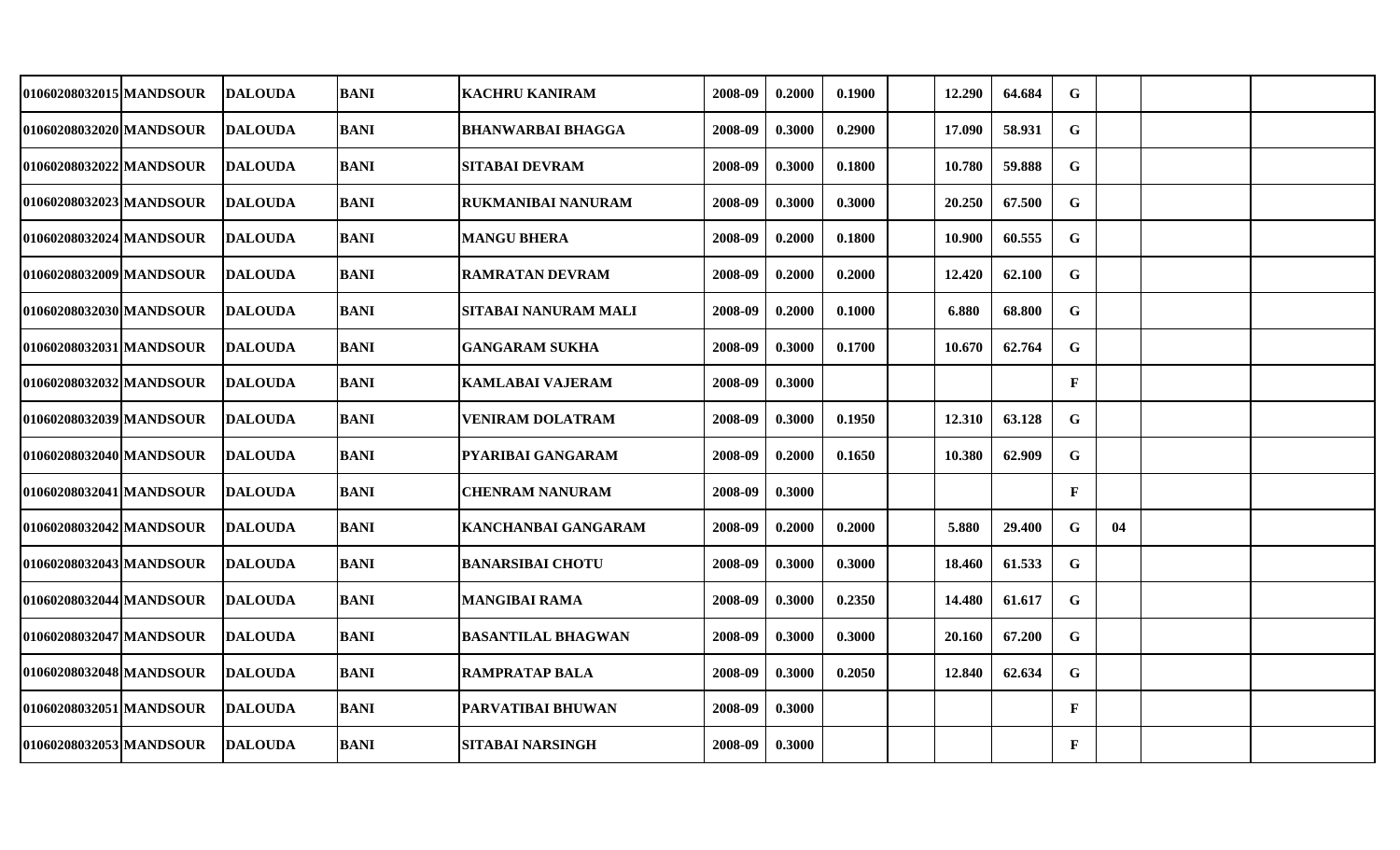| 01060208032056 MANDSOUR | <b>DALOUDA</b> | <b>BANI</b> | <b>BHERULAL KALU</b>      | 2008-09 | 0.2000 | 0.1800 | 10.810 | 60.055 | G            |    |  |
|-------------------------|----------------|-------------|---------------------------|---------|--------|--------|--------|--------|--------------|----|--|
| 01060208032057 MANDSOUR | <b>DALOUDA</b> | <b>BANI</b> | <b>HIRALAL RAGHUNATH</b>  | 2008-09 | 0.3000 |        |        |        | $\mathbf{F}$ |    |  |
| 01060208032061 MANDSOUR | <b>DALOUDA</b> | <b>BANI</b> | <b>VIMLABAI GOVINDRAM</b> | 2008-09 | 0.3000 | 0.3000 | 5.180  | 17.266 | G            | 04 |  |
| 01060208032062 MANDSOUR | <b>DALOUDA</b> | <b>BANI</b> | <b>DEVA LAXMAN</b>        | 2008-09 | 0.2000 | 0.1000 | 6.100  | 61.000 | $\mathbf I$  |    |  |
| 01060208032063 MANDSOUR | <b>DALOUDA</b> | <b>BANI</b> | <b>MANGILAL PUNA</b>      | 2008-09 | 0.3000 | 0.1800 | 10.730 | 59.611 | $\mathbf G$  |    |  |
| 01060208032065 MANDSOUR | <b>DALOUDA</b> | <b>BANI</b> | <b>HIRALAL DEVRAM</b>     | 2008-09 | 0.2000 |        |        |        | $\mathbf{F}$ |    |  |
| 01060208032067 MANDSOUR | <b>DALOUDA</b> | <b>BANI</b> | <b>MOTYABAI VIRAM</b>     | 2008-09 | 0.2000 | 0.1000 | 6.500  | 65.000 | G            |    |  |
| 01060208032071 MANDSOUR | <b>DALOUDA</b> | <b>BANI</b> | <b>RAMPRATAP DEVRAM</b>   | 2008-09 | 0.3000 | 0.2500 | 15.030 | 60.120 | $\mathbf G$  |    |  |
| 01060208032072 MANDSOUR | <b>DALOUDA</b> | <b>BANI</b> | <b>RODIBAI MAKNIRAM</b>   | 2008-09 | 0.2000 | 0.1100 | 7.190  | 65.363 | $\mathbf G$  |    |  |
| 01060208032074 MANDSOUR | <b>DALOUDA</b> | <b>BANI</b> | <b>MANGU BAGDIRAM</b>     | 2008-09 | 0.2000 | 0.1000 | 6.460  | 64.600 | $\mathbf G$  |    |  |
| 01060208032075 MANDSOUR | <b>DALOUDA</b> | <b>BANI</b> | <b>SHANTABAI MANGUDAS</b> | 2008-09 | 0.3000 |        |        |        | $\mathbf{F}$ |    |  |
| 01060208032077 MANDSOUR | <b>DALOUDA</b> | <b>BANI</b> | <b>DHAPUBAI VARDA</b>     | 2008-09 | 0.3000 | 0.2950 | 7.450  | 25.254 | G            | 04 |  |
| 01060208032080lMANDSOUR | <b>DALOUDA</b> | <b>BANI</b> | <b>KESHURAM PUNA</b>      | 2008-09 | 0.3000 | 0.1200 | 7.890  | 65.750 | G            |    |  |
| 01060208032081 MANDSOUR | <b>DALOUDA</b> | <b>BANI</b> | <b>RAMLAL VAJERAM</b>     | 2008-09 | 0.2000 | 0.1900 | 11.590 | 61.000 | G            |    |  |
| 01060208032084 MANDSOUR | <b>DALOUDA</b> | <b>BANI</b> | <b>CHAMPALAL BAGDIRAM</b> | 2008-09 | 0.2000 | 0.2000 | 12.200 | 61.000 | G            |    |  |
| 01060208032085 MANDSOUR | DALOUDA        | <b>BANI</b> | <b>DHAPUBAI RAMKISHAN</b> | 2008-09 | 0.2000 | 0.2000 | 12.400 | 62.000 | G            |    |  |
| 01060208032088 MANDSOUR | <b>DALOUDA</b> | <b>BANI</b> | MAGNA NANDA               | 2008-09 | 0.3000 | 0.2050 | 6.010  | 29.317 | G            | 04 |  |
| 01060208032092 MANDSOUR | <b>DALOUDA</b> | <b>BANI</b> | MANOHARLAL KANJI          | 2008-09 | 0.2000 | 0.1200 | 3.560  | 29.666 | G            | 04 |  |
| 01060208032093 MANDSOUR | <b>DALOUDA</b> | <b>BANI</b> | <b>MANGILAL BHAGGA</b>    | 2008-09 | 0.3000 | 0.2800 | 7.310  | 26.107 | G            | 04 |  |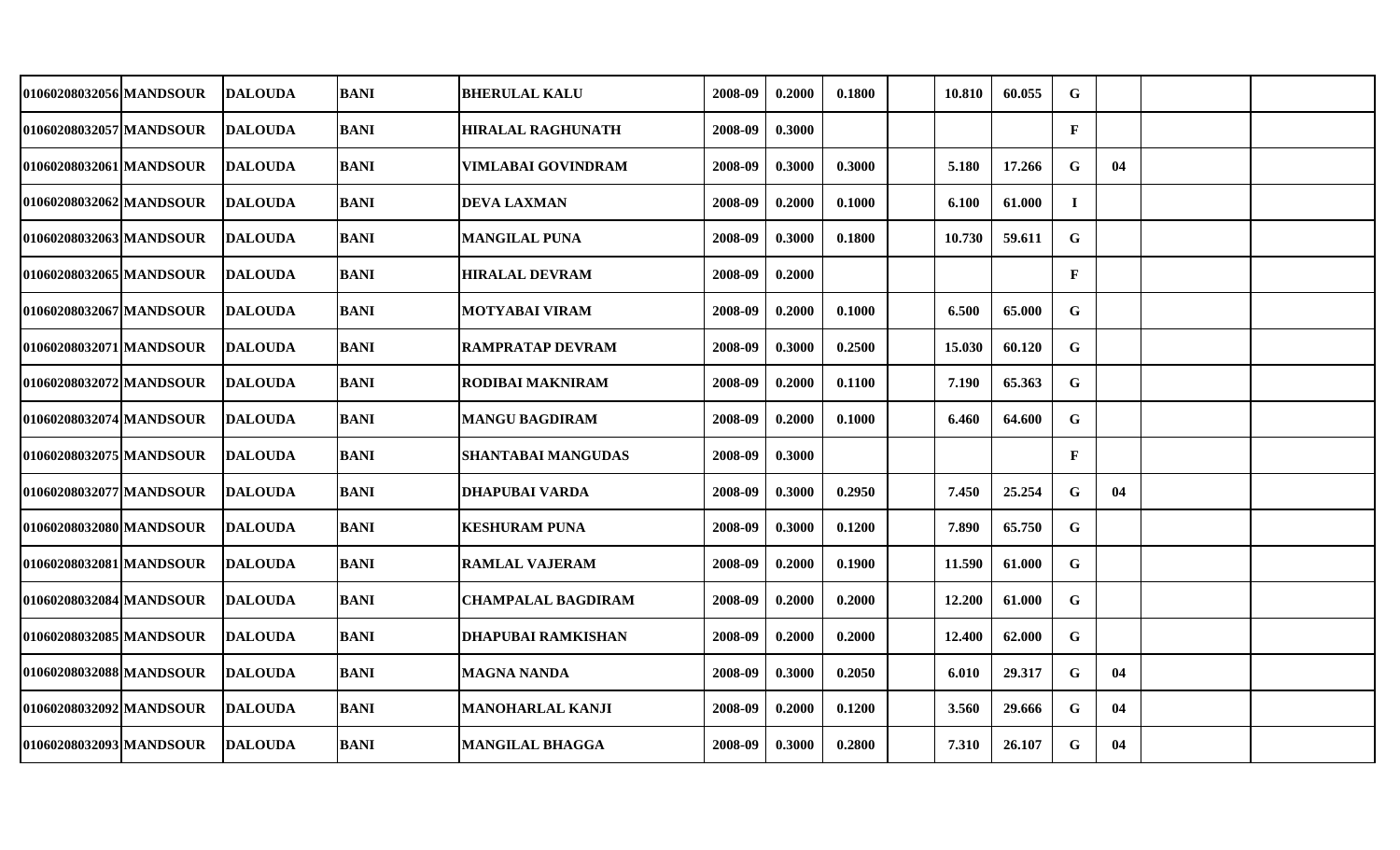| 01060208032095 MANDSOUR | DALOUDA        | <b>BANI</b> | <b>PYARCHAND SHRIRAM</b>  | 2008-09 | 0.3000 | 0.3000 | 18.770 | 62.566 | G            |    |  |
|-------------------------|----------------|-------------|---------------------------|---------|--------|--------|--------|--------|--------------|----|--|
| 01060208032098 MANDSOUR | <b>DALOUDA</b> | <b>BANI</b> | <b>LAXMAN BALU</b>        | 2008-09 | 0.2000 | 0.1850 | 5.250  | 28.378 | G            | 04 |  |
| 01060208032099 MANDSOUR | <b>DALOUDA</b> | <b>BANI</b> | <b>MANGILAL KERING</b>    | 2008-09 | 0.2000 |        |        |        | $\mathbf F$  |    |  |
| 01060208032100 MANDSOUR | <b>DALOUDA</b> | <b>BANI</b> | KANCHANBAI RAMNARAYAN     | 2008-09 | 0.2000 | 0.1900 | 4.420  | 23.263 | ${\bf G}$    | 04 |  |
| 01060208032101 MANDSOUR | <b>DALOUDA</b> | <b>BANI</b> | <b>SAGARMAL CHAMPALAL</b> | 2008-09 | 0.3000 | 0.3000 | 17.770 | 59.233 | G            |    |  |
| 01060208032107 MANDSOUR | <b>DALOUDA</b> | <b>BANI</b> | KISHKINDHABAI RAMKISHAN   | 2008-09 | 0.2000 | 0.2000 | 4.570  | 22.850 | G            | 04 |  |
| 01060208032108 MANDSOUR | <b>DALOUDA</b> | <b>BANI</b> | <b>NANALAL BHAGWAN</b>    | 2008-09 | 0.2000 | 0.2050 | 13.060 | 63.707 | $\mathbf G$  |    |  |
| 01060208032109 MANDSOUR | <b>DALOUDA</b> | <b>BANI</b> | RAMRATAN NANDA            | 2008-09 | 0.2000 |        |        |        | $\mathbf{F}$ |    |  |
| 01060208032110 MANDSOUR | <b>DALOUDA</b> | <b>BANI</b> | <b>BHAGUBAI UDEYRAM</b>   | 2008-09 | 0.2000 | 0.2000 | 11.400 | 57.000 | ${\bf G}$    |    |  |
| 01060208032111 MANDSOUR | <b>DALOUDA</b> | <b>BANI</b> | <b>HIRALAL NANURAM</b>    | 2008-09 | 0.3000 | 0.2000 | 12.920 | 64.600 | $\mathbf G$  |    |  |
| 01060208032112 MANDSOUR | <b>DALOUDA</b> | <b>BANI</b> | NANDIBAI VISHRAM          | 2008-09 | 0.3000 | 0.2900 | 16.990 | 58.586 | $\mathbf G$  |    |  |
| 01060208032115 MANDSOUR | <b>DALOUDA</b> | <b>BANI</b> | <b>JUJHAR SAVIBAI</b>     | 2008-09 | 0.3000 | 0.1950 | 11.670 | 59.846 | ${\bf G}$    |    |  |
| 01060208032117 MANDSOUR | <b>DALOUDA</b> | <b>BANI</b> | RAMCHNADRA DHAPUBAI       | 2008-09 | 0.3000 | 0.2750 | 16.640 | 60.509 | $\mathbf G$  |    |  |
| 01060208032118 MANDSOUR | <b>DALOUDA</b> | BANI        | RADHESHYAM PANNALAL       | 2008-09 | 0.3000 | 0.2950 | 17.160 | 58.169 | G            |    |  |
| 01060208032119 MANDSOUR | <b>DALOUDA</b> | <b>BANI</b> | KACHRURAM TULSIRAM        | 2008-09 | 0.3000 |        |        |        | $\mathbf{F}$ |    |  |
| 01060208032123 MANDSOUR | <b>DALOUDA</b> | <b>BANI</b> | PRABHULAL KACHRU          | 2008-09 | 0.2000 | 0.2000 | 12.700 | 63.500 | G            |    |  |
| 01060208032124 MANDSOUR | <b>DALOUDA</b> | <b>BANI</b> | <b>RAMKUNWAR NANDA</b>    | 2008-09 | 0.2000 |        |        |        | $\mathbf{F}$ | 09 |  |
| 01060208032127 MANDSOUR | <b>DALOUDA</b> | <b>BANI</b> | <b>MANGILAL NANDLAL</b>   | 2008-09 | 0.3000 | 0.1050 | 6.140  | 58.476 | $\mathbf G$  |    |  |
| 01060208032128 MANDSOUR | <b>DALOUDA</b> | <b>BANI</b> | <b>MANGIBAI VENIBAI</b>   | 2008-09 | 0.2000 |        |        |        | $\mathbf{F}$ |    |  |
|                         |                |             |                           |         |        |        |        |        |              |    |  |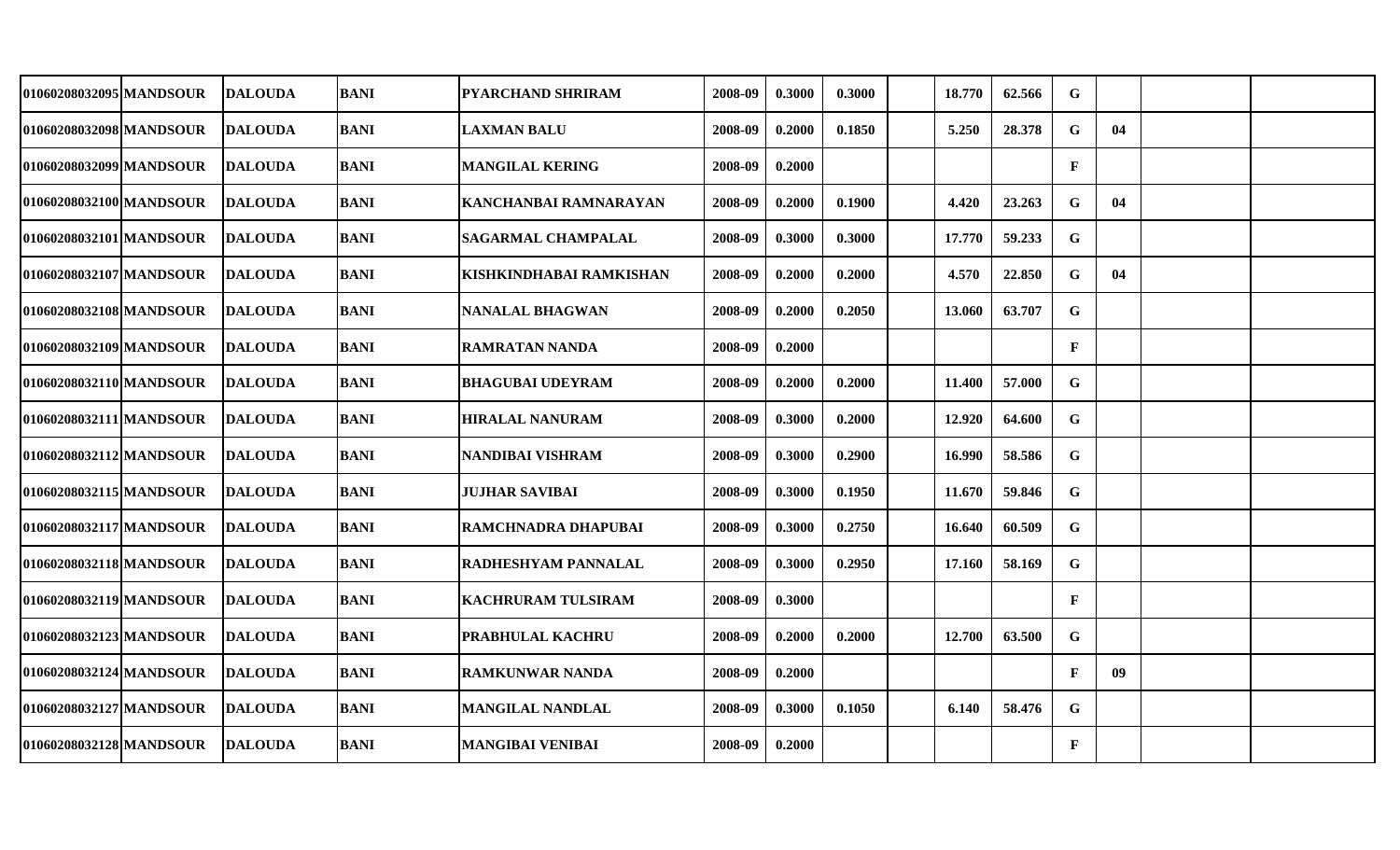| 01060208032130 MANDSOUR | <b>DALOUDA</b> | <b>BANI</b>   | SAMRATHMAL MANAKCHAND        | 2008-09 | 0.3000 | 0.2950 | 19.020 | 64.474 | G            |    |                    |
|-------------------------|----------------|---------------|------------------------------|---------|--------|--------|--------|--------|--------------|----|--------------------|
| 01060208032131 MANDSOUR | <b>DALOUDA</b> | <b>BANI</b>   | MANGILAL RAMCHANDRA          | 2008-09 | 0.2000 | 0.2000 | 12.300 | 61.500 | $\mathbf G$  |    |                    |
| 01060208032132 MANDSOUR | <b>DALOUDA</b> | <b>BANI</b>   | <b>BHANWARLAL LAKHAMA</b>    | 2008-09 | 0.2000 | 0.1700 | 3.800  | 22.352 | G            | 04 |                    |
| 01060208032136 MANDSOUR | <b>DALOUDA</b> | <b>BANI</b>   | RAMCHNDRA BAGDIRAM           | 2008-09 | 0.2000 | 0.2000 | 12.710 | 63.550 | G            |    |                    |
| 01060208033001 MANDSOUR | <b>DALOUDA</b> | <b>KATLAR</b> | <b>RUGHNATH BAGDIRAM</b>     | 2008-09 | 0.3000 |        |        |        | $\mathbf{F}$ |    |                    |
| 01060208033002 MANDSOUR | <b>DALOUDA</b> | <b>KATLAR</b> | <b>HIRALAL NANDRAM</b>       | 2008-09 | 0.2000 | 0.1100 | 7.350  | 66.818 | G            |    |                    |
| 01060208033004 MANDSOUR | <b>DALOUDA</b> | <b>KATLAR</b> | <b>DHANNALAL JANIBAI</b>     | 2008-09 | 0.2000 | 0.1900 | 11.050 | 58.157 | G            |    |                    |
| 01060208033005 MANDSOUR | <b>DALOUDA</b> | <b>KATLAR</b> | <b>RATANLAL CHENA</b>        | 2008-09 | 0.2000 | 0.1850 | 10.750 | 58.108 | $\mathbf G$  |    |                    |
| 01060208033006 MANDSOUR | <b>DALOUDA</b> | <b>KATLAR</b> | <b>BIHARILAL BHAGGA</b>      | 2008-09 | 0.3000 |        |        |        | $\mathbf{F}$ |    |                    |
| 01060208033007 MANDSOUR | <b>DALOUDA</b> | <b>KATLAR</b> | <b>BHERULAL HARIRAM</b>      | 2008-09 | 0.3000 | 0.1900 | 11.840 | 62.315 | G            |    |                    |
| 01060208033011 MANDSOUR | <b>DALOUDA</b> | <b>KATLAR</b> | <b>DEVRAM BHAGWAN</b>        | 2008-09 | 0.3000 | 0.3000 | 7.910  | 26.366 | $\mathbf G$  | 04 |                    |
| 01060208033013 MANDSOUR | <b>DALOUDA</b> | <b>KATLAR</b> | <b>HUDIBAI SAGA</b>          | 2008-09 | 0.3000 | 0.2200 | 13.780 | 62.636 | $\mathbf G$  |    |                    |
| 01060208033014 MANDSOUR | <b>DALOUDA</b> | <b>KATLAR</b> | <b>BHULIBAI RAMLAL</b>       | 2008-09 | 0.3000 | 0.2100 | 12.250 | 58.333 | $\mathbf G$  |    |                    |
| 01060208033018 MANDSOUR | <b>DALOUDA</b> | <b>KATLAR</b> | MOTIYABAI NANURAM            | 2008-09 | 0.3000 | 0.1450 | 9.860  | 68.000 | $\mathbf G$  |    |                    |
| 01060208033019 MANDSOUR | <b>DALOUDA</b> | <b>KATLAR</b> | PREMA DOLATRAM               | 2008-09 | 0.2000 | 0.2000 | 13.260 | 66.300 | G            |    |                    |
| 01060208033021 MANDSOUR | <b>DALOUDA</b> | <b>KATLAR</b> | <b>KACHRU SUKKHA</b>         | 2008-09 | 0.3000 | 0.1950 | 12.970 | 66.512 | G            |    |                    |
| 01060208033022 MANDSOUR | <b>DALOUDA</b> | <b>KATLAR</b> | <b>SARDARSINGH SHIVSINGH</b> | 2008-09 | 0.3000 |        |        |        | $\mathbf F$  |    |                    |
| 01060208033023 MANDSOUR | <b>DALOUDA</b> | <b>KATLAR</b> | <b>DHULSINGH ISHWARSINGH</b> | 2008-09 | 0.3000 | 0.1000 | 6.940  | 69.400 | G            |    |                    |
| 01060208033025 MANDSOUR | <b>DALOUDA</b> | <b>KATLAR</b> | <b>BHULIBAI MANNALAL</b>     | 2008-09 | 0.3000 |        |        |        | $\mathbf{F}$ |    | <b>NAME CHANGE</b> |
|                         |                |               |                              |         |        |        |        |        |              |    |                    |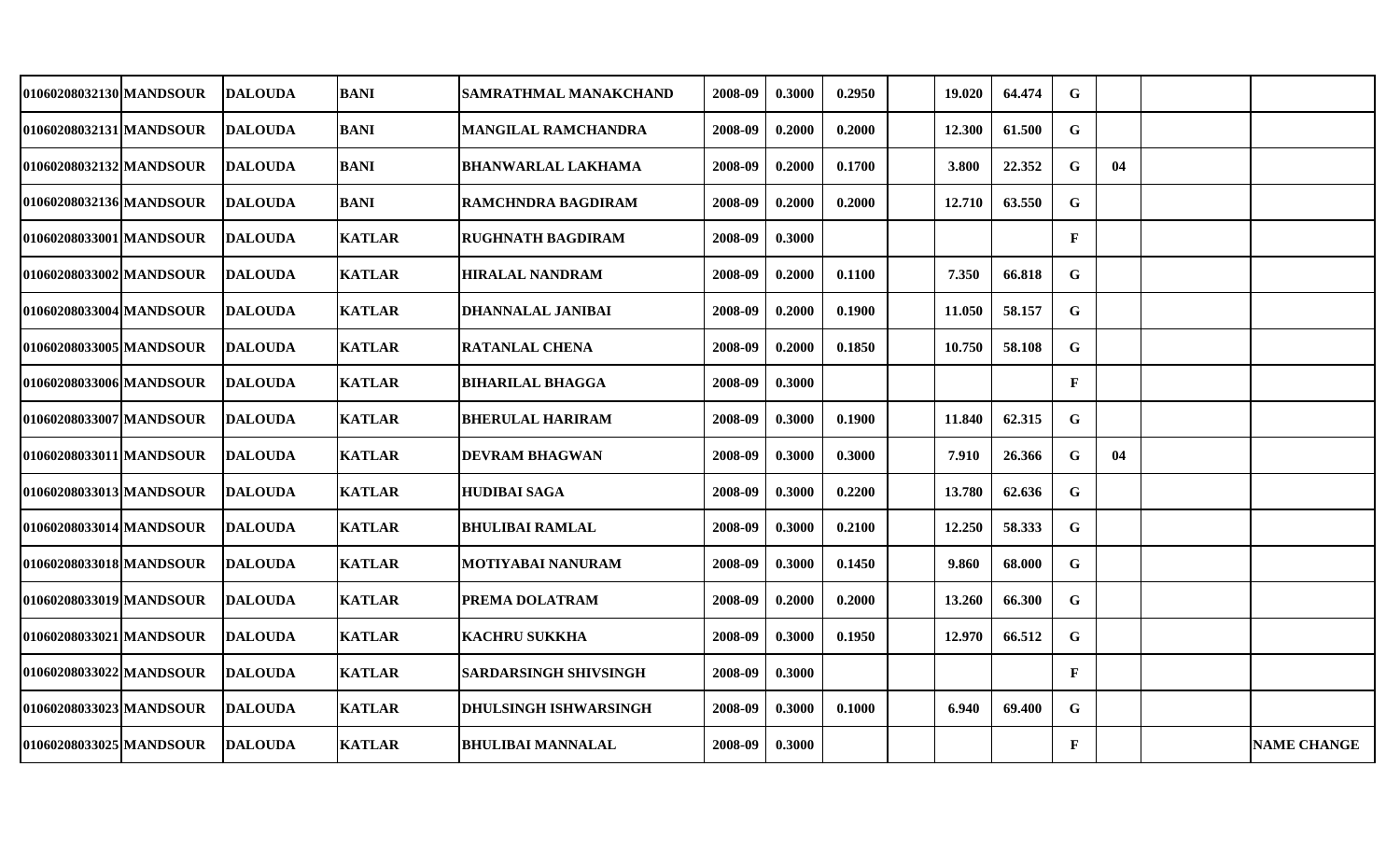| 01060208033027 MANDSOUR | <b>DALOUDA</b> | <b>KATLAR</b> | <b>BHURAKUNWAR BHANWARSINGH</b> | 2008-09 | 0.3000 | 0.3000 | 18.940 | 63.133 | G            |    |                                       |
|-------------------------|----------------|---------------|---------------------------------|---------|--------|--------|--------|--------|--------------|----|---------------------------------------|
| 01060208033028 MANDSOUR | <b>DALOUDA</b> | <b>KATLAR</b> | <b>KALUSINGH MANSINGH</b>       | 2008-09 | 0.3000 | 0.1450 | 7.750  | 53.448 | $\mathbf G$  |    |                                       |
| 01060208033031 MANDSOUR | <b>DALOUDA</b> | <b>KATLAR</b> | <b>CHAMPALAL DOLATRAM</b>       | 2008-09 | 0.2000 | 0.2000 | 12.530 | 62.650 | $\mathbf G$  |    |                                       |
| 01060208033032 MANDSOUR | <b>DALOUDA</b> | <b>KATLAR</b> | <b>VARDICHAND RATAN</b>         | 2008-09 | 0.3000 | 0.2900 | 18.650 | 64.310 | $\mathbf G$  |    |                                       |
| 01060208033033 MANDSOUR | <b>DALOUDA</b> | <b>KATLAR</b> | <b>BAGDIBAI KASTURCHAND</b>     | 2008-09 | 0.2000 | 0.2000 | 12.470 | 62.350 | $\mathbf G$  |    |                                       |
| 01060208033034 MANDSOUR | <b>DALOUDA</b> | <b>KATLAR</b> | <b>JUJHARSINGH AMARSINGH</b>    | 2008-09 | 0.3000 | 0.2500 | 16.530 | 66.120 | $\mathbf G$  |    |                                       |
| 01060208033037 MANDSOUR | <b>DALOUDA</b> | <b>KATLAR</b> | <b>AMRATRAM RAGHUNATH</b>       | 2008-09 | 0.2000 | 0.2000 | 12.820 | 64.100 | $\mathbf G$  |    |                                       |
| 01060208033038 MANDSOUR | <b>DALOUDA</b> | <b>KATLAR</b> | NATHULAL BAGDIRAM               | 2008-09 | 0.3000 |        |        |        | $\mathbf{F}$ |    |                                       |
| 01060208033040 MANDSOUR | <b>DALOUDA</b> | <b>KATLAR</b> | <b>PRABHULAL BAGDIRAM</b>       | 2008-09 | 0.3000 |        |        |        | $\mathbf{F}$ |    |                                       |
| 01060208033047 MANDSOUR | <b>DALOUDA</b> | <b>KATLAR</b> | <b>RAMKANYABAI SHAMBHULAL</b>   | 2008-09 | 0.3000 |        |        |        | $\mathbf{F}$ |    |                                       |
| 01060208033048 MANDSOUR | <b>DALOUDA</b> | <b>KATLAR</b> | <b>MANGILAL JAGANNATH</b>       | 2008-09 | 0.3000 | 0.2800 | 17.400 | 62.142 | G            |    |                                       |
| 01060208033051 MANDSOUR | <b>DALOUDA</b> | <b>KATLAR</b> | <b>MADANSINGH BHERUSINGH</b>    | 2008-09 | 0.2000 |        |        |        | $\mathbf{F}$ |    |                                       |
| 01060208033052 MANDSOUR | <b>DALOUDA</b> | <b>KATLAR</b> | <b>PARTHESINGH BHERUSINGH</b>   | 2008-09 | 0.2000 |        |        |        | $\mathbf{F}$ |    | <b>TRANSFER/PIPA</b><br><b>LKHEDI</b> |
| 01060208033054 MANDSOUR | <b>DALOUDA</b> | <b>KATLAR</b> | <b>BHARATSINGH RUPSINGH</b>     | 2008-09 | 0.3000 |        |        |        | $\mathbf{F}$ |    |                                       |
| 01060208033055 MANDSOUR | <b>DALOUDA</b> | <b>KATLAR</b> | <b>RASALKUNWAR RAYSINGH</b>     | 2008-09 | 0.3000 | 0.2250 | 15.990 | 71.066 | $\mathbf G$  |    |                                       |
| 01060208033061 MANDSOUR | <b>DALOUDA</b> | <b>KATLAR</b> | <b>BALU ONKARLAL</b>            | 2008-09 | 0.2000 | 0.1500 | 4.200  | 28.000 | $\mathbf G$  | 04 |                                       |
| 01060208033063 MANDSOUR | <b>DALOUDA</b> | <b>KATLAR</b> | <b>RUGHNATH BALU</b>            | 2008-09 | 0.3000 | 0.2900 | 7.810  | 26.931 | $\mathbf G$  | 04 |                                       |
| 01060208033064 MANDSOUR | <b>DALOUDA</b> | <b>KATLAR</b> | <b>BHERU RUGGA</b>              | 2008-09 | 0.2000 | 0.1800 | 12.430 | 69.055 | G            |    |                                       |
| 01060208033066 MANDSOUR | <b>DALOUDA</b> | <b>KATLAR</b> | <b>BALURAM BHERA</b>            | 2008-09 | 0.3000 | 0.2000 | 11.710 | 58.550 | $\mathbf G$  |    |                                       |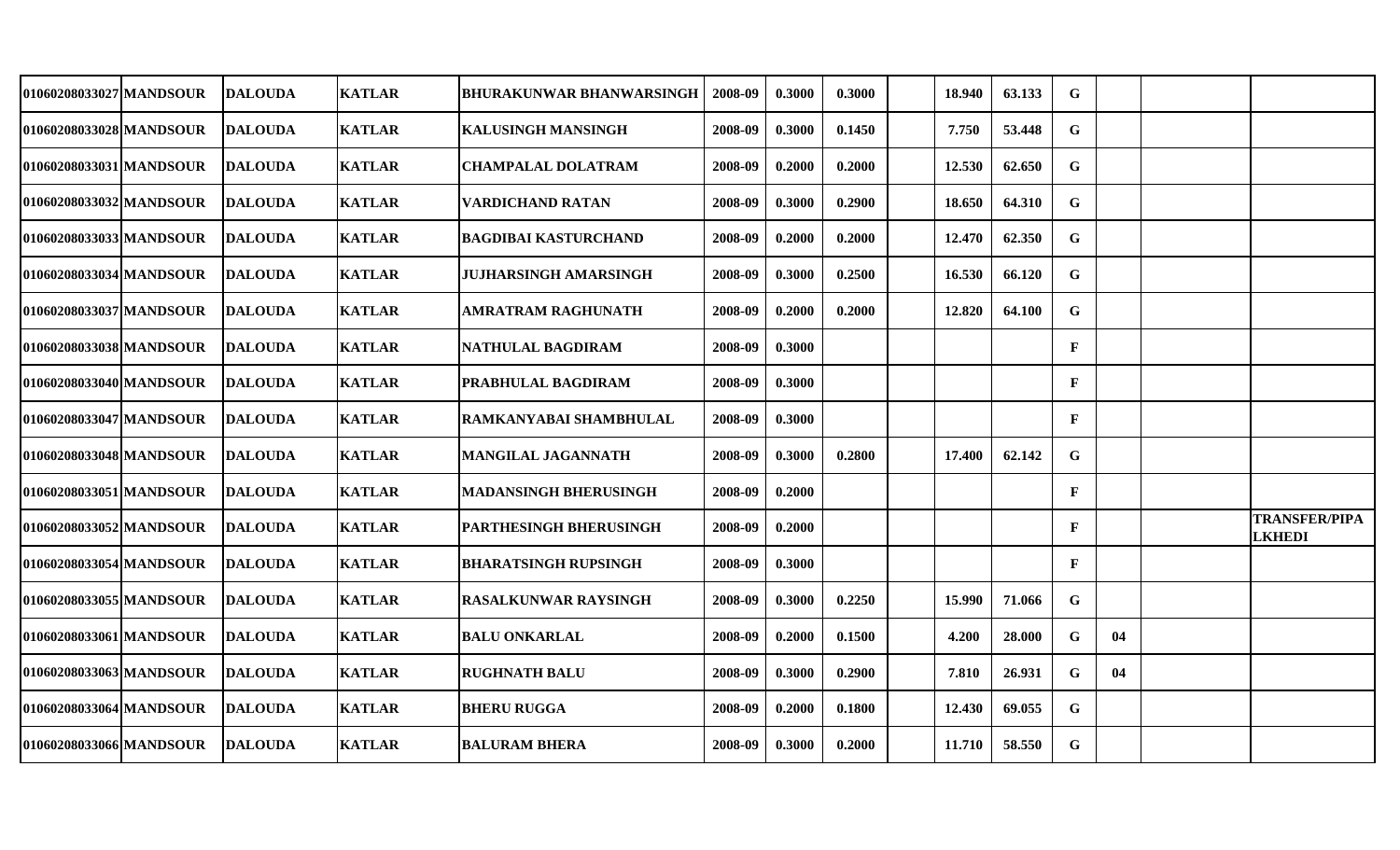| 01060208033067 MANDSOUR | <b>DALOUDA</b>  | <b>KATLAR</b> | <b>HIRALAL BHAGIRATH</b>       | 2008-09 | 0.3000 |        |        |        | $\mathbf{F}$ |    | <b>TRANSFER/MAUKHEDI</b> |
|-------------------------|-----------------|---------------|--------------------------------|---------|--------|--------|--------|--------|--------------|----|--------------------------|
| 01060208033068 MANDSOUR | <b>DALOUDA</b>  | <b>KATLAR</b> | DUNGARSINGH DALPATSINGH        | 2008-09 | 0.3000 | 0.2050 | 12.630 | 61.609 | G            |    |                          |
| 01060208033069 MANDSOUR | <b>DALOUDA</b>  | <b>KATLAR</b> | <b>BABU BHERA</b>              | 2008-09 | 0.3000 | 0.2000 | 6.190  | 30.950 | G            | 04 |                          |
| 01060208033070 MANDSOUR | <b>DALOUDA</b>  | <b>KATLAR</b> | <b>HARIRAM CHAMPALAL</b>       | 2008-09 | 0.2000 | 0.1800 | 11.820 | 65.666 | G            |    |                          |
| 01060208033071 MANDSOUR | <b>DALOUDA</b>  | <b>KATLAR</b> | <b>AMRATRAM BHERULAL</b>       | 2008-09 | 0.3000 | 0.2000 | 12.100 | 60.500 | $\mathbf G$  |    |                          |
| 01060208033077 MANDSOUR | <b>DALOUDA</b>  | <b>KATLAR</b> | <b>BHERULAL CHAGAN</b>         | 2008-09 | 0.3000 | 0.2750 | 16.480 | 59.927 | $\mathbf G$  |    |                          |
| 01060208033081 MANDSOUR | <b>DALOUDA</b>  | <b>KATLAR</b> | <b>BHANWARLAL MOHANLAL</b>     | 2008-09 | 0.2000 | 0.2000 | 12.950 | 64.750 | ${\bf G}$    |    |                          |
| 01060208033082 MANDSOUR | <b>DALOUDA</b>  | <b>KATLAR</b> | <b>RAMRATAN GANGARAM</b>       | 2008-09 | 0.3000 | 0.1500 | 9.630  | 64.200 | $\mathbf G$  |    |                          |
| 01060208033083 MANDSOUR | <b>DALOUDA</b>  | <b>KATLAR</b> | <b>KAMLASHANKAR BHERULAL</b>   | 2008-09 | 0.3000 | 0.2250 | 14.240 | 63.288 | $\mathbf G$  |    |                          |
| 01060208033084lMANDSOUR | <b>DALOUDA</b>  | <b>KATLAR</b> | <b>RAGHUVIRSINGH SHIVSINGH</b> | 2008-09 | 0.3000 |        |        |        | $\mathbf{F}$ |    |                          |
| 01060208033085 MANDSOUR | <b>DALOUDA</b>  | <b>KATLAR</b> | <b>MOHANLAL NANURAM</b>        | 2008-09 | 0.2000 | 0.1450 | 9.940  | 68.551 | G            |    |                          |
| 01060208033086 MANDSOUR | <b>IDALOUDA</b> | <b>KATLAR</b> | <b>BHANWARLAL CHENRAM</b>      | 2008-09 | 0.3000 | 0.3000 | 18.280 | 60.933 | $\mathbf G$  |    |                          |
| 01060208033087 MANDSOUR | <b>DALOUDA</b>  | <b>KATLAR</b> | <b>SHYAMLAL PYARCHAND</b>      | 2008-09 | 0.3000 | 0.2200 | 4.990  | 22.681 | G            | 04 |                          |
| 01060208033088 MANDSOUR | <b>DALOUDA</b>  | <b>KATLAR</b> | <b>MANGILAL BHERULAL</b>       | 2008-09 | 0.3000 | 0.2800 | 17.390 | 62.107 | G            |    |                          |
| 01060208033090 MANDSOUR | <b>DALOUDA</b>  | <b>KATLAR</b> | <b>LACHIRAM MOTIJI</b>         | 2008-09 | 0.3000 | 0.2000 | 13.110 | 65.550 | G            |    |                          |
| 01060208033091 MANDSOUR | <b>DALOUDA</b>  | <b>KATLAR</b> | <b>BHERULAL HIRALAL</b>        | 2008-09 | 0.3000 |        |        |        | $\mathbf{F}$ |    |                          |
| 01060208033092 MANDSOUR | <b>DALOUDA</b>  | <b>KATLAR</b> | <b>RATANLAL NANDA</b>          | 2008-09 | 0.3000 | 0.1650 | 9.870  | 59.818 | G            |    |                          |
| 01060208033093 MANDSOUR | <b>DALOUDA</b>  | <b>KATLAR</b> | <b>KANIRAM MOTI</b>            | 2008-09 | 0.3000 | 0.2050 | 12.900 | 62.926 | G            |    |                          |
| 01060208033094 MANDSOUR | <b>DALOUDA</b>  | <b>KATLAR</b> | <b>RAMESHWAR MULCHAND</b>      | 2008-09 | 0.2000 | 0.1900 | 11.940 | 62.842 | G            |    |                          |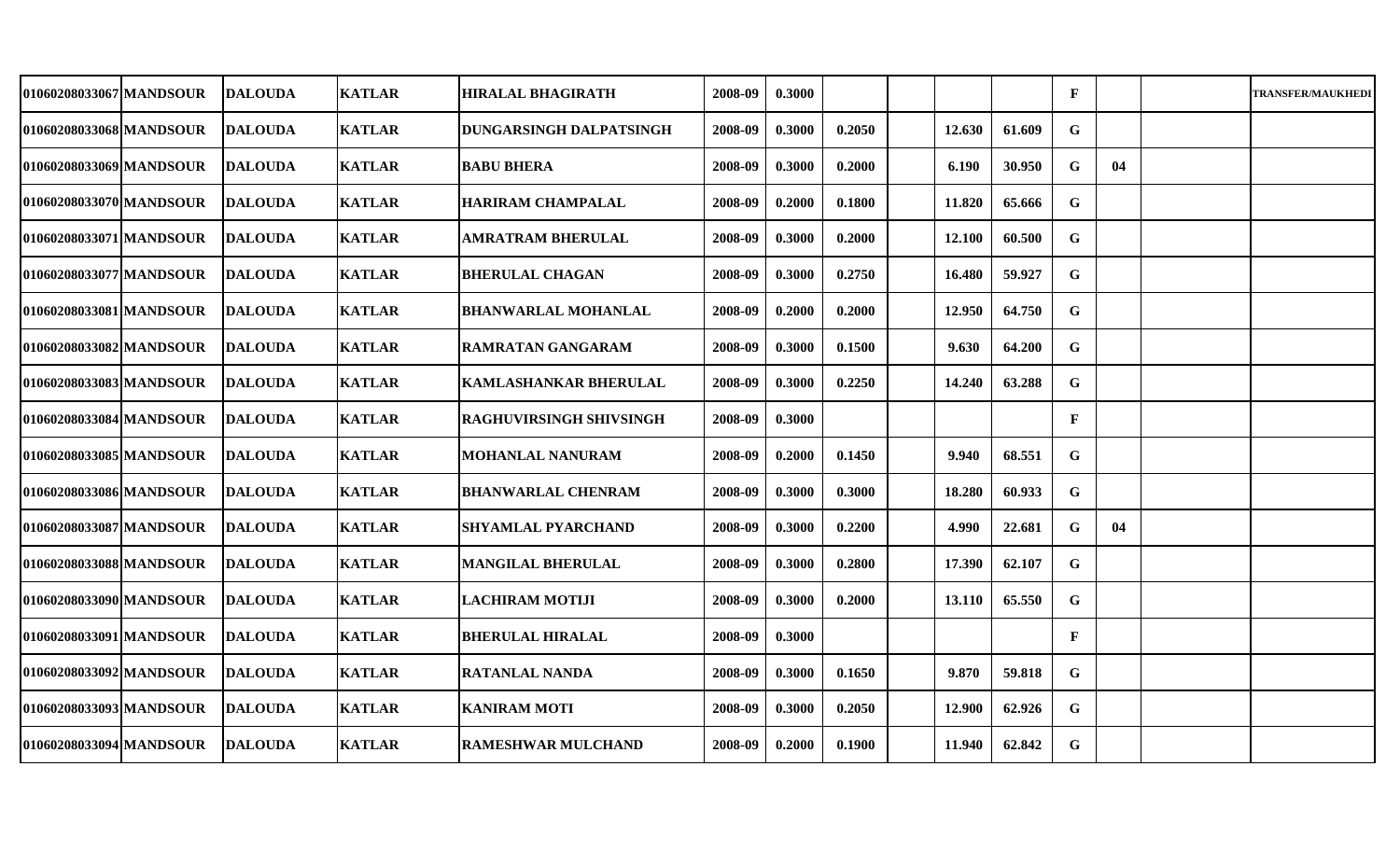| 01060208033095 MANDSOUR | <b>DALOUDA</b>  | <b>KATLAR</b> | <b>MOHANSINGH RAMSINGH</b>     | 2008-09 | 0.3000 |        |        |        | $\mathbf{F}$ |    |  |
|-------------------------|-----------------|---------------|--------------------------------|---------|--------|--------|--------|--------|--------------|----|--|
| 01060208033096 MANDSOUR | <b>DALOUDA</b>  | <b>KATLAR</b> | <b>BALARAM KHEEMALAL</b>       | 2008-09 | 0.3000 | 0.1900 | 11.800 | 62.105 | G            |    |  |
| 01060208033098 MANDSOUR | <b>DALOUDA</b>  | <b>KATLAR</b> | RAMESHKUNWAR MANSINGH          | 2008-09 | 0.2000 | 0.2000 | 12.030 | 60.150 | G            |    |  |
| 01060208033099 MANDSOUR | <b>DALOUDA</b>  | <b>KATLAR</b> | <b>GHANSHYAM KISHAN</b>        | 2008-09 | 0.2000 | 0.2000 | 8.090  | 40.450 | G            | 04 |  |
| 01060208033102 MANDSOUR | <b>DALOUDA</b>  | <b>KATLAR</b> | <b>SITARAM RAGHUNATH</b>       | 2008-09 | 0.3000 | 0.1900 | 13.710 | 72.157 | ${\bf G}$    |    |  |
| 01060208033103 MANDSOUR | <b>DALOUDA</b>  | <b>KATLAR</b> | MOHANLAL GORDHANLAL            | 2008-09 | 0.3000 | 0.2900 | 14.970 | 51.620 | G            | 04 |  |
| 01060208033104 MANDSOUR | <b>DALOUDA</b>  | <b>KATLAR</b> | SHRIKRISHANA KASTURCHAND       | 2008-09 | 0.3000 | 0.3000 | 18.570 | 61.900 | $\mathbf G$  |    |  |
| 01060208033105 MANDSOUR | <b>DALOUDA</b>  | <b>KATLAR</b> | <b>KISHORSINGH HKKESINGH</b>   | 2008-09 | 0.2000 |        |        |        | $\mathbf{F}$ |    |  |
| 01060208033106 MANDSOUR | <b>DALOUDA</b>  | <b>KATLAR</b> | <b>BALWANTSINGH HAKKESINGH</b> | 2008-09 | 0.3000 |        |        |        | $\mathbf{F}$ |    |  |
| 01060208033107 MANDSOUR | <b>DALOUDA</b>  | <b>KATLAR</b> | <b>ISHWARSINGH HAMERSINGH</b>  | 2008-09 | 0.3000 |        |        |        | $\mathbf{F}$ |    |  |
| 01060208033111 MANDSOUR | <b>DALOUDA</b>  | <b>KATLAR</b> | <b>DULICHAND NANURAM</b>       | 2008-09 | 0.3000 | 0.1950 | 13.270 | 68.051 | G            |    |  |
| 01060208033112 MANDSOUR | <b>IDALOUDA</b> | <b>KATLAR</b> | <b>BHANWARBAI DEUBAI</b>       | 2008-09 | 0.3000 | 0.2850 | 16.930 | 59.403 | $\mathbf G$  |    |  |
| 01060208033113 MANDSOUR | <b>DALOUDA</b>  | <b>KATLAR</b> | <b>BHANWARLAL PREMCHAND</b>    | 2008-09 | 0.2000 | 0.2000 | 12.650 | 63.250 | G            |    |  |
| 01060208033114 MANDSOUR | <b>DALOUDA</b>  | <b>KATLAR</b> | <b>RAMRATAN SALAGRAM</b>       | 2008-09 | 0.3000 | 0.2950 | 18.790 | 63.694 | G            |    |  |
| 01060208033115 MANDSOUR | <b>DALOUDA</b>  | <b>KATLAR</b> | <b>RAMRATAN HARIRAM</b>        | 2008-09 | 0.3000 | 0.1950 | 12.840 | 65.846 | G            |    |  |
| 01060208033116 MANDSOUR | <b>DALOUDA</b>  | <b>KATLAR</b> | KALUSINGH MADANSINGH           | 2008-09 | 0.2000 |        |        |        | $\mathbf{F}$ |    |  |
| 01060208033117 MANDSOUR | <b>DALOUDA</b>  | <b>KATLAR</b> | PAPPULAL CHENRAM               | 2008-09 | 0.3000 | 0.1550 | 9.890  | 63.806 | G            |    |  |
| 01060208033118 MANDSOUR | <b>DALOUDA</b>  | <b>KATLAR</b> | RAMESHWAR CHENRAM              | 2008-09 | 0.2000 | 0.2000 | 11.750 | 58.750 | G            |    |  |
| 01060208033119 MANDSOUR | <b>DALOUDA</b>  | <b>KATLAR</b> | <b>BAGDIRAM RATANLAL</b>       | 2008-09 | 0.2000 |        |        |        | $\mathbf{F}$ |    |  |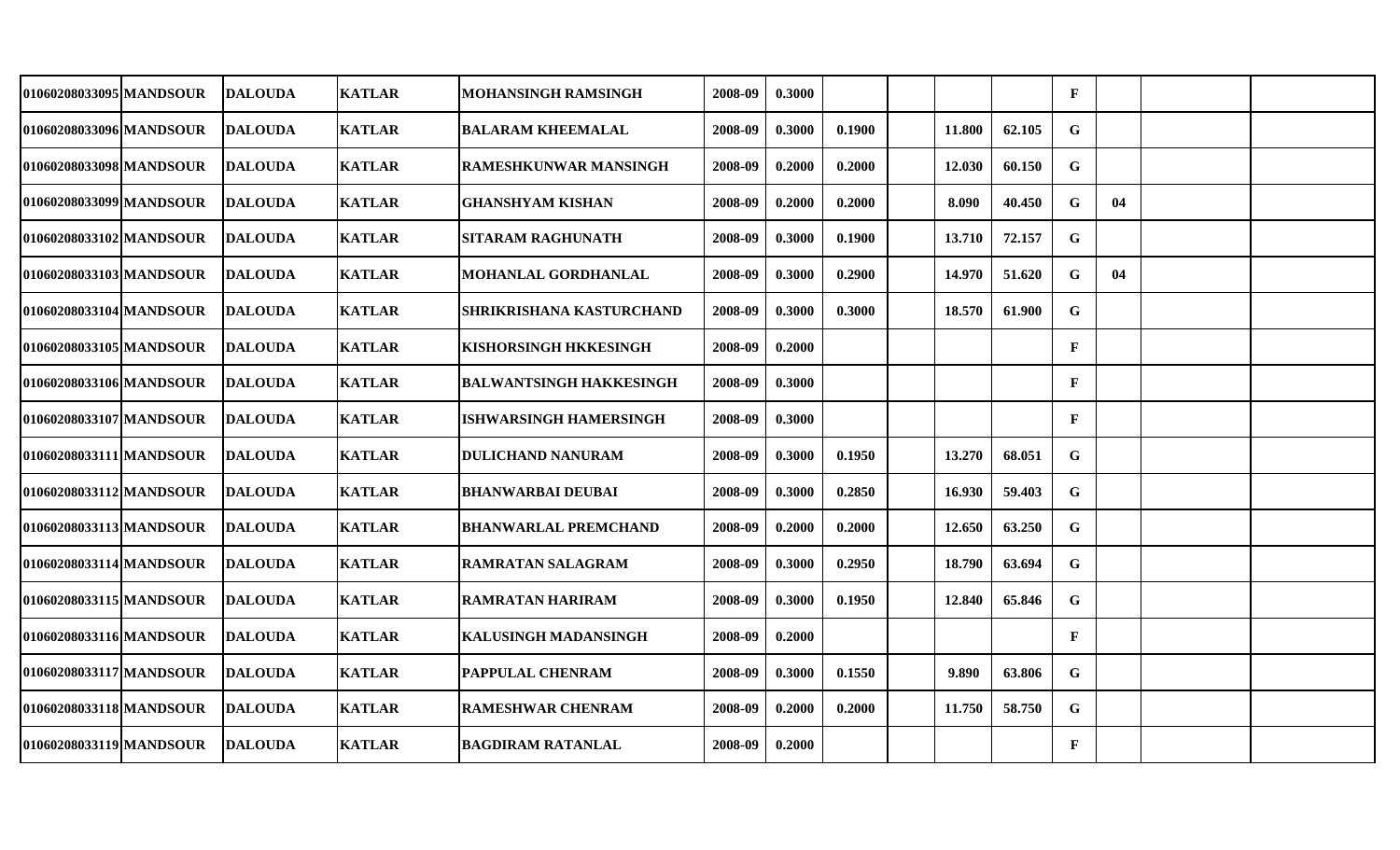| 01060208033121 MANDSOUR | <b>DALOUDA</b> | <b>KATLAR</b>     | <b>BALWANTSINGH PRATAPSINGH</b> | 2008-09 | 0.3000 |        |        |        | $\mathbf{F}$ |    | <b>TRANSFER/MAUKHEDI</b> |
|-------------------------|----------------|-------------------|---------------------------------|---------|--------|--------|--------|--------|--------------|----|--------------------------|
| 01060208033123lMANDSOUR | <b>DALOUDA</b> | <b>KATLAR</b>     | MANOHARSINGH DALPATSINGH        | 2008-09 | 0.3000 | 0.1550 | 10.470 | 67.548 | $\mathbf G$  |    |                          |
| 01060208033124 MANDSOUR | <b>DALOUDA</b> | <b>KATLAR</b>     | <b>DHIRAJSINGH DHULSINGH</b>    | 2008-09 | 0.3000 | 0.1100 | 7.380  | 67.090 | G            |    |                          |
| 01060208033125 MANDSOUR | <b>DALOUDA</b> | <b>KATLAR</b>     | NARENDRASINGH LAXMANSINGH       | 2008-09 | 0.2000 | 0.1500 | 9.890  | 65.933 | $\mathbf G$  |    |                          |
| 01060208033126 MANDSOUR | <b>DALOUDA</b> | <b>KATLAR</b>     | <b>SHETANSINGH SHARDULSINGH</b> | 2008-09 | 0.2000 | 0.0800 | 4.860  | 60.750 | $\mathbf G$  |    |                          |
| 01060208033128 MANDSOUR | <b>DALOUDA</b> | <b>KATLAR</b>     | <b>NAGULAL KHEEMA</b>           | 2008-09 | 0.3000 |        |        |        | $\mathbf{F}$ |    |                          |
| 01060208033132 MANDSOUR | DALOUDA        | <b>KATLAR</b>     | PARMANAND GANGARAM              | 2008-09 | 0.3000 | 0.3000 | 18.780 | 62.600 | G            |    |                          |
| 01060208033137 MANDSOUR | <b>DALOUDA</b> | <b>KATLAR</b>     | <b>HIRA HARDEVDAS</b>           | 2008-09 | 0.3000 | 0.3000 | 17.660 | 58.866 | $\mathbf G$  |    |                          |
| 01060208033139 MANDSOUR | <b>DALOUDA</b> | <b>KATLAR</b>     | NANDIBAI PUNAMCHAND             | 2008-09 | 0.3000 |        |        |        | $\mathbf{F}$ |    |                          |
| 01060208034002 MANDSOUR | <b>DALOUDA</b> | <b>PIPALKHEDI</b> | PARVATIBAI KACHRU               | 2008-09 | 0.3000 | 0.1500 | 9.500  | 63.333 | G            |    |                          |
| 01060208034003 MANDSOUR | <b>DALOUDA</b> | <b>PIPALKHEDI</b> | INDRAKUWAR MOTISINGH            | 2008-09 | 0.2000 | 0.2100 | 4.910  | 23.380 | $\mathbf G$  | 04 |                          |
| 01060208034004 MANDSOUR | <b>DALOUDA</b> | <b>PIPALKHEDI</b> | <b>HARESINGH GOPALSINGH</b>     | 2008-09 | 0.3000 |        |        |        | $\mathbf{F}$ |    |                          |
| 01060208034006 MANDSOUR | <b>DALOUDA</b> | <b>PIPALKHEDI</b> | RADHABAI CHENRAM                | 2008-09 | 0.2000 |        |        |        | $\mathbf{F}$ |    |                          |
| 01060208034010 MANDSOUR | <b>DALOUDA</b> | <b>PIPALKHEDI</b> | PARVATIBAI BHERULAL             | 2008-09 | 0.2000 |        |        |        | $\mathbf{F}$ |    |                          |
| 01060208034012 MANDSOUR | <b>DALOUDA</b> | <b>PIPALKHEDI</b> | VIKRAMSINGH PARVATSINGH         | 2008-09 | 0.2000 | 0.2000 | 3.210  | 16.050 | G            | 04 |                          |
| 01060208034014 MANDSOUR | <b>DALOUDA</b> | <b>PIPALKHEDI</b> | <b>HIRALAL SAVA</b>             | 2008-09 | 0.2000 | 0.1900 | 3.260  | 17.157 | $\mathbf G$  | 04 |                          |
| 01060208034016 MANDSOUR | <b>DALOUDA</b> | <b>PIPALKHEDI</b> | <b>HIRALAL KISHAN</b>           | 2008-09 | 0.2000 |        |        |        | $\mathbf{F}$ |    |                          |
| 01060208034017 MANDSOUR | <b>DALOUDA</b> | <b>PIPALKHEDI</b> | LAXMINARAYAN LALA               | 2008-09 | 0.2000 | 0.1900 | 12.750 | 67.105 | G            |    |                          |
| 01060208034018 MANDSOUR | <b>DALOUDA</b> | <b>PIPALKHEDI</b> | <b>KANCHANKUNWAR DHANRAJ</b>    | 2008-09 | 0.2000 | 0.1950 | 3.410  | 17.487 | $\mathbf G$  | 04 |                          |
|                         |                |                   |                                 |         |        |        |        |        |              |    |                          |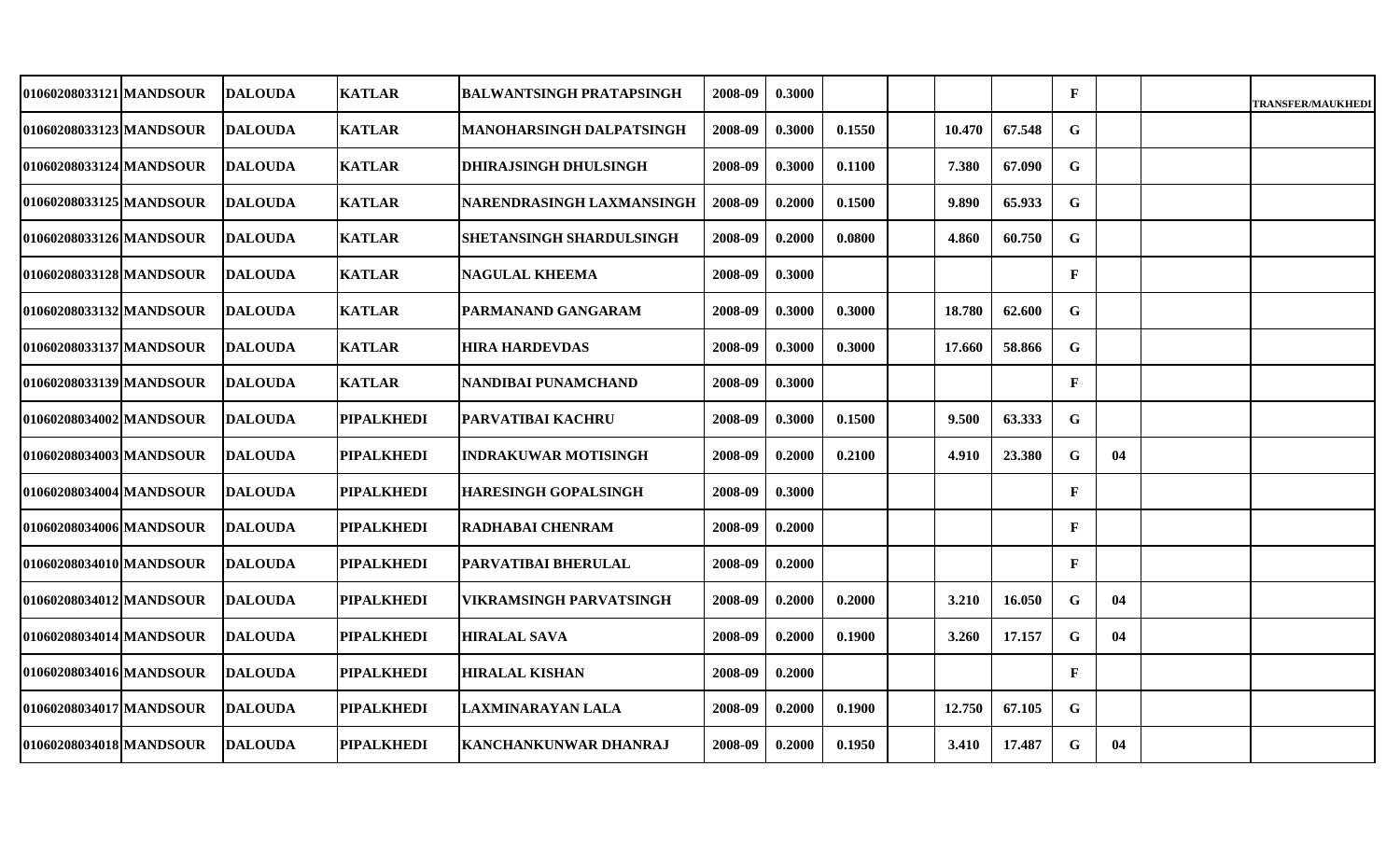| 01060208034020 MANDSOUR | <b>DALOUDA</b>  | <b>PIPALKHEDI</b> | <b>SALAGRAM SHRIRAM</b>      | 2008-09 | 0.2000 | 0.1950 | 11.790 | 60.461 | G            |    |                    |
|-------------------------|-----------------|-------------------|------------------------------|---------|--------|--------|--------|--------|--------------|----|--------------------|
| 01060208034021 MANDSOUR | <b>DALOUDA</b>  | <b>PIPALKHEDI</b> | <b>ISHWARSINGH UDEYSINGH</b> | 2008-09 | 0.2000 | 0.1750 | 10.320 | 58.971 | $\mathbf G$  |    |                    |
| 01060208034023 MANDSOUR | <b>DALOUDA</b>  | <b>PIPALKHEDI</b> | ANANDKUWAR AMARSINGH         | 2008-09 | 0.2000 | 0.0400 | 2.600  | 65.000 | $\mathbf G$  |    |                    |
| 01060208034027 MANDSOUR | <b>DALOUDA</b>  | <b>PIPALKHEDI</b> | <b>MANGU CHUNNILAL</b>       | 2008-09 | 0.2000 | 0.2000 | 2.840  | 14.200 | $\mathbf G$  | 04 |                    |
| 01060208034029 MANDSOUR | <b>DALOUDA</b>  | <b>PIPALKHEDI</b> | <b>NAVALSINGH CHENSINGH</b>  | 2008-09 | 0.3000 |        |        |        | $\mathbf{F}$ |    | <b>NAME CHANGE</b> |
| 01060208034030 MANDSOUR | <b>DALOUDA</b>  | <b>PIPALKHEDI</b> | <b>SHIVSINGH GOPALSINGH</b>  | 2008-09 | 0.2000 | 0.0850 | 5.320  | 62.588 | $\mathbf G$  |    |                    |
| 01060208034031 MANDSOUR | <b>DALOUDA</b>  | <b>PIPALKHEDI</b> | <b>KISHORSINGH RAMSINGH</b>  | 2008-09 | 0.2000 | 0.0300 | 2.170  | 72.333 | $\mathbf G$  |    |                    |
| 01060208034038 MANDSOUR | <b>DALOUDA</b>  | <b>PIPALKHEDI</b> | <b>JUJHAR GOVINDRAM</b>      | 2008-09 | 0.2000 | 0.1950 | 2.610  | 13.384 | $\mathbf G$  | 04 |                    |
| 01060208035001 MANDSOUR | <b>IDALOUDA</b> | <b>GARODA</b>     | <b>GANESHRAM DEVRAM</b>      | 2008-09 | 0.2000 | 0.2000 | 14.090 | 70.450 | $\mathbf G$  |    |                    |
| 01060208035005 MANDSOUR | <b>DALOUDA</b>  | <b>GARODA</b>     | <b>BAGDIRAM DEVRAM</b>       | 2008-09 | 0.2000 | 0.2000 | 13.000 | 65.000 | $\mathbf G$  |    |                    |
| 01060208035007 MANDSOUR | <b>DALOUDA</b>  | <b>GARODA</b>     | <b>KARULAL DHURA</b>         | 2008-09 | 0.2000 | 0.1950 | 13.620 | 69.846 | G            |    |                    |
| 01060208035016 MANDSOUR | <b>IDALOUDA</b> | <b>GARODA</b>     | <b>KASHIRAM OMKAR BALAI</b>  | 2008-09 | 0.2000 | 0.1050 | 6.600  | 62.857 | $\mathbf G$  |    |                    |
| 01060208035018 MANDSOUR | <b>DALOUDA</b>  | <b>GARODA</b>     | <b>RAMPRASAD BAGDIRAM</b>    | 2008-09 | 0.2000 | 0.1950 | 13.150 | 67.435 | $\mathbf G$  |    |                    |
| 01060208035021 MANDSOUR | <b>DALOUDA</b>  | <b>GARODA</b>     | <b>MANOHARLAL UDAIRAM</b>    | 2008-09 | 0.2000 | 0.2000 | 13.490 | 67.450 | G            |    |                    |
| 01060208035025 MANDSOUR | <b>DALOUDA</b>  | <b>GARODA</b>     | <b>KANWARLAL NANURAM</b>     | 2008-09 | 0.2000 | 0.2000 | 14.020 | 70.100 | $\mathbf G$  |    |                    |
| 01060208035026 MANDSOUR | <b>DALOUDA</b>  | <b>GARODA</b>     | HEMRAJ DHULA                 | 2008-09 | 0.2000 | 0.2000 | 14.660 | 73.300 | $\mathbf G$  |    |                    |
| 01060208035031 MANDSOUR | <b>DALOUDA</b>  | <b>GARODA</b>     | <b>KANWARLAL MADHAV</b>      | 2008-09 | 0.3000 | 0.3000 | 20.880 | 69.600 | G            |    |                    |
| 01060208035035 MANDSOUR | <b>DALOUDA</b>  | <b>GARODA</b>     | <b>GENDADAS NARAYANDAS</b>   | 2008-09 | 0.3000 | 0.3050 | 19.170 | 62.852 | $\mathbf G$  |    | <b>NAME CHANGE</b> |
| 01060208035036 MANDSOUR | <b>DALOUDA</b>  | <b>GARODA</b>     | <b>BHANWARLAL BHERULAL</b>   | 2008-09 | 0.2000 | 0.2000 | 13.490 | 67.450 | $\mathbf G$  |    |                    |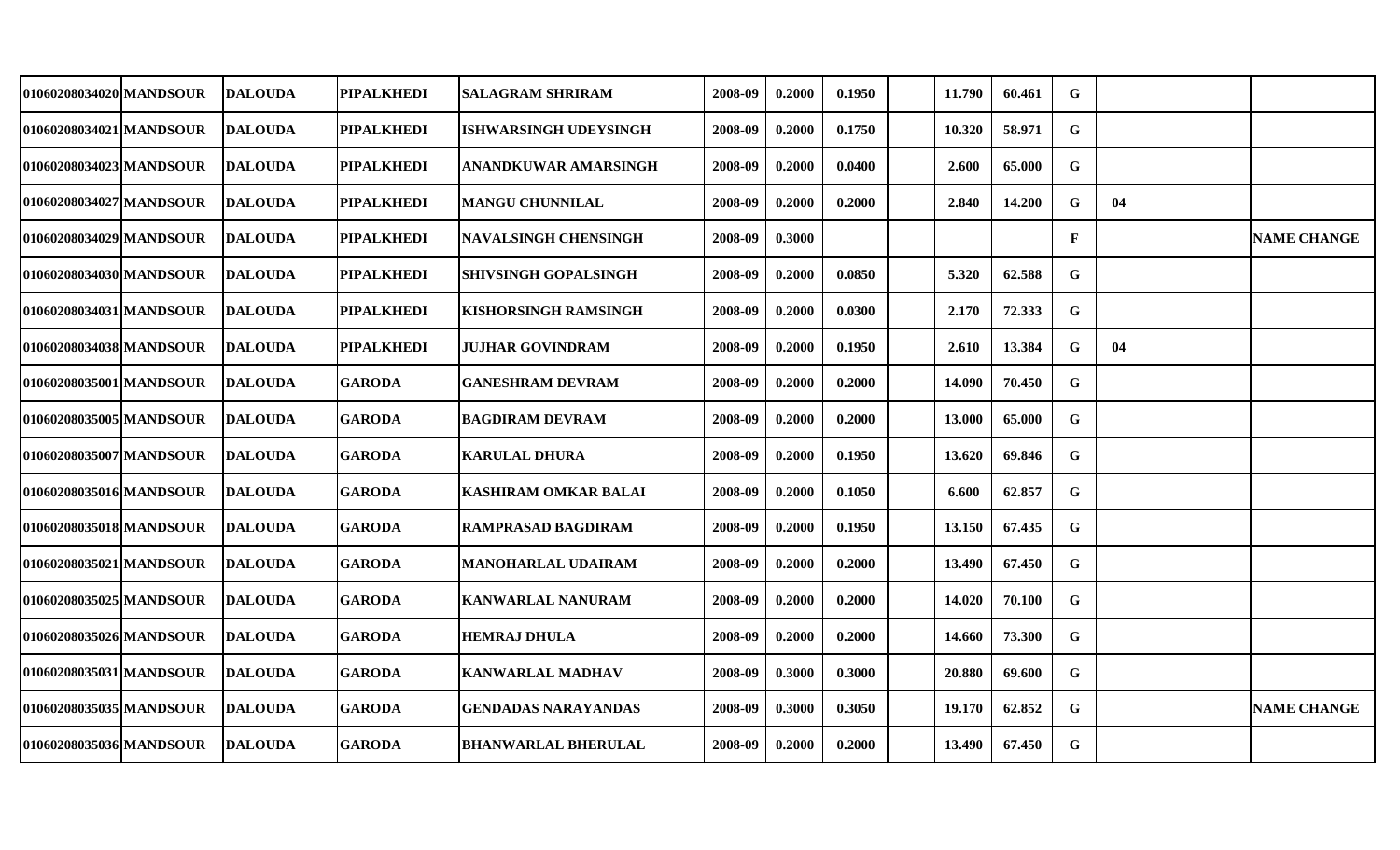| 01060208035037 MANDSOUR  | <b>DALOUDA</b>  | <b>GARODA</b> | <b>BHANWARLAL DHURILAL</b> | 2008-09 | 0.3000 | 0.3050 | 21.890 | 71.770 | G           |  |                    |
|--------------------------|-----------------|---------------|----------------------------|---------|--------|--------|--------|--------|-------------|--|--------------------|
| 01060208035040 MANDSOUR  | <b>DALOUDA</b>  | <b>GARODA</b> | KANKUBAI MANGILAL          | 2008-09 | 0.2000 | 0.2000 | 13.490 | 67.450 | G           |  |                    |
| 01060208035041 MANDSOUR  | <b>DALOUDA</b>  | <b>GARODA</b> | SHANKERLAL BHANWARLAL      | 2008-09 | 0.2000 | 0.2000 | 12.840 | 64.200 | G           |  |                    |
| 01060208035055 MANDSOUR  | <b>DALOUDA</b>  | <b>GARODA</b> | <b>RATANLAL KHEMA</b>      | 2008-09 | 0.3000 | 0.2850 | 18.960 | 66.526 | G           |  |                    |
| 01060208035059 MANDSOUR  | <b>DALOUDA</b>  | <b>GARODA</b> | <b>SAGIBAI RAMLAL</b>      | 2008-09 | 0.2000 | 0.2000 | 13.580 | 67.900 | G           |  |                    |
| 01060208035060 MANDSOUR  | <b>DALOUDA</b>  | <b>GARODA</b> | DASHRATHLAL MANAKLAL       | 2008-09 | 0.3000 | 0.3100 | 18.730 | 60.419 | G           |  |                    |
| 01060208035065 MANDSOUR  | <b>DALOUDA</b>  | <b>GARODA</b> | <b>AMBARAM RAMCHANDRA</b>  | 2008-09 | 0.2000 | 0.2000 | 12.790 | 63.950 | $\mathbf G$ |  |                    |
| 01060208035067 MANDSOUR  | <b>IDALOUDA</b> | <b>GARODA</b> | PRATAPSINGH PRATAPKUNWAR   | 2008-09 | 0.3000 | 0.3000 | 19.200 | 64.000 | $\mathbf G$ |  |                    |
| 01060208035068 MANDSOUR  | <b>DALOUDA</b>  | <b>GARODA</b> | <b>BASANTILAL SALAGRAM</b> | 2008-09 | 0.2000 | 0.2050 | 13.770 | 67.170 | $\mathbf G$ |  |                    |
| 01060208035075 MANDSOUR  | <b>DALOUDA</b>  | <b>GARODA</b> | <b>BHURIBAI MOTILAL</b>    | 2008-09 | 0.2000 | 0.2050 | 13.860 | 67.609 | G           |  |                    |
| 01060208035081 MANDSOUR  | <b>DALOUDA</b>  | <b>GARODA</b> | <b>BHANWARLAL RAMLAL</b>   | 2008-09 | 0.2000 | 0.2000 | 12.850 | 64.250 | G           |  |                    |
| 01060208035091 MANDSOUR  | <b>DALOUDA</b>  | <b>GARODA</b> | <b>ASHARAM CHAMPABAI</b>   | 2008-09 | 0.3000 | 0.3050 | 19.460 | 63.803 | G           |  |                    |
| 01060208035093 MANDSOUR  | <b>DALOUDA</b>  | <b>GARODA</b> | <b>JANIBAI RUPA</b>        | 2008-09 | 0.2000 | 0.1500 | 9.390  | 62.600 | G           |  | <b>NAME CHANGE</b> |
| 01060208035098 MANDSOUR  | <b>DALOUDA</b>  | <b>GARODA</b> | <b>SHILABAI RAMNARAYAN</b> | 2008-09 | 0.3000 | 0.3000 | 20.040 | 66.800 | G           |  |                    |
| 01060208035104 MANDSOUR_ | <b>DALOUDA</b>  | <b>GARODA</b> | <b>GOPAL KANAJI</b>        | 2008-09 | 0.2000 | 0.2000 | 12.750 | 63.750 | G           |  |                    |
| 01060208035105 MANDSOUR  | <b>DALOUDA</b>  | <b>GARODA</b> | LILABAI RAMCHANDRA         | 2008-09 | 0.3000 | 0.3000 | 19.940 | 66.466 | $\mathbf G$ |  |                    |
| 01060208035107 MANDSOUR  | <b>DALOUDA</b>  | <b>GARODA</b> | <b>BHERULAL NAGULAL</b>    | 2008-09 | 0.3000 | 0.2050 | 13.140 | 64.097 | G           |  |                    |
| 01060208035109 MANDSOUR  | <b>IDALOUDA</b> | <b>GARODA</b> | <b>RAMLAL VAJERAM</b>      | 2008-09 | 0.3000 | 0.2250 | 15.650 | 69.555 | $\mathbf G$ |  |                    |
| 01060208035111 MANDSOUR  | <b>DALOUDA</b>  | <b>GARODA</b> | JAGDISH BHERULAL           | 2008-09 | 0.2000 | 0.1850 | 11.630 | 62.864 | G           |  |                    |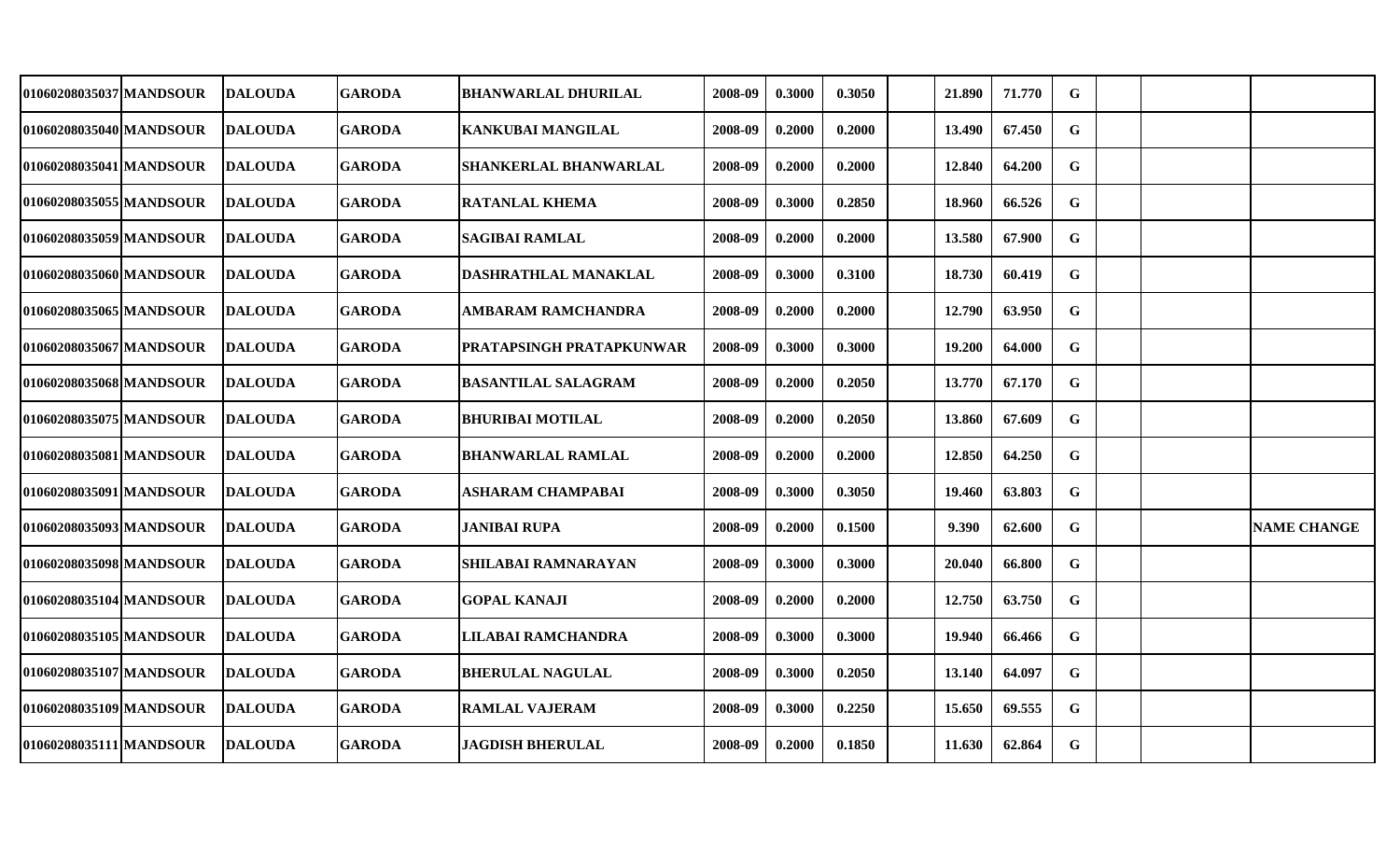| 01060208038002 MANDSOUR  | <b>DALOUDA</b> | NIMBOD        | SHANKARLAL KASHIRAM         | 2008-09 | 0.2000 | 0.1050 | 7.200  | 68.571 | G            |    |                    |
|--------------------------|----------------|---------------|-----------------------------|---------|--------|--------|--------|--------|--------------|----|--------------------|
| 01060208038005 MANDSOUR_ | <b>DALOUDA</b> | <b>NIMBOD</b> | <b>ONKARLAL RAMLAL</b>      | 2008-09 | 0.2000 | 0.1750 | 11.900 | 68.000 | G.           |    |                    |
| 01060208038007 MANDSOUR  | <b>DALOUDA</b> | <b>NIMBOD</b> | <b>KESHURAM BAGDIRAM</b>    | 2008-09 | 0.2000 | 0.1500 | 9.540  | 63.600 | G            |    |                    |
| 01060208038016 MANDSOUR  | <b>DALOUDA</b> | <b>NIMBOD</b> | <b>VENIRAM RATANLAL</b>     | 2008-09 | 0.3000 | 0.1700 | 10.500 | 61.764 | G            |    |                    |
| 01060208038019 MANDSOUR  | <b>DALOUDA</b> | <b>NIMBOD</b> | <b>GHANSHYAM RAMGOPAL</b>   | 2008-09 | 0.3000 | 0.2000 | 12.920 | 64.600 | G            |    |                    |
| 01060208038020 MANDSOUR  | <b>DALOUDA</b> | <b>NIMBOD</b> | VISHNUPRASAD PYARIBAI       | 2008-09 | 0.3000 |        |        |        | $\mathbf{F}$ |    |                    |
| 01060208038021 MANDSOUR  | <b>DALOUDA</b> | <b>NIMBOD</b> | <b>KANHAIYALAL SHIVRAM</b>  | 2008-09 | 0.3000 | 0.2600 | 16.030 | 61.653 | $\mathbf G$  |    |                    |
| 01060208038022 MANDSOUR  | <b>DALOUDA</b> | <b>NIMBOD</b> | <b>GANGARAM VENIRAM</b>     | 2008-09 | 0.3000 | 0.1000 | 6.580  | 65.800 | $\mathbf G$  |    |                    |
| 01060208038024 MANDSOUR  | <b>DALOUDA</b> | <b>NIMBOD</b> | ANIL KUMAR GORDHAN          | 2008-09 | 0.3000 | 0.1500 | 4.370  | 29.133 | $\mathbf G$  | 04 |                    |
| 01060208038025 MANDSOUR  | <b>DALOUDA</b> | <b>NIMBOD</b> | <b>MANGIBAI JITMAL</b>      | 2008-09 | 0.2000 | 0.0500 | 3.380  | 67.600 | $\mathbf G$  |    |                    |
| 01060208038026 MANDSOUR  | <b>DALOUDA</b> | <b>NIMBOD</b> | <b>IBRAHIM SHUBHANKHAN</b>  | 2008-09 | 0.3000 | 0.3050 | 18.700 | 61.311 | G            |    |                    |
| 01060208038027 MANDSOUR  | <b>DALOUDA</b> | <b>NIMBOD</b> | <b>VARDICHAND BHAGWAN</b>   | 2008-09 | 0.2000 | 0.1500 | 10.550 | 70.333 | $\mathbf G$  |    |                    |
| 01060208038034lMANDSOUR  | <b>DALOUDA</b> | <b>NIMBOD</b> | <b>TULSIRAM GULABJI</b>     | 2008-09 | 0.3000 | 0.3000 | 8.330  | 27.766 | G            | 04 |                    |
| 01060208038035 MANDSOUR  | <b>DALOUDA</b> | <b>NIMBOD</b> | <b>NANURAM RUPA</b>         | 2008-09 | 0.3000 | 0.2550 | 16.130 | 63.254 | G            |    |                    |
| 01060208038036 MANDSOUR  | <b>DALOUDA</b> | <b>NIMBOD</b> | <b>SHANKARLALA BAGDIRAM</b> | 2008-09 | 0.2000 | 0.2000 | 12.380 | 61.900 | G            |    |                    |
| 01060208038047 MANDSOUR  | <b>DALOUDA</b> | <b>NIMBOD</b> | YASHWANTLAL VARDICHAND      | 2008-09 | 0.3000 | 0.2050 | 13.510 | 65.902 | G            |    | <b>NAME CHANGE</b> |
| 01060208038053 MANDSOUR  | <b>DALOUDA</b> | <b>NIMBOD</b> | HAKKA NANDA                 | 2008-09 | 0.2000 | 0.1250 | 8.900  | 71.200 | G            |    |                    |
| 01060208038054 MANDSOUR  | <b>DALOUDA</b> | <b>NIMBOD</b> | <b>JUJHAR SUKKHA</b>        | 2008-09 | 0.3000 | 0.1500 | 9.860  | 65.733 | G            |    |                    |
| 01060208038057 MANDSOUR  | <b>DALOUDA</b> | <b>NIMBOD</b> | RAMCHANDRA CHAMPALAL        | 2008-09 | 0.2000 | 0.1500 | 10.600 | 70.666 | $\mathbf G$  |    |                    |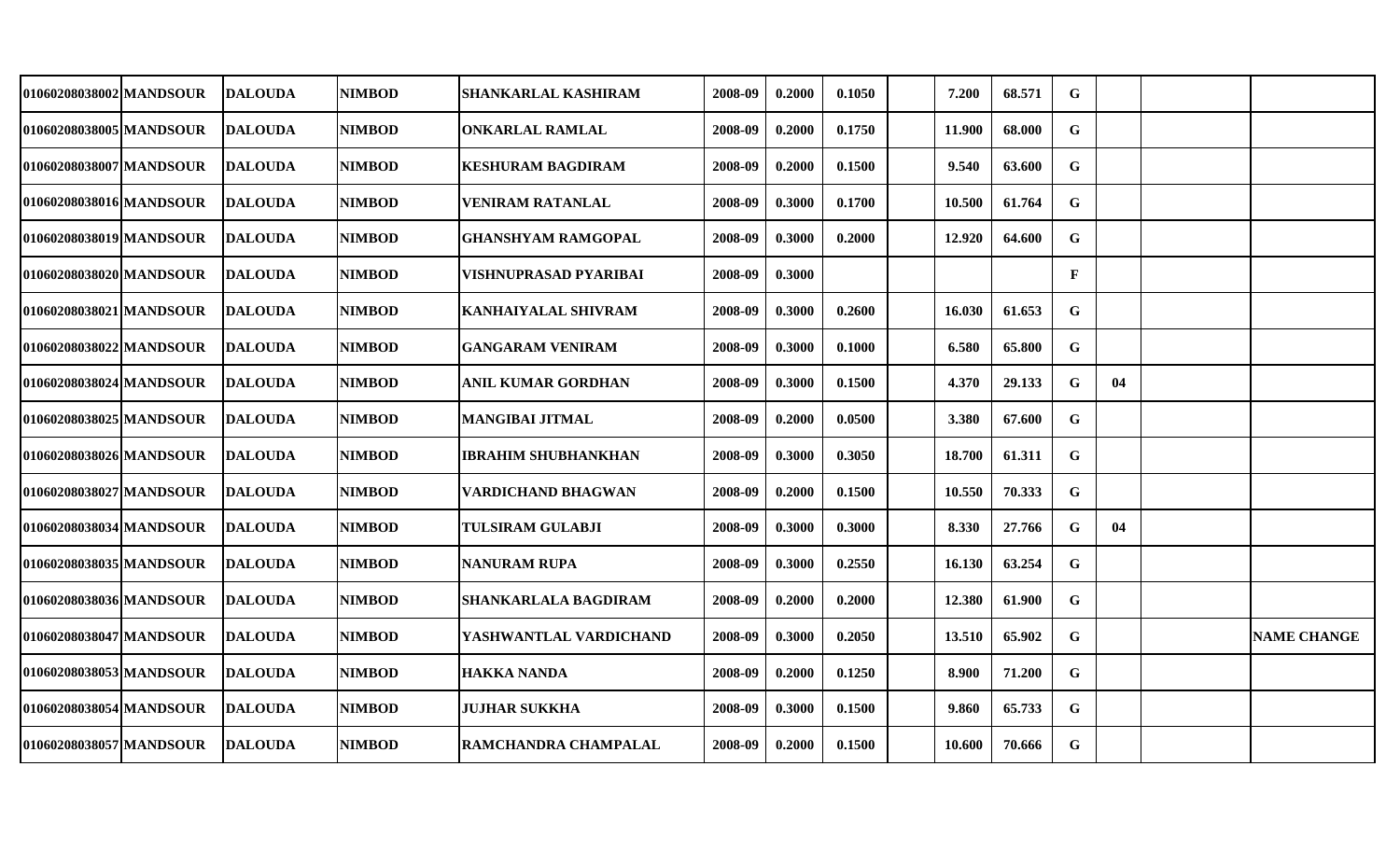| 01060208038058 MANDSOUR<br>01060208038059 MANDSOUR | <b>DALOUDA</b> | <b>NIMBOD</b>                                                                                                                                                                                                        | <b>BHERULAL BAGDIRAM</b>      | 2008-09                                                                                              | 0.2000 | 0.1900 | 13.190 | 69.421 | G           |    |  |
|----------------------------------------------------|----------------|----------------------------------------------------------------------------------------------------------------------------------------------------------------------------------------------------------------------|-------------------------------|------------------------------------------------------------------------------------------------------|--------|--------|--------|--------|-------------|----|--|
|                                                    |                |                                                                                                                                                                                                                      |                               |                                                                                                      |        |        |        |        |             |    |  |
|                                                    | <b>DALOUDA</b> | <b>NIMBOD</b>                                                                                                                                                                                                        | <b>BHARATSINGH DHULSINGH</b>  | 2008-09                                                                                              | 0.2000 | 0.1500 | 9.840  | 65.600 | G           |    |  |
| 01060208038061 MANDSOUR                            |                | <b>NIMBOD</b>                                                                                                                                                                                                        | <b>KACHRU DEEPAJI</b>         | 2008-09                                                                                              | 0.3000 | 0.2550 | 15.400 | 60.392 | $\mathbf G$ |    |  |
| 01060208038067 MANDSOUR                            |                | <b>NIMBOD</b>                                                                                                                                                                                                        | <b>KAMLABAI NANDA</b>         | 2008-09                                                                                              | 0.3000 | 0.2000 | 12.440 | 62.200 | $\mathbf G$ |    |  |
| 01060208038068 MANDSOUR                            |                | <b>NIMBOD</b>                                                                                                                                                                                                        | <b>AMRATRAM BALU (BARODA)</b> | 2008-09                                                                                              | 0.2000 | 0.1950 | 13.500 | 69.230 | $\mathbf G$ |    |  |
| 01060208038069 MANDSOUR                            |                | <b>NIMBOD</b>                                                                                                                                                                                                        | <b>SHAMBHULAL CHAMPALAL</b>   | 2008-09                                                                                              | 0.2000 | 0.2000 | 2.320  | 11.600 | $\mathbf G$ | 04 |  |
| 01060208038070 MANDSOUR                            |                | <b>NIMBOD</b>                                                                                                                                                                                                        |                               | 2008-09                                                                                              | 0.3000 | 0.2450 | 15.120 | 61.714 | $\mathbf G$ |    |  |
| 01060208038072 MANDSOUR                            |                | <b>NIMBOD</b>                                                                                                                                                                                                        | <b>SITABAI MODIRAM</b>        | 2008-09                                                                                              | 0.3000 | 0.2850 | 17.250 | 60.526 | $\mathbf G$ |    |  |
| 01060208038073 MANDSOUR                            |                | <b>NIMBOD</b>                                                                                                                                                                                                        | <b>JAMNASHANKAR MOTILAL</b>   | 2008-09                                                                                              | 0.3000 | 0.3050 | 11.350 | 37.213 | $\mathbf G$ | 04 |  |
| 01060208038074 MANDSOUR                            | <b>DALOUDA</b> | <b>NIMBOD</b>                                                                                                                                                                                                        | <b>BHERULAL GULAB</b>         | 2008-09                                                                                              | 0.2000 | 0.0950 | 6.030  | 63.473 | $\mathbf G$ |    |  |
| 01060208038075 MANDSOUR                            | <b>DALOUDA</b> | <b>NIMBOD</b>                                                                                                                                                                                                        | <b>KACHRU DHANNA</b>          | 2008-09                                                                                              | 0.2000 | 0.2000 | 13.430 | 67.150 | G           |    |  |
| 01060208038076 MANDSOUR                            | <b>DALOUDA</b> | <b>NIMBOD</b>                                                                                                                                                                                                        | <b>SHANTIBAI HIRALAL</b>      | 2008-09                                                                                              | 0.3000 | 0.2750 | 16.430 | 59.745 | $\mathbf G$ |    |  |
| 01060208038078 MANDSOUR                            | <b>DALOUDA</b> | <b>NIMBOD</b>                                                                                                                                                                                                        | <b>HARIRAM MANNAJI</b>        | 2008-09                                                                                              | 0.2000 | 0.1400 | 8.870  | 63.357 | $\mathbf G$ |    |  |
| 01060208038080 MANDSOUR                            |                | <b>NIMBOD</b>                                                                                                                                                                                                        | RAMCHANDRA HARIRAM            | 2008-09                                                                                              | 0.2000 | 0.1000 | 3.020  | 30.200 | $\mathbf G$ | 04 |  |
| 01060208038085 MANDSOUR                            | <b>DALOUDA</b> | <b>NIMBOD</b>                                                                                                                                                                                                        | MOHANLAL BAGDIRAM TELI        | 2008-09                                                                                              | 0.3000 | 0.2000 | 12.720 | 63.600 | $\mathbf G$ |    |  |
| 01060208038086 MANDSOUR                            |                | <b>NIMBOD</b>                                                                                                                                                                                                        |                               | 2008-09                                                                                              | 0.3000 | 0.3000 | 17.570 | 58.566 | $\mathbf G$ |    |  |
| 01060208038087 MANDSOUR                            |                | <b>NIMBOD</b>                                                                                                                                                                                                        | <b>GITABAI VENIRAM</b>        | 2008-09                                                                                              | 0.3000 | 0.2050 | 12.390 | 60.439 | $\mathbf G$ |    |  |
| 01060208038091 MANDSOUR                            |                | <b>NIMBOD</b>                                                                                                                                                                                                        |                               | 2008-09                                                                                              | 0.3000 | 0.2000 | 12.580 | 62.900 | $\mathbf G$ |    |  |
| 01060208038092 MANDSOUR                            |                | <b>NIMBOD</b>                                                                                                                                                                                                        |                               | 2008-09                                                                                              | 0.2000 | 0.2100 | 11.390 | 54.238 | $\mathbf G$ |    |  |
|                                                    |                | <b>DALOUDA</b><br><b>DALOUDA</b><br><b>DALOUDA</b><br><b>DALOUDA</b><br><b>DALOUDA</b><br><b>DALOUDA</b><br><b>DALOUDA</b><br><b>DALOUDA</b><br><b>DALOUDA</b><br><b>DALOUDA</b><br><b>DALOUDA</b><br><b>DALOUDA</b> |                               | <b>HIRALAL NANDLAL</b><br><b>LAXMAN BAGDIRAM</b><br><b>RAMALAL NATHU</b><br><b> PARMANAND DEUBAI</b> |        |        |        |        |             |    |  |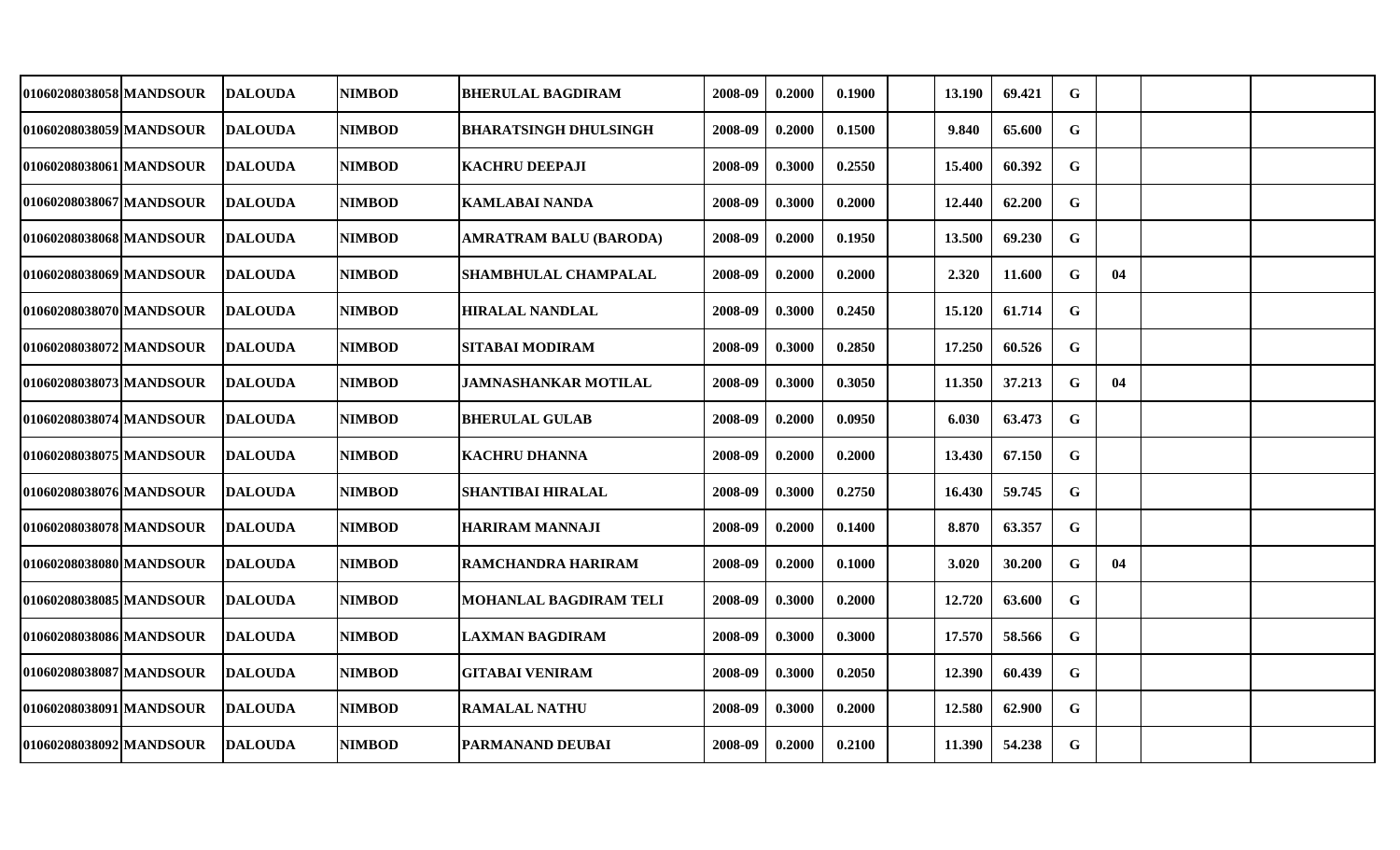| 01060208038099 MANDSOUR | <b>DALOUDA</b> | <b>NIMBOD</b> | <b>MANGILAL KHEMRAJ</b>        | 2008-09 | 0.3000 | 0.1200 | 7.600  | 63.333 | G            |    |  |
|-------------------------|----------------|---------------|--------------------------------|---------|--------|--------|--------|--------|--------------|----|--|
| 01060208038101 MANDSOUR | <b>DALOUDA</b> | <b>NIMBOD</b> | <b>SHANTILAL PANNALAL</b>      | 2008-09 | 0.3000 | 0.2650 | 15.950 | 60.188 | $\mathbf G$  |    |  |
| 01060208038102 MANDSOUR | <b>DALOUDA</b> | <b>NIMBOD</b> | <b>DINESH RAMPRASAD</b>        | 2008-09 | 0.2000 | 0.1900 | 12.220 | 64.315 | G            |    |  |
| 01060208038104 MANDSOUR | <b>DALOUDA</b> | <b>NIMBOD</b> | <b>GUNMALABAI GORDHAN</b>      | 2008-09 | 0.2000 | 0.1300 | 8.210  | 63.153 | $\mathbf G$  |    |  |
| 01060208038107 MANDSOUR | <b>DALOUDA</b> | <b>NIMBOD</b> | <b>SURAJBAI MANGILAL</b>       | 2008-09 | 0.3000 | 0.1900 | 11.840 | 62.315 | $\mathbf G$  |    |  |
| 01060208038111 MANDSOUR | <b>DALOUDA</b> | <b>NIMBOD</b> | <b>KANWARLAL CHAMPABAI</b>     | 2008-09 | 0.3000 | 0.1550 | 10.440 | 67.354 | $\mathbf G$  |    |  |
| 01060208038112 MANDSOUR | <b>DALOUDA</b> | <b>NIMBOD</b> | <b>MANGILAL DHAPUBAI</b>       | 2008-09 | 0.3000 | 0.2000 | 12.720 | 63.600 | G            |    |  |
| 01060208038114 MANDSOUR | <b>DALOUDA</b> | <b>NIMBOD</b> | <b>TULSIRAM HARIRAM</b>        | 2008-09 | 0.3000 | 0.1800 | 11.700 | 65.000 | $\mathbf{G}$ |    |  |
| 01060208038120 MANDSOUR | <b>DALOUDA</b> | <b>NIMBOD</b> | CHANDRAPRATAPSINGH KESHARSINGH | 2008-09 | 0.2000 | 0.1800 | 11.160 | 62.000 | $\mathbf G$  |    |  |
| 01060208038121 MANDSOUR | <b>DALOUDA</b> | <b>NIMBOD</b> | <b>GIRDHARILAL NANDA</b>       | 2008-09 | 0.3000 | 0.2000 | 12.360 | 61.800 | G            |    |  |
| 01060208038124 MANDSOUR | <b>DALOUDA</b> | <b>NIMBOD</b> | PREMCHAND HARIRAM              | 2008-09 | 0.3000 | 0.2950 | 9.420  | 31.932 | $\mathbf G$  | 04 |  |
| 01060208038127 MANDSOUR | <b>DALOUDA</b> | <b>NIMBOD</b> | <b>KESHRIBAI BHAGIRATH</b>     | 2008-09 | 0.3000 | 0.2950 | 20.180 | 68.406 | G            |    |  |
| 01060208038130 MANDSOUR | <b>DALOUDA</b> | <b>NIMBOD</b> | <b>ONKARLAL DHURAJI</b>        | 2008-09 | 0.3000 | 0.3050 | 17.720 | 58.098 | G            |    |  |
| 01060208038133 MANDSOUR | <b>DALOUDA</b> | <b>NIMBOD</b> | <b>JAGDISH KACHRU</b>          | 2008-09 | 0.3000 |        |        |        | $\mathbf{F}$ |    |  |
| 01060208038135 MANDSOUR | <b>DALOUDA</b> | <b>NIMBOD</b> | <b>JAGDISH GOVINDRAM</b>       | 2008-09 | 0.2000 | 0.0950 | 6.220  | 65.473 | G            |    |  |
| 01060208038139 MANDSOUR | <b>DALOUDA</b> | <b>NIMBOD</b> | <b>DASHRATH SAGARMAL</b>       | 2008-09 | 0.3000 | 0.3000 | 19.400 | 64.666 | G            |    |  |
| 01060208038146 MANDSOUR | <b>DALOUDA</b> | <b>NIMBOD</b> | MOHANLAL KANHAIYALAL           | 2008-09 | 0.3000 | 0.2700 | 16.810 | 62.259 | G            |    |  |
| 01060208038147 MANDSOUR | <b>DALOUDA</b> | <b>NIMBOD</b> | ONKARLAL KANHAIYALAL           | 2008-09 | 0.3000 | 0.1700 | 10.090 | 59.352 | G            |    |  |
| 01060208038148 MANDSOUR | <b>DALOUDA</b> | <b>NIMBOD</b> | <b>RADHESHYAM RAMNIWAS</b>     | 2008-09 | 0.2000 | 0.0950 | 6.290  | 66.210 | G            |    |  |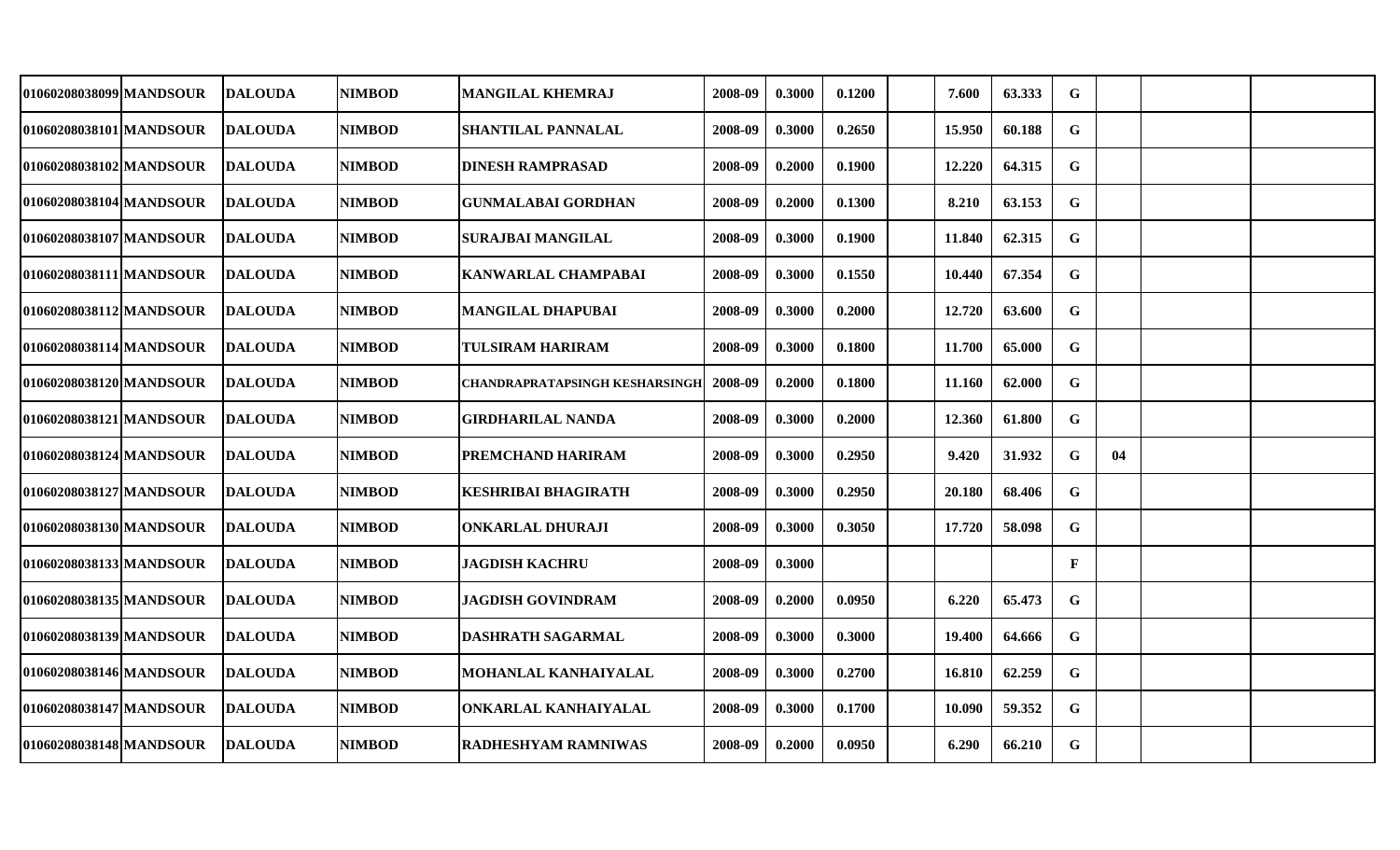| 01060208038149 MANDSOUR | <b>DALOUDA</b> | <b>NIMBOD</b> | <b>KANHAIYALAL RATANLAL</b>  | 2008-09 | 0.2000 | 0.1350 | 8.320  | 61.629 | G            |  |  |
|-------------------------|----------------|---------------|------------------------------|---------|--------|--------|--------|--------|--------------|--|--|
| 01060208038150 MANDSOUR | <b>DALOUDA</b> | <b>NIMBOD</b> | <b>RANCHOD KACHRU</b>        | 2008-09 | 0.3000 |        |        |        | $\mathbf{F}$ |  |  |
| 01060208038151 MANDSOUR | <b>DALOUDA</b> | <b>NIMBOD</b> | <b>SHANKARLAL CHOTHARAM</b>  | 2008-09 | 0.3000 | 0.1600 | 10.370 | 64.812 | $\mathbf G$  |  |  |
| 01060208038152 MANDSOUR | <b>DALOUDA</b> | <b>NIMBOD</b> | <b>RASUL SHUBHANJ</b>        | 2008-09 | 0.3000 | 0.2500 | 16.370 | 65.480 | $\mathbf G$  |  |  |
| 01060208038154 MANDSOUR | <b>DALOUDA</b> | <b>NIMBOD</b> | <b>MANGILAL NIRBHAYRAM</b>   | 2008-09 | 0.2000 | 0.0950 | 5.920  | 62.315 | $\mathbf G$  |  |  |
| 01060208038156 MANDSOUR | <b>DALOUDA</b> | <b>NIMBOD</b> | <b>DASHRATH AMRATRAM</b>     | 2008-09 | 0.3000 | 0.2050 | 12.270 | 59.853 | $\mathbf G$  |  |  |
| 01060208038157 MANDSOUR | <b>DALOUDA</b> | <b>NIMBOD</b> | <b>GOPAL UMMEDRAM</b>        | 2008-09 | 0.2000 | 0.2000 | 12.360 | 61.800 | $\mathbf G$  |  |  |
| 01060208038160 MANDSOUR | <b>DALOUDA</b> | <b>NIMBOD</b> | BHUWANIRAM MANGILAL          | 2008-09 | 0.3000 | 0.1950 | 13.430 | 68.871 | $\mathbf G$  |  |  |
| 01060208038161 MANDSOUR | <b>DALOUDA</b> | <b>NIMBOD</b> | <b>PUNAMCHAND RAMNARAYAN</b> | 2008-09 | 0.2000 | 0.1950 | 13.420 | 68.820 | $\mathbf G$  |  |  |
| 01060208038164 MANDSOUR | <b>DALOUDA</b> | <b>NIMBOD</b> | <b>MANGILAL KANIRAM</b>      | 2008-09 | 0.3000 | 0.2500 | 16.680 | 66.720 | G            |  |  |
| 01060208038165 MANDSOUR | <b>DALOUDA</b> | <b>NIMBOD</b> | SHOBHARAM MANGILAL           | 2008-09 | 0.2000 | 0.1350 | 9.510  | 70.444 | $\mathbf G$  |  |  |
| 01060208038166 MANDSOUR | <b>DALOUDA</b> | <b>NIMBOD</b> | <b>SAGARMAL BALURAM</b>      | 2008-09 | 0.2000 | 0.2050 | 14.250 | 69.512 | G            |  |  |
| 01060208038168lMANDSOUR | <b>DALOUDA</b> | <b>NIMBOD</b> | RAMNARAYAN CHAMPA            | 2008-09 | 0.2000 | 0.2000 | 13.200 | 66.000 | G            |  |  |
| 01060208038170 MANDSOUR | <b>DALOUDA</b> | <b>NIMBOD</b> | <b>CHUNNILAL BHAGGA</b>      | 2008-09 | 0.2000 | 0.0850 | 5.330  | 62.705 | G            |  |  |
| 01060208038173 MANDSOUR | <b>DALOUDA</b> | <b>NIMBOD</b> | <b>RAMKISHAN ONKARLAL</b>    | 2008-09 | 0.3000 | 0.2700 | 15.920 | 58.962 | $\mathbf G$  |  |  |
| 01060208038175 MANDSOUR | <b>DALOUDA</b> | <b>NIMBOD</b> | <b>GOPAL KACHRU</b>          | 2008-09 | 0.3000 | 0.1950 | 12.180 | 62.461 | G            |  |  |
| 01060208038177 MANDSOUR | <b>DALOUDA</b> | <b>NIMBOD</b> | RAMKISHAN AMRATRAM           | 2008-09 | 0.2000 | 0.1500 | 10.960 | 73.066 | G            |  |  |
| 01060208038181 MANDSOUR | <b>DALOUDA</b> | <b>NIMBOD</b> | <b>RUGHNATH KACHRULAL</b>    | 2008-09 | 0.2000 | 0.1950 | 12.310 | 63.128 | G            |  |  |
| 01060208038182 MANDSOUR | <b>DALOUDA</b> | <b>NIMBOD</b> | LAXMINARAYAN BHAGWAN         | 2008-09 | 0.3000 | 0.3050 | 20.340 | 66.688 | $\mathbf G$  |  |  |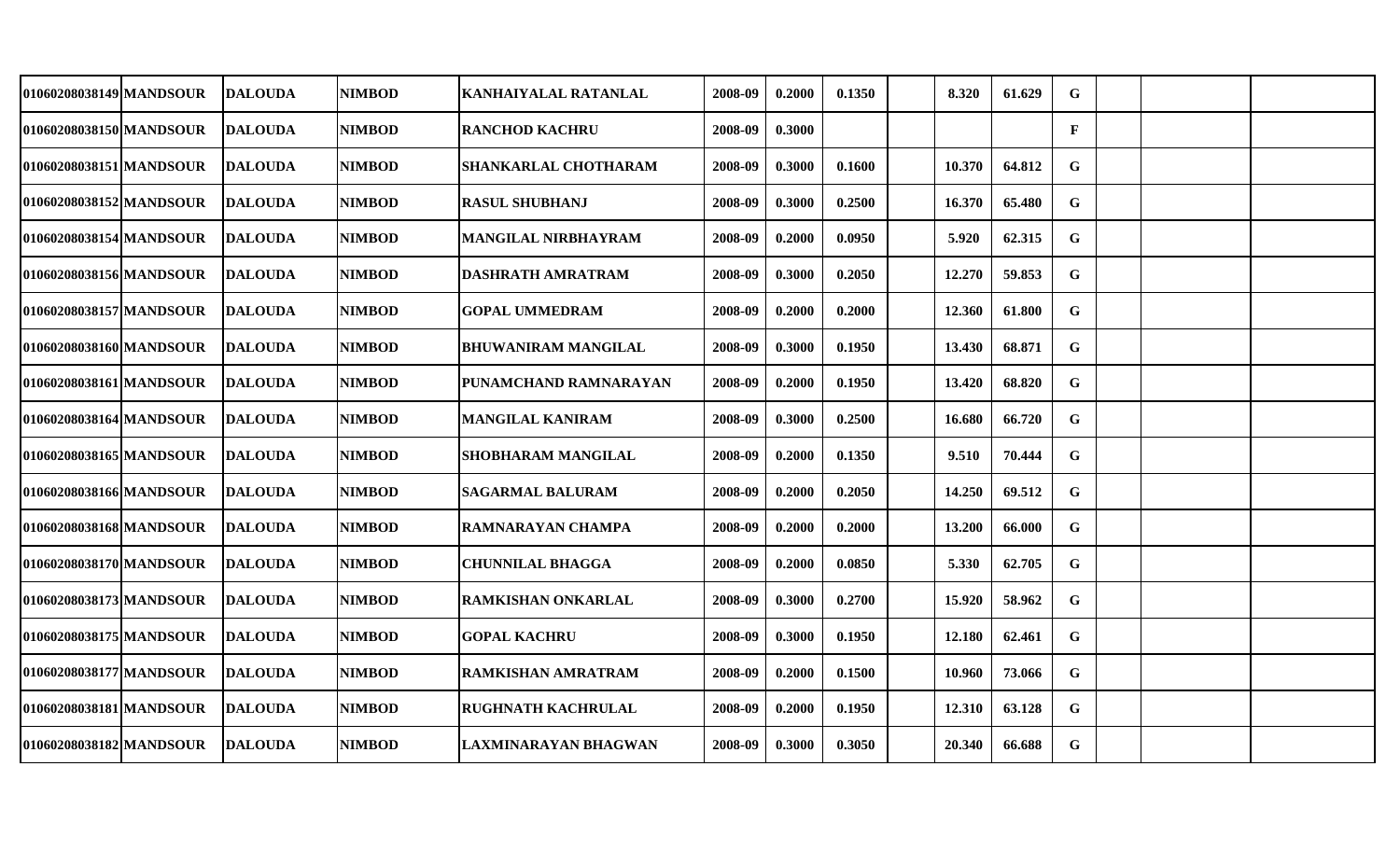| 01060208038185 MANDSOUR | <b>DALOUDA</b> | <b>NIMBOD</b>                 | JAGDISH ONKAR                          | 2008-09 | 0.3000 | 0.2000 | 14.160 | 70.800 | G           |    |                    |
|-------------------------|----------------|-------------------------------|----------------------------------------|---------|--------|--------|--------|--------|-------------|----|--------------------|
| 01060208038187 MANDSOUR | <b>DALOUDA</b> | <b>NIMBOD</b>                 | <b>JANIBAI MANGILAL</b>                | 2008-09 | 0.3000 | 0.1350 | 8.770  | 64.962 | $\mathbf G$ |    |                    |
| 01060208038188 MANDSOUR | <b>DALOUDA</b> | <b>NIMBOD</b>                 | MITTHUBAI CHENRAM                      | 2008-09 | 0.3000 | 0.0800 | 5.540  | 69.250 | G           |    |                    |
| 01060208038189 MANDSOUR | <b>DALOUDA</b> | <b>NIMBOD</b>                 | <b>GAVRIBAI GOPAL</b>                  | 2008-09 | 0.3000 | 0.0950 | 6.130  | 64.526 | G           |    |                    |
| 01060208039004 MANDSOUR | <b>DALOUDA</b> | <b>SAGWALI</b>                | SAWARAM GABRU GAYARI                   | 2008-09 | 0.2000 | 0.1450 | 9.520  | 65.655 | $\mathbf G$ |    |                    |
| 01060208039005 MANDSOUR | <b>DALOUDA</b> | <b>SAGWALI</b>                | <b>DEVRAM VAJJA</b>                    | 2008-09 | 0.3000 | 0.2800 | 17.150 | 61.250 | G           |    |                    |
| 01060208039009 MANDSOUR | <b>DALOUDA</b> | <b>SAGWALI</b>                | <b>GITABAI ASHARAM</b>                 | 2008-09 | 0.3000 | 0.2950 | 15.310 | 51.898 | G           | 04 |                    |
| 01060208039010 MANDSOUR | <b>DALOUDA</b> | <b>SAGWALI</b>                | NANURAM RAMCHANDRA                     | 2008-09 | 0.2000 | 0.1600 | 10.320 | 64.500 | $\mathbf G$ |    |                    |
| 01060208039015IMANDSOUR | <b>DALOUDA</b> | <b>SAGWALI</b>                | <b>BHAGIRATH RAMA</b>                  | 2008-09 | 0.2000 | 0.1300 | 7.830  | 60.230 | G           |    |                    |
| 01060208039019 MANDSOUR | <b>DALOUDA</b> | <b>SAGWALI</b>                | <b>BHUWAN GABRU</b>                    | 2008-09 | 0.3000 | 0.2300 | 14.220 | 61.826 | G           |    |                    |
| 01060208039021 MANDSOUR | <b>DALOUDA</b> | <b>SAGWALI</b>                | <b>BHANWARLAL RAMIBAI</b>              | 2008-09 | 0.3000 | 0.2900 | 19.230 | 66.310 | $\mathbf G$ |    |                    |
| 01060208039025 MANDSOUR | <b>DALOUDA</b> | <b>SAGWALI</b>                | <b>RAJARAM BHERULAL</b>                | 2008-09 | 0.3000 | 0.2000 | 12.260 | 61.300 | $\mathbf G$ |    |                    |
| 01060208039026 MANDSOUR | <b>DALOUDA</b> | <b>SAGWALI</b>                | <b>MANGIBAI MATHURALAL</b>             | 2008-09 | 0.3000 | 0.3000 | 19.850 | 66.166 | G           |    |                    |
| 01060208040001 MANDSOUR | <b>DALOUDA</b> |                               | khajuriyasarang  RAMPRASAD SHIVNARAYAN | 2008-09 | 0.2000 | 0.1500 | 10.400 | 69.333 | $\mathbf G$ |    |                    |
| 01060208040002 MANDSOUR | <b>DALOUDA</b> |                               | khajuriyasarang  SHIVNARAYAN SURATRAM  | 2008-09 | 0.2000 | 0.1550 | 10.580 | 68.258 | G           |    |                    |
| 01060208040003 MANDSOUR | <b>DALOUDA</b> |                               | khajuriyasarang [INDARMAL CHAMPALAL    | 2008-09 | 0.3000 | 0.2900 | 10.480 | 36.137 | G           | 04 |                    |
| 01060208040007 MANDSOUR | <b>DALOUDA</b> |                               | KHAJURIYASARANG RANGLAL DEVRAM         | 2008-09 | 0.2000 | 0.1950 | 13.240 | 67.897 | $\mathbf G$ |    |                    |
| 01060208040009 MANDSOUR | <b>DALOUDA</b> | KHAJURIYASARANG RAMIBAI NATHU |                                        | 2008-09 | 0.3000 | 0.2500 | 16.820 | 67.280 | G           |    |                    |
| 01060208040012 MANDSOUR | <b>DALOUDA</b> |                               | KHAJURIYASARANG DHAKIBAI CHAGANLAL     | 2008-09 | 0.3000 | 0.2750 | 17.340 | 63.054 | $\mathbf G$ |    | <b>NAME CHANGE</b> |
|                         |                |                               |                                        |         |        |        |        |        |             |    |                    |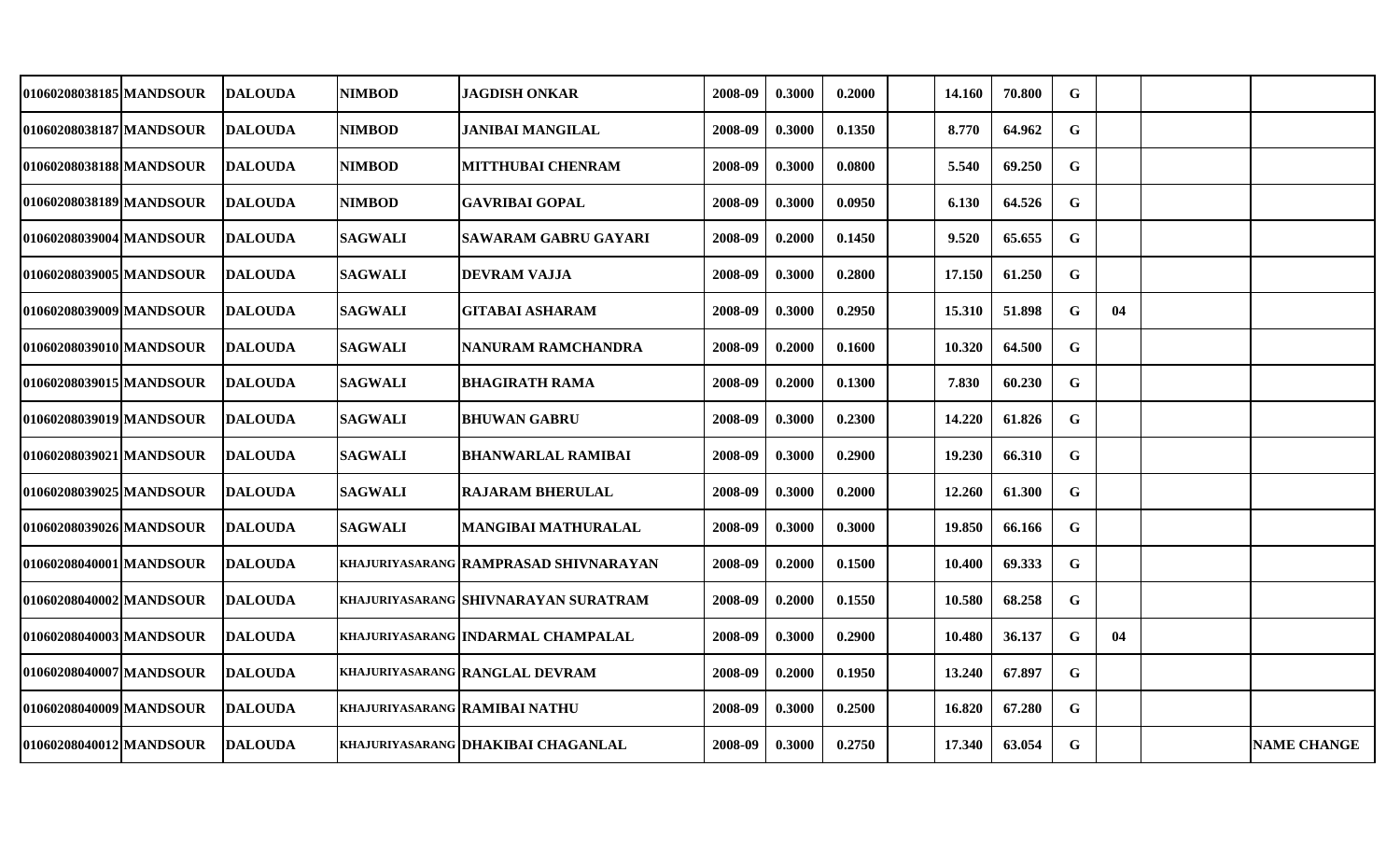| 01060208040015 MANDSOUR | <b>DALOUDA</b> | khajuriyasarang  sitabai shankargir      | 2008-09 | 0.2000 |        |        |        | $\mathbf{F}$ |  |  |
|-------------------------|----------------|------------------------------------------|---------|--------|--------|--------|--------|--------------|--|--|
| 01060208040020 MANDSOUR | <b>DALOUDA</b> | khajuriyasarang  RANCHOD BHANWARLAL      | 2008-09 | 0.2000 | 0.1950 | 13.590 | 69.692 | G            |  |  |
| 01060208040022 MANDSOUR | <b>DALOUDA</b> | khajuriyasarang  CHAMPALAL KISHANLAL     | 2008-09 | 0.3000 | 0.2550 | 17.270 | 67.725 | G            |  |  |
| 01060208040026 MANDSOUR | <b>DALOUDA</b> | KHAJURIYASARANG KOMALCHAND CHAMPALAL     | 2008-09 | 0.3000 | 0.2950 | 18.130 | 61.457 | $\mathbf G$  |  |  |
| 01060208040027 MANDSOUR | <b>DALOUDA</b> | khajuriyasarang   RODHILAL BHUWANILAL    | 2008-09 | 0.2000 | 0.1950 | 13.830 | 70.923 | G            |  |  |
| 01060208040029 MANDSOUR | <b>DALOUDA</b> | KHAJURIYASARANG LACHCHIBAI SONIBAI       | 2008-09 | 0.2000 | 0.1000 | 6.880  | 68.800 | G            |  |  |
| 01060208040031 MANDSOUR | <b>DALOUDA</b> | KHAJURIYASARANG BHANWARLAL DHANNA        | 2008-09 | 0.2000 | 0.1400 | 9.120  | 65.142 | $\mathbf G$  |  |  |
| 01060208040037 MANDSOUR | <b>DALOUDA</b> | <b>KHAJURIYASARANG RAMPRASAD RODIRAM</b> | 2008-09 | 0.2000 | 0.1950 | 13.890 | 71.230 | $\mathbf G$  |  |  |
| 01060208040039 MANDSOUR | <b>DALOUDA</b> | <b>KHAJURIYASARANG DEVRAM NANDRAM</b>    | 2008-09 | 0.3000 | 0.2450 | 15.680 | 64.000 | $\mathbf G$  |  |  |
| 01060208040040 MANDSOUR | <b>DALOUDA</b> | khajuriyasarang  NANDGIR SHANKARGIR      | 2008-09 | 0.3000 | 0.3000 | 18.850 | 62.833 | $\mathbf G$  |  |  |
| 01060208040044 MANDSOUR | <b>DALOUDA</b> | KHAJURIYASARANG RAMIBAI NANURAM          | 2008-09 | 0.2000 |        |        |        | $\mathbf{F}$ |  |  |
| 01060208040046 MANDSOUR | <b>DALOUDA</b> | KHAJURIYASARANG GOPAL NIRBHEYRAM         | 2008-09 | 0.3000 | 0.2700 | 16.290 | 60.333 | G            |  |  |
| 01060208040049 MANDSOUR | <b>DALOUDA</b> | khajuriyasarang  BAGDIRAM TEKA           | 2008-09 | 0.2000 | 0.2050 | 12.370 | 60.341 | G            |  |  |
| 01060208040053 MANDSOUR | <b>DALOUDA</b> | KHAJURIYASARANG SURATRAM KASHIRAM        | 2008-09 | 0.3000 | 0.1600 | 10.620 | 66.375 | G            |  |  |
| 01060208040059 MANDSOUR | <b>DALOUDA</b> | KHAJURIYASARANG BHERULAL RATANLAL        | 2008-09 | 0.3000 |        |        |        | $\mathbf{F}$ |  |  |
| 01060208040060 MANDSOUR | <b>DALOUDA</b> | KHAJURIYASARANG MANGILAL PRABHULAL       | 2008-09 | 0.3000 | 0.2750 | 15.820 | 57.527 | G            |  |  |
| 01060208040063lMANDSOUR | <b>DALOUDA</b> | khajuriyasarang  NANDIBAI NANDA          | 2008-09 | 0.3000 | 0.3000 | 16.020 | 53.400 | $\mathbf G$  |  |  |
| 01060208040066 MANDSOUR | <b>DALOUDA</b> | khajuriyasarang  CHENRAM SUDIBAI         | 2008-09 | 0.2000 | 0.1850 | 11.060 | 59.783 | G            |  |  |
| 01060208040070 MANDSOUR | <b>DALOUDA</b> | khajuriyasarang  BHANWARLAL KESHURAM     | 2008-09 | 0.3000 | 0.1300 | 9.080  | 69.846 | G            |  |  |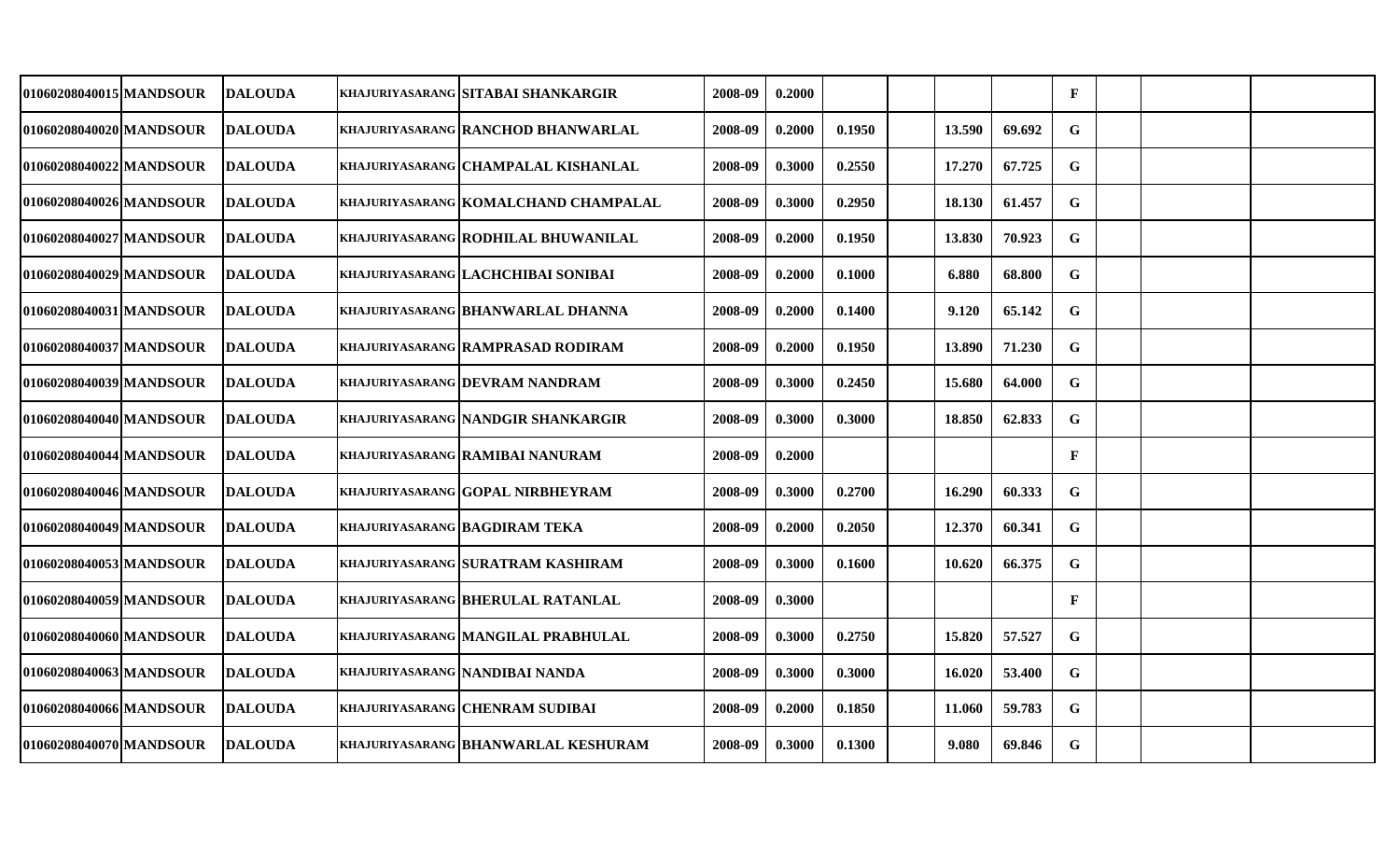| 01060208040072 MANDSOUR | <b>DALOUDA</b> |                              | <b>KHAJURIYASARANG BAGDIRAM NATHU</b>      | 2008-09 | 0.3000 | 0.3000 | 20.350 | 67.833 | G            |    |                    |
|-------------------------|----------------|------------------------------|--------------------------------------------|---------|--------|--------|--------|--------|--------------|----|--------------------|
| 01060208040073 MANDSOUR | <b>DALOUDA</b> |                              | KHAJURIYASARANG MANGILAL SHOBHARAM         | 2008-09 | 0.2000 | 0.2000 | 13.130 | 65.650 | G            |    |                    |
| 01060208040077 MANDSOUR | <b>DALOUDA</b> |                              | KHAJURIYASARANG MOHANLAL PANNALAL          | 2008-09 | 0.3000 | 0.2850 | 18.160 | 63.719 | G            |    |                    |
| 01060208040078 MANDSOUR | <b>DALOUDA</b> |                              | <b>KHAJURIYASARANG RAMNIWAS GHASI</b>      | 2008-09 | 0.3000 | 0.1450 | 9.940  | 68.551 | G            |    |                    |
| 01060208040081 MANDSOUR | <b>DALOUDA</b> |                              | <b>KHAJURIYASARANG GHEESIBAI DEVRAM</b>    | 2008-09 | 0.2000 |        |        |        | $\mathbf{F}$ |    |                    |
| 01060208040084 MANDSOUR | <b>DALOUDA</b> |                              | KHAJURIYASARANG VARDIBAI RDHESHYAM         | 2008-09 | 0.3000 | 0.1950 | 10.940 | 56.102 | G            |    | <b>NAME CHANGE</b> |
| 01060208040087 MANDSOUR | <b>DALOUDA</b> |                              | KHAJURIYASARANG PREMCHAND RAMCHAND PATIDAR | 2008-09 | 0.3000 | 0.2850 | 19.890 | 69.789 | G            |    |                    |
| 01060208040089 MANDSOUR | <b>DALOUDA</b> |                              | KHAJURIYASARANG NAGULAL JAGANAATH          | 2008-09 | 0.2000 | 0.1250 | 7.350  | 58.800 | G            |    |                    |
| 01060208040090lMANDSOUR | <b>DALOUDA</b> |                              | KHAJURIYASARANG RAMCHANDRA NANURAM         | 2008-09 | 0.3000 | 0.3000 | 18.240 | 60.800 | $\mathbf G$  |    |                    |
| 01060208040092 MANDSOUR | <b>DALOUDA</b> | KHAJURIYASARANG SUKHA KALU   |                                            | 2008-09 | 0.3000 | 0.2550 | 12.220 | 47.921 | $\mathbf G$  | 04 |                    |
| 010602080400981MANDSOUR | <b>DALOUDA</b> |                              | KHAJURIYASARANG RAMESHWAR NATHULAL         | 2008-09 | 0.3000 |        |        |        | $\mathbf{F}$ |    |                    |
| 01060208040099 MANDSOUR | <b>DALOUDA</b> |                              | KHAJURIYASARANG KANWARLAL VENIRAM          | 2008-09 | 0.3000 | 0.3000 | 20.130 | 67.100 | G            |    |                    |
| 01060208040100lMANDSOUR | <b>DALOUDA</b> |                              | KHAJURIYASARANG   KOSHALYABAI BHANWARLAL   | 2008-09 | 0.2000 | 0.1000 | 6.240  | 62.400 | G            |    |                    |
| 01060208040104 MANDSOUR | <b>DALOUDA</b> |                              | KHAJURIYASARANG BABULAL NANDRAM            | 2008-09 | 0.3000 | 0.3000 | 20.000 | 66.666 | G            |    |                    |
| 01060208040105 MANDSOUR | <b>DALOUDA</b> |                              | KHAJURIYASARANG RAJARAM BHERULAL           | 2008-09 | 0.2000 | 0.1000 | 6.530  | 65.300 | G            |    |                    |
| 01060208040108 MANDSOUR | <b>DALOUDA</b> |                              | <b>KHAJURIYASARANG BADRILAL BAGDIRAM</b>   | 2008-09 | 0.3000 | 0.2450 | 15.410 | 62.897 | G            |    |                    |
| 01060208040109 MANDSOUR | <b>DALOUDA</b> |                              | <b>KHAJURIYASARANG BHERULAL KESHURAM</b>   | 2008-09 | 0.2000 | 0.1750 | 10.220 | 58.400 | $\bf I$      |    |                    |
| 01060208040110 MANDSOUR | DALOUDA        | KHAJURIYASARANG GITABAI RAMA |                                            | 2008-09 | 0.2000 | 0.1000 | 7.470  | 74.700 | G            |    |                    |
| 01060208040115 MANDSOUR | <b>DALOUDA</b> |                              | KHAJURIYASARANG SHRILAL KARULAL            | 2008-09 | 0.3000 | 0.2150 | 13.660 | 63.534 | $\mathbf G$  |    |                    |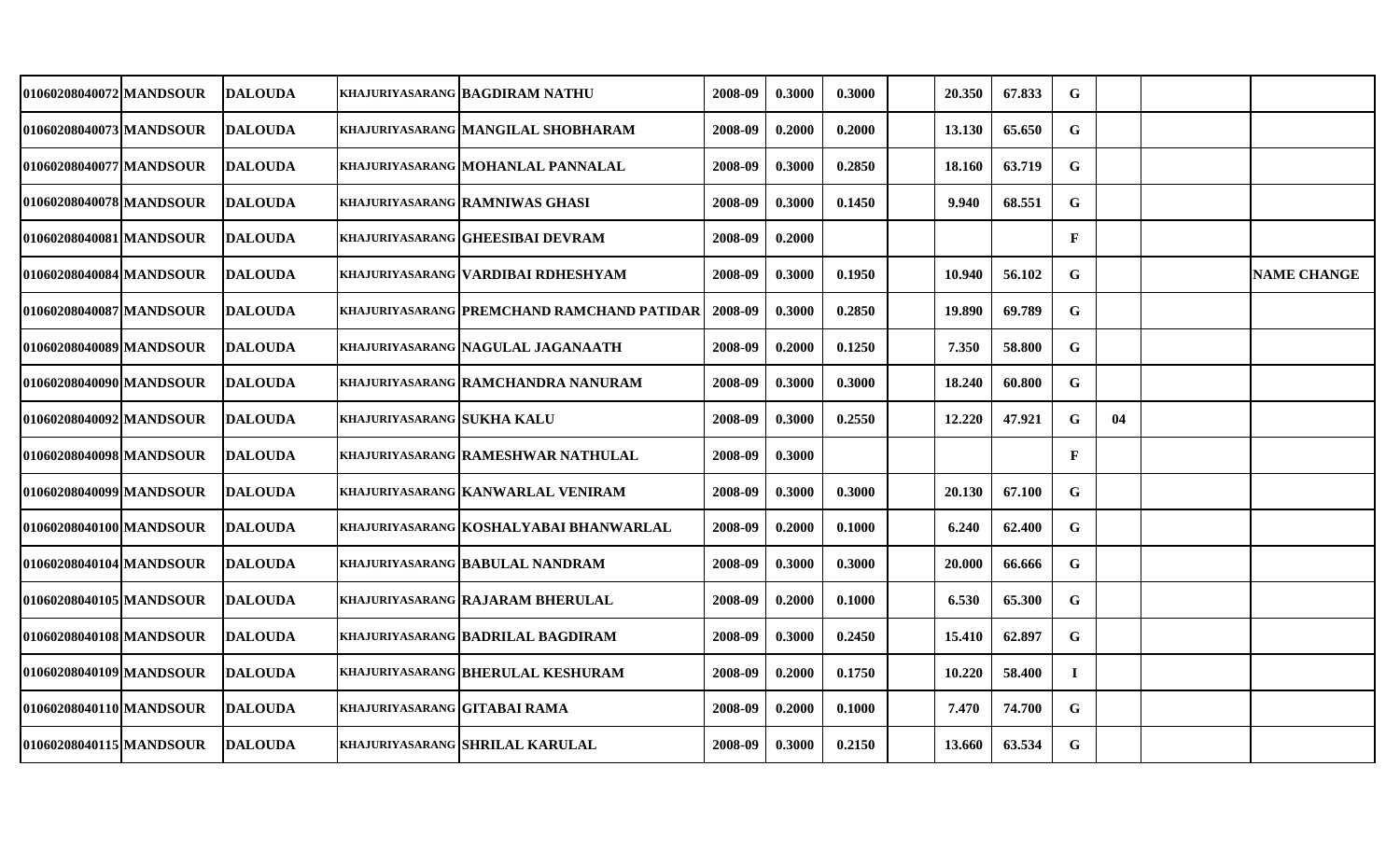| 01060208040116 MANDSOUR  | <b>DALOUDA</b>  | khajuriyasarang  NANDRAM RATANLAL       | 2008-09 | 0.2000 | 0.1950 | 12.640 | 64.820 | G            |  |  |
|--------------------------|-----------------|-----------------------------------------|---------|--------|--------|--------|--------|--------------|--|--|
| 01060208040118 MANDSOUR  | <b>IDALOUDA</b> | khajuriyasarang  MOHANLAL ONKAR         | 2008-09 | 0.2000 | 0.1950 | 11.900 | 61.025 | $\mathbf G$  |  |  |
| 01060208040121 MANDSOUR  | <b>DALOUDA</b>  | KHAJURIYASARANG MAINABAI VAJERAM        | 2008-09 | 0.2000 |        |        |        | $\mathbf{F}$ |  |  |
| 01060208040122 MANDSOUR  | <b>DALOUDA</b>  | khajuriyasarang  SHAYAMDAS BHUWANIDAS   | 2008-09 | 0.2000 | 0.2000 | 13.060 | 65.300 | G            |  |  |
| 01060208040130 MANDSOUR  | <b>DALOUDA</b>  | khajuriyasarang   VARDICHAND NATHU      | 2008-09 | 0.3000 | 0.2900 | 19.360 | 66.758 | $\mathbf G$  |  |  |
| 01060208040132 MANDSOUR  | <b>DALOUDA</b>  | <b>KHAJURIYASARANG NANIBAI UMRAVGIR</b> | 2008-09 | 0.2000 | 0.1900 | 12.540 | 66.000 | G            |  |  |
| 01060208040133 MANDSOUR  | <b>DALOUDA</b>  | KHAJURIYASARANG GOPILAL AMBARAM         | 2008-09 | 0.3000 | 0.2000 | 11.900 | 59.500 | $\mathbf G$  |  |  |
| 01060208040134 MANDSOUR  | <b>DALOUDA</b>  | KHAJURIYASARANG DHURIBAI RATANLAL       | 2008-09 | 0.2000 | 0.0950 | 6.570  | 69.157 | $\bf{I}$     |  |  |
| 01060208040135 MANDSOUR  | <b>DALOUDA</b>  | khajuriyasarang  RADHESHYAM PRABHULAL   | 2008-09 | 0.3000 | 0.1800 | 12.310 | 68.388 | ${\bf G}$    |  |  |
| 01060208040136 MANDSOUR  | <b>DALOUDA</b>  | khajuriyasarang  MOHANLAL DEVA          | 2008-09 | 0.2000 | 0.1950 | 12.790 | 65.589 | $\mathbf G$  |  |  |
| 01060208040137 MANDSOUR  | <b>IDALOUDA</b> | <b>KHAJURIYASARANG RAMLAL DHURA</b>     | 2008-09 | 0.2000 | 0.2000 | 13.070 | 65.350 | $\mathbf G$  |  |  |
| 01060208040139 MANDSOUR  | <b>DALOUDA</b>  | khajuriyasarang   RAMKANIYABAI DEVRAM   | 2008-09 | 0.2000 | 0.2000 | 13.490 | 67.450 | G            |  |  |
| 01060208040142 MANDSOUR  | <b>IDALOUDA</b> | khajuriyasarang  KAILASHCHAND INDARMAL  | 2008-09 | 0.3000 | 0.2700 | 17.630 | 65.296 | G            |  |  |
| 01060208040143 MANDSOUR  | <b>DALOUDA</b>  | khajuriyasarang  SHANTILAL RAMESHWAR    | 2008-09 | 0.3000 | 0.2850 | 18.390 | 64.526 | $\mathbf G$  |  |  |
| 01060208040144 MANDSOUR  | <b>DALOUDA</b>  | khajuriyasarang  MANNALAL SUKHLAL       | 2008-09 | 0.2000 | 0.1950 | 13.860 | 71.076 | $\mathbf G$  |  |  |
| 01060208040145 MANDSOUR  | <b>DALOUDA</b>  | KHAJURIYASARANG GORDHANLAL DHURALAL     | 2008-09 | 0.3000 | 0.3000 | 20.490 | 68.300 | G            |  |  |
| 01060208040147 MANDSOUR_ | <b>DALOUDA</b>  | khajuriyasarang  MANNALAL BHERULAL      | 2008-09 | 0.3000 | 0.2950 | 19.420 | 65.830 | $\mathbf G$  |  |  |
| 01060208040148 MANDSOUR  | <b>DALOUDA</b>  | KHAJURIYASARANG SHIVLAL VAJERAM         | 2008-09 | 0.2000 | 0.2000 | 13.110 | 65.550 | G            |  |  |
| 01060208040149 MANDSOUR  | <b>DALOUDA</b>  | KHAJURIYASARANG PRABHULAL NIRBHAYRAM    | 2008-09 | 0.2000 | 0.1650 | 11.050 | 66.969 | $\mathbf G$  |  |  |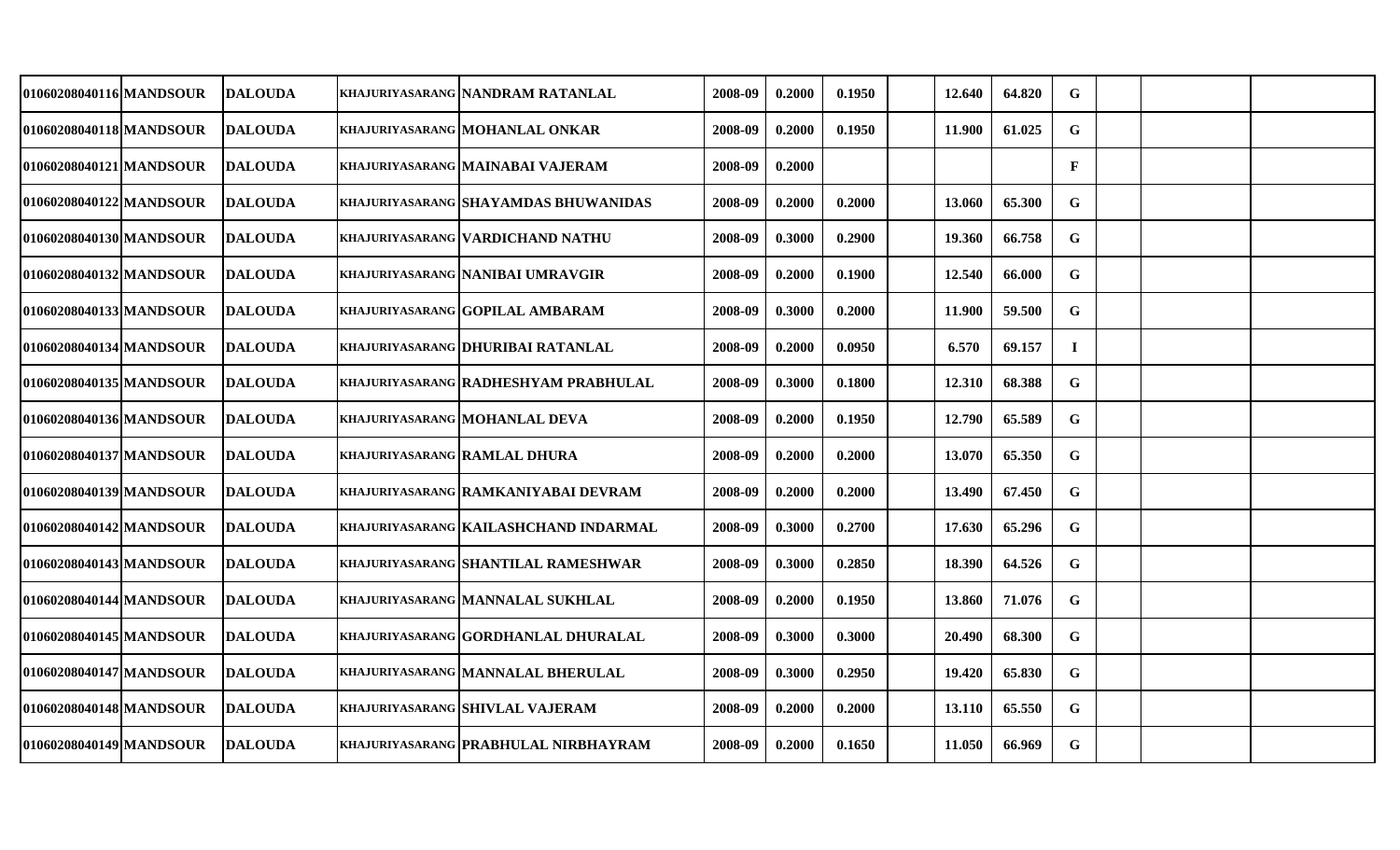| 01060208040150 MANDSOUR | <b>DALOUDA</b>  |               | KHAJURIYASARANG  BALARAM BHANWARLAL      | 2008-09 | 0.3000 | 0.3000 | 19.860 | 66.200 | G            |    |                    |
|-------------------------|-----------------|---------------|------------------------------------------|---------|--------|--------|--------|--------|--------------|----|--------------------|
| 01060208040157 MANDSOUR | <b>DALOUDA</b>  |               | KHAJURIYASARANG  LAXMINARAYAN RAMCHANDRA | 2008-09 | 0.3000 | 0.1600 | 11.220 | 70.125 | $\mathbf G$  |    |                    |
| 01060208040158 MANDSOUR | <b>DALOUDA</b>  |               | KHAJURIYASARANG KANHAIYALAL CHAGANLAL    | 2008-09 | 0.3000 | 0.2950 | 18.960 | 64.271 | $\mathbf G$  |    |                    |
| 01060208040160 MANDSOUR | <b>IDALOUDA</b> |               | KHAJURIYASARANG DHAPUBAI KESHURAM        | 2008-09 | 0.3000 | 0.1950 | 12.130 | 62.205 | $\mathbf G$  |    |                    |
| 01060208040050 MANDSOUR | <b>DALOUDA</b>  |               | KHAJURIYASARANG MAINABAI BADRILAL        | 2008-09 | 0.3000 | 0.2500 | 16.350 | 65.400 | $\mathbf G$  |    |                    |
| 01060208041003 MANDSOUR | <b>DALOUDA</b>  | <b>BEHPUR</b> | <b>GORDHANLAL GANGARAM</b>               | 2008-09 | 0.3000 | 0.2400 | 15.380 | 64.083 | $\mathbf G$  |    |                    |
| 01060208041004 MANDSOUR | <b>DALOUDA</b>  | <b>BEHPUR</b> | <b>RAMNARAYAN NANDA</b>                  | 2008-09 | 0.3000 | 0.1600 | 10.600 | 66.250 | $\mathbf G$  |    |                    |
| 01060208041104 MANDSOUR | <b>DALOUDA</b>  | <b>Behpur</b> | <b>SAJJANBAI HAKKIRAM</b>                | 2008-09 | 0.2000 |        |        |        | $\mathbf{F}$ |    |                    |
| 01060208041010 MANDSOUR | <b>DALOUDA</b>  | <b>BEHPUR</b> | <b>JAGGANATH KALU</b>                    | 2008-09 | 0.3000 |        |        |        | $\mathbf{F}$ |    |                    |
| 01060208041011 MANDSOUR | <b>DALOUDA</b>  | <b>BEHPUR</b> | <b>RATANLAL KACHRU</b>                   | 2008-09 | 0.3000 | 0.2700 | 15.980 | 59.185 | $\mathbf G$  |    |                    |
| 01060208041012 MANDSOUR | <b>IDALOUDA</b> | <b>BEHPUR</b> | <b>RAMCHANDR NANDA</b>                   | 2008-09 | 0.3000 | 0.3000 | 6.170  | 20.566 | G            | 04 |                    |
| 01060208041016 MANDSOUR | <b>DALOUDA</b>  | <b>BEHPUR</b> | MOHANSINGH BHANWARSINGH                  | 2008-09 | 0.3000 | 0.2400 | 15.170 | 63.208 | G            |    |                    |
| 01060208041021 MANDSOUR | <b>IDALOUDA</b> | <b>BEHPUR</b> | VARDICHAND NATHU                         | 2008-09 | 0.3000 | 0.1200 | 8.330  | 69.416 | $\mathbf G$  |    |                    |
| 01060208041042 MANDSOUR | <b>DALOUDA</b>  | <b>BEHPUR</b> | <b>HEMKUWAR LAXMANSINGH</b>              | 2008-09 | 0.3000 | 0.2400 | 15.210 | 63.375 | $\mathbf G$  |    | <b>NAME CHANGE</b> |
| 01060208041044 MANDSOUR | <b>DALOUDA</b>  | <b>BEHPUR</b> | NANDLAL RAMSUKHIBAI                      | 2008-09 | 0.3000 | 0.2450 | 14.820 | 60.489 | $\mathbf G$  |    |                    |
| 01060208041050 MANDSOUR | <b>DALOUDA</b>  | <b>BEHPUR</b> | MOHANBAI GANESHRAM                       | 2008-09 | 0.3000 | 0.2900 | 18.190 | 62.724 | G            |    |                    |
| 01060208041053 MANDSOUR | <b>DALOUDA</b>  | <b>BEHPUR</b> | <b>KISHANLAL HIRALAL</b>                 | 2008-09 | 0.3000 | 0.2600 | 16.700 | 64.230 | $\mathbf G$  |    |                    |
| 01060208041055 MANDSOUR | <b>DALOUDA</b>  | <b>BEHPUR</b> | <b>DOTALRAM RAMRATAN</b>                 | 2008-09 | 0.3000 | 0.2900 | 18.410 | 63.482 | $\mathbf G$  |    |                    |
| 01060208041058 MANDSOUR | <b>DALOUDA</b>  | <b>BEHPUR</b> | MANGILAL HAMERIBAI                       | 2008-09 | 0.3000 | 0.1900 | 13.370 | 70.368 | $\mathbf G$  |    |                    |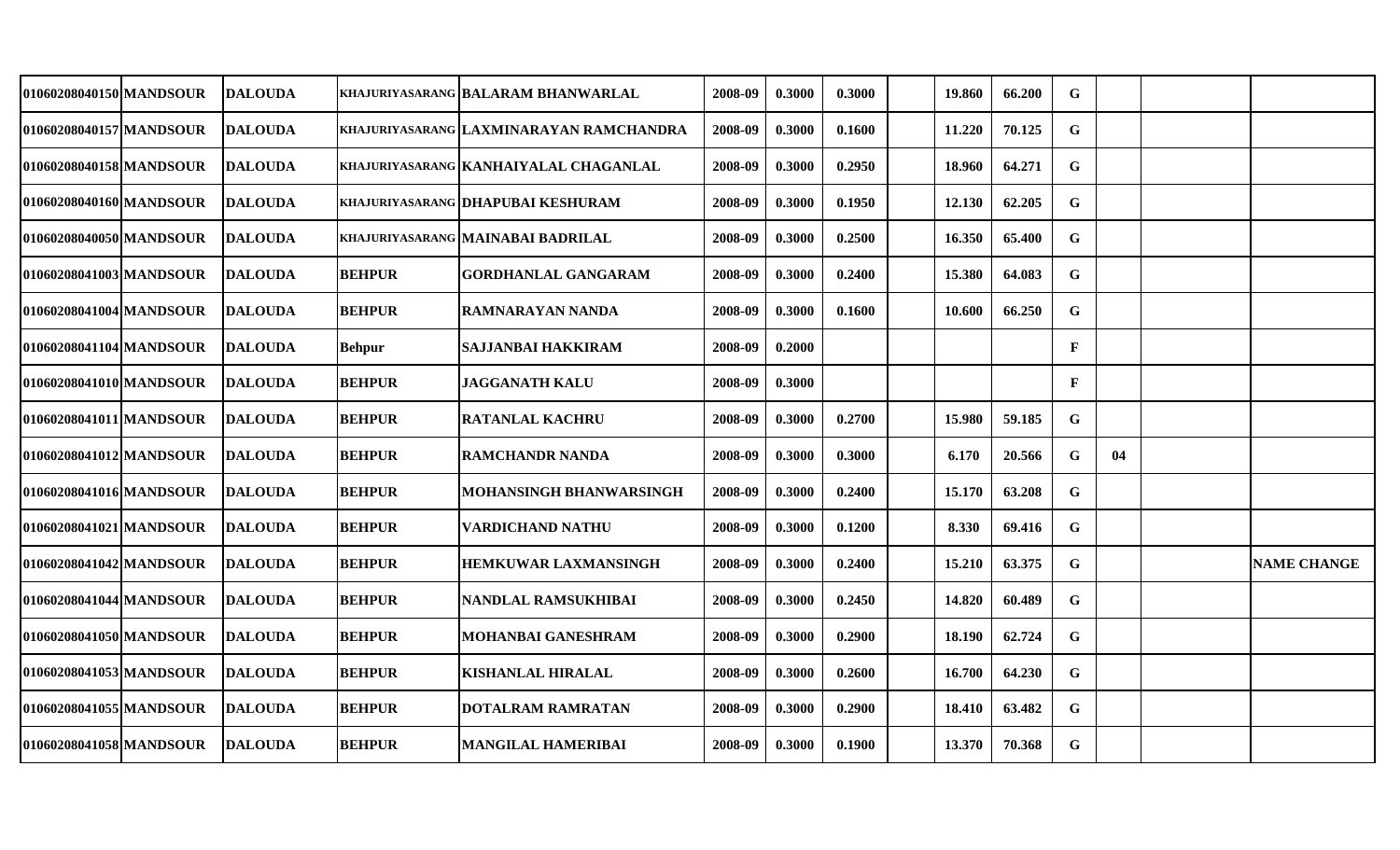| 01060208041059 MANDSOUR | <b>DALOUDA</b> | <b>BEHPUR</b> | PUNAMCHAND BHAGWANTIBAI          | 2008-09 | 0.3000 | 0.1900 | 5.160  | 27.157 | G            | 04 |  |
|-------------------------|----------------|---------------|----------------------------------|---------|--------|--------|--------|--------|--------------|----|--|
| 01060208041067 MANDSOUR | <b>DALOUDA</b> | <b>BEHPUR</b> | <b>KANKUBAI HAMERIBAI</b>        | 2008-09 | 0.3000 | 0.0700 | 4.560  | 65.142 | G            |    |  |
| 01060208041068 MANDSOUR | <b>DALOUDA</b> | <b>BEHPUR</b> | <b>MANGULAL RAJARAM</b>          | 2008-09 | 0.3000 |        |        |        | $\mathbf{F}$ |    |  |
| 01060208041075 MANDSOUR | <b>DALOUDA</b> | <b>BEHPUR</b> | <b>BAGDIRAM JAYCHAND</b>         | 2008-09 | 0.3000 | 0.2000 | 12.140 | 60.700 | G            |    |  |
| 01060208041079 MANDSOUR | <b>DALOUDA</b> | <b>BEHPUR</b> | <b>RANJEETSINGH KALUSINGH</b>    | 2008-09 | 0.3000 | 0.2900 | 8.410  | 29.000 | $\mathbf G$  | 04 |  |
| 01060208041085 MANDSOUR | <b>DALOUDA</b> | <b>BEHPUR</b> | BAGDIBAI BHAGWAN                 | 2008-09 | 0.3000 | 0.1900 | 12.960 | 68.210 | $\mathbf G$  |    |  |
| 01060208041088 MANDSOUR | <b>DALOUDA</b> | <b>BEHPUR</b> | MOHANSINGH NATHUSINGH            | 2008-09 | 0.3000 | 0.2950 | 18.980 | 64.338 | $\mathbf G$  |    |  |
| 01060208041091 MANDSOUR | <b>DALOUDA</b> | <b>BEHPUR</b> | <b>CHAMPABAI NANURAM</b>         | 2008-09 | 0.3000 | 0.2900 | 16.660 | 57.448 | $\mathbf G$  |    |  |
| 01060208041092 MANDSOUR | <b>DALOUDA</b> | <b>BEHPUR</b> | <b>BAGDIRAM BABRU</b>            | 2008-09 | 0.3000 | 0.2500 | 14.530 | 58.120 | G            |    |  |
| 01060208041095 MANDSOUR | <b>DALOUDA</b> | <b>BEHPUR</b> | <b>JAGHNTAH NANDA</b>            | 2008-09 | 0.3000 | 0.2800 | 17.470 | 62.392 | $\mathbf G$  |    |  |
| 01060208041103 MANDSOUR | <b>DALOUDA</b> | <b>BEHPUR</b> | <b>SITABAI PUNA</b>              | 2008-09 | 0.3000 | 0.2850 | 17.090 | 59.964 | G            |    |  |
| 01060208041107 MANDSOUR | <b>DALOUDA</b> | <b>BEHPUR</b> | JAMUNABAI NAWAL                  | 2008-09 | 0.3000 | 0.2500 | 16.450 | 65.800 | $\mathbf G$  |    |  |
| 01060208041108 MANDSOUR | <b>DALOUDA</b> | <b>BEHPUR</b> | <b>TULSIBAI RAMLAL</b>           | 2008-09 | 0.3000 | 0.2550 | 14.630 | 57.372 | G            |    |  |
| 01060208041111 MANDSOUR | <b>DALOUDA</b> | <b>BEHPUR</b> | <b>BAALMUKUND SADHURAM</b>       | 2008-09 | 0.3000 | 0.1300 | 7.830  | 60.230 | G            |    |  |
| 01060208041113 MANDSOUR | <b>DALOUDA</b> | <b>BEHPUR</b> | <b>BHURAKUNWAR PRAHALADSINGH</b> | 2008-09 | 0.3000 | 0.3000 | 11.750 | 39.166 | $\mathbf G$  | 04 |  |
| 01060208041115 MANDSOUR | <b>DALOUDA</b> | <b>BEHPUR</b> | <b>HIRALAL KALU</b>              | 2008-09 | 0.3000 | 0.2250 | 13.030 | 57.911 | G            |    |  |
| 01060208041119 MANDSOUR | <b>DALOUDA</b> | <b>BEHPUR</b> | <b>BAHADURSINGH NAHARSINGH</b>   | 2008-09 | 0.3000 | 0.2450 | 16.640 | 67.918 | G            |    |  |
| 01060208041123 MANDSOUR | <b>DALOUDA</b> | <b>BEHPUR</b> | VARDICHAND KANKUBAI              | 2008-09 | 0.3000 | 0.2750 | 17.020 | 61.890 | G            |    |  |
| 01060208041127 MANDSOUR | <b>DALOUDA</b> | <b>BEHPUR</b> | <b>MOHANLAL RAMA TELI</b>        | 2008-09 | 0.2000 | 0.2000 | 12.600 | 63.000 | $\mathbf G$  |    |  |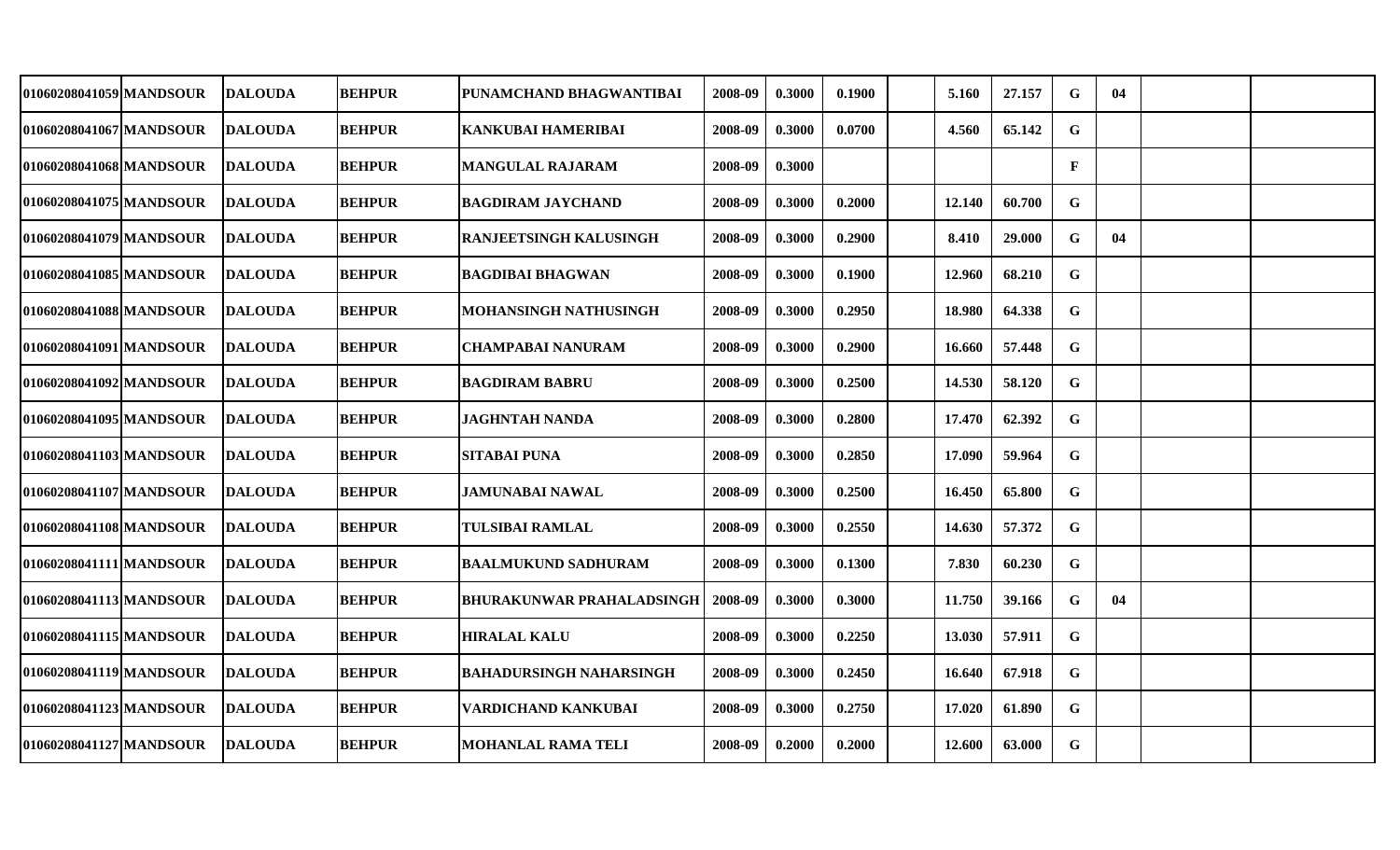| 01060208041129 MANDSOUR | <b>DALOUDA</b>  | <b>BEHPUR</b>       | <b>GENDKUNWAR SHAMBHUSINGH</b> | 2008-09 | 0.3000 | 0.2900 | 18.570 | 64.034 | G           |    |                    |
|-------------------------|-----------------|---------------------|--------------------------------|---------|--------|--------|--------|--------|-------------|----|--------------------|
| 01060208041138 MANDSOUR | <b>DALOUDA</b>  | <b>BEHPUR</b>       | <b>KASHIRAM KISHANLAL</b>      | 2008-09 | 0.3000 | 0.2750 | 17.730 | 64.472 | G           |    |                    |
| 01060208041142 MANDSOUR | <b>IDALOUDA</b> | <b>BEHPUR</b>       | <b>MOHANLAL KASHIRAM</b>       | 2008-09 | 0.3000 | 0.2950 | 12.330 | 41.796 | G           | 04 |                    |
| 01060208041145 MANDSOUR | <b>DALOUDA</b>  | <b>BEHPUR</b>       | MOHANSINGH NIRBHAYSINGH        | 2008-09 | 0.3000 | 0.2100 | 12.900 | 61.428 | G           |    |                    |
| 01060208042004 MANDSOUR | <b>DALOUDA</b>  | <b>LASUDIYAILLA</b> | <b>BHERULAL LACCHIRAM</b>      | 2008-09 | 0.2000 | 0.1650 | 3.000  | 18.181 | $\mathbf G$ | 04 | <b>NAME CHANGE</b> |
| 01060208042012 MANDSOUR | <b>DALOUDA</b>  | <b>LASUDIYAILLA</b> | <b>MODIRAM BHUWAN</b>          | 2008-09 | 0.3000 | 0.2800 | 18.720 | 66.857 | $\mathbf G$ |    |                    |
| 01060208042015 MANDSOUR | <b>DALOUDA</b>  | <b>LASUDIYAILLA</b> | <b>DEVRAM KALU</b>             | 2008-09 | 0.3000 | 0.2500 | 17.160 | 68.640 | $\mathbf G$ |    |                    |
| 01060208042022 MANDSOUR | <b>DALOUDA</b>  | <b>LASUDIYAILLA</b> | <b>GITABAI HUDIBAI</b>         | 2008-09 | 0.3000 | 0.2700 | 17.390 | 64.407 | $\mathbf G$ |    |                    |
| 01060208042025 MANDSOUR | <b>DALOUDA</b>  | <b>LASUDIYAILLA</b> | <b>KACHRU RAMRATAN MEENA</b>   | 2008-09 | 0.2000 | 0.1900 | 11.020 | 58.000 | $\mathbf G$ |    |                    |
| 01060208042027IMANDSOUR | <b>DALOUDA</b>  | <b>LASUDIYAILLA</b> | NARAYANIBAI RAMCHANDRA         | 2008-09 | 0.3000 | 0.2950 | 18.920 | 64.135 | $\bf{I}$    |    |                    |
| 01060208042030 MANDSOUR | <b>DALOUDA</b>  | <b>LASUDIYAILLA</b> | NANDIBAI NANDRAM               | 2008-09 | 0.3000 | 0.2950 | 7.800  | 26.441 | $\bf{I}$    | 02 |                    |
| 01060208042031 MANDSOUR | <b>IDALOUDA</b> | <b>LASUDIYAILLA</b> | <b>RAMCHANDRA KESHURAM</b>     | 2008-09 | 0.2000 | 0.1850 | 12.490 | 67.513 | $\mathbf G$ |    |                    |
| 01060208042039 MANDSOUR | <b>DALOUDA</b>  | <b>LASUDIYAILLA</b> | <b>MANGUBAI HIRALAL</b>        | 2008-09 | 0.3000 | 0.2850 | 6.630  | 23.263 | $\bf{I}$    | 02 |                    |
| 01060208042060 MANDSOUR | <b>DALOUDA</b>  | <b>LASUDIYAILLA</b> | GANGABAI AMBARAM               | 2008-09 | 0.3000 | 0.2600 | 17.530 | 67.423 | $\mathbf G$ |    |                    |
| 01060208042070 MANDSOUR | <b>DALOUDA</b>  | <b>LASUDIYAILLA</b> | <b>KANHAIYALAL BHUWAN</b>      | 2008-09 | 0.3000 | 0.2250 | 14.950 | 66.444 | G           |    |                    |
| 01060208042071 MANDSOUR | <b>DALOUDA</b>  | <b>LASUDIYAILLA</b> | <b>JUJHAR GOPAL</b>            | 2008-09 | 0.3000 | 0.2900 | 5.530  | 19.068 | G           | 04 |                    |
| 01060208042073 MANDSOUR | <b>DALOUDA</b>  | <b>LASUDIYAILLA</b> | <b>ONKARLAL GANGABAI</b>       | 2008-09 | 0.3000 | 0.2700 | 4.710  | 17.444 | $\mathbf G$ | 04 |                    |
| 01060208042074 MANDSOUR | <b>DALOUDA</b>  | <b>LASUDIYAILLA</b> | <b>DEVRAM BHERA</b>            | 2008-09 | 0.3000 | 0.2800 | 18.820 | 67.214 | $\mathbf G$ |    |                    |
| 01060208043002 MANDSOUR | <b>DALOUDA</b>  | <b>Sarsod</b>       | <b>CHAMPALAL KESHURAM</b>      | 2008-09 | 0.2000 | 0.1950 | 12.950 | 66.410 | $\mathbf G$ |    |                    |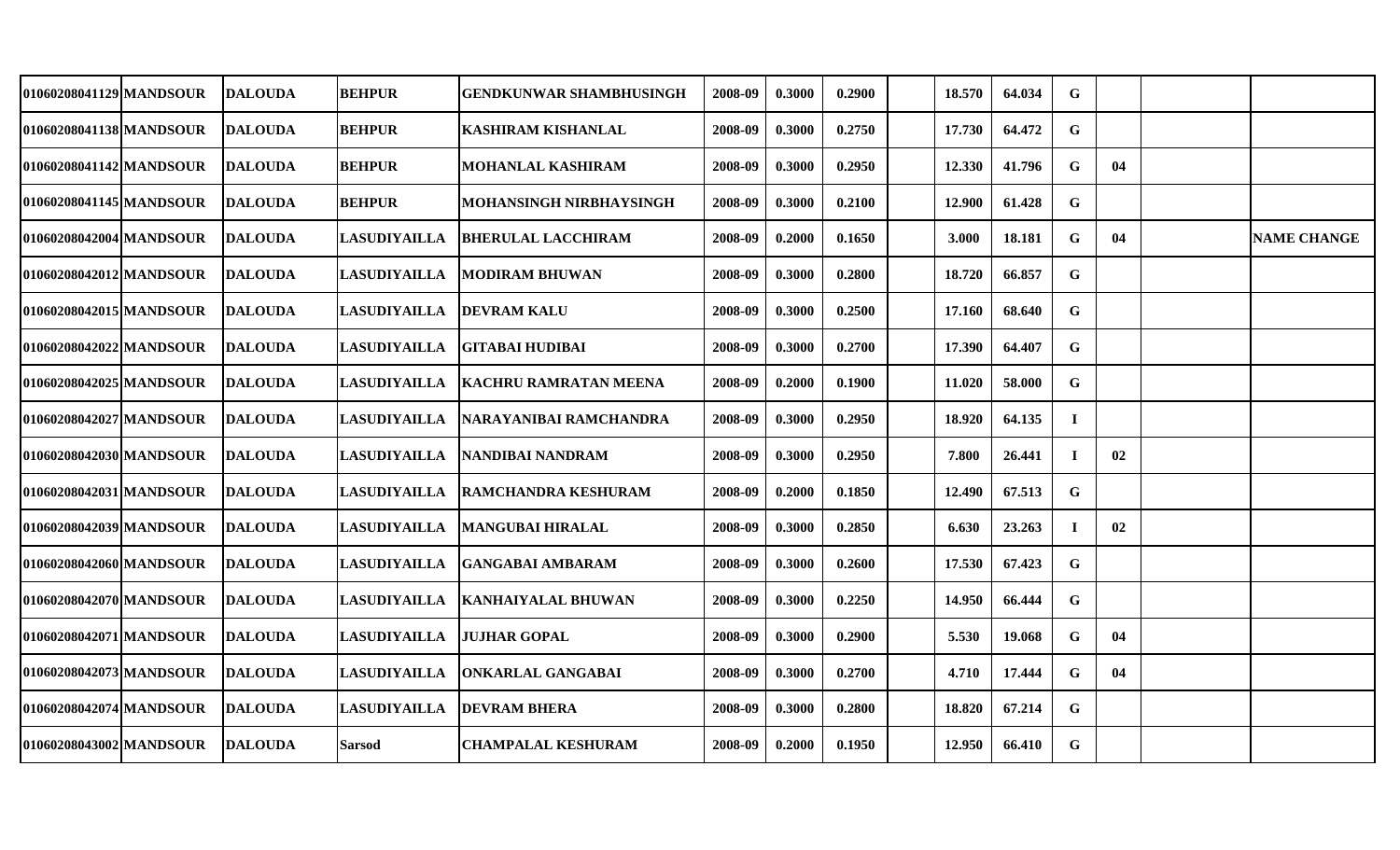| 01060208043004 MANDSOUR | <b>DALOUDA</b> | Sarsod        | RAMCHANDRA HIRALAL          | 2008-09 | 0.2000 | 0.2000 | 13.740 | 68.700 | G            |    |                    |
|-------------------------|----------------|---------------|-----------------------------|---------|--------|--------|--------|--------|--------------|----|--------------------|
| 01060208043005 MANDSOUR | <b>DALOUDA</b> | Sarsod        | PRAKASHCHAND MOTILAL JAIN   | 2008-09 | 0.3000 |        |        |        | $\mathbf{F}$ |    | <b>NAME CHANGE</b> |
| 01060208043007 MANDSOUR | DALOUDA        | Sarsod        | <b>JHAMKUBAI BHAGIRATH</b>  | 2008-09 | 0.2000 | 0.2000 | 12.000 | 60.000 | G            |    | <b>NAME CHANGE</b> |
| 01060208043010 MANDSOUR | <b>DALOUDA</b> | <b>Sarsod</b> | RAMCHANDRA TORIRAM          | 2008-09 | 0.3000 | 0.2850 | 18.190 | 63.824 | $\mathbf G$  |    |                    |
| 01060208043012 MANDSOUR | <b>DALOUDA</b> | <b>Sarsod</b> | RAMPRASAD GOVINDRAM         | 2008-09 | 0.3000 | 0.3000 | 18.910 | 63.033 | $\mathbf G$  |    |                    |
| 01060208043017 MANDSOUR | <b>DALOUDA</b> | <b>Sarsod</b> | KACHRIBAI MOTILAL           | 2008-09 | 0.3000 | 0.2950 | 19.070 | 64.644 | G            |    | <b>NAME CHANGE</b> |
| 01060208043022 MANDSOUR | <b>DALOUDA</b> | Sarsod        | <b>HIRALAL UDAYRAM</b>      | 2008-09 | 0.2000 | 0.1950 | 12.310 | 63.128 | $\mathbf G$  |    |                    |
| 01060208043023 MANDSOUR | <b>DALOUDA</b> | Sarsod        | <b>NANALAL TORARAM</b>      | 2008-09 | 0.3000 | 0.2750 | 11.530 | 41.927 | G            | 04 |                    |
| 01060208043025 MANDSOUR | <b>DALOUDA</b> | <b>Sarsod</b> | <b>SALAGRAM KASHIRAM</b>    | 2008-09 | 0.2000 | 0.2000 | 4.560  | 22.800 | G            | 04 |                    |
| 01060208043026 MANDSOUR | <b>DALOUDA</b> | <b>Sarsod</b> | <b>SHANTILAL DHANRAJ</b>    | 2008-09 | 0.3000 | 0.2550 | 8.310  | 32.588 | $\mathbf G$  | 04 |                    |
| 01060208043029 MANDSOUR | <b>DALOUDA</b> | <b>Sarsod</b> | JAMNABAI RAMRATAN           | 2008-09 | 0.2000 | 0.1000 | 7.260  | 72.600 | G            |    |                    |
| 01060208043039 MANDSOUR | <b>DALOUDA</b> | <b>Sarsod</b> | <b>HIRALAL CHAMPALAL</b>    | 2008-09 | 0.2000 | 0.1450 | 9.620  | 66.344 | $\mathbf G$  |    |                    |
| 010602080430431MANDSOUR | <b>DALOUDA</b> | <b>Sarsod</b> | GULABABI DHURA              | 2008-09 | 0.3000 | 0.2900 | 19.600 | 67.586 | $\mathbf G$  |    |                    |
| 01060208043044 MANDSOUR | <b>DALOUDA</b> | <b>Sarsod</b> | <b>SHRILAL TORARAM</b>      | 2008-09 | 0.3000 | 0.2950 | 19.190 | 65.050 | $\mathbf G$  |    | <b>NAME CHANGE</b> |
| 01060208043045 MANDSOUR | <b>DALOUDA</b> | Sarsod        | RAMNARAYAN BHAGWAN          | 2008-09 | 0.3000 | 0.2000 | 13.120 | 65.600 | G            |    |                    |
| 01060208043050 MANDSOUR | <b>DALOUDA</b> | Sarsod        | MANGILAL KESHURAM           | 2008-09 | 0.3000 | 0.2700 | 16.820 | 62.296 | $\mathbf G$  |    |                    |
| 01060208043055 MANDSOUR | <b>DALOUDA</b> | Sarsod        | <b>GANGABAI KASTURCHAND</b> | 2008-09 | 0.3000 | 0.3050 | 20.740 | 68.000 | G            |    |                    |
| 01060208043058 MANDSOUR | <b>DALOUDA</b> | Sarsod        | <b>ASHARAM KALU</b>         | 2008-09 | 0.2000 | 0.1950 | 12.300 | 63.076 | G            |    |                    |
| 01060208043062 MANDSOUR | <b>DALOUDA</b> | <b>Sarsod</b> | <b>BHERULAL LAXMAN</b>      | 2008-09 | 0.2000 | 0.2050 | 3.430  | 16.731 | G            | 04 |                    |
|                         |                |               |                             |         |        |        |        |        |              |    |                    |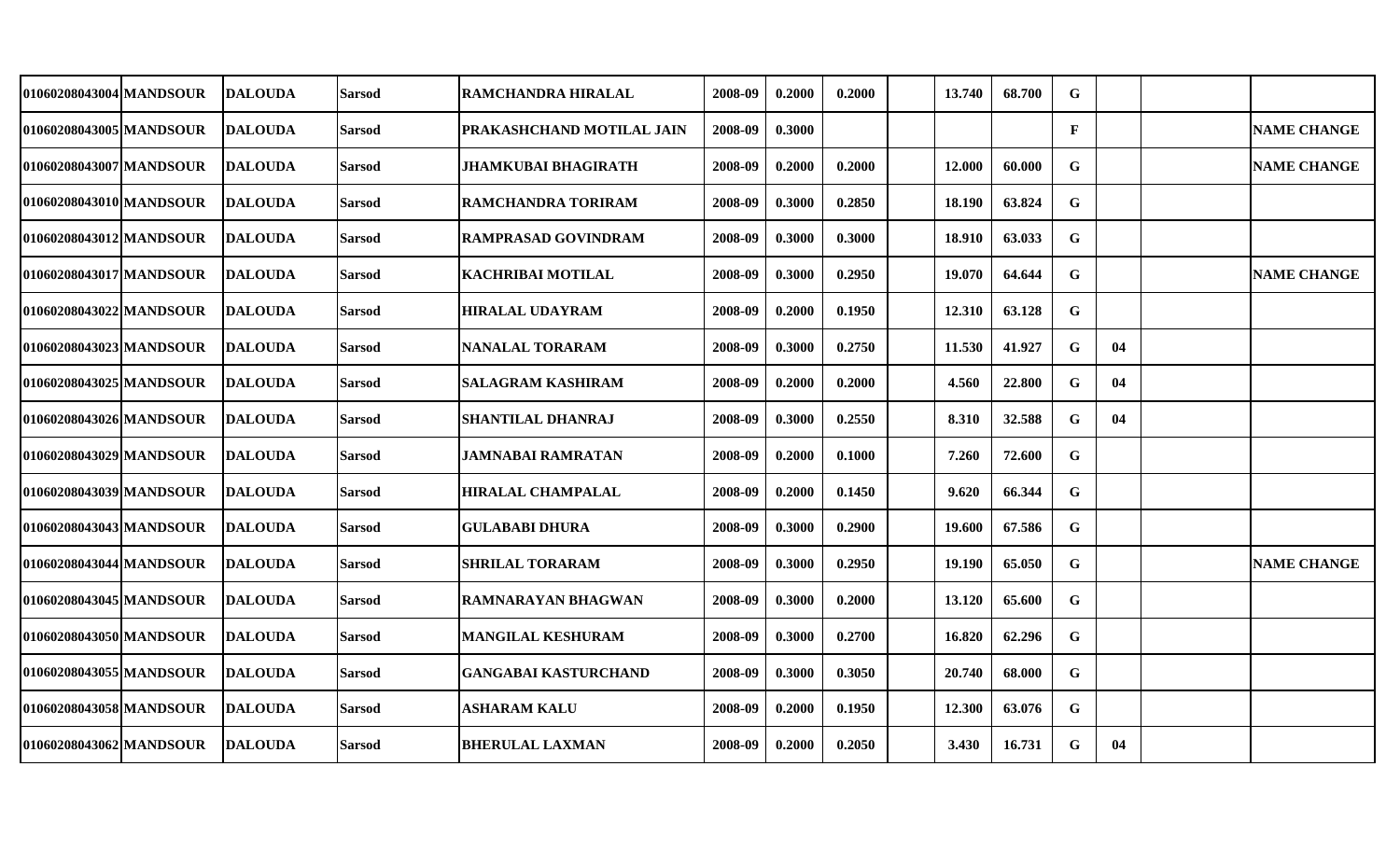| 01060208043063 MANDSOUR | <b>DALOUDA</b>  | <b>Sarsod</b> | NANDIBAI PARMANAND              | 2008-09 | 0.3000 | 0.1600 | 10.410 | 65.062 | G           |    |  |
|-------------------------|-----------------|---------------|---------------------------------|---------|--------|--------|--------|--------|-------------|----|--|
| 01060208043071 MANDSOUR | <b>DALOUDA</b>  | <b>Sarsod</b> | RAMCHANDRA MANGILAL             | 2008-09 | 0.2000 | 0.0300 | 2.110  | 70.333 | G           |    |  |
| 01060208043073 MANDSOUR | <b>DALOUDA</b>  | <b>Sarsod</b> | <b>BHUWAN LAKHMA</b>            | 2008-09 | 0.2000 | 0.1950 | 12.950 | 66.410 | G           |    |  |
| 01060208043076 MANDSOUR | <b>DALOUDA</b>  | <b>Sarsod</b> | <b>RAMKISHAN KESHURAM</b>       | 2008-09 | 0.2000 | 0.1800 | 6.010  | 33.388 | G           | 04 |  |
| 01060208043080 MANDSOUR | <b>DALOUDA</b>  | <b>Sarsod</b> | <b>BASANTILAL MOTILAL</b>       | 2008-09 | 0.3000 | 0.2000 | 12.260 | 61.300 | G           |    |  |
| 01060208043085 MANDSOUR | <b>DALOUDA</b>  | <b>Sarsod</b> | <b>BALARAM LAXMAN</b>           | 2008-09 | 0.3000 | 0.3000 | 18.880 | 62.933 | G           |    |  |
| 01060208043089 MANDSOUR | <b>DALOUDA</b>  | <b>Sarsod</b> | <b>SUNDERLAL HIRALAL</b>        | 2008-09 | 0.2000 | 0.1650 | 11.370 | 68.909 | $\mathbf G$ |    |  |
| 01060208043091 MANDSOUR | <b>IDALOUDA</b> | <b>Sarsod</b> | PARMANAND SHOBHARAM             | 2008-09 | 0.2000 | 0.2100 | 13.170 | 62.714 | $\mathbf G$ |    |  |
| 01060208043092 MANDSOUR | <b>DALOUDA</b>  | <b>Sarsod</b> | KANCHANBAI DULICHAND            | 2008-09 | 0.2000 | 0.1950 | 12.790 | 65.589 | $\mathbf G$ |    |  |
| 01060208043096 MANDSOUR | <b>DALOUDA</b>  | <b>Sarsod</b> | <b>BALARAM CHUNNILAL</b>        | 2008-09 | 0.3000 | 0.2000 | 12.600 | 63.000 | G           |    |  |
| 01060208043097 MANDSOUR | <b>DALOUDA</b>  | <b>Sarsod</b> | <b>JAGDISHCHANDRA KHYALIRAM</b> | 2008-09 | 0.3000 | 0.3000 | 20.610 | 68.700 | G           |    |  |
| 01060208043107 MANDSOUR | <b>DALOUDA</b>  | <b>Sarsod</b> | SAJJANBAI DHANRAJ               | 2008-09 | 0.2000 | 0.1000 | 6.430  | 64.300 | $\mathbf G$ |    |  |
| 01060208043109 MANDSOUR | <b>DALOUDA</b>  | <b>Sarsod</b> | CHUNNIBAI DARAVBAI              | 2008-09 | 0.3000 | 0.2950 | 4.860  | 16.474 | $\mathbf G$ | 04 |  |
| 01060208043110 MANDSOUR | <b>DALOUDA</b>  | <b>Sarsod</b> | <b>SUHAGBAI ONKARLAL</b>        | 2008-09 | 0.2000 | 0.1950 | 12.580 | 64.512 | G           |    |  |
| 01060208043111 MANDSOUR | DALOUDA         | <b>Sarsod</b> | ASHARAM NANDRAM                 | 2008-09 | 0.3000 | 0.2450 | 15.740 | 64.244 | G           |    |  |
| 01060208043113 MANDSOUR | <b>DALOUDA</b>  | <b>Sarsod</b> | <b>BALARAM NANDA</b>            | 2008-09 | 0.2000 | 0.1950 | 13.180 | 67.589 | $\mathbf G$ |    |  |
| 01060208043115 MANDSOUR | <b>DALOUDA</b>  | <b>Sarsod</b> | <b>BALARAM RAMCHANDRA</b>       | 2008-09 | 0.2000 | 0.2000 | 12.750 | 63.750 | G           |    |  |
| 01060208043116 MANDSOUR | <b>IDALOUDA</b> | <b>Sarsod</b> | <b>BASANTILAL GOVINDRAM</b>     | 2008-09 | 0.2000 | 0.1850 | 8.810  | 47.621 | G           | 04 |  |
| 01060208043117 MANDSOUR | <b>DALOUDA</b>  | <b>Sarsod</b> | <b>BHANWARLAL VENIRAM</b>       | 2008-09 | 0.3000 | 0.1950 | 12.890 | 66.102 | G           |    |  |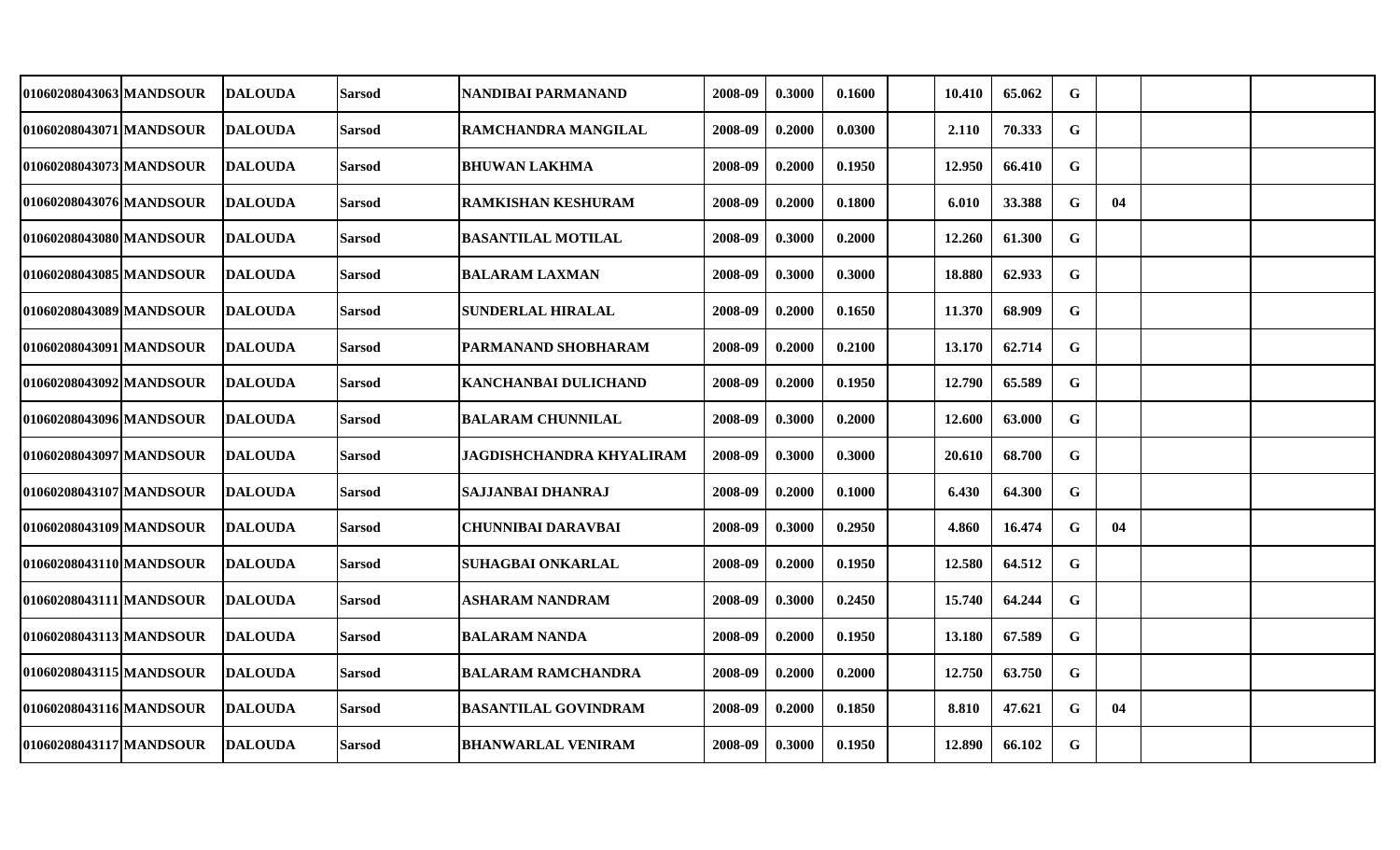| 01060208043118 MANDSOUR | <b>DALOUDA</b> | <b>Sarsod</b> | <b>BHERULAL PRATHVIRAJ</b>             | 2008-09 | 0.3000 |        |        |        | $\mathbf{F}$ |    |  |
|-------------------------|----------------|---------------|----------------------------------------|---------|--------|--------|--------|--------|--------------|----|--|
| 01060208043119 MANDSOUR | <b>DALOUDA</b> | <b>Sarsod</b> | <b>CHUNNILAL MATHURALAL</b>            | 2008-09 | 0.2000 | 0.1750 | 11.850 | 67.714 | G            |    |  |
| 01060208043120 MANDSOUR | <b>DALOUDA</b> | <b>Sarsod</b> | <b>DEVRAM SURATRAM</b>                 | 2008-09 | 0.2000 | 0.0950 | 6.150  | 64.736 | $\mathbf G$  |    |  |
| 01060208043128 MANDSOUR | <b>DALOUDA</b> | <b>Sarsod</b> | <b>KAMALSINGH SAJJANSINGH</b>          | 2008-09 | 0.3000 | 0.2000 | 11.830 | 59.150 | G            |    |  |
| 01060208043132 MANDSOUR | <b>DALOUDA</b> | <b>Sarsod</b> | LAXMINARAYAN TULSIRAM                  | 2008-09 | 0.3000 | 0.2000 | 13.680 | 68.400 | $\mathbf G$  |    |  |
| 01060208043133 MANDSOUR | <b>DALOUDA</b> | <b>Sarsod</b> | <b>LILABAI CHENRAM</b>                 | 2008-09 | 0.2000 | 0.1050 | 6.640  | 63.238 | $\mathbf G$  |    |  |
| 01060208043134 MANDSOUR | <b>DALOUDA</b> | <b>Sarsod</b> | <b>MANGILAL RAMLAL</b>                 | 2008-09 | 0.3000 | 0.2000 | 13.820 | 69.100 | G            |    |  |
| 01060208043135 MANDSOUR | <b>DALOUDA</b> | <b>Sarsod</b> | <b>NANALAL BHERULAL</b>                | 2008-09 | 0.3000 | 0.2900 | 18.810 | 64.862 | $\mathbf G$  |    |  |
| 01060208043137 MANDSOUR | <b>DALOUDA</b> | <b>Sarsod</b> | PARMANAND MOTI                         | 2008-09 | 0.2000 | 0.1050 | 7.380  | 70.285 | $\mathbf G$  |    |  |
| 01060208043138 MANDSOUR | <b>DALOUDA</b> | <b>Sarsod</b> | PUNAMCHAND LAXMIRAM                    | 2008-09 | 0.2000 | 0.2000 | 2.010  | 10.050 | $\mathbf G$  | 04 |  |
| 01060208043140 MANDSOUR | <b>DALOUDA</b> | <b>Sarsod</b> | <b>RADHESHYAM CHAMPALAL</b>            | 2008-09 | 0.3000 | 0.1500 | 10.050 | 67.000 | G            |    |  |
| 01060208043143 MANDSOUR | <b>DALOUDA</b> | <b>Sarsod</b> | <b>RAMESHWAR RAMLAL</b>                | 2008-09 | 0.3000 | 0.1950 | 7.550  | 38.717 | G            | 04 |  |
| 01060208043144lMANDSOUR | <b>DALOUDA</b> | <b>Sarsod</b> | <b>RAMGOPAL GENDALAL</b>               | 2008-09 | 0.3000 | 0.3000 | 19.940 | 66.466 | $\mathbf G$  |    |  |
| 01060208043146 MANDSOUR | <b>DALOUDA</b> | <b>Sarsod</b> | RAMKANHYABAI DULICHAND                 | 2008-09 | 0.2000 | 0.1850 | 12.210 | 66.000 | G            |    |  |
| 01060208043148 MANDSOUR | <b>DALOUDA</b> | <b>Sarsod</b> | <b>SHAMBHUSINGH NIRBHAYSINGH</b>       | 2008-09 | 0.2000 | 0.1600 | 11.390 | 71.187 | G            |    |  |
| 01060208043149 MANDSOUR | <b>DALOUDA</b> | <b>Sarsod</b> | <b>UDAYLAL BHERULAL</b>                | 2008-09 | 0.3000 | 0.2250 | 14.520 | 64.533 | G            |    |  |
| 01060208043151 MANDSOUR | <b>DALOUDA</b> | <b>Sarsod</b> | <b>JADURAM NANURAM</b>                 | 2008-09 | 0.2000 | 0.1800 | 12.840 | 71.333 | $\mathbf G$  |    |  |
| 01060208044005 MANDSOUR | <b>DALOUDA</b> |               | <b>GURADIYASHAH BHERULAL BHAGIRATH</b> | 2008-09 | 0.2000 | 0.1000 | 7.040  | 70.400 | G            |    |  |
| 01060208044007 MANDSOUR | <b>DALOUDA</b> |               | <b>GURADIYASHAH DEVILAL PANNALAL</b>   | 2008-09 | 0.2000 | 0.2000 | 13.290 | 66.450 | $\mathbf G$  |    |  |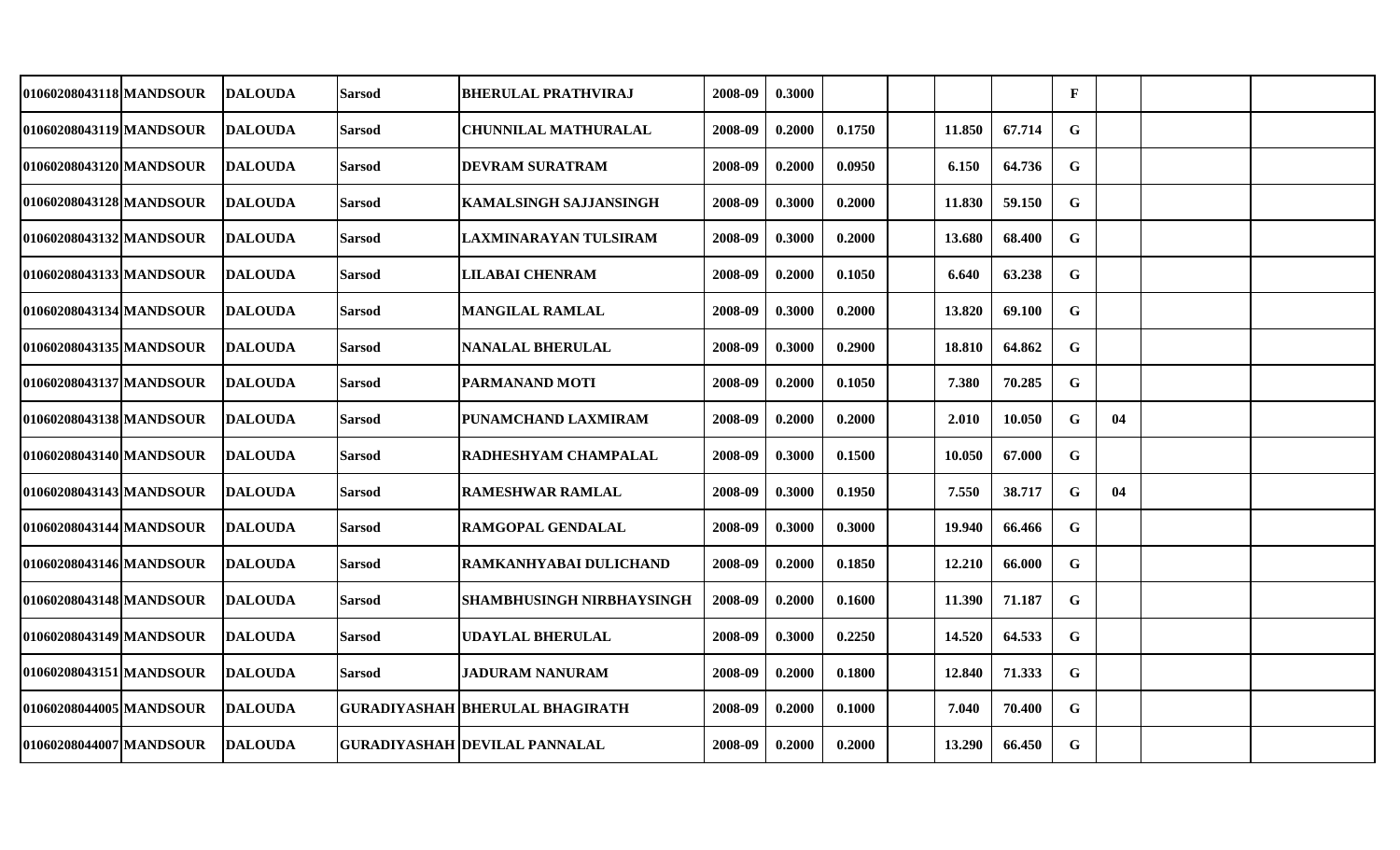| 0.1950<br>13.550<br>69.487<br>G<br>01060208044013 MANDSOUR<br><b>DALOUDA</b><br><b>GURADIYASHAH BHUWANSINGH FUNDALAL</b><br>2008-09<br>0.2000<br>$\mathbf G$<br>01060208044019 MANDSOUR<br><b>DALOUDA</b><br><b>GURADIYASHAH SHANKARLAL DHURA</b><br>0.2000<br>0.1900<br>13.360<br>70.315<br>2008-09<br>$\mathbf G$<br>0.0950<br>01060208044020lMANDSOUR<br><b>DALOUDA</b><br><b>GURADIYASHAH BHUWANILAL BHERULAL</b><br>2008-09<br>0.2000<br>6.970<br>73.368<br>01060208044021 MANDSOUR<br><b>GURADIYASHAH DEVA SUKHKA</b><br>0.3000<br>0.2900<br>18.600<br>64.139<br><b>DALOUDA</b><br>2008-09<br>L<br>0.1950<br>72.923<br>G<br>01060208044024 MANDSOUR<br><b>DALOUDA</b><br>GURADIYASHAH RAMCHANDRA BAHGIRATH<br>2008-09<br>0.2000<br>14.220 |  |
|-------------------------------------------------------------------------------------------------------------------------------------------------------------------------------------------------------------------------------------------------------------------------------------------------------------------------------------------------------------------------------------------------------------------------------------------------------------------------------------------------------------------------------------------------------------------------------------------------------------------------------------------------------------------------------------------------------------------------------------------------|--|
|                                                                                                                                                                                                                                                                                                                                                                                                                                                                                                                                                                                                                                                                                                                                                 |  |
|                                                                                                                                                                                                                                                                                                                                                                                                                                                                                                                                                                                                                                                                                                                                                 |  |
|                                                                                                                                                                                                                                                                                                                                                                                                                                                                                                                                                                                                                                                                                                                                                 |  |
|                                                                                                                                                                                                                                                                                                                                                                                                                                                                                                                                                                                                                                                                                                                                                 |  |
|                                                                                                                                                                                                                                                                                                                                                                                                                                                                                                                                                                                                                                                                                                                                                 |  |
| $\mathbf G$<br>0.2000<br>0.1950<br>13.880<br>71.179<br>01060208044026 MANDSOUR<br>DALOUDA<br>GURADIYASHAH  RODA DHANNA GAYRI<br>2008-09                                                                                                                                                                                                                                                                                                                                                                                                                                                                                                                                                                                                         |  |
| $\mathbf G$<br>0.1900<br>01060208044027 MANDSOUR<br><b>DALOUDA</b><br><b>GURADIYASHAH MANGU GAMERA</b><br>2008-09<br>0.2000<br>13.040<br>68.631                                                                                                                                                                                                                                                                                                                                                                                                                                                                                                                                                                                                 |  |
| $\mathbf G$<br>0.2000<br>0.1950<br>14.190<br>72.769<br>01060208044029 MANDSOUR<br><b>DALOUDA</b><br>GURADIYASHAH KAMLABAI BHAGATRAM<br>2008-09                                                                                                                                                                                                                                                                                                                                                                                                                                                                                                                                                                                                  |  |
| $\mathbf G$<br>0.2950<br>71.559<br>01060208044037 MANDSOUR<br><b>DALOUDA</b><br>GURADIYASHAH SHAMBHUSINGH KARANSINGH<br>2008-09<br>0.3000<br>21.110                                                                                                                                                                                                                                                                                                                                                                                                                                                                                                                                                                                             |  |
| $\mathbf G$<br>01060208044043 MANDSOUR<br><b>DALOUDA</b><br><b>GURADIYASHAH RAMSUKH AMBARAM</b><br>0.1450<br>10.150<br>70.000<br>2008-09<br>0.2000                                                                                                                                                                                                                                                                                                                                                                                                                                                                                                                                                                                              |  |
| $\mathbf G$<br><b>GURADIYASHAH RAMNIWAS GANESHRAM</b><br>0.1950<br>01060208044051 MANDSOUR<br><b>DALOUDA</b><br>2008-09<br>0.2000<br>14.130<br>72.461                                                                                                                                                                                                                                                                                                                                                                                                                                                                                                                                                                                           |  |
| $\mathbf G$<br>01060208044052 MANDSOUR<br><b>DALOUDA</b><br><b>GURADIYASHAH ISHWARLAL RAMNARAYAN</b><br>0.3000<br>0.1450<br>10.590<br>73.034<br>2008-09                                                                                                                                                                                                                                                                                                                                                                                                                                                                                                                                                                                         |  |
| 01060208044055 MANDSOUR<br>0.2000<br>G<br><b>DALOUDA</b><br>GURADIYASHAH  UMMEDRAM KANHAIYALAL<br>2008-09<br>0.2000<br>13.180<br>65.900                                                                                                                                                                                                                                                                                                                                                                                                                                                                                                                                                                                                         |  |
| $\mathbf G$<br><b>DALOUDA</b><br>GURADIYASHAH DHAPUBAI KISHAN<br>0.2000<br>0.1950<br>12.320<br>63.179<br>01060208044060lMANDSOUR<br>2008-09                                                                                                                                                                                                                                                                                                                                                                                                                                                                                                                                                                                                     |  |
| 0.1900<br>12.340<br>64.947<br>G<br>01060208045001 MANDSOUR<br><b>DALOUDA</b><br><b>CHANDAKHEDI</b><br><b>NANDRAM BAGDIRAM</b><br>2008-09<br>0.2000                                                                                                                                                                                                                                                                                                                                                                                                                                                                                                                                                                                              |  |
| $\mathbf{F}$<br><b>CHANDAKHEDI</b><br>01060208045002 MANDSOUR<br><b>DALOUDA</b><br> GOVERDHANLAL UMMEDRAM<br>2008-09<br>0.2000                                                                                                                                                                                                                                                                                                                                                                                                                                                                                                                                                                                                                  |  |
| $\mathbf{F}$<br>01060208045003 MANDSOUR<br><b>DALOUDA</b><br><b>CHANDAKHEDI</b><br><b>BALMUKAND GANESHRAM</b><br>2008-09<br>0.2000                                                                                                                                                                                                                                                                                                                                                                                                                                                                                                                                                                                                              |  |
| $\mathbf G$<br>01060208045005 MANDSOUR<br><b>DALOUDA</b><br><b>CHANDAKHEDI</b><br><b>SUNDERLAL UMMEDRAM</b><br>0.1900<br>12.860<br>67.684<br>2008-09<br>0.2000                                                                                                                                                                                                                                                                                                                                                                                                                                                                                                                                                                                  |  |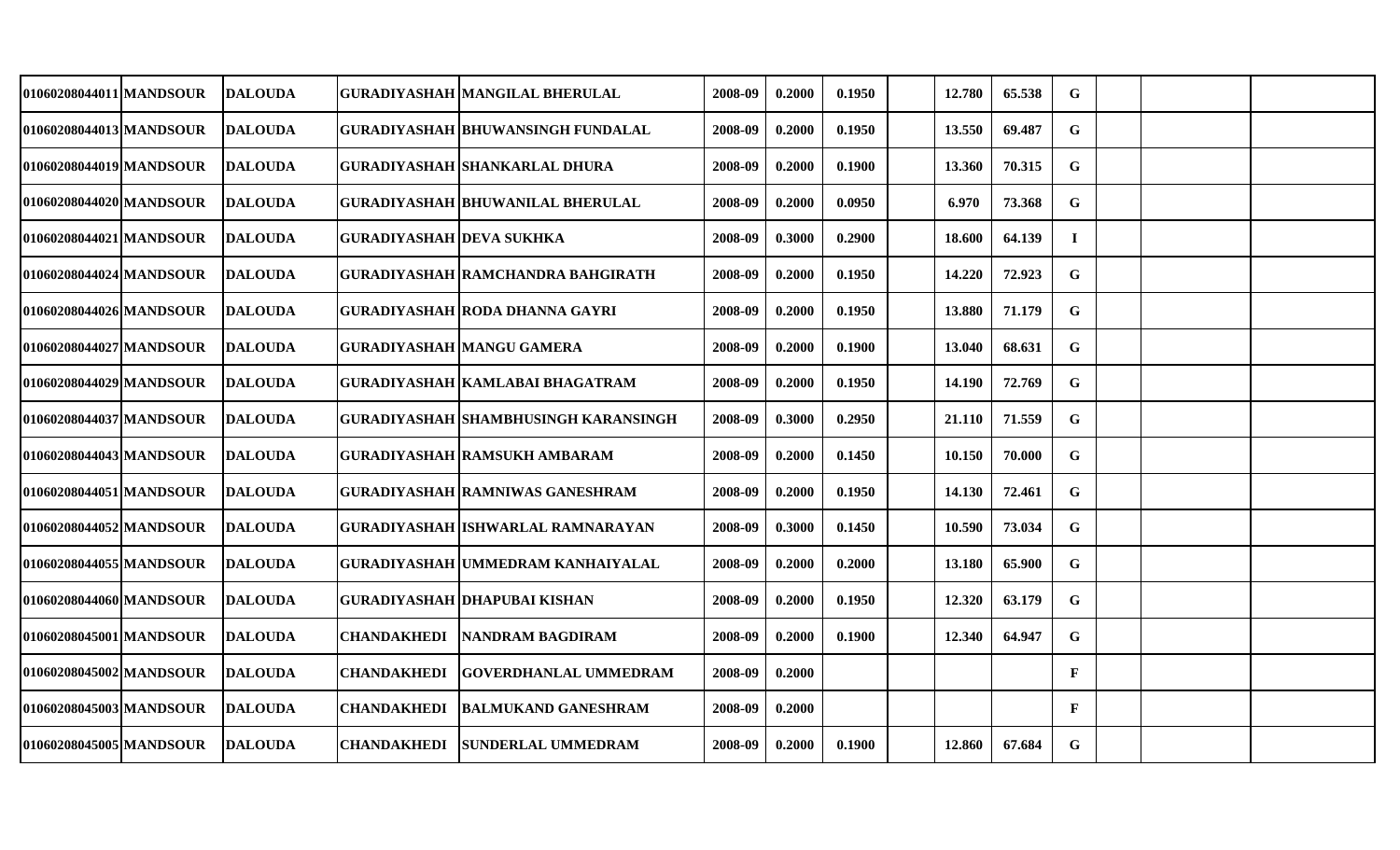| 01060208045007 MANDSOUR | <b>DALOUDA</b> | CHANDAKHEDI        | RAMSURATBAI MANGILAL          | 2008-09 | 0.3000 | 0.2000 | 12.980 | 64.900 | G            |  |                    |
|-------------------------|----------------|--------------------|-------------------------------|---------|--------|--------|--------|--------|--------------|--|--------------------|
| 01060208045012 MANDSOUR | <b>DALOUDA</b> | <b>CHANDAKHEDI</b> | NATHULAL MADHOLAL             | 2008-09 | 0.2000 | 0.2000 | 13.170 | 65.850 | G            |  |                    |
| 01060208045015 MANDSOUR | <b>DALOUDA</b> | <b>CHANDAKHEDI</b> | <b>RUGHNATH BHERULAL</b>      | 2008-09 | 0.3000 | 0.0900 | 6.430  | 71.444 | G            |  |                    |
| 01060208045016 MANDSOUR | <b>DALOUDA</b> | <b>CHANDAKHEDI</b> | <b>KODARSINGH NATHU</b>       | 2008-09 | 0.2000 | 0.2000 | 12.370 | 61.850 | $\mathbf G$  |  |                    |
| 01060208045018 MANDSOUR | <b>DALOUDA</b> | <b>CHANDAKHEDI</b> | <b>KANSINGH LALSINGH</b>      | 2008-09 | 0.3000 | 0.2750 | 17.550 | 63.818 | G            |  |                    |
| 01060208045019 MANDSOUR | <b>DALOUDA</b> | <b>CHANDAKHEDI</b> | MADHOSINGH DEVISINGH          | 2008-09 | 0.2000 | 0.1850 | 11.510 | 62.216 | G            |  | <b>NAME CHANGE</b> |
| 01060208045020 MANDSOUR | <b>DALOUDA</b> | <b>CHANDAKHEDI</b> | <b>BHAGIRATH DEWA</b>         | 2008-09 | 0.2000 | 0.1800 | 11.710 | 65.055 | $\mathbf G$  |  |                    |
| 01060208045022 MANDSOUR | <b>DALOUDA</b> | <b>CHANDAKHEDI</b> | <b>MANGU BHANWARLAL</b>       | 2008-09 | 0.2000 |        |        |        | $\mathbf{F}$ |  |                    |
| 010602080450231MANDSOUR | <b>DALOUDA</b> | <b>CHANDAKHEDI</b> | <b>JAGANAATH KISHANLAL</b>    | 2008-09 | 0.3000 | 0.1400 | 9.840  | 70.285 | $\bf{I}$     |  |                    |
| 01060208045026 MANDSOUR | <b>DALOUDA</b> | <b>CHANDAKHEDI</b> | <b>JAGDISH BHUWANJI</b>       | 2008-09 | 0.2000 | 0.1000 | 6.360  | 63.600 | $\mathbf G$  |  |                    |
| 01060208045027 MANDSOUR | <b>DALOUDA</b> | <b>CHANDAKHEDI</b> | DEVKARAN KISHORRAM            | 2008-09 | 0.2000 | 0.1950 | 13.360 | 68.512 | G            |  |                    |
| 01060208045030 MANDSOUR | <b>DALOUDA</b> | <b>CHANDAKHEDI</b> | BHARATRAM BHANWARLAL          | 2008-09 | 0.2000 | 0.2050 | 12.330 | 60.146 | $\mathbf G$  |  |                    |
| 010602080450331MANDSOUR | <b>DALOUDA</b> | <b>CHANDAKHEDI</b> | <b>BHARATSINGH BHERUSINGH</b> | 2008-09 | 0.3000 | 0.0900 | 5.950  | 66.111 | G            |  |                    |
| 01060208045037 MANDSOUR | <b>DALOUDA</b> | <b>CHANDAKHEDI</b> | DASHRATHLAL MATHURALAL        | 2008-09 | 0.2000 | 0.1050 | 6.880  | 65.523 | G            |  |                    |
| 01060208045039 MANDSOUR | <b>DALOUDA</b> | <b>CHANDAKHEDI</b> | PRABHULAL TARACHAND           | 2008-09 | 0.2000 | 0.1200 | 6.840  | 57.000 | $\bf{I}$     |  |                    |
| 01060208045040 MANDSOUR | <b>DALOUDA</b> | <b>CHANDAKHEDI</b> | RESHAMKUNWAR NATHUSINGH       | 2008-09 | 0.2000 | 0.1900 | 11.800 | 62.105 | G            |  |                    |
| 01060208045041 MANDSOUR | <b>DALOUDA</b> | <b>CHANDAKHEDI</b> | MOHANLAL HIRALAL              | 2008-09 | 0.2000 | 0.1900 | 11.900 | 62.631 | $\bf{I}$     |  |                    |
| 01060208045042 MANDSOUR | <b>DALOUDA</b> | <b>CHANDAKHEDI</b> | MANGILAL UMMEDRAM             | 2008-09 | 0.3000 | 0.2900 | 18.350 | 63.275 | G            |  |                    |
| 01060208045044 MANDSOUR | <b>DALOUDA</b> | <b>CHANDAKHEDI</b> | <b>GANGARAM KALU</b>          | 2008-09 | 0.3000 | 0.2200 | 14.290 | 64.954 | $\mathbf G$  |  |                    |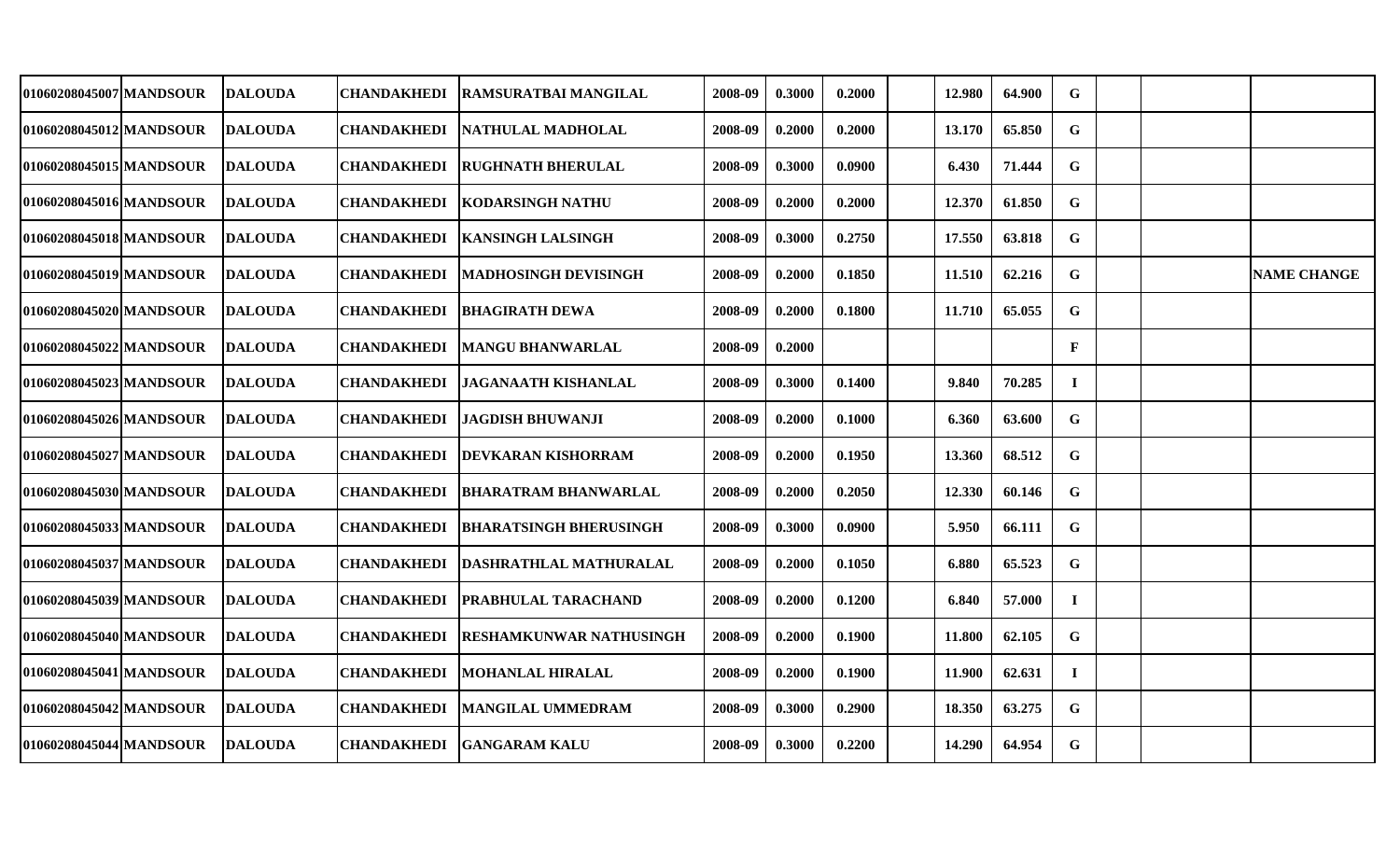| G<br>G<br>$\mathbf G$<br>$\mathbf F$<br>G<br>$\mathbf G$ | 64.000<br>60.512<br>67.500<br>63.523 |                    |
|----------------------------------------------------------|--------------------------------------|--------------------|
|                                                          |                                      |                    |
|                                                          |                                      |                    |
|                                                          |                                      |                    |
|                                                          |                                      |                    |
|                                                          |                                      |                    |
|                                                          | 62.512                               |                    |
| $\mathbf G$                                              | 65.000                               |                    |
| ${\bf G}$                                                | 66.292                               |                    |
| $\mathbf F$                                              |                                      | <b>NAME CHANGE</b> |
| $\mathbf G$                                              | 60.400                               |                    |
| G                                                        | 63.894                               |                    |
| $\mathbf G$                                              | 62.894                               |                    |
| G                                                        | 63.275                               |                    |
| $\mathbf G$                                              | 68.727                               |                    |
|                                                          | 64.195                               |                    |
| $\mathbf G$                                              |                                      |                    |
| $\mathbf G$                                              | 58.750                               |                    |
| $\mathbf G$                                              | 64.256                               |                    |
| $\mathbf G$                                              | 63.000                               |                    |
|                                                          |                                      |                    |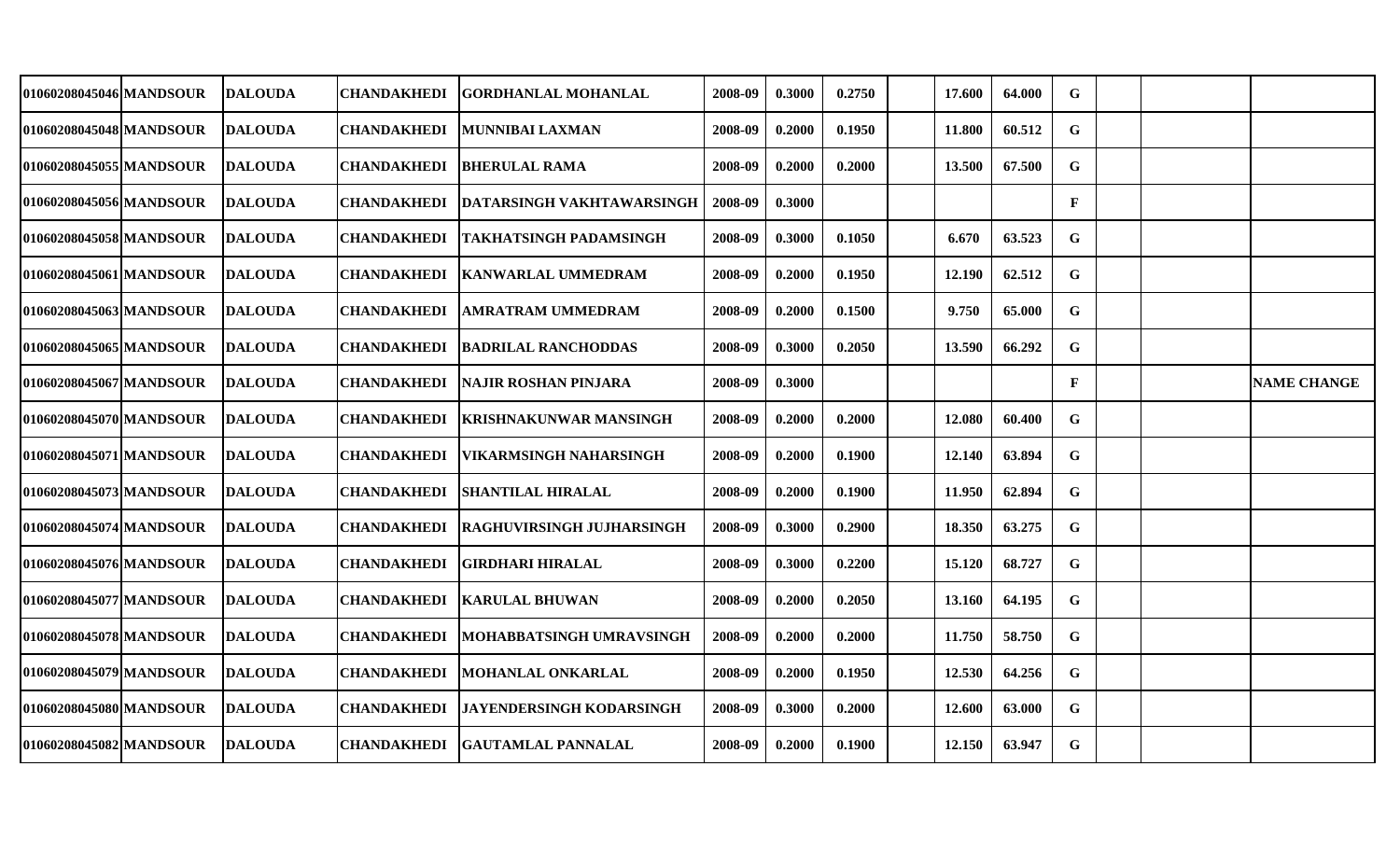| 01060208045083 MANDSOUR | <b>DALOUDA</b> | <b>CHANDAKHEDI</b> | <b>RAMDAYAL MANGILAL</b>         | 2008-09 | 0.2000 | 0.1900 | 11.640 | 61.263 | G            |    |                |  |
|-------------------------|----------------|--------------------|----------------------------------|---------|--------|--------|--------|--------|--------------|----|----------------|--|
| 01060208045084 MANDSOUR | <b>DALOUDA</b> | <b>CHANDAKHEDI</b> | JUJHARSINGH NATHUSINGH           | 2008-09 | 0.3000 |        |        |        | $\mathbf{F}$ |    |                |  |
| 01060208045085 MANDSOUR | <b>DALOUDA</b> | <b>CHANDAKHEDI</b> | <b>RAJENDERSINGH GULABSINGH</b>  | 2008-09 | 0.2000 | 0.1850 | 11.750 | 63.513 | G            |    |                |  |
| 01060208045086 MANDSOUR | <b>DALOUDA</b> | <b>CHANDAKHEDI</b> | <b>SHANKARLAL RAMKARAN</b>       | 2008-09 | 0.2000 | 0.1900 | 13.100 | 68.947 | G            |    |                |  |
| 01060208045087 MANDSOUR | <b>DALOUDA</b> | <b>CHANDAKHEDI</b> | <b>BHERULAL DHURALAL</b>         | 2008-09 | 0.3000 | 0.1000 | 6.370  | 63.700 | $\bf I$      |    |                |  |
| 01060208045089 MANDSOUR | <b>DALOUDA</b> | <b>CHANDAKHEDI</b> | <b>KAMALSINGH MANSINGH</b>       | 2008-09 | 0.2000 | 0.1700 | 11.070 | 65.117 | $\mathbf G$  |    |                |  |
| 01060208045090 MANDSOUR | <b>DALOUDA</b> | <b>CHANDAKHEDI</b> | <b>RATANLAL DEVA</b>             | 2008-09 | 0.3000 | 0.1100 | 6.780  | 61.636 | $\mathbf G$  |    |                |  |
| 01060208045091 MANDSOUR | <b>DALOUDA</b> | <b>CHANDAKHEDI</b> | <b>ISHWARLAL RAMKARAN</b>        | 2008-09 | 0.3000 | 0.2900 | 17.930 | 61.827 | $\mathbf G$  |    |                |  |
| 010602080450921MANDSOUR | <b>DALOUDA</b> | <b>CHANDAKHEDI</b> | <b>MANGUSINGH KODARSINGH</b>     | 2008-09 | 0.3000 | 0.2800 | 18.500 | 66.071 | $\mathbf G$  |    |                |  |
| 01060208045093 MANDSOUR | <b>DALOUDA</b> | <b>CHANDAKHEDI</b> | <b>NAGUSINGH DEVISINGH</b>       | 2008-09 | 0.2000 | 0.1950 | 12.100 | 62.051 | G            |    |                |  |
| 01060208045094 MANDSOUR | <b>DALOUDA</b> | <b>CHANDAKHEDI</b> | BHAGWANSINGH HARESINGH           | 2008-09 | 0.3000 | 0.2300 | 15.270 | 66.391 | G            |    |                |  |
| 01060208045096 MANDSOUR | <b>DALOUDA</b> | <b>CHANDAKHEDI</b> | FATEHSINGH HARESINGH             | 2008-09 | 0.3000 | 0.2500 | 16.500 | 66.000 | G            |    |                |  |
| 01060208045097 MANDSOUR | <b>DALOUDA</b> | <b>CHANDAKHEDI</b> | KARULAL NANURAM                  | 2008-09 | 0.3000 |        |        |        | $\mathbf{F}$ |    |                |  |
| 01060208045098 MANDSOUR | <b>DALOUDA</b> | <b>CHANDAKHEDI</b> | <b>TULSIBAI BAGDIRAM</b>         | 2008-09 | 0.2000 | 0.2000 | 11.930 | 59.650 | G            |    |                |  |
| 01060208045099 MANDSOUR | <b>DALOUDA</b> | <b>CHANDAKHEDI</b> | BHOPALSINGH BHANWARSINGH         | 2008-09 | 0.3000 | 0.2000 | 1.630  | 8.150  | G            | 04 |                |  |
| 01060208045100 MANDSOUR | <b>DALOUDA</b> | CHANDAKHEDI        | BHARATSINGH VAKHTAWAR            | 2008-09 | 0.2000 | 0.0550 | 3.540  | 64.363 | $\mathbf G$  |    |                |  |
| 01060208045102 MANDSOUR | <b>DALOUDA</b> | <b>CHANDAKHEDI</b> | BASANTIBAI KANWARLAL             | 2008-09 | 0.2000 | 0.0800 | 4.910  | 61.375 | G            |    |                |  |
| 01060208045103 MANDSOUR | <b>DALOUDA</b> | <b>CHANDAKHEDI</b> | <b>BHANWARKUNWAR SHABHUSINGH</b> | 2008-09 | 0.2000 | 0.0800 | 5.830  | 72.875 | G            |    | 01030208075039 |  |
| 01060208045105 MANDSOUR | <b>DALOUDA</b> | <b>CHANDAKHEDI</b> | <b>IRAMESHWAR TORIRAM</b>        | 2008-09 | 0.2000 | 0.1850 | 11.730 | 63.405 | G            |    |                |  |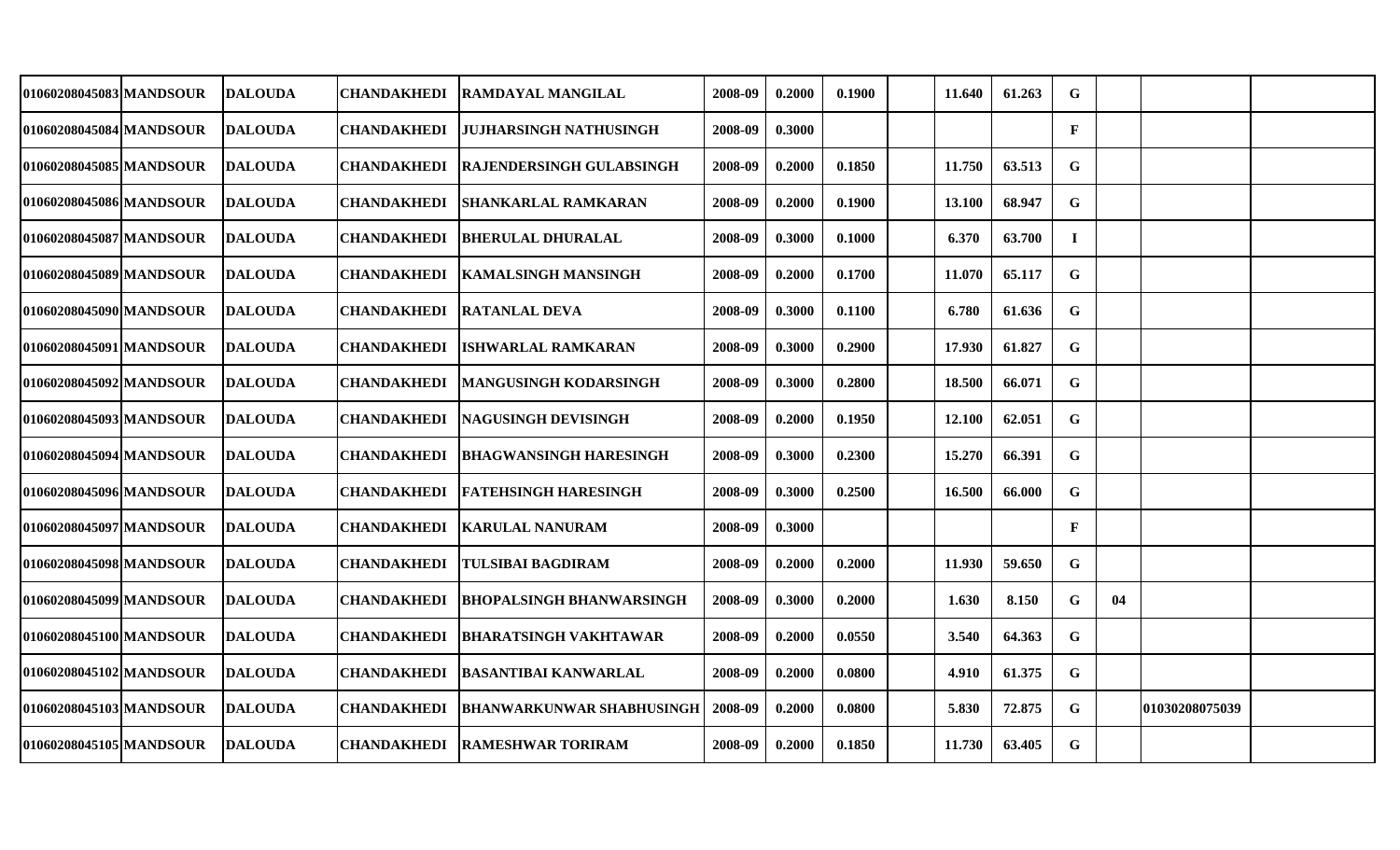| 01060208045006 MANDSOUR | <b>DALOUDA</b> | CHANDAKHEDI     | <b>BHERULAL AMBARAM</b>          | 2008-09 | 0.3000 | 0.2900 | 19.630 | 67.689 | G           |  |  |
|-------------------------|----------------|-----------------|----------------------------------|---------|--------|--------|--------|--------|-------------|--|--|
| 01060208046001 MANDSOUR | <b>DALOUDA</b> | <b>PALASIYA</b> | <b>HAKKIRAM BHERULAL</b>         | 2008-09 | 0.3000 | 0.3000 | 18.170 | 60.566 | G           |  |  |
| 01060208046007 MANDSOUR | <b>DALOUDA</b> | <b>PALASIYA</b> | <b>DEVILAL RAMA</b>              | 2008-09 | 0.2000 | 0.1950 | 12.640 | 64.820 | G           |  |  |
| 01060208046009 MANDSOUR | <b>DALOUDA</b> | <b>PALASIYA</b> | <b>GODAVRIBAI SAWARAM</b>        | 2008-09 | 0.2000 | 0.2000 | 13.160 | 65.800 | $\mathbf G$ |  |  |
| 01060208046011 MANDSOUR | <b>DALOUDA</b> | <b>PALASIYA</b> | <b>DULLIBAI CHENANATH</b>        | 2008-09 | 0.2000 | 0.2000 | 13.280 | 66.400 | $\mathbf G$ |  |  |
| 01060208046014 MANDSOUR | <b>DALOUDA</b> | <b>PALASIYA</b> | <b>VIKRAMKUNWAR SHANKARSINGH</b> | 2008-09 | 0.3000 | 0.2950 | 18.530 | 62.813 | $\mathbf G$ |  |  |
| 01060208046016 MANDSOUR | <b>DALOUDA</b> | <b>PALASIYA</b> | <b>NARAYAN SAWARAM</b>           | 2008-09 | 0.3000 | 0.1950 | 12.950 | 66.410 | $\mathbf G$ |  |  |
| 01060208046018 MANDSOUR | <b>DALOUDA</b> | <b>PALASIYA</b> | <b>DASHRATHSINGH HARESINGH</b>   | 2008-09 | 0.3000 | 0.2850 | 18.800 | 65.964 | $\mathbf G$ |  |  |
| 01060208046021 MANDSOUR | <b>DALOUDA</b> | <b>PALASIYA</b> | <b>MANGILAL TULSIRAM</b>         | 2008-09 | 0.3000 | 0.3000 | 19.330 | 64.433 | $\mathbf G$ |  |  |
| 01060208046025 MANDSOUR | <b>DALOUDA</b> | <b>PALASIYA</b> | <b>DHULSINGH CHANDANSINGH</b>    | 2008-09 | 0.2000 | 0.2000 | 12.900 | 64.500 | $\mathbf G$ |  |  |
| 01060208046033 MANDSOUR | <b>DALOUDA</b> | <b>PALASIYA</b> | NATHUSINGH BHAGWANSINGH          | 2008-09 | 0.2000 | 0.2000 | 13.140 | 65.700 | G           |  |  |
| 01060208046038 MANDSOUR | <b>DALOUDA</b> | <b>PALASIYA</b> | RAMCHANDRA MATHURALAL            | 2008-09 | 0.2000 | 0.2050 | 13.670 | 66.682 | G           |  |  |
| 01060208046041 MANDSOUR | <b>DALOUDA</b> | <b>PALASIYA</b> | <b>HAKKIRAM KANIRAM</b>          | 2008-09 | 0.2000 | 0.2000 | 12.160 | 60.800 | $\mathbf G$ |  |  |
| 01060208046050 MANDSOUR | <b>DALOUDA</b> | <b>PALASIYA</b> | <b>HARIRAM GAMERA</b>            | 2008-09 | 0.3000 | 0.3000 | 17.970 | 59.900 | G           |  |  |
| 01060208046056 MANDSOUR | <b>DALOUDA</b> | <b>PALASIYA</b> | <b>UDA DHULA</b>                 | 2008-09 | 0.3000 | 0.2800 | 18.500 | 66.071 | $\mathbf G$ |  |  |
| 01060208046060 MANDSOUR | <b>DALOUDA</b> | <b>PALASIYA</b> | <b>PREMCHADN TIKAMCHAND</b>      | 2008-09 | 0.3000 | 0.3000 | 20.550 | 68.500 | $\mathbf G$ |  |  |
| 01060208046061 MANDSOUR | <b>DALOUDA</b> | <b>PALASIYA</b> | <b>RAMNATH HIRANATH</b>          | 2008-09 | 0.3000 | 0.2300 | 13.570 | 59.000 | G           |  |  |
| 01060208046062 MANDSOUR | <b>DALOUDA</b> | <b>PALASIYA</b> | <b>JUJHAR CHUNNILAL</b>          | 2008-09 | 0.2000 | 0.1700 | 12.020 | 70.705 | $\mathbf G$ |  |  |
| 01060208046063 MANDSOUR | <b>DALOUDA</b> | <b>PALASIYA</b> | <b>ISHWARSINGH ARJUNSINGH</b>    | 2008-09 | 0.2000 | 0.2050 | 12.770 | 62.292 | $\mathbf G$ |  |  |
|                         |                |                 |                                  |         |        |        |        |        |             |  |  |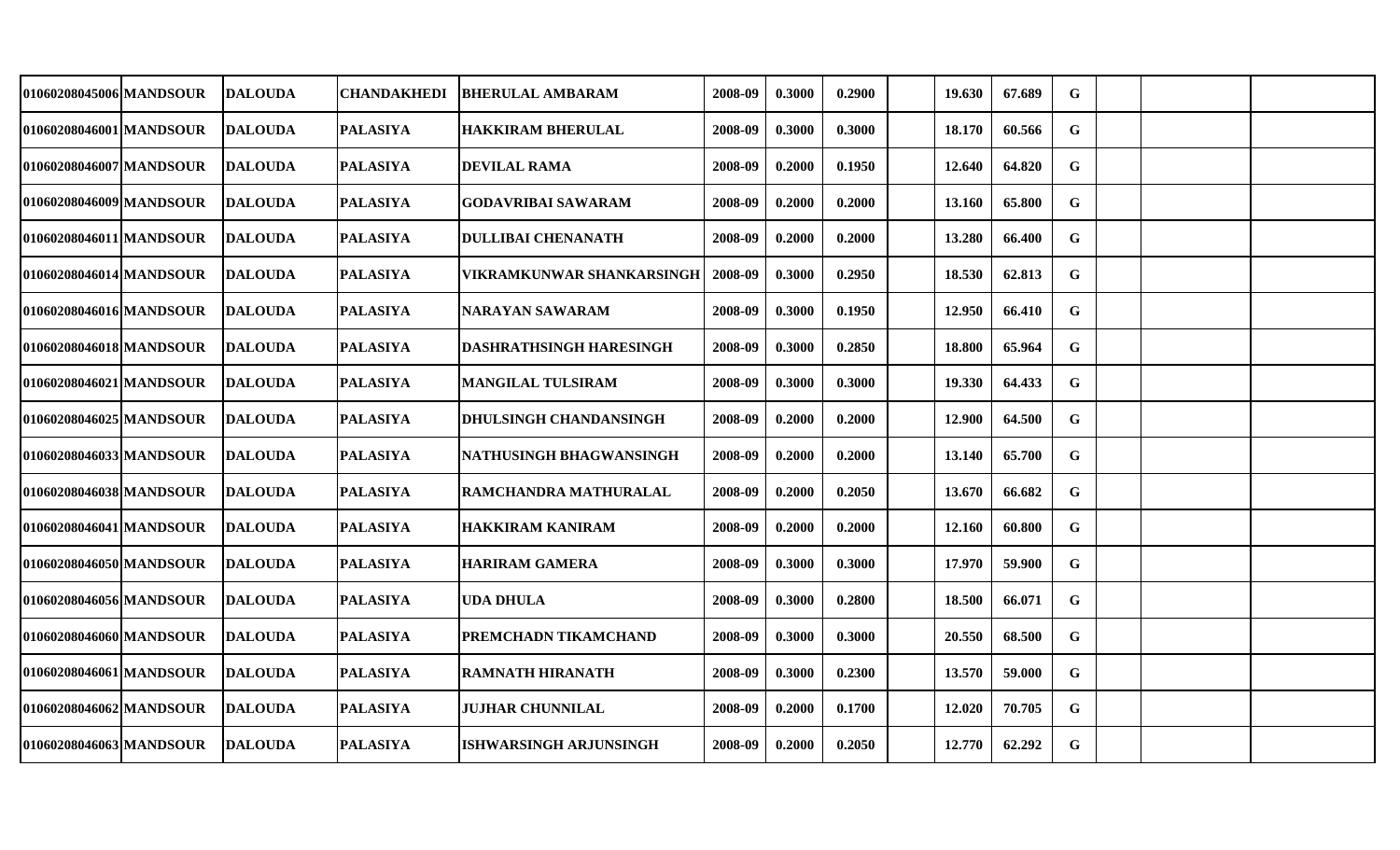| 01060208046069 MANDSOUR | <b>DALOUDA</b> | <b>PALASIYA</b> | MOHANSINGH HARESINGH              | 2008-09 | 0.3000 | 0.2800 | 19.060 | 68.071 | G            |    |  |
|-------------------------|----------------|-----------------|-----------------------------------|---------|--------|--------|--------|--------|--------------|----|--|
| 01060208046070 MANDSOUR | <b>DALOUDA</b> | <b>PALASIYA</b> | <b>HIRA DEVA</b>                  | 2008-09 | 0.3000 | 0.3050 | 17.380 | 56.983 | G            |    |  |
| 01060208046071 MANDSOUR | <b>DALOUDA</b> | <b>PALASIYA</b> | <b>RADHESHYAM HAKKIRAM</b>        | 2008-09 | 0.3000 | 0.2950 | 19.050 | 64.576 | $\mathbf G$  |    |  |
| 01060208046072 MANDSOUR | <b>DALOUDA</b> | <b>PALASIYA</b> | <b>MOHANLAL SAVARAM</b>           | 2008-09 | 0.2000 | 0.2050 | 13.700 | 66.829 | G            |    |  |
| 01060208046073 MANDSOUR | <b>DALOUDA</b> | <b>PALASIYA</b> | <b>RATANLAL BHERULAL</b>          | 2008-09 | 0.2000 | 0.2000 | 12.820 | 64.100 | $\mathbf G$  |    |  |
| 01060208046075 MANDSOUR | <b>DALOUDA</b> | <b>PALASIYA</b> | <b>BHANWARSINGH NATHUSINGH</b>    | 2008-09 | 0.3000 | 0.2950 | 18.170 | 61.593 | $\mathbf G$  |    |  |
| 01060208046076 MANDSOUR | <b>DALOUDA</b> | <b>PALASIYA</b> | <b>BHERULAL KARULAL</b>           | 2008-09 | 0.3000 | 0.2050 | 13.070 | 63.756 | ${\bf G}$    |    |  |
| 01060208046079 MANDSOUR | <b>DALOUDA</b> | <b>PALASIYA</b> | RAJENDERKUAMR RAMNARAYAN          | 2008-09 | 0.2000 | 0.1950 | 12.290 | 63.025 | $\mathbf G$  | 01 |  |
| 01060208047007 MANDSOUR | <b>DALOUDA</b> | <b>NAGRI</b>    | <b>RAMLAL GOVINDRAM</b>           | 2008-09 | 0.2000 | 0.1950 | 13.660 | 70.051 | $\mathbf G$  |    |  |
| 01060208047010 MANDSOUR | <b>DALOUDA</b> | <b>NAGRI</b>    | PRABHULAL KALURAM                 | 2008-09 | 0.3000 | 0.3000 | 17.840 | 59.466 | $\mathbf G$  |    |  |
| 01060208047022 MANDSOUR | <b>DALOUDA</b> | <b>NAGRI</b>    | <b>MANGILAL DEVRAM</b>            | 2008-09 | 0.2000 | 0.1500 | 9.820  | 65.466 | $\bf{I}$     |    |  |
| 01060208047034 MANDSOUR | <b>DALOUDA</b> | <b>NAGRI</b>    | <b>BAGDIRAM RUGHNATH</b>          | 2008-09 | 0.3000 | 0.3000 | 17.970 | 59.900 | $\mathbf G$  |    |  |
| 01060208047040 MANDSOUR | <b>DALOUDA</b> | <b>NAGRI</b>    | <b>BHERULAL FAKIRCHAND DHAKAD</b> | 2008-09 | 0.3000 | 0.2000 | 11.670 | 58.350 | G            |    |  |
| 01060208047042 MANDSOUR | <b>DALOUDA</b> | <b>NAGRI</b>    | <b>RAMRATAN DHANNA</b>            | 2008-09 | 0.2000 | 0.1950 | 12.650 | 64.871 | G            |    |  |
| 01060208047044 MANDSOUR | <b>DALOUDA</b> | <b>NAGRI</b>    | <b>NATHU KACHRU</b>               | 2008-09 | 0.3000 | 0.3000 | 14.740 | 49.133 | G            | 04 |  |
| 01060208047052 MANDSOUR | <b>DALOUDA</b> | <b>NAGRI</b>    | <b>GANGABAI NIRBHAYRAM</b>        | 2008-09 | 0.3000 | 0.2400 | 14.740 | 61.416 | G            |    |  |
| 01060208047053 MANDSOUR | <b>DALOUDA</b> | <b>NAGRI</b>    | <b>MANGILAL MADHO</b>             | 2008-09 | 0.3000 | 0.2050 | 12.770 | 62.292 | G            |    |  |
| 01060208047057 MANDSOUR | <b>DALOUDA</b> | <b>NAGRI</b>    | <b>BHAGWAN DHANNA</b>             | 2008-09 | 0.3000 |        |        |        | $\mathbf{F}$ |    |  |
| 01060208047075 MANDSOUR | <b>DALOUDA</b> | <b>NAGRI</b>    | <b>RAMGOPAL HARIRAM</b>           | 2008-09 | 0.3000 | 0.1500 | 9.320  | 62.133 | $\mathbf G$  |    |  |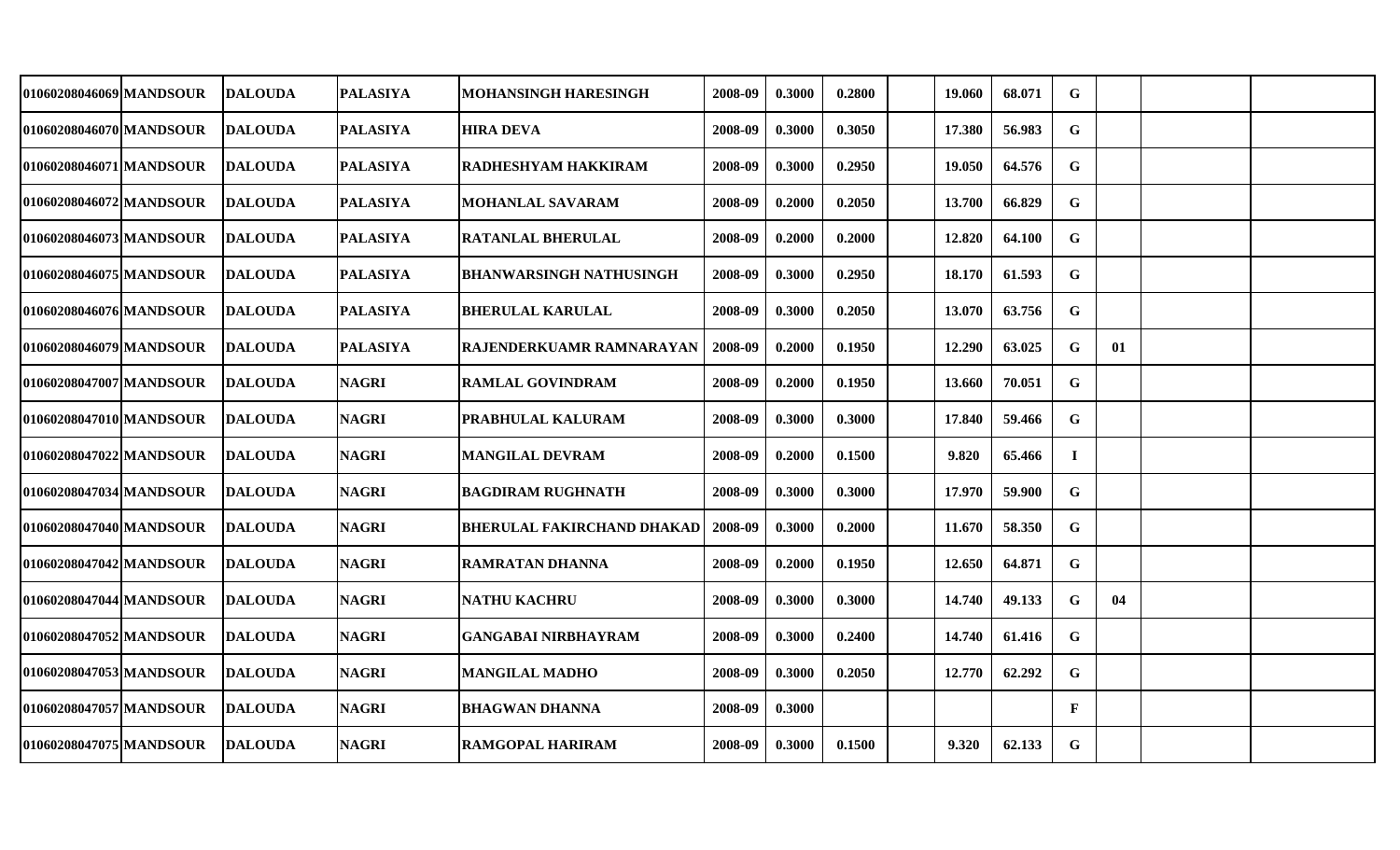| 01060208048001 MANDSOUR  | <b>DALOUDA</b> | LAKHMAKHEDI  NAGU BHERAJI |                                   | 2008-09 | 0.2000 | 0.1950 | 12.140 | 62.256 | G           |    |                    |
|--------------------------|----------------|---------------------------|-----------------------------------|---------|--------|--------|--------|--------|-------------|----|--------------------|
| 01060208048003 MANDSOUR  | <b>DALOUDA</b> | LAKHMAKHEDI  BALU UDA     |                                   | 2008-09 | 0.2000 | 0.1600 | 9.660  | 60.375 | G           |    |                    |
| 01060208048004 MANDSOUR  | <b>DALOUDA</b> |                           | LAKHMAKHEDI  DEVRAM NIRBHAYRAM    | 2008-09 | 0.2000 | 0.1000 | 6.760  | 67.600 | $\mathbf G$ |    |                    |
| 01060208048005 MANDSOUR  | <b>DALOUDA</b> |                           | LAKHMAKHEDI   BHAGIRATH CHUNNILAL | 2008-09 | 0.3000 | 0.2850 | 8.910  | 31.263 | $\mathbf G$ | 04 |                    |
| 01060208048007 MANDSOUR  | <b>DALOUDA</b> |                           | LAKHMAKHEDI RUGHNATH BHUWAN       | 2008-09 | 0.3000 | 0.1850 | 11.560 | 62.486 | $\mathbf G$ |    |                    |
| 01060208048012 MANDSOUR  | <b>DALOUDA</b> | LAKHMAKHEDI               | <b>GITABAI BHERULAL</b>           | 2008-09 | 0.2000 | 0.2000 | 12.220 | 61.100 | G           |    |                    |
| 01060208048017 MANDSOUR  | <b>DALOUDA</b> | <b>LAKHMAKHEDI</b>        | <b>BHERULAL BHAGGA</b>            | 2008-09 | 0.2000 | 0.1550 | 9.740  | 62.838 | $\mathbf G$ |    |                    |
| 01060208048018 MANDSOUR  | <b>DALOUDA</b> |                           | LAKHMAKHEDI  GANGARAM KESHURAM    | 2008-09 | 0.2000 | 0.1700 | 2.130  | 12.529 | G           | 04 |                    |
| 01060208048019 MANDSOUR_ | <b>DALOUDA</b> |                           | LAKHMAKHEDI  BHAGATRAM GORDHAN    | 2008-09 | 0.3000 | 0.3000 | 19.510 | 65.033 | G           |    |                    |
| 01060208048020 MANDSOUR  | <b>DALOUDA</b> | LAKHMAKHEDI  RAMA MODA    |                                   | 2008-09 | 0.3000 | 0.3050 | 18.210 | 59.704 | $\mathbf G$ |    |                    |
| 01060208048025 MANDSOUR  | <b>DALOUDA</b> |                           | LAKHMAKHEDI   BAGDIRAM NAGGA      | 2008-09 | 0.3000 | 0.2150 | 13.050 | 60.697 | G           |    |                    |
| 01060208048038 MANDSOUR  | <b>DALOUDA</b> |                           | LAKHMAKHEDI RAMPRASAD NAGU        | 2008-09 | 0.2000 | 0.1600 | 10.700 | 66.875 | $\mathbf G$ |    |                    |
| 01060208048039 MANDSOUR  | <b>DALOUDA</b> | <b>LAKHMAKHEDI</b>        | <b>ISHOBHARAM AMBARAM</b>         | 2008-09 | 0.2000 | 0.1950 | 12.470 | 63.948 | $\mathbf G$ |    |                    |
| 01060208049002 MANDSOUR  | <b>DALOUDA</b> | <b>DALODASAGRA</b>        | <b>RAMPYARI MANGU</b>             | 2008-09 | 0.2000 | 0.1550 | 9.740  | 62.838 | G           |    |                    |
| 01060208049003 MANDSOUR  | <b>DALOUDA</b> | <b>DALODASAGRA</b>        | RAMESHWAR JAGANNATH               | 2008-09 | 0.2000 | 0.2000 | 12.570 | 62.850 | G           |    |                    |
| 01060208049005 MANDSOUR  | <b>DALOUDA</b> | <b>DALODASAGRA</b>        | <b>DEVRAM BAGDIRAM</b>            | 2008-09 | 0.2000 | 0.2000 | 12.090 | 60.450 | G           |    | <b>NAME CHANGE</b> |
| 01060208049006 MANDSOUR  | <b>DALOUDA</b> | <b>DALODASAGRA</b>        | <b>RAMCHANDRA PANNALAL</b>        | 2008-09 | 0.3000 | 0.2950 | 18.480 | 62.644 | G           |    |                    |
| 01060208049007 MANDSOUR  | <b>DALOUDA</b> | <b>DALODASAGRA</b>        | <b>BHAGATRAM HIRALAL</b>          | 2008-09 | 0.2000 | 0.2000 | 12.120 | 60.600 | G           |    |                    |
| 01060208049008 MANDSOUR  | <b>DALOUDA</b> | <b>DALODASAGRA</b>        | <b>BHAGATRAM NANURAM</b>          | 2008-09 | 0.2000 | 0.1950 | 12.760 | 65.435 | $\mathbf G$ |    |                    |
|                          |                |                           |                                   |         |        |        |        |        |             |    |                    |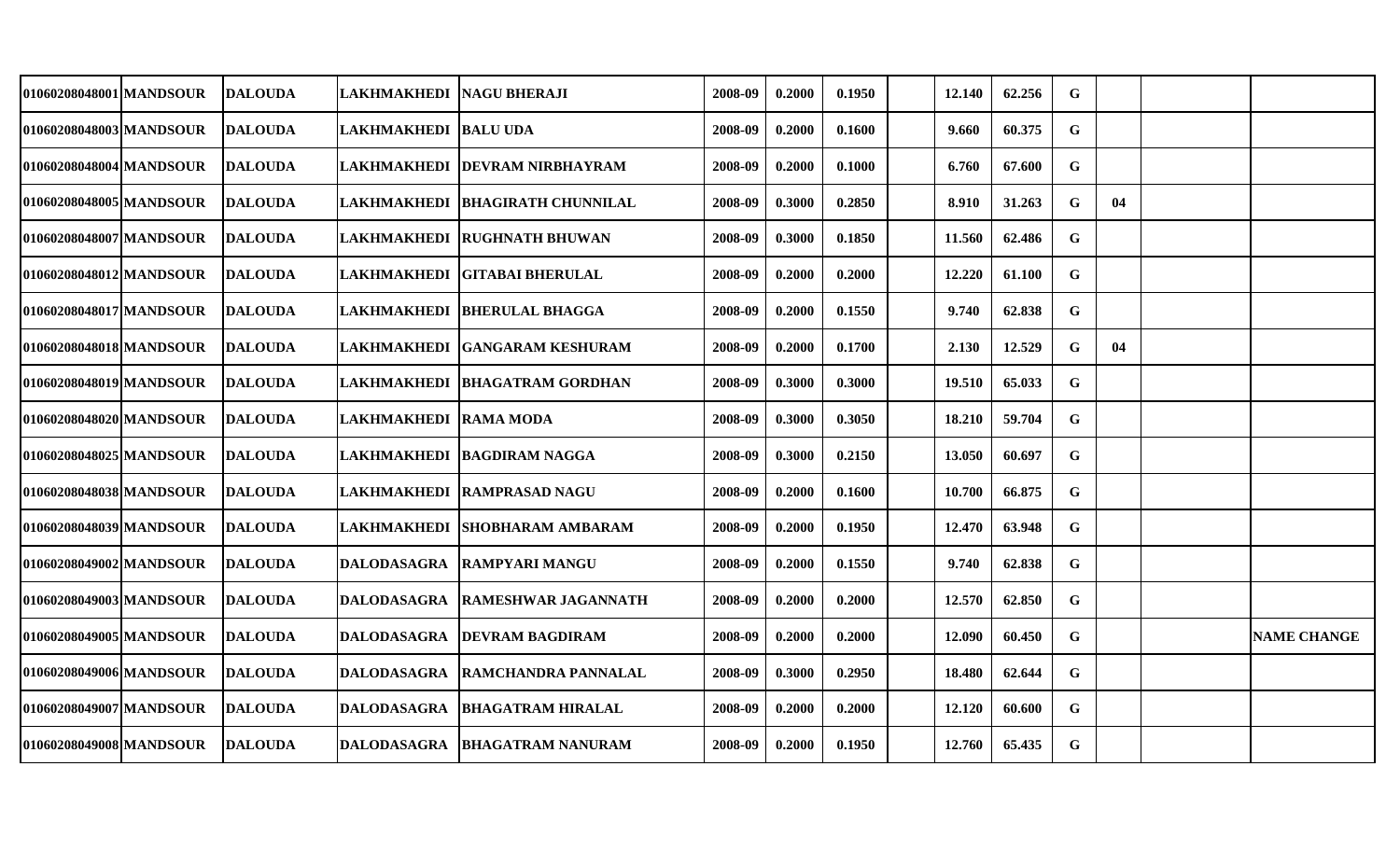| 01060208049009 MANDSOUR | <b>DALOUDA</b> | DALODASAGRA        | <b>MAGNIRAM NATHURAM</b>        | 2008-09 | 0.3000 | 0.2650 | 17.030 | 64.264 | G           |    |                    |
|-------------------------|----------------|--------------------|---------------------------------|---------|--------|--------|--------|--------|-------------|----|--------------------|
| 01060208049010 MANDSOUR | <b>DALOUDA</b> | DALODASAGRA        | JIVANBALU RAMKISHAN             | 2008-09 | 0.2000 | 0.1450 | 10.230 | 70.551 | G           |    | <b>NAME CHANGE</b> |
| 01060208049012 MANDSOUR | <b>DALOUDA</b> | DALODASAGRA        | BHULIBAI VARDA                  | 2008-09 | 0.2000 | 0.2000 | 13.180 | 65.900 | G           |    |                    |
| 01060208049013 MANDSOUR | <b>DALOUDA</b> | <b>DALODASAGRA</b> | <b>KANCHANBAI BHERULAL</b>      | 2008-09 | 0.2000 | 0.1450 | 5.040  | 34.758 | G           | 04 |                    |
| 01060208049015 MANDSOUR | <b>DALOUDA</b> | DALODASAGRA        | IBHULIBAI RAMESHWAR             | 2008-09 | 0.3000 | 0.3000 | 18.670 | 62.233 | $\mathbf G$ |    |                    |
| 01060208049016 MANDSOUR | <b>DALOUDA</b> | <b>DALODASAGRA</b> | AMRATRAM BHAGIRATH              | 2008-09 | 0.2000 | 0.1800 | 11.540 | 64.111 | G           |    |                    |
| 01060208049017 MANDSOUR | <b>DALOUDA</b> | <b>DALODASAGRA</b> | <b>BALWANTSINGH JUJHARSINGH</b> | 2008-09 | 0.3000 | 0.2000 | 11.630 | 58.150 | G           |    |                    |
| 01060208049018 MANDSOUR | <b>DALOUDA</b> | <b>DALODASAGRA</b> | <b>GANESHRAM JAGANNATH</b>      | 2008-09 | 0.3000 | 0.2200 | 13.390 | 60.863 | $\mathbf G$ |    |                    |
| 01060208049019 MANDSOUR | <b>DALOUDA</b> | <b>DALODASAGRA</b> | <b>RATANLAL DEVRAM</b>          | 2008-09 | 0.2000 | 0.1950 | 12.910 | 66.205 | $\mathbf G$ |    |                    |
| 010602080490251MANDSOUR | <b>DALOUDA</b> | <b>DALODASAGRA</b> | JAGDISHCHANDRA SURATRAM         | 2008-09 | 0.2000 | 0.1800 | 12.150 | 67.500 | $\mathbf G$ |    |                    |
| 01060208049026 MANDSOUR | <b>DALOUDA</b> | <b>DALODASAGRA</b> | <b>BHUWANIRAM AMRATRAM</b>      | 2008-09 | 0.2000 | 0.1650 | 10.590 | 64.181 | G           |    | <b>NAME CHANGE</b> |
| 01060208049028 MANDSOUR | <b>DALOUDA</b> | <b>DALODASAGRA</b> | <b>OMPRAKASH LALUPARSAD</b>     | 2008-09 | 0.2000 | 0.1150 | 6.370  | 55.391 | G           |    |                    |
| 01060208049033 MANDSOUR | <b>DALOUDA</b> | DALODASAGRA        | LAXMINARAYAN HIRALAL            | 2008-09 | 0.2000 | 0.1950 | 12.950 | 66.410 | G           |    |                    |
| 010602080490351MANDSOUR | <b>DALOUDA</b> | <b>DALODASAGRA</b> | BHANWARLAL ONKARLAL             | 2008-09 | 0.3000 | 0.3000 | 19.400 | 64.666 | G           |    |                    |
| 01060208049036 MANDSOUR | <b>DALOUDA</b> | <b>DALODASAGRA</b> | PANNALAL GANESHRAM              | 2008-09 | 0.2000 | 0.1000 | 6.120  | 61.200 | G           |    |                    |
| 01060208049042 MANDSOUR | <b>DALOUDA</b> | <b>DALODASAGRA</b> | DHANNIBAI ONKARLAL              | 2008-09 | 0.2000 | 0.1900 | 13.760 | 72.421 | $\mathbf G$ |    |                    |
| 01060208049043 MANDSOUR | <b>DALOUDA</b> | DALODASAGRA        | RAMESHCHANDR RADHAKISHAN        | 2008-09 | 0.2000 | 0.1850 | 11.370 | 61.459 | G           |    |                    |
| 01060208049045 MANDSOUR | DALOUDA        | DALODASAGRA        | <b>RAMESHWAR BALARAM</b>        | 2008-09 | 0.2000 | 0.1850 | 11.720 | 63.351 | $\mathbf G$ |    |                    |
| 01060208049047 MANDSOUR | <b>DALOUDA</b> |                    | DALODASAGRA NATHU BHAGWAN       | 2008-09 | 0.2000 | 0.2000 | 14.080 | 70.400 | $\mathbf G$ |    |                    |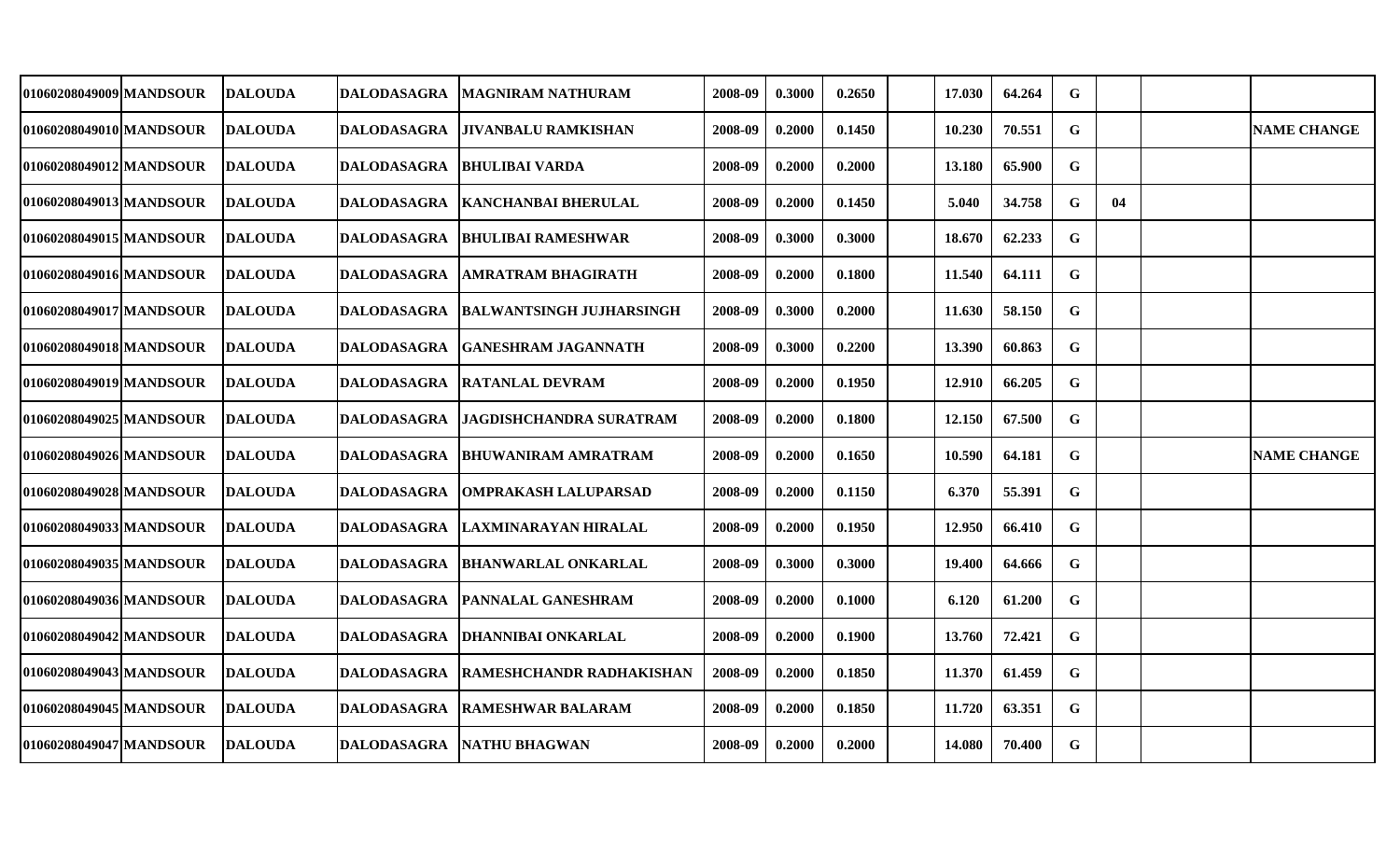| 01060208049048 MANDSOUR | <b>DALOUDA</b> | DALODASAGRA        | <b>NAGU SALAGRAM</b>              | 2008-09 | 0.2000 | 0.1350 | 8.080  | 59.851 | G           |    |  |
|-------------------------|----------------|--------------------|-----------------------------------|---------|--------|--------|--------|--------|-------------|----|--|
| 01060208049051 MANDSOUR | <b>DALOUDA</b> | DALODASAGRA        | JAMNABAI KACHRU                   | 2008-09 | 0.3000 | 0.1000 | 6.840  | 68.400 | G           |    |  |
| 01060208049052 MANDSOUR | <b>DALOUDA</b> | <b>DALODASAGRA</b> | <b>PANNALAL KHEMRAJ</b>           | 2008-09 | 0.3000 | 0.2950 | 18.960 | 64.271 | G           |    |  |
| 01060208049053 MANDSOUR | <b>DALOUDA</b> |                    | DALODASAGRA  RAMNARAYAN SHOBHARAM | 2008-09 | 0.2000 | 0.1950 | 4.530  | 23.230 | G           | 04 |  |
| 01060208049054 MANDSOUR | <b>DALOUDA</b> | <b>DALODASAGRA</b> | <b>AMRATRAM KHEEMA</b>            | 2008-09 | 0.3000 | 0.1950 | 11.930 | 61.179 | G           |    |  |
| 01060208049061 MANDSOUR | <b>DALOUDA</b> | DALODASAGRA        | <b>MANGU BHERA LUHAR</b>          | 2008-09 | 0.2000 | 0.1500 | 10.360 | 69.066 | G           |    |  |
| 01060208049062 MANDSOUR | <b>DALOUDA</b> | <b>DALODASAGRA</b> | <b>AMBARAM CHENRAM</b>            | 2008-09 | 0.2000 | 0.2000 | 7.440  | 37.200 | G           | 04 |  |
| 01060208049069 MANDSOUR | <b>DALOUDA</b> | <b>DALODASAGRA</b> | <b>GENDALAL BHAGIRATH</b>         | 2008-09 | 0.2000 | 0.1750 | 11.710 | 66.914 | G           |    |  |
| 01060208049072 MANDSOUR | <b>DALOUDA</b> | <b>DALODASAGRA</b> | AMBARAM BHUWANJI                  | 2008-09 | 0.2000 | 0.1950 | 11.990 | 61.487 | $\mathbf G$ |    |  |
| 01060208049073 MANDSOUR | <b>DALOUDA</b> | DALODASAGRA        | <b>UDEYRAM GAUTAM</b>             | 2008-09 | 0.2000 | 0.2050 | 12.190 | 59.463 | $\mathbf G$ |    |  |
| 01060208049074 MANDSOUR | <b>DALOUDA</b> | <b>DALODASAGRA</b> | KANHAIYALAL BHANWARLAL            | 2008-09 | 0.2000 | 0.1850 | 3.300  | 17.837 | G           | 04 |  |
| 01060208049075 MANDSOUR | <b>DALOUDA</b> | DALODASAGRA        | <b>DASHRATHLAL RATANLAL</b>       | 2008-09 | 0.2000 | 0.1950 | 12.620 | 64.717 | $\bf{I}$    | 02 |  |
| 01060208049076 MANDSOUR | <b>DALOUDA</b> | <b>DALODASAGRA</b> | ANANDILAL PRABHULAL               | 2008-09 | 0.2000 | 0.2000 | 12.960 | 64.800 | G           |    |  |
| 01060208049078 MANDSOUR | <b>DALOUDA</b> | <b>DALODASAGRA</b> | RATANLAL PANNALAL                 | 2008-09 | 0.3000 | 0.2950 | 18.930 | 64.169 | $\mathbf G$ |    |  |
| 01060208049079 MANDSOUR | <b>DALOUDA</b> | <b>DALODASAGRA</b> | RAMESHCHANDRA PARMANAND           | 2008-09 | 0.3000 | 0.3000 | 7.090  | 23.633 | G           | 04 |  |
| 01060208049081 MANDSOUR | <b>DALOUDA</b> | <b>DALODASAGRA</b> | DURGASHANKAR MURLIDHAR            | 2008-09 | 0.2000 | 0.1850 | 2.880  | 15.567 | G           | 04 |  |
| 01060208049082 MANDSOUR | <b>DALOUDA</b> | <b>DALODASAGRA</b> | ATMARAM BHANWARLAL                | 2008-09 | 0.3000 | 0.3050 | 18.110 | 59.377 | $\mathbf G$ |    |  |
| 01060208049083 MANDSOUR | <b>DALOUDA</b> | DALODASAGRA        | <b>NATHULAL SAWA</b>              | 2008-09 | 0.3000 | 0.2800 | 17.200 | 61.428 | $\mathbf G$ |    |  |
| 01060208049085 MANDSOUR | <b>DALOUDA</b> |                    | DALODASAGRA   PRABHULAL HIRALAL   | 2008-09 | 0.2000 | 0.2000 | 13.610 | 68.050 | $\mathbf G$ |    |  |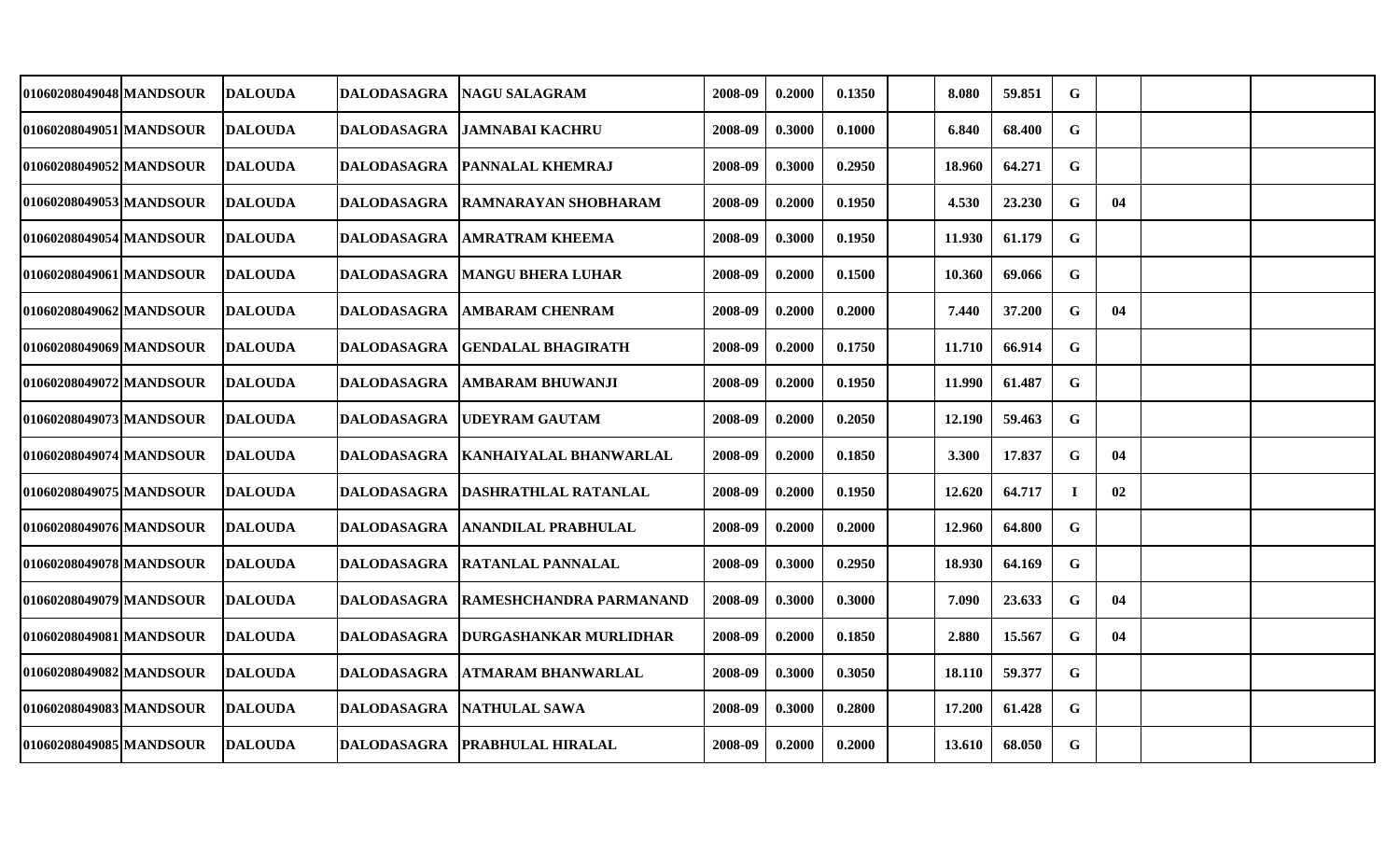| 01060208049086 MANDSOUR | <b>DALOUDA</b>  | DALODASAGRA        | <b>BHERULAL BHANWARLAL</b>     | 2008-09 | 0.2000 | 0.1900 | 12.160 | 64.000 | G            |    |  |
|-------------------------|-----------------|--------------------|--------------------------------|---------|--------|--------|--------|--------|--------------|----|--|
| 01060208049087 MANDSOUR | <b>DALOUDA</b>  | <b>DALODASAGRA</b> | <b>HIRALAL GABBA</b>           | 2008-09 | 0.3000 | 0.2000 | 13.590 | 67.950 | G            |    |  |
| 01060208049090 MANDSOUR | <b>DALOUDA</b>  | <b>DALODASAGRA</b> | <b>KELASH JAGANNATH</b>        | 2008-09 | 0.2000 | 0.1800 | 11.160 | 62.000 | $\mathbf G$  |    |  |
| 01060208049092MANDSOUR  | <b>DALOUDA</b>  |                    | DALODASAGRA RAMNIWAS LAKHMIRAM | 2008-09 | 0.2000 | 0.2000 | 12.360 | 61.800 | G            |    |  |
| 01060208049093 MANDSOUR | <b>DALOUDA</b>  | DALODASAGRA        | <b>RADHESHYAM AMBARAM</b>      | 2008-09 | 0.2000 | 0.2000 | 13.320 | 66.600 | G            |    |  |
| 01060208049094 MANDSOUR | <b>DALOUDA</b>  | <b>DALODASAGRA</b> | <b>HIRALAL AMRA</b>            | 2008-09 | 0.3000 | 0.3000 | 7.700  | 25.666 | G            | 04 |  |
| 01060208049096 MANDSOUR | <b>DALOUDA</b>  | <b>DALODASAGRA</b> | <b>BHANWARLAL NANDA</b>        | 2008-09 | 0.2000 | 0.0900 | 6.090  | 67.666 | $\mathbf G$  |    |  |
| 01060208049097 MANDSOUR | <b>IDALOUDA</b> | <b>DALODASAGRA</b> | <b>MANGILAL BHAGIRATH</b>      | 2008-09 | 0.2000 | 0.1950 | 12.480 | 64.000 | $\mathbf G$  |    |  |
| 01060208049099 MANDSOUR | <b>DALOUDA</b>  | <b>DALODASAGRA</b> | <b>MANGILAL BIHARILAL</b>      | 2008-09 | 0.2000 | 0.1950 | 12.330 | 63.230 | $\mathbf G$  |    |  |
| 01060208049100 MANDSOUR | <b>DALOUDA</b>  | <b>DALODASAGRA</b> | <b>AMARCHAND BHANWARLAL</b>    | 2008-09 | 0.3000 | 0.3000 | 19.200 | 64.000 | G            |    |  |
| 01060208050009 MANDSOUR | <b>DALOUDA</b>  | <b>KACHNARA</b>    | <b>DHAPUBAI BHERULAL</b>       | 2008-09 | 0.3000 | 0.1450 | 9.330  | 64.344 | G            |    |  |
| 01060208050030 MANDSOUR | <b>DALOUDA</b>  | <b>KACHNARA</b>    | <b>TEJSINGH DATARSINGH</b>     | 2008-09 | 0.2000 | 0.1000 | 6.820  | 68.200 | G            |    |  |
| 01060208050038 MANDSOUR | <b>DALOUDA</b>  | <b>KACHNARA</b>    | <b>FATESINGH BHERULAL</b>      | 2008-09 | 0.3000 |        |        |        | $\mathbf{F}$ |    |  |
| 01060208050044 MANDSOUR | <b>DALOUDA</b>  | <b>KACHNARA</b>    | <b>BADRILAL BAGDIRAM</b>       | 2008-09 | 0.2000 | 0.1950 | 3.700  | 18.974 | G            | 04 |  |
| 01060208050052 MANDSOUR | <b>DALOUDA</b>  | <b>KACHNARA</b>    | <b>ASLAM GAFUR</b>             | 2008-09 | 0.3000 | 0.1450 | 9.230  | 63.655 | $\mathbf G$  |    |  |
| 01060208050055 MANDSOUR | <b>DALOUDA</b>  | <b>KACHNARA</b>    | <b>KASHIRAM KISHAN</b>         | 2008-09 | 0.2000 | 0.1000 | 6.160  | 61.600 | $\mathbf G$  |    |  |
| 01060208050057 MANDSOUR | <b>DALOUDA</b>  | <b>KACHNARA</b>    | KOSHALYABAI ONKARLAL           | 2008-09 | 0.3000 | 0.1700 | 11.230 | 66.058 | G            |    |  |
| 01060208050058 MANDSOUR | <b>IDALOUDA</b> | <b>KACHNARA</b>    | <b>HUSSAIN AJMERI</b>          | 2008-09 | 0.3000 | 0.1000 | 7.060  | 70.600 | $\mathbf G$  |    |  |
| 01060208050070 MANDSOUR | <b>DALOUDA</b>  | <b>KACHNARA</b>    | <b>BHANWARLAL BHAGIRATH</b>    | 2008-09 | 0.3000 | 0.1300 | 7.580  | 58.307 | G            |    |  |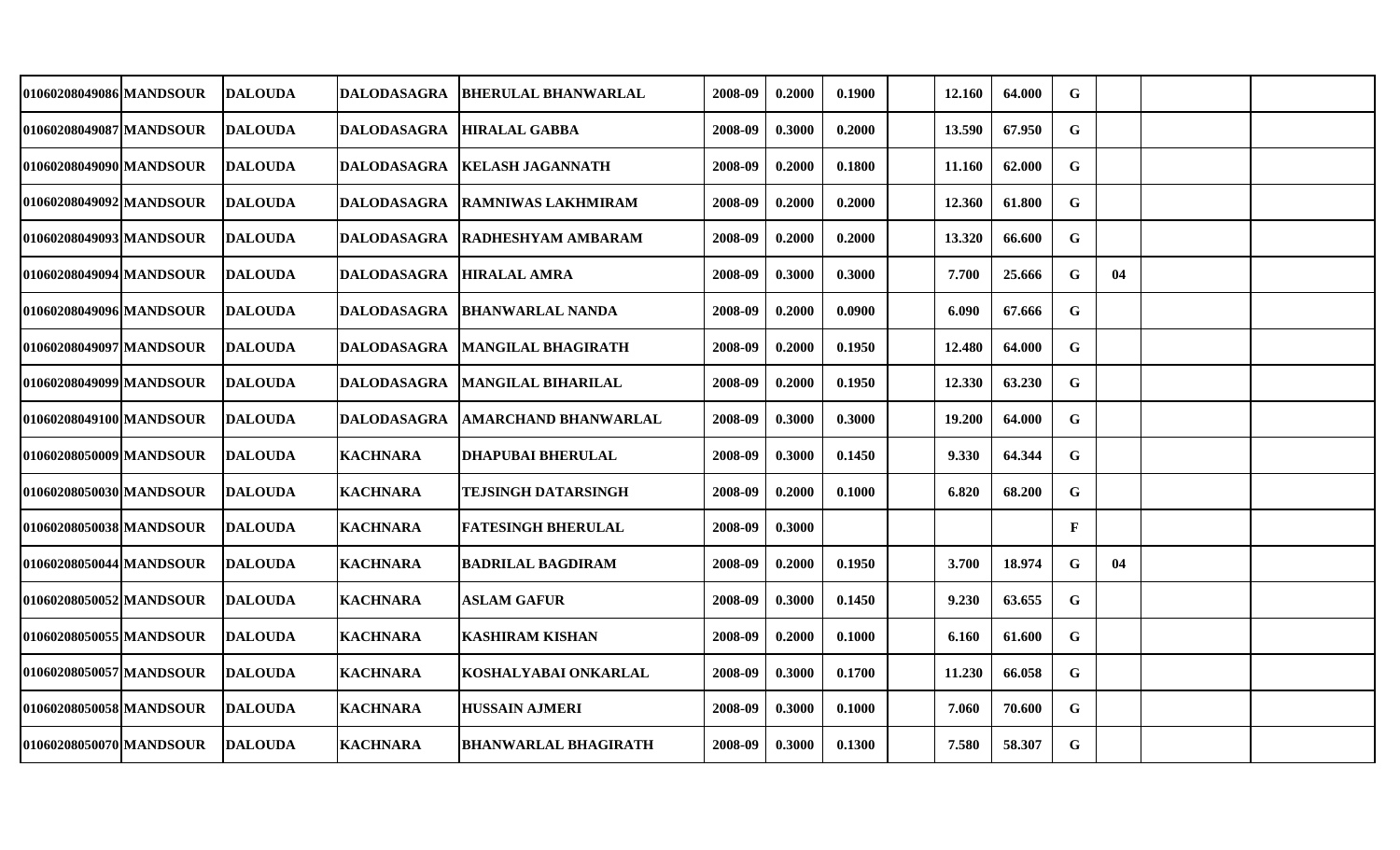| 01060208050075 MANDSOUR | <b>DALOUDA</b> | <b>KACHNARA</b> | <b>BALURAM NANURAM</b>               | 2008-09 | 0.2000 | 0.1950 | 12.430 | 63.743 | G           |    |  |
|-------------------------|----------------|-----------------|--------------------------------------|---------|--------|--------|--------|--------|-------------|----|--|
| 01060208050081 MANDSOUR | <b>DALOUDA</b> | <b>KACHNARA</b> | <b>HUSENIBAI GAFURKHAN</b>           | 2008-09 | 0.3000 | 0.1500 | 10.260 | 68.400 | G           |    |  |
| 01060208050097 MANDSOUR | <b>DALOUDA</b> | <b>KACHNARA</b> | <b>HIRALAL BHAGIRATH</b>             | 2008-09 | 0.3000 | 0.1100 | 7.060  | 64.181 | $\mathbf G$ |    |  |
| 01060208050109 MANDSOUR | <b>DALOUDA</b> | <b>KACHNARA</b> | <b>SHABBIRKHA HUSSSAIN</b>           | 2008-09 | 0.3000 | 0.2900 | 18.220 | 62.827 | G           |    |  |
| 01060208050110 MANDSOUR | <b>DALOUDA</b> | <b>KACHNARA</b> | <b>MANGU HIRA</b>                    | 2008-09 | 0.3000 | 0.3000 | 17.010 | 56.700 | $\mathbf G$ |    |  |
| 01060208050114 MANDSOUR | <b>DALOUDA</b> | <b>KACHNARA</b> | <b>GAFUR AJMERI</b>                  | 2008-09 | 0.3000 | 0.3000 | 4.660  | 15.533 | $\mathbf G$ | 04 |  |
| 01060208050127 MANDSOUR | <b>DALOUDA</b> | <b>KACHNARA</b> | <b>SHAKUR NATHU</b>                  | 2008-09 | 0.3000 | 0.2900 | 6.030  | 20.793 | $\mathbf G$ | 04 |  |
| 01060208050146 MANDSOUR | <b>DALOUDA</b> | <b>KACHNARA</b> | <b>VISHNUBAI SHIVLAL</b>             | 2008-09 | 0.3000 | 0.3000 | 5.680  | 18.933 | $\mathbf G$ | 04 |  |
| 01060208051001 MANDSOUR | <b>DALOUDA</b> |                 | AKYAUMAHEDA  ARJUNSINGH SHIVSINGH    | 2008-09 | 0.2000 | 0.1950 | 10.880 | 55.794 | $\mathbf G$ |    |  |
| 01060208051005 MANDSOUR | <b>DALOUDA</b> |                 | <b>AKYAUMAHEDA BHAGIRATH GAMER</b>   | 2008-09 | 0.3000 | 0.2600 | 16.910 | 65.038 | $\mathbf G$ |    |  |
| 01060208051006 MANDSOUR | <b>DALOUDA</b> |                 | AKYAUMAHEDA SHIVLAL BHUWAN           | 2008-09 | 0.2000 | 0.1950 | 12.140 | 62.256 | G           |    |  |
| 01060208051007 MANDSOUR | <b>DALOUDA</b> |                 | AKYAUMAHEDA  NANDIBAI NANURAM        | 2008-09 | 0.3000 | 0.2050 | 12.820 | 62.536 | $\mathbf G$ |    |  |
| 01060208051009 MANDSOUR | <b>DALOUDA</b> |                 | AKYAUMAHEDA  GATTUBAI LALU           | 2008-09 | 0.3000 | 0.2900 | 19.280 | 66.482 | G           |    |  |
| 01060208051012 MANDSOUR | <b>DALOUDA</b> |                 | AKYAUMAHEDA BHANWARLAL VAJERAM       | 2008-09 | 0.2000 | 0.2000 | 12.700 | 63.500 | $\mathbf G$ |    |  |
| 01060208051013 MANDSOUR | <b>DALOUDA</b> |                 | AKYAUMAHEDA  BHERULAL CHAMPALAL      | 2008-09 | 0.3000 | 0.2000 | 11.380 | 56.900 | G           |    |  |
| 01060208051016 MANDSOUR | <b>DALOUDA</b> |                 | AKYAUMAHEDA  KACHRULAL UDA           | 2008-09 | 0.2000 | 0.0900 | 6.230  | 69.222 | $\mathbf G$ |    |  |
| 01060208051018 MANDSOUR | <b>DALOUDA</b> |                 | AKYAUMAHEDA  MUNNIBAI BALMUKUND      | 2008-09 | 0.3000 | 0.2900 | 18.470 | 63.689 | $\mathbf G$ |    |  |
| 01060208051021 MANDSOUR | <b>DALOUDA</b> |                 | AKYAUMAHEDA  SHANKARLAL KESHURAM     | 2008-09 | 0.3000 | 0.2200 | 13.980 | 63.545 | G           |    |  |
| 01060208051023 MANDSOUR | <b>DALOUDA</b> |                 | <b>AKYAUMAHEDA BHERUDAS SALAGRAM</b> | 2008-09 | 0.2000 | 0.1900 | 12.080 | 63.578 | $\mathbf G$ |    |  |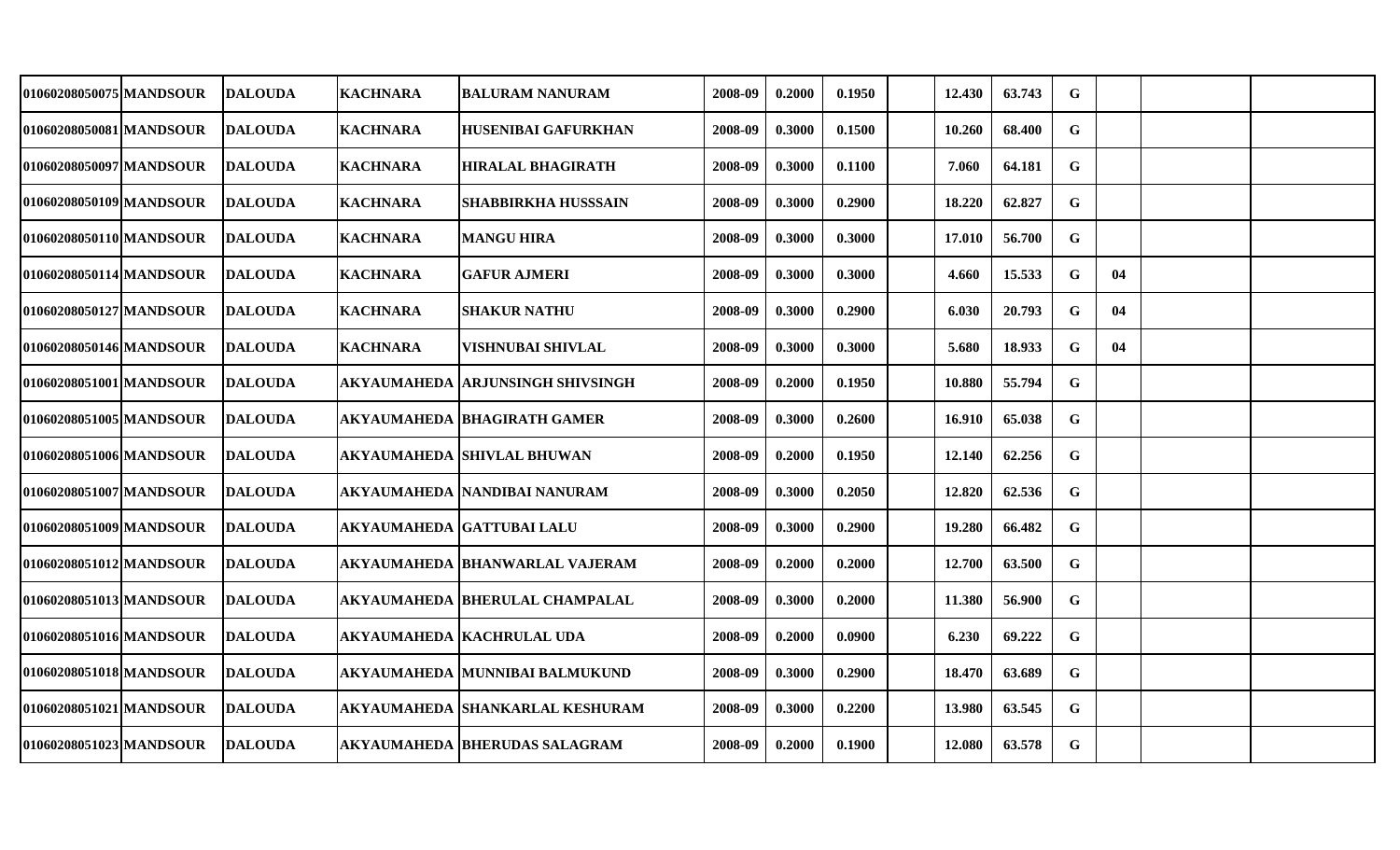| 01060208051024 MANDSOUR | <b>DALOUDA</b> |                          | AKYAUMAHEDA  KACHRU NATHU MALI     | 2008-09 | 0.2000 |        |        |        | $\mathbf{F}$ |  |  |
|-------------------------|----------------|--------------------------|------------------------------------|---------|--------|--------|--------|--------|--------------|--|--|
| 01060208051025 MANDSOUR | <b>DALOUDA</b> | AKYAUMAHEDA HARIRAM JIVA |                                    | 2008-09 | 0.2000 | 0.1750 | 11.440 | 65.371 | G            |  |  |
| 01060208051026 MANDSOUR | <b>DALOUDA</b> |                          | AKYAUMAHEDA  HARIRAM JAGGA         | 2008-09 | 0.3000 | 0.2850 | 18.930 | 66.421 | $\mathbf G$  |  |  |
| 01060208051028 MANDSOUR | <b>DALOUDA</b> |                          | AKYAUMAHEDA TULSIBAI VARDIBAI      | 2008-09 | 0.2000 |        |        |        | $\mathbf F$  |  |  |
| 01060208051029 MANDSOUR | <b>DALOUDA</b> |                          | AKYAUMAHEDA RADHAKISHAN BHAJJA     | 2008-09 | 0.3000 | 0.2050 | 13.400 | 65.365 | G            |  |  |
| 01060208051032 MANDSOUR | <b>DALOUDA</b> |                          | AKYAUMAHEDA  DEUBAI MATHURALAL     | 2008-09 | 0.2000 | 0.1850 | 12.040 | 65.081 | G            |  |  |
| 01060208051039 MANDSOUR | <b>DALOUDA</b> |                          | AKYAUMAHEDA  PARMANAND RAMA        | 2008-09 | 0.2000 | 0.0900 | 6.090  | 67.666 | $\mathbf G$  |  |  |
| 01060208051040 MANDSOUR | <b>DALOUDA</b> |                          | AKYAUMAHEDA PARMANAND ONKARLAL     | 2008-09 | 0.2000 | 0.1750 | 11.200 | 64.000 | $\mathbf G$  |  |  |
| 01060208051044 MANDSOUR | <b>DALOUDA</b> |                          | AKYAUMAHEDA  RAMCHADNRA AMBARAM    | 2008-09 | 0.3000 | 0.2400 | 15.950 | 66.458 | $\mathbf G$  |  |  |
| 01060208051055 MANDSOUR | <b>DALOUDA</b> |                          | AKYAUMAHEDA MOHANBAI BALURAM       | 2008-09 | 0.2000 | 0.1800 | 11.530 | 64.055 | $\mathbf G$  |  |  |
| 01060208051057 MANDSOUR | <b>DALOUDA</b> |                          | AKYAUMAHEDA PRABHULAL SUNDARBAI    | 2008-09 | 0.2000 | 0.1850 | 11.920 | 64.432 | $\mathbf G$  |  |  |
| 01060208051059 MANDSOUR | <b>DALOUDA</b> |                          | AKYAUMAHEDA  RADHIBAI KACHRU       | 2008-09 | 0.2000 | 0.0900 | 6.160  | 68.444 | G            |  |  |
| 01060208051062 MANDSOUR | <b>DALOUDA</b> |                          | AKYAUMAHEDA  BHANWARIBAI BHAIYALAL | 2008-09 | 0.2000 | 0.1850 | 11.960 | 64.648 | $\mathbf G$  |  |  |
| 01060208051063 MANDSOUR | <b>DALOUDA</b> |                          | AKYAUMAHEDA  PRABHULAL NANDIBAI    | 2008-09 | 0.2000 | 0.1950 | 11.310 | 58.000 | G            |  |  |
| 01060208051065 MANDSOUR | <b>DALOUDA</b> |                          | AKYAUMAHEDA  NANDKISHOR BHAGIRATH  | 2008-09 | 0.2000 | 0.2000 | 12.070 | 60.350 | G            |  |  |
| 01060208051066 MANDSOUR | <b>DALOUDA</b> |                          | AKYAUMAHEDA  BHAGWANLAL SALAGRAM   | 2008-09 | 0.2000 | 0.1050 | 6.950  | 66.190 | G            |  |  |
| 01060208051067 MANDSOUR | <b>DALOUDA</b> |                          | AKYAUMAHEDA  BHERUSINGH RUPSINGH   | 2008-09 | 0.3000 | 0.2100 | 13.380 | 63.714 | $\mathbf G$  |  |  |
| 01060208051069 MANDSOUR | <b>DALOUDA</b> |                          | AKYAUMAHEDA SITARAM BHUWAN         | 2008-09 | 0.2000 | 0.1950 | 11.890 | 60.974 | G            |  |  |
| 01060208051071 MANDSOUR | <b>DALOUDA</b> |                          | <b>AKYAUMAHEDA NANDLAL KHEMRAJ</b> | 2008-09 | 0.2000 | 0.1950 | 12.910 | 66.205 | $\mathbf G$  |  |  |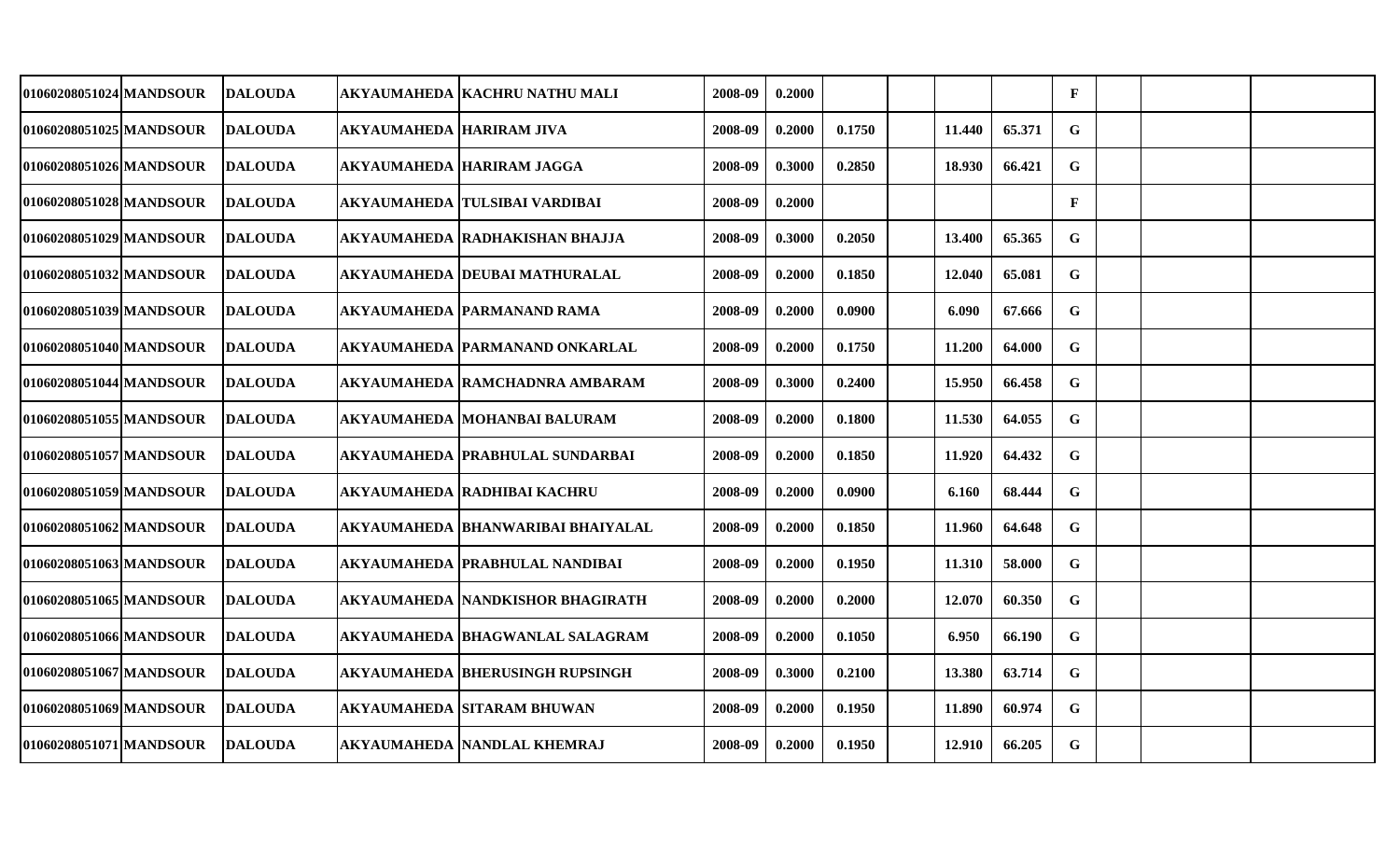| 01060208051074 MANDSOUR  | <b>DALOUDA</b> | AKYAUMAHEDA MAGNIRAM RAMAJI                | 2008-09 | 0.2000 | 0.1900 | 12.410 | 65.315 | G           |    |  |
|--------------------------|----------------|--------------------------------------------|---------|--------|--------|--------|--------|-------------|----|--|
| 01060208051088 MANDSOUR  | <b>DALOUDA</b> | AKYAUMAHEDA  RAMCHANDRA BHUWAN             | 2008-09 | 0.3000 | 0.2500 | 14.840 | 59.360 | G           |    |  |
| 01060208051090 MANDSOUR  | <b>DALOUDA</b> | AKYAUMAHEDA BHERULAL TARACHAND             | 2008-09 | 0.3000 | 0.2650 | 14.740 | 55.622 | G           |    |  |
| 01060208051094 MANDSOUR  | <b>DALOUDA</b> | <b>AKYAUMAHEDA SALAGRAM MEGHA</b>          | 2008-09 | 0.2000 | 0.1650 | 9.930  | 60.181 | $\mathbf G$ |    |  |
| 01060208051100 MANDSOUR  | <b>DALOUDA</b> | AKYAUMAHEDA  NANURAM SALAGRAM              | 2008-09 | 0.2000 | 0.1950 | 6.360  | 32.615 | G           | 04 |  |
| 01060208051102 MANDSOUR  | <b>DALOUDA</b> | <b>AKYAUMAHEDA BHAGIRATH DALURAM</b>       | 2008-09 | 0.3000 | 0.2700 | 16.680 | 61.777 | G           |    |  |
| 01060208051109 MANDSOUR  | <b>DALOUDA</b> | <b>AKYAUMAHEDA UMRAOSINGH BAHADURSINGH</b> | 2008-09 | 0.2000 | 0.1550 | 9.810  | 63.290 | $\mathbf G$ |    |  |
| 01060208051110 MANDSOUR  | <b>DALOUDA</b> | <b>AKYAUMAHEDA BAGDIRAM TULSIRAM</b>       | 2008-09 | 0.3000 | 0.2000 | 12.120 | 60.600 | G           |    |  |
| 01060208051115 MANDSOUR  | <b>DALOUDA</b> | AKYAUMAHEDA  RADHKISHAN DHANNA             | 2008-09 | 0.2000 | 0.1700 | 11.180 | 65.764 | $\mathbf G$ |    |  |
| 01060208051120 MANDSOUR  | <b>DALOUDA</b> | AKYAUMAHEDA  BAGDIRAM NABIBAI              | 2008-09 | 0.3000 | 0.1850 | 4.360  | 23.567 | G           | 04 |  |
| 01060208051127 MANDSOUR  | <b>DALOUDA</b> | <b>AKYAUMAHEDA UDAYRAM DHANNA</b>          | 2008-09 | 0.2000 | 0.2000 | 12.330 | 61.650 | G           |    |  |
| 01060208051132 MANDSOUR  | <b>DALOUDA</b> | <b>AKYAUMAHEDA BALURAM ONKARLAL</b>        | 2008-09 | 0.3000 | 0.2700 | 17.130 | 63.444 | $\mathbf G$ |    |  |
| 01060208051133 MANDSOUR  | <b>DALOUDA</b> | AKYAUMAHEDA  MANSINGH GORDHANSINGH         | 2008-09 | 0.2000 | 0.1900 | 11.280 | 59.368 | G           |    |  |
| 01060208051136 MANDSOUR  | <b>DALOUDA</b> | AKYAUMAHEDA  DHAPUBAI TULASIRAM            | 2008-09 | 0.2000 | 0.1850 | 10.980 | 59.351 | G           |    |  |
| 01060208051143 MANDSOUR  | <b>DALOUDA</b> | AKYAUMAHEDA SITARAM BHERULAL               | 2008-09 | 0.3000 | 0.2900 | 18.090 | 62.379 | G           |    |  |
| 01060208051145 MANDSOUR  | <b>DALOUDA</b> | AKYAUMAHEDA  PRABHULAL BHUWAN              | 2008-09 | 0.3000 | 0.1850 | 12.010 | 64.918 | G           |    |  |
| 01060208051146 MANDSOUR_ | <b>DALOUDA</b> | AKYAUMAHEDA  RUKMANIBAI KACHRU             | 2008-09 | 0.2000 | 0.1750 | 11.440 | 65.371 | G           |    |  |
| 01060208051147 MANDSOUR  | <b>DALOUDA</b> | AKYAUMAHEDA  MADANSINGH GORDHANSINGH       | 2008-09 | 0.3000 | 0.2550 | 15.330 | 60.117 | G           |    |  |
| 01060208051149 MANDSOUR  | <b>DALOUDA</b> | <b>AKYAUMAHEDA SHOBHARAM RAMA</b>          | 2008-09 | 0.2000 | 0.1900 | 11.090 | 58.368 | G           |    |  |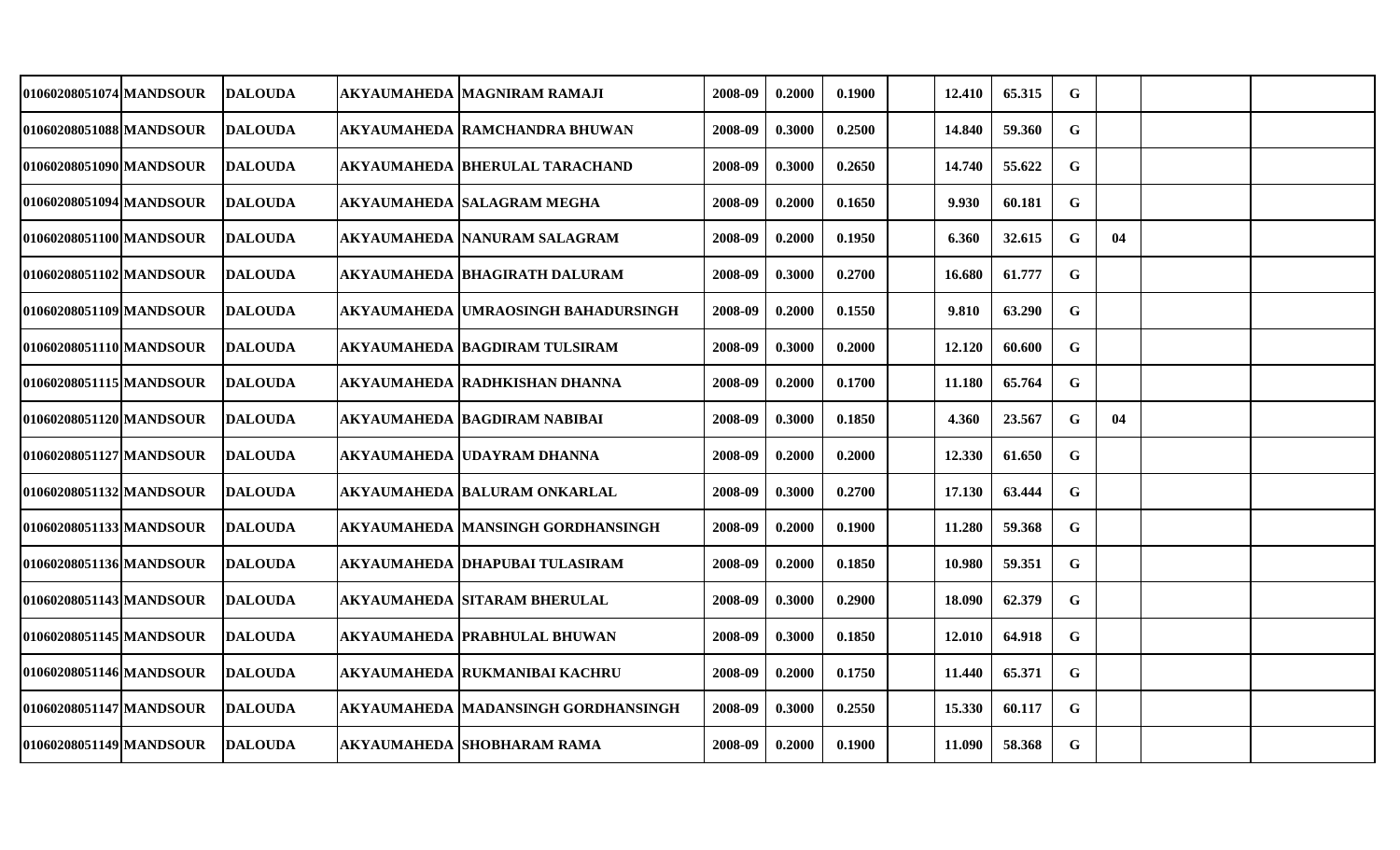| 01060208051151 MANDSOUR | <b>DALOUDA</b> |                                 | AKYAUMAHEDA  JUJHARSINGH BAHADURSINGH | 2008-09 | 0.2000 | 0.1950 | 12.850 | 65.897 | G            |    |  |
|-------------------------|----------------|---------------------------------|---------------------------------------|---------|--------|--------|--------|--------|--------------|----|--|
| 01060208051154 MANDSOUR | <b>DALOUDA</b> | <b>AKYAUMAHEDA VENIRAM BALU</b> |                                       | 2008-09 | 0.2000 | 0.1500 | 9.950  | 66.333 | G            |    |  |
| 01060208051156 MANDSOUR | <b>DALOUDA</b> |                                 | <b>AKYAUMAHEDA KASHIRAM JIWA</b>      | 2008-09 | 0.3000 | 0.2000 | 13.420 | 67.100 | G            |    |  |
| 01060208051157 MANDSOUR | <b>DALOUDA</b> |                                 | AKYAUMAHEDA  ONKARLAL BHERU           | 2008-09 | 0.2000 | 0.1800 | 11.190 | 62.166 | G            |    |  |
| 01060208051158 MANDSOUR | <b>DALOUDA</b> |                                 | <b>AKYAUMAHEDA GANGARAM MEGHA</b>     | 2008-09 | 0.2000 | 0.1950 | 12.910 | 66.205 | G            |    |  |
| 01060208051162 MANDSOUR | <b>DALOUDA</b> |                                 | AKYAUMAHEDA SALAGRAM MAGNIRAM         | 2008-09 | 0.3000 | 0.2850 | 6.670  | 23.403 | $\mathbf G$  | 04 |  |
| 01060208051163 MANDSOUR | <b>DALOUDA</b> |                                 | <b>AKYAUMAHEDA SHIVNARAYAN MOTI</b>   | 2008-09 | 0.3000 | 0.1550 | 10.940 | 70.580 | G            |    |  |
| 01060208051015 MANDSOUR | <b>DALOUDA</b> |                                 | <b>AKYAUMAHEDA MOTILAL RAMCHANDRA</b> | 2008-09 | 0.2000 | 0.1850 | 11.880 | 64.216 | $\mathbf G$  |    |  |
| 01060315054005 RATLAM   | <b>SAILANA</b> | <b>KARIYA</b>                   | RANCHODLAL GOBAJI                     | 2008-09 | 0.2000 | 0.1950 | 11.870 | 60.871 | $\mathbf G$  |    |  |
| 01060315054011 RATLAM   | <b>SAILANA</b> | <b>KARIYA</b>                   | <b>NATHURAM BHERA</b>                 | 2008-09 | 0.2000 | 0.1900 | 12.540 | 66.000 | G            |    |  |
| 01060315054013 RATLAM   | <b>SAILANA</b> | <b>KARIYA</b>                   | <b>SHOBHARAM PUNA</b>                 | 2008-09 | 0.2000 | 0.1950 | 11.380 | 58.358 | G            |    |  |
| 01060315054017 RATLAM   | <b>SAILANA</b> | <b>KARIYA</b>                   | <b>MULCHAND NAGU</b>                  | 2008-09 | 0.2000 | 0.1950 | 12.160 | 62.358 | $\mathbf G$  |    |  |
| 01060315054019 RATLAM   | <b>SAILANA</b> | <b>KARIYA</b>                   | <b>BADRILAL HARIRAM</b>               | 2008-09 | 0.2000 | 0.2000 | 5.660  | 28.300 | G            | 04 |  |
| 01060315054062 RATLAM   | <b>SAILANA</b> | <b>KARIYA</b>                   | NATHULAL AMRATRAM                     | 2008-09 | 0.2000 | 0.2050 | 12.230 | 59.658 | G            |    |  |
| 01060315056004 RATLAM   | <b>SAILANA</b> | <b>SAILANA</b>                  | <b>MANNALAL VARDICHAND</b>            | 2008-09 | 0.2000 | 0.1950 | 11.540 | 59.179 | G            |    |  |
| 01060315056007 RATLAM   | <b>SAILANA</b> | <b>SAILANA</b>                  | <b>SHOBHARAM KALU</b>                 | 2008-09 | 0.2000 | 0.2000 | 4.600  | 23.000 | G            | 04 |  |
| 01060315056013 RATLAM   | <b>SAILANA</b> | <b>SAILANA</b>                  | RAMCHANDRA NANURAM                    | 2008-09 | 0.3000 | 0.2900 | 17.400 | 60.000 | G            |    |  |
| 01060315056016 RATLAM   | <b>SAILANA</b> | <b>SAILANA</b>                  | <b>BHAGIRATH DHULJI</b>               | 2008-09 | 0.3000 |        |        |        | $\mathbf{F}$ |    |  |
| 01060315056017 RATLAM   | <b>SAILANA</b> | <b>SAILANA</b>                  | <b>BADRILAL NANDA</b>                 | 2008-09 | 0.2000 | 0.2050 | 12.620 | 61.560 | $\mathbf G$  |    |  |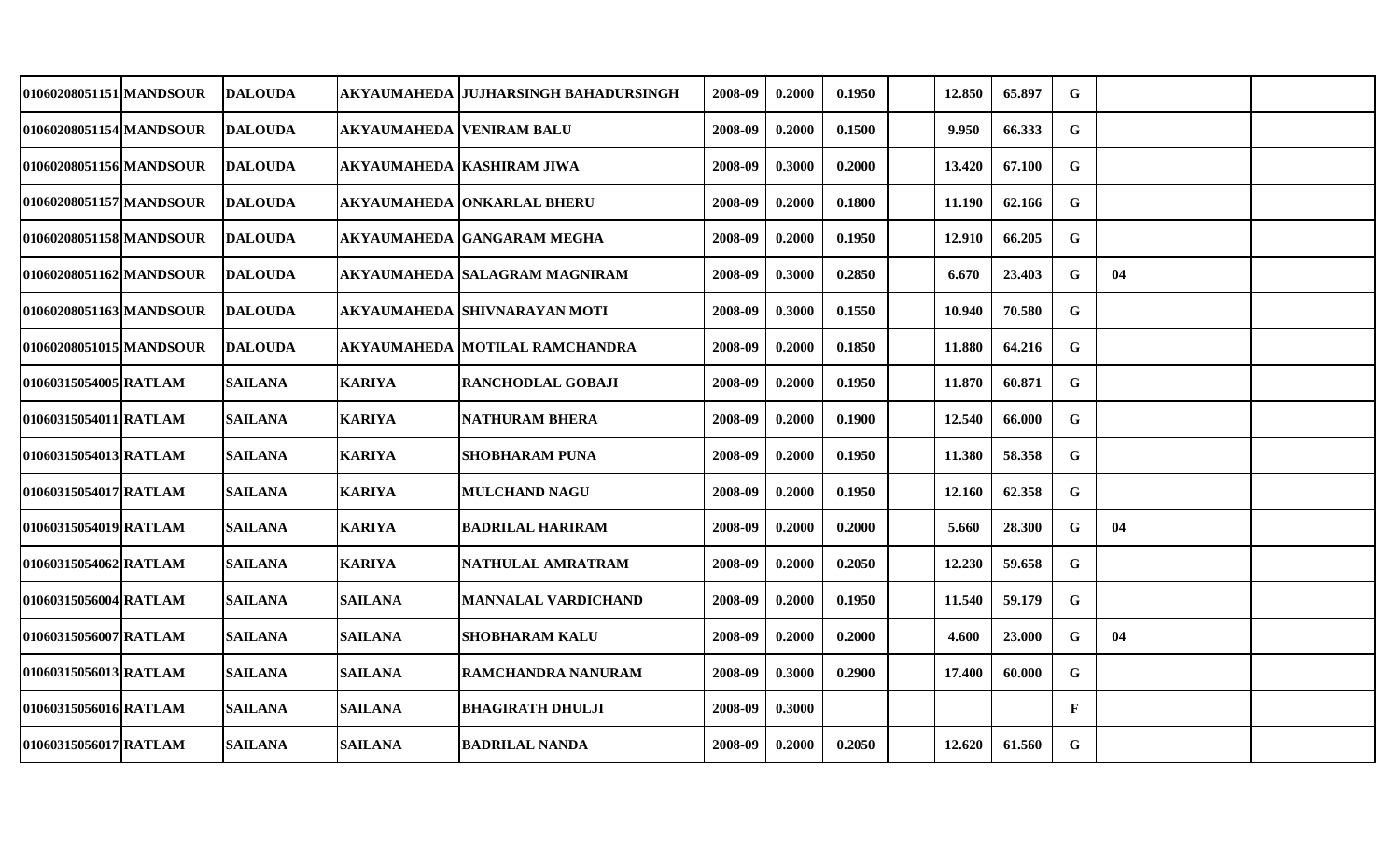| 01060315056019 RATLAM | <b>SAILANA</b> | <b>SAILANA</b>    | RAMESHCHAND GOVINDRAM      | 2008-09 | 0.2000 | 0.2000 | 12.210 | 61.050 | G            |    |  |
|-----------------------|----------------|-------------------|----------------------------|---------|--------|--------|--------|--------|--------------|----|--|
| 01060315056024 RATLAM | <b>SAILANA</b> | <b>SAILANA</b>    | DEVCHAND AMBARAM           | 2008-09 | 0.2000 | 0.1850 | 11.340 | 61.297 | G            |    |  |
| 01060315056046 RATLAM | <b>SAILANA</b> | <b>SAILANA</b>    | <b>NANDLAL BAPULAL</b>     | 2008-09 | 0.2000 | 0.0950 | 5.620  | 59.157 | $\mathbf G$  |    |  |
| 01060315056090 RATLAM | <b>SAILANA</b> | <b>SAILANA</b>    | <b>BHARATLAL SHOBHARAM</b> | 2008-09 | 0.2000 | 0.1950 | 11.730 | 60.153 | G            |    |  |
| 01060316064002 RATLAM | <b>JAORA</b>   | <b>MAMATKHEDA</b> | <b>NAGU BHANWARLAL</b>     | 2008-09 | 0.2000 | 0.1850 | 11.330 | 61.243 | $\mathbf G$  |    |  |
| 01060316064008 RATLAM | <b>JAORA</b>   | <b>MAMATKHEDA</b> | <b>KESHURAM KAMMU</b>      | 2008-09 | 0.2000 | 0.2000 | 12.310 | 61.550 | $\mathbf G$  |    |  |
| 01060316064013 RATLAM | <b>JAORA</b>   | <b>MAMATKHEDA</b> | <b>VARDICHAND SURATRAM</b> | 2008-09 | 0.2000 | 0.1950 | 8.790  | 45.076 | $\mathbf G$  | 04 |  |
| 01060316064016 RATLAM | <b>JAORA</b>   | <b>MAMATKHEDA</b> | <b>KANWARLAL PRABHULAL</b> | 2008-09 | 0.2000 | 0.2000 | 12.880 | 64.400 | $\mathbf G$  |    |  |
| 01060316064024 RATLAM | <b>JAORA</b>   | <b>MAMATKHEDA</b> | <b>ASHOKKUMAR MOTILAL</b>  | 2008-09 | 0.2000 | 0.1550 | 6.820  | 44.000 | $\mathbf G$  | 04 |  |
| 01060316064027 RATLAM | <b>JAORA</b>   | <b>MAMATKHEDA</b> | <b>SHANKARLAL SURATRAM</b> | 2008-09 | 0.2000 | 0.1850 | 11.340 | 61.297 | $\mathbf G$  |    |  |
| 01060316064032 RATLAM | <b>JAORA</b>   | <b>MAMATKHEDA</b> | <b>NAGU BHANWARLAL</b>     | 2008-09 | 0.2000 | 0.1900 | 11.800 | 62.105 | $\mathbf G$  |    |  |
| 01060316064045 RATLAM | <b>JAORA</b>   | <b>MAMATKHEDA</b> | <b>JAGDISH NANURAM</b>     | 2008-09 | 0.2000 | 0.2050 | 8.480  | 41.365 | $\mathbf G$  | 04 |  |
| 01060316064052 RATLAM | <b>JAORA</b>   | <b>MAMATKHEDA</b> | <b>MOHANLAL HIRALAL</b>    | 2008-09 | 0.2000 | 0.1950 | 11.720 | 60.102 | G            |    |  |
| 01060316072003 RATLAM | <b>JAORA</b>   | <b>DHODHAR</b>    | KANHAIYALAL CHAMPALAL      | 2008-09 | 0.2000 | 0.1900 | 5.900  | 31.052 | $\mathbf G$  | 04 |  |
| 01060316072009 RATLAM | <b>JAORA</b>   | <b>DHODHAR</b>    | PARMANAND KANHAIYALAL      | 2008-09 | 0.2000 | 0.2100 | 9.660  | 46.000 | $\mathbf G$  | 04 |  |
| 01060316072019 RATLAM | <b>JAORA</b>   | <b>DHODHAR</b>    | <b>GANGARAM ASHARAM</b>    | 2008-09 | 0.2000 |        |        |        | $\mathbf{F}$ |    |  |
| 01060316072021 RATLAM | <b>JAORA</b>   | <b>DHODHAR</b>    | <b>NAGU GOPAL</b>          | 2008-09 | 0.3000 | 0.3000 | 6.080  | 20.266 | $\mathbf G$  | 04 |  |
| 01060316072025 RATLAM | <b>JAORA</b>   | <b>DHODHAR</b>    | <b>GULABBAI KALU</b>       | 2008-09 | 0.3000 | 0.3000 | 6.270  | 20.900 | $\mathbf G$  | 04 |  |
| 01060316072030 RATLAM | <b>JAORA</b>   | <b>DHODHAR</b>    | <b>SEVARAM HARIRAM</b>     | 2008-09 | 0.2000 | 0.1600 | 6.070  | 37.937 | $\mathbf I$  | 02 |  |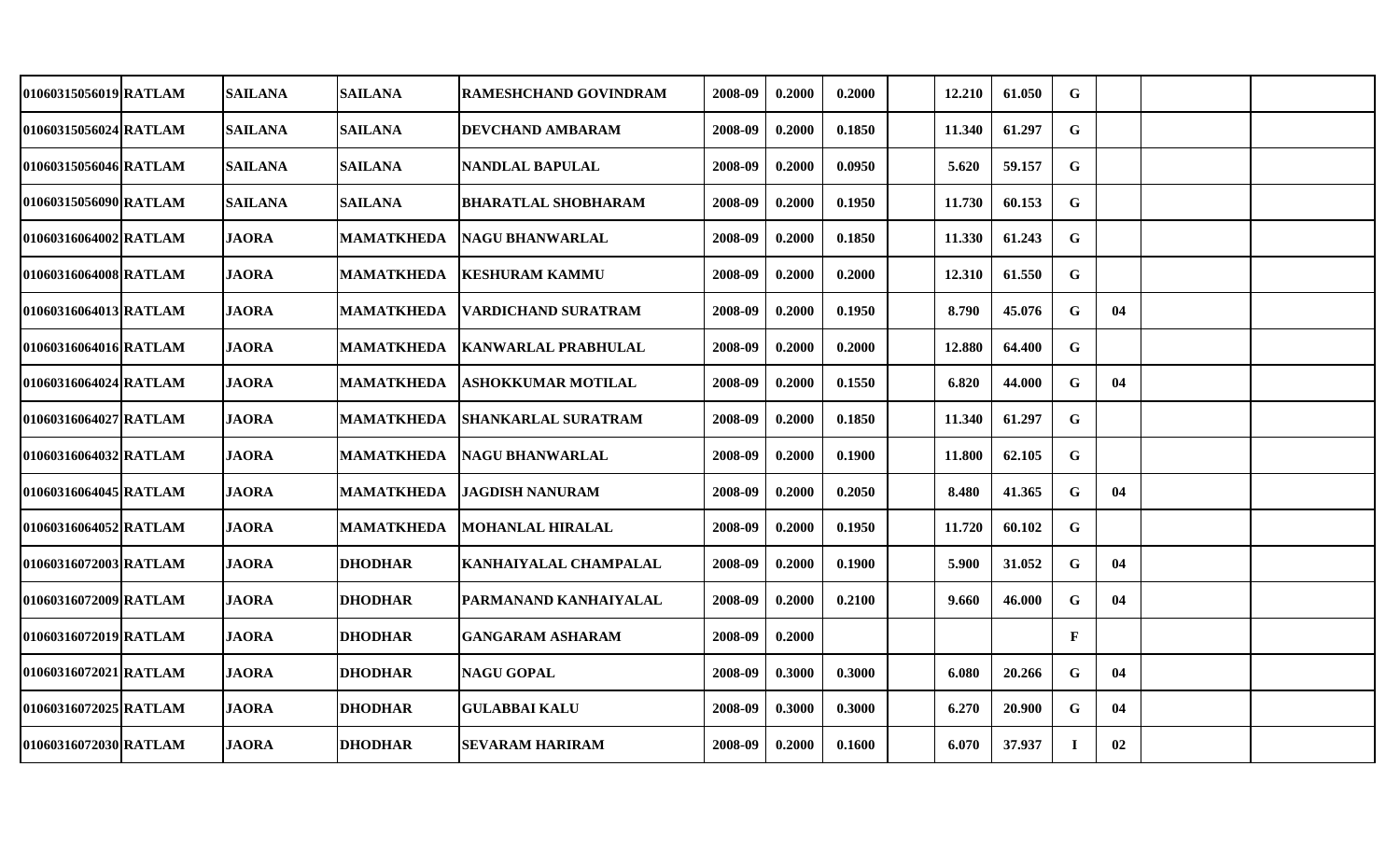| 01060316072034 RATLAM | <b>JAORA</b> | <b>DHODHAR</b>      | <b>BABRU BHAGWAN</b>        | 2008-09 | 0.2000 | 0.2050 | 7.260  | 35.414 | G            | 04 |                    |
|-----------------------|--------------|---------------------|-----------------------------|---------|--------|--------|--------|--------|--------------|----|--------------------|
| 01060316072045 RATLAM | <b>JAORA</b> | <b>DHODHAR</b>      | NATHIBAI NANDA              | 2008-09 | 0.2000 | 0.2050 | 4.230  | 20.634 | G            | 04 |                    |
| 01060316072055 RATLAM | <b>JAORA</b> | <b>DHODHAR</b>      | <b>SHOBHARAM HANSRAJ</b>    | 2008-09 | 0.2000 | 0.1850 | 6.420  | 34.702 | G            | 04 |                    |
| 01060316072056 RATLAM | <b>JAORA</b> | <b>DHODHAR</b>      | <b>DOLATRAM NANURAM</b>     | 2008-09 | 0.2000 |        |        |        | $\mathbf{F}$ |    |                    |
| 01060316073002 RATLAM | <b>JAORA</b> | <b>MANANKHEDA</b>   | <b>KAVERIBAI BHERU</b>      | 2008-09 | 0.2000 | 0.1750 | 5.110  | 29.200 | G            | 04 |                    |
| 01060316073013 RATLAM | <b>JAORA</b> | <b>MANANKHEDA</b>   | <b>RAMESHWAR PANNALAL</b>   | 2008-09 | 0.2000 | 0.1900 | 3.950  | 20.789 | G            | 04 |                    |
| 01060316073018 RATLAM | <b>JAORA</b> | <b>MANANKHEDA</b>   | <b>VAJERAM SHANKARLAL</b>   | 2008-09 | 0.2000 |        |        |        | $\mathbf{F}$ |    |                    |
| 01060316073022 RATLAM | <b>JAORA</b> | <b>MANANKHEDA</b>   | <b>MOHAN NAGU</b>           | 2008-09 | 0.2000 | 0.1900 | 10.560 | 55.578 | $\mathbf G$  |    |                    |
| 01060316073044 RATLAM | <b>JAORA</b> | <b>MANANKHEDA</b>   | <b>JAGDISH BIHARI</b>       | 2008-09 | 0.2000 | 0.2000 | 4.290  | 21.450 | $\mathbf G$  | 04 |                    |
| 01060316073047 RATLAM | <b>JAORA</b> | MANANKHEDA          | <b>SURAJBAI CHENRAM</b>     | 2008-09 | 0.2000 | 0.1000 | 5.390  | 53.900 | $\mathbf G$  |    | <b>NAME CHANGE</b> |
| 01060316073051 RATLAM | <b>JAORA</b> | <b>MANANKHEDA</b>   | <b>NANDRAM KALURAM</b>      | 2008-09 | 0.2000 |        |        |        | $\mathbf{F}$ |    |                    |
| 01060316074001 RATLAM | <b>JAORA</b> | <b>PIPLIYAJODHA</b> | <b>BALUSINGH BHERUSINGH</b> | 2008-09 | 0.2000 |        |        |        | $\mathbf{F}$ |    |                    |
| 01060316074002 RATLAM | <b>JAORA</b> | PIPLIYAJODHA        | RAMCHANDRA SHOBHARAM        | 2008-09 | 0.3000 | 0.2750 | 16.200 | 58.909 | G            |    |                    |
| 01060316074008 RATLAM | <b>JAORA</b> | <b>PIPLIYAJODHA</b> | NATHULAL MATHURALAL         | 2008-09 | 0.2000 | 0.2000 | 13.390 | 66.950 | G            |    |                    |
| 01060316074012 RATLAM | <b>JAORA</b> | <b>PIPLIYAJODHA</b> | <b>JANIBAI KANWARLAL</b>    | 2008-09 | 0.2000 | 0.1950 | 12.180 | 62.461 | G            |    |                    |
| 01060316074018 RATLAM | <b>JAORA</b> | <b>PIPLIYAJODHA</b> | <b>BHANWARBAI RAJARAM</b>   | 2008-09 | 0.2000 | 0.1750 | 10.620 | 60.685 | G            |    |                    |
| 01060316074020IRATLAM | <b>JAORA</b> | <b>PIPLIYAJODHA</b> | KAVERIBAI PAYARA            | 2008-09 | 0.2000 | 0.1900 | 12.520 | 65.894 | G            |    |                    |
| 01060316074032 RATLAM | <b>JAORA</b> | <b>PIPLIYAJODHA</b> | MOHANLAL DEVRAM             | 2008-09 | 0.2000 | 0.1900 | 12.410 | 65.315 | G            |    |                    |
| 01060316074045 RATLAM | <b>JAORA</b> | <b>PIPLIYAJODHA</b> | <b>PREMCHAND GOPAL</b>      | 2008-09 | 0.2000 | 0.1550 | 5.600  | 36.129 | G            | 04 |                    |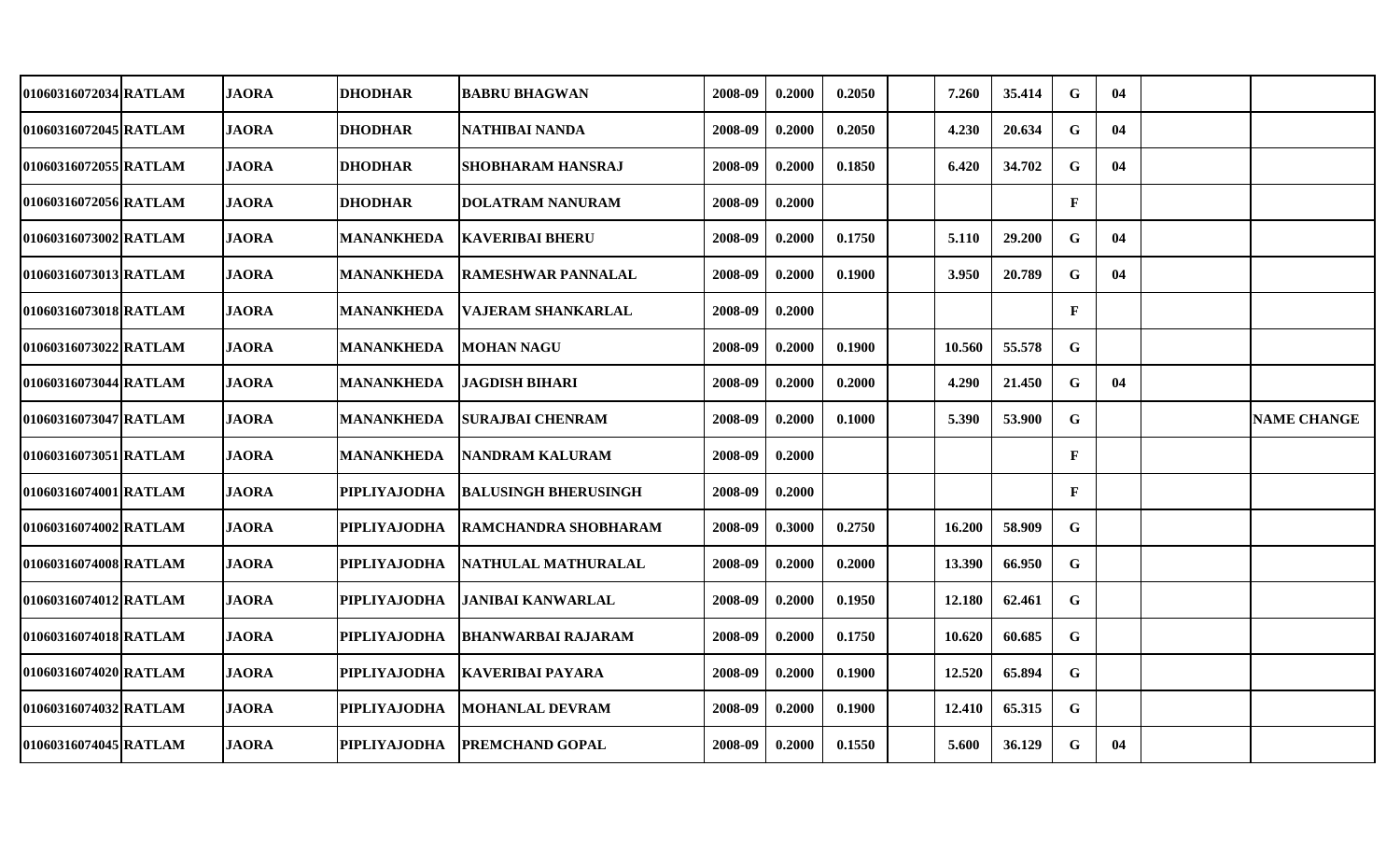| 01060316074056 RATLAM | <b>JAORA</b> | PIPLIYAJODHA        | RAJENDERPRASAD DEVRAM           | 2008-09 | 0.2000 | 0.1900 | 11.130 | 58.578 | G           |    |                    |
|-----------------------|--------------|---------------------|---------------------------------|---------|--------|--------|--------|--------|-------------|----|--------------------|
| 01060316074057 RATLAM | <b>JAORA</b> | <b>PIPLIYAJODHA</b> | SHIVNARAYAN JHAMAKLAL           | 2008-09 | 0.3000 | 0.3000 | 9.340  | 31.133 | G           | 04 |                    |
| 01060316074076 RATLAM | <b>JAORA</b> | <b>PIPLIYAJODHA</b> | <b>SHANKARLAL KHEMRAJ</b>       | 2008-09 | 0.2000 | 0.2100 | 11.440 | 54.476 | G           |    |                    |
| 01060316079001 RATLAM | <b>JAORA</b> | HANUMANTIYA         | <b>MANGILAL RAMNARAYAN</b>      | 2008-09 | 0.2000 | 0.2000 | 13.050 | 65.250 | $\mathbf G$ |    |                    |
| 01060316079002 RATLAM | <b>JAORA</b> | <b>HANUMANTIYA</b>  | <b>RAMESHWAR CHIMANLAL</b>      | 2008-09 | 0.2000 | 0.1850 | 12.750 | 68.918 | G           |    |                    |
| 01060316079006 RATLAM | <b>JAORA</b> | <b>HANUMANTIYA</b>  | <b>GITABAI KISHANLAL</b>        | 2008-09 | 0.3000 | 0.2850 | 17.580 | 61.684 | G           |    |                    |
| 01060316079007 RATLAM | <b>JAORA</b> | <b>HANUMANTIYA</b>  | <b>BADRILAL BHERULAL</b>        | 2008-09 | 0.3000 | 0.3000 | 19.160 | 63.866 | $\mathbf G$ |    |                    |
| 01060316079008 RATLAM | <b>JAORA</b> | HANUMANTIYA         | RAMCAHANDRIBAI RAMRATAN         | 2008-09 | 0.2000 | 0.0350 | 2.610  | 74.571 | $\mathbf G$ |    |                    |
| 01060316079010 RATLAM | <b>JAORA</b> | HANUMANTIYA         | <b>BALU GANESHRAM</b>           | 2008-09 | 0.3000 | 0.2750 | 18.280 | 66.472 | $\mathbf G$ |    |                    |
| 01060316079015 RATLAM | <b>JAORA</b> | HANUMANTIYA         | <b>SAMPATBAI BAGDIRAM</b>       | 2008-09 | 0.2000 | 0.2000 | 12.760 | 63.800 | G           |    | <b>NAME CHANGE</b> |
| 01060316079018 RATLAM | <b>JAORA</b> | HANUMANTIYA         | <b>KESHURAM HIRA</b>            | 2008-09 | 0.3000 | 0.2950 | 19.590 | 66.406 | G           |    |                    |
| 01060316079019 RATLAM | <b>JAORA</b> | HANUMANTIYA         | <b>GANPATLAL RAMNARAYAN</b>     | 2008-09 | 0.2000 | 0.0350 | 2.570  | 73.428 | $\mathbf G$ |    |                    |
| 01060316079022 RATLAM | <b>JAORA</b> | <b>HANUMANTIYA</b>  | SHRIRAM RAMKISHAN               | 2008-09 | 0.3000 | 0.2750 | 16.290 | 59.236 | G           |    |                    |
| 01060316079023 RATLAM | <b>JAORA</b> | <b>HANUMANTIYA</b>  | <b>GITABAI MADHOLAL</b>         | 2008-09 | 0.2000 | 0.0750 | 4.670  | 62.266 | G           |    | <b>NAME CHANGE</b> |
| 01060316079024 RATLAM | <b>JAORA</b> | <b>HANUMANTIYA</b>  | <b>PARVATIBAI GOVINDRAM</b>     | 2008-09 | 0.2000 | 0.2000 | 13.860 | 69.300 | G           |    |                    |
| 01060316079025 RATLAM | <b>JAORA</b> | HANUMANTIYA         | <b>DHANNA BHAGGA</b>            | 2008-09 | 0.3000 | 0.3000 | 18.680 | 62.266 | $\mathbf G$ |    |                    |
| 01060316079035 RATLAM | <b>JAORA</b> | <b>HANUMANTIYA</b>  | <b>GANGARAM KISHAN</b>          | 2008-09 | 0.3000 | 0.2300 | 6.570  | 28.565 | $\mathbf G$ | 04 |                    |
| 01060316079036 RATLAM | <b>JAORA</b> |                     | HANUMANTIYA  BAPULAL BHAGIRATH  | 2008-09 | 0.2000 | 0.1950 | 12.620 | 64.717 | G           |    |                    |
| 01060316079038 RATLAM | <b>JAORA</b> |                     | HANUMANTIYA BANKATLAL KISHANLAL | 2008-09 | 0.2000 | 0.2000 | 12.810 | 64.050 | $\mathbf G$ |    |                    |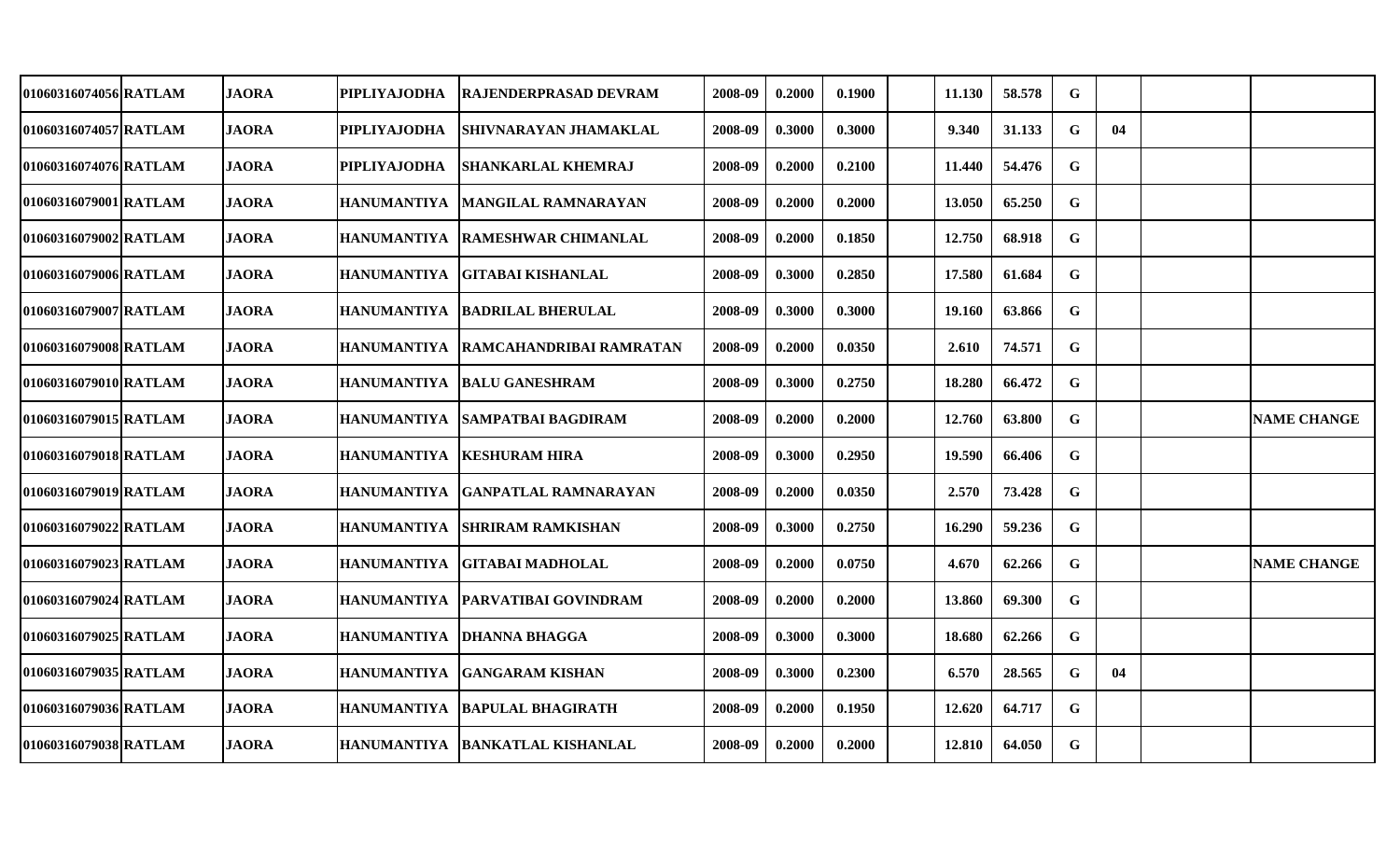| 01060316079040 RATLAM | <b>JAORA</b> | <b>HANUMANTIYA</b> | <b>DEVRAM MODAJI</b>          | 2008-09 | 0.2000 | 0.2000 | 6.950  | 34.750 | G            | 04        |                              |
|-----------------------|--------------|--------------------|-------------------------------|---------|--------|--------|--------|--------|--------------|-----------|------------------------------|
| 01060316079041lRATLAM | <b>JAORA</b> | <b>HANUMANTIYA</b> | <b>BALARAM GANESHRAM</b>      | 2008-09 | 0.2000 | 0.2000 | 12.030 | 60.150 | G            |           |                              |
| 01060316082005 RATLAM | <b>JAORA</b> | <b>KALALIYA</b>    | <b>BHARATRAM SALAGRAM</b>     | 2008-09 | 0.2000 | 0.2000 | 12.580 | 62.900 | G            |           |                              |
| 01060316082010 RATLAM | <b>JAORA</b> | <b>KALALIYA</b>    | <b>RAMCHAND NANDA</b>         | 2008-09 | 0.2000 | 0.1950 | 5.210  | 26.717 | $\mathbf G$  | 04        |                              |
| 01060316082011 RATLAM | <b>JAORA</b> | <b>KALALIYA</b>    | LAXMINARAYAN HEMRAJ           | 2008-09 | 0.2000 | 0.2000 | 4.930  | 24.650 | G            | 04        |                              |
| 01060316082020 RATLAM | <b>JAORA</b> | <b>KALALIYA</b>    | NATHIBAI KALURAM              | 2008-09 | 0.2000 | 0.2000 | 5.320  | 26.600 | G            | 04        |                              |
| 01060316082026 RATLAM | <b>JAORA</b> | <b>KALALIYA</b>    | <b>CHANDABAI NIRBHAYRAM</b>   | 2008-09 | 0.3000 | 0.1950 | 12.290 | 63.025 | $\mathbf G$  |           |                              |
| 01060316082043 RATLAM | <b>JAORA</b> | <b>KALALIYA</b>    | MULCHNAD GANESHRAM            | 2008-09 | 0.2000 | 0.1900 | 6.430  | 33.842 | G            | 04        |                              |
| 01060316082091 RATLAM | <b>JAORA</b> | <b>KALALIYA</b>    | SAVITABAI DHAPUBAI            | 2008-09 | 0.3000 |        |        |        | $\mathbf{F}$ |           |                              |
| 01060316082099 RATLAM | <b>JAORA</b> | <b>KALALIYA</b>    | <b>RAJENDRAKUMAR CHENRAM</b>  | 2008-09 | 0.3000 | 0.2900 | 18.730 | 64.586 | $\mathbf G$  |           |                              |
| 01060316082100 RATLAM | <b>JAORA</b> | <b>KALALIYA</b>    | <b>RAMKISHAN NANURAM</b>      | 2008-09 | 0.2000 | 0.2000 | 4.270  | 21.350 | G            | 04        |                              |
| 01060316082111 RATLAM | <b>JAORA</b> | <b>KALALIYA</b>    | <b>RAMNARAYAN RANCHOD</b>     | 2008-09 | 0.2000 | 0.2000 | 5.390  | 26.950 | Т.           | 02        |                              |
| 01060316082113 RATLAM | <b>JAORA</b> | <b>KALALIYA</b>    | <b>SAJJANSINGH KARANSINGH</b> | 2008-09 | 0.2000 | 0.2000 | 4.410  | 22.050 | G            | 04        |                              |
| 01060316087007 RATLAM | <b>JAORA</b> | <b>DHATRAWADA</b>  | <b>RAMKUNWAR SAJJANSINGH</b>  | 2008-09 | 0.3000 | 0.2950 | 15.170 | 51.423 | G            | 04        |                              |
| 01060316087008 RATLAM | <b>JAORA</b> | <b>DHATRAWADA</b>  | <b>VISHNUDAS LAXMIDAS</b>     | 2008-09 | 0.2000 | 0.2050 | 12.190 | 59.463 | G            | <b>10</b> |                              |
| 01060316087015 RATLAM | <b>JAORA</b> | <b>DHATRAWADA</b>  | FUNDASINGH SHIVSINGH          | 2008-09 | 0.2000 | 0.2000 | 12.750 | 63.750 | G            |           | NAME CHANGE, TRANSFER-MEHNDI |
| 01060316087016 RATLAM | <b>JAORA</b> | <b>DHATRAWADA</b>  | <b>MUNNIBAI BHERULAL</b>      | 2008-09 | 0.2000 | 0.1950 | 7.230  | 37.076 | G            | 04        |                              |
| 01060316087017 RATLAM | <b>JAORA</b> | <b>DHATRAWADA</b>  | <b>KACHRU LACHCHIRAM</b>      | 2008-09 | 0.2000 | 0.2000 | 9.550  | 47.750 | G            | 04        |                              |
| 01060316087018 RATLAM | <b>JAORA</b> | <b>DHATRAWADA</b>  | <b>DHAPUBAI RAMA</b>          | 2008-09 | 0.2000 | 0.1950 | 11.700 | 60.000 | G            | 10        |                              |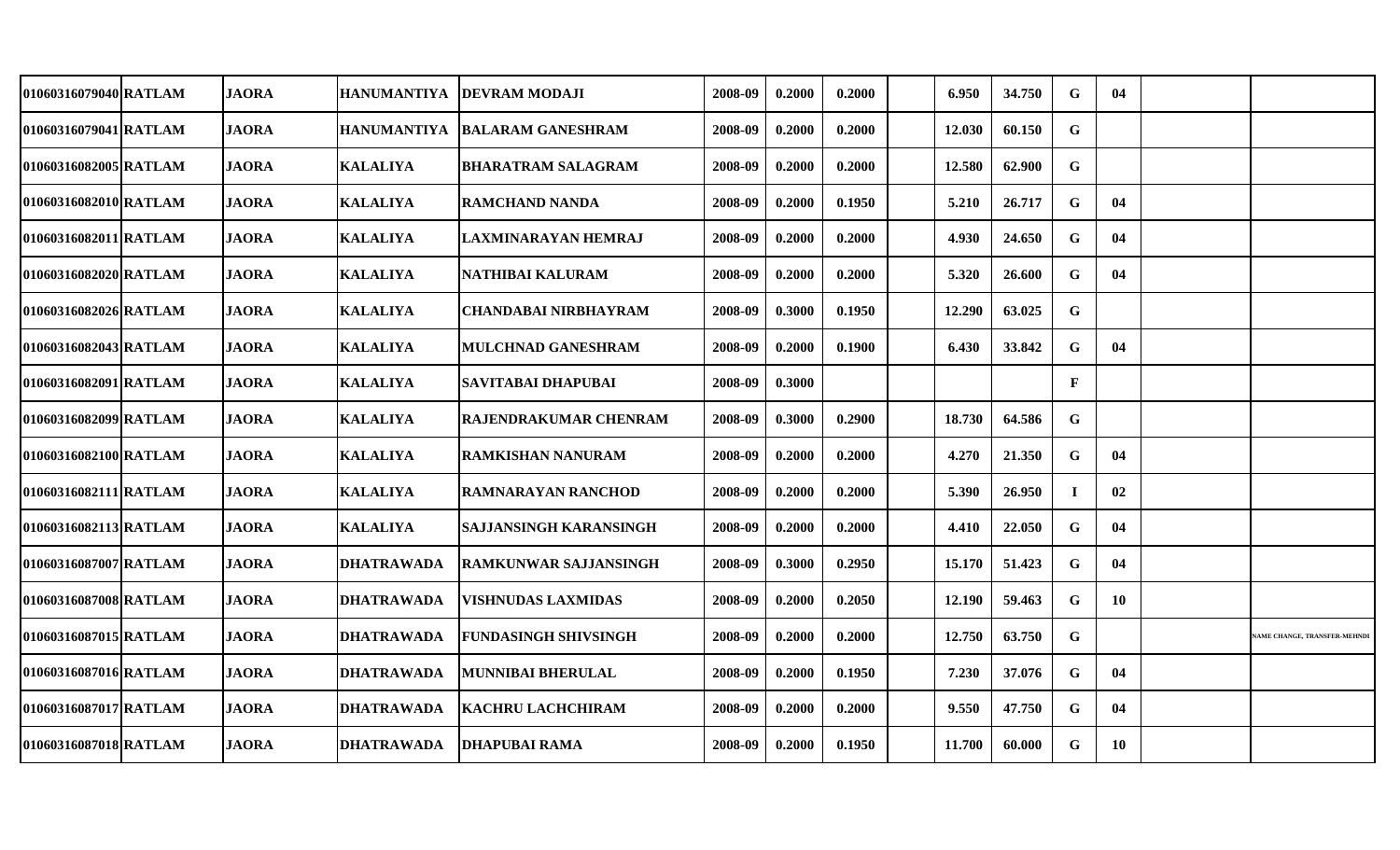| 01060316087026 RATLAM | <b>JAORA</b> | <b>DHATRAWADA</b> | <b>MANGUNATH MADHONATH</b>    | 2008-09 | 0.3000 | 0.2900 | 7.360  | 25.379 | $\mathbf G$  | 04 |  |
|-----------------------|--------------|-------------------|-------------------------------|---------|--------|--------|--------|--------|--------------|----|--|
| 01060316089001 RATLAM | <b>JAORA</b> | <b>MEHANDI</b>    | <b>JAWAHAR NATHULAL</b>       | 2008-09 | 0.2000 | 0.1950 | 12.910 | 66.205 | G            |    |  |
| 01060316089002 RATLAM | <b>JAORA</b> | <b>MEHANDI</b>    | <b>DHULSINGH ANUPSINGH</b>    | 2008-09 | 0.2000 | 0.1900 | 12.490 | 65.736 | $\mathbf G$  |    |  |
| 01060316089003 RATLAM | <b>JAORA</b> | <b>MEHANDI</b>    | <b>RASALKUNWAR NAVALSINGH</b> | 2008-09 | 0.2000 | 0.1950 | 5.840  | 29.948 | $\mathbf G$  | 04 |  |
| 01060316089007 RATLAM | <b>JAORA</b> | <b>MEHANDI</b>    | <b>BALU BHAGWAN</b>           | 2008-09 | 0.2000 | 0.0900 | 5.710  | 63.444 | $\mathbf G$  |    |  |
| 01060316089010 RATLAM | <b>JAORA</b> | <b>MEHANDI</b>    | <b>BALUSINGH DULESINGH</b>    | 2008-09 | 0.2000 | 0.0400 | 2.850  | 71.250 | $\mathbf G$  |    |  |
| 01060316089014 RATLAM | <b>JAORA</b> | <b>MEHANDI</b>    | <b>BHERUSINGH LALKUNWAR</b>   | 2008-09 | 0.2000 | 0.1900 | 12.140 | 63.894 | $\mathbf G$  |    |  |
| 01060316089017 RATLAM | <b>JAORA</b> | <b>MEHANDI</b>    | <b>DULLA BHERA</b>            | 2008-09 | 0.2000 | 0.1900 | 11.360 | 59.789 | $\mathbf G$  |    |  |
| 01060316089019 RATLAM | <b>JAORA</b> | <b>MEHANDI</b>    | <b>HIMMATSINGH NAGUSINGH</b>  | 2008-09 | 0.3000 | 0.2650 | 16.740 | 63.169 | $\mathbf G$  |    |  |
| 01060316089020 RATLAM | <b>JAORA</b> | <b>MEHANDI</b>    | <b>NANIBAI NANDRAM</b>        | 2008-09 | 0.2000 | 0.1900 | 10.880 | 57.263 | $\mathbf G$  |    |  |
| 01060316089022 RATLAM | <b>JAORA</b> | <b>MEHANDI</b>    | <b>DUNGARSINGH BADANSINGH</b> | 2008-09 | 0.2000 | 0.1900 | 11.590 | 61.000 | $\mathbf G$  |    |  |
| 01060316089024 RATLAM | <b>JAORA</b> | <b>MEHANDI</b>    | <b>GOKULSINGH RAMSINGH</b>    | 2008-09 | 0.2000 | 0.1950 | 11.350 | 58.205 | G            |    |  |
| 01060316089025 RATLAM | <b>JAORA</b> | <b>MEHANDI</b>    | RASALKUNWAR NATHUSINGH        | 2008-09 | 0.3000 | 0.2850 | 7.820  | 27.439 | $\bf{I}$     | 02 |  |
| 01060316089027 RATLAM | <b>JAORA</b> | <b>MEHANDI</b>    | <b>BALARAM BHERA</b>          | 2008-09 | 0.2000 | 0.1800 | 6.710  | 37.277 | $\mathbf G$  | 04 |  |
| 01060316089029 RATLAM | <b>JAORA</b> | MEHANDI           | <b>MOHANSINGH BADANSINGH</b>  | 2008-09 | 0.3000 | 0.1500 | 9.450  | 63.000 | $\mathbf G$  |    |  |
| 01060316089067 RATLAM | <b>JAORA</b> | <b>MEHANDI</b>    | <b>BALWANTSINGH DHULSINGH</b> | 2008-09 | 0.2000 | 0.1900 | 12.190 | 64.157 | $\mathbf G$  |    |  |
| 01060316089032 RATLAM | <b>JAORA</b> | <b>MEHANDI</b>    | <b>RAMPRATAP RAMNARAYAN</b>   | 2008-09 | 0.3000 |        |        |        | $\mathbf{F}$ |    |  |
| 01060316089033 RATLAM | <b>JAORA</b> | <b>MEHANDI</b>    | <b>NANDRAM GULAB</b>          | 2008-09 | 0.3000 |        |        |        | $\mathbf{F}$ |    |  |
| 01060316089035 RATLAM | <b>JAORA</b> | <b>MEHANDI</b>    | <b>SAMANTSINGH NAGUSINGH</b>  | 2008-09 | 0.3000 | 0.2800 | 17.780 | 63.500 | $\mathbf G$  |    |  |
|                       |              |                   |                               |         |        |        |        |        |              |    |  |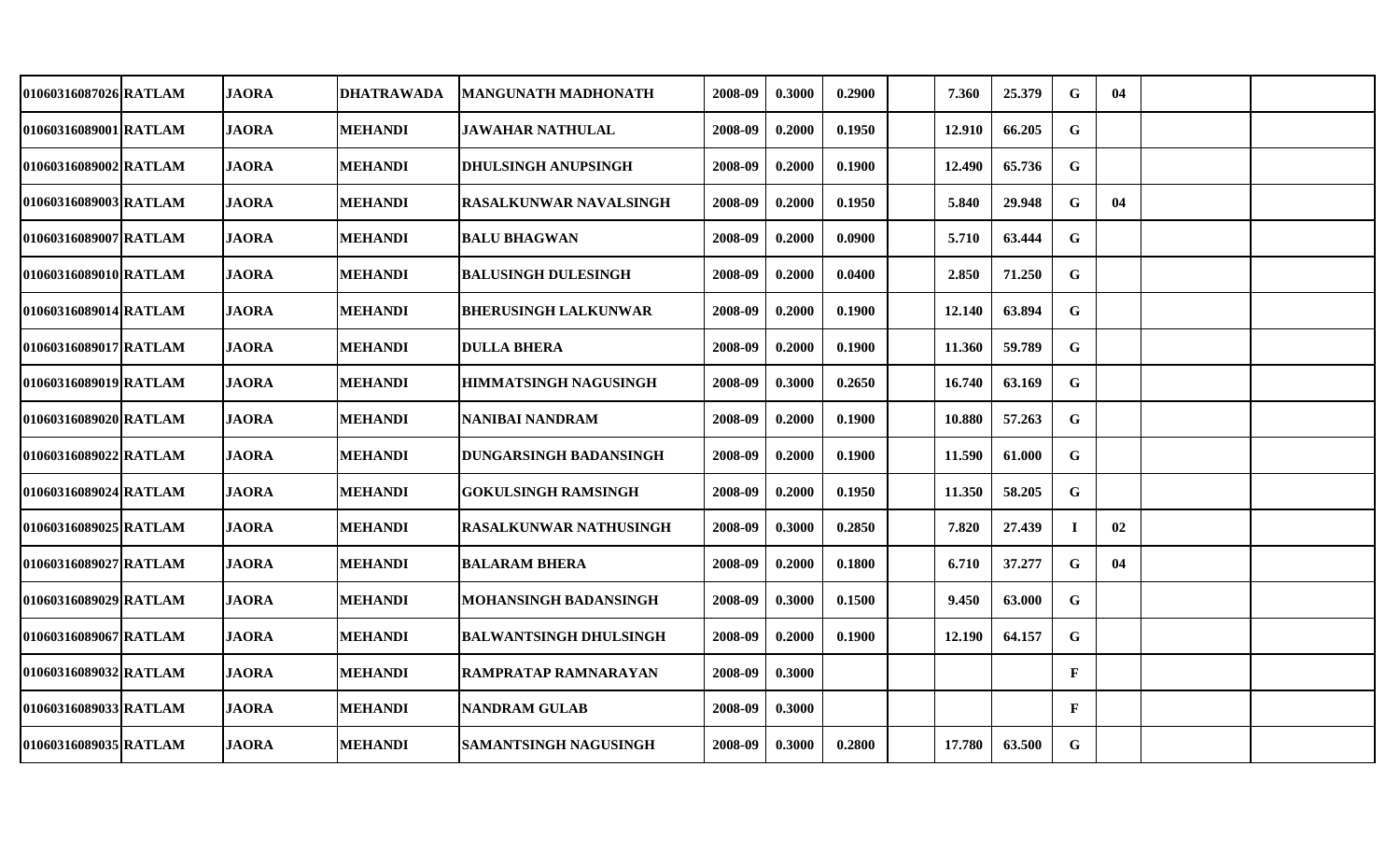| 01060316089038 RATLAM | <b>JAORA</b> | <b>MEHANDI</b> | <b>MADANSINGH DHULSINGH</b>    | 2008-09 | 0.3000 | 0.2800 |         | 17.090 | 61.035 | G            |           |                 |  |
|-----------------------|--------------|----------------|--------------------------------|---------|--------|--------|---------|--------|--------|--------------|-----------|-----------------|--|
| 01060316089039 RATLAM | <b>JAORA</b> | <b>MEHANDI</b> | <b>LAXMANSINGH RUPSINGH</b>    | 2008-09 | 0.3000 | 0.2650 |         | 17.490 | 66.000 | G            |           |                 |  |
| 01060316089040 RATLAM | <b>JAORA</b> | <b>MEHANDI</b> | <b>JASVANTSINGH DHULSINGH</b>  | 2008-09 | 0.2000 | 0.1900 |         | 11.580 | 60.947 | $\mathbf G$  |           |                 |  |
| 01060316089042 RATLAM | <b>JAORA</b> | <b>MEHANDI</b> | <b>FUNDALAL BHANVERSINGH</b>   | 2008-09 | 0.3000 | 0.0950 |         | 6.470  | 68.105 | $\mathbf G$  |           |                 |  |
| 01060316089048 RATLAM | <b>JAORA</b> | <b>MEHANDI</b> | <b>MOHANLAL NANDLAL</b>        | 2008-09 | 0.2000 |        |         |        |        | $\mathbf{F}$ | 08        |                 |  |
| 01060316089049 RATLAM | <b>JAORA</b> | <b>MEHANDI</b> | KHUSHALSINGH NAVALSINGH        | 2008-09 | 0.2000 | 0.1900 |         | 11.790 | 62.052 | G            |           |                 |  |
| 01060316089053 RATLAM | <b>JAORA</b> | <b>MEHANDI</b> | <b>NANDLAL BHUWAN</b>          | 2008-09 | 0.3000 | 0.1650 |         | 10.230 | 62.000 | $\bf{I}$     | 08        | 101060316088053 |  |
| 01060316089054 RATLAM | <b>JAORA</b> | <b>MEHANDI</b> | <b>KAMLABAI MAHAVIRDAS</b>     | 2008-09 | 0.2000 |        |         |        |        | $\mathbf{F}$ |           | 01060316088001  |  |
| 01060316089057 RATLAM | <b>JAORA</b> | <b>MEHANDI</b> | <b>DURGASHANKAR BALARAM</b>    | 2008-09 | 0.2000 |        |         |        |        | $\mathbf{F}$ |           | 01060316088017  |  |
| 01060316089058 RATLAM | <b>JAORA</b> | <b>MEHANDI</b> | <b>DALPATSINGH NATHU</b>       | 2008-09 | 0.3000 | 0.2850 |         | 18.170 | 63.754 | $\mathbf G$  |           |                 |  |
| 01060316089059 RATLAM | <b>JAORA</b> | <b>MEHANDI</b> | <b>BHOPALSINGH NAWALSINGH</b>  | 2008-09 | 0.2000 | 0.1900 |         | 10.650 | 56.052 | $\mathbf G$  |           |                 |  |
| 01060316089060 RATLAM | <b>JAORA</b> | <b>MEHANDI</b> | <b>BHERA NAGGA</b>             | 2008-09 | 0.2000 | 0.1800 |         | 11.930 | 66.277 | $\mathbf G$  |           |                 |  |
| 01060316089061 RATLAM | <b>JAORA</b> | <b>MEHANDI</b> | <b>BHERA BHUWAN</b>            | 2008-09 | 0.2000 |        |         |        |        | $\mathbf{F}$ |           | 01060316088015  |  |
| 01060316089062 RATLAM | <b>JAORA</b> | <b>MEHANDI</b> | <b>BHANWARSINGH NAGUSINGH</b>  | 2008-09 | 0.3000 | 0.2250 |         | 14.140 | 62.844 | G            |           |                 |  |
| 01060316089064 RATLAM | <b>JAORA</b> | <b>MEHANDI</b> | <b>BADRILAL BALARAM</b>        | 2008-09 | 0.2000 | 0.1850 |         | 11.490 | 62.108 | $\mathbf I$  |           | 01060316088026  |  |
| 01060316096003 RATLAM | <b>JAORA</b> | <b>KUMARI</b>  | PREMKUNWAR GOKUL               | 2008-09 | 0.2000 | 0.1900 |         | 11.570 | 60.894 | ${\bf G}$    | <b>10</b> |                 |  |
| 01060316096005 RATLAM | <b>JAORA</b> | <b>KUMARI</b>  | MOHANBAI MANGILAL              | 2008-09 | 0.2000 | 0.2000 | 50.5400 | 3.401  | 17.003 | $\bf{I}$     | 02        |                 |  |
| 01060316096017 RATLAM | <b>JAORA</b> | <b>KUMARI</b>  | MOHANKUNWAR BALUSINGH          | 2008-09 | 0.2000 | 0.2000 |         | 12.600 | 63.000 | $\mathbf G$  | <b>10</b> |                 |  |
| 01060316096018 RATLAM | <b>JAORA</b> | <b>KUMARI</b>  | <b>FUNDESINGH BHANWARSINGH</b> | 2008-09 | 0.2000 | 0.2000 |         | 12.220 | 61.100 | $\mathbf G$  | <b>10</b> |                 |  |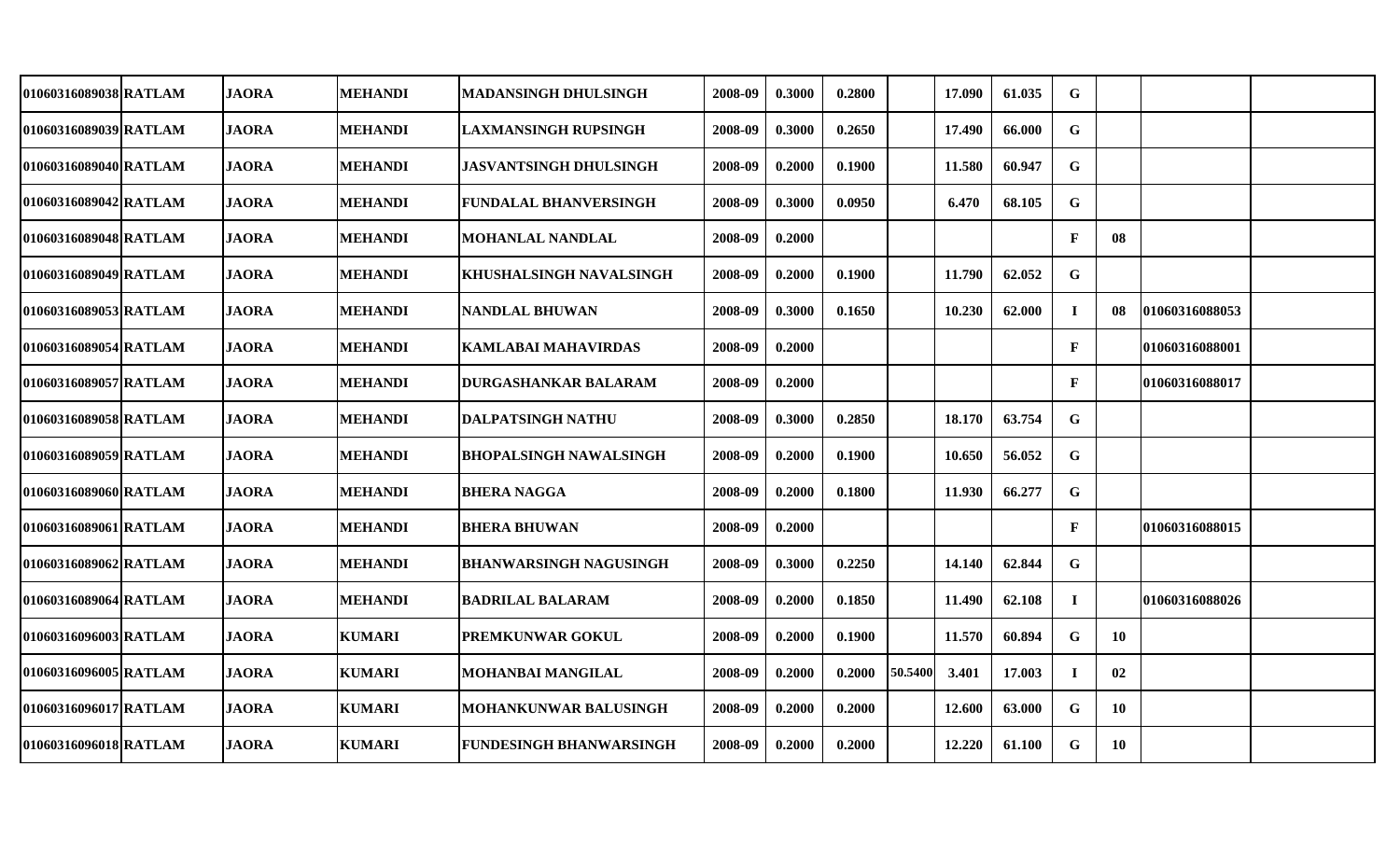| 01060316096022 RATLAM | <b>JAORA</b> | <b>KUMARI</b>               | DULESINGH SUJANSINGH                     | 2008-09 | 0.2000 | 0.2000 |         | 6.520  | 32.600 | G            | 04 |  |
|-----------------------|--------------|-----------------------------|------------------------------------------|---------|--------|--------|---------|--------|--------|--------------|----|--|
| 01060316096024 RATLAM | <b>JAORA</b> | <b>KUMARI</b>               | <b>SHAMBHUSINGH SHANKARSINGH</b>         | 2008-09 | 0.3000 | 0.3000 | 65.3700 | 19.116 | 63.720 | $\bf I$      | 02 |  |
| 01060316096025 RATLAM | <b>JAORA</b> | <b>KUMARI</b>               | <b>JAMUNABAI BHAGWAN</b>                 | 2008-09 | 0.2000 | 0.1900 |         | 11.870 | 62.473 | $\mathbf G$  | 10 |  |
| 01060316096026 RATLAM | <b>JAORA</b> | <b>KUMARI</b>               | <b>BABULAL RAMCHANDRA</b>                | 2008-09 | 0.2000 | 0.1950 |         | 5.270  | 27.025 | $\bf I$      | 02 |  |
| 01060316100003 RATLAM | <b>JAORA</b> |                             | LASUDIYAJANGLI BALWANTSINGH BHANWARSINGH | 2008-09 | 0.2000 | 0.2000 |         | 12.910 | 64.550 | $\mathbf G$  |    |  |
| 01060316100005 RATLAM | <b>JAORA</b> |                             | LASUDIYAJANGLI GOPALKUNWAR DHULSINGH     | 2008-09 | 0.2000 | 0.1150 |         | 7.970  | 69.304 | G            |    |  |
| 01060316100008 RATLAM | <b>JAORA</b> |                             | LASUDIYAJANGLI LAXMIBAI SHANKARLAL       | 2008-09 | 0.2000 | 0.1950 |         | 13.410 | 68.769 | $\mathbf G$  |    |  |
| 01060316100009 RATLAM | <b>JAORA</b> |                             | LASUDIYAJANGLI HAMIDABEE CHOTEKHA        | 2008-09 | 0.2000 | 0.1950 |         | 12.450 | 63.846 | $\mathbf G$  |    |  |
| 01060316100012 RATLAM | <b>JAORA</b> |                             | LASUDIYAJANGLI NARSINGH NAGURAM          | 2008-09 | 0.3000 | 0.2000 |         | 6.360  | 31.800 | G            | 04 |  |
| 01060316100016 RATLAM | <b>JAORA</b> |                             | LASUDIYAJANGLI GITABAI RAMCHANDRA        | 2008-09 | 0.2000 | 0.1900 |         | 4.300  | 22.631 | $\mathbf G$  | 04 |  |
| 01060316100017 RATLAM | <b>JAORA</b> |                             | LASUDIYAJANGLI RUPKUNWAR BHANWARSINGH    | 2008-09 | 0.2000 | 0.2000 |         | 11.760 | 58.800 | $\mathbf G$  |    |  |
| 01060316100019 RATLAM | <b>JAORA</b> |                             | LASUDIYAJANGLI SAHEBKUWAR MODSINH        | 2008-09 | 0.2000 | 0.1950 |         | 5.840  | 29.948 | $\mathbf G$  | 04 |  |
| 01060316100022 RATLAM | <b>JAORA</b> |                             | LASUDIYAJANGLI MANGU VAJERAM             | 2008-09 | 0.2000 | 0.1900 |         | 13.170 | 69.315 | $\mathbf G$  |    |  |
| 01060316100027 RATLAM | <b>JAORA</b> | LASUDIYAJANGLI AMRU RUGGA   |                                          | 2008-09 | 0.3000 |        |         |        |        | $\mathbf{F}$ |    |  |
| 01060316100036 RATLAM | <b>JAORA</b> | LASUDIYAJANGLI FATTU NAGU   |                                          | 2008-09 | 0.2000 | 0.1950 |         | 13.540 | 69.435 | G            |    |  |
| 01060316100044 RATLAM | <b>JAORA</b> | LASUDIYAJANGLI KANIRAM RUPA |                                          | 2008-09 | 0.2000 | 0.1900 |         | 11.380 | 59.894 | $\mathbf G$  |    |  |
| 01060316100048 RATLAM | <b>JAORA</b> |                             | LASUDIYAJANGLI MANGU HARIRAM             | 2008-09 | 0.2000 | 0.1800 |         | 9.800  | 54.444 | $\mathbf G$  |    |  |
| 01060316100053 RATLAM | <b>JAORA</b> |                             | LASUDIYAJANGLI MOHANLAL SUKHRAM          | 2008-09 | 0.2000 | 0.1950 |         | 4.950  | 25.384 | $\mathbf G$  | 04 |  |
| 01060316100056 RATLAM | <b>JAORA</b> |                             | LASUDIYAJANGLI PRAKASHCHNDRA NAGESHWAR   | 2008-09 | 0.2000 | 0.1850 |         | 5.990  | 32.378 | $\mathbf G$  | 04 |  |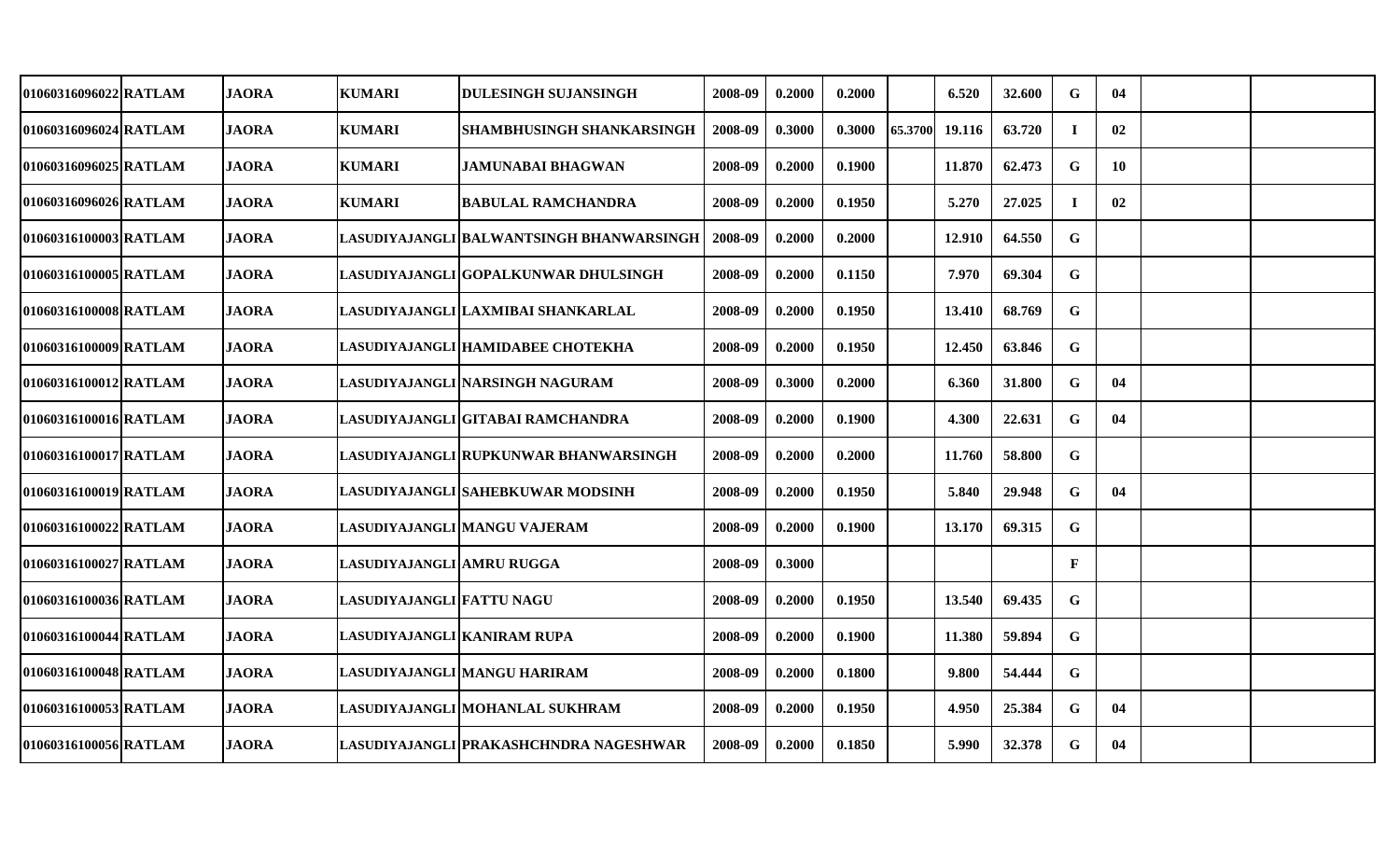| 01060316100057 RATLAM | <b>JAORA</b> |                  | LASUDIYAJANGLI RADHESHYAM NAGESHWAR | 2008-09 | 0.2000 | 0.2000 | 5.390  | 26.950 | G            | 04 |                    |
|-----------------------|--------------|------------------|-------------------------------------|---------|--------|--------|--------|--------|--------------|----|--------------------|
| 01060316100058 RATLAM | <b>JAORA</b> |                  | LASUDIYAJANGLI RADHESHYAM NARSINH   | 2008-09 | 0.3000 | 0.2900 | 3.330  | 11.482 | G            | 04 |                    |
| 01060316100062 RATLAM | <b>JAORA</b> |                  | LASUDIYAJANGLI RAMNARYAN NAGURAM    | 2008-09 | 0.3000 |        |        |        | $\mathbf{F}$ |    |                    |
| 01060316100065 RATLAM | <b>JAORA</b> |                  | LASUDIYAJANGLI SALIMKHA EIDKHA      | 2008-09 | 0.2000 | 0.2000 | 12.090 | 60.450 | $\mathbf I$  |    |                    |
| 01060316100069 RATLAM | <b>JAORA</b> |                  | LASUDIYAJANGLI SHANTILAL RAJMAL     | 2008-09 | 0.2000 | 0.2050 | 7.970  | 38.878 | G            | 04 |                    |
| 01060316100072 RATLAM | <b>JAORA</b> |                  | LASUDIYAJANGLI VISHRAM NAGGA        | 2008-09 | 0.2000 | 0.1900 | 12.020 | 63.263 | $\mathbf G$  |    |                    |
| 01060316101001 RATLAM | <b>JAORA</b> | <b>HIRUKHEDI</b> | <b>KAMLABAI MANGU</b>               | 2008-09 | 0.3000 | 0.3000 | 17.470 | 58.233 | $\mathbf G$  |    | <b>NAME CHANGE</b> |
| 01060316101006 RATLAM | <b>JAORA</b> | <b>HIRUKHEDI</b> | <b>BALU KANJI</b>                   | 2008-09 | 0.3000 | 0.2950 | 19.760 | 66.983 | $\mathbf G$  |    |                    |
| 01060316101007 RATLAM | <b>JAORA</b> | <b>HIRUKHEDI</b> | <b>KISHANLAL GANPAT</b>             | 2008-09 | 0.2000 | 0.1950 | 11.990 | 61.487 | G            |    |                    |
| 01060316101011 RATLAM | <b>JAORA</b> | <b>HIRUKHEDI</b> | <b>BHARATSINGH BHANWARSINGH</b>     | 2008-09 | 0.2000 | 0.2000 | 12.380 | 61.900 | $\mathbf G$  |    |                    |
| 01060316101012 RATLAM | <b>JAORA</b> | <b>HIRUKHEDI</b> | <b>DEVRAM BHERA</b>                 | 2008-09 | 0.2000 | 0.1700 | 10.440 | 61.411 | $\mathbf G$  |    |                    |
| 01060316101014 RATLAM | <b>JAORA</b> | <b>HIRUKHEDI</b> | <b>GORSHANSINGH BAHNWARSINGH</b>    | 2008-09 | 0.2000 | 0.1950 | 11.600 | 59.487 | G            |    |                    |
| 01060316101015 RATLAM | <b>JAORA</b> | <b>HIRUKHEDI</b> | <b>KARUSINGH MANGUSINGH</b>         | 2008-09 | 0.3000 | 0.3000 | 16.970 | 56.566 | G            |    |                    |
| 01060316101017 RATLAM | <b>JAORA</b> | <b>HIRUKHEDI</b> | <b>KISHANLAL NATHU</b>              | 2008-09 | 0.2000 | 0.2000 | 13.420 | 67.100 | G            |    |                    |
| 01060316101018 RATLAM | <b>JAORA</b> | <b>HIRUKHEDI</b> | KISHANLAL SHANKARLAL                | 2008-09 | 0.3000 | 0.3000 | 6.580  | 21.933 | G            | 04 |                    |
| 01060316101020 RATLAM | <b>JAORA</b> | <b>HIRUKHEDI</b> | <b>MANGUSINGH NARSINGH</b>          | 2008-09 | 0.2000 | 0.1900 | 10.020 | 52.736 | G            | 04 |                    |
| 01060316101023 RATLAM | <b>JAORA</b> | <b>HIRUKHEDI</b> | RATANLAL CHATURBHUJ                 | 2008-09 | 0.2000 | 0.2000 | 11.930 | 59.650 | G            |    |                    |
| 01060316107002 RATLAM | <b>JAORA</b> | <b>VEERPURA</b>  | <b>RAMIBAI NAGU</b>                 | 2008-09 | 0.2000 | 0.1950 | 11.980 | 61.435 | $\mathbf G$  |    | <b>NAME CHANGE</b> |
| 01060316107003 RATLAM | <b>JAORA</b> | <b>VEERPURA</b>  | <b>HIRALAL PREMCHAND</b>            | 2008-09 | 0.2000 | 0.2000 | 12.630 | 63.150 | $\mathbf G$  |    |                    |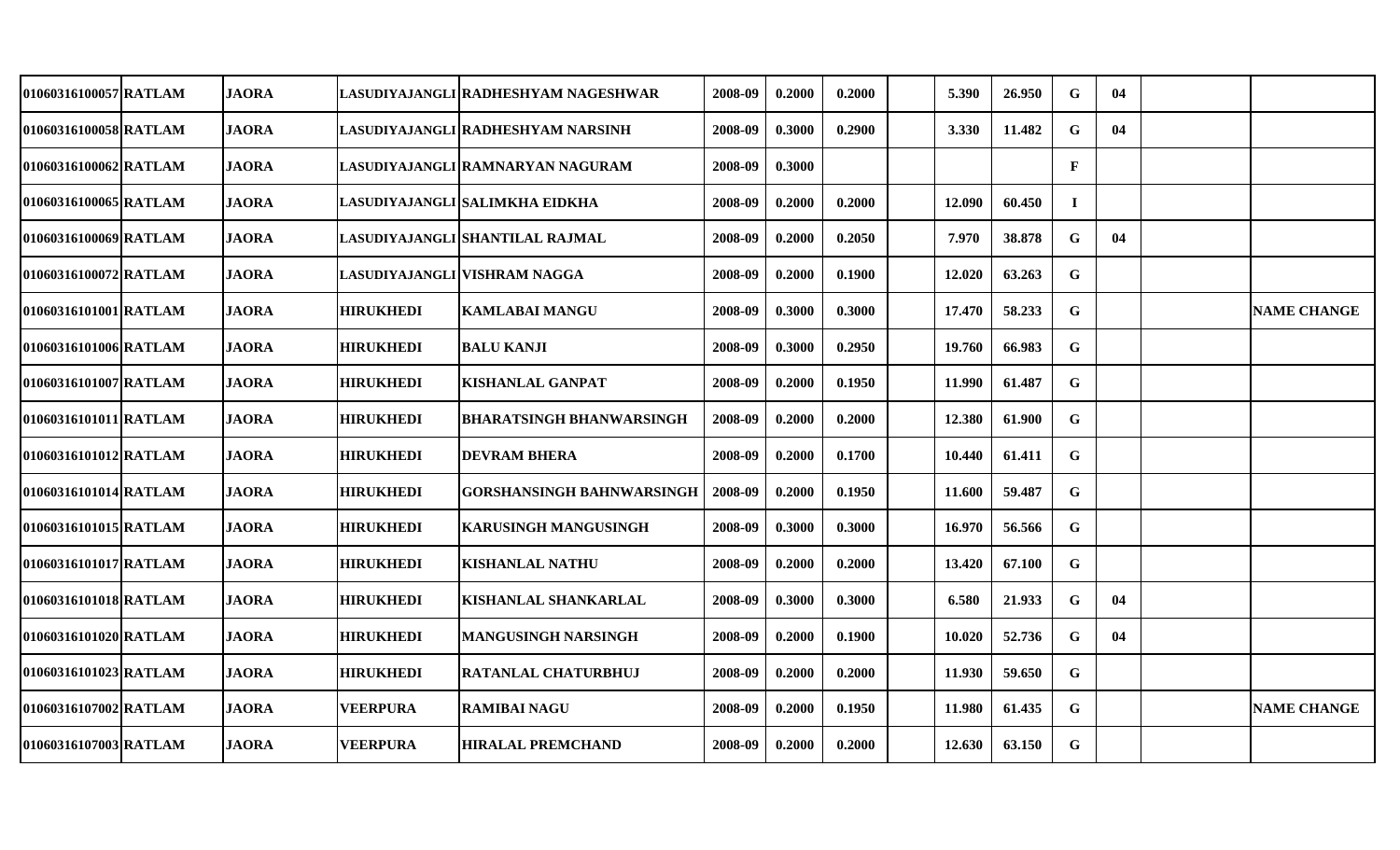| 01060316107004 RATLAM | <b>JAORA</b> | <b>VEERPURA</b> | <b>DASHRATH SAJJANSINGH</b>                | 2008-09 | 0.3000 | 0.3000 | 17.650 | 58.833 | G            |    |                    |
|-----------------------|--------------|-----------------|--------------------------------------------|---------|--------|--------|--------|--------|--------------|----|--------------------|
| 01060316107005 RATLAM | <b>JAORA</b> | <b>VEERPURA</b> | <b>GOVINDKUWAR GOVERDHAN</b>               | 2008-09 | 0.2000 | 0.2000 | 3.390  | 16.950 | G            | 04 |                    |
| 01060316107006 RATLAM | <b>JAORA</b> | <b>VEERPURA</b> | <b>PARVATIBAI SHANTILAL</b>                | 2008-09 | 0.2000 | 0.1900 | 10.570 | 55.631 | G            |    |                    |
| 01060316107007 RATLAM | <b>JAORA</b> | <b>VEERPURA</b> | <b>RUKMANIBAI PUNA</b>                     | 2008-09 | 0.3000 | 0.0950 | 5.690  | 59.894 | $\mathbf G$  |    |                    |
| 01060316107009 RATLAM | <b>JAORA</b> | <b>VEERPURA</b> | <b>MANOHARSINGH PRATAPSINGH</b>            | 2008-09 | 0.2000 | 0.2000 | 11.430 | 57.150 | G            |    |                    |
| 01060316107010 RATLAM | <b>JAORA</b> | <b>VEERPURA</b> | <b>DIPKUNWAR DIWANSINGH</b>                | 2008-09 | 0.3000 | 0.1900 | 2.460  | 12.947 | G            | 04 | <b>NAME CHANGE</b> |
| 01060316107011 RATLAM | <b>JAORA</b> | <b>VEERPURA</b> | <b>BASANTIBAI GOVERDHAN</b>                | 2008-09 | 0.3000 | 0.3000 | 16.880 | 56.266 | ${\bf G}$    |    |                    |
| 01060316107012 RATLAM | <b>JAORA</b> | <b>VEERPURA</b> | <b>PANNALAL ONKARLAL</b>                   | 2008-09 | 0.2000 | 0.1950 | 10.900 | 55.897 | $\mathbf G$  |    |                    |
| 01060316107014 RATLAM | <b>JAORA</b> | <b>VEERPURA</b> | <b>ONKAR PUNA</b>                          | 2008-09 | 0.3000 | 0.3000 | 17.780 | 59.266 | $\mathbf G$  |    |                    |
| 01060316107015 RATLAM | <b>JAORA</b> | <b>VEERPURA</b> | VARDIBAI JAGANNATH                         | 2008-09 | 0.2000 | 0.1900 | 11.450 | 60.263 | ${\bf G}$    |    |                    |
| 01060316107016 RATLAM | <b>JAORA</b> | <b>VEERPURA</b> | <b>HARIRAM BAGDIRAM</b>                    | 2008-09 | 0.3000 | 0.3000 | 17.680 | 58.933 | $\mathbf G$  |    |                    |
| 01060316107018 RATLAM | <b>JAORA</b> | <b>VEERPURA</b> | <b>RADHIBAI GIRDHARI</b>                   | 2008-09 | 0.3000 | 0.3000 | 16.970 | 56.566 | $\mathbf G$  |    |                    |
| 01060316107019 RATLAM | <b>JAORA</b> | <b>VEERPURA</b> | <b>SHANTIBAI NARAYANSINGH</b>              | 2008-09 | 0.3000 | 0.3000 | 14.510 | 48.366 | G            | 04 | <b>NAME CHANGE</b> |
| 01060316107020 RATLAM | <b>JAORA</b> | <b>VEERPURA</b> | <b>BABULAL KACHRU</b>                      | 2008-09 | 0.3000 | 0.2900 | 16.790 | 57.896 | G            |    |                    |
| 01060316107021 RATLAM | <b>JAORA</b> | <b>VEERPURA</b> | <b>BADRILAL RAMPRATAP</b>                  | 2008-09 | 0.3000 |        |        |        | $\mathbf{F}$ |    |                    |
| 01060316107023 RATLAM | <b>JAORA</b> | <b>VEERPURA</b> | <b>BHANWARLAL NANDRAM</b>                  | 2008-09 | 0.3000 | 0.3000 | 15.110 | 50.366 | G            | 04 |                    |
| 01060316107025 RATLAM | <b>JAORA</b> | <b>VEERPURA</b> | <b>BHIMSINGH RUGHNATH</b>                  | 2008-09 | 0.3000 | 0.2950 | 17.580 | 59.593 | $\mathbf G$  |    |                    |
| 01060316107028 RATLAM | <b>JAORA</b> | <b>VEERPURA</b> | <b>GULABSINGH MADANSINGH</b>               | 2008-09 | 0.2000 | 0.1900 | 10.070 | 53.000 | $\mathbf G$  |    |                    |
| 01060316107030 RATLAM | <b>JAORA</b> | <b>VEERPURA</b> | <b>PRAKASHKUNWAR ISHWARSINGH   2008-09</b> |         | 0.2000 | 0.0400 | 2.440  | 61.000 | $\mathbf G$  |    |                    |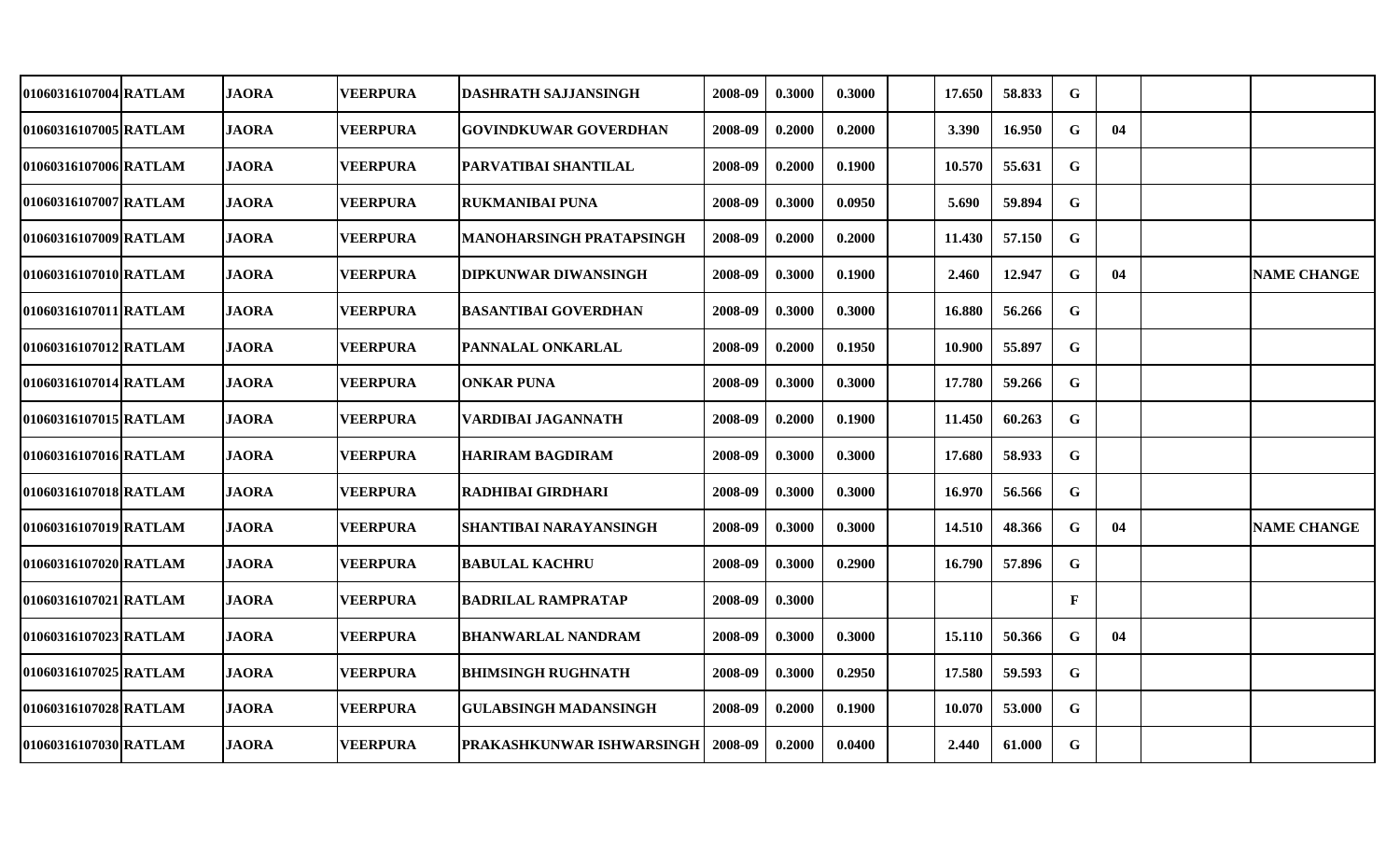| 01060316107031 RATLAM | <b>JAORA</b> | <b>VEERPURA</b> | <b>GENDKUNWAR KALUSINGH</b> | 2008-09 | 0.3000 |        |        |        | $\mathbf{F}$ |    |  |
|-----------------------|--------------|-----------------|-----------------------------|---------|--------|--------|--------|--------|--------------|----|--|
| 01060316107032 RATLAM | <b>JAORA</b> | <b>VEERPURA</b> | <b>KAMALDAS BHERUDAS</b>    | 2008-09 | 0.2000 | 0.2000 | 11.310 | 56.550 | G            |    |  |
| 01060316107033 RATLAM | <b>JAORA</b> | <b>VEERPURA</b> | <b>KARUSINGH NAGUSINGH</b>  | 2008-09 | 0.2000 | 0.1850 | 2.980  | 16.108 | G            | 04 |  |
| 01060316107034 RATLAM | <b>JAORA</b> | <b>VEERPURA</b> | KISHORSINGH DIWANSINGH      | 2008-09 | 0.3000 | 0.1450 | 8.580  | 59.172 | G            |    |  |
| 01060316107036 RATLAM | <b>JAORA</b> | <b>VEERPURA</b> | <b>MANGUSINGH NAGUSINGH</b> | 2008-09 | 0.2000 | 0.2000 | 11.330 | 56.650 | G            |    |  |
| 01060316107037 RATLAM | <b>JAORA</b> | <b>VEERPURA</b> | <b>MOHANLAL NANDRAM</b>     | 2008-09 | 0.2000 | 0.2000 | 11.460 | 57.300 | G            |    |  |
| 01060316107042 RATLAM | <b>JAORA</b> | <b>VEERPURA</b> | <b>RAMA GANGARAM</b>        | 2008-09 | 0.3000 |        |        |        | $\mathbf{F}$ |    |  |
| 01060316107043 RATLAM | <b>JAORA</b> | <b>VEERPURA</b> | RAMKANIYABAI KALURAM        | 2008-09 | 0.3000 | 0.2000 | 3.030  | 15.150 | $\mathbf G$  | 04 |  |
| 01060316107045 RATLAM | <b>JAORA</b> | <b>VEERPURA</b> | <b>SHAMBHUSINGH DIWAN</b>   | 2008-09 | 0.3000 | 0.2000 | 11.810 | 59.050 | $\mathbf G$  |    |  |
| 01060316107047 RATLAM | <b>JAORA</b> | <b>VEERPURA</b> | <b>KARU SAWA</b>            | 2008-09 | 0.2000 | 0.2000 | 12.070 | 60.350 | $\mathbf G$  |    |  |
| 01060316108001 RATLAM | <b>JAORA</b> | <b>THIKRIYA</b> | <b>GITABAI RATANLAL</b>     | 2008-09 | 0.3000 | 0.3100 | 19.240 | 62.064 | G            |    |  |
| 01060316108003 RATLAM | <b>JAORA</b> | <b>THIKRIYA</b> | <b>KALU LALA</b>            | 2008-09 | 0.2000 | 0.1900 | 6.360  | 33.473 | G            | 04 |  |
| 01060316108004 RATLAM | <b>JAORA</b> | <b>THIKRIYA</b> | SHANKARLAL SIDDHNATH        | 2008-09 | 0.2000 |        |        |        | $\mathbf{F}$ |    |  |
| 01060316108006 RATLAM | <b>JAORA</b> | <b>THIKRIYA</b> | <b>BHAGWAN DEVA</b>         | 2008-09 | 0.2000 | 0.2050 | 12.240 | 59.707 | G            |    |  |
| 01060316108007 RATLAM | <b>JAORA</b> | <b>THIKRIYA</b> | SAMANDBAI CHANDA            | 2008-09 | 0.2000 | 0.1950 | 11.250 | 57.692 | G            |    |  |
| 01060316108010 RATLAM | <b>JAORA</b> | <b>THIKRIYA</b> | <b>KAMMA KACHRU</b>         | 2008-09 | 0.2000 | 0.1950 | 7.800  | 40.000 | G            | 04 |  |
| 01060316108012 RATLAM | <b>JAORA</b> | <b>THIKRIYA</b> | <b>KARU RAMA</b>            | 2008-09 | 0.2000 | 0.1950 | 11.710 | 60.051 | G            |    |  |
| 01060316108021 RATLAM | <b>JAORA</b> | <b>THIKRIYA</b> | <b>KARU DHURA</b>           | 2008-09 | 0.2000 |        |        |        | $\mathbf{F}$ |    |  |
| 01060316108023 RATLAM | <b>JAORA</b> | <b>THIKRIYA</b> | <b>KISHANLAL MOTILAL</b>    | 2008-09 | 0.2000 | 0.2050 | 13.770 | 67.170 | $\mathbf G$  |    |  |
|                       |              |                 |                             |         |        |        |        |        |              |    |  |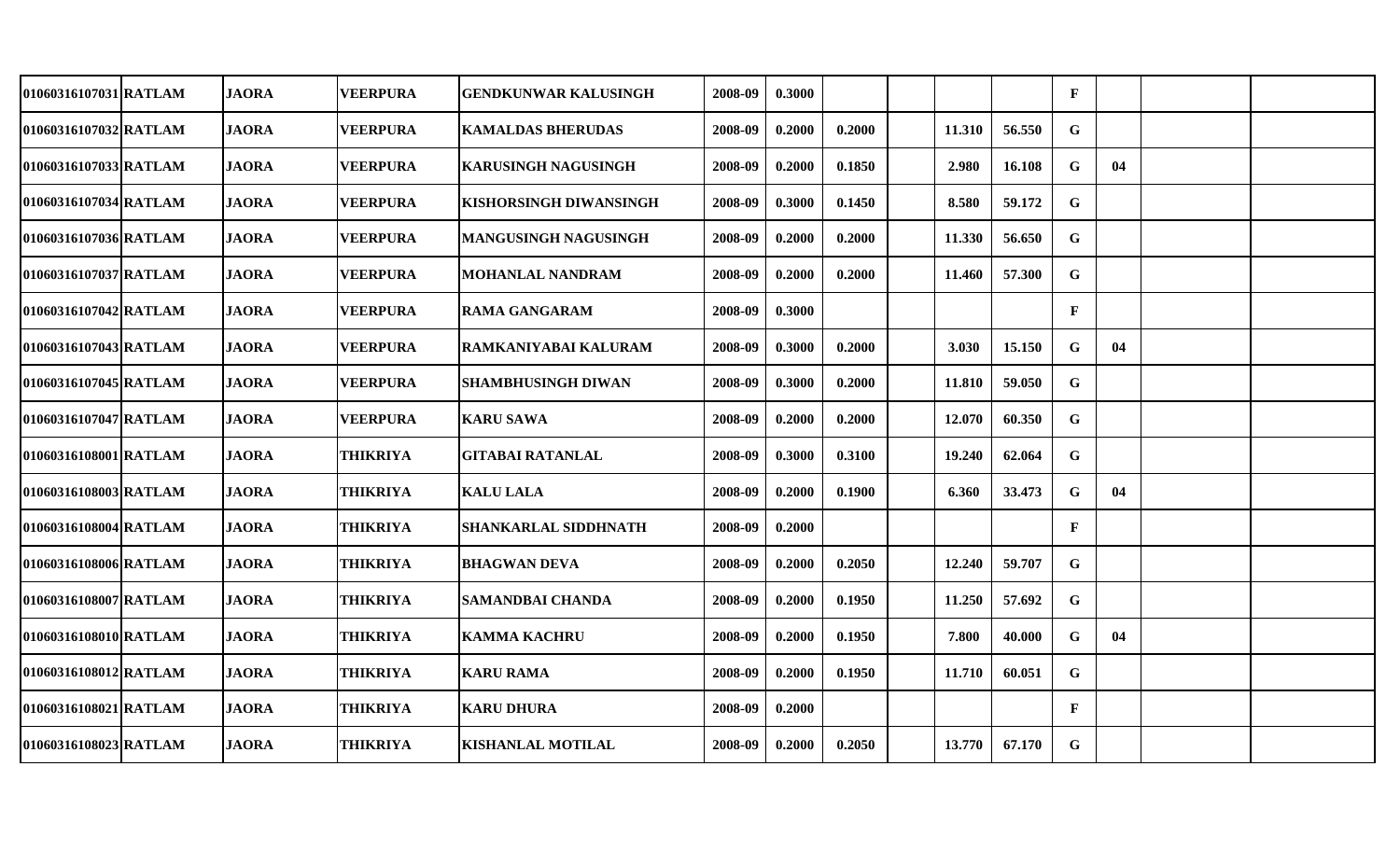| 01060316108026 RATLAM | <b>JAORA</b>  | <b>THIKRIYA</b>   | <b>MANGUBAI AMRA</b>       | 2008-09 | 0.2000 | 0.1900 | 12.350 | 65.000 | G            |    |                |                                   |
|-----------------------|---------------|-------------------|----------------------------|---------|--------|--------|--------|--------|--------------|----|----------------|-----------------------------------|
| 01060316108028 RATLAM | <b>JAORA</b>  | <b>THIKRIYA</b>   | MOHANSINGH RATANSINGH      | 2008-09 | 0.3000 | 0.1500 | 9.680  | 64.533 | G            |    |                |                                   |
| 01060316108029 RATLAM | <b>JAORA</b>  | <b>THIKRIYA</b>   | <b>NANDRAM NAGU</b>        | 2008-09 | 0.3000 |        |        |        | $\mathbf{F}$ |    |                |                                   |
| 01060316108008 RATLAM | <b>JAORA</b>  | <b>THIKRIYA</b>   | <b>MUNNALAL RAMCHANDRA</b> | 2008-09 | 0.3000 | 0.2900 | 18.730 | 64.586 | G            |    |                |                                   |
| 01060316108032 RATLAM | <b>JAORA</b>  | <b>THIKRIYA</b>   | <b>RAMIBAI SHAWARAM</b>    | 2008-09 | 0.3000 | 0.3050 | 8.830  | 28.950 | G            | 04 |                | <b>NAME CHANGE</b>                |
| 01060317132004 RATLAM | <b>RATLAM</b> | <b>KANDARWASA</b> | <b>BAGDIBAI BADRILAL</b>   | 2008-09 | 0.2000 |        |        |        | $\mathbf{F}$ |    |                | <b>NAME CHANGE</b>                |
| 01060317132007 RATLAM | <b>RATLAM</b> | <b>KANDARWASA</b> | <b>BADRILAL NANDRAM</b>    | 2008-09 | 0.3000 |        |        |        | N            |    |                |                                   |
| 01060317132010 RATLAM | <b>RATLAM</b> | <b>KANDARWASA</b> | <b>BABUDAS LALDAS</b>      | 2008-09 | 0.2000 | 0.1850 | 10.870 | 58.756 | G            |    |                |                                   |
| 01060317132012 RATLAM | <b>RATLAM</b> | <b>KANDARWASA</b> | LAXMANSINGH JUJHARSINGH    | 2008-09 | 0.3000 | 0.2900 | 20.260 | 69.862 | $\mathbf G$  |    |                |                                   |
| 01060317132013 RATLAM | <b>RATLAM</b> | <b>KANDARWASA</b> | <b>MUKESH RAMNARAYAN</b>   | 2008-09 | 0.3000 | 0.2900 | 19.920 | 68.689 | ${\bf G}$    |    |                | <b>NAME CHANGE</b>                |
| 01060317132016 RATLAM | <b>RATLAM</b> | <b>KANDARWASA</b> | <b>MOHANLAL DHULA</b>      | 2008-09 | 0.3000 |        |        |        | N            |    | 01060317144044 | <b>TRANSFER/BADO</b><br><b>DA</b> |
| 01060317132024 RATLAM | <b>RATLAM</b> | <b>KANDARWASA</b> | <b>BALU NANDA</b>          | 2008-09 | 0.3000 | 0.3000 | 21.440 | 71.466 | G            |    |                |                                   |
| 01060317132025 RATLAM | <b>RATLAM</b> | <b>KANDARWASA</b> | BHAGWANSINGH BAHADURSINGH  | 2008-09 | 0.3000 | 0.2900 | 18.520 | 63.862 | G            |    |                |                                   |
| 01060317132027 RATLAM | <b>RATLAM</b> | <b>KANDARWASA</b> | DURGASHANKAR ANOKHILAL     | 2008-09 | 0.3000 | 0.2900 | 20.040 | 69.103 | G            |    |                |                                   |
| 01060317132032 RATLAM | <b>RATLAM</b> | <b>KANDARWASA</b> | <b>JAGDISH MANGILAL</b>    | 2008-09 | 0.3000 | 0.2800 | 18.210 | 65.035 | G            |    |                |                                   |
| 01060317132033 RATLAM | <b>RATLAM</b> | <b>KANDARWASA</b> | <b>KARUDAS KAMALDAS</b>    | 2008-09 | 0.3000 | 0.2900 | 18.130 | 62.517 | G            |    |                |                                   |
| 01060317132035 RATLAM | <b>RATLAM</b> | <b>KANDARWASA</b> | DATARSINGH LALSINGH        | 2008-09 | 0.3000 | 0.3000 | 19.650 | 65.500 | $\mathbf G$  |    |                |                                   |
| 01060317132036 RATLAM | <b>RATLAM</b> | <b>KANDARWASA</b> | <b>MADANLAL NAGUJI</b>     | 2008-09 | 0.3000 |        |        |        | $\mathbf{F}$ |    |                |                                   |
| 01060317132037 RATLAM | <b>RATLAM</b> | <b>KANDARWASA</b> | <b>MANGILAL NANDRAM</b>    | 2008-09 | 0.2000 | 0.1850 | 13.290 | 71.837 | $\mathbf G$  |    |                |                                   |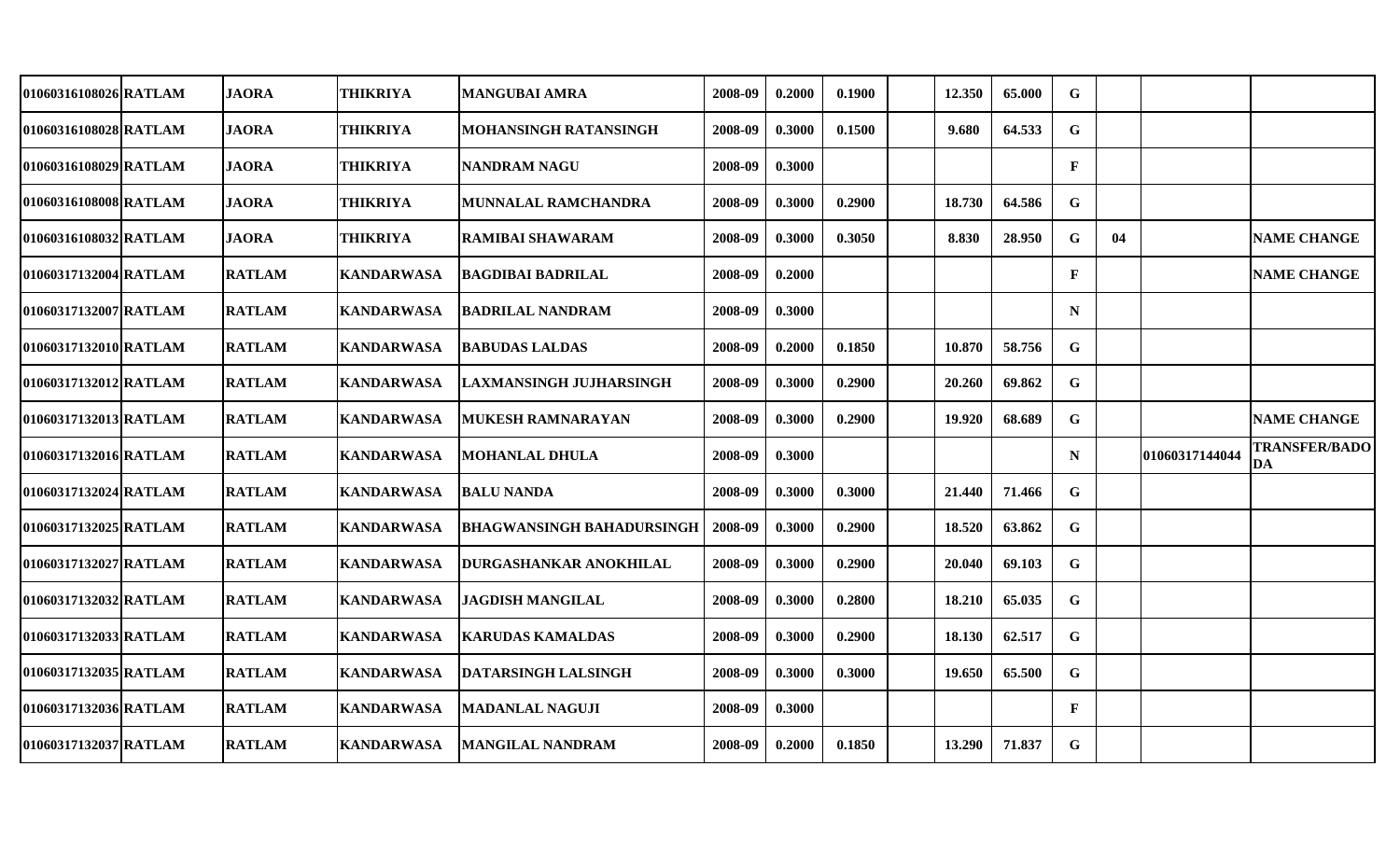| 01060317132038 RATLAM | <b>RATLAM</b> | <b>KANDARWASA</b> | <b>MOTILAL NANDRAM</b>          | 2008-09 | 0.3000 | 0.2950 | 22.080 | 74.847 | G            |    |                    |
|-----------------------|---------------|-------------------|---------------------------------|---------|--------|--------|--------|--------|--------------|----|--------------------|
| 01060317132040 RATLAM | <b>RATLAM</b> | <b>KANDARWASA</b> | PRAHLADSINGH BHERUSINGH         | 2008-09 | 0.3000 | 0.2350 | 15.540 | 66.127 | G            |    |                    |
| 01060317132041 RATLAM | <b>RATLAM</b> | <b>KANDARWASA</b> | PRITAMLAL ANOKHILAL             | 2008-09 | 0.3000 | 0.2900 | 20.640 | 71.172 | $\mathbf G$  |    |                    |
| 01060317132047 RATLAM | <b>RATLAM</b> | <b>KANDARWASA</b> | <b>RUGHNATH BADRILAL</b>        | 2008-09 | 0.3000 | 0.3000 | 21.780 | 72.600 | $\mathbf G$  |    |                    |
| 01060317134002 RATLAM | <b>RATLAM</b> | <b>PALDUNA</b>    | <b>RAJARAM HARIRAM</b>          | 2008-09 | 0.3000 | 0.2900 | 10.550 | 36.379 | $\mathbf G$  | 04 |                    |
| 01060317134006 RATLAM | <b>RATLAM</b> | <b>PALDUNA</b>    | <b>NARENDRA MOTILAL</b>         | 2008-09 | 0.3000 |        |        |        | $\mathbf{F}$ |    |                    |
| 01060317134008 RATLAM | <b>RATLAM</b> | <b>PALDUNA</b>    | <b>GITABAI MOTILAL</b>          | 2008-09 | 0.3000 |        |        |        | $\mathbf{F}$ |    |                    |
| 01060317134013 RATLAM | <b>RATLAM</b> | <b>PALDUNA</b>    | <b>GULABBAI GULABCHAND</b>      | 2008-09 | 0.2000 |        |        |        | $\mathbf{F}$ |    |                    |
| 01060317134015 RATLAM | <b>RATLAM</b> | <b>PALDUNA</b>    | <b>JANIBAI MANGILAL</b>         | 2008-09 | 0.2000 | 0.2000 | 4.520  | 22.600 | G            | 04 |                    |
| 01060317134018 RATLAM | <b>RATLAM</b> | <b>PALDUNA</b>    | <b>BABULAL INDERMAL</b>         | 2008-09 | 0.3000 |        |        |        | $\mathbf{F}$ |    |                    |
| 01060317134019 RATLAM | <b>RATLAM</b> | <b>PALDUNA</b>    | <b>MULCHAND BHAGIRATH</b>       | 2008-09 | 0.2000 |        |        |        | $\mathbf{F}$ |    |                    |
| 01060317134020 RATLAM | <b>RATLAM</b> | <b>PALDUNA</b>    | <b>RAMA PANNA</b>               | 2008-09 | 0.2000 | 0.1950 | 5.880  | 30.153 | $\mathbf G$  | 04 |                    |
| 01060317134023 RATLAM | <b>RATLAM</b> | <b>PALDUNA</b>    | <b>BADRI OMKAR</b>              | 2008-09 | 0.3000 |        |        |        | $\mathbf{F}$ |    |                    |
| 01060317134032 RATLAM | <b>RATLAM</b> | <b>PALDUNA</b>    | <b>HIRALAL TULSIRAM</b>         | 2008-09 | 0.2000 | 0.1900 | 12.210 | 64.263 | $\mathbf G$  |    |                    |
| 01060317134034 RATLAM | <b>RATLAM</b> | <b>PALDUNA</b>    | <b>HIRABAI GHANSHYAM</b>        | 2008-09 | 0.2000 | 0.0350 | 2.370  | 67.714 | $\mathbf G$  |    |                    |
| 01060317134035 RATLAM | <b>RATLAM</b> | <b>PALDUNA</b>    | <b>JAGDISH RANCHOD KUNDAWAR</b> | 2008-09 | 0.3000 |        |        |        | $\mathbf{F}$ |    |                    |
| 01060317134036 RATLAM | <b>RATLAM</b> | <b>PALDUNA</b>    | RATANLAL JAGANNATH              | 2008-09 | 0.2000 | 0.2050 | 11.790 | 57.512 | $\mathbf G$  |    | <b>NAME CHANGE</b> |
| 01060317134040 RATLAM | <b>RATLAM</b> | <b>PALDUNA</b>    | <b>RAMNARAYAN BAGDIRAM</b>      | 2008-09 | 0.3000 | 0.2850 | 16.690 | 58.561 | $\mathbf G$  |    |                    |
| 01060317134042 RATLAM | <b>RATLAM</b> | <b>PALDUNA</b>    | <b>RANCHOD SHOBHARAM</b>        | 2008-09 | 0.2000 | 0.1950 | 6.610  | 33.897 | $\mathbf G$  | 04 |                    |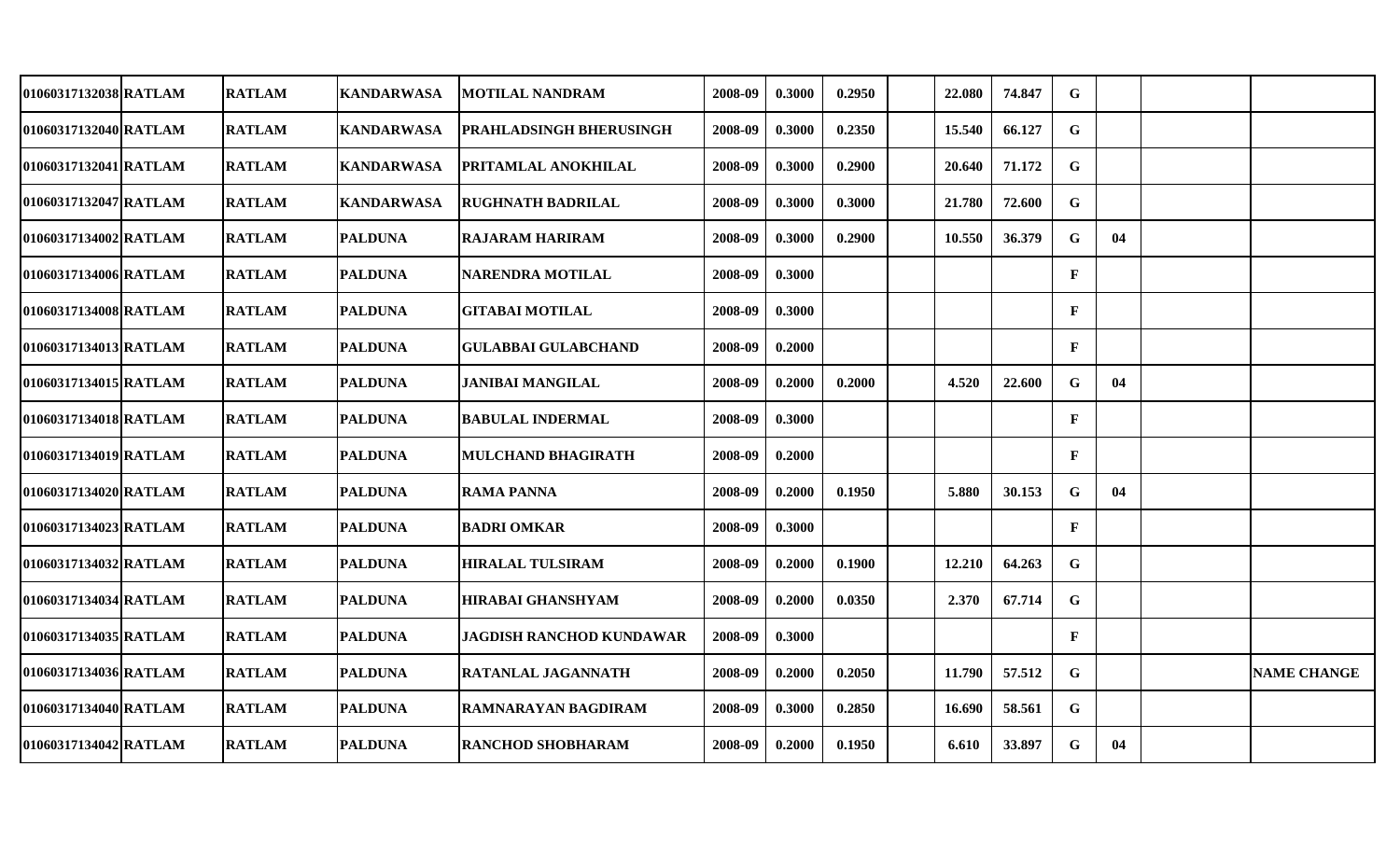| 01060317134050 RATLAM | <b>RATLAM</b> | <b>PALDUNA</b> | <b>MANGILAL RUPA</b>             | 2008-09 | 0.2000 |        |        |        | $\mathbf{F}$ |    |                    |
|-----------------------|---------------|----------------|----------------------------------|---------|--------|--------|--------|--------|--------------|----|--------------------|
| 01060317134051 RATLAM | <b>RATLAM</b> | <b>PALDUNA</b> | <b>BHAGIRATH HUKKA</b>           | 2008-09 | 0.2000 | 0.0300 | 2.050  | 68.333 | $\mathbf G$  |    |                    |
| 01060317134053 RATLAM | <b>RATLAM</b> | <b>PALDUNA</b> | <b>BHERU BAGDIRAM (DHARIYAR)</b> | 2008-09 | 0.2000 |        |        |        | $\mathbf{F}$ |    |                    |
| 01060317134062 RATLAM | <b>RATLAM</b> | <b>PALDUNA</b> | <b>SHANKARLAL BHERULAL</b>       | 2008-09 | 0.3000 |        |        |        | $\mathbf{F}$ |    |                    |
| 01060317134063 RATLAM | <b>RATLAM</b> | <b>PALDUNA</b> | NATHIBAI AMRATRAM                | 2008-09 | 0.2000 | 0.1900 | 12.300 | 64.736 | $\mathbf G$  |    | <b>NAME CHANGE</b> |
| 01060317134065 RATLAM | <b>RATLAM</b> | <b>PALDUNA</b> | <b>RAMCHANDRA JAGANNATH</b>      | 2008-09 | 0.3000 | 0.0950 | 6.050  | 63.684 | $\mathbf G$  |    |                    |
| 01060317134073 RATLAM | <b>RATLAM</b> | <b>PALDUNA</b> | <b>RAMESHWAR NANDAJI</b>         | 2008-09 | 0.2000 | 0.1900 | 11.030 | 58.052 | $\mathbf G$  |    |                    |
| 01060317134076 RATLAM | <b>RATLAM</b> | <b>PALDUNA</b> | <b>BHERULAL BAGDIRAM</b>         | 2008-09 | 0.3000 | 0.2900 | 6.510  | 22.448 | $\mathbf G$  | 04 |                    |
| 01060317134077 RATLAM | <b>RATLAM</b> | <b>PALDUNA</b> | <b>RAMLAL GIRDHARI</b>           | 2008-09 | 0.2000 |        |        |        | $\mathbf{F}$ |    |                    |
| 01060317134079 RATLAM | <b>RATLAM</b> | <b>PALDUNA</b> | RAMCHANDRA BAGDIRAM              | 2008-09 | 0.3000 |        |        |        | $\mathbf{F}$ |    |                    |
| 01060317134086 RATLAM | <b>RATLAM</b> | <b>PALDUNA</b> | <b>KAILASH RAMA</b>              | 2008-09 | 0.2000 | 0.1100 | 7.150  | 65.000 | G            |    | <b>NAME CHANGE</b> |
| 01060317144003 RATLAM | <b>RATLAM</b> | <b>BADODA</b>  | SUNDARBAI JANKILAL               | 2008-09 | 0.2000 | 0.1950 | 13.770 | 70.615 | $\mathbf G$  |    |                    |
| 01060317144005 RATLAM | <b>RATLAM</b> | <b>BADODA</b>  | PREMNARAYAN KALURAM              | 2008-09 | 0.2000 |        |        |        | $\mathbf{F}$ |    |                    |
| 01060317144006 RATLAM | <b>RATLAM</b> | <b>BADODA</b>  | <b>LAXMAN PRATHIVRAJ</b>         | 2008-09 | 0.2000 | 0.1850 | 12.240 | 66.162 | $\mathbf G$  |    |                    |
| 01060317144008 RATLAM | <b>RATLAM</b> | <b>BADODA</b>  | RAJENDRA BHAGIRATH               | 2008-09 | 0.2000 | 0.2000 | 12.740 | 63.700 | $\mathbf G$  |    |                    |
| 01060317144012 RATLAM | <b>RATLAM</b> | <b>BADODA</b>  | <b>RAMESHWAR LAXMAN</b>          | 2008-09 | 0.2000 | 0.2000 | 14.060 | 70.300 | $\mathbf G$  |    |                    |
| 01060317144016 RATLAM | <b>RATLAM</b> | <b>BADODA</b>  | <b>BHAGIRATH KACHRU</b>          | 2008-09 | 0.3000 |        |        |        | $\mathbf N$  |    | <b>NAME CHANGE</b> |
| 01060317144017 RATLAM | <b>RATLAM</b> | <b>BADODA</b>  | <b>DHANNIBAI KACHRU</b>          | 2008-09 | 0.3000 | 0.2950 | 18.090 | 61.322 | $\mathbf G$  |    |                    |
| 01060317144018 RATLAM | <b>RATLAM</b> | <b>BADODA</b>  | RAMACHANDRA JAGANNATH            | 2008-09 | 0.2000 | 0.2050 | 12.160 | 59.317 | $\mathbf G$  |    |                    |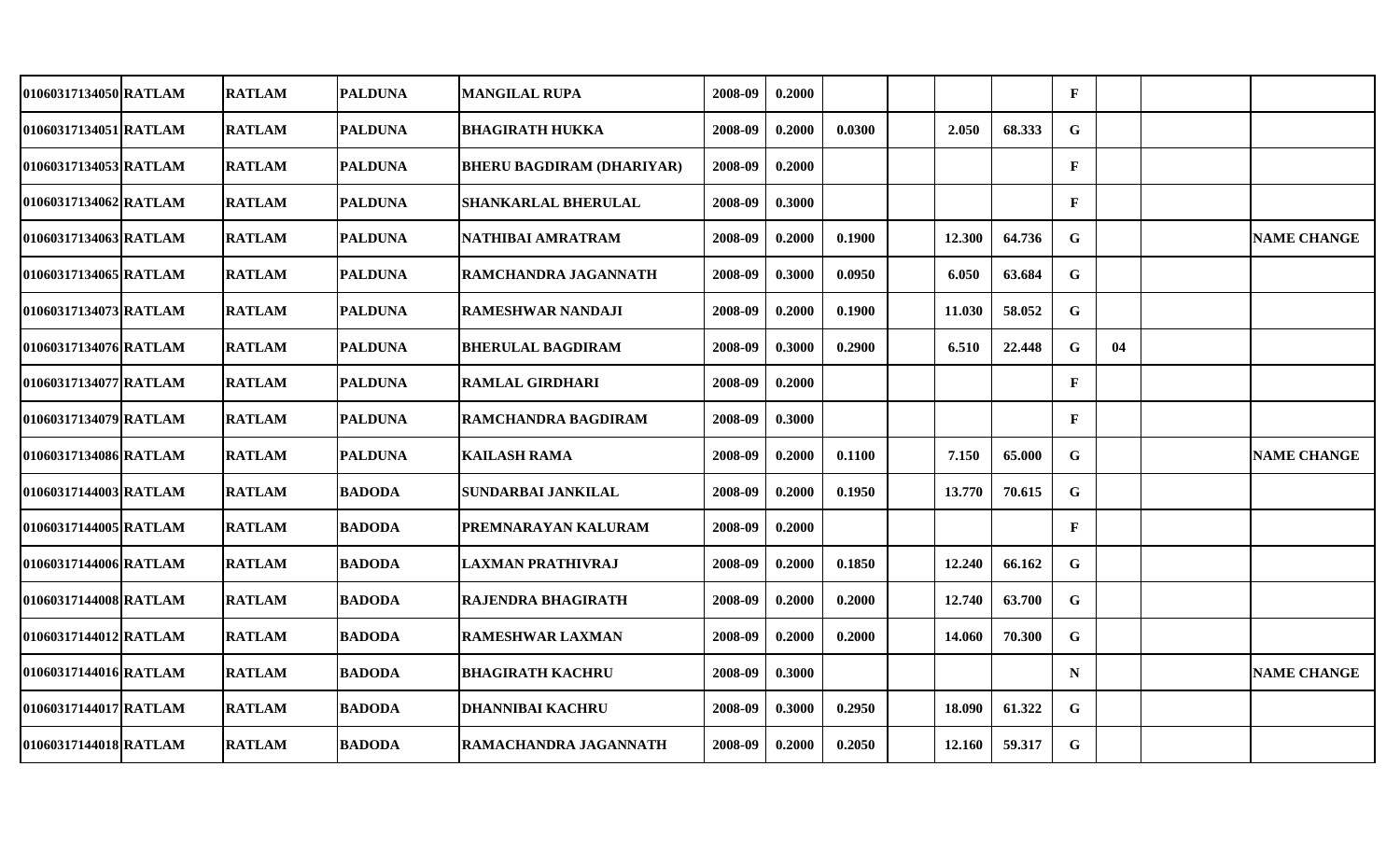| 01060317144034 RATLAM                         |               | <b>RATLAM</b>  | <b>BADODA</b>    | <b>HIRALAL GAMER</b>        | 2008-09 | 0.3000 |        |        |        | $\mathbf{F}$ |    |                    |
|-----------------------------------------------|---------------|----------------|------------------|-----------------------------|---------|--------|--------|--------|--------|--------------|----|--------------------|
| 01060317144041 RATLAM                         |               | <b>RATLAM</b>  | <b>BADODA</b>    | AVANTIBAI ONKARLAL          | 2008-09 | 0.3000 |        |        |        | $\mathbf{F}$ |    |                    |
| 01060317144043 RATLAM                         |               | <b>RATLAM</b>  | <b>BADODA</b>    | <b>LALSINGH SWARUPSINGH</b> | 2008-09 | 0.3000 | 0.1650 | 9.550  | 57.878 | G            |    |                    |
| 01060317145002 RATLAM                         |               | <b>RATLAM</b>  | <b>BODINA</b>    | <b>KAMLABAI AMBARAM</b>     | 2008-09 | 0.2000 | 0.1950 | 11.470 | 58.820 | G            |    |                    |
| 01060317145006 RATLAM                         |               | <b>RATLAM</b>  | <b>BODINA</b>    | <b>SHOBHARAM NATHU RAM</b>  | 2008-09 | 0.2000 | 0.2000 | 10.780 | 53.900 | G            |    |                    |
| 01060317145046 RATLAM                         |               | <b>RATLAM</b>  | <b>BODINA</b>    | ISHWARLAL TARACHAND (KODAR) | 2008-09 | 0.2000 | 0.2000 | 12.190 | 60.950 | G            |    |                    |
| 01060317145054 RATLAM                         |               | <b>RATLAM</b>  | <b>BODINA</b>    | NANDLAL SHANKARLAL          | 2008-09 | 0.2000 | 0.2000 | 3.550  | 17.750 | G            | 04 |                    |
| 01060317145055 RATLAM                         |               | <b>RATLAM</b>  | <b>BODINA</b>    | <b>TAMMUBAI NATHULAL</b>    | 2008-09 | 0.2000 | 0.1050 | 5.640  | 53.714 | $\mathbf G$  |    |                    |
| 01060317145057 RATLAM                         |               | <b>RATLAM</b>  | <b>BODINA</b>    | PUNAMCHAND TARACHAND        | 2008-09 | 0.2000 | 0.1950 | 11.650 | 59.743 | $\mathbf G$  |    |                    |
| $\overline{01060319148003}\Big _{\rm RATLAM}$ |               | <b>PIPLODA</b> | <b>BHATKHEDA</b> | <b>MANGILAL HIRA</b>        | 2008-09 | 0.3000 | 0.2850 | 17.140 | 60.140 | $\mathbf G$  |    |                    |
| 01060319148005                                | <b>RATLAM</b> | <b>PIPLODA</b> | <b>BHATKHEDA</b> | <b>VAJERAM NATHA</b>        | 2008-09 | 0.3000 | 0.2800 | 18.010 | 64.321 | G            |    |                    |
| 01060319148008                                | <b>RATLAM</b> | <b>PIPLODA</b> | <b>BHATKHEDA</b> | <b>BAGDIBAI BAGDIRAM</b>    | 2008-09 | 0.3000 | 0.2400 | 15.590 | 64.958 | G            |    | <b>NAME CHANGE</b> |
| 01060319148011                                | <b>RATLAM</b> | <b>PIPLODA</b> | <b>BHATKHEDA</b> | <b>KANCHANBAI RATANLAL</b>  | 2008-09 | 0.2000 |        |        |        | $\mathbf{F}$ |    |                    |
| 01060319148013                                | <b>RATLAM</b> | <b>PIPLODA</b> | <b>BHATKHEDA</b> | <b>BASANTIBAI UMMEDBAI</b>  | 2008-09 | 0.3000 | 0.1500 | 10.660 | 71.066 | G            |    |                    |
| 01060319148020                                | <b>RATLAM</b> | <b>PIPLODA</b> | <b>BHATKHEDA</b> | RAMCHANDRA MAGANIRAM        | 2008-09 | 0.3000 | 0.1950 | 13.520 | 69.333 | $\mathbf G$  |    |                    |
| 01060319148021                                | <b>RATLAM</b> | <b>PIPLODA</b> | <b>BHATKHEDA</b> | <b>KALU KESHURAM</b>        | 2008-09 | 0.3000 | 0.2000 | 12.650 | 63.250 | G            |    |                    |
| 01060319148023                                | <b>RATLAM</b> | <b>PIPLODA</b> | <b>BHATKHEDA</b> | <b>RAMSINGH CHENSINGH</b>   | 2008-09 | 0.2000 | 0.2000 | 7.690  | 38.450 | G            | 04 |                    |
| 01060319148024                                | <b>RATLAM</b> | <b>PIPLODA</b> | <b>BHATKHEDA</b> | <b>GANGABAI DHULICHAND</b>  | 2008-09 | 0.3000 | 0.2600 | 15.020 | 57.767 | G            |    |                    |
| 01060319148032                                | <b>RATLAM</b> | <b>PIPLODA</b> | <b>BHATKHEDA</b> | <b>DEVRAM GULAB</b>         | 2008-09 | 0.3000 | 0.2950 | 19.560 | 66.305 | G            |    |                    |
|                                               |               |                |                  |                             |         |        |        |        |        |              |    |                    |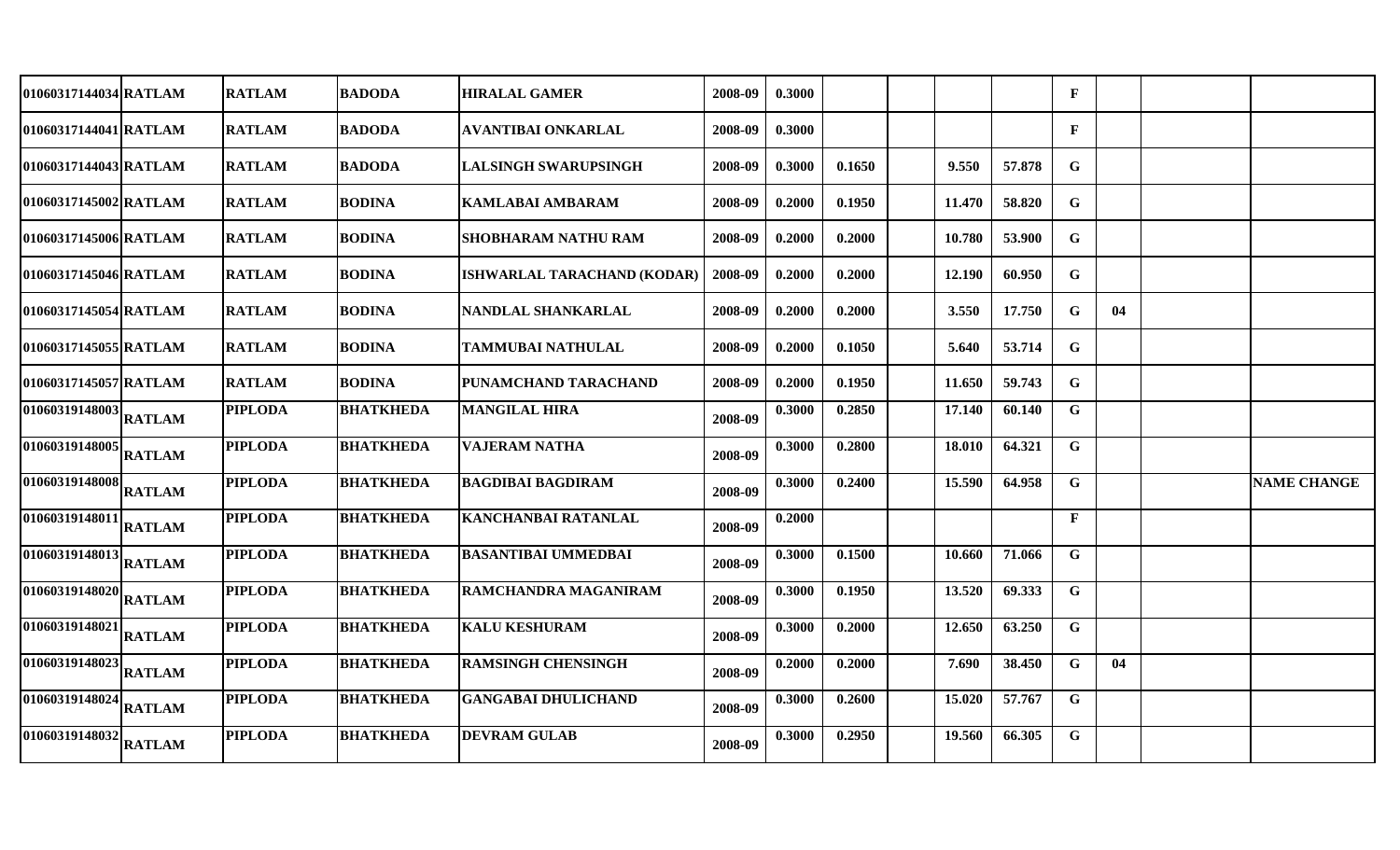| $\overline{1010603}19148034$ RATLAM          |               | <b>PIPLODA</b> | <b>BHATKHEDA</b>  | <b>MANGILAL SHOBHARAM</b>        | 2008-09 | 0.2000 | 0.1950 | 13.660 | 70.051 | $\mathbf G$  |    | <b>NAME CHANGE</b> |
|----------------------------------------------|---------------|----------------|-------------------|----------------------------------|---------|--------|--------|--------|--------|--------------|----|--------------------|
| $\sqrt{01060319148035}\bigg _{\rm {RATLAM}}$ |               | <b>PIPLODA</b> | <b>BHATKHEDA</b>  | <b>RANCHHOD KALU</b>             | 2008-09 | 0.3000 | 0.2000 | 13.430 | 67.150 | G            |    |                    |
| $\sqrt{010603191480}36$ RATLAM               |               | <b>PIPLODA</b> | <b>BHATKHEDA</b>  | <b>GITABAI PREMCHAND</b>         | 2008-09 | 0.2000 | 0.1200 | 8.200  | 68.333 | $\mathbf G$  |    |                    |
| $\sqrt{010603191480}45\Big _{\rm RATLAM}$    |               | <b>PIPLODA</b> | <b>BHATKHEDA</b>  | <b>NARSINGH GANESHRAM</b>        | 2008-09 | 0.3000 | 0.1950 | 12.210 | 62.615 | $\mathbf G$  |    |                    |
| $\sqrt{01060319148046}$ RATLAM               |               | <b>PIPLODA</b> | <b>BHATKHEDA</b>  | <b>JARESINGH MADHOSINGH</b>      | 2008-09 | 0.3000 | 0.2850 | 12.890 | 45.228 | $\mathbf G$  | 04 |                    |
| $\sqrt{01060319148051}$ RATLAM               |               | <b>PIPLODA</b> | <b>BHATKHEDA</b>  | <b>ISHWARSINGH UDAYSINGH</b>     | 2008-09 | 0.3000 | 0.1800 | 5.890  | 32.722 | G            | 04 |                    |
| $\sqrt{0106031914805}$ 2 RATLAM              |               | <b>PIPLODA</b> | <b>BHATKHEDA</b>  | <b>KELASH GANGABAI</b>           | 2008-09 | 0.3000 | 0.2850 | 19.780 | 69.403 | $\mathbf G$  |    |                    |
| 01060319148053                               | <b>RATLAM</b> | <b>PIPLODA</b> | <b>BHATKHEDA</b>  | <b>MANGIBAI RAMNARAYAN</b>       | 2008-09 | 0.2000 | 0.1400 | 4.680  | 33.428 | $\mathbf G$  | 04 |                    |
| 01060319150001 RATLAM                        |               | <b>PIPLODA</b> | <b>RICHADEVDA</b> | <b>SHOBHARAM RAMCHANDRA</b>      | 2008-09 | 0.3000 | 0.3000 | 19.660 | 65.533 | $\mathbf G$  |    |                    |
| 01060319150002 RATLAM                        |               | <b>PIPLODA</b> | <b>RICHADEVDA</b> | <b>KACHRU HARIRAM</b>            | 2008-09 | 0.3000 | 0.2950 | 17.710 | 60.033 | $\mathbf G$  |    |                    |
| 01060319150005 RATLAM                        |               | <b>PIPLODA</b> | <b>RICHADEVDA</b> | <b>RAMRATAN KESHURAM</b>         | 2008-09 | 0.3000 | 0.2900 | 18.120 | 62.482 | $\mathbf G$  |    |                    |
| 01060319150009 RATLAM                        |               | <b>PIPLODA</b> | <b>RICHADEVDA</b> | <b>DOLATRAM GAMER</b>            | 2008-09 | 0.3000 | 0.2950 | 18.090 | 61.322 | $\mathbf G$  |    |                    |
| 01060319150011 RATLAM                        |               | <b>PIPLODA</b> | <b>RICHADEVDA</b> | <b>RAMKUNWARBAI BALUSINGH</b>    | 2008-09 | 0.3000 | 0.0950 | 7.180  | 75.578 | G            |    |                    |
| 01060319150012 RATLAM                        |               | <b>PIPLODA</b> | <b>RICHADEVDA</b> | <b>BASANTILAL KESHURAM</b>       | 2008-09 | 0.3000 |        |        |        | $\mathbf{F}$ |    |                    |
| 01060319150013 RATLAM                        |               | <b>PIPLODA</b> | <b>RICHADEVDA</b> | <b>RAMNARAYAN RAMCHANDRA</b>     | 2008-09 | 0.3000 | 0.2950 | 18.930 | 64.169 | G            |    |                    |
| 01060319150016 RATLAM                        |               | <b>PIPLODA</b> | <b>RICHADEVDA</b> | <b>BABULAL RUKMANBAI</b>         | 2008-09 | 0.3000 | 0.3000 | 9.030  | 30.100 | $\mathbf G$  | 04 |                    |
| 01060319150017 RATLAM                        |               | <b>PIPLODA</b> | <b>RICHADEVDA</b> | <b>GITABAI NANDA</b>             | 2008-09 | 0.3000 | 0.2950 | 18.420 | 62.440 | $\mathbf G$  |    |                    |
| 01060319150031 RATLAM                        |               | <b>PIPLODA</b> | <b>RICHADEVDA</b> | <b>BHAGIRATH GAUTAM RAMCHAND</b> | 2008-09 | 0.3000 | 0.2850 | 17.730 | 62.210 | $\mathbf G$  |    |                    |
| 01060319150035 RATLAM                        |               | <b>PIPLODA</b> | <b>RICHADEVDA</b> | <b>MANGILAL LALCHAND</b>         | 2008-09 | 0.3000 | 0.3000 | 19.980 | 66.600 | $\mathbf G$  |    |                    |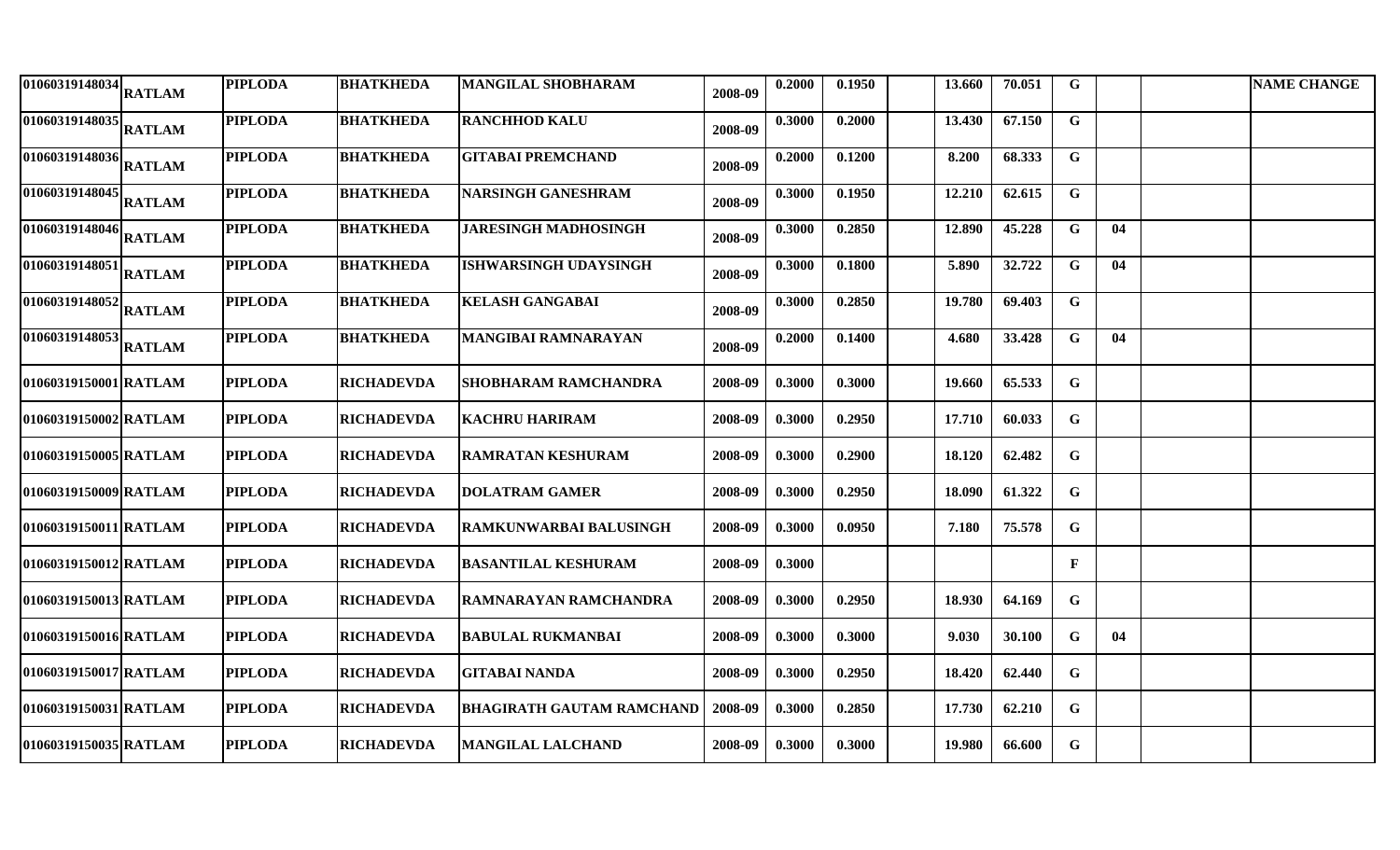| 01060319150039 RATLAM | <b>PIPLODA</b> | <b>RICHADEVDA</b> | <b>BHERULAL NANDAJI</b>        | 2008-09 | 0.3000 |        |        |        | $\mathbf{F}$ |    | <b>NAME CHANGE</b> |
|-----------------------|----------------|-------------------|--------------------------------|---------|--------|--------|--------|--------|--------------|----|--------------------|
| 01060319150040 RATLAM | <b>PIPLODA</b> | <b>RICHADEVDA</b> | <b>NANDRAM RAMCHAND SUTHAR</b> | 2008-09 | 0.3000 | 0.2800 | 18.280 | 65.285 | $\mathbf G$  |    |                    |
| 01060319150041 RATLAM | <b>PIPLODA</b> | <b>RICHADEVDA</b> | <b>KARU HARIRAM</b>            | 2008-09 | 0.3000 | 0.2900 | 19.220 | 66.275 | G            |    |                    |
| 01060319150046 RATLAM | <b>PIPLODA</b> | <b>RICHADEVDA</b> | <b>GOVINDRAM RAMCHANDRA</b>    | 2008-09 | 0.3000 | 0.2900 | 19.330 | 66.655 | $\mathbf G$  |    |                    |
| 01060319150047 RATLAM | <b>PIPLODA</b> | <b>RICHADEVDA</b> | <b>JASVANTSINGH RAMSINGH</b>   | 2008-09 | 0.3000 | 0.2000 | 12.380 | 61.900 | ${\bf G}$    |    |                    |
| 01060319150054 RATLAM | <b>PIPLODA</b> | <b>RICHADEVDA</b> | <b>HIMMATSINGH UDAYSINGH</b>   | 2008-09 | 0.3000 | 0.3000 | 6.500  | 21.666 | G            | 04 |                    |
| 01060319150055 RATLAM | <b>PIPLODA</b> | <b>RICHADEVDA</b> | <b>JAGDISH RADHESHYAM</b>      | 2008-09 | 0.3000 | 0.2950 | 12.290 | 41.661 | G            | 04 |                    |
| 01060319150057 RATLAM | <b>PIPLODA</b> | <b>RICHADEVDA</b> | KAMLABAI KANHAIYALAL           | 2008-09 | 0.3000 | 0.3000 | 11.170 | 37.233 | $\mathbf G$  | 04 |                    |
| 01060319151001 RATLAM | <b>PIPLODA</b> | <b>RANAYARA</b>   | <b>KESHURAM RATANLAL</b>       | 2008-09 | 0.3000 | 0.3000 | 20.430 | 68.100 | $\mathbf G$  |    |                    |
| 01060319151002 RATLAM | <b>PIPLODA</b> | <b>RANAYARA</b>   | KANCHANBAI PRABHULAL           | 2008-09 | 0.2000 | 0.1950 | 13.490 | 69.179 | G            |    |                    |
| 01060319151004 RATLAM | <b>PIPLODA</b> | <b>RANAYARA</b>   | <b>KANWARLAL RATANLAL</b>      | 2008-09 | 0.3000 | 0.2850 | 18.870 | 66.210 | G            |    | <b>NAME CHANGE</b> |
| 01060319151005 RATLAM | <b>PIPLODA</b> | <b>RANAYARA</b>   | <b>SHATANAND RAMPRATAP</b>     | 2008-09 | 0.3000 |        |        |        | $\mathbf{F}$ |    |                    |
| 01060319151006 RATLAM | <b>PIPLODA</b> | <b>RANAYARA</b>   | <b>SAVITRIBAI BHAGWAN</b>      | 2008-09 | 0.3000 | 0.3050 | 19.280 | 63.213 | G            |    | <b>NAME CHANGE</b> |
| 01060319151008 RATLAM | <b>PIPLODA</b> | <b>RANAYARA</b>   | <b>HANSRAJ SUKHRAM</b>         | 2008-09 | 0.3000 | 0.2950 | 19.570 | 66.338 | $\mathbf G$  |    |                    |
| 01060319151009 RATLAM | <b>PIPLODA</b> | <b>RANAYARA</b>   | RAMCHANDRA SHANKAR LAL         | 2008-09 | 0.2000 | 0.1800 | 11.270 | 62.611 | G            |    |                    |
| 01060319151018 RATLAM | <b>PIPLODA</b> | <b>RANAYARA</b>   | <b>CHAGANLAL SHIVRAM</b>       | 2008-09 | 0.3000 | 0.2150 | 14.180 | 65.953 | $\mathbf G$  |    |                    |
| 01060319151020 RATLAM | <b>PIPLODA</b> | <b>RANAYARA</b>   | <b>PANNALAL NATHULAL</b>       | 2008-09 | 0.2000 | 0.1900 | 2.430  | 12.789 | G            | 04 |                    |
| 01060319151023 RATLAM | <b>PIPLODA</b> | <b>RANAYARA</b>   | <b>RADHESHYAM NANURAM</b>      | 2008-09 | 0.3000 | 0.2300 | 5.580  | 24.260 | G            | 04 |                    |
| 01060319151026 RATLAM | <b>PIPLODA</b> | <b>RANAYARA</b>   | <b>KASTURIBAI GANESHRAM</b>    | 2008-09 | 0.2000 | 0.1850 | 11.230 | 60.702 | $\mathbf G$  |    |                    |
|                       |                |                   |                                |         |        |        |        |        |              |    |                    |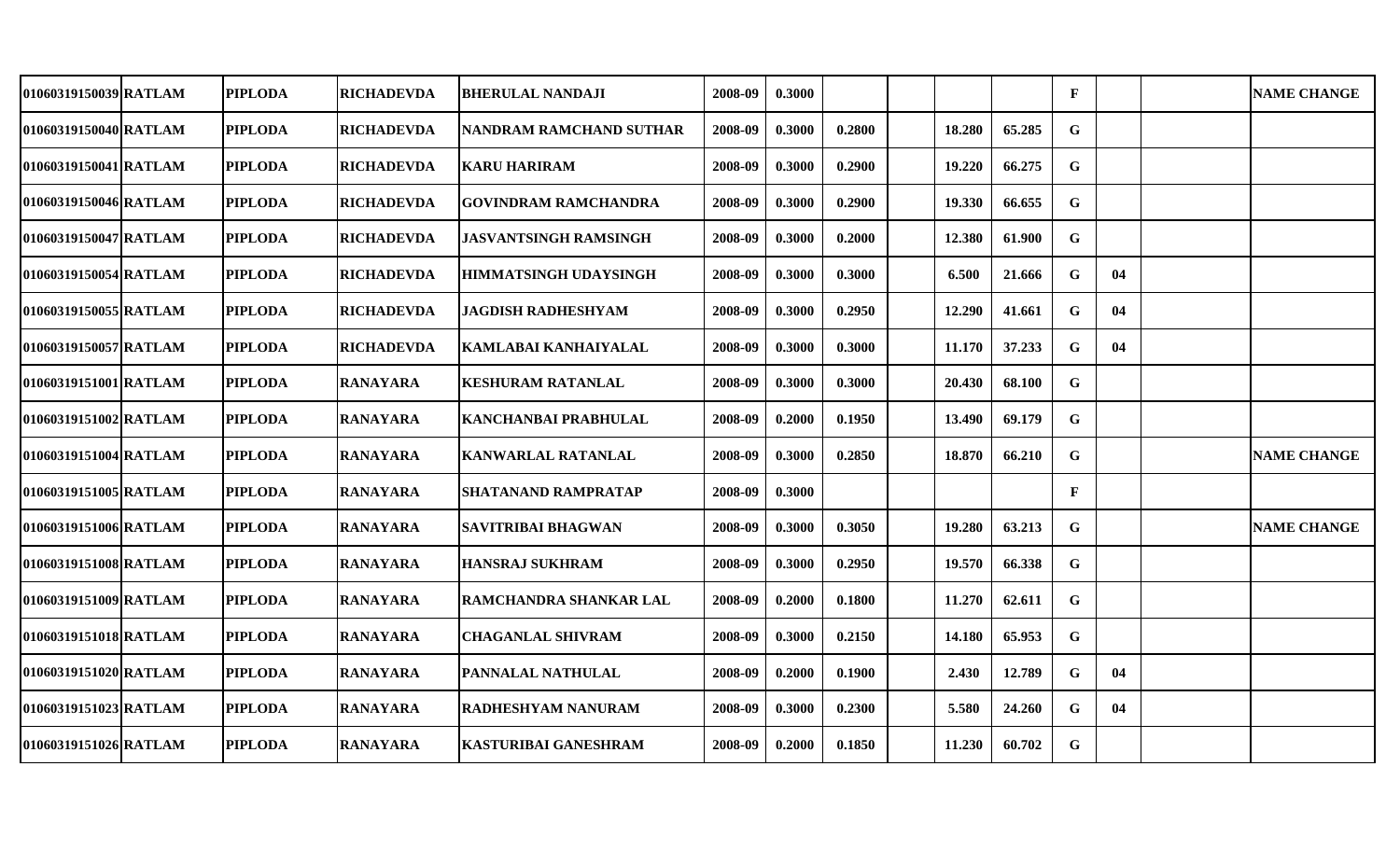| 01060319151032 RATLAM | <b>PIPLODA</b> | <b>RANAYARA</b> | PAWANKUNWAR BHANWARSINGH          | 2008-09 | 0.3000 | 0.2900 | 17.910 | 61.758 | G            |    |  |
|-----------------------|----------------|-----------------|-----------------------------------|---------|--------|--------|--------|--------|--------------|----|--|
| 01060319151033 RATLAM | <b>PIPLODA</b> | <b>RANAYARA</b> | <b>GANGABAI GOPAL</b>             | 2008-09 | 0.2000 | 0.1000 | 7.220  | 72.200 | G            |    |  |
| 01060319151039 RATLAM | <b>PIPLODA</b> | <b>RANAYARA</b> | RAMCHANDRA MAGANIRAM              | 2008-09 | 0.3000 | 0.2900 | 14.880 | 51.310 | G            | 04 |  |
| 01060319151040 RATLAM | <b>PIPLODA</b> | <b>RANAYARA</b> | <b>RAJARAM NANDRAM</b>            | 2008-09 | 0.3000 | 0.2950 | 19.650 | 66.610 | G            |    |  |
| 01060319151043 RATLAM | <b>PIPLODA</b> | <b>RANAYARA</b> | <b>BAGDIRAM ONKARLAL</b>          | 2008-09 | 0.3000 | 0.3000 | 19.770 | 65.900 | $\mathbf G$  |    |  |
| 01060319151048 RATLAM | <b>PIPLODA</b> | <b>RANAYARA</b> | <b>JITENDRAKUMAR GAURISHANKER</b> | 2008-09 | 0.2000 | 0.1950 | 12.800 | 65.641 | $\mathbf G$  |    |  |
| 01060319151050 RATLAM | <b>PIPLODA</b> | <b>RANAYARA</b> | <b>DURGA BHAGIRATH TELI</b>       | 2008-09 | 0.3000 | 0.1000 | 6.450  | 64.500 | $\mathbf G$  |    |  |
| 01060319151052 RATLAM | <b>PIPLODA</b> | <b>RANAYARA</b> | <b>RAMKUNWARBAI PANNALAL</b>      | 2008-09 | 0.2000 | 0.1950 | 12.220 | 62.666 | $\bf{I}$     | 02 |  |
| 01060319151054 RATLAM | <b>PIPLODA</b> | <b>RANAYARA</b> | <b>BHERULAL NANURAM</b>           | 2008-09 | 0.3000 |        |        |        | $\mathbf{F}$ |    |  |
| 01060319151055 RATLAM | <b>PIPLODA</b> | <b>RANAYARA</b> | <b>SHANTILAL MANGALPRASAD</b>     | 2008-09 | 0.2000 | 0.1900 | 12.140 | 63.894 | $\mathbf G$  |    |  |
| 01060319151056 RATLAM | <b>PIPLODA</b> | <b>RANAYARA</b> | <b>VENIRAM AMBARAM</b>            | 2008-09 | 0.2000 | 0.1000 | 6.810  | 68.100 | G            |    |  |
| 01060319151058 RATLAM | <b>PIPLODA</b> | <b>RANAYARA</b> | <b>DASAHRATH SHOBHARAM</b>        | 2008-09 | 0.2000 | 0.1900 | 12.490 | 65.736 | $\mathbf G$  |    |  |
| 01060319151067 RATLAM | <b>PIPLODA</b> | <b>RANAYARA</b> | <b>HIRA NATHU</b>                 | 2008-09 | 0.2000 | 0.1700 | 11.800 | 69.411 | G            |    |  |
| 01060319151070 RATLAM | <b>PIPLODA</b> | <b>RANAYARA</b> | <b>SHRIRAM GAMERIBAI</b>          | 2008-09 | 0.3000 | 0.3000 | 18.200 | 60.666 | $\mathbf G$  |    |  |
| 01060319151072 RATLAM | <b>PIPLODA</b> | <b>RANAYARA</b> | <b>SHANKARLAL DEVJI</b>           | 2008-09 | 0.3000 | 0.2600 | 18.180 | 69.923 | $\mathbf G$  |    |  |
| 01060319151077 RATLAM | <b>PIPLODA</b> | <b>RANAYARA</b> | LAXMINARAYAN BHERULAL             | 2008-09 | 0.3000 | 0.3050 | 18.810 | 61.672 | $\mathbf G$  |    |  |
| 01060319151081 RATLAM | <b>PIPLODA</b> | <b>RANAYARA</b> | VARDIBAI NATHU                    | 2008-09 | 0.3000 | 0.3050 | 20.640 | 67.672 | $\mathbf G$  |    |  |
| 01060319151084 RATLAM | <b>PIPLODA</b> | <b>RANAYARA</b> | <b>NAGULAL DHURAJI</b>            | 2008-09 | 0.2000 |        |        |        | $\mathbf{F}$ |    |  |
| 01060319151092 RATLAM | <b>PIPLODA</b> | <b>RANAYARA</b> | <b>RADHESHYAM BAGDIBAI</b>        | 2008-09 | 0.3000 | 0.2850 | 17.530 | 61.508 | $\mathbf G$  |    |  |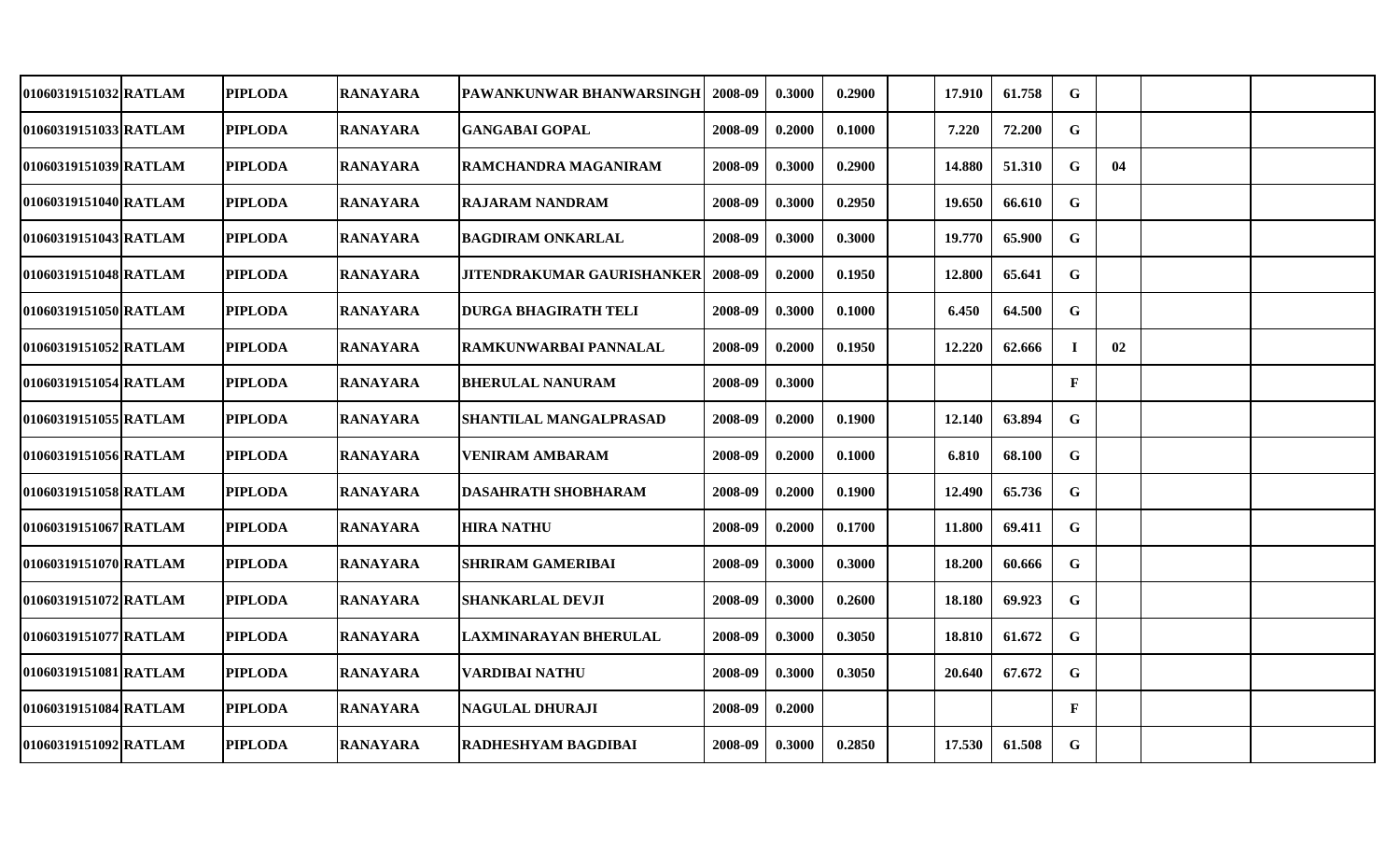| 01060319151094 RATLAM | <b>PIPLODA</b> | <b>RANAYARA</b> | <b>BABULAL KHEMRAJ</b>        | 2008-09 | 0.3000 | 0.1900 | 11.670 | 61.421 | G            |    |  |
|-----------------------|----------------|-----------------|-------------------------------|---------|--------|--------|--------|--------|--------------|----|--|
| 01060319151099 RATLAM | <b>PIPLODA</b> | <b>RANAYARA</b> | <b>BAGDIRAM FULCHAND</b>      | 2008-09 | 0.2000 |        |        |        | $\mathbf{F}$ |    |  |
| 01060319151101 RATLAM | <b>PIPLODA</b> | <b>RANAYARA</b> | <b>BHAGATRAM SUKHRAM</b>      | 2008-09 | 0.2000 | 0.2000 | 3.490  | 17.450 | G            | 04 |  |
| 01060319151107 RATLAM | <b>PIPLODA</b> | <b>RANAYARA</b> | <b>DASHARATH DALURAM</b>      | 2008-09 | 0.3000 | 0.2950 | 4.830  | 16.372 | G            | 04 |  |
| 01060319151109 RATLAM | <b>PIPLODA</b> | <b>RANAYARA</b> | <b>DASHRATH KHEMRAJ</b>       | 2008-09 | 0.3000 | 0.2950 | 17.080 | 57.898 | $\mathbf G$  |    |  |
| 01060319151110 RATLAM | <b>PIPLODA</b> | <b>RANAYARA</b> | DAYARAM KAMLASHANKAR          | 2008-09 | 0.3000 | 0.2950 | 19.180 | 65.016 | G            |    |  |
| 01060319151114 RATLAM | <b>PIPLODA</b> | <b>RANAYARA</b> | <b>GANESHRAM HIRALAL</b>      | 2008-09 | 0.3000 | 0.1950 | 13.510 | 69.282 | $\mathbf G$  |    |  |
| 01060319151115 RATLAM | <b>PIPLODA</b> | <b>RANAYARA</b> | <b>GANESHRAM NATHUJI</b>      | 2008-09 | 0.2000 | 0.1950 | 13.360 | 68.512 | $\mathbf G$  |    |  |
| 01060319151118 RATLAM | <b>PIPLODA</b> | <b>RANAYARA</b> | <b>GOPAL MOHANLAL</b>         | 2008-09 | 0.2000 | 0.1900 | 13.150 | 69.210 | $\mathbf G$  |    |  |
| 01060319151120 RATLAM | <b>PIPLODA</b> | <b>RANAYARA</b> | <b>GUMANSINGH CHENSINGH</b>   | 2008-09 | 0.3000 | 0.2850 | 18.070 | 63.403 | $\mathbf G$  |    |  |
| 01060319151121 RATLAM | <b>PIPLODA</b> | <b>RANAYARA</b> | HUKMICHAND SHANKERLAL         | 2008-09 | 0.3000 | 0.2950 | 18.790 | 63.694 | $\mathbf G$  |    |  |
| 01060319151122 RATLAM | <b>PIPLODA</b> | <b>RANAYARA</b> | <b>ISHWARLAL CHUNNILAL</b>    | 2008-09 | 0.2000 | 0.1950 | 12.790 | 65.589 | G            |    |  |
| 01060319151124 RATLAM | <b>PIPLODA</b> | <b>RANAYARA</b> | <b>JAGDISH NAGULAL</b>        | 2008-09 | 0.2000 |        |        |        | $\mathbf{F}$ |    |  |
| 01060319151126 RATLAM | <b>PIPLODA</b> | <b>RANAYARA</b> | <b>JAGDISHLAL BHAGIRATH</b>   | 2008-09 | 0.3000 | 0.1950 | 4.970  | 25.487 | G            | 04 |  |
| 01060319151129 RATLAM | <b>PIPLODA</b> | <b>RANAYARA</b> | <b>KRISHANVALLABH HARIRAM</b> | 2008-09 | 0.3000 |        |        |        | N            |    |  |
| 01060319151131 RATLAM | <b>PIPLODA</b> | <b>RANAYARA</b> | LAXMINARAYAN KESHURAM         | 2008-09 | 0.2000 | 0.1900 | 12.140 | 63.894 | G            |    |  |
| 01060319151132 RATLAM | <b>PIPLODA</b> | <b>RANAYARA</b> | LILABAI HARIRAM               | 2008-09 | 0.2000 |        |        |        | $\mathbf{F}$ |    |  |
| 01060319151138 RATLAM | <b>PIPLODA</b> | <b>RANAYARA</b> | <b>NAVALSINGH NATHUSINGH</b>  | 2008-09 | 0.2000 | 0.1950 | 12.990 | 66.615 | G            |    |  |
| 01060319151139 RATLAM | <b>PIPLODA</b> | <b>RANAYARA</b> | <b>PRAKASH RAMESHWAR</b>      | 2008-09 | 0.2000 | 0.2000 | 12.630 | 63.150 | $\mathbf G$  |    |  |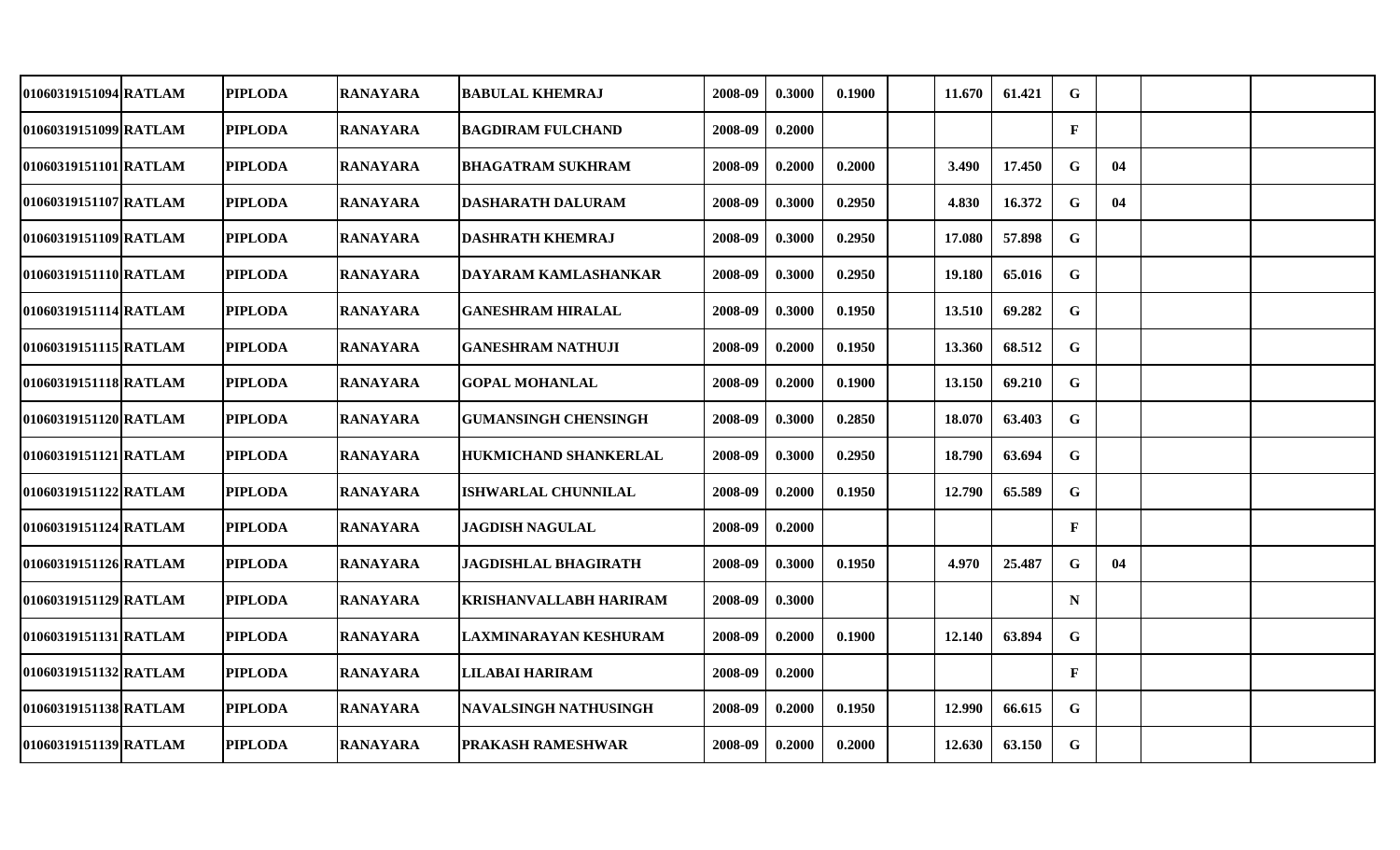| 01060319151143 RATLAM | <b>PIPLODA</b> | <b>RANAYARA</b> | <b>RADHESHYAM LAXMINARAYAN</b>               | 2008-09 | 0.3000 | 0.2900 | 4.200  | 14.482 | G            | 04 |                    |
|-----------------------|----------------|-----------------|----------------------------------------------|---------|--------|--------|--------|--------|--------------|----|--------------------|
| 01060319151144 RATLAM | <b>PIPLODA</b> | <b>RANAYARA</b> | <b>RADHESHYAM NATHULAL</b>                   | 2008-09 | 0.2000 | 0.1800 | 11.830 | 65.722 | G            |    |                    |
| 01060319151145 RATLAM | <b>PIPLODA</b> | <b>RANAYARA</b> | RAJENDRAKUMAR KESARIMAL                      | 2008-09 | 0.3000 | 0.3000 | 19.870 | 66.233 | G            |    |                    |
| 01060319151146 RATLAM | <b>PIPLODA</b> | <b>RANAYARA</b> | <b>RAJESH UMASHANKER</b>                     | 2008-09 | 0.2000 | 0.2000 | 12.680 | 63.400 | $\mathbf G$  |    |                    |
| 01060319151148 RATLAM | <b>PIPLODA</b> | <b>RANAYARA</b> | RAMCHANDRA ALIES CHANDRASHEKHAR LAXMINARAYAN | 2008-09 | 0.2000 | 0.0350 | 2.610  | 74.571 | G            |    |                    |
| 01060319151150 RATLAM | <b>PIPLODA</b> | <b>RANAYARA</b> | <b>RAMDAYAL NATHULAL</b>                     | 2008-09 | 0.3000 | 0.2500 | 15.480 | 61.920 | G            |    |                    |
| 01060319151152 RATLAM | <b>PIPLODA</b> | <b>RANAYARA</b> | <b>RAMESHCHAND NATHULAL</b>                  | 2008-09 | 0.2000 | 0.0500 | 3.350  | 67.000 | $\mathbf G$  |    |                    |
| 01060319151164 RATLAM | <b>PIPLODA</b> | <b>RANAYARA</b> | <b>SHANKARLAL HIRALAL</b>                    | 2008-09 | 0.2000 | 0.2000 | 10.050 | 50.250 | $\mathbf G$  | 04 |                    |
| 01060319151165 RATLAM | <b>PIPLODA</b> | <b>RANAYARA</b> | <b>SHANTIBAI NAGULAL</b>                     | 2008-09 | 0.3000 |        |        |        | $\mathbf{F}$ |    |                    |
| 01060319151095 RATLAM | <b>PIPLODA</b> | <b>RANAYARA</b> | <b>SAMPATBAI BABULAL</b>                     | 2008-09 | 0.3000 | 0.3000 | 18.860 | 62.866 | $\mathbf G$  |    |                    |
| 01060319151027 RATLAM | <b>PIPLODA</b> | <b>RANAYARA</b> | <b>SHIVNARAYAN TORIRAM</b>                   | 2008-09 | 0.2000 | 0.2050 | 13.470 | 65.707 | $\mathbf G$  |    |                    |
| 01060319152029 RATLAM | <b>PIPLODA</b> | <b>PINGRALA</b> | <b>RAMSINGH LALSINGH</b>                     | 2008-09 | 0.3000 | 0.3050 | 6.780  | 22.229 | $\mathbf G$  | 04 |                    |
| 01060319152042lRATLAM | <b>PIPLODA</b> | <b>PINGRALA</b> | <b>BALU SAWA</b>                             | 2008-09 | 0.3000 | 0.3000 | 17.920 | 59.733 | $\mathbf G$  |    |                    |
| 01060319152048 RATLAM | <b>PIPLODA</b> | <b>PINGRALA</b> | <b>BHANWARLAL PRABHUBAI</b>                  | 2008-09 | 0.2000 | 0.1950 | 10.820 | 55.487 | $\mathbf I$  | 02 |                    |
| 01060319152012 RATLAM | <b>PIPLODA</b> | <b>PINGRALA</b> | <b>JANIBAI BALARAM</b>                       | 2008-09 | 0.3000 | 0.2850 | 9.690  | 34.000 | G            | 04 |                    |
| 01060319152057 RATLAM | <b>PIPLODA</b> | <b>PINGRALA</b> | <b>BAGDIRAM RAMA</b>                         | 2008-09 | 0.2000 | 0.1750 | 4.340  | 24.800 | $\mathbf G$  | 04 |                    |
| 01060319152065 RATLAM | <b>PIPLODA</b> | <b>PINGRALA</b> | NATHIBAI BHAGWAN                             | 2008-09 | 0.3000 | 0.2950 | 7.570  | 25.661 | $\mathbf G$  | 04 |                    |
| 01060319153003 RATLAM | <b>PIPLODA</b> | <b>BARKHEDI</b> | AMRITLAL GANPATLAL                           | 2008-09 | 0.3000 | 0.2950 | 18.910 | 64.101 | $\mathbf G$  |    | <b>NAME CHANGE</b> |
| 01060319153011 RATLAM | <b>PIPLODA</b> | <b>BARKHEDI</b> | <b>KANHAIYALAL BAGDIRAM</b>                  | 2008-09 | 0.3000 | 0.1450 | 10.530 | 72.620 | $\mathbf G$  |    |                    |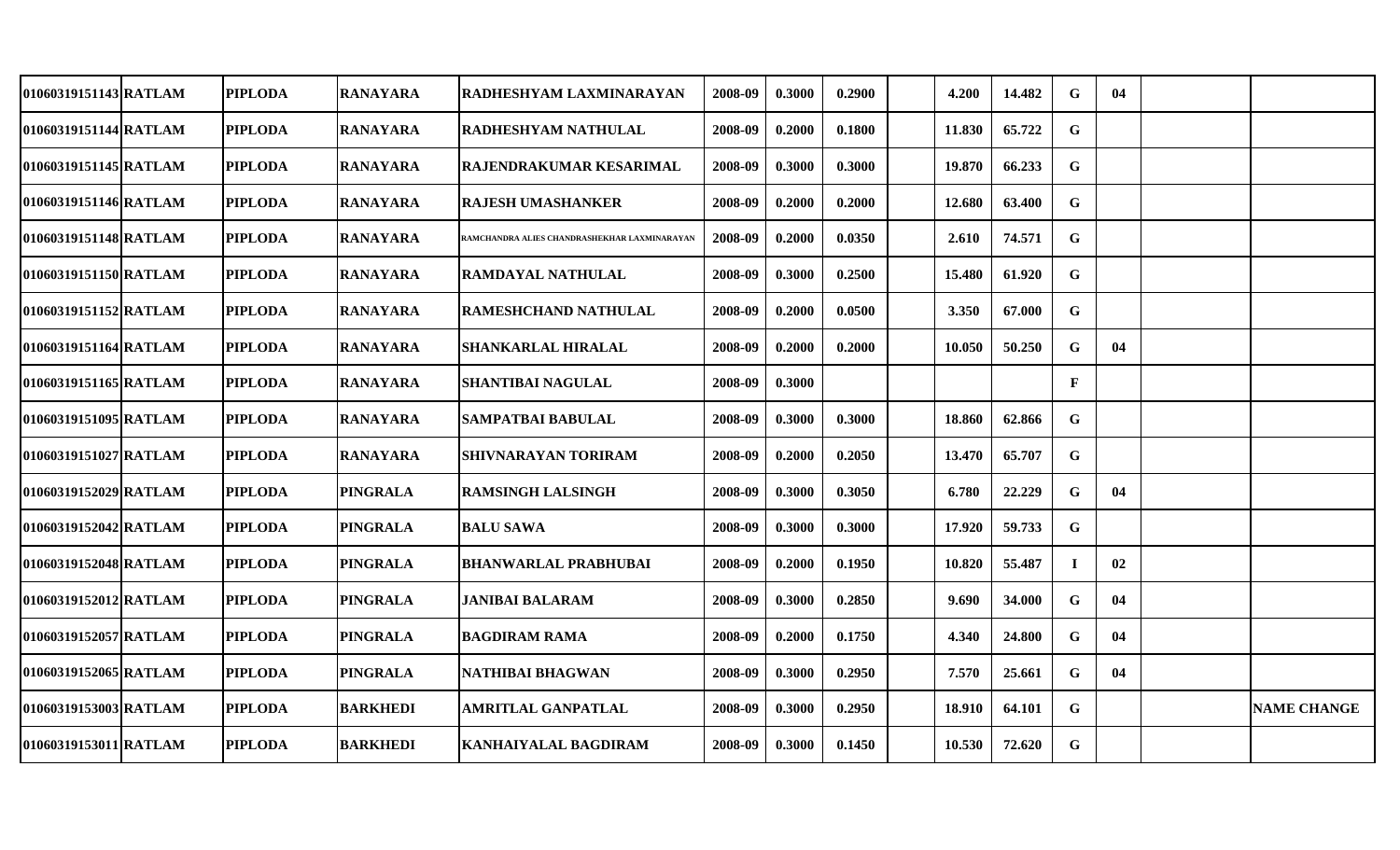| 01060319153044 RATLAM | <b>PIPLODA</b> | <b>BARKHEDI</b> | <b>BHERULAL BABRU</b>        | 2008-09 | 0.2000 | 0.2000 | 13.780 | 68.900 | G           |    |  |
|-----------------------|----------------|-----------------|------------------------------|---------|--------|--------|--------|--------|-------------|----|--|
| 01060319153052 RATLAM | <b>PIPLODA</b> | <b>BARKHEDI</b> | <b>RAMLAL LAXMAN</b>         | 2008-09 | 0.3000 | 0.2150 | 14.410 | 67.023 | G           |    |  |
| 01060319153054 RATLAM | <b>PIPLODA</b> | <b>BARKHEDI</b> | <b>MANGILAL BHERULAL</b>     | 2008-09 | 0.2000 | 0.1050 | 7.580  | 72.190 | G           |    |  |
| 01060319153055 RATLAM | <b>PIPLODA</b> | <b>BARKHEDI</b> | <b>HARIRAM NATHU</b>         | 2008-09 | 0.2000 | 0.1950 | 12.620 | 64.717 | G           |    |  |
| 01060319153064 RATLAM | <b>PIPLODA</b> | <b>BARKHEDI</b> | <b>BADRILAL GOVINDRAM</b>    | 2008-09 | 0.2000 | 0.1950 | 11.910 | 61.076 | G           |    |  |
| 01060319153065 RATLAM | <b>PIPLODA</b> | <b>BARKHEDI</b> | <b>BHAGATRAM NANDRAM</b>     | 2008-09 | 0.2000 | 0.2000 | 11.850 | 59.250 | $\mathbf G$ |    |  |
| 01060319153066 RATLAM | <b>PIPLODA</b> | <b>BARKHEDI</b> | <b>BHAGATRAM NANURAM</b>     | 2008-09 | 0.2000 | 0.2000 | 6.330  | 31.650 | $\mathbf G$ | 04 |  |
| 01060319153067 RATLAM | <b>PIPLODA</b> | <b>BARKHEDI</b> | <b>BHAGIRATH BHERULAL</b>    | 2008-09 | 0.2000 | 0.1950 | 13.890 | 71.230 | $\mathbf G$ |    |  |
| 01060319153071 RATLAM | <b>PIPLODA</b> | <b>BARKHEDI</b> | <b>BHERULAL RAMRATAN</b>     | 2008-09 | 0.2000 | 0.1900 | 12.690 | 66.789 | $\mathbf I$ |    |  |
| 01060319153076 RATLAM | <b>PIPLODA</b> | <b>BARKHEDI</b> | <b>GORISHANKAR BALMUKAND</b> | 2008-09 | 0.2000 | 0.2000 | 13.480 | 67.400 | G           |    |  |
| 01060319153080 RATLAM | <b>PIPLODA</b> | <b>BARKHEDI</b> | <b>JAGDISH BALARAM</b>       | 2008-09 | 0.2000 | 0.2000 | 6.000  | 30.000 | $\bf{I}$    | 02 |  |
| 01060319153082 RATLAM | <b>PIPLODA</b> | <b>BARKHEDI</b> | <b>JAGDISH KANHAIYALAL</b>   | 2008-09 | 0.3000 | 0.1250 | 9.160  | 73.280 | G           |    |  |
| 01060319153085 RATLAM | <b>PIPLODA</b> | <b>BARKHEDI</b> | <b>LAOKUSH RAMLAL</b>        | 2008-09 | 0.3000 | 0.2900 | 6.750  | 23.275 | G           | 04 |  |
| 01060319153087 RATLAM | <b>PIPLODA</b> | <b>BARKHEDI</b> | <b>MANGILAL NATHULAL</b>     | 2008-09 | 0.2000 | 0.1950 | 11.840 | 60.717 | G           |    |  |
| 01060319153089 RATLAM | <b>PIPLODA</b> | <b>BARKHEDI</b> | <b>NANDRAM MODIRAM</b>       | 2008-09 | 0.2000 | 0.1950 | 12.570 | 64.461 | G           |    |  |
| 01060319153090 RATLAM | <b>PIPLODA</b> | <b>BARKHEDI</b> | NARAYAN GANPATLAL            | 2008-09 | 0.2000 | 0.1900 | 13.000 | 68.421 | G           |    |  |
| 01060319153099 RATLAM | <b>PIPLODA</b> | <b>BARKHEDI</b> | SHIVNARAYAN GANPATLAL        | 2008-09 | 0.2000 | 0.2000 | 13.240 | 66.200 | G           |    |  |
| 01060319153104 RATLAM | <b>PIPLODA</b> | <b>BARKHEDI</b> | <b>GORDHANLAL GANPATLAL</b>  | 2008-09 | 0.2000 | 0.1950 | 12.570 | 64.461 | G           |    |  |
| 01060319154002 RATLAM | <b>PIPLODA</b> | <b>JADWASA</b>  | <b>MANGILAL BABRU</b>        | 2008-09 | 0.3000 | 0.1350 | 8.800  | 65.185 | $\bf I$     |    |  |
|                       |                |                 |                              |         |        |        |        |        |             |    |  |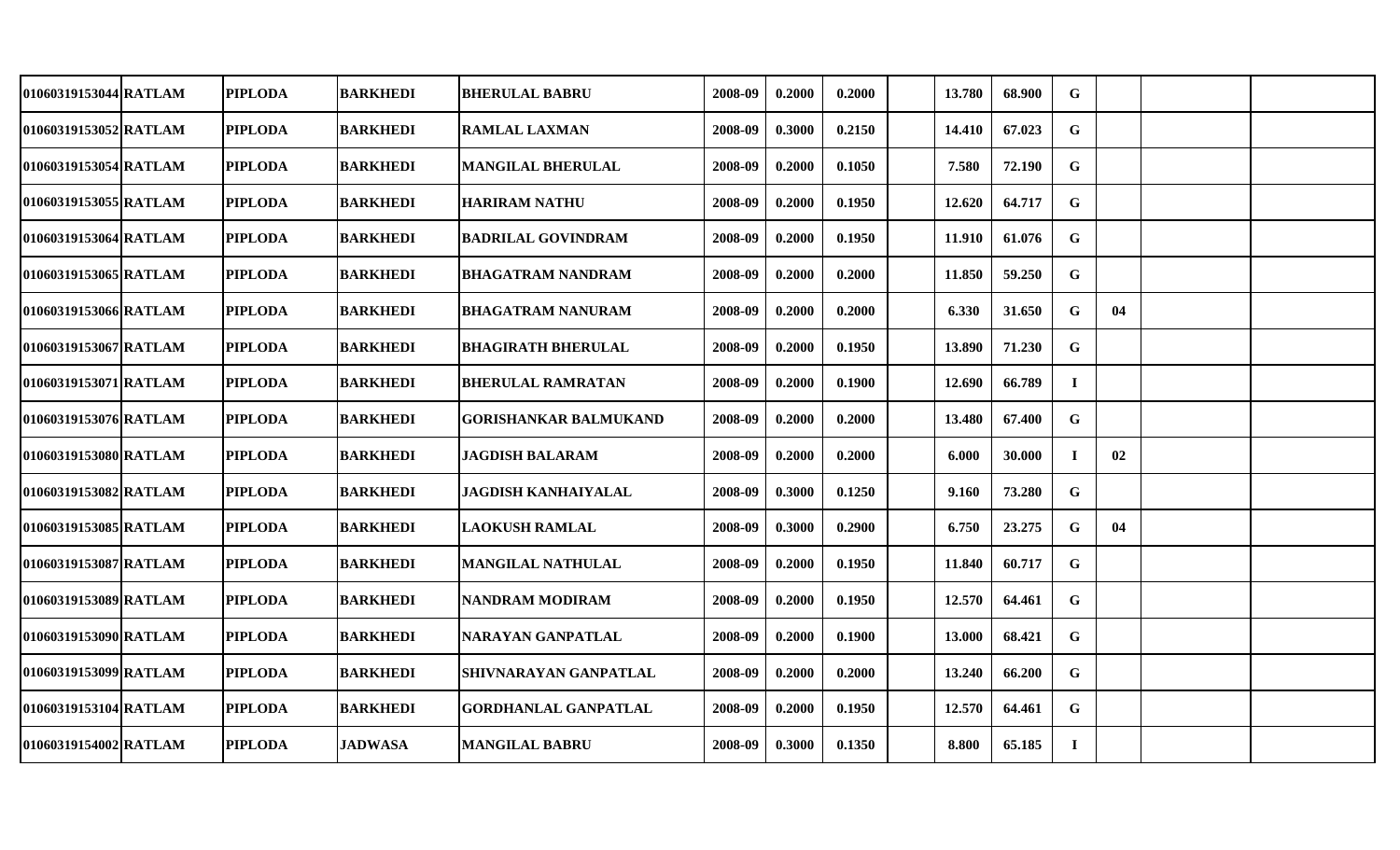| 01060319154004 RATLAM | <b>PIPLODA</b> | <b>JADWASA</b> | <b>HARIRAM UDA</b>         | 2008-09 | 0.3000 | 0.3000 | 19.970 | 66.566 | G           |    | <b>NAME CHANGE</b> |
|-----------------------|----------------|----------------|----------------------------|---------|--------|--------|--------|--------|-------------|----|--------------------|
| 01060319154008 RATLAM | <b>PIPLODA</b> | <b>JADWASA</b> | <b>GITABAI SHANKARLAL</b>  | 2008-09 | 0.2000 | 0.0950 | 6.160  | 64.842 | G           |    |                    |
| 01060319154027 RATLAM | <b>PIPLODA</b> | <b>JADWASA</b> | PARMANAND RAMCHANDRA       | 2008-09 | 0.2000 | 0.1900 | 11.620 | 61.157 | ${\bf G}$   |    |                    |
| 01060319154034 RATLAM | <b>PIPLODA</b> | <b>JADWASA</b> | <b>BHANWARLAL BAGDIRAM</b> | 2008-09 | 0.3000 | 0.2500 | 16.010 | 64.040 | $\mathbf G$ |    |                    |
| 01060319154043 RATLAM | <b>PIPLODA</b> | <b>JADWASA</b> | <b>CHUNNILAL MANNA</b>     | 2008-09 | 0.2000 | 0.1800 | 9.770  | 54.277 | $\mathbf G$ |    |                    |
| 01060319154045 RATLAM | <b>PIPLODA</b> | <b>JADWASA</b> | <b>SHOBHARAM ONKARLAL</b>  | 2008-09 | 0.3000 | 0.2900 | 19.190 | 66.172 | $\mathbf G$ |    |                    |
| 01060319154049 RATLAM | <b>PIPLODA</b> | <b>JADWASA</b> | <b>SITABAI HARIRAM</b>     | 2008-09 | 0.2000 | 0.2000 | 11.530 | 57.650 | G           |    |                    |
| 01060319154051 RATLAM | <b>PIPLODA</b> | <b>JADWASA</b> | <b>MANGUDAS GANESHDAS</b>  | 2008-09 | 0.2000 | 0.2000 | 12.690 | 63.450 | $\mathbf G$ |    |                    |
| 01060319154058 RATLAM | <b>PIPLODA</b> | <b>JADWASA</b> | <b>RADHIBAI BALARAM</b>    | 2008-09 | 0.3000 | 0.2050 | 12.840 | 62.634 | $\mathbf G$ |    | <b>NAME CHANGE</b> |
| 01060319154061 RATLAM | <b>PIPLODA</b> | <b>JADWASA</b> | SURENDRPALSINGH DOLATSINGH | 2008-09 | 0.3000 | 0.2900 | 19.000 | 65.517 | $\mathbf G$ |    |                    |
| 01060319154065 RATLAM | <b>PIPLODA</b> | <b>JADWASA</b> | <b>SITABAI DEVJI</b>       | 2008-09 | 0.3000 | 0.2950 | 18.950 | 64.237 | G           |    | <b>NAME CHANGE</b> |
| 01060319154075 RATLAM | <b>PIPLODA</b> | <b>JADWASA</b> | AYODHIYABAI RAMESHWAR      | 2008-09 | 0.3000 | 0.3000 | 20.130 | 67.100 | G           |    |                    |
| 01060319154069 RATLAM | <b>PIPLODA</b> | <b>JADWASA</b> | <b>JAGDISH ONKARLAL</b>    | 2008-09 | 0.2000 | 0.1950 | 13.110 | 67.230 | $\mathbf G$ |    |                    |
| 01060319154086 RATLAM | <b>PIPLODA</b> | <b>JADWASA</b> | <b>RAJARAM NANDRAM</b>     | 2008-09 | 0.2000 | 0.1800 | 11.020 | 61.222 | G           |    |                    |
| 01060319154088 RATLAM | <b>PIPLODA</b> | <b>JADWASA</b> | RADHEYSHYAM BAGDIRAM       | 2008-09 | 0.3000 | 0.2450 | 8.360  | 34.122 | G           | 04 |                    |
| 01060319154091 RATLAM | <b>PIPLODA</b> | <b>JADWASA</b> | PUSHKARLAL GOPALCHAND      | 2008-09 | 0.3000 | 0.2850 | 18.350 | 64.385 | $\mathbf G$ |    |                    |
| 01060319154092 RATLAM | <b>PIPLODA</b> | <b>JADWASA</b> | PRABHULAL HARIKISHAN       | 2008-09 | 0.2000 | 0.2000 | 11.320 | 56.600 | G           |    |                    |
| 01060319154108 RATLAM | <b>PIPLODA</b> | <b>JADWASA</b> | <b>KESHURAM BAGDIRAM</b>   | 2008-09 | 0.3000 | 0.2900 | 6.850  | 23.620 | G           | 04 |                    |
| 01060319154111 RATLAM | <b>PIPLODA</b> | <b>JADWASA</b> | <b>ISHWARLAL BALARAM</b>   | 2008-09 | 0.3000 | 0.2850 | 18.510 | 64.947 | $\mathbf G$ |    |                    |
|                       |                |                |                            |         |        |        |        |        |             |    |                    |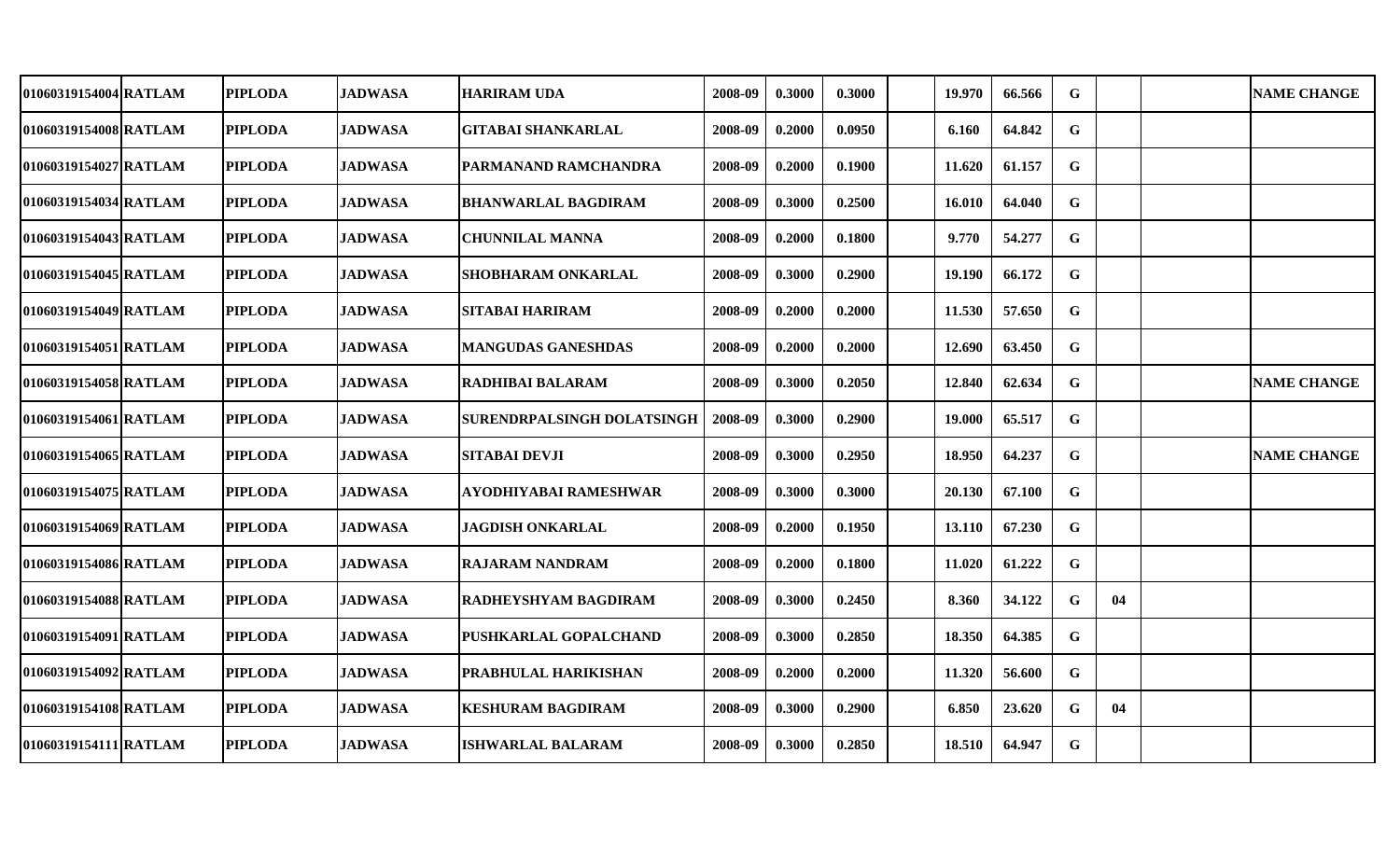| 01060319154114 RATLAM | <b>PIPLODA</b> | <b>JADWASA</b> |                                |         |        |        |        |        |             |  |  |
|-----------------------|----------------|----------------|--------------------------------|---------|--------|--------|--------|--------|-------------|--|--|
|                       |                |                | <b>HIRAL BHERAJI</b>           | 2008-09 | 0.2000 | 0.2050 | 12.960 | 63.219 | G           |  |  |
| 01060319154117 RATLAM | <b>PIPLODA</b> | <b>JADWASA</b> | <b>GOPALSINGH PRHALADSINGH</b> | 2008-09 | 0.3000 | 0.2900 | 19.590 | 67.551 | G           |  |  |
| 01060319154122 RATLAM | <b>PIPLODA</b> | <b>JADWASA</b> | <b>GAJRAJSINGH RAMSINGH</b>    | 2008-09 | 0.2000 | 0.1950 | 11.770 | 60.358 | $\mathbf G$ |  |  |
| 01060319155001 RATLAM | <b>PIPLODA</b> | <b>BARGAD</b>  | RAMNARAYAN KANHAIYALAL         | 2008-09 | 0.3000 | 0.1600 | 11.230 | 70.187 | G           |  |  |
| 01060319155003 RATLAM | <b>PIPLODA</b> | <b>BARGAD</b>  | <b>SHANTILAL KASHIRAM</b>      | 2008-09 | 0.3000 | 0.2500 | 15.730 | 62.920 | G           |  |  |
| 01060319155005 RATLAM | <b>PIPLODA</b> | <b>BARGAD</b>  | <b>CHIMANLAL KANHAIYALAL</b>   | 2008-09 | 0.3000 | 0.1550 | 10.630 | 68.580 | $\mathbf G$ |  |  |
| 01060319155006 RATLAM | <b>PIPLODA</b> | <b>BARGAD</b>  | <b>DHULCHAND GANESHRAM</b>     | 2008-09 | 0.3000 | 0.1900 | 12.210 | 64.263 | $\mathbf G$ |  |  |
| 01060319155007 RATLAM | <b>PIPLODA</b> | <b>BARGAD</b>  | <b>KANIRAM BHERAJI</b>         | 2008-09 | 0.3000 | 0.2850 | 18.760 | 65.824 | $\mathbf G$ |  |  |
| 01060319155008 RATLAM | <b>PIPLODA</b> | <b>BARGAD</b>  | <b>AMBARAM PUNA</b>            | 2008-09 | 0.3000 | 0.1900 | 12.070 | 63.526 | $\mathbf G$ |  |  |
| 01060319155009 RATLAM | <b>PIPLODA</b> | <b>BARGAD</b>  | <b>RADHESHYAM MANGU</b>        | 2008-09 | 0.3000 | 0.1450 | 9.610  | 66.275 | $\mathbf G$ |  |  |
| 01060319155010 RATLAM | <b>PIPLODA</b> | <b>BARGAD</b>  | <b>GYANSINGH BHANWARKUNWAR</b> | 2008-09 | 0.3000 | 0.2700 | 17.320 | 64.148 | $\mathbf G$ |  |  |
| 01060319155011 RATLAM | <b>PIPLODA</b> | <b>BARGAD</b>  | <b>RAMLAL GULAB</b>            | 2008-09 | 0.3000 | 0.2000 | 12.680 | 63.400 | G           |  |  |
| 01060319155014 RATLAM | <b>PIPLODA</b> | <b>BARGAD</b>  | KAMLABAI VARDICHAND            | 2008-09 | 0.3000 | 0.1650 | 10.540 | 63.878 | $\mathbf G$ |  |  |
| 01060319155016 RATLAM | <b>PIPLODA</b> | <b>BARGAD</b>  | NANDIBAI CHIMANLAL             | 2008-09 | 0.2000 | 0.1700 | 11.050 | 65.000 | G           |  |  |
| 01060319155021 RATLAM | <b>PIPLODA</b> | <b>BARGAD</b>  | <b>BAGDIRAM BHOLA</b>          | 2008-09 | 0.3000 | 0.1200 | 7.900  | 65.833 | $\mathbf G$ |  |  |
| 01060319155022 RATLAM | <b>PIPLODA</b> | <b>BARGAD</b>  | <b>RAMLAL BABRU</b>            | 2008-09 | 0.3000 | 0.1950 | 12.730 | 65.282 | $\mathbf G$ |  |  |
| 01060319155023 RATLAM | <b>PIPLODA</b> | <b>BARGAD</b>  | <b>KESHURAM NANURAM</b>        | 2008-09 | 0.3000 | 0.2450 | 16.010 | 65.346 | G           |  |  |
| 01060319155024 RATLAM | <b>PIPLODA</b> | <b>BARGAD</b>  | <b>BADRILAL CHIMANLAL</b>      | 2008-09 | 0.3000 | 0.1950 | 13.220 | 67.794 | $\mathbf G$ |  |  |
| 01060319155025 RATLAM | <b>PIPLODA</b> | <b>BARGAD</b>  | <b>MANGUBAI JAGANNATH</b>      | 2008-09 | 0.3000 | 0.1700 | 10.870 | 63.941 | $\mathbf G$ |  |  |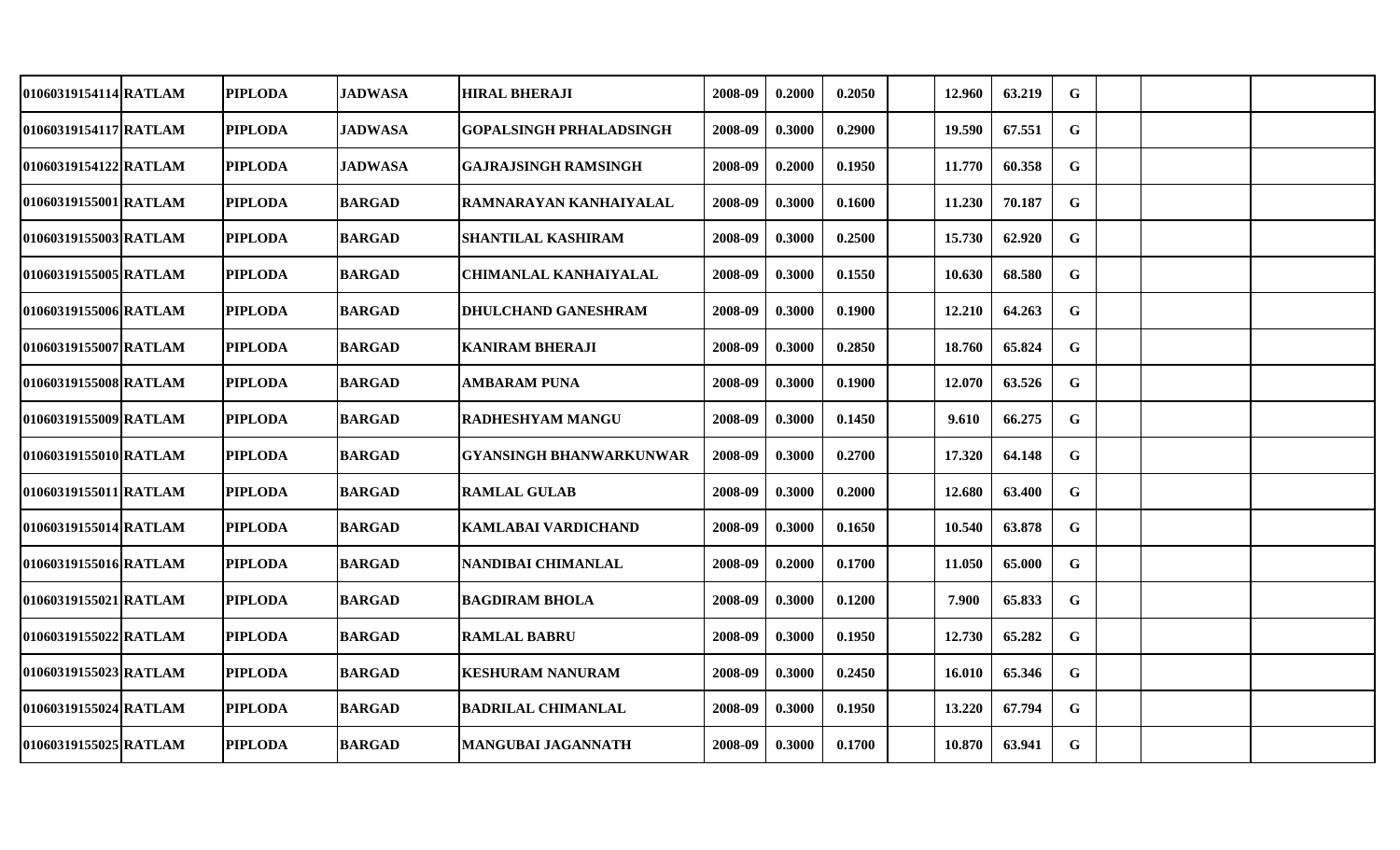| 01060319155027 RATLAM | <b>PIPLODA</b> | <b>BARGAD</b> | <b>BAGDIRAM RAMA</b>        | 2008-09 | 0.3000 | 0.1900 | 12.380 | 65.157 | G            |    |  |
|-----------------------|----------------|---------------|-----------------------------|---------|--------|--------|--------|--------|--------------|----|--|
| 01060319155028 RATLAM | <b>PIPLODA</b> | <b>BARGAD</b> | <b>KANHAIYALAL DHURA</b>    | 2008-09 | 0.3000 | 0.0950 | 5.710  | 60.105 | G            |    |  |
| 01060319155031 RATLAM | <b>PIPLODA</b> | <b>BARGAD</b> | <b>HARIRAM KANIRAM</b>      | 2008-09 | 0.3000 | 0.2750 | 17.710 | 64.400 | $\mathbf G$  |    |  |
| 01060319155033 RATLAM | <b>PIPLODA</b> | <b>BARGAD</b> | <b>SAMANDBAI BHERULAL</b>   | 2008-09 | 0.3000 | 0.1400 | 9.090  | 64.928 | G            |    |  |
| 01060319155034 RATLAM | <b>PIPLODA</b> | <b>BARGAD</b> | <b>RAMKUNWARBAI RAMLAL</b>  | 2008-09 | 0.2000 | 0.1800 | 12.650 | 70.277 | $\mathbf G$  |    |  |
| 01060319155035 RATLAM | <b>PIPLODA</b> | <b>BARGAD</b> | <b>JAMNABAI CHATARBHUJ</b>  | 2008-09 | 0.3000 | 0.2800 | 19.130 | 68.321 | $\mathbf G$  |    |  |
| 01060319155037 RATLAM | <b>PIPLODA</b> | <b>BARGAD</b> | MOTIYABAI CHAMPABAI         | 2008-09 | 0.3000 | 0.0900 | 5.970  | 66.333 | $\mathbf G$  |    |  |
| 01060319155040 RATLAM | <b>PIPLODA</b> | <b>BARGAD</b> | <b>RAMESHWAR VANIRAM</b>    | 2008-09 | 0.3000 | 0.1150 | 7.460  | 64.869 | $\mathbf G$  |    |  |
| 01060319155041 RATLAM | <b>PIPLODA</b> | <b>BARGAD</b> | <b>SURAJBAI UMASHANKAR</b>  | 2008-09 | 0.3000 | 0.1000 | 6.630  | 66.300 | $\mathbf G$  |    |  |
| 01060319155043 RATLAM | <b>PIPLODA</b> | <b>BARGAD</b> | <b>MANGILAL PUNA</b>        | 2008-09 | 0.3000 | 0.2850 | 18.440 | 64.701 | $\mathbf G$  |    |  |
| 01060319155048 RATLAM | <b>PIPLODA</b> | <b>BARGAD</b> | <b>BHUWAN GITABAI</b>       | 2008-09 | 0.2000 | 0.1950 | 13.900 | 71.282 | G            |    |  |
| 01060319155050 RATLAM | <b>PIPLODA</b> | <b>BARGAD</b> | <b>NATHIBAI BHERULAL</b>    | 2008-09 | 0.2000 |        |        |        | $\mathbf{F}$ |    |  |
| 01060319155051 RATLAM | <b>PIPLODA</b> | <b>BARGAD</b> | <b>UMMEDRAM HARIRAM</b>     | 2008-09 | 0.2000 | 0.2000 | 13.770 | 68.850 | G            |    |  |
| 01060319155053 RATLAM | <b>PIPLODA</b> | <b>BARGAD</b> | RAMNARAYAN NANURAM          | 2008-09 | 0.3000 | 0.1700 | 4.170  | 24.529 | $\mathbf G$  | 04 |  |
| 01060319155054 RATLAM | <b>PIPLODA</b> | <b>BARGAD</b> | <b>NANURAM KESHURAM</b>     | 2008-09 | 0.3000 | 0.2200 | 13.610 | 61.863 | G            |    |  |
| 01060319155055 RATLAM | <b>PIPLODA</b> | <b>BARGAD</b> | MANGILAL MATA DARIVAVBAI    | 2008-09 | 0.3000 | 0.2000 | 16.040 | 80.200 | $\mathbf G$  |    |  |
| 01060319155057 RATLAM | <b>PIPLODA</b> | <b>BARGAD</b> | <b>KAMALSINGH AMARSINGH</b> | 2008-09 | 0.3000 |        |        |        | $\mathbf N$  |    |  |
| 01060319155058 RATLAM | <b>PIPLODA</b> | <b>BARGAD</b> | <b>CHIMANLAL PUNA</b>       | 2008-09 | 0.3000 | 0.2450 | 15.420 | 62.938 | G            |    |  |
| 01060319155059 RATLAM | <b>PIPLODA</b> | <b>BARGAD</b> | <b>RAMLAL KANIRAM</b>       | 2008-09 | 0.2000 | 0.1850 | 12.800 | 69.189 | $\mathbf G$  |    |  |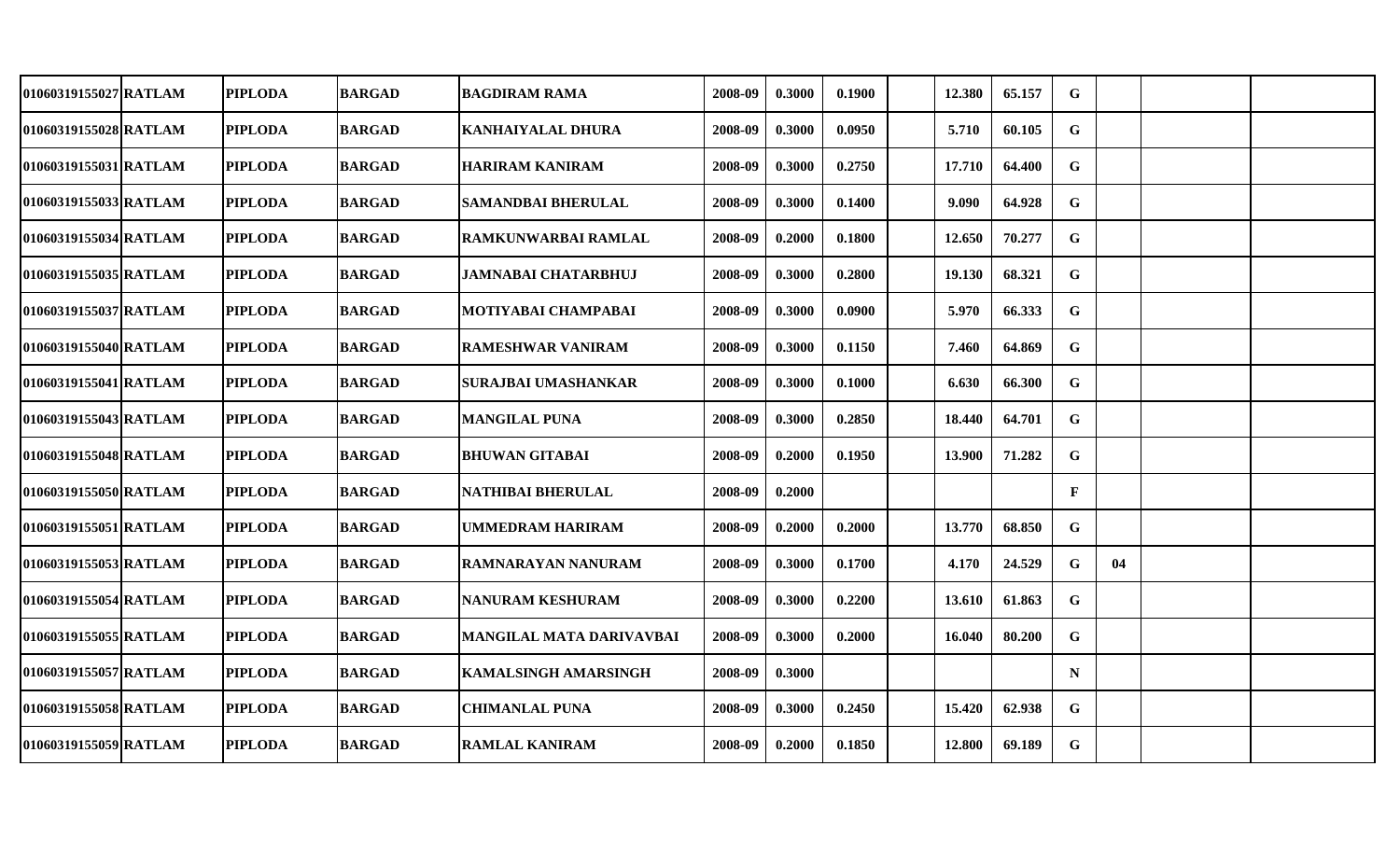| 01060319155060 RATLAM | <b>PIPLODA</b> | <b>BARGAD</b> | KANHAIYALAL GANESHRAM           | 2008-09 | 0.3000 | 0.2050 | 13.770 | 67.170 | G            |    |  |
|-----------------------|----------------|---------------|---------------------------------|---------|--------|--------|--------|--------|--------------|----|--|
| 01060319155061 RATLAM | <b>PIPLODA</b> | <b>BARGAD</b> | <b>MOHAN ONKAR</b>              | 2008-09 | 0.3000 | 0.2150 | 14.250 | 66.279 | $\mathbf G$  |    |  |
| 01060319155064 RATLAM | <b>PIPLODA</b> | <b>BARGAD</b> | <b>GANESHRAM KALURAM</b>        | 2008-09 | 0.3000 | 0.1550 | 9.930  | 64.064 | $\mathbf G$  |    |  |
| 01060319155066 RATLAM | <b>PIPLODA</b> | <b>BARGAD</b> | <b>KALURAM SHRIRAM</b>          | 2008-09 | 0.2000 | 0.1950 | 12.140 | 62.256 | $\mathbf G$  |    |  |
| 01060319155067 RATLAM | <b>PIPLODA</b> | <b>BARGAD</b> | <b>NANURAM KALU</b>             | 2008-09 | 0.3000 | 0.2000 | 13.080 | 65.400 | $\mathbf G$  |    |  |
| 01060319155071 RATLAM | <b>PIPLODA</b> | <b>BARGAD</b> | <b>BALARAM PANNA</b>            | 2008-09 | 0.3000 | 0.1450 | 9.950  | 68.620 | $\mathbf G$  |    |  |
| 01060319155073 RATLAM | <b>PIPLODA</b> | <b>BARGAD</b> | <b>MANGILAL MAGNIRAM</b>        | 2008-09 | 0.3000 | 0.2400 | 15.740 | 65.583 | $\mathbf G$  |    |  |
| 01060319155075 RATLAM | <b>PIPLODA</b> | <b>BARGAD</b> | <b>PANNALAL NATHURAM</b>        | 2008-09 | 0.3000 | 0.2800 | 6.850  | 24.464 | $\mathbf G$  | 04 |  |
| 01060319155076 RATLAM | <b>PIPLODA</b> | <b>BARGAD</b> | <b>NANURAM MATA BALIBAI</b>     | 2008-09 | 0.3000 | 0.1400 | 9.000  | 64.285 | $\mathbf G$  |    |  |
| 01060319155077 RATLAM | <b>PIPLODA</b> | <b>BARGAD</b> | <b>BALARAM HIRALAL</b>          | 2008-09 | 0.3000 | 0.1700 | 11.090 | 65.235 | G            |    |  |
| 01060319155080 RATLAM | <b>PIPLODA</b> | <b>BARGAD</b> | <b>JAGANNATH BHERULAL</b>       | 2008-09 | 0.3000 | 0.1600 | 10.400 | 65.000 | G            |    |  |
| 01060319155082 RATLAM | <b>PIPLODA</b> | <b>BARGAD</b> | KELASHCHANDRA KANHAIYALAL       | 2008-09 | 0.3000 | 0.2450 | 16.310 | 66.571 | G            |    |  |
| 01060319155083 RATLAM | <b>PIPLODA</b> | <b>BARGAD</b> | <b>GOVERDHANSINGH DEVISINGH</b> | 2008-09 | 0.3000 | 0.1600 | 9.250  | 57.812 | $\mathbf G$  |    |  |
| 01060319155084 RATLAM | <b>PIPLODA</b> | <b>BARGAD</b> | <b>MOTILAL OMKARLAL</b>         | 2008-09 | 0.2000 | 0.1950 | 13.930 | 71.435 | $\mathbf G$  |    |  |
| 01060319155085 RATLAM | <b>PIPLODA</b> | <b>BARGAD</b> | RADHESHYAM KANHAIYALAL          | 2008-09 | 0.3000 |        |        |        | $\mathbf{F}$ |    |  |
| 01060319155086 RATLAM | <b>PIPLODA</b> | <b>BARGAD</b> | <b>MANAKLAL BHANWARLAL</b>      | 2008-09 | 0.2000 | 0.1900 | 13.050 | 68.684 | $\mathbf G$  |    |  |
| 01060319155089 RATLAM | <b>PIPLODA</b> | <b>BARGAD</b> | <b>AMBARAM BHERULAL</b>         | 2008-09 | 0.3000 | 0.2900 | 18.700 | 64.482 | $\mathbf G$  |    |  |
| 01060319155090 RATLAM | <b>PIPLODA</b> | <b>BARGAD</b> | AYODHIYABAI BHANWARLAL          | 2008-09 | 0.2000 | 0.1900 | 12.120 | 63.789 | $\mathbf G$  |    |  |
| 01060319155091 RATLAM | <b>PIPLODA</b> | <b>BARGAD</b> | <b>BALARAM BHERULAL</b>         | 2008-09 | 0.2000 | 0.1400 | 9.510  | 67.928 | $\mathbf G$  |    |  |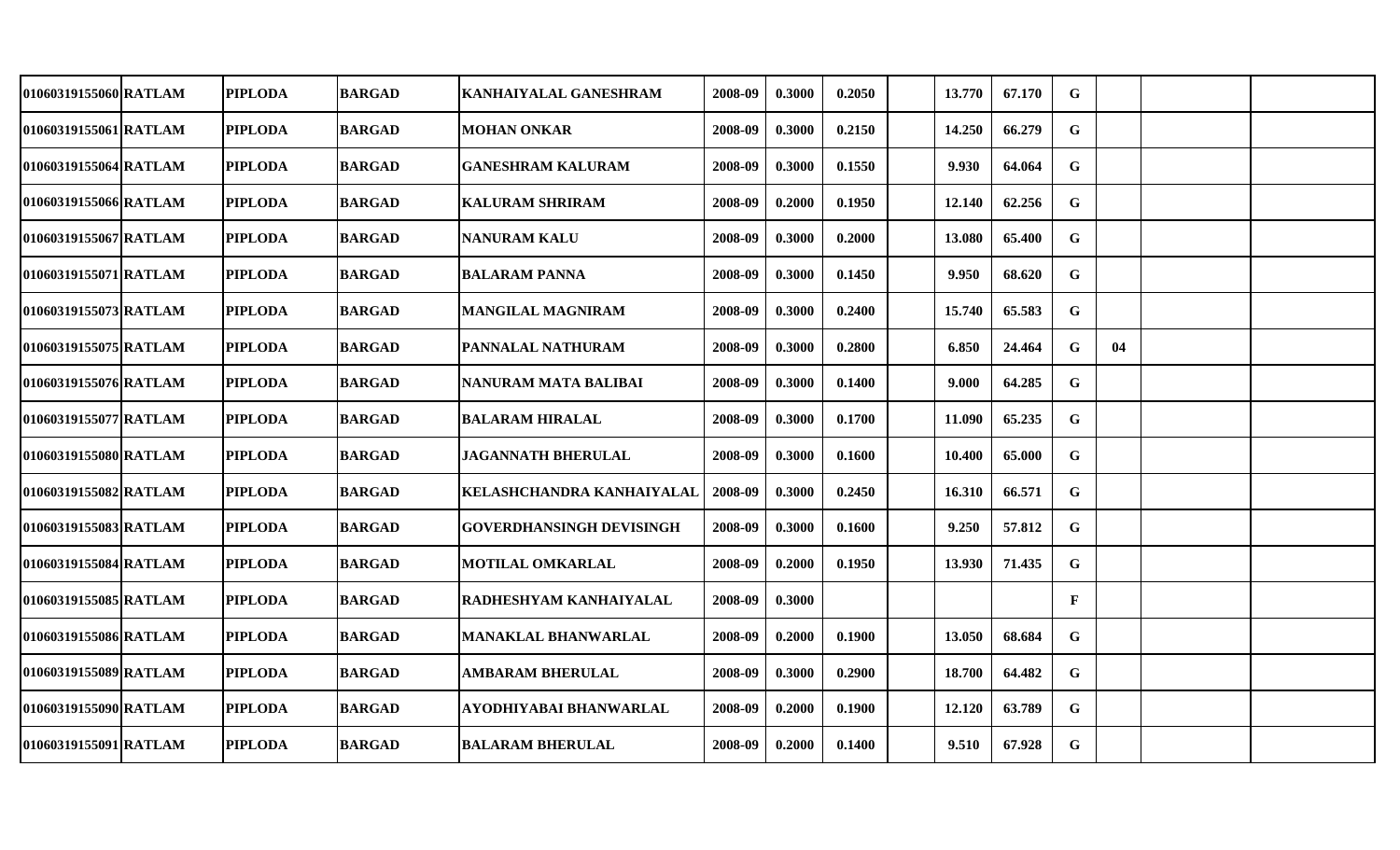| 01060319155092 RATLAM | <b>PIPLODA</b> | <b>BARGAD</b>   | <b>BHANWARLAL OKARLAL</b>    | 2008-09 | 0.3000 | 0.1300 | 8.150  | 62.692 | G           |    |  |
|-----------------------|----------------|-----------------|------------------------------|---------|--------|--------|--------|--------|-------------|----|--|
| 01060319155093 RATLAM | <b>PIPLODA</b> | <b>BARGAD</b>   | <b>GANESHRAM NADAR</b>       | 2008-09 | 0.3000 | 0.2900 | 17.110 | 59.000 | G           |    |  |
| 01060319155094 RATLAM | <b>PIPLODA</b> | <b>BARGAD</b>   | <b>GANESHRAM NATHURAM</b>    | 2008-09 | 0.3000 | 0.2800 | 10.630 | 37.964 | G           | 04 |  |
| 01060319155097 RATLAM | <b>PIPLODA</b> | <b>BARGAD</b>   | KAILASH SHYAMSUNDAR          | 2008-09 | 0.3000 | 0.1900 | 12.170 | 64.052 | G           |    |  |
| 01060319155098 RATLAM | <b>PIPLODA</b> | <b>BARGAD</b>   | <b>KARULAL NATHULAL</b>      | 2008-09 | 0.3000 | 0.2650 | 6.970  | 26.301 | G           | 04 |  |
| 01060319155099 RATLAM | <b>PIPLODA</b> | <b>BARGAD</b>   | KODARLAL BAGDIRAM            | 2008-09 | 0.3000 | 0.2950 | 19.660 | 66.644 | G           |    |  |
| 01060319155101 RATLAM | <b>PIPLODA</b> | <b>BARGAD</b>   | <b>LAXMINARAYAN UMMEDRAM</b> | 2008-09 | 0.2000 | 0.1800 | 12.380 | 68.777 | G           |    |  |
| 01060319155106 RATLAM | <b>PIPLODA</b> | <b>BARGAD</b>   | PRATHVIRAJ RAMA              | 2008-09 | 0.3000 | 0.0500 | 3.400  | 68.000 | $\mathbf G$ |    |  |
| 01060319155110 RATLAM | <b>PIPLODA</b> | <b>BARGAD</b>   | <b>RAMLAL NANDAJI</b>        | 2008-09 | 0.3000 | 0.1950 | 11.890 | 60.974 | $\mathbf G$ |    |  |
| 01060319155111 RATLAM | <b>PIPLODA</b> | <b>BARGAD</b>   | <b>RATANLAL GULAB</b>        | 2008-09 | 0.3000 | 0.2650 | 17.380 | 65.584 | $\mathbf G$ |    |  |
| 01060319156002 RATLAM | <b>PIPLODA</b> | <b>UPARWADA</b> | SAVITRIBAI BALARAM           | 2008-09 | 0.3000 | 0.3000 | 7.440  | 24.800 | G           | 04 |  |
| 01060319156004 RATLAM | <b>PIPLODA</b> | <b>UPARWADA</b> | <b>BASANTILAL HIRALAL</b>    | 2008-09 | 0.2000 | 0.2000 | 12.880 | 64.400 | G           |    |  |
| 01060319156006 RATLAM | <b>PIPLODA</b> | <b>UPARWADA</b> | <b>AMBARAM CHIMANLAL</b>     | 2008-09 | 0.3000 | 0.3000 | 17.620 | 58.733 | G           |    |  |
| 01060319156011 RATLAM | <b>PIPLODA</b> | <b>UPARWADA</b> | <b>BABULAL NAGU</b>          | 2008-09 | 0.3000 | 0.2900 | 19.280 | 66.482 | G           |    |  |
| 01060319156021 RATLAM | <b>PIPLODA</b> | <b>UPARWADA</b> | <b>MANGU BHAGIRATH</b>       | 2008-09 | 0.2000 | 0.2050 | 13.890 | 67.756 | G           |    |  |
| 01060319156022 RATLAM | <b>PIPLODA</b> | <b>UPARWADA</b> | <b>BADRILAL KISHANLAL</b>    | 2008-09 | 0.2000 | 0.1850 | 11.520 | 62.270 | G           |    |  |
| 01060319156024 RATLAM | <b>PIPLODA</b> | <b>UPARWADA</b> | RAJESH LAXMINARAYAN          | 2008-09 | 0.3000 | 0.2750 | 6.480  | 23.563 | G           | 04 |  |
| 01060319156026 RATLAM | <b>PIPLODA</b> | <b>UPARWADA</b> | <b>MANGU NANDA</b>           | 2008-09 | 0.3000 | 0.3100 | 18.860 | 60.838 | G           |    |  |
| 01060319156029 RATLAM | <b>PIPLODA</b> | <b>UPARWADA</b> | <b>MOHANLAL BAGDIRAM</b>     | 2008-09 | 0.3000 | 0.3000 | 17.900 | 59.666 | G           |    |  |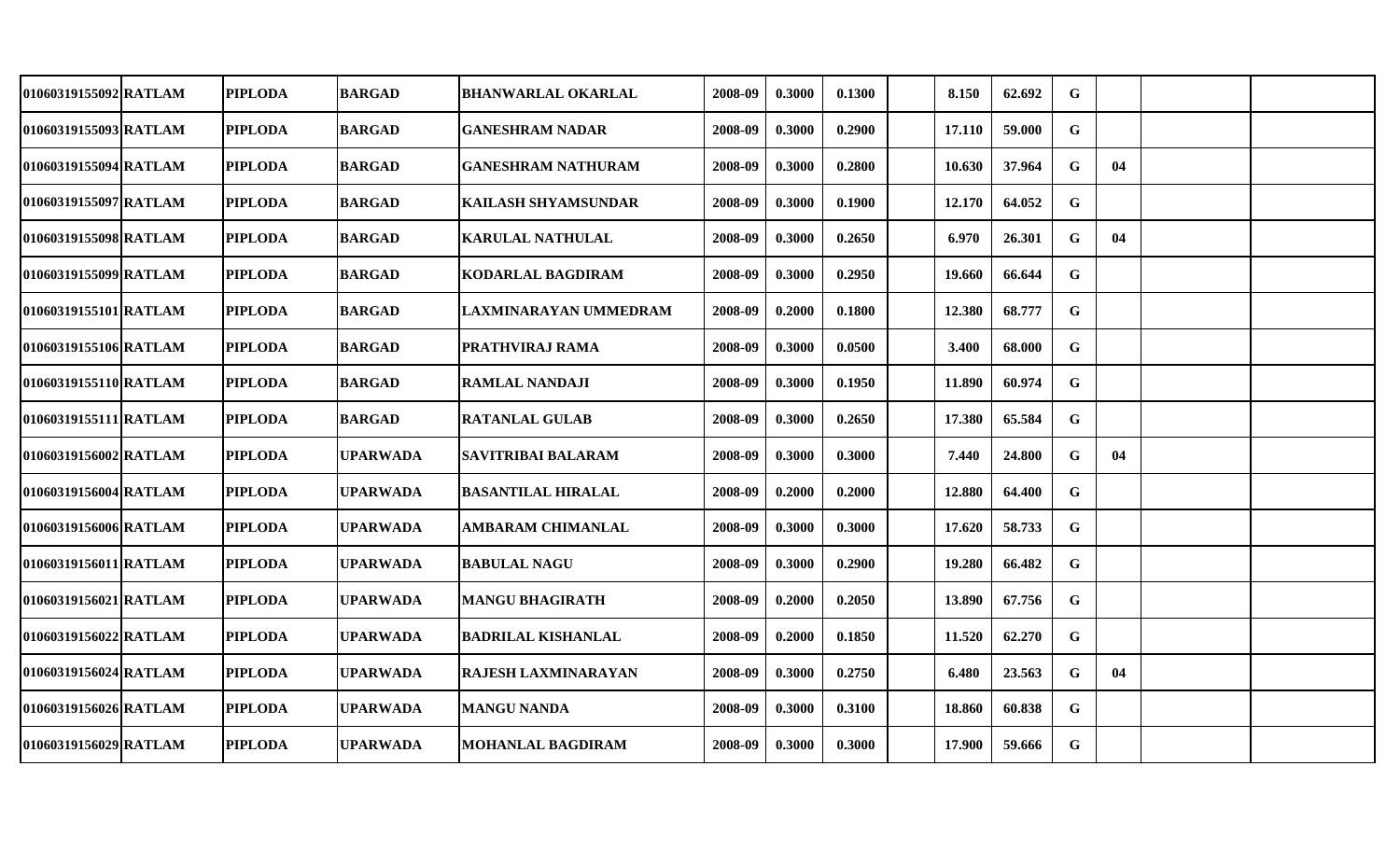| 01060319156036 RATLAM | <b>PIPLODA</b> | <b>UPARWADA</b> | <b>GITABAI CHOGALAL</b>              | 2008-09 | 0.3000 | 0.3000 | 18.280 | 60.933 | G            |    | <b>NAME CHANGE</b> |
|-----------------------|----------------|-----------------|--------------------------------------|---------|--------|--------|--------|--------|--------------|----|--------------------|
| 01060319156037 RATLAM | <b>PIPLODA</b> | <b>UPARWADA</b> | <b>HARIRAM BAGDIRAM</b>              | 2008-09 | 0.2000 | 0.2000 | 12.020 | 60.100 | G            |    |                    |
| 01060319156040 RATLAM | <b>PIPLODA</b> | <b>UPARWADA</b> | RAMESHCHANDRA RADHAKISHAN            | 2008-09 | 0.3000 | 0.3000 | 17.500 | 58.333 | G            |    |                    |
| 01060319156042 RATLAM | <b>PIPLODA</b> | <b>UPARWADA</b> | SHANKARLAL CHIMANLAL                 | 2008-09 | 0.3000 | 0.1600 | 10.640 | 66.500 | $\mathbf G$  |    |                    |
| 01060319156046 RATLAM | <b>PIPLODA</b> | <b>UPARWADA</b> | <b>CHAMPALAL CHUNNILAL</b>           | 2008-09 | 0.2000 | 0.2000 | 13.500 | 67.500 | $\mathbf G$  |    |                    |
| 01060319156051 RATLAM | <b>PIPLODA</b> | <b>UPARWADA</b> | PAYARIBAI BHERU                      | 2008-09 | 0.3000 | 0.2900 | 17.830 | 61.482 | $\mathbf G$  |    | <b>NAME CHANGE</b> |
| 01060319156055 RATLAM | <b>PIPLODA</b> | <b>UPARWADA</b> | <b>RAMESHWAR HIRALAL</b>             | 2008-09 | 0.2000 | 0.2050 | 11.350 | 55.365 | G            |    |                    |
| 01060319156066 RATLAM | <b>PIPLODA</b> | UPARWADA        | KALURAM NANDA                        | 2008-09 | 0.2000 | 0.2000 | 12.710 | 63.550 | G            |    |                    |
| 01060319156067 RATLAM | <b>PIPLODA</b> | <b>UPARWADA</b> | <b>KESHARBAI NATHU</b>               | 2008-09 | 0.3000 | 0.2950 | 19.760 | 66.983 | $\mathbf G$  |    |                    |
| 01060319156069 RATLAM | <b>PIPLODA</b> | <b>UPARWADA</b> | RANCHOD DHANNA                       | 2008-09 | 0.2000 | 0.2000 | 12.790 | 63.950 | $\mathbf G$  |    |                    |
| 01060319173002 RATLAM | <b>PIPLODA</b> |                 | <b>BADAYLAMATA KESHURAM BHAGGA</b>   | 2008-09 | 0.3000 |        |        |        | $\mathbf{F}$ |    |                    |
| 01060319173003 RATLAM | <b>PIPLODA</b> |                 | <b>BADAYLAMATA GOPAL NANURAM</b>     | 2008-09 | 0.2000 | 0.1950 | 12.960 | 66.461 | $\mathbf G$  |    |                    |
| 01060319173004 RATLAM | <b>PIPLODA</b> |                 | <b>BADAYLAMATA SHAMBHULAL DHURA</b>  | 2008-09 | 0.2000 | 0.2000 | 11.840 | 59.200 | $\mathbf G$  |    |                    |
| 01060319173010 RATLAM | <b>PIPLODA</b> |                 | <b>BADAYLAMATA NANDRAM BHAGIRATH</b> | 2008-09 | 0.3000 |        |        |        | $\mathbf{F}$ |    |                    |
| 01060319173013 RATLAM | <b>PIPLODA</b> | BADAYLAMATA     | <b>SHANKARLAL BHUWAN</b>             | 2008-09 | 0.2000 |        |        |        | $\mathbf{F}$ |    |                    |
| 01060319173014 RATLAM | <b>PIPLODA</b> |                 | BADAYLAMATA  BADRILAL LAXMAN         | 2008-09 | 0.2000 | 0.1100 | 7.840  | 71.272 | G            |    |                    |
| 01060319173016 RATLAM | <b>PIPLODA</b> |                 | <b>BADAYLAMATA DEVRAM ONKARLAL</b>   | 2008-09 | 0.2000 |        |        |        | $\mathbf{F}$ |    |                    |
| 01060319173022 RATLAM | <b>PIPLODA</b> |                 | <b>BADAYLAMATA MOHANLAL LAXMIBAI</b> | 2008-09 | 0.2000 | 0.1950 | 6.720  | 34.461 | G            | 04 |                    |
| 01060319173027 RATLAM | <b>PIPLODA</b> |                 | <b>BADAYLAMATA BAGDIRAM OMKARJI</b>  | 2008-09 | 0.3000 | 0.2900 | 17.800 | 61.379 | $\mathbf G$  |    |                    |
|                       |                |                 |                                      |         |        |        |        |        |              |    |                    |